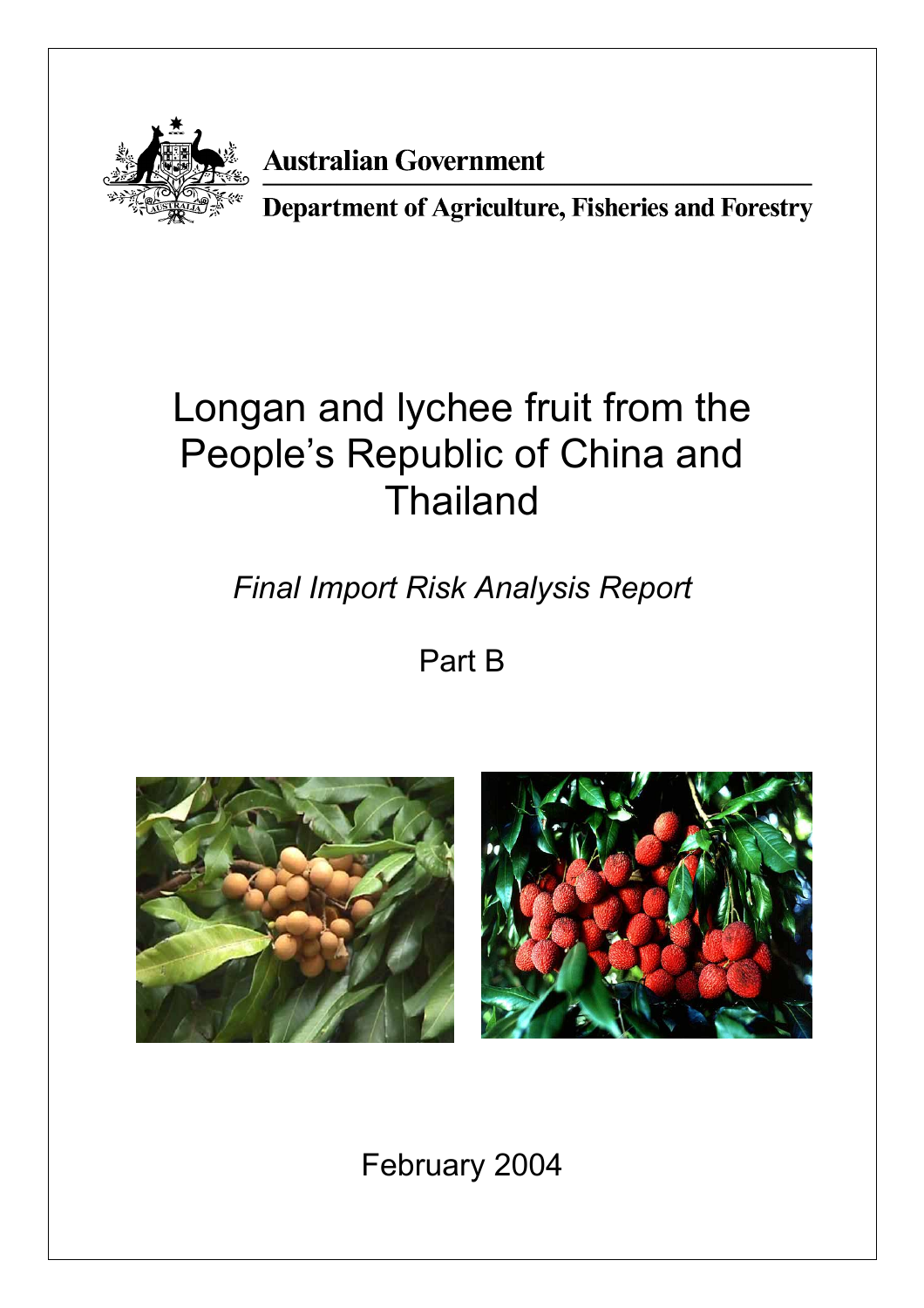#### © Commonwealth of Australia 2004

This work is copyright. You may download, display, print and reproduce this material in unaltered form only (retaining this notice) for your personal, non-commercial use or use within your organisation. Apart from any use as permitted under the *Copyright Act 1968*, all other rights are reserved.

Requests for further authorisation should be directed to the Commonwealth Copyright Administration, Intellectual Property Branch, Department of Communications, Information Technology and the Arts, GPO Box 2154, Canberra ACT 2601 or by email to commonwealth.copyright@dcita.gov.au.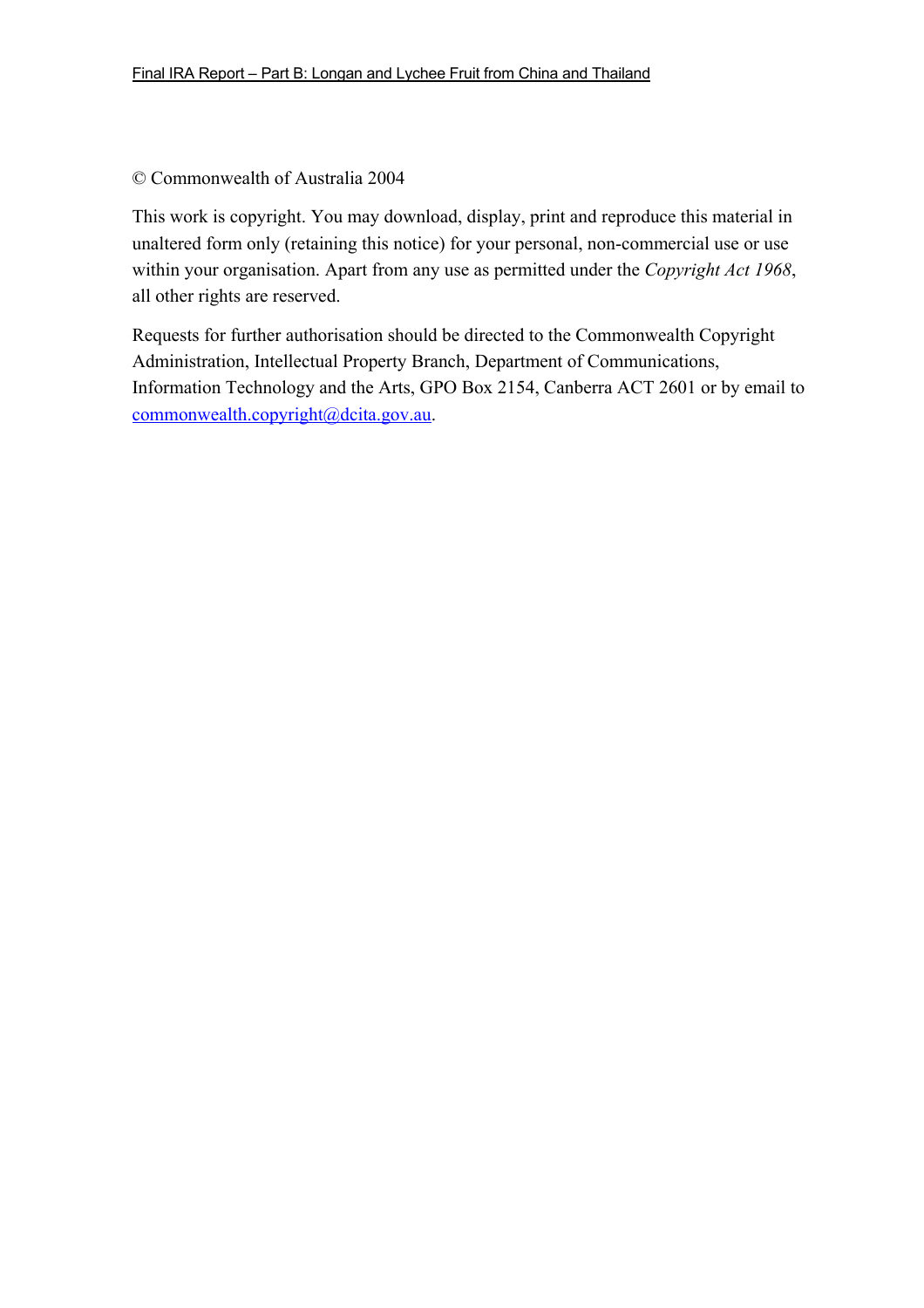## **CONTENTS**

| <b>APPENDIX 1 - PEST CATEGORISATION FOR LONGAN AND LYCHEE FROM</b>      |  |
|-------------------------------------------------------------------------|--|
|                                                                         |  |
| <b>APPENDIX 2 - POTENTIAL FOR ESTABLISHMENT AND ECONOMIC</b>            |  |
|                                                                         |  |
|                                                                         |  |
|                                                                         |  |
|                                                                         |  |
|                                                                         |  |
| MALADERA CASTANEA (ARROW, 1913) [COLEOPTERA: SCARABAEIDAE] 89           |  |
| OXYCETONIA JUCUNDA (FALDERMANN, 1835) [COLEOPTERA: SCARABAEIDAE]91      |  |
|                                                                         |  |
| POPILLIA QUADRIGUTTATA (FABRICIUS, 1787) [COLEOPTERA: SCARABAEIDAE]  94 |  |
| PROTAETIA BREVITARSIS (LEWIS, 1879) [COLEOPTERA: SCARABAEIDAE]97        |  |
|                                                                         |  |
| PROTAETIA NITIDIDORSIS (FAIRMAIRE) [COLEOPTERA: SCARABAEIDAE]101        |  |
| XYLOTRUPES MNISZECHI THOMSON 1859 [COLEOPTERA: SCARABAEIDAE]102         |  |
|                                                                         |  |
| BACTROCERA CUCURBITAE (COQUILLETT, 1899) [DIPTERA: TEPHRITIDAE]105      |  |
| BACTROCERA DORSALIS (HENDEL, 1912) [DIPTERA: TEPHRITIDAE]  110          |  |
|                                                                         |  |
| FERRISIA VIRGATA (COCKERELL, 1893) [HEMIPTERA: PSEUDOCOCCIDAE]115       |  |
| PLANOCOCCUS LITCHI COX [HEMIPTERA: PSEUDOCOCCIDAE] 121                  |  |
|                                                                         |  |
|                                                                         |  |
| DREPANOCOCCUS CHITON GREEN, 1908 [HEMIPTERA: COCCIDAE] 128              |  |
| PULVINARIA PSIDII MASKELL, 1893 [HEMIPTERA: COCCIDAE]  131              |  |
|                                                                         |  |
|                                                                         |  |
| TESSARATOMA PAPILLOSA (DRURY) [HEMIPTERA: TESSARATOMIDAE]139            |  |
|                                                                         |  |
| DEUDORIX EPIJARBAS (MOORE, 1858) [LEPIDOPTERA: LYCAENIDAE] 143          |  |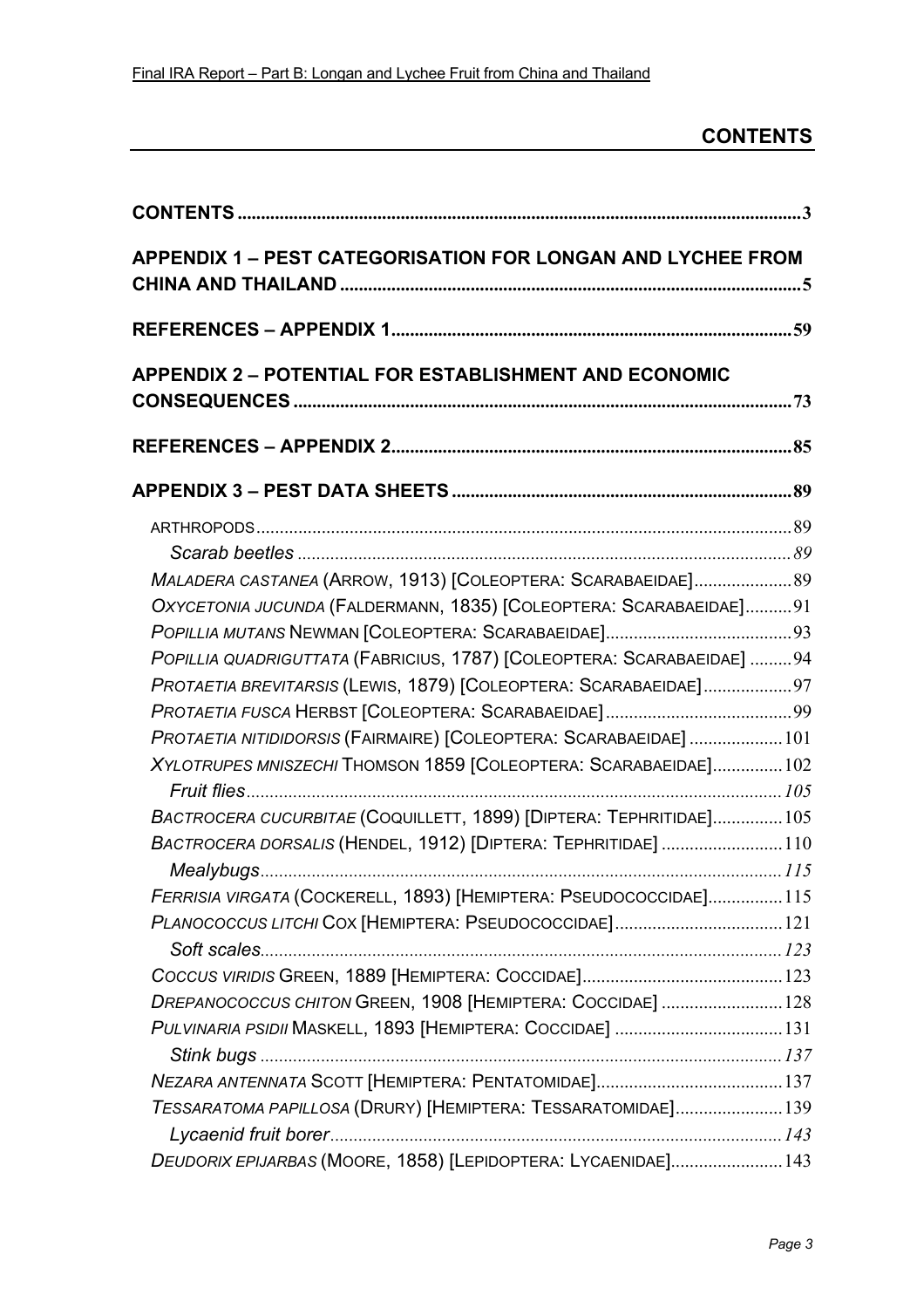| CONOPOMORPHA SINENSIS BRADLEY [LEPIDOPTERA: GRACILLARIIDAE]146        |  |
|-----------------------------------------------------------------------|--|
|                                                                       |  |
| ADOXOPHYES CYRTOSEMA MEYRICK [LEPIDOPTERA: TORTRICIDAE]148            |  |
| ADOXOPHYES ORANA (FISCHER VON RÖESLERSTAMM, 1834) [LEPIDOPTERA:       |  |
|                                                                       |  |
|                                                                       |  |
|                                                                       |  |
| CYLINDROCLADIELLA PERUVIANA (BATISTA, BEZERRA & HERRERA) BOESEWINKEL. |  |
|                                                                       |  |
|                                                                       |  |
| PERONOPHYTHORA LITCHII CHEN EX KO. CHANG, SU, CHEN & LEU. [PYTHIALES: |  |
|                                                                       |  |
|                                                                       |  |
| PHOMOPSIS LONGANAE CHI & JIANG [DIAPORTALES: VALSACEAE] 163           |  |
| Phytophthora fruit and rot                                            |  |
| PHYTOPHTHORA PALMIVORA MF4 (E. J. BUTLER) E. J. BUTLER [PYTHIALES:    |  |
|                                                                       |  |
|                                                                       |  |
| LONGAN WITCHES' BROOM (AETIOLOGICAL AGENT UNCONFIRMED) 168            |  |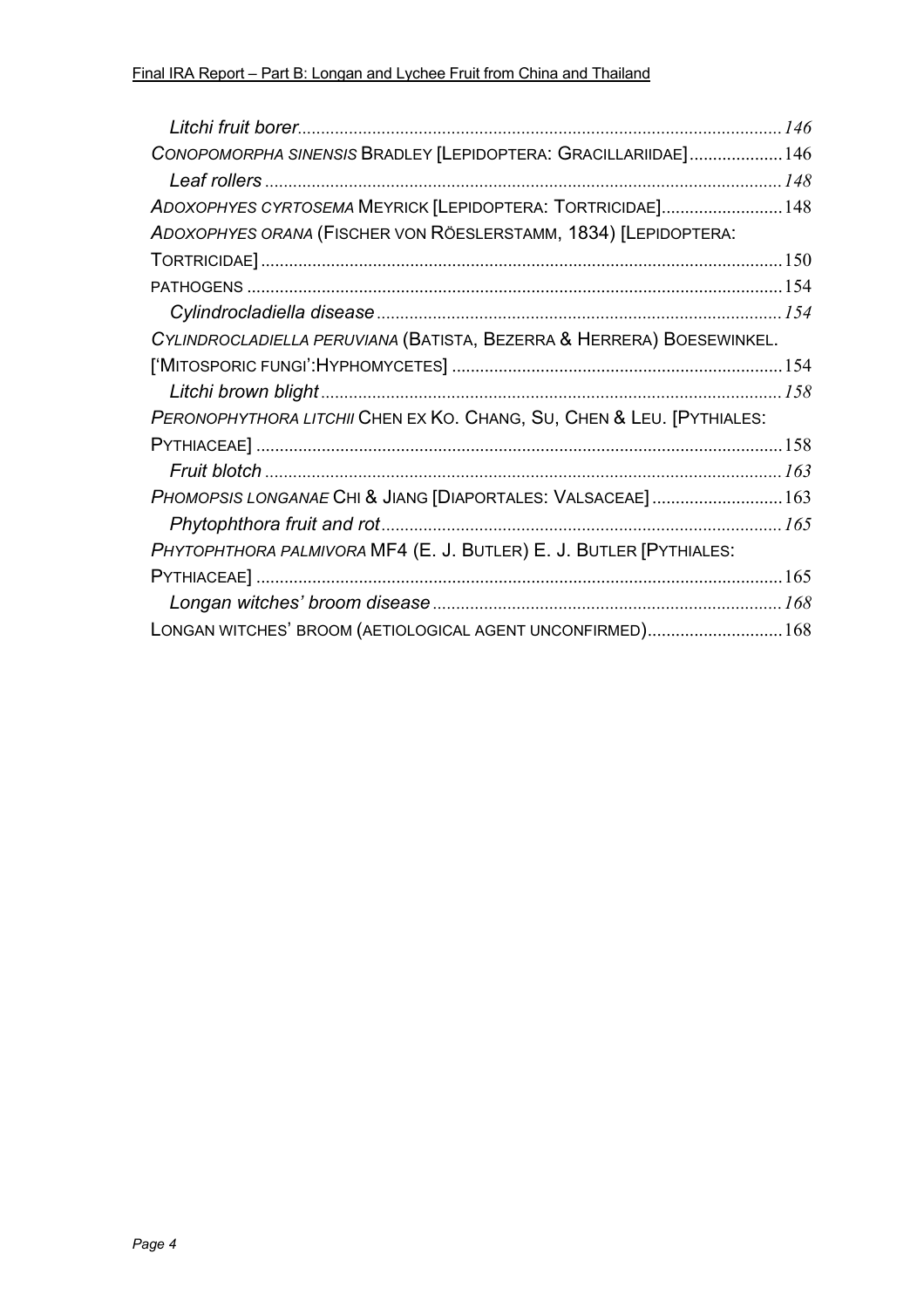### **APPENDIX 1 – PEST CATEGORISATION FOR LONGAN AND LYCHEE FROM CHINA AND THAILAND**

| <b>Pest</b>                                                                         | <b>Common name</b>                                                                     | <b>Distribution</b>                                                         | <b>Present in Australia</b>                           | <b>Host</b>      | Pathway association * - Comment/ Reference                                                                                                                                                            | Conside<br>further |
|-------------------------------------------------------------------------------------|----------------------------------------------------------------------------------------|-----------------------------------------------------------------------------|-------------------------------------------------------|------------------|-------------------------------------------------------------------------------------------------------------------------------------------------------------------------------------------------------|--------------------|
| <b>ARTHROPODS</b>                                                                   |                                                                                        |                                                                             |                                                       |                  |                                                                                                                                                                                                       |                    |
| Acari (mites)                                                                       |                                                                                        |                                                                             |                                                       |                  |                                                                                                                                                                                                       |                    |
| Abacarus euphoriae Keifer<br>[Acari: Eriophyidae]                                   | Longan erineum<br>mite                                                                 | Thailand<br>(DOA, 2003a)                                                    | <b>No</b><br>(Halliday, 1998)                         | Longan           | No - Associated with leaves<br>(DOA, 2003a)                                                                                                                                                           | <b>No</b>          |
| Acaspina litchii Huang, Huang & Horng<br>[Acari: Phytoseiidae]                      | Mite                                                                                   | China<br>(Hong & Zhang, 1996)                                               | No<br>No records found                                | Lychee           | No - Associated with leaves<br>(Huang et al., 1989)<br>CIQ (2000) claims not in China                                                                                                                 | No                 |
| Aceria dimocarpi Kuang, 1997 =<br>Eriophyes dimocarpi Kuang<br>[Acari: Eriophyidae] | Longan gall mite                                                                       | China<br>(He, 2001)                                                         | No<br>(Halliday, 1998)                                | Longan           | No – Associated with shoots, spikes and flowers. Has<br>been recorded on developing, but not mature fruit.<br>Possible vector of longan witches' broom disease<br>(AQSIQ, 2003b; He, 2001)            | No                 |
| Aceria litchii (Keiffer) = Eriophyes litchii<br>(Keiffer)<br>[Acari: Eriophyidae]   | Litchi erinose<br>mite, litchi hairy<br>mite, litchi gall<br>mite, litchi rust<br>mite | China<br>(Hong & Zhang, 1996)<br>Thailand<br>(Schuetz <i>et al.</i> , 2002) | Yes<br>(Halliday, 1998)<br>Not in WA<br>(DAWA, 2003a) | Longan<br>Lychee | Yes – Feeds on leaves, twigs, foliar flushes and<br>flower panicles. Has been recorded to feed on fruit<br>causing visible damage and malformation<br>(Kumar, 1992; Waite, 1999; Waite & Hwang, 2002) | <b>Yes</b>         |
| Aceria longana Boczek & Knihinicki<br>[Acari: Eriophyidae]                          | Longan erineum<br>mite                                                                 | Thailand<br>(Waite & Hwang,<br>2002)                                        | <b>No</b><br>(Halliday, 1998)                         | Longan           | No – Associated with leaves, flowers and growing<br>points<br>(Ungasit et al., 1999; Waite & Hwang, 2002)                                                                                             | No                 |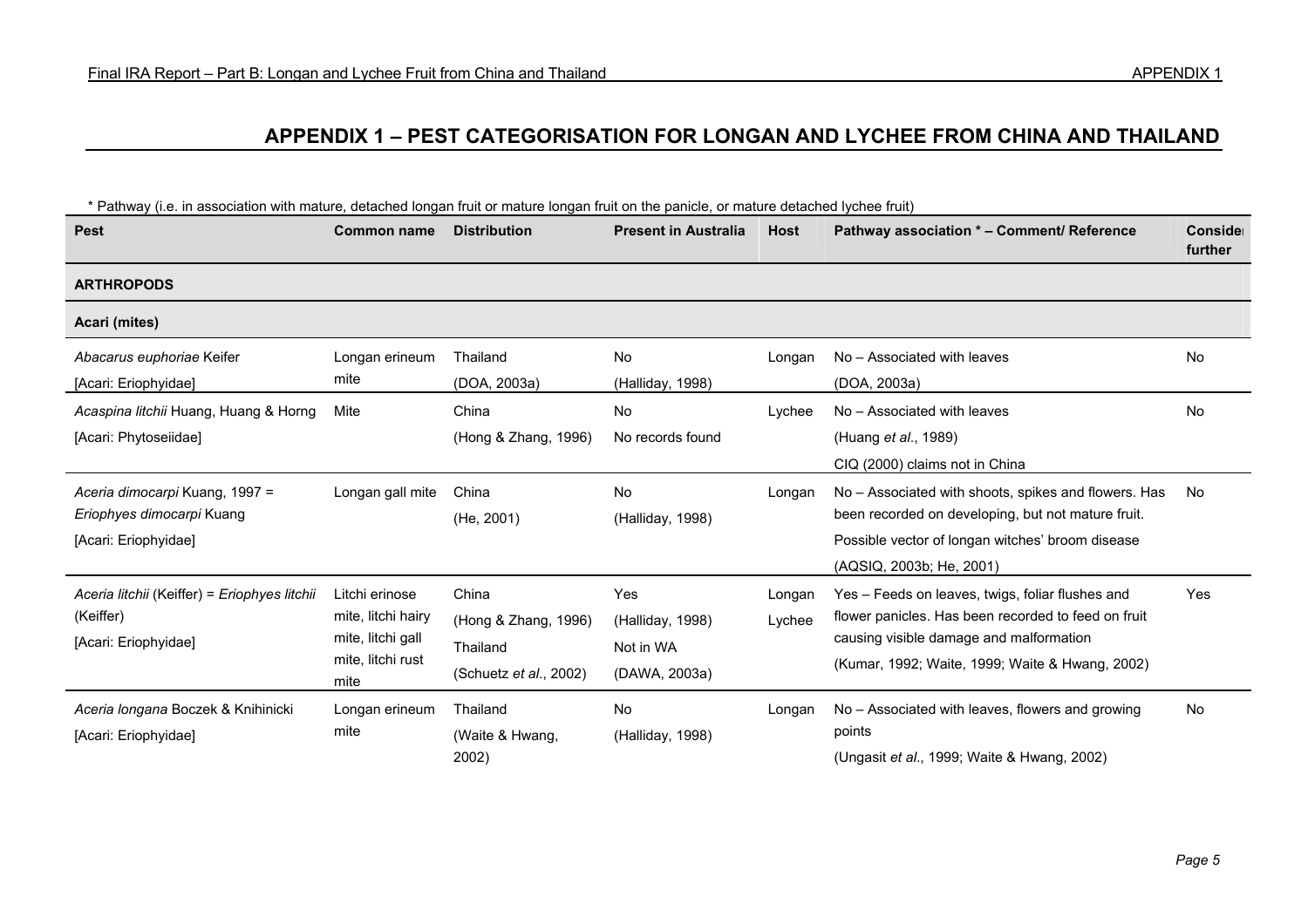| <b>Pest</b>                                                                           | <b>Common name</b>                                                                | <b>Distribution</b>                               | <b>Present in Australia</b>                                   | <b>Host</b>      | Pathway association * - Comment/ Reference                                                                                                                                                                                                                         | Conside<br>further |
|---------------------------------------------------------------------------------------|-----------------------------------------------------------------------------------|---------------------------------------------------|---------------------------------------------------------------|------------------|--------------------------------------------------------------------------------------------------------------------------------------------------------------------------------------------------------------------------------------------------------------------|--------------------|
| Agistemus exsertus Gonzalez-<br>Rodriguez<br>[Acari: Stigmaeidae]                     | Stigmaeid mite                                                                    | China<br>(PDI, 2000)                              | No<br>(Halliday, 1998)                                        | Lychee           | No - Predatory mite<br>(Hong & Zhang, 1996; Huang et al., 1989)                                                                                                                                                                                                    | No                 |
| Amblyseius similiovalis Liang & Ke<br>[Acari: Phytoseiidae]                           | Phytoseiid mite                                                                   | China<br>(Liang & Ke, 1983)                       | No<br>(Halliday, 1998)                                        | Lychee           | No - Predatory mite<br>(Liang & Ke, 1983)                                                                                                                                                                                                                          | No                 |
| Disella litchii Kuang & Feng<br>[Acari: Nothopodinae]                                 | Mite                                                                              | China<br>(Kuang & Feng, 1990)                     | No<br>No records found                                        | Lychee           | No - Associated with leaves<br>(Das & Chakrabati, 1982; Kuang & Feng, 1990)                                                                                                                                                                                        | No                 |
| Echinopsis fukiensis Fan & Chen<br>[Acari: Raphignathidae]                            | Mite                                                                              | China<br>(Fan & Chen, 1996)                       | No<br>(Halliday, 1998)                                        | Longan           | No - Associated with bark<br>(Fan & Chen, 1996)                                                                                                                                                                                                                    | No                 |
| Epitrimerus dimocarpi Kuang & Hong<br>1989<br>[Acari: Eriophyidae]                    | Longan gall mite                                                                  | China<br>(Hong & Zhang, 1996)                     | No<br>(Halliday, 1998)                                        | Longan           | No - Associated with leaves and new growth<br>(Hong & Zhang, 1996)                                                                                                                                                                                                 | No                 |
| Neoepitrimerus (Neoleipothrix)<br>alocasiae Wei & Kuang, 1993<br>[Acari: Eriophyidae] | Gall mite                                                                         | China<br>(He et al., 1996)                        | No<br>(Halliday, 1998)                                        | Longan           | No - Associated with buds, flowers and leaflets<br>(He et al., 1996)                                                                                                                                                                                               | No                 |
| Oligonychus biharensis Hirst<br>[Acari: Tetranychidae]                                | Cassava red<br>mite                                                               | China<br>(USDA, 1999)<br>Thailand<br>(CABI, 2002) | Yes<br>(Halliday, 2000)<br>Not present in WA<br>(DAWA, 2003b) | Longan<br>Lychee | No - Associated with leaves<br>(DOA, 2003a, b)                                                                                                                                                                                                                     | No                 |
| Panonychus citri (McGregor)<br>[Acari: Tetranychidae]                                 | Citrus red mite,<br>citrus red spider<br>mite, red spider<br>mite, purple<br>mite | China<br>(He, 2001)                               | Yes<br>(Halliday, 1998)<br>Not present in WA<br>(AICN, 2001)  | Lychee           | No - Has been recorded as a minor pest in lychee<br>orchards in China by He (2001), but no records of<br>presence on lychee fruit<br>(CABI, 2002; CIQ, 2000, Tan et al., 1998)<br>Australia does not consider this mite to be a pest of<br>lychee (BA, 2002, 2003) | No                 |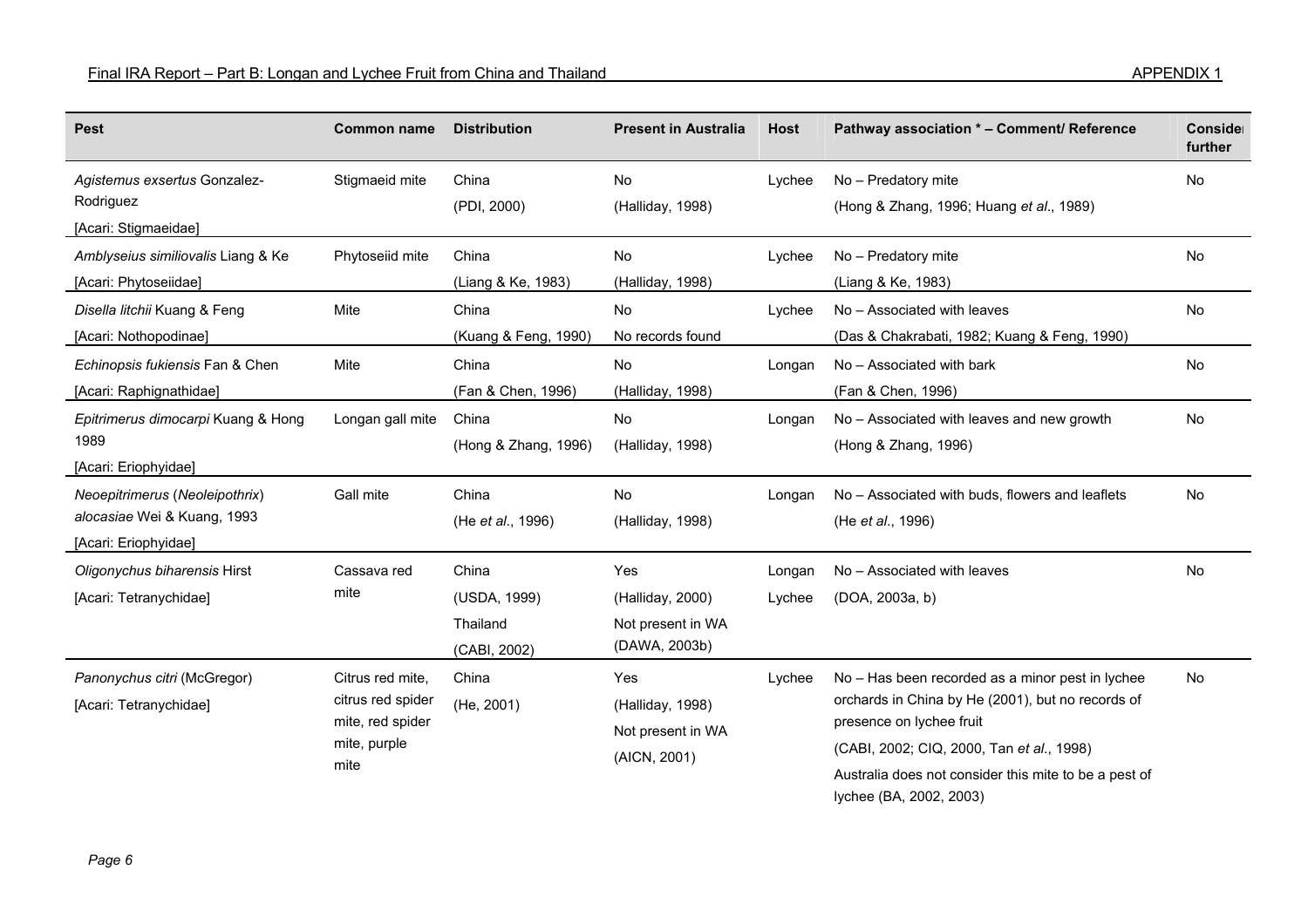| <b>Pest</b>                        | <b>Common name</b> | <b>Distribution</b>           | <b>Present in Australia</b> | <b>Host</b> | Pathway association * - Comment/ Reference         | Conside<br>further |
|------------------------------------|--------------------|-------------------------------|-----------------------------|-------------|----------------------------------------------------|--------------------|
| Tetranychus spp.                   | Mite               | China                         | <b>No</b>                   | Longan      | No - Not associated with fruit                     | No                 |
| [Acari: Tetranychidae]             |                    | (USDA, 1999)                  | No records found            |             | (USDA, 1999)                                       |                    |
| <b>INSECTA (insects)</b>           |                    |                               |                             |             |                                                    |                    |
| <b>Coleoptera (beetles)</b>        |                    |                               |                             |             |                                                    |                    |
| Adoretus complexus Burmeister      | Root grub          | China                         | Yes                         | Lychee      | No - Associated with roots                         | <b>No</b>          |
| [Coleoptera: Scarabaeidae]         |                    | (Sauco & Menini,              | (Houston, 1992)             |             | (Sauco & Menini, 1989)                             |                    |
|                                    |                    | 1989)                         | Not present in WA           |             |                                                    |                    |
|                                    |                    |                               | (DAWA, 2003a)               |             |                                                    |                    |
| Adoretus compressus Weber          | Rose beetle        | Thailand                      | No                          | Longan      | No - Associated with leaves                        | No                 |
| [Coleoptera: Scarabaeidae]         |                    | (Waterhouse, 1993)            | (Houston, 1992)             |             | (DOA, 2003a)                                       |                    |
| Adoretus hirsutus Ohaus            | White root grub    | China                         | No                          | Longan      | No - Associated with leaves                        | No                 |
| [Coleoptera: Scarabaeidae]         |                    | (Tan et al., 1998)            | (Houston, 1992)             | Lychee      | (CIQ, 2000; Tan et al., 1997, 1998)                |                    |
| Adoretus sinicus (Burmeister)      | Chinese rose       | China                         | No                          | Longan      | No - Associated with roots and leaves              | No                 |
| [Coleoptera: Scarabaeidae]         | beetle, root grub  | (Tan et al., 1998)            | (Houston, 1992)             | Lychee      | (CIQ, 2000; Tan et al., 1997, 1998)                |                    |
| Adoretus tenuimaculatus Waterhouse | <b>Beetle</b>      | China                         | <b>No</b>                   | Longan      | No - Adults feed on leaves, larvae feed on roots   | <b>No</b>          |
| [Coleoptera: Scarabaeidae]         |                    | (USDA, 1999)                  | (Houston, 1992)             |             | http://www.kcn.ne.jp/~tkawabe/kon-koganekoitya.htm |                    |
| Anomala antiqua (Gyllenhal)        | Groundnut          | China                         | Yes                         | Longan      |                                                    | <b>No</b>          |
| [Coleoptera: Scarabaeidae]         | chafer             | (Tan et al. 1998)             | (Houston, 1992)             | Lychee      |                                                    |                    |
| Anomala corpulenta Motschulsky     | <b>Beetle</b>      | China                         | <b>No</b>                   | Lychee      | No - Associated with leaves and new growth         | No                 |
| [Coleoptera: Scarabaeidae]         |                    | (Waite, pers. comm.,<br>2001) | (Houston, 1992)             |             | (Waite, pers. comm., 2001)                         |                    |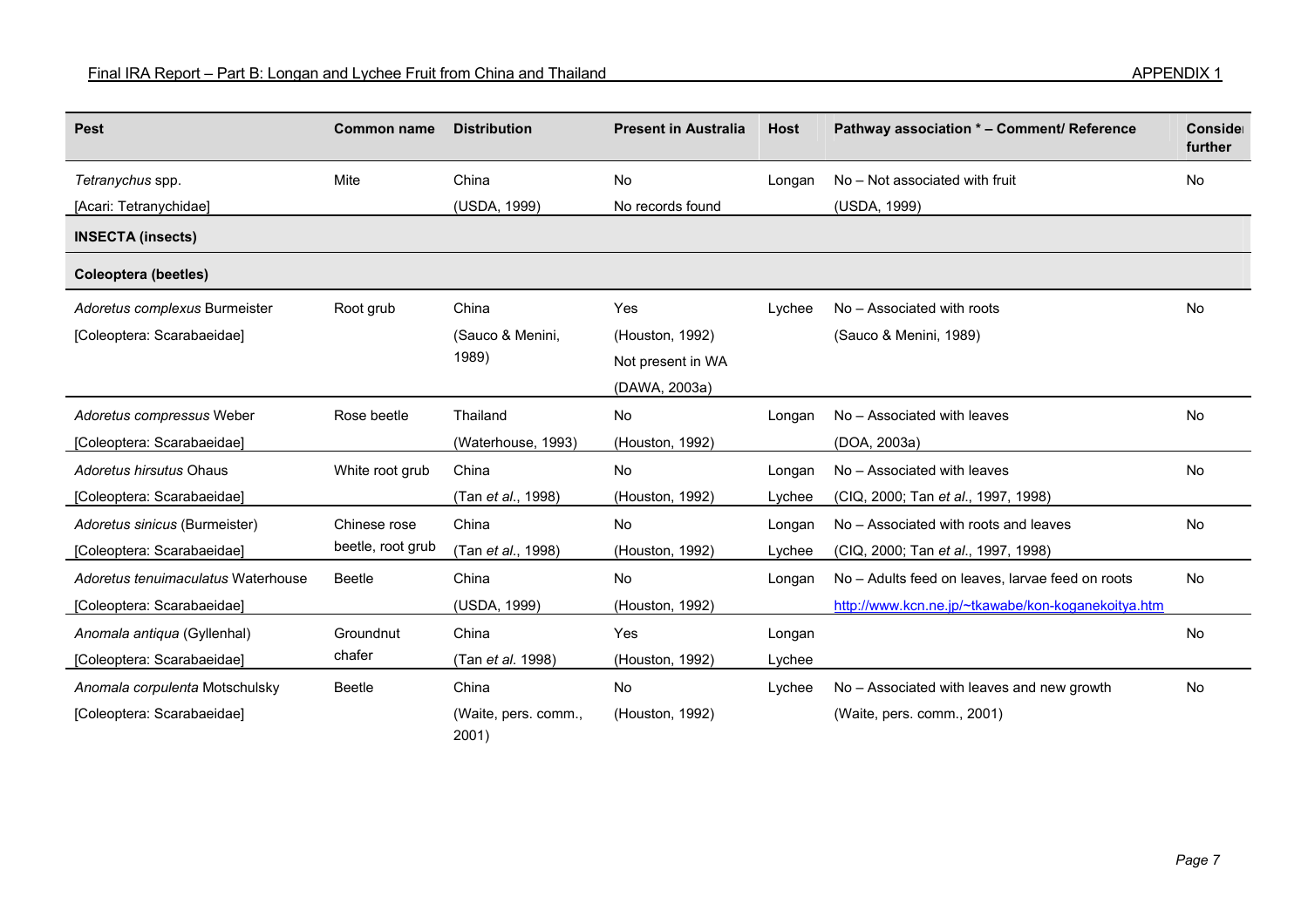| <b>Pest</b>                     | <b>Common name</b> | <b>Distribution</b>           | <b>Present in Australia</b> | <b>Host</b> | Pathway association * - Comment/ Reference    | Conside<br>further |
|---------------------------------|--------------------|-------------------------------|-----------------------------|-------------|-----------------------------------------------|--------------------|
| Anomala cuprea (Hope)           | Cupreous           | China                         | No                          | Lychee      | No - Associated with leaves and new growth    | No                 |
| [Coleoptera: Scarabaeidae]      | chafer             | (Waite, pers. comm.,<br>2001) | (Houston, 1992)             |             | (Waite, pers. comm., 2001)                    |                    |
| Anomala cupripes Hope           | Large green        | China                         | <b>No</b>                   | Longan      | No - Associated with leaves                   | No                 |
| [Coleoptera: Scarabaeidae]      | chafer beetle      | (Tan et al., 1998)            | (Houston, 1992)             | Lychee      | (CIQ, 2000; Tan et al., 1998)                 |                    |
| Anomala ebenina Fairmaire       | Chafer beetle      | China                         | No                          | Longan      | No - Associated with leaves and new growth    | No                 |
| [Coleoptera: Scarabaeidae]      |                    | (USDA, 1999)                  | (Houston, 1992)             |             | (USDA, 1999)                                  |                    |
| Anomala exoleta Faldermann      | Chafer beetle      | China                         | No                          | Longan      | No - Lives underground. Associated with soil  | <b>No</b>          |
| [Coleoptera: Scarabaeidae]      |                    | (USDA, 1999)                  | (Houston, 1992)             |             | (Sun, 1991; USDA, 1999; Xue & Guo, 1991)      |                    |
| Anomala expansa Bates           | Chafer beetle      | China                         | No                          | Longan      | No - Not associated with fruit                | <b>No</b>          |
| [Coleoptera: Scarabaeidae]      |                    | (USDA, 1999)                  | (Houston, 1992)             |             | (USDA, 1999)                                  |                    |
| Anomala pallida Fabricius       | Beetle             | Thailand                      | No                          | Longan      | No - Associated with leaves                   | No                 |
| [Coleoptera: Scarabaediae]      |                    | (Waterhouse, 1993)            | (Houston, 1992)             |             | (DOA, 2000b)                                  |                    |
| Anomala varicolor Gyllenhal     | Beetle             | China                         | No                          | Lychee      | No – Associated with leaves and new growth    | No                 |
| [Coleoptera: Scarabaeidae]      |                    | (Sauco & Menini,<br>1989)     | (Houston, 1992)             |             | (Sauco & Menini, 1989)                        |                    |
| Anoplophora almora Maulik       | Beetle             | China                         | No                          | Longan      | No – Associated with new stems                | No                 |
| [Coleoptera: Cerambycidae]      |                    | (CIQ, 2000)                   | (CABI, 2002)                |             | (CIQ, 2000)                                   |                    |
| Anoplophora chinensis (Forster) | Black and white    | China                         | No                          | Longan      | No - Associated with roots, stems, trunks and | No                 |
| [Coleoptera: Cerambycidae]      | citrus longicorn   | (Tan et al., 1998)            | (CABI, 2002)                | Lychee      | branches                                      |                    |
|                                 | beetle             |                               |                             |             | (CIQ, 2000; Tan et al., 1997, 1998)           |                    |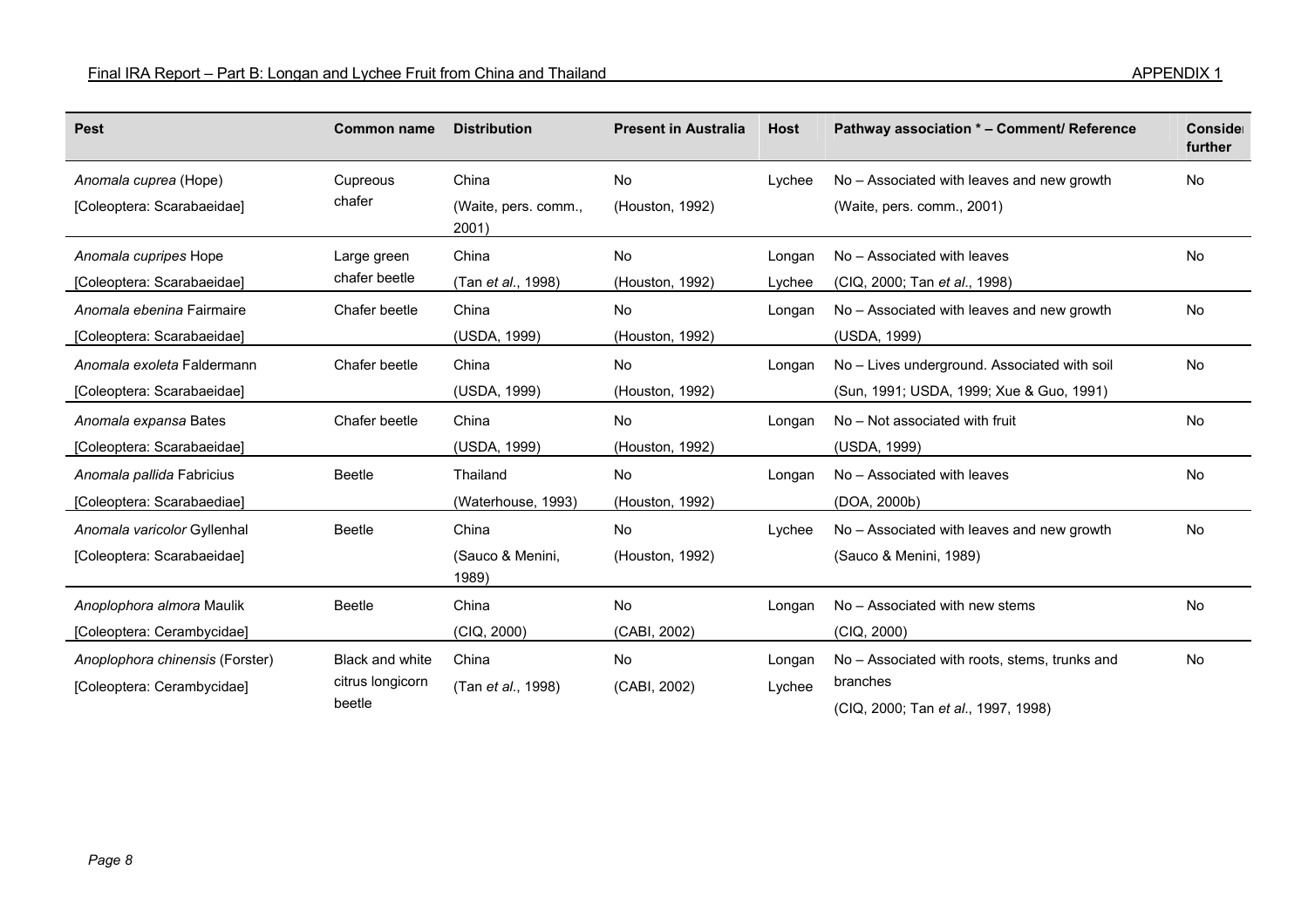| <b>Pest</b>                                                                                                | <b>Common name</b>                | <b>Distribution</b>        | <b>Present in Australia</b> | <b>Host</b>      | Pathway association * - Comment/ Reference                                                                                                                                                           | Conside<br>further |
|------------------------------------------------------------------------------------------------------------|-----------------------------------|----------------------------|-----------------------------|------------------|------------------------------------------------------------------------------------------------------------------------------------------------------------------------------------------------------|--------------------|
| Anoplophora malasiaca (Thompson)<br>= Anoplophora chinensi var.<br>malasiaca [Coleoptera:<br>Cerambycidae] | White-spotted<br>longicorn beetle | China<br>(USDA, 1999)      | No<br>(CABI, 2002)          | Longan<br>Lychee | No - Associated with stems, bark, leaves, petioles<br>and roots<br>(CABI, 2002;<br>http://www.fondazioneminoprio.it/biolomb/Insetti%20di<br>%20nuova%20intro/Cartella%20Anoplophora/Anoplo<br>phora) | No                 |
| Apogonia cribricollis Burmeister                                                                           | Chafer beetle                     | China                      | No                          | Longan           | No – Associated with leaves, stems and roots                                                                                                                                                         | No                 |
| [Coleoptera: Scarabaeidae]                                                                                 |                                   | (Tan <i>et al.</i> , 1998) | (Houston, 1992)             | Lychee           | (CABI, 2002)                                                                                                                                                                                         |                    |
| Aristobia approximator                                                                                     | Long-horned                       | Thailand                   | <b>No</b>                   | Longan           | No - Associated with branches                                                                                                                                                                        | No                 |
| [Coleoptera: Cerambycidae]                                                                                 | beetle                            | (DOA, 2003a)               | (AICN, 2001)                |                  | (DOA, 2003a)                                                                                                                                                                                         |                    |
| Aristobia horidura                                                                                         | Long-horned                       | Thailand                   | <b>No</b>                   | Longan           | No - Associated with branches                                                                                                                                                                        | <b>No</b>          |
| [Coleoptera: Cerambycidae]                                                                                 | beetle                            | (DOA, 2003a)               | (AICN, 2001)                |                  | (DOA, 2003a)                                                                                                                                                                                         |                    |
| Aristobia testudo (Voet)                                                                                   | Litchi longicorn                  | China                      | <b>No</b>                   | Longan           | No - Associated with bark and stems                                                                                                                                                                  | <b>No</b>          |
| [Coleoptera: Cerambycidae]                                                                                 | beetle                            | (Waite & Hwang,<br>2002)   | No records found            | Lychee           | (Ho et al., 1990; Waite & Hwang, 2002; Zhang, 1997)                                                                                                                                                  |                    |
| Aspidomorpha sanctaecrucis Fabricius                                                                       | Tortoise beetle                   | Thailand                   | No                          | Longan           | No - Associated with leaves                                                                                                                                                                          | No                 |
| [Coleoptera: Chrysomelidae]                                                                                |                                   | (DOA, 2000b)               | (AICN, 2001)                |                  | (Verma & Shrivastava, 1985)                                                                                                                                                                          |                    |
| Astathes episcopalis Chevrolet                                                                             | <b>Beetle</b>                     | China                      | No                          | Longan           | No - Not associated with fruit                                                                                                                                                                       | No                 |
| [Coleoptera: Cerambycidae]                                                                                 |                                   | (USDA, 1999)               | (AICN, 2001)                |                  | (USDA, 1999)                                                                                                                                                                                         |                    |
| Aulacophora almora Maulik                                                                                  | <b>Beetle</b>                     | China                      | No                          | Longan           | No - Associated with new stems and new leaves                                                                                                                                                        | No                 |
| [Coleoptera: Chrysomelidae]                                                                                |                                   | (Tan et al., 1998)         | No records found            | Lychee           | (CIQ, 2000; Tan et al., 1998)                                                                                                                                                                        |                    |
| Aulacophora cattigarensis Weise                                                                            | <b>Beetle</b>                     | China                      | <b>No</b>                   | Longan           | No - Associated with leaves                                                                                                                                                                          | <b>No</b>          |
| [Coleoptera: Chrysomelidae]                                                                                |                                   | (Tan et al., 1998)         | No records found            | Lychee           | (CIQ, 2000; Tan et al., 1997, 1998)                                                                                                                                                                  |                    |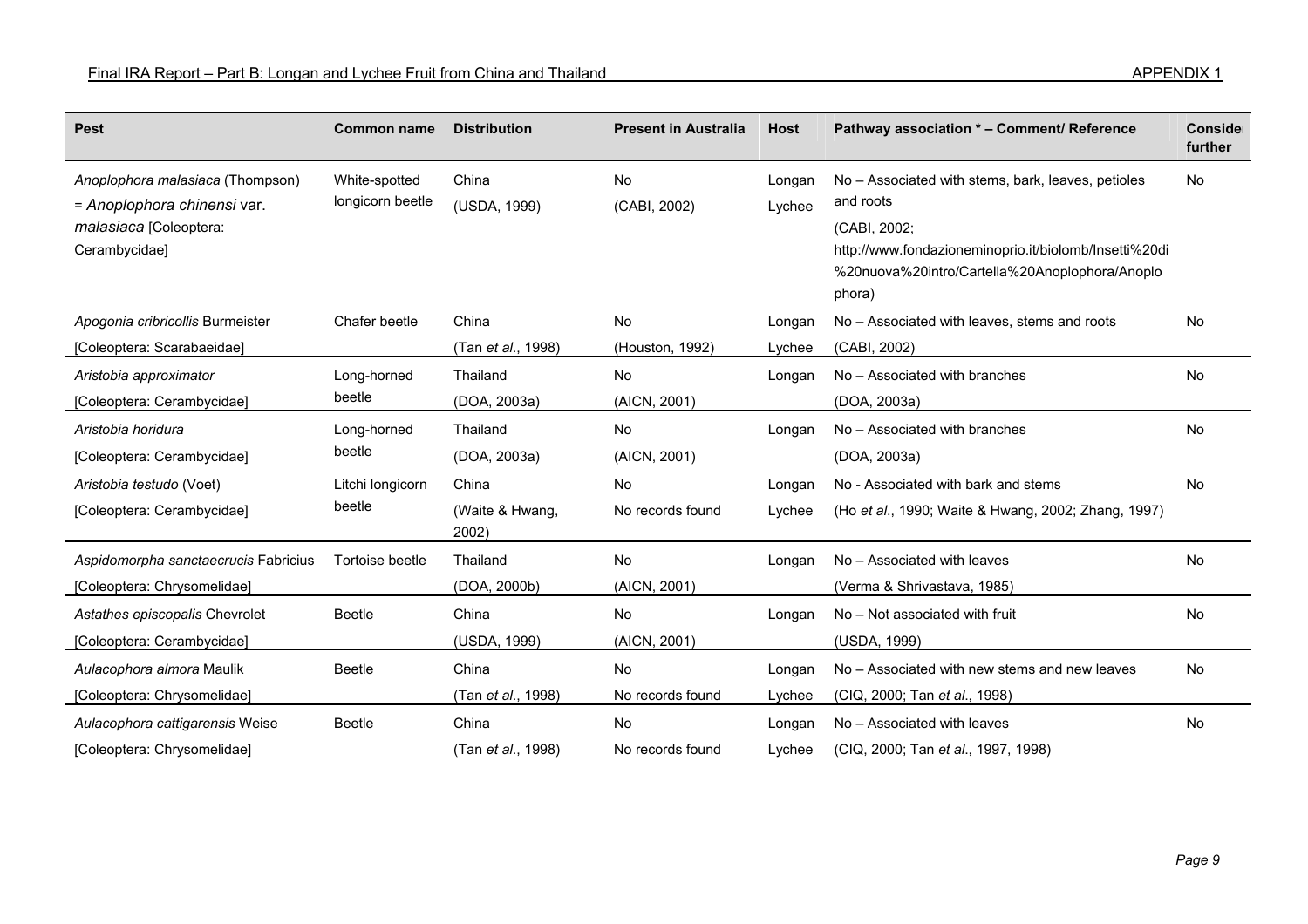| <b>Pest</b>                                                                          | <b>Common name</b>                                 | <b>Distribution</b>                | <b>Present in Australia</b>                                                                    | <b>Host</b>      | Pathway association * - Comment/ Reference                           | Conside<br>further |
|--------------------------------------------------------------------------------------|----------------------------------------------------|------------------------------------|------------------------------------------------------------------------------------------------|------------------|----------------------------------------------------------------------|--------------------|
| Aulacophora femoralis (Motschulsky)<br>[Coleoptera: Chrysomelidae]                   | Cucurbit leaf<br>beetle, orange<br>broom galerucid | China<br>(Tan et al., 1998)        | No<br>No records found                                                                         | Longan<br>Lychee | No - Associated with leaves<br>(CIQ, 2000; Tan et al., 1997, 1998)   | <b>No</b>          |
| Auloseryca migrorubra Busk.<br>[Coleoptera: Scarabaeidae]                            | Beetle                                             | China<br>(Sauco & Menini,<br>1989) | No<br>(Houston, 1992)                                                                          | Lychee           | No – Associated with leaves and new growth<br>(Sauco & Menini, 1989) | No                 |
| Ceresium spp.<br>[Coleoptera: Cerambycidae]                                          | Longhorn beetle                                    | China<br>(Cavey, 1998)             | No (genus present in<br>NW Aust, SA,<br>NSW, Qld, VIC)<br>(McKeown 1947;<br>Pollock, undated.) | Lychee           | No - Associated with branches<br>(Cavey, 1998)                       | <b>No</b>          |
| Chrysochus chinensis Baly<br>[Coleoptera: Chrysomelidae]                             | <b>Beetle</b>                                      | China<br>(Tan et al., 1998)        | No<br>No records found                                                                         | Longan<br>Lychee | No - Associated with leaves<br>(CIQ, 2000; Tan et al., 1998)         | No                 |
| Clitea fulva Chen<br>[Coleoptera: Chrysomelidae]                                     | <b>Beetle</b>                                      | China<br>(Tan et al., 1998)        | No<br>No records found                                                                         | Lychee           | No - Associated with leaves<br>(CIQ, 2000; Tan et al., 1998)         | No                 |
| Colaphellus bowringi Baly<br>[Coleoptera: Chrysomelidae]                             | <b>Beetle</b>                                      | China<br>(Tan et al., 1998)        | No<br>No records found                                                                         | Longan<br>Lychee | No - Associated with leaves<br>(CIQ, 2000; Tan et al., 1997, 1998)   | No                 |
| Euwallacea fornicatus Eichhoff =<br>Xyleborus fornicalus<br>[Coleoptera: Scolytidae] | Tea shot-hole<br>borer, shot-hole<br>borer of tea  | China<br>(He, 2001)                | Yes<br>(CABI, 2002)<br>Not present in WA<br>(DAWA, 2003a)                                      | Lychee           | No - Associated with twigs and stems<br>(CABI, 2002)                 | No                 |
| Exolontha serrulata Gyllenhal<br>[Coleoptera: Scarabaeidae]                          | <b>Beetle</b>                                      | China<br>(USDA, 1999)              | No<br>(Houston, 1992)                                                                          | Longan           | No - Associated with soil<br>(May & Hamilton, 1989)                  | No                 |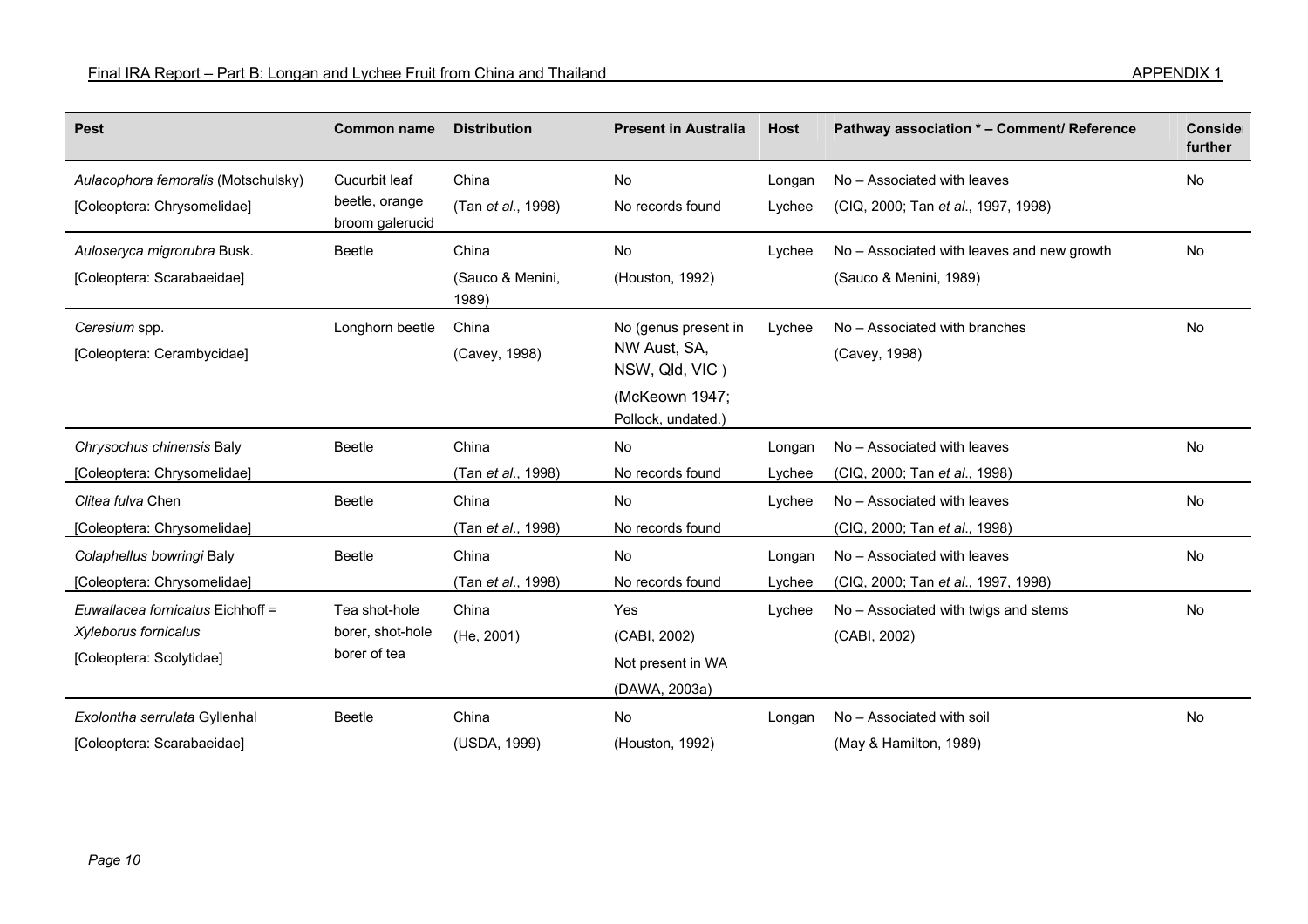| <b>Pest</b>                                                    | <b>Common name</b>                | <b>Distribution</b>       | <b>Present in Australia</b> | <b>Host</b> | Pathway association * - Comment/ Reference                               | Conside<br>further |
|----------------------------------------------------------------|-----------------------------------|---------------------------|-----------------------------|-------------|--------------------------------------------------------------------------|--------------------|
| Formicomus braminus La Ferte<br>Senectere                      | <b>Beetle</b>                     | China<br>(USDA, 1999)     | No<br>(AICN, 2001)          | Longan      | No - Associated with flowers<br>(Armstrong & Drummond, 1986; USDA, 1999) | No                 |
| [Coleoptera: Anthicidae]                                       |                                   |                           |                             |             |                                                                          |                    |
| Henosepilachna vigintioctopunctata                             | Hadda beetle,                     | China                     | Yes                         | Longan      |                                                                          | No                 |
| $(Fabricius) = Epilachna$                                      | leaf-eating                       | (Tan et al., 1998)        | (Li, 1993)                  | Lychee      |                                                                          |                    |
| vigintioctopunctata (Fabricius)<br>[Coleoptera: Coccinellidae] | ladybird, 26-<br>spotted ladybird |                           |                             |             |                                                                          |                    |
| Holotrichia ovata Chang                                        | White grub                        | China                     | No                          | Longan      | No - Associated with roots                                               | <b>No</b>          |
| [Coleoptera: Scarabaeidae]                                     | beetle                            | (Tan et al., 1998)        | (Houston, 1992)             | Lychee      | (CIQ, 2000; Tan et al., 1997, 1998)                                      |                    |
| Holotrichia plumbea planicollis                                | <b>Beetle</b>                     | China                     | No                          | Lychee      | No - Associated with leaves and roots                                    | No                 |
| <b>Burmeister</b>                                              |                                   | (Sauco & Menini,          | (Houston, 1992)             |             | (Sauco & Menini, 1989)                                                   |                    |
| [Coleoptera: Scarabaeidae]                                     |                                   | 1989)                     |                             |             |                                                                          |                    |
| Holotrichia sauteri Moser                                      | Southern black                    | China                     | No                          | Longan      | No - Associated with flowers                                             | <b>No</b>          |
| [Coleoptera: Scarabaeidae]                                     | chafer                            | (Huang & Lin, 1987)       | (Houston, 1992)             | Lychee      | (Huang & Lin, 1987)                                                      |                    |
| Hoplostomus chinensis Guer.                                    | <b>Beetle</b>                     | China                     | No                          | Lychee      | No - Associated with flowers                                             | No                 |
| [Coleoptera: Scarabaeidae]                                     |                                   | (Sauco & Menini,<br>1989) | (Houston, 1992)             |             | (Allan, 1986; Keeping, 1984; Sauco & Menini, 1989)                       |                    |
| Hypomeces squamosus Fabricius                                  | Green weevil,                     | China                     | <b>No</b>                   | Longan      | No – Associated with leaves, roots and growing points                    | No.                |
| [Coleoptera: Curculionidae]                                    | gold-dust                         | (Tan et al., 1998)        | (Zimmerman, 1994)           | Lychee      | (CIQ, 2000; DOA 2003a; Tan et al., 1998)                                 |                    |
|                                                                | beetle, gold-<br>dust weevil      | Thailand                  |                             |             |                                                                          |                    |
|                                                                |                                   | (Waterhouse, 1993)        |                             |             |                                                                          |                    |
| Lepidiota stigma Fabricius                                     | Sugarcane                         | China                     | No                          | Longan      | No - Associated with roots                                               | No                 |
| [Coleoptera: Scarabaeidae]                                     | white grub                        | (Tan et al., 1998)        | (Houston, 1992)             | Lychee      | (CIQ, 2000; Tan et al., 1998)                                            |                    |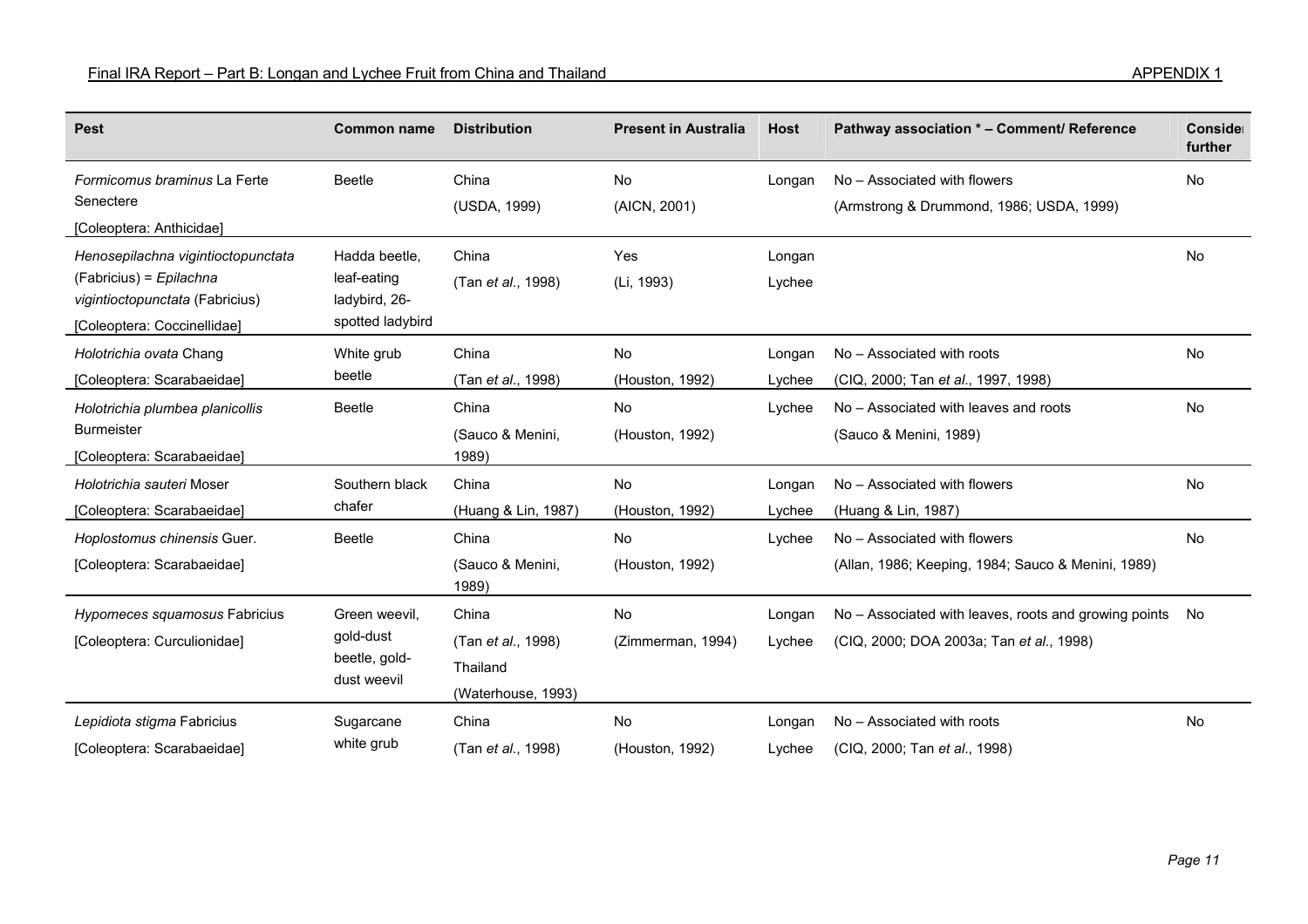| <b>Pest</b>                                                        | <b>Common name</b>                                      | <b>Distribution</b>                    | <b>Present in Australia</b>   | <b>Host</b>      | Pathway association * - Comment/ Reference                                                                                                                 | Conside<br>further |
|--------------------------------------------------------------------|---------------------------------------------------------|----------------------------------------|-------------------------------|------------------|------------------------------------------------------------------------------------------------------------------------------------------------------------|--------------------|
| Lyctus brunneus (Stephens)<br>[Coleoptera: Lyctidae]               | Powderpost<br>beetle                                    | China<br>(USDA, 1999)                  | Yes<br>(AICN, 2001)           | Longan           |                                                                                                                                                            | No                 |
| Maladera castanea (Arrow)<br>[Coleoptera: Scarabaeidae]            | Asiatic garden<br>beetle,<br>castaneus<br>garden beetle | China<br>(Tan et al., 1998)            | No<br>(Houston, 1992)         | Longan<br>Lychee | Yes – Associated with new leaves and new stems.<br>Has been recorded biting the pericarp of the fruit<br>(AQSIQ, 2003b; CIQ, 2000; Tan et al., 1998, 1999) | Yes                |
| Maladera spp.<br>[Coleoptera: Scarabaeidae]                        | Chafer beetle                                           | China<br>(Tan et al., 1998)            | <b>No</b><br>(Houston, 1992)  | Longan<br>Lychee | No – Associated with new leaves and new stems<br>(CIQ, 2000; Tan et al., 1998)                                                                             | <b>No</b>          |
| Metriona cirumdala Herbst<br>[Coleoptera: Chrysomelidae]           | Green tortoise<br>beetle                                | China<br>(Waite, pers. comm.,<br>2001) | No<br>No records found        | Lychee           | No - Associated with leaves<br>(Waite, pers. comm., 2001)                                                                                                  | <b>No</b>          |
| Microtrichia cephalotes Burmeister<br>[Coleoptera: Scarabaeidae]   | Sugarcane<br>chafer                                     | China<br>(Tan et al., 1998)            | <b>No</b><br>(Houston, 1992)  | Longan<br>Lychee | No – Associated with leaves and new stems<br>(CIQ, 2000; Tan et al., 1998)                                                                                 | <b>No</b>          |
| Monolepta hieroglyphica Motschulsky<br>[Coleoptera: Chrysomelidae] | Leaf feeding<br>beetle, leaf<br>beetle                  | China<br>(Tan et al., 1998)            | No<br>No records found        | Longan<br>Lychee | No - Associated with leaves<br>(CIQ, 2000; Tan et al., 1998)                                                                                               | No                 |
| Neomyllocerus hedini (Marshall)<br>[Coleoptera: Curculionidae]     | Weevil                                                  | China<br>(Tan et al., 1998)            | <b>No</b><br>No records found | Longan<br>Lychee | No – Associated with leaves and new stems<br>(CIQ, 2000; Tan et al., 1998)                                                                                 | <b>No</b>          |
| Nodina punctostrielata Fairmaire<br>[Coleoptera: Chrysomelidae]    | Leaf beetle                                             | China<br>(Tan et al., 1998)            | <b>No</b><br>No records found | Longan<br>Lychee | No - Associated with leaves<br>(CIQ, 2000; Tan et al., 1998)                                                                                               | No                 |
| Oxycetonia jucunda Faldermann<br>[Coleoptera: Scarabaeidae]        | Flower chafer,<br>citrus flower<br>chafer               | China<br>(Tan et al., 1998)            | No<br>(Houston, 1992)         | Longan<br>Lychee | Yes - Larvae associated with roots, adults associated<br>with flowers. Has been recorded on fruit<br>(AQSIQ, 2003b; Tan et al., 1997)                      | Yes                |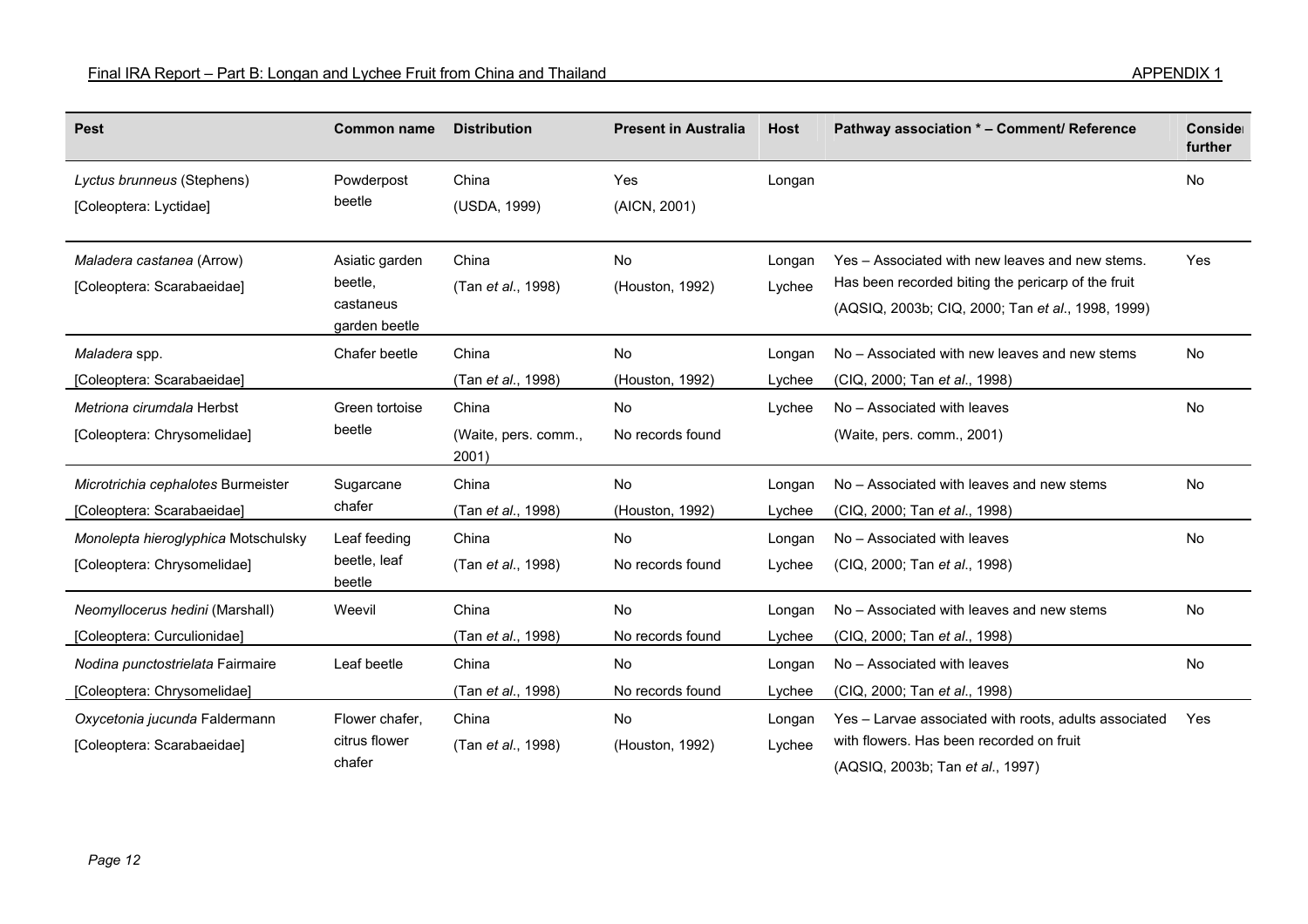| <b>Pest</b>                                                             | <b>Common name</b>                                                                                         | <b>Distribution</b>         | <b>Present in Australia</b>   | <b>Host</b>      | Pathway association * - Comment/ Reference                                                                                                                                     | Conside<br>further |
|-------------------------------------------------------------------------|------------------------------------------------------------------------------------------------------------|-----------------------------|-------------------------------|------------------|--------------------------------------------------------------------------------------------------------------------------------------------------------------------------------|--------------------|
| Phaedon brassicae Baly<br>[Coleoptera: Chrysomelidae]                   | Daikon leaf<br>beetle                                                                                      | China<br>(Tan et al., 1998) | No<br>No record found         | Longan<br>Lychee | No - Associated with leaves<br>(CIQ, 2000; Tan et al., 1998)                                                                                                                   | No                 |
| Phyllotreta striolata Fabricius<br>[Coleoptera: Chrysomelidae]          | Cabbage flea<br>beetle, striped<br>flea beetle,<br>turnip flea<br>beetle, yellow<br>striped flea<br>beetle | China<br>(Tan et al., 1998) | <b>No</b><br>No records found | Longan<br>Lychee | No - Associated with leaves, roots and flowers<br>(CIQ, 2000; Tan et al., 1998)                                                                                                | No                 |
| Platymycteropsis mandarinus<br>Fairmaire<br>[Coleoptera: Curculionidae] | Weevil                                                                                                     | China<br>(Tan et al., 1998) | No<br>No records found        | Longan<br>Lychee | No - Associated with leaves and new stems<br>(CIQ, 2000; Tan et al., 1998, 1999)                                                                                               | No                 |
| Popillia mutans Newman<br>[Coleoptera: Scarabaeidae]                    | Scarab beetle                                                                                              | China<br>(Tan et al., 1998) | <b>No</b><br>(Houston, 1992)  | Longan<br>Lychee | Yes - External feeding on flowers and leaves.<br>Occasionally recorded feeding externally on fruit.<br>Larvae feed on roots<br>(AQSIQ, 2003a, b; CABI, 2002; Tan et al., 1998) | Yes                |
| Popillia quadriguttata Fabricius<br>[Coleoptera: Scarabaeidae]          | Scarab beetle                                                                                              | China<br>(Tan et al., 1998) | No<br>(Houston, 1992)         | Longan<br>Lychee | Yes - External feeding on flowers and leaves.<br>Occasionally recorded feeding externally on fruit.<br>Larvae feed on roots<br>(AQSIQ, 2003a, b; CABI, 2002; Tan et al., 1998) | Yes                |
| Potosia brevitarsis Lewis<br>[Coleoptera: Scarabaeidae]                 | Flower beetle                                                                                              | China<br>(He, 2001)         | No<br>(Houston, 1992)         | Lychee           | Yes - Mainly feeds on flowers. Has been recorded<br>feeding on fruit<br>(AQSIQ, 2003b)<br>http://sklipkani.cz/malec/prot_pot.html                                              | Yes                |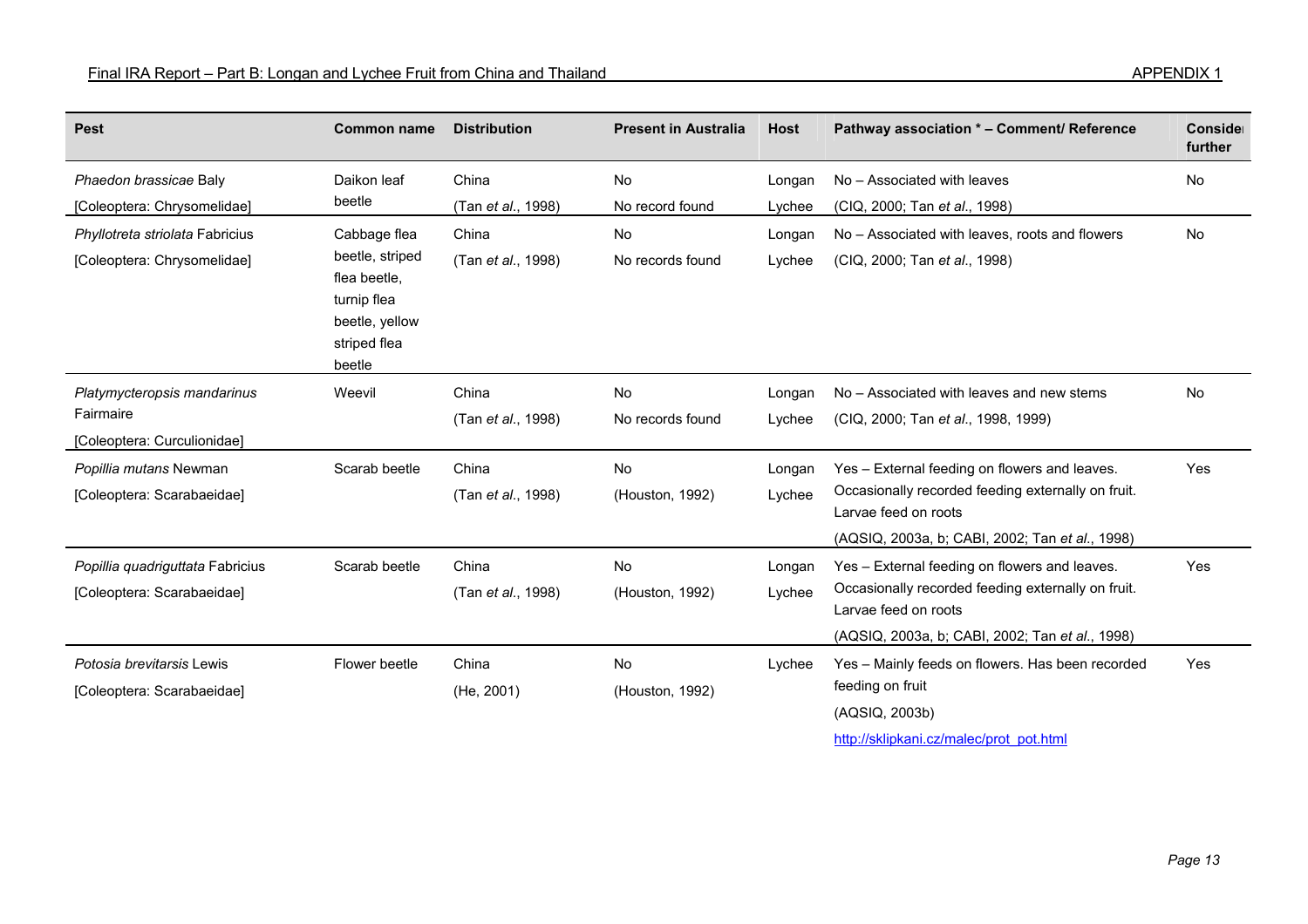| <b>Pest</b>                                                                                                                                                          | <b>Common name</b>                                         | <b>Distribution</b>                                           | <b>Present in Australia</b>                                                                                | <b>Host</b>                | Pathway association * - Comment/ Reference                                                                                                                                      | Conside<br>further |
|----------------------------------------------------------------------------------------------------------------------------------------------------------------------|------------------------------------------------------------|---------------------------------------------------------------|------------------------------------------------------------------------------------------------------------|----------------------------|---------------------------------------------------------------------------------------------------------------------------------------------------------------------------------|--------------------|
| Protaetia fusca (Herbst)<br>[Coleoptera: Scarabaeidae]                                                                                                               | Mottled flower<br>scarab beetle.<br>mango flower<br>beetle | China<br>(Tan et al., 1998)                                   | Yes<br>(Houston, 1992)<br>Present in NSW, Qld<br>and NT (AICN, 2003)<br>Not present in WA<br>(DAWA, 2003a) | Longan<br>Lychee           | Yes - Mainly associated with flowers and leaves. Has<br>been reported on fruit in China<br>(Tan et al., 1997)<br>http://www.geocities.com/brisbane_beetles/SCARAB<br>AEIDEA.htm | Yes                |
| Protaetia nitididorsis (Fairmaire) =<br>Cetonia esquiroli Pouillaude<br>[Coleoptera: Scarabaeidae]                                                                   | Scarab beetle                                              | China<br>(Tan et al., 1998)                                   | No<br>(Houston, 1992)                                                                                      | Longan<br>Lychee           | Yes - Associated with flowers and leaves. Has been<br>recorded feeding on fruit<br>(AQSIQ, 2003b)<br>http://www.geocities.com/brisbane beetles/SCARAB<br><b>AEIDEA.htm</b>      | Yes                |
| Sympiezomias citri Chao<br>[Coleoptera: Curculionidae]                                                                                                               | Grey citrus<br>weevil                                      | China<br>(Tan et al., 1998)                                   | No<br>No records found                                                                                     | Longan<br>Lychee           | No - Associated with leaves<br>(CIQ, 2000; Tan et al., 1998)                                                                                                                    | No                 |
| Taiwania obtusata Boheman<br>[Coleoptera: Chrysomelidae]<br>Ulomoides dermestoides Chevrolet                                                                         | <b>Beetle</b><br><b>Beetle</b>                             | China<br>(Tan et al., 1998)<br>China                          | No<br>No records found<br>No                                                                               | Longan<br>Lychee<br>Longan | No - Associated with leaves<br>(CIQ, 2000; Tan et al., 1998)<br>No - Not associated with fruit                                                                                  | <b>No</b><br>No    |
| [Coleoptera: Tenebrionidae]<br>Xylotrupes mniszechi Thomson<br>(formerly under taxon Xylotrupes<br>gideon (Linnaeus) = Dynastes gideon<br>[Coleoptera: Scarabaeidae] | Elephant beetle,<br>rhinoceros<br>beetle                   | (USDA, 1999)<br>China<br>(Tan et al., 1998;<br>Rowland, 2003) | (AICN, 2001)<br>No<br>(Houston, 1992;<br>Rowland, 2003)                                                    | Longan<br>Lychee           | (USDA, 1999)<br>Yes - Adults feed externally on mature fruit,<br>especially damaged fruit. Larvae feed on roots<br>(FAO, 2002; Rogers & Blair, 1981)                            | Yes                |

**Diptera (true flies; mosquitoes)**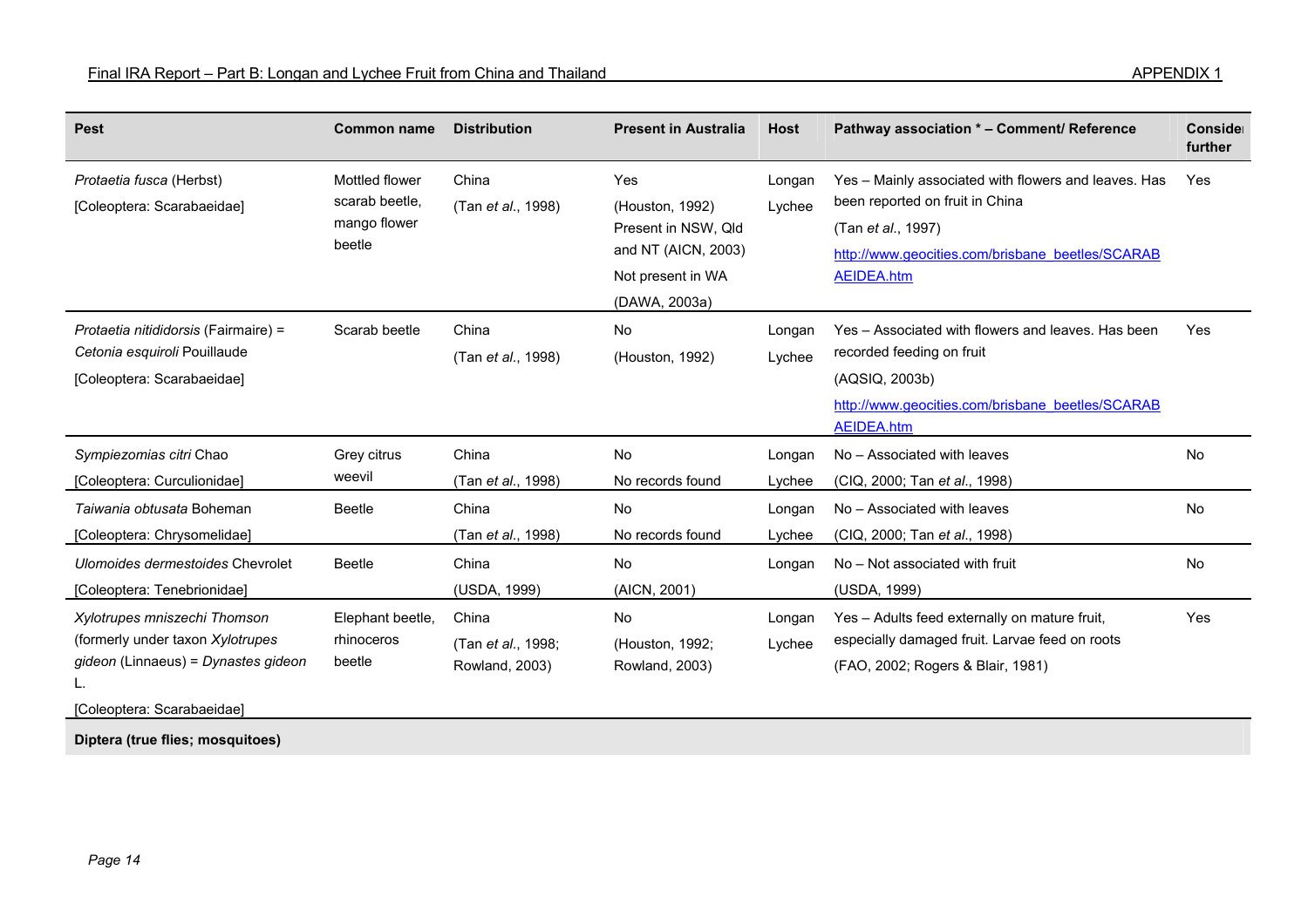| <b>Pest</b>                                                                      | <b>Common name</b>                                         | <b>Distribution</b>                                             | <b>Present in Australia</b>                                  | <b>Host</b>      | Pathway association * - Comment/ Reference                                                                           | Conside<br>further |
|----------------------------------------------------------------------------------|------------------------------------------------------------|-----------------------------------------------------------------|--------------------------------------------------------------|------------------|----------------------------------------------------------------------------------------------------------------------|--------------------|
| Bactrocera cucurbitae Coquillet<br>[Diptera: Tephritidae]                        | Melon fly                                                  | China<br>(CABI, 2002)<br>Thailand<br>(CABI, 2002)               | No<br>(CABI, 2002)                                           | Lychee           | Yes - Has been recorded on lychee in Taiwan and<br>Hawaii<br>(Fang & Chang, 1984; Waite & Hwang, 2002; Wen,<br>1985) | Yes                |
| Bactrocera dorsalis (Hendel)<br>[Diptera: Tephritidae]                           | Oriental fruit fly,<br>Asian fruit fly,<br>mango fruit fly | China<br>(Liang et al., 1999)<br>Thailand<br>(Waterhouse, 1993) | No<br>(CABI, 2002)                                           | Longan<br>Lychee | Yes - Feeds on fruit with damaged skin or rotting fruit<br>(CABI, 2002; Liang et al., 1999)                          | Yes                |
| Bactrocera spp.<br>[Diptera: Tephritidae]                                        | Fruit fly                                                  | China<br>(USDA, 1999)                                           | No<br>No records found                                       | Longan           | No - Not associated with pathway<br>(USDA, 1999)                                                                     | No                 |
| Cecidomyiidae spp.<br>[Diptera: Cecidomyiidae]                                   | Gall midge                                                 | China<br>(USDA, 1999)                                           | <b>No</b><br>No records found                                | Longan           | No - Associated with bark<br>http://www.inra.fr/Internet/Produits/HYPPZ/RAVAGEU<br>R/6resthe.htm                     | No                 |
| Litchiomyia chinensis Yang & Luo =<br>Dasyneura spp.<br>[Diptera: Cecidomyiidae] | Litchi gall<br>midge, litchi leaf<br>midge                 | China<br>(He, 2001)                                             | Yes<br>(Naumann, 1993)<br>Not present in WA<br>(DAWA, 2003a) | Lychee           | No - Associated with leaves<br>(FAO, 2002)                                                                           | <b>No</b>          |
| Mayetiola spp.<br>[Diptera: Cecidomyiidae]                                       | Gall midge                                                 | China<br>(Tan et al., 1999)                                     | No. Only M.<br>destructor in Australia<br>(Martin, 1982)     | Lychee           | No - Associated with new leaves<br>(CIQ, 2000; Tan et al., 1999; Yang & Luo, 1999)                                   | <b>No</b>          |
| Tephritidae spp.<br>[Diptera: Tephritidae]                                       | Fruit fly                                                  | China<br>(USDA, 1999)                                           | No<br>No records found                                       | Longan           | No - Not associated with pathway<br>(USDA, 1999)                                                                     | No                 |

**Hemiptera (aphids; leafhoppers; mealybugs; phyllids; scales; true bugs; whiteflies**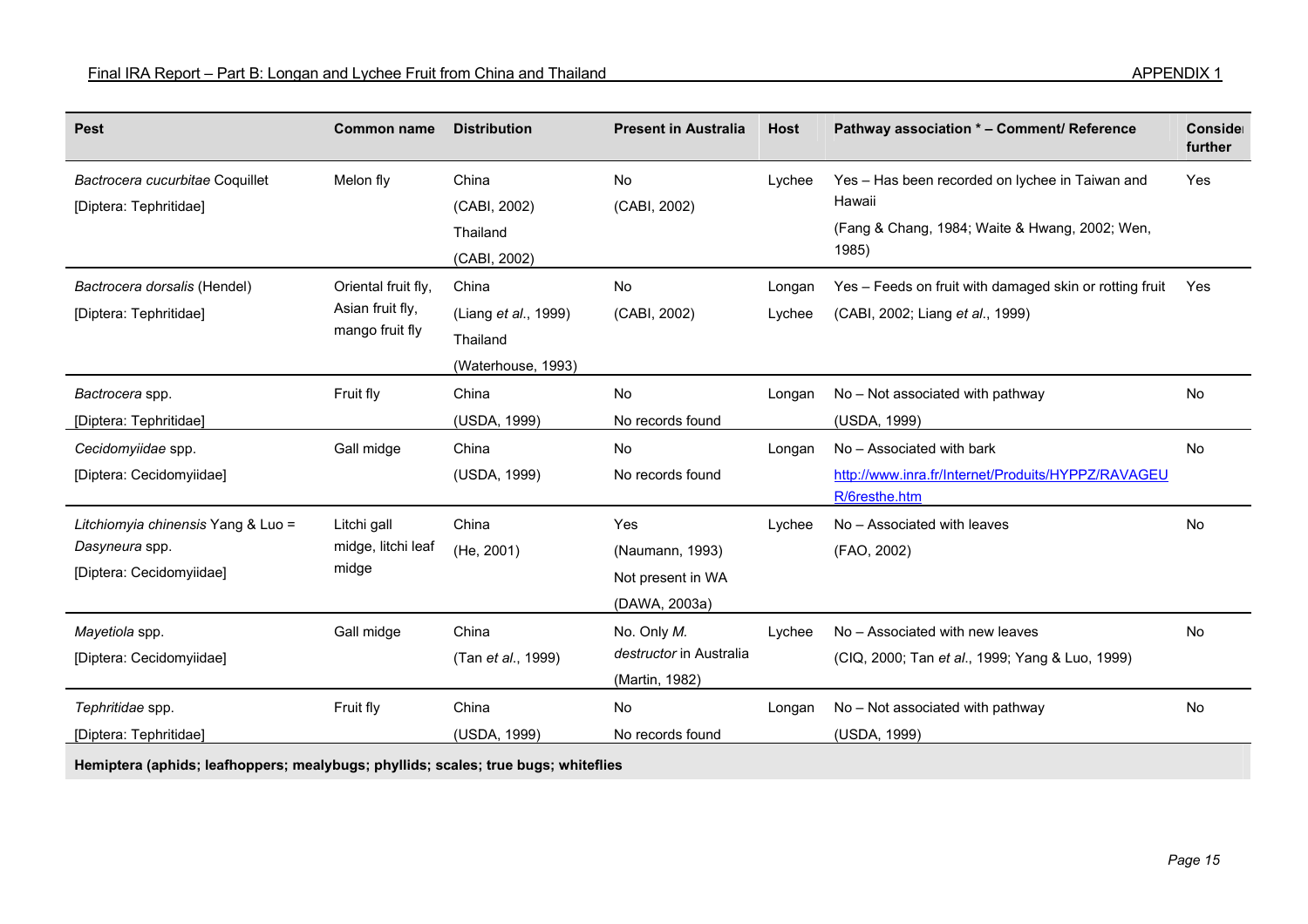| <b>Pest</b>                                                                       | <b>Common name</b>                                                 | <b>Distribution</b>                    | <b>Present in Australia</b>                                  | <b>Host</b>      | Pathway association * - Comment/ Reference                                                                                                        | Conside<br>further |
|-----------------------------------------------------------------------------------|--------------------------------------------------------------------|----------------------------------------|--------------------------------------------------------------|------------------|---------------------------------------------------------------------------------------------------------------------------------------------------|--------------------|
| Aleurocanthus spiniferus Quaintance &<br><b>Baker</b><br>[Hemiptera: Aleyrodidae] | Spiny whitefly                                                     | China<br>(USDA, 1999)                  | Yes<br>(AICN, 2001)<br>Not present in WA<br>(DAWA, 2003a, b) | Longan           | No - Associated with leaves and stems<br>(CABI, 2002)                                                                                             | No                 |
| Aleurocanthus woglumi Ashby<br>[Hemiptera: Aleyrodidae]                           | Citrus black fly,<br>spiny citrus<br>whitefly                      | China<br>(Waite, pers. comm.,<br>2001) | <b>No</b><br>(Martin, 1999)                                  | Lychee           | No - Associated with leaves<br>http://creatures.ifas.ufl.edu/citrus/citrus_blackfly.htm                                                           | <b>No</b>          |
| Aleurotuberculatus psidii (Singh)<br>[Hemiptera: Aleyrodidae]                     | Whitefly                                                           | China<br>(USDA, 1999)                  | No<br>(CABI, 2002)                                           | Longan           | No - Associated with shoots<br>(Wen & Lee, 1985)                                                                                                  | No                 |
| Aonidiella orientalis (Newstead)<br>[Hemiptera: Diaspididae]                      | Oriental red<br>scale, Oriental<br>scale, Oriental<br>yellow scale | China<br>(CABI, 1999)                  | Yes<br>(AICN, 2001)<br>Not present in WA<br>(DAWA, 2003a)    | Lychee           | No - No records on longan or lychee fruit in China or<br>elsewhere<br>(AQSIQ 2003a, b; CIQ, 2000)<br>CABI (2002) lists lychee as a secondary host | No                 |
| Aphis gossypii Glover<br>[Hemiptera: Aphididae]                                   | Melon aphid,<br>cotton aphid                                       | China<br>(Waite, pers. comm.,<br>2001) | Yes<br>(AICN, 2001)<br>Not present in WA<br>(DAWA, 2003a)    | Lychee           | No – Associated with leaves, stems, growing points<br>and inflorescences<br>(CABI, 2002)                                                          | <b>No</b>          |
| Aulacaspis longanae Chen<br>[Hemiptera: Diaspididae]                              | Longan<br>diaspidid scale                                          | China<br>(Chen et al., 1980)           | No<br>No records found                                       | Longan<br>Lychee | No - Associated with leaves of longan and lychee in<br>China<br>(AQSIQ, 2003a, b)                                                                 | No                 |
| Aulacaspis spp.<br>[Hemiptera: Diaspididae]                                       | Hard scale                                                         | China<br>(USDA, 1999)                  | No<br>No records found                                       | Longan           | No - Not associated with fruit<br>(USDA, 1999)                                                                                                    | No                 |
| Cantao ocellatus (Thunberg)<br>[Hemiptera: Pentatomidae]                          | Shield bug                                                         | China<br>(Tan et al., 1998)            | No<br>No records found                                       | Longan<br>Lychee | No - Associated with leaves<br>(CIQ, 2000; Tan et al., 1998)                                                                                      | No                 |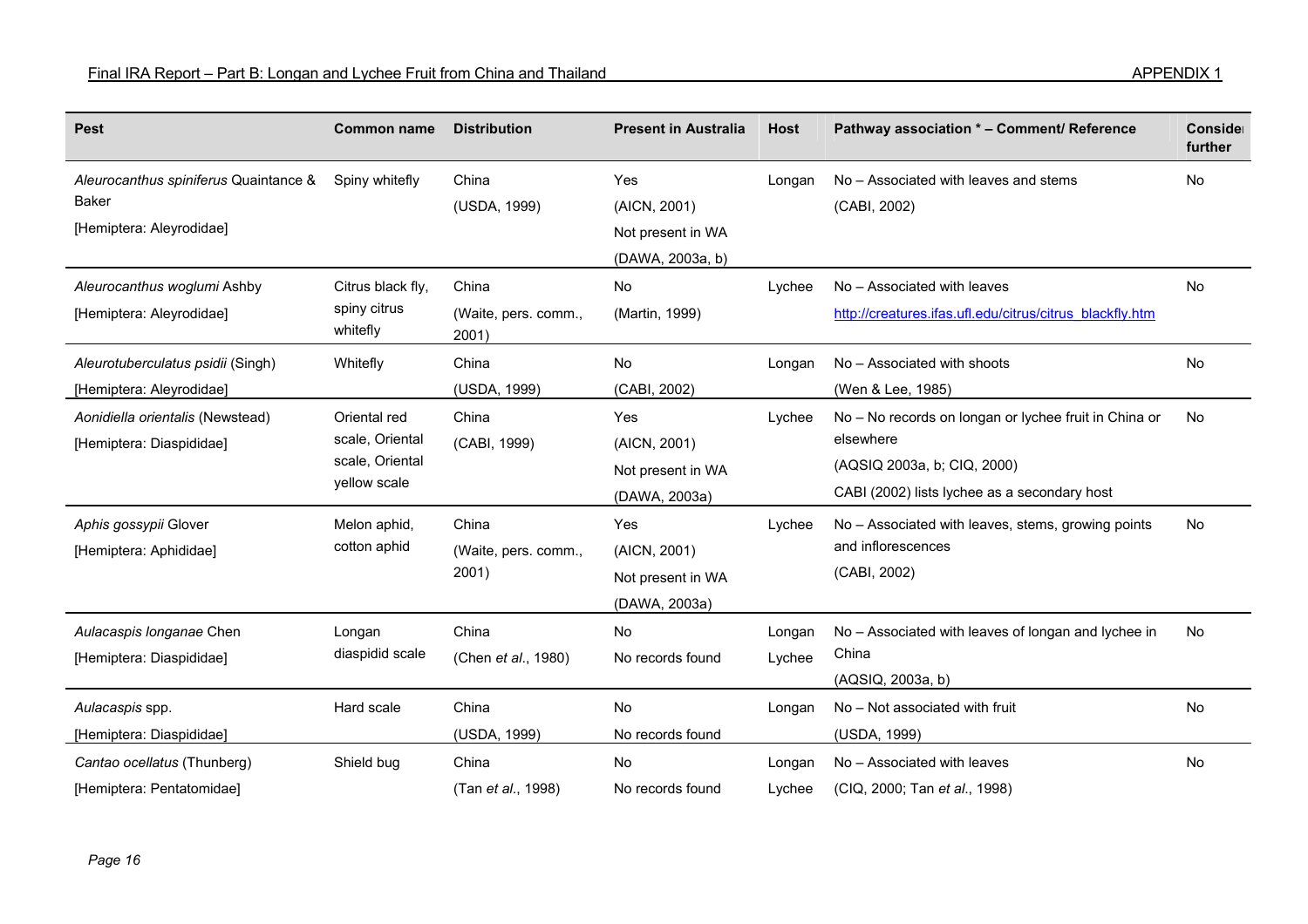| <b>Pest</b>                                                                                      | <b>Common name</b>                                                                 | <b>Distribution</b>                                    | <b>Present in Australia</b>                                               | <b>Host</b>      | Pathway association * - Comment/ Reference                               | Conside<br>further |
|--------------------------------------------------------------------------------------------------|------------------------------------------------------------------------------------|--------------------------------------------------------|---------------------------------------------------------------------------|------------------|--------------------------------------------------------------------------|--------------------|
| Ceroplastes pseudoceriferus Green =<br>Ceroplastes ceriferus (Fabricus)<br>[Hemiptera: Coccidae] | Indian wax<br>scale, Indian<br>white wax scale,<br>Japanese wax<br>scale           | China<br>(Wen & Lee, 1986)<br>Thailand<br>(DOA, 2003a) | Yes<br>(Qin & Gullan, 1994)                                               | Longan<br>Lychee |                                                                          | <b>No</b>          |
| Ceroplastes rubens Maskell<br>[Hemiptera: Coccidae]                                              | Pink wax scale,<br>red wax scale,<br>ruby wax scale                                | China<br>(Tan et al., 1997)                            | Yes<br>(Qin & Gullan, 1994)                                               | Longan<br>Lychee |                                                                          | <b>No</b>          |
| Cletus trigonus Thunberg<br>[Hemiptera: Coreidae]                                                | Rice slender<br>bug                                                                | China<br>(Tan et al., 1998)                            | No<br>No records found                                                    | Longan<br>Lychee | No - Associated with leaves<br>(CIQ, 2000; Tan et al., 1998)             | <b>No</b>          |
| Coccidae spp.<br>[Hemiptera: Coccidae]                                                           | Scale                                                                              | China<br>(USDA, 1999)                                  | No<br>No records found                                                    | Longan           | No - Associated with stems<br>(USDA, 1999)                               | No                 |
| Coccus acutissimus (Green)<br>[Hemiptera: Coccidae]                                              | Banana-shaped<br>scale                                                             | China<br>(USDA, 1999)                                  | No<br>(AICN, 2001)                                                        | Longan           | No - Associated with stems<br>(USDA, 1999)                               | No                 |
| Coccus formicarii (Green)<br>[Hemiptera: Coccidae]                                               | Scale                                                                              | China<br>(USDA, 1999)                                  | No<br>(AICN, 2001)                                                        | Longan           | No - Associated with leaves and stems of tea plants<br>(Greathead, 1997) | No                 |
| Coccus hesperidum Linnaeus<br>[Hemiptera: Coccidae]                                              | Brown soft<br>scale, common<br>shield scale,<br>soft brown<br>scale, soft scale    | China<br>(Hu et al., 1992)                             | Yes<br>(Waite & Hwang,<br>2002)                                           | Lychee           |                                                                          | <b>No</b>          |
| Coccus longulus (Douglas)<br>[Hemiptera: Coccidae]                                               | Long brown<br>scale, long shell<br>scale, long<br>shield scale.<br>long soft scale | China<br>(Tan et al., 1998)                            | Yes<br>(Smith <i>et al.</i> , 1997)<br>Not present in WA<br>(DAWA, 2003a) | Lychee           | No - Associated with leaves and stems<br>(DAWA, 2003a)                   | No                 |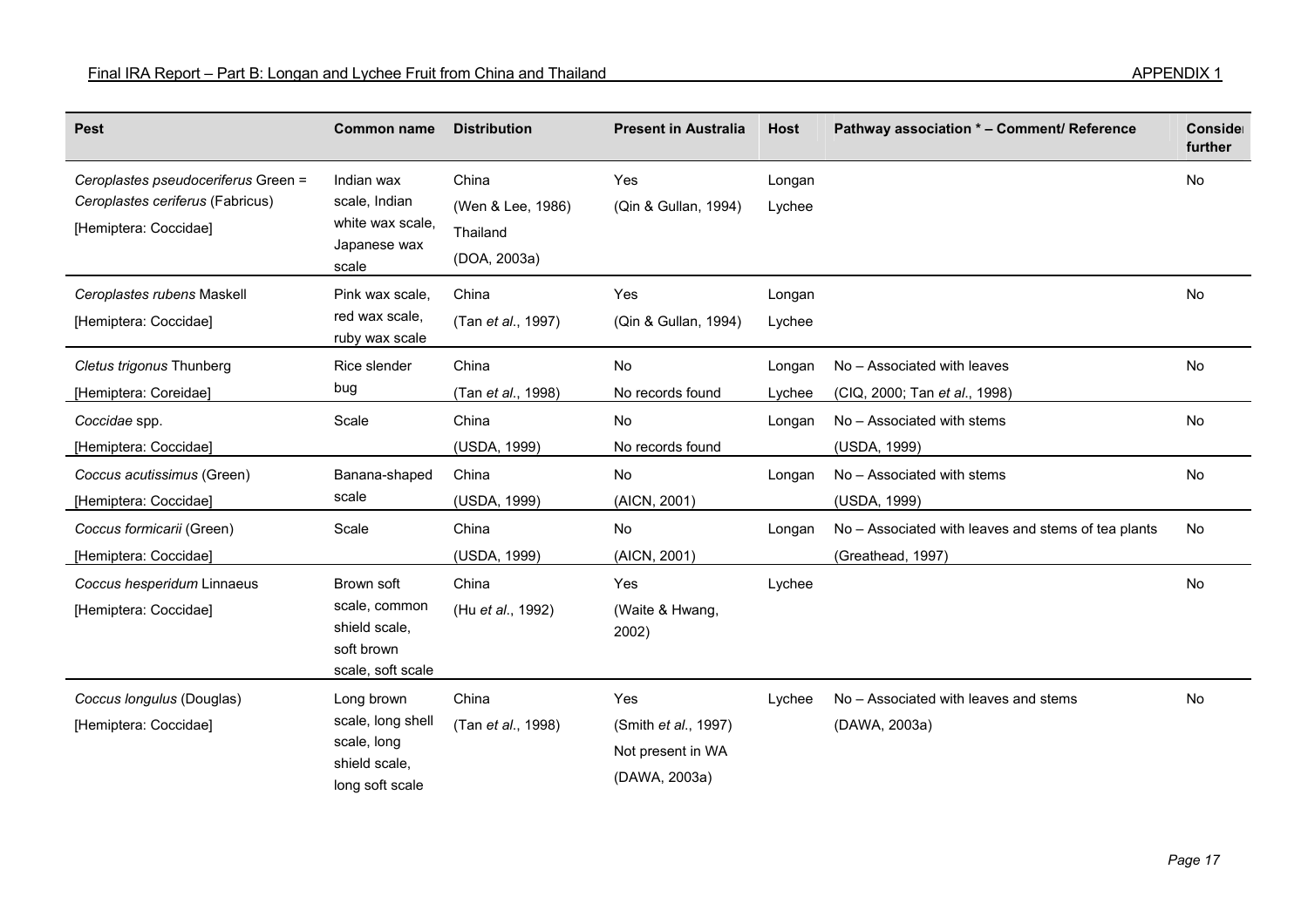| <b>Pest</b>                                                      | <b>Common name</b>                                                                | <b>Distribution</b>                                     | <b>Present in Australia</b>                                        | <b>Host</b>      | Pathway association * - Comment/ Reference                                                                                                                                                   | Conside<br>further |
|------------------------------------------------------------------|-----------------------------------------------------------------------------------|---------------------------------------------------------|--------------------------------------------------------------------|------------------|----------------------------------------------------------------------------------------------------------------------------------------------------------------------------------------------|--------------------|
| Coccus viridis Green<br>[Hemiptera: Coccidae]                    | Green coffee<br>scale, green<br>scale, green<br>shield scale,<br>soft green scale | China<br>(ScaleNet, 2001)                               | Yes<br>(Waite & Elder, 2000)<br>Not present in WA<br>(DAWA, 2003a) | Longan<br>Lychee | Yes - Has been recorded to infest leaves, twigs and<br>fruit of lychee in Australia (Waite & Elder, 2000)                                                                                    | Yes                |
| Cornegenapsylla sinica Yang & Li<br>[Hemiptera: Psyllidae]       | Longan<br>psylla/psyllid                                                          | China<br>(Yang & Li, 1982)<br>Thailand<br>(DOA, 2003a)  | No<br>(Yang & Li, 1982)                                            | Longan           | No - Associated with leaves. Possible vector of<br>longan witches' broom disease<br>(Chen et al., 1992; CIQ, 2000; Tan et al., 1997; Yang<br>& Li, 1982; Zhan et al., 1999)                  | <b>No</b>          |
| Cosmoscarta bispecularis White<br>[Hemiptera: Cercopidae]        |                                                                                   | China<br>(USDA, 1999)                                   | No<br>(AICN, 2001)                                                 | Longan           | No - Associated with stems<br>(USDA, 1999)                                                                                                                                                   | No                 |
| Cryptotympana atrata Fabricius<br>[Hemiptera: Cicadidae]         |                                                                                   | China<br>(USDA, 1999)                                   | No<br>(AICN, 2001)                                                 | Longan           | No - Associated with stems<br>(USDA, 1999)                                                                                                                                                   | <b>No</b>          |
| Dalpada oculata (Fabricius)<br>[Hemiptera: Pentatomidae]         | Shield bug                                                                        | China<br>(Tan et al., 1998)                             | No<br>No records found                                             | Longan<br>Lychee | No - Associated with leaves<br>(CIQ, 2000; Tan et al., 1997, 1998)                                                                                                                           | <b>No</b>          |
| Dicyphococcus castilloae (Green)<br>[Hemiptera: Coccidae]        |                                                                                   | China<br>(USDA, 1999)                                   | No<br>(AICN, 2001)                                                 | Longan           | No - Associated with stems and leaves<br>(Greathead, 1997; USDA, 1999)                                                                                                                       | No                 |
| Drepanococcus chiton<br>[Hemiptera: Coccidae]                    | Wax scale                                                                         | Thailand<br>(DOA, 2003a)                                | No<br>(AICN, 2001)                                                 | Longan           | Yes - Associated with branches and fruit<br>(DOA, 2003a)                                                                                                                                     | Yes                |
| Dysmicoccus neobrevipes Cockerell<br>[Hemiptera: Pseudococcidae] | Gray pineapple<br>mealybug                                                        | China<br>(USDA, 1999)<br>Thailand<br>(Waterhouse, 1993) | <b>No</b><br>(CABI, 2002)                                          | Longan           | No - No record on longan or lychee<br>(AQSIQ, 2003a, b; CABI, 2002; DOA, 2003a, b;<br>ScaleNet, 2001; Kessing & Mau, 1992<br>http://www.extento.hawaii.edu/kbase/crop/Type/d ne<br>obre.htm) | <b>No</b>          |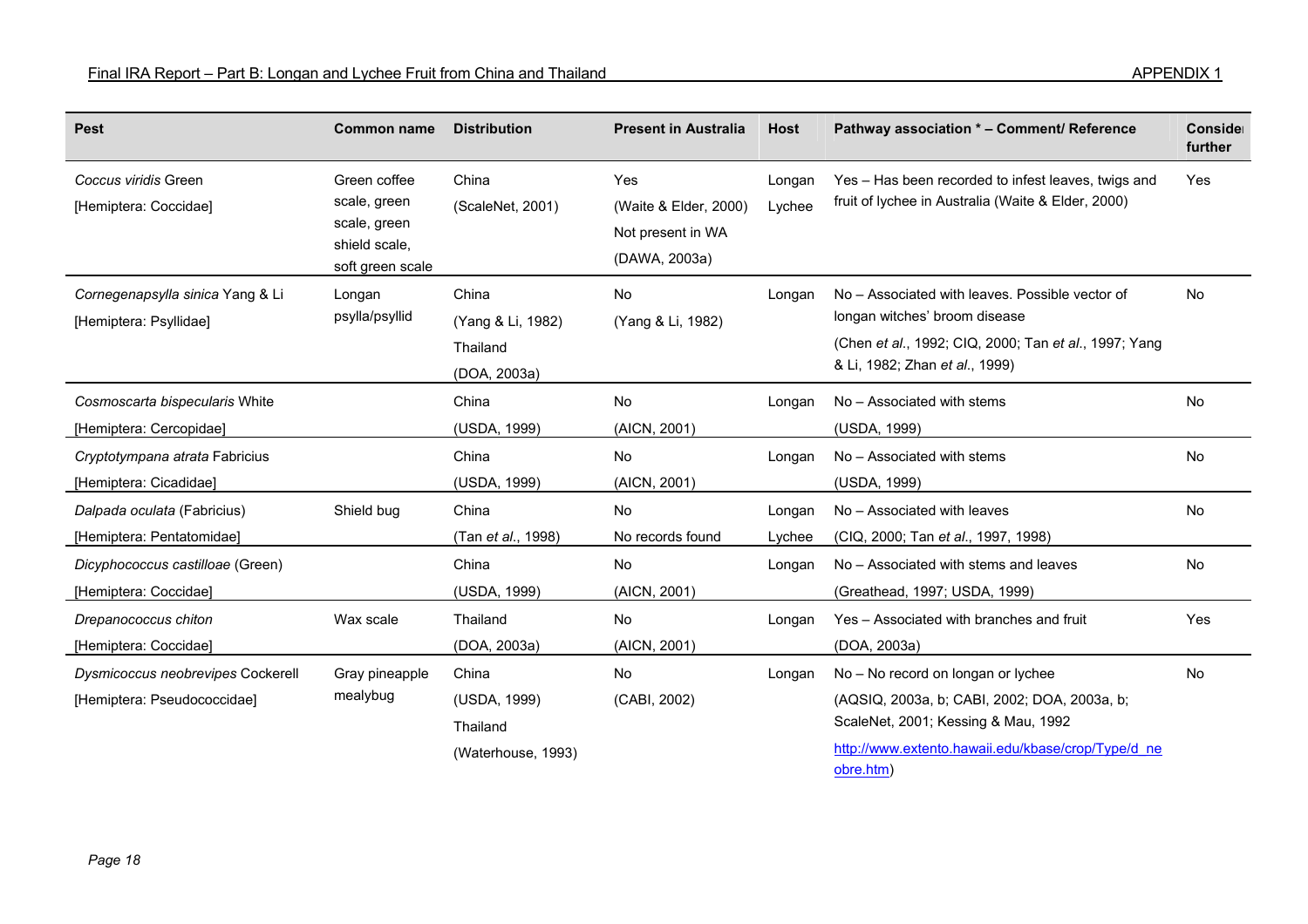| <b>Pest</b>                                                                                                          | <b>Common name</b>                                                                       | <b>Distribution</b>         | <b>Present in Australia</b>                                  | <b>Host</b>      | Pathway association * - Comment/ Reference                                                                                               | Conside<br>further |
|----------------------------------------------------------------------------------------------------------------------|------------------------------------------------------------------------------------------|-----------------------------|--------------------------------------------------------------|------------------|------------------------------------------------------------------------------------------------------------------------------------------|--------------------|
| Empoasca vitis (Goethe, 1875) = E.<br>flavescens (Fabricius) = $E$ . pirisuga<br>(Mura)<br>[Hemiptera: Cicadellidae] | Smaller green<br>leaf-hopper,<br>green frogfly                                           | China<br>(Tan et al., 1998) | No<br>(CABI, 2002)                                           | Longan<br>Lychee | No - Associated with leaves, stems and trunk<br>(CIQ, 2000; Tan et al., 1997, 1998)                                                      | No                 |
| Erthesina fullo (Thunberg)<br>[Hemiptera: Pentatomidae]                                                              | Hong Kong<br>shield bug                                                                  | China<br>(USDA, 1999)       | No<br>(CABI, 2002)                                           | Longan           | No – Associated with leaves and stems. May cause<br>premature fruit drop<br>(Song & Wang, 1993; USDA, 1999)                              | No                 |
| Erythroneura melia Kuoh<br>[Hemiptera: Cicadellidae]                                                                 | <b>Bug</b>                                                                               | China<br>(Tan et al., 1997) | No<br>No records found                                       | Longan<br>Lychee | No - Associated with leaves<br>(CIQ, 2000; Tan et al., 1997)                                                                             | No                 |
| Eucalymnatus tessellatus (Signoret)<br>[Hemiptera: Coccidae]                                                         | Tessellated<br>scale                                                                     | China<br>(USDA, 1999)       | Yes<br>(AICN, 2001)                                          | Longan           | No - Associated with leaves<br>http://creatures.ifas.ufl.edu/orn/scales/tessellated sca<br>le.htm                                        | No                 |
| Eurydema cingulatus<br>[Hemiptera: Pentatomidae]                                                                     | <b>Bug</b>                                                                               | China<br>(USDA, 1999)       | No<br>(AICN, 2001)                                           | Longan           | No - Not associated with pathway<br>(USDA, 1999)                                                                                         | No                 |
| Eutettix apicus Melichur<br>[Hemiptera: Cicadellidae]                                                                | <b>Bug</b>                                                                               | China<br>(Tan et al., 1997) | No<br>No records found                                       | Longan<br>Lychee | No - Associated with leaves<br>(CIQ, 2000; Tan et al., 1997)                                                                             | No                 |
| Ferrisia virgata (Cockerell)<br>[Hemiptera: Pseudococcidae]                                                          | Striped<br>mealybug,<br>spotted<br>mealybug, white<br>tailed mealybug,<br>guava mealybug | China<br>(CABI, 1999)       | Yes<br>(Ben-Dov, 1994)<br>Not present in WA<br>(DAWA, 2003a) | Lychee           | Yes - Feeds externally on fruit, leaves and shoots<br>(CABI, 2002)<br>http://www.ctahr.hawaii.edu/adap2/information/pubs/2<br>000-18.pdf | Yes                |
| Fiorinia pinicola Maskell<br>[Hemiptera: Diaspididae]                                                                | Tea scale                                                                                | China<br>(USDA, 1999)       | <b>No</b><br>(AICN, 2001)                                    | Longan           | No – Associated with leaves and stems<br>(USDA, 1999)                                                                                    | No                 |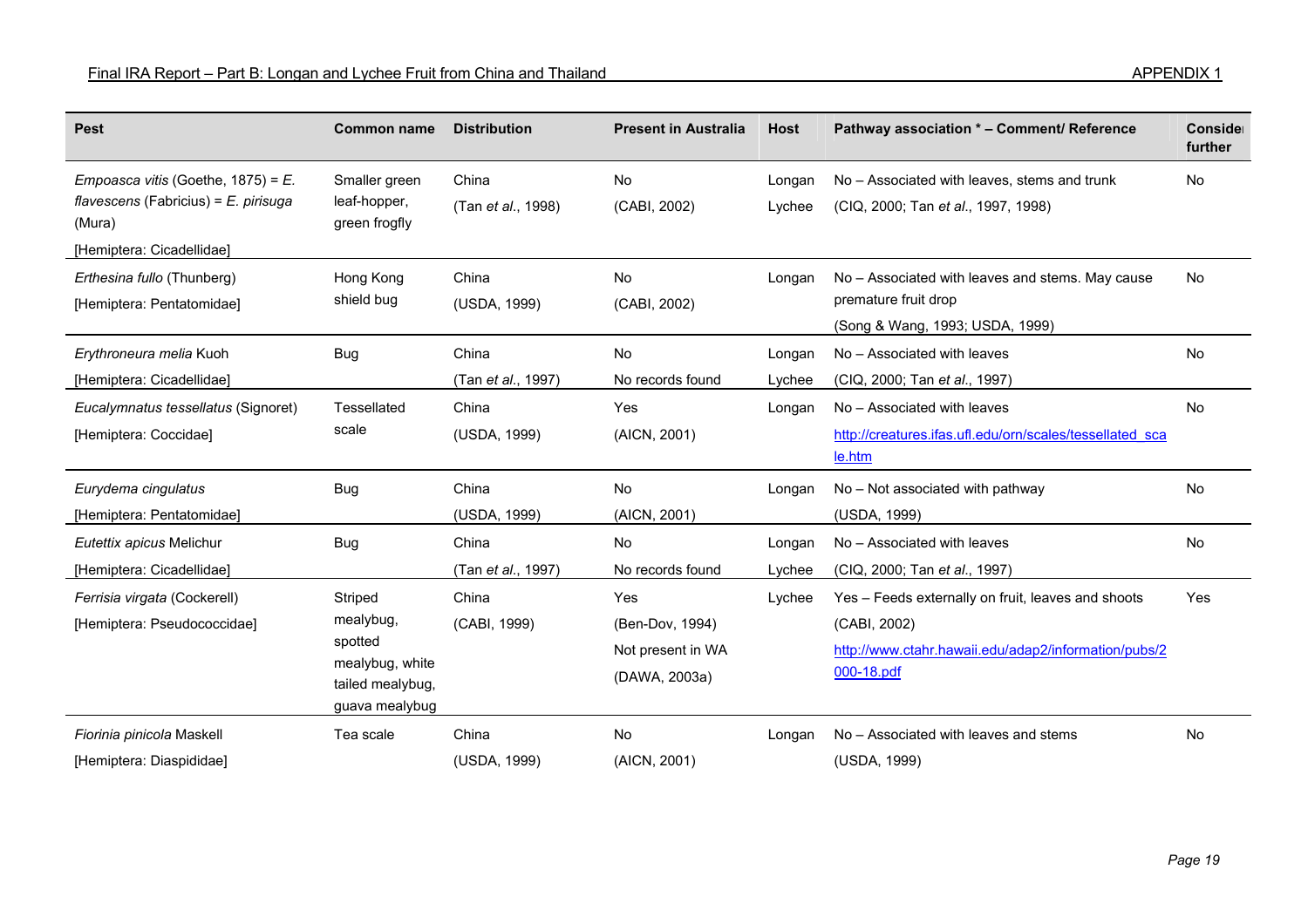| <b>Pest</b>                      | <b>Common name</b> | <b>Distribution</b> | <b>Present in Australia</b> | <b>Host</b> | Pathway association * - Comment/ Reference             | Conside<br>further |
|----------------------------------|--------------------|---------------------|-----------------------------|-------------|--------------------------------------------------------|--------------------|
| Fiorinia theae Green             | Camellia scale,    | China               | No                          | Longan      | No – Associated with leaves and stems                  | No                 |
| [Hemiptera: Diaspididae]         | tea scale          | (USDA, 1999)        | (CABI, 2002)                |             | (USDA, 1999)                                           |                    |
|                                  |                    |                     |                             |             | http://creatures.ifas.ufl.edu/orn/scales/tea_scale.htm |                    |
| Geisha distinctissima Walker     | Green broad-       | China               | <b>No</b>                   | Longan      | No – Sucks the sap of branches                         | <b>No</b>          |
| [Hemiptera: Flatidae]            | winged flattid     | (USDA, 1999)        | (CABI, 2002)                |             | http://members.ytv.home.ne.jp/yt0077641/sub238.htm     |                    |
| Howardia biclavis (Comstock)     | Mining scale       | China               | No                          | Longan      | No - Associated with stems                             | No                 |
| [Hemiptera: Diaspididae]         |                    | (USDA, 1999)        | (AICN, 2001)                |             | (USDA, 1999)                                           |                    |
| Huechys sanguinea (DeGreer)      | Cicada             | China               | No                          | Longan      | No - Associated with stems                             | No                 |
| [Hemiptera: Cicadidae]           |                    | (USDA, 1999)        | (AICN, 2001)                |             | (USDA, 1999)                                           |                    |
| Hyperoncus lateritius (Westwood) | Shield bug         | China               | No                          | Longan      | No - Associated with leaves                            | No                 |
| [Hemiptera: Pentatomidae]        |                    | (Tan et al., 1998)  | No records found            | Lychee      | (CIQ, 2000; Tan et al., 1997, 1998)                    |                    |
| lassus indicus Lethierry         | Leaf hopper        | China               | <b>No</b>                   | Longan      | No - Associated with leaves                            | No                 |
| [Hemiptera: Cicadellidae]        |                    | (Tan et al., 1997)  | No records found            | Lychee      | (CIQ, 2000; Tan et al., 1997)                          |                    |
| Icerya purchasi Maskell          | Cottony cushion    | China               | Yes                         | Longan      |                                                        | No                 |
| [Hemiptera: Margarodidae]        | scale              | (USDA, 1999)        | (AICN, 2001)                |             |                                                        |                    |
| Icerya seychellarum Westwood     | Seychelles         | China               | Yes                         | Longan      | No – Sucks the sap of leaves and stems. Excretes       | <b>No</b>          |
| [Hemiptera: Margarodidae]        | scale              | (USDA, 1999)        | (AICN, 2001)                |             | honeydew on leaves and stems                           |                    |
|                                  |                    |                     | Not present in WA           |             | (CABI, 2002; DOA, 2003)                                |                    |
|                                  |                    |                     | (DAWA, 2003a, b)            |             |                                                        |                    |
| <i>Icerya</i> spp.               | Scale              | Thailand            | No                          | Longan      | No - Associated with branches                          | No                 |
| [Hemiptera: Margarodidae]        |                    | (DOA, 2003)         | No records found            |             | (DOA, 2003)                                            |                    |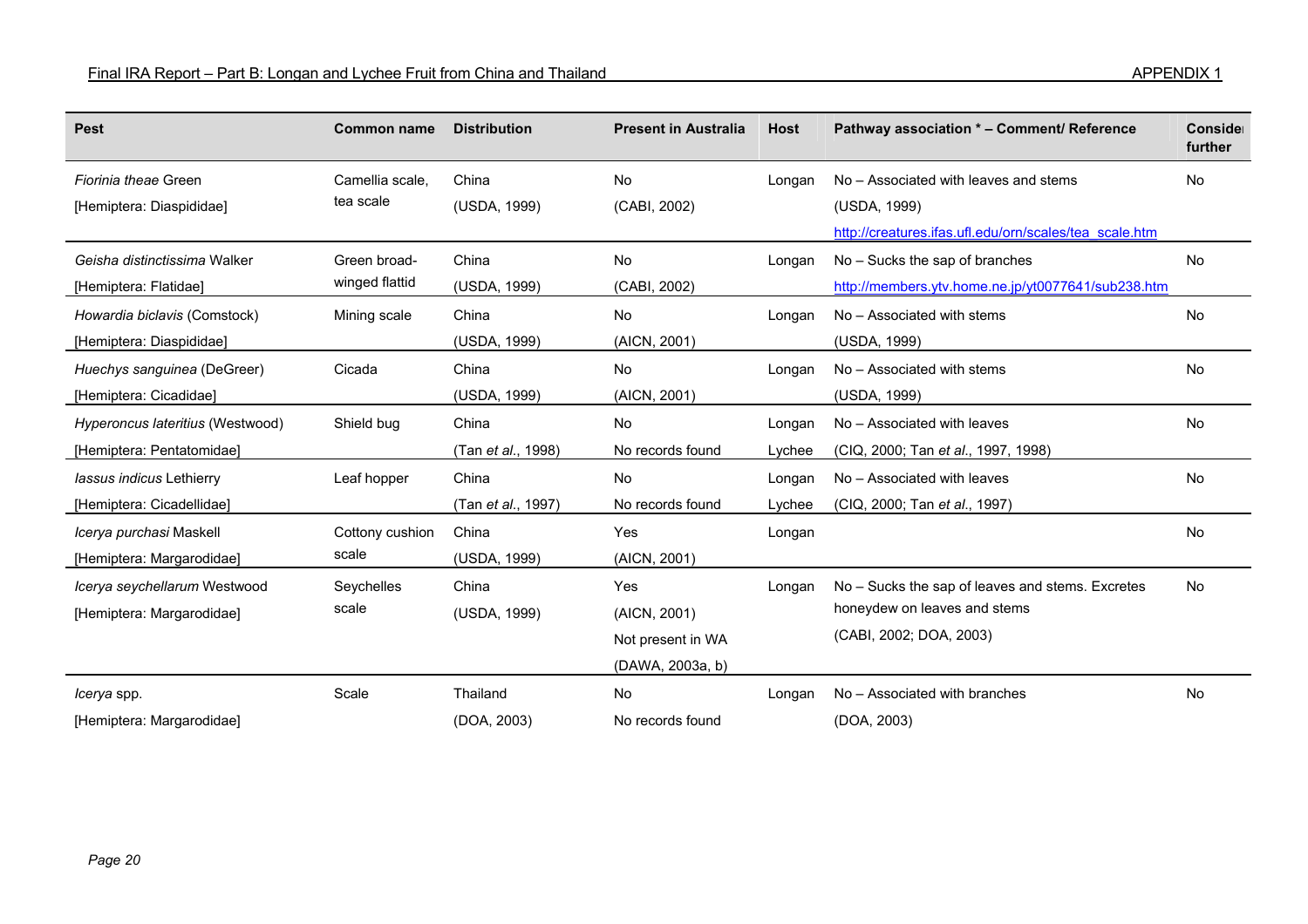| <b>Pest</b>                                                      | <b>Common name</b>                                             | <b>Distribution</b>                                                                                               | <b>Present in Australia</b>                                     | <b>Host</b>      | Pathway association * - Comment/ Reference                                                                                                                                                   | Conside<br>further |
|------------------------------------------------------------------|----------------------------------------------------------------|-------------------------------------------------------------------------------------------------------------------|-----------------------------------------------------------------|------------------|----------------------------------------------------------------------------------------------------------------------------------------------------------------------------------------------|--------------------|
| Idioscopus clypealis (Lethierry)<br>[Hemiptera: Cicadellidae]    | Mango<br>leafhopper,<br>blossom<br>leafhopper                  | China<br>(CABI, 2003)<br>Thailand<br>(Waterhouse, 1993)                                                           | Yes<br>(NSW, 1999)<br>No records in WA                          | Longan           | No - Associated with leaves and inflorescences. Only<br>recorded on mangoes. No evidence for association<br>with longan or lychee in China or elsewhere<br>(AQSIQ, 2003a, b; ScaleNet, 2001) | No                 |
| Kerria greeni (Chamberlin)<br>[Hemiptera: Kerridae]              | Green's lac<br>insect                                          | China<br>(Li et al., 1997)                                                                                        | No<br>(ScaleNet, 2001)                                          | Longan           | No – Associated with stems and branches<br>http://www.icrisat.org/text/research/grep/homepage/gr<br>ephomepage/archives/ppjoh.htm                                                            | No                 |
| Kerria lacca Kerr (Laccifer)<br>[Hemiptera: Kerridae]            | Lac insect                                                     | China<br>(Subbarayudu & Ram,<br>1997) AQSIQ (2003b)<br>claims not present in<br>China<br>Thailand<br>(DOA, 2003b) | No<br>(CABI, 2002)                                              | Longan<br>Lychee | No - Associated with stems and branches.<br>(DOA, 2003b; Waite & Hwang, 2002)<br>DOA (pers. comm., 2003) claims K. lacca has never<br>been reported on longan or lychee fruit in Thailand    | No                 |
| Kilifia acuminata (Signoret)<br>[Hemiptera: Coccidae]            | Mango shield<br>scale                                          | China<br>(Nakahara, 1981)                                                                                         | No<br>No records found                                          | Lychee           | No - Associated with stems<br>(Ali, 1971; Ferris, 1950; Nakahara, 1981)                                                                                                                      | No                 |
| Lawana imitata Melichar<br>[Hemiptera: Flattidae]                | <b>Flattid scale</b>                                           | China<br>(Tan et al., 1997)                                                                                       | No<br>No records found                                          | Longan<br>Lychee | No - Associated with branches and stems<br>(CIQ, 2000)                                                                                                                                       | No                 |
| Leptocentrus albolineatus Funkhouser<br>[Hemiptera: Membracidae] | Leaf hopper                                                    | China<br>(Tan et al., 1997)                                                                                       | <b>No</b><br>(Day & Fletcher,<br>1994)                          | Longan<br>Lychee | No - Associated with leaves<br>(CIQ, 2000; Tan et al., 1998)                                                                                                                                 | No                 |
| Leptocorisa acuta Thunberg<br>[Hemiptera: Coreidae]              | Rice seed bug,<br>Asian rice bug,<br>paddy bug, rice<br>sapper | China<br>(Tan et al., 1997)                                                                                       | Yes<br>(Kay et al., 1993)<br>Not present in WA<br>(DAWA, 2003a) | Longan<br>Lychee | No - Associated with leaves and twigs on longan and<br>lychee in China. Associated with seeds of rice, but no<br>records on longan or lychee fruit<br>(CABI, 2002; Tan et al., 1998)         | <b>No</b>          |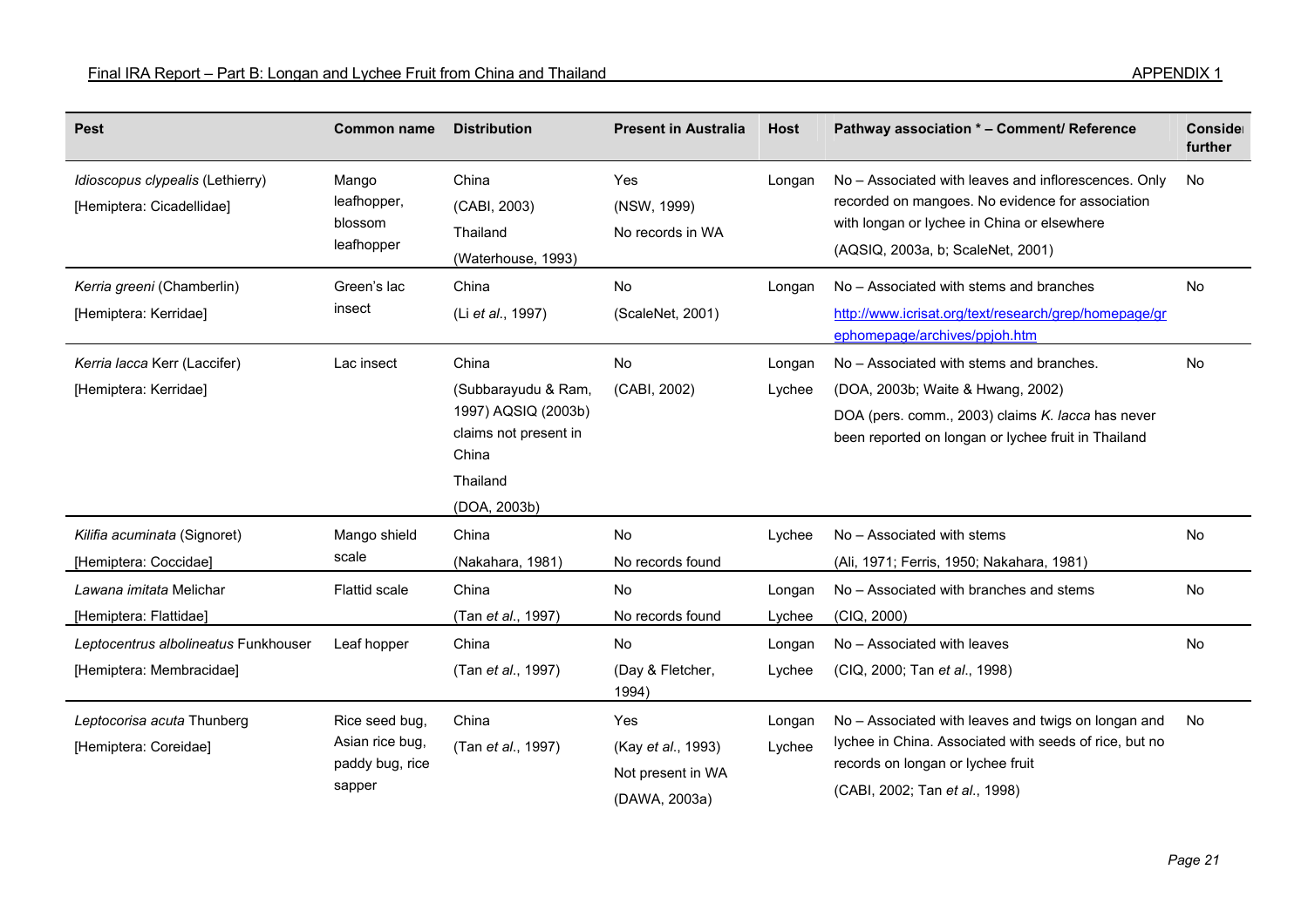| <b>Pest</b>                                                                                       | <b>Common name</b>                                                                        | <b>Distribution</b>         | <b>Present in Australia</b>                                   | <b>Host</b>      | Pathway association * - Comment/ Reference                                                                                                                        | Conside<br>further |
|---------------------------------------------------------------------------------------------------|-------------------------------------------------------------------------------------------|-----------------------------|---------------------------------------------------------------|------------------|-------------------------------------------------------------------------------------------------------------------------------------------------------------------|--------------------|
| Lindingaspis ferrisi McKenzie<br>[Hemiptera: Diaspididae]                                         | Hard scale                                                                                | China<br>(USDA, 1999)       | No<br>(AICN, 2001)                                            | Longan           | No - Associated with leaves<br>(Swailem, 1974)                                                                                                                    | No                 |
| Metatachardia fukiensis Zhang<br>[Hemiptera: Kerridae]                                            | Lac insect                                                                                | China<br>(Zhang, 1993)      | No<br>No records found                                        | Lychee           | No - Associated with stems and branches<br>(Tang, 1974; Zhang, 1993)<br>CIQ (2000) claims not on lychee                                                           | <b>No</b>          |
| Mictis tenebrosa Fabricius<br>[Hemiptera: Coreidae]                                               | Squash bug,<br>leaf-footed bug                                                            | China<br>(Tan et al., 1997) | No<br>No records found                                        | Longan<br>Lychee | No - Associated with leaves<br>(CIQ, 2000; Tan et al., 1998)                                                                                                      | No                 |
| Nezara antennata Scott<br>[Hemiptera: Pentatomidae]                                               | Green stink bug                                                                           | China<br>(Tan et al., 1997) | No<br>No records found                                        | Longan<br>Lychee | Yes – Sucks the juice of young shoots, young leaves<br>and young fruits. May be associated with mature fruit<br>(AQSIQ, 2003b; Li et al., 2001; Tan et al., 1997) | Yes                |
| Nipaecoccus spp.<br>[Hemiptera: Pseudococcidae]                                                   | Mealybug                                                                                  | Thailand<br>(DOA, 2003a)    | No<br>No records found                                        | Longan           | No - Not associated with the pathway<br>(DOA, 2003a)                                                                                                              | No                 |
| Nipaecoccus viridis (Newstead) =<br>Nipaecoccus vastator (Maskell)<br>[Hemiptera: Pseudococcidae] | Spherical<br>mealybug,<br>globular<br>mealybug,<br>cotton<br>mealybug,<br>coffee mealybug | China<br>(Tan et al., 1998) | Yes<br>(ScaleNet, 2001)<br>Not present in WA<br>(DAWA, 2003a) | Longan<br>Lychee | No - Associated with stems<br>(Tan et al., 1998)<br>Not reported to be present in China by ScaleNet<br>(2001) or CABI (2002)                                      | <b>No</b>          |
| Ochrochira camelina Kiritshenko<br>[Hemiptera: Coreidae]                                          | Squash bug,<br>leaf-footed bug                                                            | China<br>(Tan et al., 1997) | No<br>No records found                                        | Longan<br>Lychee | No - Associated with leaves<br>(CIQ, 2000; Tan et al., 1998)                                                                                                      | No                 |
| Parasaissetia nigra (Nietner)<br>[Hemiptera: Coccidae]                                            | <b>Black coffee</b><br>scale                                                              | China<br>(Mamet, 1943)      | Yes<br>(PDI, 2000)                                            | Lychee           |                                                                                                                                                                   | <b>No</b>          |
| Planococcus citri (Risso)<br>[Hemiptera: Pseudococcidae]                                          | Citrus mealybug                                                                           | China<br>(USDA, 1999)       | Yes<br>(AICN, 2001)                                           | Longan           |                                                                                                                                                                   | No                 |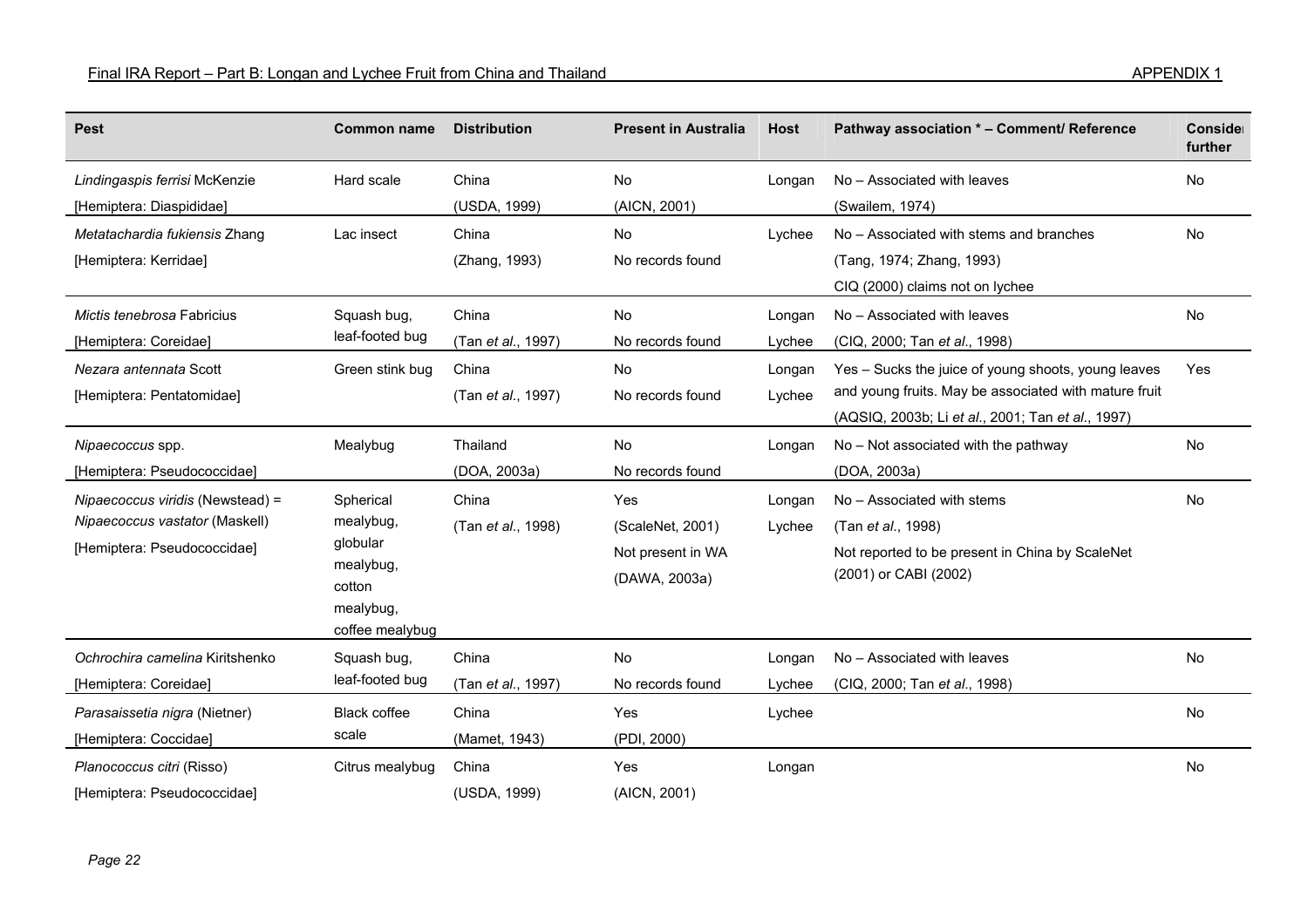| <b>Pest</b>                                                                             | <b>Common name</b>                                | <b>Distribution</b>                                     | <b>Present in Australia</b>                                              | <b>Host</b> | Pathway association * - Comment/ Reference                                                                                                           | Conside<br>further |
|-----------------------------------------------------------------------------------------|---------------------------------------------------|---------------------------------------------------------|--------------------------------------------------------------------------|-------------|------------------------------------------------------------------------------------------------------------------------------------------------------|--------------------|
| Planococcus litchi Cox<br>[Hemiptera: Pseudococcidae]                                   | Mealybug                                          | China<br>(Ben-Dov, 1994)<br>Thailand<br>(Ben-Dov, 1994) | No<br>(Ben-Dov, 1994)                                                    | Lychee      | Yes - Mealybugs are generally known to feed on fruit<br>and are associated with the formation of sooty mould<br>on the fruit surface<br>(CABI, 2002) | Yes                |
| Planococcus spp.<br>[Hemiptera: Pseudococcidae]                                         | Mealybug                                          | China<br>(USDA, 1999)                                   | No<br>No records found                                                   | Longan      | No - Not associated with pathway<br>(USDA, 1999)                                                                                                     | No                 |
| Plautia crossota (Dallas) = Plautia<br>fimbriata Fabricius<br>[Hemiptera: Pentatomidae] | Brown-winged<br>green bug                         | China<br>(USDA, 1999)                                   | <b>No</b><br>(AICN, 2001)                                                | Longan      | No - Associated with stems<br>(USDA, 1999)                                                                                                           | No                 |
| Pseudaonidia trilobitiformis Green<br>[Hemiptera: Diaspididae]                          | Trilobite scale,<br>armoured scale.<br>hard scale | China<br>(USDA, 1999)                                   | No<br>(CABI, 2002)                                                       | Longan      | No - Not associated with fruit<br>(USDA, 1999)                                                                                                       | No                 |
| Pseudococcidae spp.<br>[Hemiptera: Pseudococcidae]                                      | Mealybug                                          | China<br>(USDA, 1999)                                   | Yes<br>(AICN, 2001)                                                      | Longan      |                                                                                                                                                      | No                 |
| Pseudococcus comstocki (Kuwana)<br>[Hemiptera: Pseudococcidae]                          | Comstock's<br>mealybug                            | China<br>(CIE, 1975) on lychee                          | No<br>(Ben-Dov, 1994)                                                    | Lychee      | No - Not associated with Litchi chinensis<br>(AQSIQ, 2003b; CABI, 2002; ScaleNet, 2001)                                                              | No                 |
| Pulvinaria polygonata Cockerell<br>[Hemiptera: Coccidae]                                | Cottony citrus<br>scale                           | China<br>(USDA, 1999)                                   | Yes<br>(AICN, 2001)<br>Not present in WA<br>(AICN, 2001; DAWA,<br>2003b) | Longan      | No - Associated with leaves<br>http://www.horticultureworld.net/mango-india2.htm<br>(USDA, 1999)                                                     | <b>No</b>          |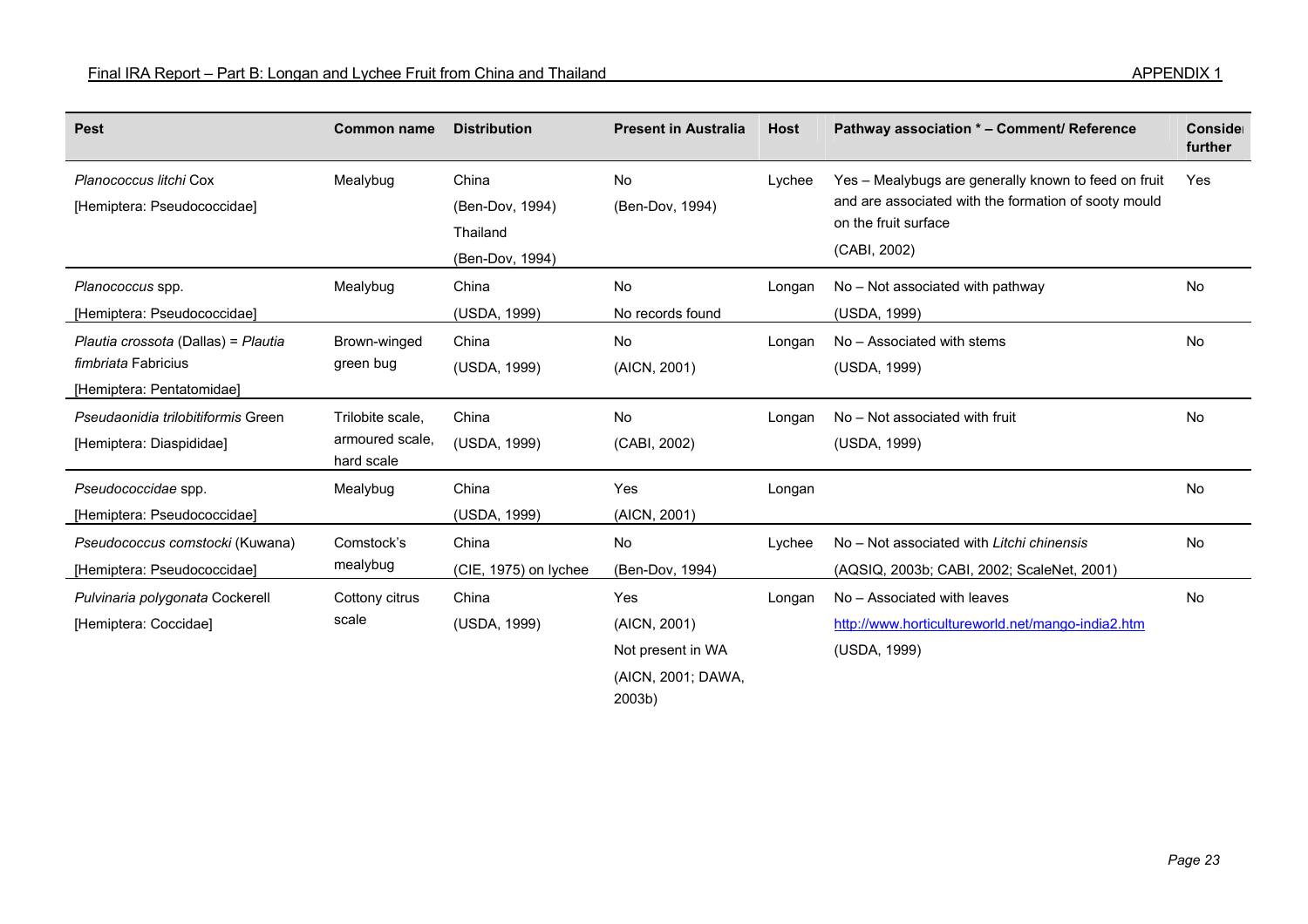| <b>Pest</b>                                                                                                                 | <b>Common name</b>                                                            | <b>Distribution</b>                                     | <b>Present in Australia</b>                                            | <b>Host</b>      | Pathway association * - Comment/ Reference                                                                                                                                                                 | Conside<br>further |
|-----------------------------------------------------------------------------------------------------------------------------|-------------------------------------------------------------------------------|---------------------------------------------------------|------------------------------------------------------------------------|------------------|------------------------------------------------------------------------------------------------------------------------------------------------------------------------------------------------------------|--------------------|
| Pulvinaria psidii (Maskell) =<br>Chloropulvinaria psidii (Maskell)<br>[Hemiptera: Coccidae]                                 | Green shield<br>scale, guava<br>mealy scale,<br>guava scale<br>mango scale    | China<br>(Waite & Hwang,<br>2002)                       | Yes<br>(Menzel et al., 1988)<br>Not present in WA<br>(DAWA, 2003a)     | Longan<br>Lychee | Yes - Primarily infests leaves and twigs. May be<br>present on the fruit if flowering panicles are infested,<br>causing sooty mould formation<br>(CABI, 2002; Waite & Elder, 1999; Waite & Hwang,<br>2002) | Yes                |
| Pyrops candelaria Linnaeus = Fulgora<br>condelaria Linnaeus; Laternaria<br>candalaria (Linnaeus)<br>[Hemiptera: Fulgoridae] | Lantern bug,<br>longan<br>leafhopper                                          | China<br>(Li et al., 1997)                              | <b>No</b><br>No records found                                          | Longan<br>Lychee | No - Associated with new stems<br>(CIQ, 2000; Tan et al., 1998)                                                                                                                                            | No                 |
| Pyrops lathburii (Kirby)<br>[Hemiptera: Fulgoridae]                                                                         | <b>Bug</b>                                                                    | China<br>(USDA, 1999)                                   | No<br>(AICN, 2001)                                                     | Longan           | No - Associated with new stems<br>(USDA, 1999)                                                                                                                                                             | No                 |
| Pyrops spinolae Westwood<br>[Hemiptera: Fulgoridae]                                                                         | Bug                                                                           | China<br>(USDA, 1999)                                   | No<br>(AICN, 2001)                                                     | Longan           | No - Associated with new stems<br>(USDA, 1999)                                                                                                                                                             | <b>No</b>          |
| Rhynchocoris humeralis (Thunberg)<br>[Hemiptera: Pentatomidae]                                                              | Spined fruit bug,<br>spined fruit bug<br>of citrus, citrus<br>green stink bug | China<br>(USDA, 1999)<br>Thailand<br>(Waterhouse, 1993) | No<br>(CABI, 2002)                                                     | Longan           | No - Pest of citrus - no evidence of association with<br>longan or lychee<br>(AQSIQ, 2003a; CABI, 2002; DOA, 2003a, b)<br>http://agrolink.moa.my/doa/bdc/fruits/limau/man_pes.<br>html                     | <b>No</b>          |
| Ricania speculum (Walker)<br>[Hemiptera: Ricaniidae]                                                                        | <b>Black</b><br>leafhopper                                                    | China<br>(Tan et al., 1997)                             | No<br>No records found                                                 | Longan<br>Lychee | No - Associated with leaves<br>(CIQ, 2000; Tan et al., 1998)                                                                                                                                               | No                 |
| Riptortus linearis Fabricius<br>[Hemiptera: Alydidae]                                                                       | Legume pod<br>bug                                                             | China<br>(Tan et al., 1997,<br>1998)                    | Yes<br>(Cassis & Gross,<br>2002)<br>Not present in WA<br>(DAWA, 2003a) | Longan<br>Lychee | No - Associated with leaves of longans and lychees<br>in China. Associated with seeds and pods of legumes,<br>but not longan or lychee<br>(CABI, 2002; Tan et al., 1997)                                   | <b>No</b>          |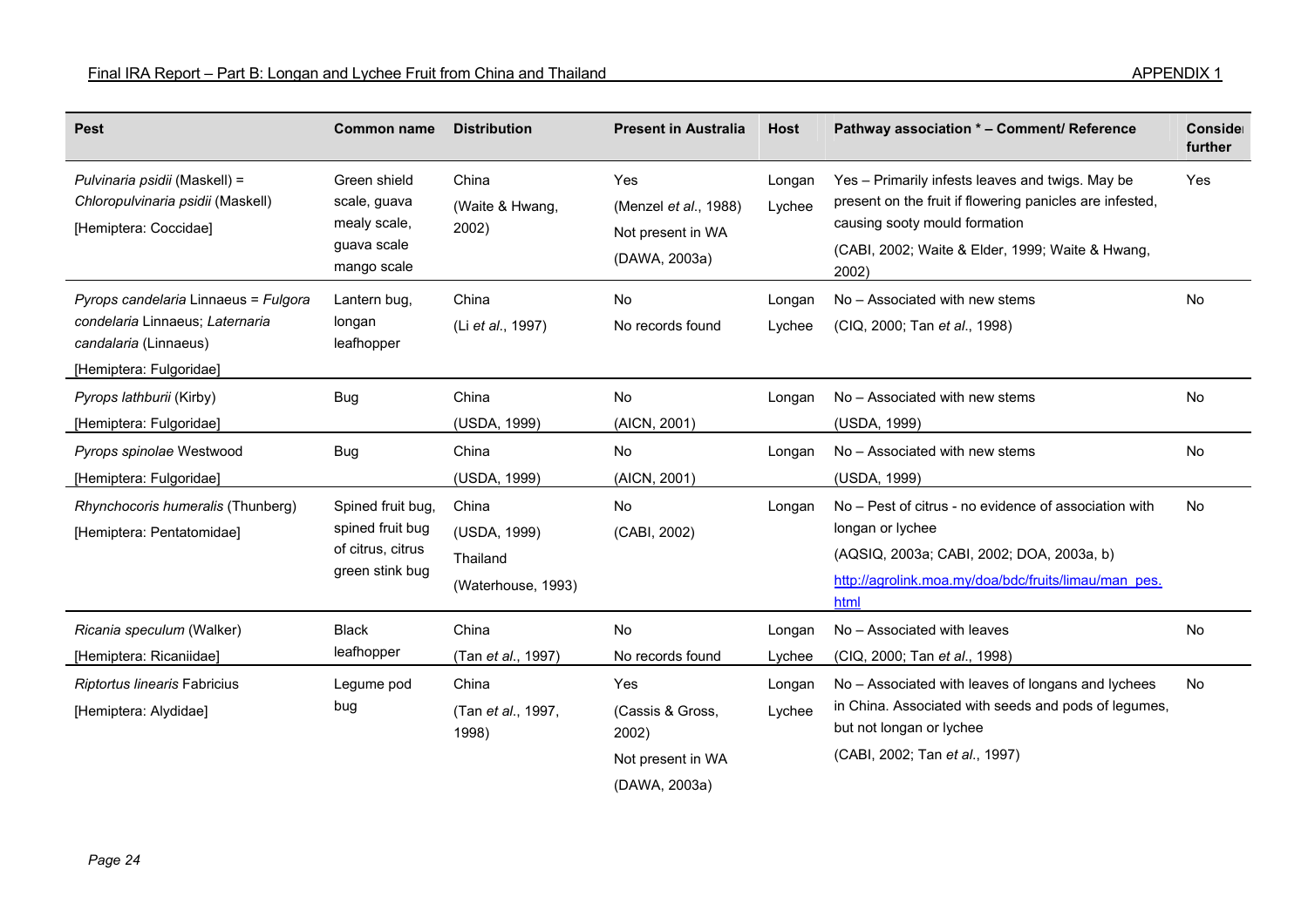| <b>Pest</b>                                                    | <b>Common name</b>                                                                                           | <b>Distribution</b>                                                       | <b>Present in Australia</b>    | <b>Host</b>      | Pathway association * - Comment/ Reference                                                                                                                                                                                                                                | Conside<br>further |
|----------------------------------------------------------------|--------------------------------------------------------------------------------------------------------------|---------------------------------------------------------------------------|--------------------------------|------------------|---------------------------------------------------------------------------------------------------------------------------------------------------------------------------------------------------------------------------------------------------------------------------|--------------------|
| Saissetia coffeae Walker<br>[Hemiptera: Coccidae]              | Brown coffee<br>scale, coffee<br>helmet scale,<br>helmet scale                                               | China<br>(Hu et al., 1992)<br>Thailand<br>(DOA, 2003a)                    | Yes<br>(CABI, 2002)            | Longan<br>Lychee |                                                                                                                                                                                                                                                                           | No                 |
| Saissetia oleae (Olivier)<br>[Hemiptera: Coccidae]             | Black scale,<br>black shield<br>scale, brown<br>olive scale,<br>Mediterranean<br>black scale,<br>olive scale | China<br>(Ali, 1971)                                                      | Yes<br>(Smith et al., 1997)    | Longan           |                                                                                                                                                                                                                                                                           | No                 |
| Salurnis marginellus Guerin Meneville<br>[Hemiptera: Flatidae] | <b>Flattid scale</b>                                                                                         | China<br>(USDA, 1999)                                                     | No<br>(AICN, 2001)             | Longan           | No - Associated with leaves and stems<br>(Shun-Chern, 1989; USDA, 1999)                                                                                                                                                                                                   | No                 |
| Solenostethium chinense Stål<br>[Hemiptera: Scutelleridae]     | Yellow-belly<br>arctiid, shield<br>backed bug                                                                | China<br>(Tan et al., 1997)                                               | No<br>No records found         | Longan<br>Lychee | No - Associated with leaves<br>(CIQ, 2000; Tan et al., 1998)                                                                                                                                                                                                              | No                 |
| Tartessus ferrugineus (Walker)<br>[Hemiptera: Cicadellidae]    | Leafhopper                                                                                                   | China<br>(USDA, 1999)                                                     | No<br>(AICN, 2001)             | Longan           | No - Associated with stems<br>(USDA, 1999)                                                                                                                                                                                                                                | No                 |
| Tenaphalara dimocarpi Yang & Li<br>[Hemiptera: Psyllidae]      | Psyllid                                                                                                      | China<br>(USDA, 1999)                                                     | No<br>(AICN, 2001)             | Longan           | No - Not associated with fruit<br>(USDA, 1999)                                                                                                                                                                                                                            | No                 |
| Tessaratoma papillosa (Drury)<br>[Hemiptera: Tessaratomidae]   | Lychee/litchi<br>stinkbug, litchi<br>bug, leaf & twig<br>sucking bug                                         | China<br>(Waite & Hwang,<br>2002)<br>Thailand<br>(Waite & Hwang,<br>2002) | No<br>(Waite & Hwang,<br>2002) | Longan<br>Lychee | Yes - Sucks the juice of young shoot, young leaves<br>and young fruits. May be associated with mature fruit<br>but usually causes premature drop. May be a vector<br>of longan witches' broom disease<br>(AQSIQ, 2003b; DOA, 2003a, b; FAO, 2002; Waite &<br>Hwang, 2002) | Yes                |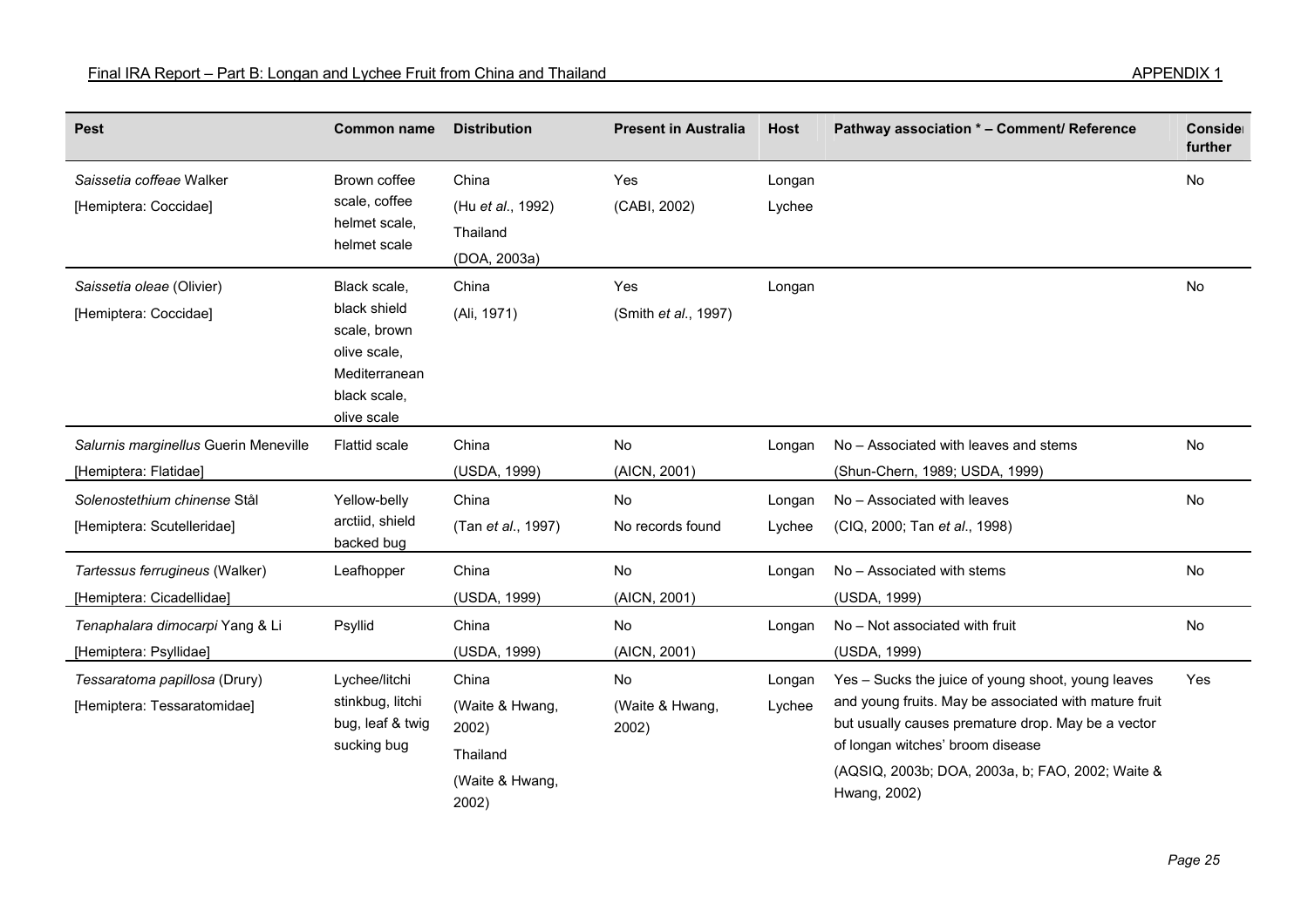| <b>Pest</b>                       | <b>Common name</b>              | <b>Distribution</b>           | <b>Present in Australia</b> | <b>Host</b> | Pathway association * - Comment/ Reference | Conside<br>further |
|-----------------------------------|---------------------------------|-------------------------------|-----------------------------|-------------|--------------------------------------------|--------------------|
| Thysanofiorinia nephelii Maskell  | Hard scale                      | China                         | No                          | Longan      | No - Associated with leaves and stems      | No                 |
| [Hemiptera: Diaspididae]          |                                 | (USDA, 1999)                  | (AICN, 2001)                |             | http://edis.ifas.ufl.edu/BODY PI050        |                    |
| Unaspis yanonensis Kuwana         | Arrowhead                       | China                         | No                          | Longan      | No - Not associated with fruit             | No                 |
| [Hemiptera: Diaspididae]          | scale, Oriental<br>citrus scale | (USDA, 1999)                  | (CABI, 2002)                |             | (CABI, 2002; USDA, 1999)                   |                    |
| Hymenoptera (ants; bees; wasps)   |                                 |                               |                             |             |                                            |                    |
| Anastatus japonicus Ashmead       | Egg parasite                    | China                         | No                          | Longan      | No - Egg parasite                          | No                 |
| [Hymenoptera: Eupelmidae]         |                                 | (Xin & Li, 1989)              | No records found            | Lychee      | (Xin & Li, 1989)                           |                    |
| Ooencyrtus spp.                   | Egg parasite                    | China                         | No                          | Longan      | No - Egg parasite                          | No                 |
| [Hymenoptera: Encyrtidae]         |                                 | (Zhou & Xian, 1994)           | (CABI, 2000)                |             | (Zhou & Xian, 1994)                        |                    |
| Isoptera (termites)               |                                 |                               |                             |             |                                            |                    |
| Coptotermes formosanus Shiraki    | Formosan                        | China                         | No                          | Longan      | No - Associated with stems and roots       | No                 |
| [Isoptera: Rhinotermitidae]       | subterranean<br>termite         | (Li et al., 1997)             | (CABI, 2002)                |             | (Li et al., 1997)                          |                    |
| Coptotermes spp.                  | Subterranean                    | China                         | Yes                         | Lychee      |                                            | No                 |
| [Isoptera: Rhinotermitidae]       | termites                        | (CABI, 1999)                  | (AICN, 2001)                |             |                                            |                    |
| Cryptotermes declivis Tsai & Chen | Termite                         | China                         | No                          | Longan      | No - Not associated with fruit             | No                 |
| [Isoptera: Kalotermitidae]        |                                 | (USDA, 1999)                  | (AICN, 2001)                |             | (USDA, 1999)                               |                    |
| Macrotermes barneyi Light         | Subterranean                    | China                         | No                          | Longan      | No - Not associated with fruit             | No                 |
| [Isoptera: Termitidae]            | termite                         | (USDA, 1999)                  | (CABI, 2002)                |             | (USDA, 1999)                               |                    |
| Odontotermes formosanus Shiraki   | Subterranean                    | China                         | No                          | Lychee      | No - Associated with roots                 | No                 |
| [Isoptera: Termitidae]            | termite                         | (Waite, pers. comm.,<br>2001) | No records found            |             | (Waite, pers. comm., 2001)                 |                    |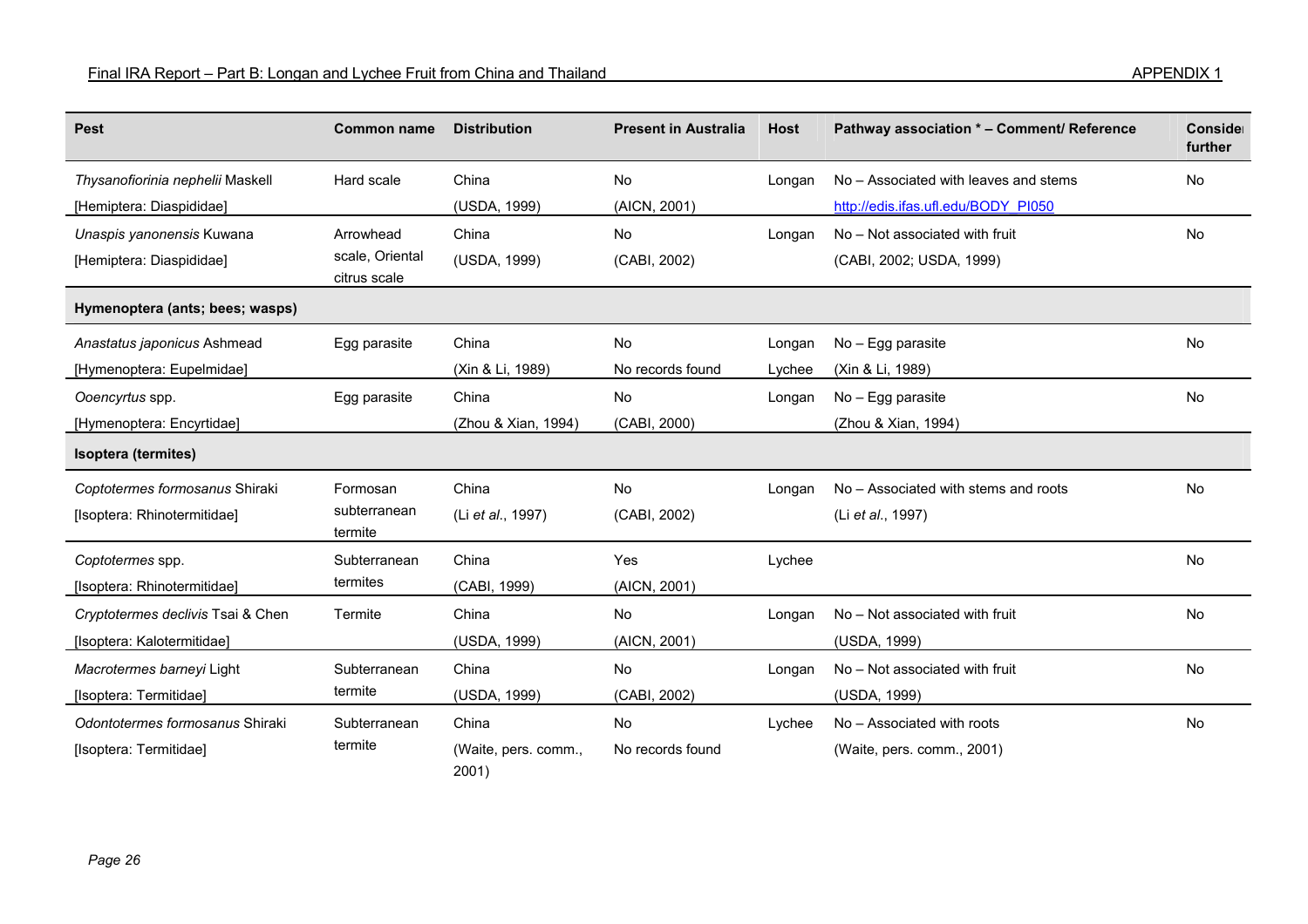| <b>Pest</b>                                                                                              | <b>Common name</b>                                                          | <b>Distribution</b>                       | <b>Present in Australia</b>          | <b>Host</b>      | Pathway association * - Comment/ Reference                                                                                       | Conside<br>further |
|----------------------------------------------------------------------------------------------------------|-----------------------------------------------------------------------------|-------------------------------------------|--------------------------------------|------------------|----------------------------------------------------------------------------------------------------------------------------------|--------------------|
| Lepidoptera (butterflies; moths)                                                                         |                                                                             |                                           |                                      |                  |                                                                                                                                  |                    |
| Acanthoecia laminati Heylaerts<br>[Lepidoptera: Psychidae]                                               | Moth                                                                        | China<br>(USDA, 1999)                     | No<br>(Nielsen <i>et al.</i> , 1996) | Longan           | No - Not associated with fruit<br>(USDA, 1999)                                                                                   | No                 |
| Acanthopsyche subteralbatus<br>Hampson<br>[Lepidoptera: Psychidae]                                       | Case worm                                                                   | China<br>(Tan et al., 1998)               | No<br>(Nielsen et al., 1996)         | Longan<br>Lychee | No - Associated with branches, stems and trunk<br>(CIQ, 2000; Tan et al., 1998)                                                  | <b>No</b>          |
| Achaea janata Linnaeus<br>[Lepidoptera: Noctuidae]                                                       | Leaf-eating<br>caterpillar                                                  | Thailand<br>(Waterhouse, 1993)            | Yes<br>(Nielsen et al., 1996)        | Lychee           |                                                                                                                                  | <b>No</b>          |
| Adoxophyes cyrtosema Meyrick<br>[Lepidoptera: Tortricidae]                                               | Citrus brown-<br>banded tortrix.<br>citrus leaf-roller                      | China<br>(Waite & Hwang,<br>2002)         | No<br>(Nielsen et al., 1996)         | Longan<br>Lychee | Yes - Associated with fruit, flowers, leaves and new<br>growth. External feeding on fruit<br>(AQSIQ, 2003b; Waite & Hwang, 2002) | Yes                |
| Adoxophyes orana Fisher von<br>Röeslerstamm = Adoxophyes fasciata<br>Walsh<br>[Lepidoptera: Tortricidae] | Apple peel<br>tortricid, smaller<br>tea tortrix.<br>summer fruit<br>tortrix | China<br>(Huang et al., 1997)             | No<br>(Nielsen et al., 1996)         | Longan<br>Lychee | Yes - Associated with fruit, flowers, leaves and new<br>growth. External feeding on fruit<br>(CABI, 2002; Huang et al., 1997)    | Yes                |
| Anisodes illepidaria Guenée<br>[Lepidoptera: Geometridae]                                                | Leaf-eating<br>caterpillar                                                  | Thailand<br>(Kuroko & Lewvanich,<br>1993) | No<br>(Nielsen et al., 1996)         | Lychee           | No - Associated with young leaves<br>(DOA, 2000a; Kuroko & Lewvanich, 1993)                                                      | <b>No</b>          |
| Anisozyga spp.<br>[Lepidoptera: Geometridae]                                                             | Caterpillar                                                                 | China<br>(USDA, 1999)                     | <b>No</b><br>No records found        | Longan           | No - Not associated with fruit<br>(USDA, 1999)                                                                                   | No                 |
| Anthene emolus emolus Godart<br>[Lepidoptera: Lycaenidae]                                                | Ciliate blue                                                                | Thailand<br>(Yutaka, 2001)                | <b>No</b><br>(Nielsen et al., 1996)  | Lychee           | No - Associated with flowers and young leaves<br>(DOA, 2000a; Kuroko & Lewvanich, 1993)                                          | No                 |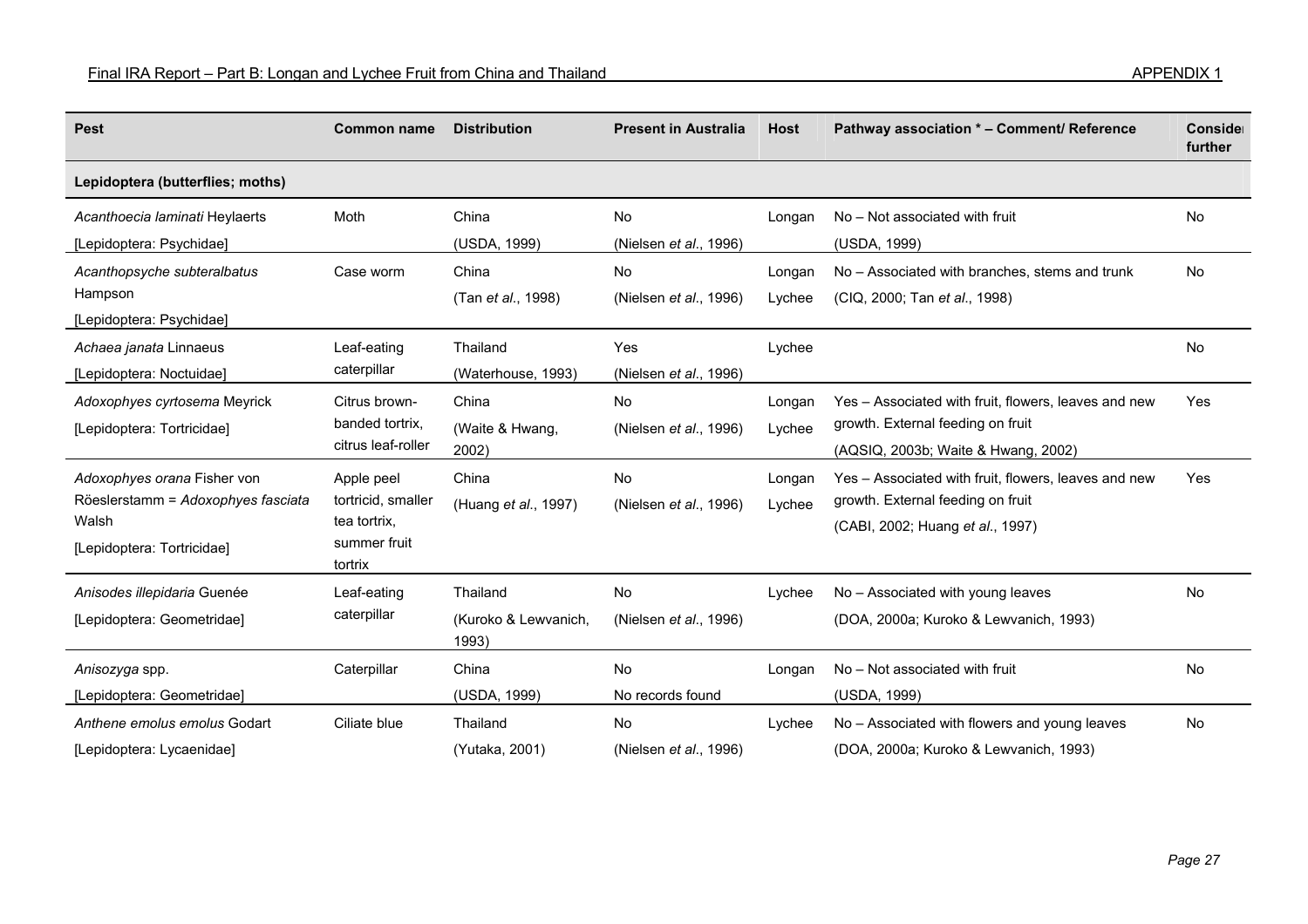| <b>Pest</b>                                                                           | <b>Common name</b>                                 | <b>Distribution</b>                       | <b>Present in Australia</b>         | <b>Host</b>      | Pathway association * - Comment/ Reference                                                                                                                                                                     | Conside<br>further |
|---------------------------------------------------------------------------------------|----------------------------------------------------|-------------------------------------------|-------------------------------------|------------------|----------------------------------------------------------------------------------------------------------------------------------------------------------------------------------------------------------------|--------------------|
| Archips asiatica Walsingham<br>[Lepidoptera: Tortricidae]                             | Leaf roller                                        | China<br>(Huang et al., 1997)             | <b>No</b><br>(Nielsen et al., 1996) | Longan<br>Lychee | No – Associated with leaves. AQSIQ claims no record<br>on longan or lychee. Archips spp. are reported as<br>pests of leaves and flowers in Thailand<br>(AQSIQ, 2003a; Kuroko & Lewvanich, 1993; USDA,<br>1999) | <b>No</b>          |
| Archips machlopis Meyrick<br>[Lepidoptera: Tortricidae]                               | Leaf roller                                        | Thailand<br>(DOA, 2000a)                  | <b>No</b><br>(Nielsen et al., 1996) | Lychee           | No - Associated with leaves<br>(DOA, 2000a; Tuck, 1990)                                                                                                                                                        | No                 |
| Archips micacaena Walker<br>[Lepidoptera: Tortricidae]                                | Leaf roller                                        | Thailand<br>(Waterhouse, 1993)            | No<br>(Nielsen et al., 1996)        | Longan<br>Lychee | No – Associated with leaves, shoots and flowers<br>(Kuroko & Lewvanich, 1993)                                                                                                                                  | No.                |
| Archips tabescens Meyrick = Homona<br>tabescens Meyrick<br>[Lepidoptera: Tortricidae] | Leaf roller                                        | China<br>(Liu, 1964)                      | No<br>(Nielsen et al., 1996)        | Lychee           | No - Associated with leaves<br>(CIQ, 2000)<br>CIQ (2000) claims not on lychee                                                                                                                                  | <b>No</b>          |
| Ascotis selenaria imparata Walker<br>[Lepidoptera: Geometridae]                       | Leaf-eating<br>caterpillar,<br>cotton<br>geometrid | Thailand<br>(Kuroko & Lewvanich,<br>1993) | No<br>(Nielsen et al., 1996)        | Longan<br>Lychee | No - Associated with leaves<br>(DOA, 2000a, b; Kuroko & Lewvanich, 1993)                                                                                                                                       | <b>No</b>          |
| Asurida metaphae Hampson<br>[Lepidoptera: Arctidae]                                   | Moth                                               | Thailand<br>(Kuroko & Lewvanich,<br>1993) | <b>No</b><br>(Nielsen et al., 1996) | Longan           | No - Associated with leaves<br>(DOA, 2000b; Kuroko & Lewvanich, 1993)                                                                                                                                          | <b>No</b>          |
| Attacus atlas (Linnaeus)<br>[Lepidoptera: Saturniidae]                                | Atlas moth                                         | China<br>(CABI, 2002)<br>Thailand         | No<br>(Nielsen et al., 1996)        | Lychee           | No - Associated with leaves<br>(CABI, 2002)                                                                                                                                                                    | No                 |

(CABI, 2002)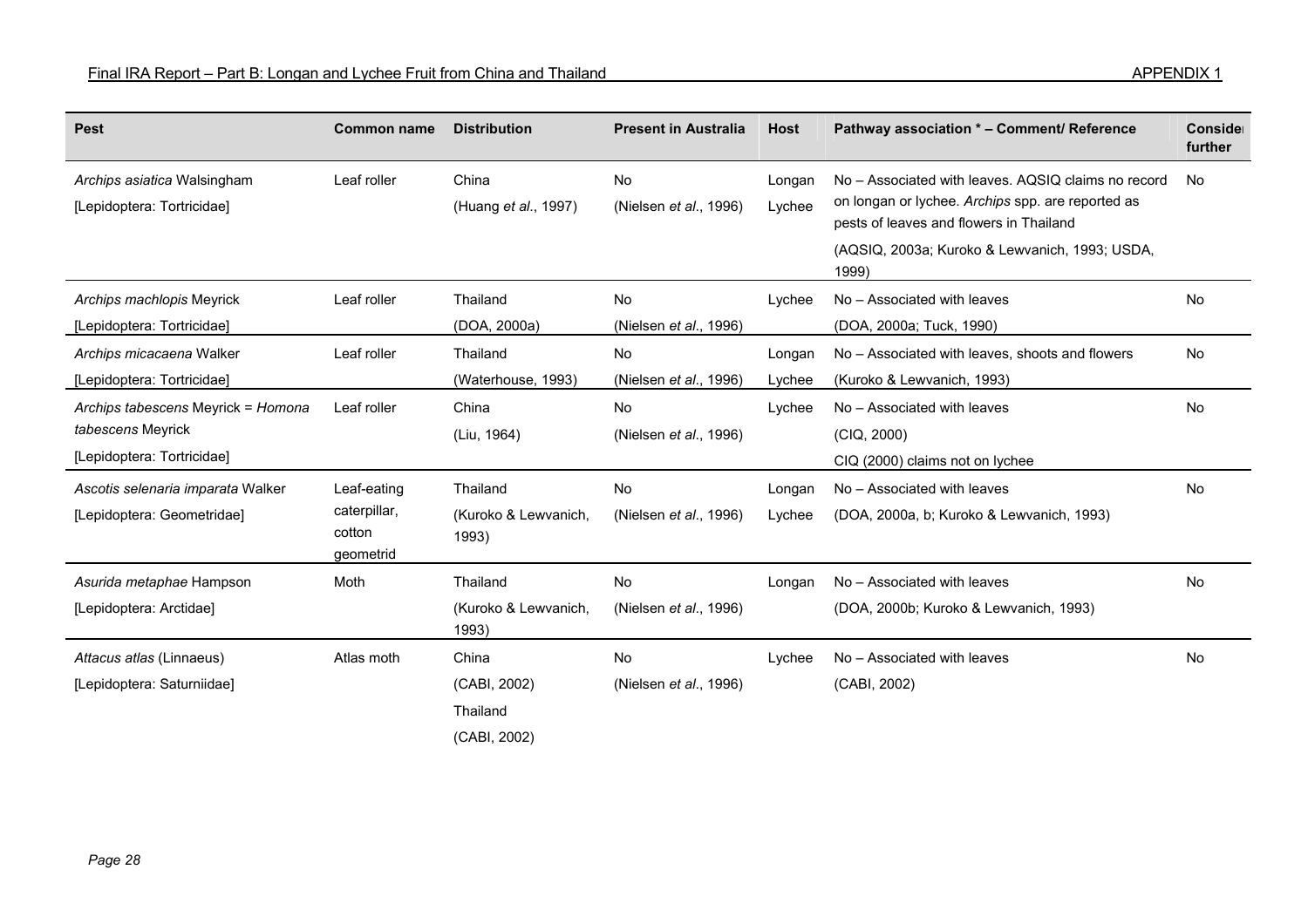| <b>Pest</b>                      | <b>Common name</b> | <b>Distribution</b>  | <b>Present in Australia</b>        | <b>Host</b> | Pathway association * - Comment/ Reference          | Conside<br>further |
|----------------------------------|--------------------|----------------------|------------------------------------|-------------|-----------------------------------------------------|--------------------|
| Autoba abrupta Walker = Eublemma | Flower             | Thailand             | Yes                                | Longan      | No - Associated with flowers                        | No                 |
| abrupta Walker                   | caterpillar        | (Waterhouse, 1993)   | (Nielsen et al., 1996)             | Lychee      | (Kuroko & Lewvanich, 1993)                          |                    |
| [Lepidoptera: Noctuidae]         |                    |                      | Unknown distribution               |             |                                                     |                    |
|                                  |                    |                      | Not present in WA<br>(DAWA, 2003b) |             |                                                     |                    |
| Autoba brachygonia Hampson =     | Flower             | Thailand             | <b>No</b>                          | Longan      | No - Associated with flowers                        | <b>No</b>          |
| Eublemma brachygonia Hampson     | caterpillar        | (Waterhouse, 1993)   | (Nielsen et al., 1996)             | Lychee      | (DOA, 2000a, b)                                     |                    |
| [Lepidoptera: Noctuidae]         |                    |                      |                                    |             |                                                     |                    |
| Autoba versicolor Hampson =      | Flower             | Thailand             | Yes                                | Longan      | No - Associated with flowers                        | No                 |
| Eublemma versicolor Hampson      | caterpillar        | (Waterhouse, 1993)   | (Nielsen et al., 1996)             | Lychee      | (DOA, 2003a)                                        |                    |
| [Lepidoptera: Noctuidae]         |                    |                      | Unknown distribution               |             |                                                     |                    |
|                                  |                    |                      | Not present in WA<br>(DAWA, 2003b) |             |                                                     |                    |
| Buzura suppressaria (Guenée)     | Tea looper         | China                | No                                 | Lychee      | No - Associated with leaves                         | No                 |
| [Lepidoptera: Geometridae]       |                    | (He, 2001)           | (Nielsen et al., 1996)             |             | (CABI, 2002)                                        |                    |
|                                  |                    |                      |                                    |             | CIQ (2000) claims not on lychee                     |                    |
| Cephonodes hylas hylas Linnaeus  | Coffee hawk        | Thailand             | Yes                                | Lychee      | No - Feeds on leaves and flowers                    | No                 |
| [Lepidoptera: Sphingidae]        | moth; bee hawk     | (Kuroko & Lewvanich, | (APPD, 2003)                       |             | (Kuroko & Lewvanich, 1993)                          |                    |
|                                  | moth               | 1993)                | Not present in WA<br>(DAWA, 2003b  |             |                                                     |                    |
| Cerace stipatana Walker          | Tortrix, borer     | China                | No                                 | Longan      | No - Feed on leaves. No records on longan or lychee | No                 |
| [Lepidoptera: Tortricidae]       |                    | (Huang et al., 1997) | (Nielsen et al., 1996)             | Lychee      | fruit                                               |                    |
|                                  |                    |                      |                                    |             | (AQSIQ, 2003a, b)                                   |                    |
| Chalioides kondonis Matsumura    | Kondo white        | China                | <b>No</b>                          | Longan      | No - Associated with branches, stems and trunk      | <b>No</b>          |
| [Lepidoptera: Psychidae]         | psychid            | (Tan et al., 1998)   | (Nielsen et al., 1996)             | Lychee      | (CIQ, 2000; Tan et al., 1998)                       |                    |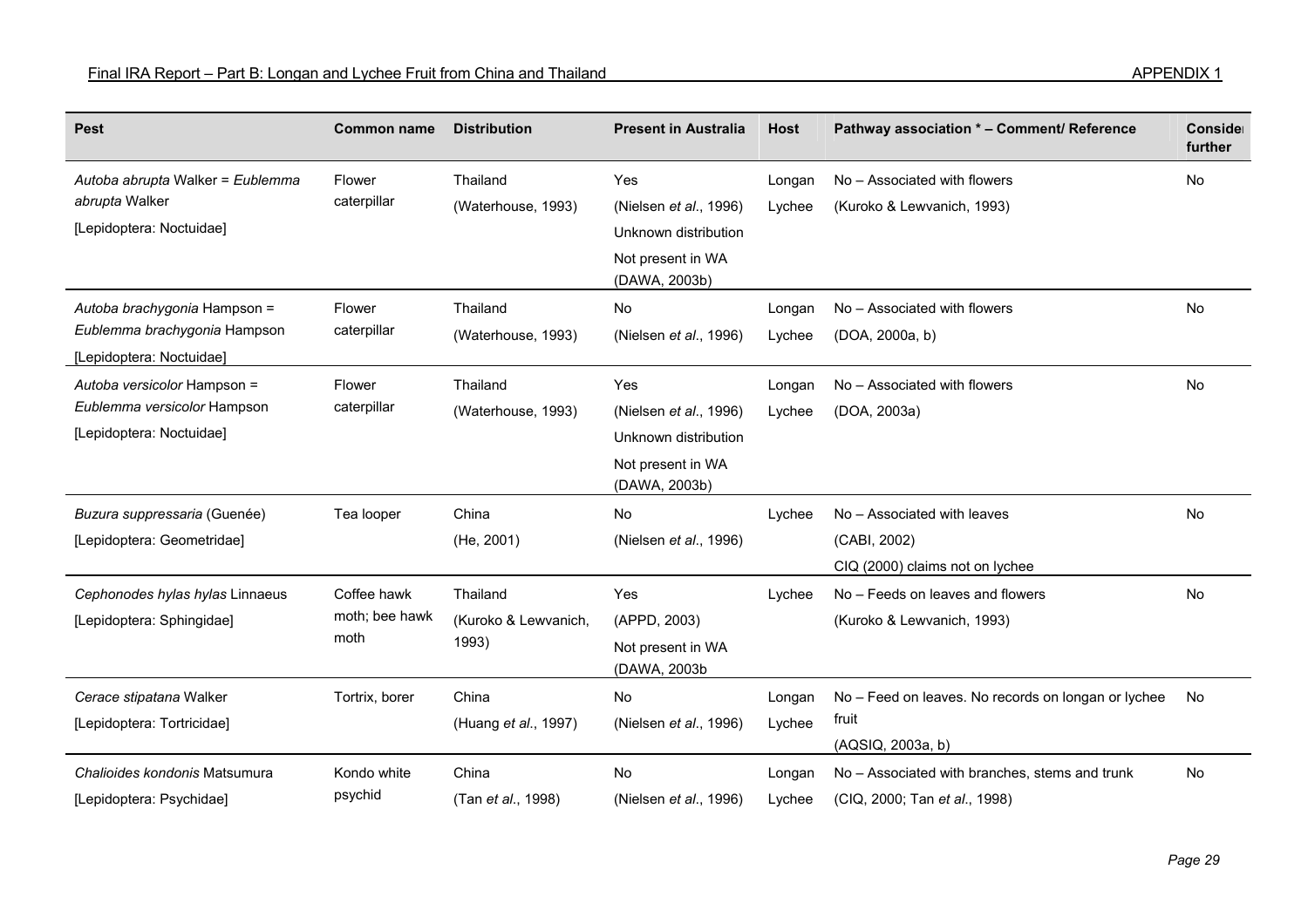| <b>Pest</b>                       | <b>Common name</b> | <b>Distribution</b>           | <b>Present in Australia</b> | <b>Host</b> | Pathway association * - Comment/ Reference | Conside<br>further |
|-----------------------------------|--------------------|-------------------------------|-----------------------------|-------------|--------------------------------------------|--------------------|
| Cnesteboda celligera Meyrick      | Leaf roller        | China                         | No                          | Longan      | No - Associated with leaves                | <b>No</b>          |
| [Lepidoptera: Tortricidae]        |                    | (USDA, 1999)                  | (Nielsen et al., 1996)      | Lychee      | (DOA, 2000a; Kuroko & Lewvanich, 1993)     |                    |
|                                   |                    | Thailand                      |                             |             |                                            |                    |
|                                   |                    | (Kuroko & Lewvanich,<br>1993) |                             |             |                                            |                    |
| Comocritis albicapilla Moriuti    | Moth               | China                         | No                          | Lychee      | No - Associated with bark                  | No                 |
| [Lepidoptera: Oecophonidae]       |                    | (Luo et al., 1998)            | (Nielsen et al., 1996)      |             | (Liu & Xu, 1997; Luo et al., 1998)         |                    |
| Comostola laesaria Walker         | Moth               | Thailand                      | Yes                         | Longan      | No - Associated with flowers               | <b>No</b>          |
| [Lepidoptera: Geometridae]        |                    | (Kuroko & Lewvanich,<br>1993) | (Nielsen et al., 1996)      |             | (DOA, 2003a)                               |                    |
| Conogethes punctiferalis Guenée = | Yellow peach       | China                         | Yes                         | Longan      | No - Associated with flowers               | No                 |
| Dichocrocis punctiferalis         | moth               | (Huang <i>et al.</i> , 1997)  | (Nielsen et al., 1996)      |             | (DOA, 2003a)                               |                    |
| [Lepidoptera: Pyralidae]          |                    | Thailand                      | Not present in WA           |             |                                            |                    |
|                                   |                    | (Waterhouse, 1993)            | (DAWA, 2003a)               |             |                                            |                    |
| Conogethes spp.                   | Moth               | China                         | No                          | Longan      | No - Not associated with fruit             | <b>No</b>          |
| [Lepidoptera: Pyralidae]          |                    | (USDA, 1999)                  | No records found            |             | (USDA, 1999)                               |                    |
| Conopomorpha litchiella Bradley   | Litchi leafminer   | China                         | No                          | Longan      | No - Associated with leaves and new growth | No                 |
| [Lepidoptera: Gracillariidae]     |                    | (Waite & Hwang,<br>2002)      | (Nielsen et al., 1996)      | Lychee      | (He, 2001; Waite & Hwang, 2002)            |                    |
|                                   |                    | Thailand                      |                             |             |                                            |                    |
|                                   |                    | (Waite & Hwang,               |                             |             |                                            |                    |

2002)

*Page 30*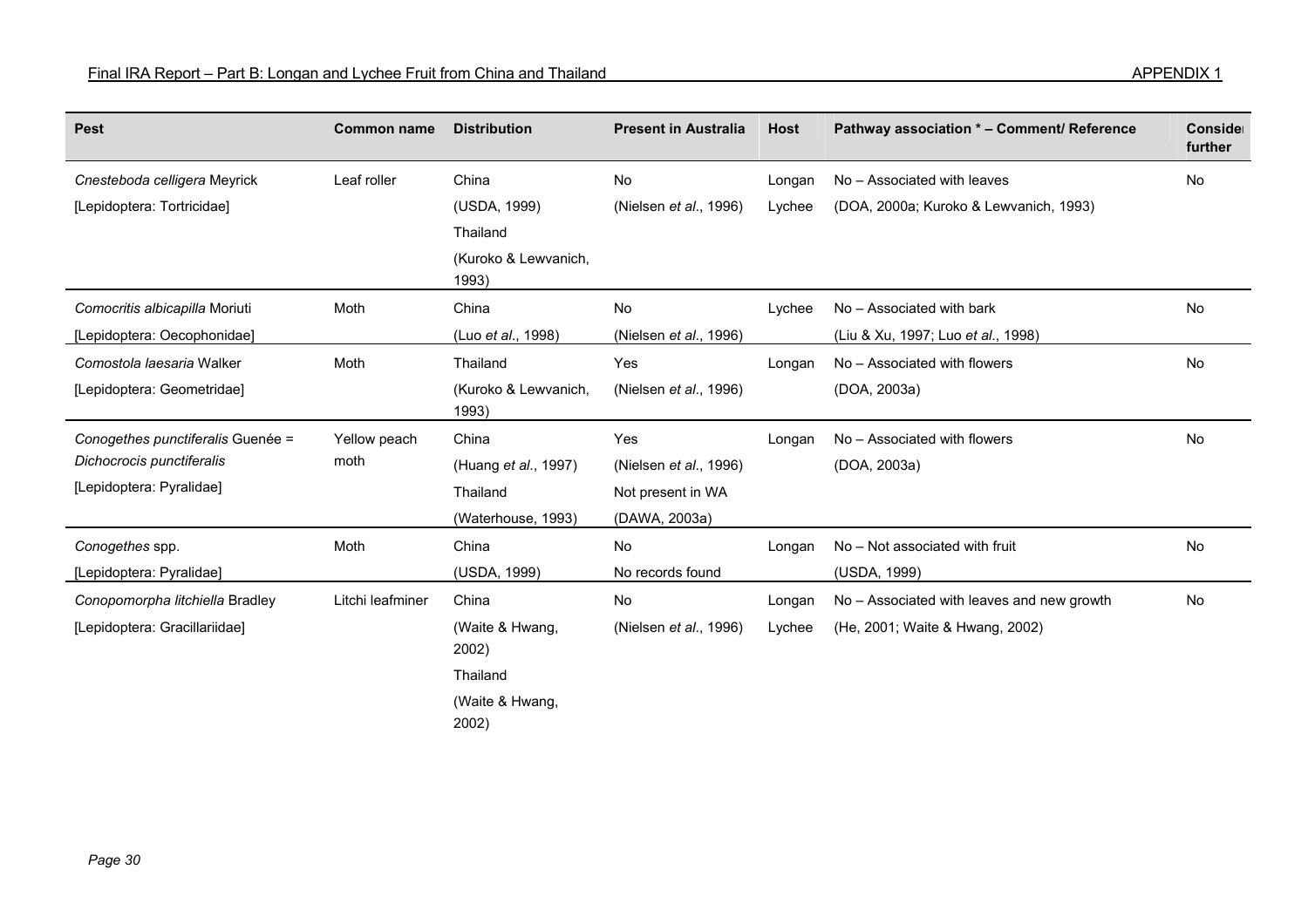| <b>Pest</b>                                                    | <b>Common name</b>                              | <b>Distribution</b>                                                       | <b>Present in Australia</b>  | <b>Host</b>      | Pathway association * - Comment/ Reference                                                                                                                                             | Conside<br>further |
|----------------------------------------------------------------|-------------------------------------------------|---------------------------------------------------------------------------|------------------------------|------------------|----------------------------------------------------------------------------------------------------------------------------------------------------------------------------------------|--------------------|
| Conopomorpha sinensis Bradley<br>[Lepidoptera: Gracillariidae] | Litchi fruit borer,<br>litchi stem-end<br>borer | China<br>(Waite & Hwang,<br>2002)<br>Thailand<br>(Schuetz et al., 2002)   | No<br>(Nielsen et al., 1996) | Longan<br>Lychee | Yes - Eggs are laid on fruit, leaves and shoots, and<br>larvae penetrate the fruit. Adults feed externally on<br>fruit<br>Pest of longan and lychee<br>(He, 2001; Waite & Hwang, 2002) | Yes                |
| Cryptophlebia ombrodelta (Lower)<br>[Lepidoptera: Tortricidae] | Litchi fruit moth,<br>macadamia nut<br>borer    | China<br>(Waite & Hwang,<br>2002)<br>Thailand<br>(Waite & Hwang,<br>2002) | Yes<br>(Menzel et al., 1988) | Longan<br>Lychee |                                                                                                                                                                                        | <b>No</b>          |
| Cryptothelea variegata Snellen                                 | Bagworm                                         | China                                                                     | No                           | Longan           | No - Associated with stems and trunk                                                                                                                                                   | <b>No</b>          |
| [Lepidoptera: Psychidae]                                       |                                                 | (Tan et al., 1998)                                                        | (Nielsen et al., 1996)       | Lychee           | (CIQ, 2000; Tan et al., 1998)                                                                                                                                                          |                    |
| Cyana coccinea Moore                                           | Moth                                            | Thailand                                                                  | No                           | Longan           | No - Associated with leaves                                                                                                                                                            | No                 |
| [Lepidoptera: Arctidae]                                        |                                                 | (Kuroko & Lewvanich,<br>1993)                                             | (Nielsen et al., 1996)       |                  | (DOA, 2000b; Kuroko & Lewvanich, 1993)                                                                                                                                                 |                    |
| Dappula tertia Templeton                                       | Moth                                            | China                                                                     | <b>No</b>                    | Longan           | No - Not associated with fruit                                                                                                                                                         | No                 |
| [Lepidoptera: Psychidae]                                       |                                                 | (USDA, 1999)                                                              | (Nielsen et al., 1996)       |                  | (USDA, 1999)                                                                                                                                                                           |                    |
| Darna diducta Snellen                                          | Nettle caterpillar                              | Thailand                                                                  | No                           | Longan           | No - Associated with leaves                                                                                                                                                            | No                 |
| [Lepidoptera: Limacodidae]                                     |                                                 | (Waterhouse, 1993)                                                        | (Nielsen et al., 1996)       |                  | (DOA, 2000b; Kuroko & Lewvanich, 1993)                                                                                                                                                 |                    |
| Dasychira mendosa Hübner = Olene                               | Tussock                                         | Thailand                                                                  | Yes                          | Longan           | No - Associated with leaves                                                                                                                                                            | <b>No</b>          |
| mendosa Hübner                                                 | caterpillar                                     | (Kuroko & Lewvanich,                                                      | (Herbison-Evans et           | Lychee           | (Kuroko & Lewvanich, 1993)                                                                                                                                                             |                    |
| [Lepidoptera: Lymantriidae]                                    |                                                 | 1993)                                                                     | al., 2003)                   |                  |                                                                                                                                                                                        |                    |
|                                                                |                                                 |                                                                           | Not present in WA            |                  |                                                                                                                                                                                        |                    |

(DAWA, 2003b)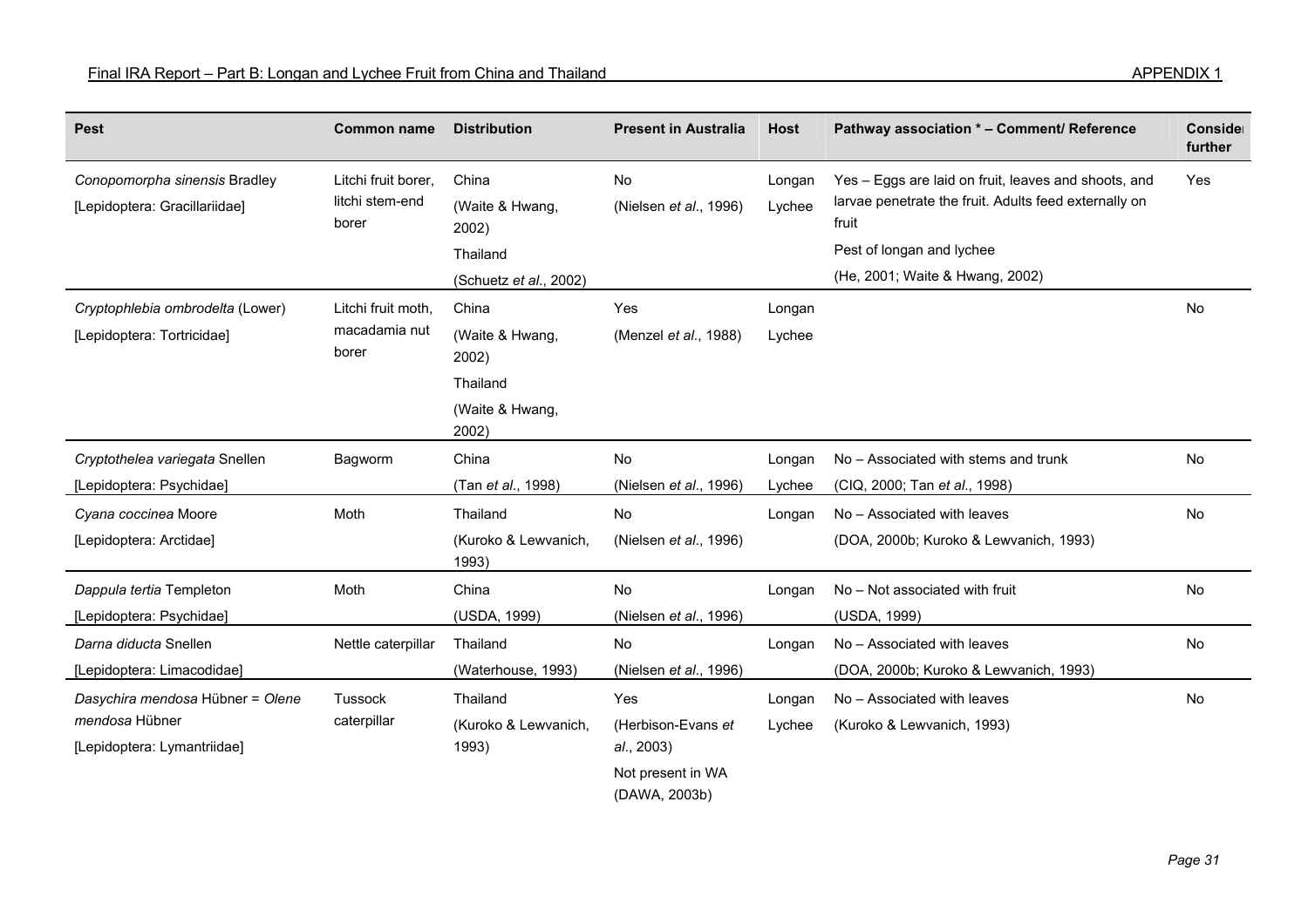| <b>Pest</b>                           | <b>Common name</b> | <b>Distribution</b>           | <b>Present in Australia</b>    | <b>Host</b> | Pathway association * - Comment/ Reference           | Conside<br>further |
|---------------------------------------|--------------------|-------------------------------|--------------------------------|-------------|------------------------------------------------------|--------------------|
| Decadarchis leucopogon Meyrick        | Moth               | Thailand                      | No                             | Longan      | No - Associated with bark                            | No                 |
| [Lepidoptera: Tineidae]               |                    | (Kuroko & Lewvanich,<br>1993) | (Nielsen et al., 1996)         |             | (DOA, 2000b; Kuroko & Lewvanich, 1993)               |                    |
| Deudorix epijarbas Moore = Deudorix   | Cornelian          | China                         | Yes                            | Longan      | Yes - Eggs are laid on fruit and larvae bore inside, | Yes                |
| epijarbas amatius Fruhstorfer         | butterfly, fruit   | (Tan et al., 1998)            | (Nielsen et al., 1996;         | Lychee      | completely destroying the flesh and seed             |                    |
| [Lepidoptera: Lycaenidae]             | borer, grey        | Thailand                      | AICN, 2003)                    |             | (DOA 2003b; Waite & Hwang, 2002)                     |                    |
|                                       | lychee butterfly   | (DOA, 2003a)                  | Not present in WA              |             |                                                      |                    |
|                                       |                    |                               | (DAWA, 2003a)                  |             |                                                      |                    |
| Dudua aprobola (Meyrick) =            | Brown tortrix,     | China                         | Yes                            | Longan      | No - Associated with leaves                          | No                 |
| Argyroploce aprobola (Meyrick, 1886); | leaf roller, leaf- | (Waite & Hwang,<br>2002)      | (Nielsen et al., 1996)         | Lychee      | (Waite & Hwang, 2002)                                |                    |
| Platypeplus aprobola (Meyrick)        | webber             |                               | Not present in WA              |             |                                                      |                    |
| [Lepidoptera: Tortricidae]            |                    | Thailand                      | (DAWA, 2003a)                  |             |                                                      |                    |
|                                       |                    | (Kuroko & Lewvanich,<br>1993) |                                |             |                                                      |                    |
| Dudusa synopla Swinhoe                | Leaf-eating        | Thailand                      | No                             | Lychee      | No - Associated with leaves                          | <b>No</b>          |
| [Lepidoptera: Notodontidae]           | caterpillar        | (Kuroko & Lewvanich,<br>1993) | (Nielsen et al., 1996)         |             | (DOA, 2000a; Kuroko & Lewvanich, 1993)               |                    |
| Dyspessa monticola Groum-Grshima      |                    | China                         | No                             | Longan      | No - Not associated with fruit                       | No                 |
| [Lepidoptera: Cossidae]               |                    | (USDA, 1999)                  | (Nielsen et al., 1996)         |             | (USDA, 1999)                                         |                    |
| Eboda cellerigera Meyrick             | <b>Tortrix</b>     | China                         | No                             | Longan      | No – Associated with new stems and new leaves        | No                 |
| [Lepidoptera: Tortricidae]            |                    | (Tan <i>et al.</i> , 1998)    | (Nielsen <i>et al.</i> , 1996) | Lychee      | (CIQ, 2000; He, 2001; Tan et al., 1998)              |                    |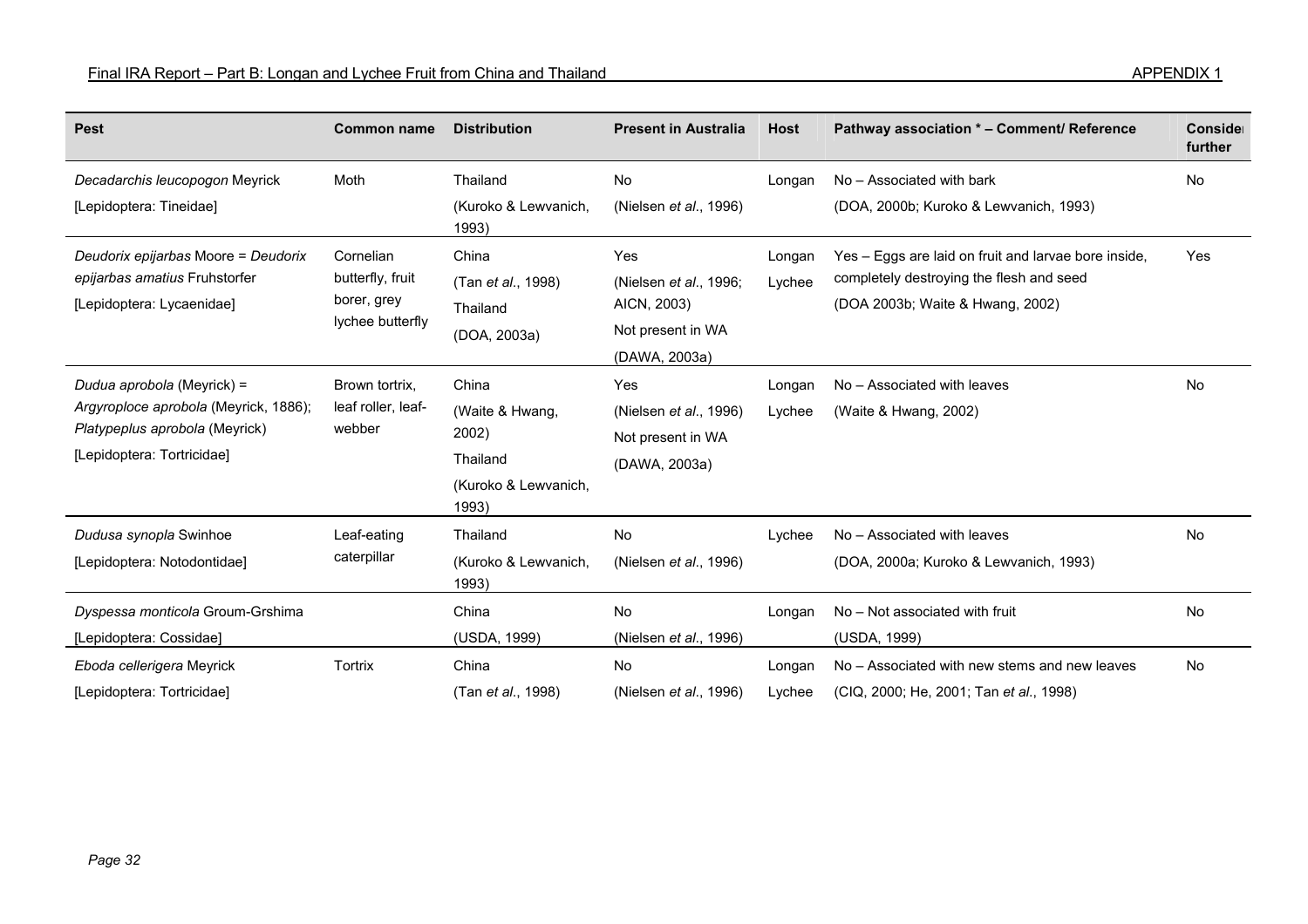| <b>Pest</b>                                                                              | <b>Common name</b>                            | <b>Distribution</b>                       | <b>Present in Australia</b>         | <b>Host</b>      | Pathway association * - Comment/ Reference                                                                                                                                                                            | Conside<br>further |
|------------------------------------------------------------------------------------------|-----------------------------------------------|-------------------------------------------|-------------------------------------|------------------|-----------------------------------------------------------------------------------------------------------------------------------------------------------------------------------------------------------------------|--------------------|
| Eudocima fullonia (Clerck) = Othreis<br>fullonia<br>[Lepidoptera: Noctuidae]             | Fruit piercing<br>moth, fruit<br>sucking moth | China<br>(Waite & Hwang,<br>2002)         | Yes<br>(Waite & Hwang,<br>2002)     | Lychee<br>Longan |                                                                                                                                                                                                                       | No                 |
|                                                                                          |                                               | Thailand<br>(Waite & Hwang,<br>2002)      |                                     |                  |                                                                                                                                                                                                                       |                    |
| Eudocima hypermnestra Stoll<br>[Lepidoptera: Noctuidae]                                  | Fruit piercing<br>moth                        | China<br>(USDA, 1999)                     | <b>No</b><br>(Nielsen et al., 1996) | Longan           | No - Not associated with pathway<br>(USDA, 1999)                                                                                                                                                                      | <b>No</b>          |
| Eumeta japonica Heylaerts<br>[Lepidoptera: Psychidae]                                    | Japanese<br>bagworm                           | China<br>(Li et al., 1997)                | No<br>(Nielsen et al., 1996)        | Longan           | No - Associated with stems, shoots, twigs and leaves<br>(Li et al., 1997)                                                                                                                                             | <b>No</b>          |
| Eumeta minuscula Butler<br>[Lepidoptera: Psychidae]                                      | Bag worm                                      | China<br>(USDA, 1999)                     | <b>No</b><br>(Nielsen et al., 1996) | Longan           | No - Associated with stems, shoots, twigs and leaves<br>(USDA, 1999)                                                                                                                                                  | <b>No</b>          |
| Eumeta variegata Snellen<br>[Lepidoptera: Psychidae]                                     | Bag worm                                      | China<br>(USDA, 1999)                     | No<br>(Nielsen et al., 1996)        | Longan           | No - Associated with stems, shoots, twigs and leaves<br>(USDA, 1999)                                                                                                                                                  | <b>No</b>          |
| Euproctis fraterna Moore<br>[Lepidoptera: Lymantriidae]                                  | Coffee hairy<br>caterpillar                   | Thailand<br>(Kuroko & Lewvanich,<br>1993) | No<br>(Nielsen et al., 1996)        | Longan           | No - Associated with leaves<br>(DOA, 2000b; Kuroko & Lewvanich, 1993)                                                                                                                                                 | No                 |
| Euproctis scintillans (Walker) =<br>Porthesia scintillans<br>[Lepidoptera: Lymantriidae] | Hairy tussock<br>caterpillar                  | China<br>(Tan et al., 1998)               | No<br>(Nielsen et al., 1996)        | Longan<br>Lychee | No - Associated with leaves. Has been reported to<br>chew developing fruit occasionally, causing premature<br>drop<br>(AQSIQ, 2003b; Tan et al., 1997, 1998)<br>http://www.civil.soton.ac.uk/icuc/cd icuc ber tamarin | <b>No</b>          |

d/content/tamarind/tamarind\_manual\_html/140.htm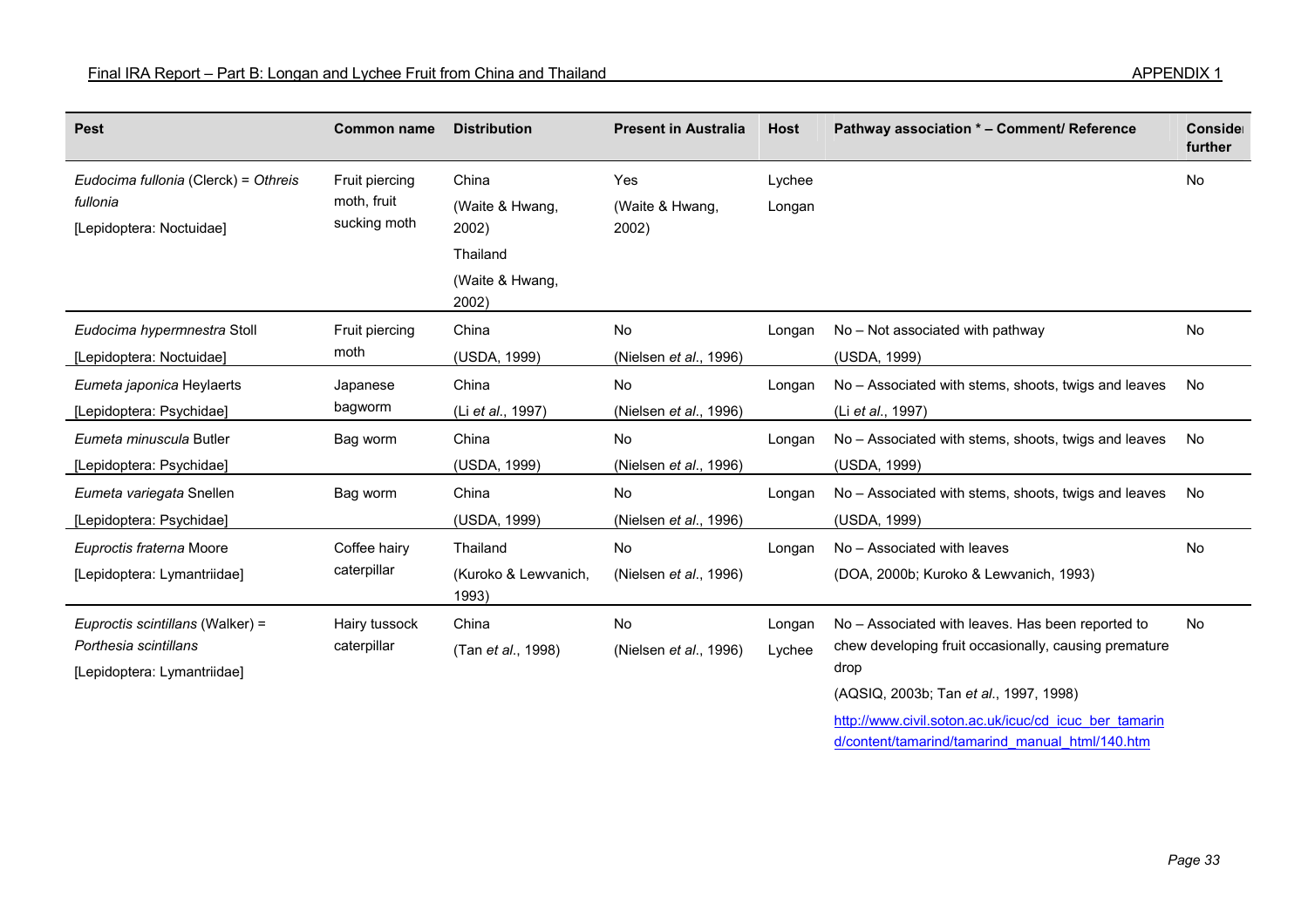| <b>Pest</b>                    | <b>Common name</b>    | <b>Distribution</b>           | <b>Present in Australia</b>    | <b>Host</b> | Pathway association * - Comment/ Reference      | Conside<br>further |
|--------------------------------|-----------------------|-------------------------------|--------------------------------|-------------|-------------------------------------------------|--------------------|
| Euproctis taiwana Shiraki      | Tussock moth,         | China                         | No                             | Longan      | No - Associated with leaves, stems, flowers and | No                 |
| [Lepidoptera: Lymantriidae]    | yellow tailed<br>moth | (Li et al., 1997)             | (Nielsen et al., 1996)         |             | shoots<br>(He, 2001; Li et al., 1997; Su, 1985) |                    |
| Euproctis varians (Walker)     | Moth/caterpillar      | China                         | No                             | Longan      | No – Associated with leaves                     | No                 |
| [Lepidoptera: Lymantriidae]    |                       | (Tan et al., 1998)            | (Nielsen <i>et al.</i> , 1996) | Lychee      | (CIQ, 2000; Tan et al., 1997, 1998)             |                    |
| Gatesclarkeana idia Diakonoff  | Moth                  | Thailand                      | No                             | Longan      | No - Feeds on flowers                           | No                 |
| [Lepidoptera: Tortricidae]     |                       | (Kuroko & Lewvanich,<br>1993) | (Nielsen et al., 1996)         |             | (Kuroko & Lewvanich, 1993)                      |                    |
| Gelechiidae spp.               | Moth                  | China                         | No                             | Longan      | No - Not associated with fruit                  | No                 |
| [Lepidoptera: Gelechiidae]     |                       | (USDA, 1999)                  | No records found               |             | (USDA, 1999)                                    |                    |
| Gracillariidae spp.            | Leafminer             | China                         | No                             | Longan      | No - Not associated with fruit                  | No                 |
| [Lepidoptera: Gracillariidae]  |                       | (USDA, 1999)                  | No records found               |             | (USDA, 1999)                                    |                    |
| Gymnoscelis imparatalis Walker | Leaf-eating           | Thailand                      | No                             | Longan      | No - Associated with young leaves               | No                 |
| [Lepidoptera: Geometridae]     | caterpillar           | (Kuroko & Lewvanich,<br>1993) | (Nielsen <i>et al.</i> , 1996) | Lychee      | (Kuroko & Lewvanich, 1993)                      |                    |
| Hedylepta barcalis Walker      | Leaf-eating           | Thailand                      | No                             | Lychee      | No - Associated with leaves                     | No                 |
| [Lepidoptera: Pyralidae]       | caterpillar           | (Kuroko & Lewvanich,<br>1993) | (Nielsen et al., 1996)         |             | (DOA, 2000a; Kuroko & Lewvanich, 1993)          |                    |
| Hemithea tritonaria Walker     | Moth                  | Thailand                      | No                             | Longan      | No - Associated with young leaves and flowers   | <b>No</b>          |
| [Lepidoptera: Geometridae]     |                       | (Kuroko & Lewvanich,<br>1993) | (Nielsen et al., 1996)         |             | (DOA, 2000b; Kuroko & Lewvanich, 1993)          |                    |

 $\overline{\phantom{a}}$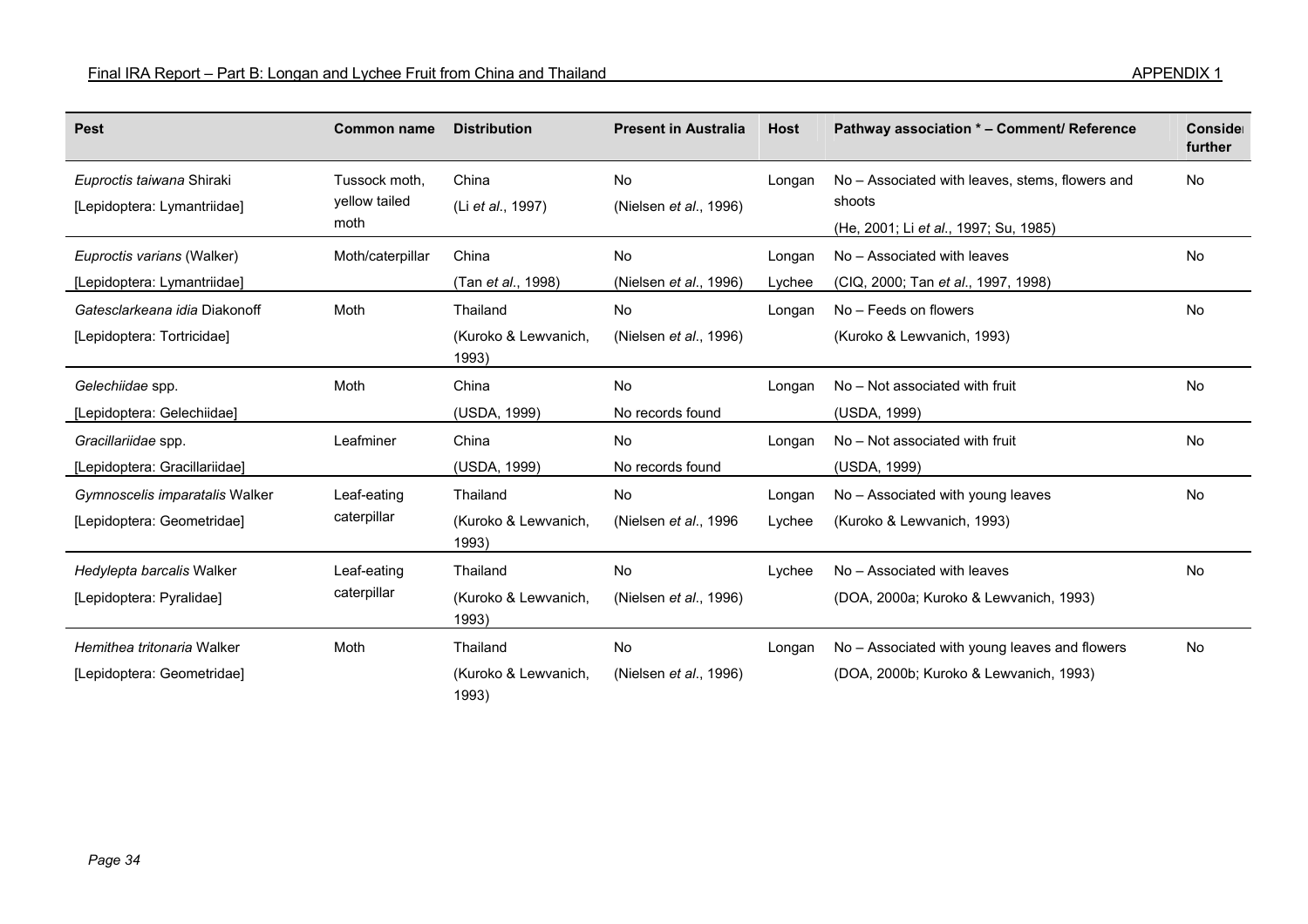| <b>Pest</b>                                                  | <b>Common name</b>                                              | <b>Distribution</b>                                                       | <b>Present in Australia</b>                                                                 | <b>Host</b>      | Pathway association * - Comment/ Reference                                                                                                                                                                                                                                                | Conside<br>further |
|--------------------------------------------------------------|-----------------------------------------------------------------|---------------------------------------------------------------------------|---------------------------------------------------------------------------------------------|------------------|-------------------------------------------------------------------------------------------------------------------------------------------------------------------------------------------------------------------------------------------------------------------------------------------|--------------------|
| Homodes bracteigutta Walker<br>[Lepidoptera: Noctuidae]      | Moth                                                            | Thailand<br>(Kuroko & Lewvanich,<br>1993)                                 | Yes<br>(Nielsen et al., 1996)<br>Unknown distribution<br>Not present in WA<br>(DAWA, 2003b) | Longan           | No - Feeds on rambutan fruit<br>No evidence to show association with longan<br>(Kuroko & Lewvanich, 1993)                                                                                                                                                                                 | <b>No</b>          |
| Homona coffearia (Nietner)<br>[Lepidoptera: Tortricidae]     | Coffee tortrix,<br>tea flushworm,<br>tea tortrix,<br>leafroller | China<br>(Waite & Hwang,<br>2002)<br>Thailand<br>(Waite & Hwang,<br>2002) | No<br>(Waite & Hwang,<br>2002)                                                              | Longan<br>Lychee | No – Associated with leaves. DOA (pers. comm.,<br>2003) claims that H. coffearia has never been<br>recorded on longan or lychee fruit. AQSIQ (2003a)<br>reports that H. coffearia may attack young fruit in<br>China, but causes premature drop<br>(CABI, 2002; Kuroko & Lewvanich, 1993) | No                 |
| Homona difficilis Meyrick<br>[Lepidoptera: Tortricidae]      | Leaf roller                                                     | Thailand<br>(Waite & Hwang,<br>2002)                                      | <b>No</b><br>(Waite & Hwang,<br>2002)                                                       | Longan<br>Lychee | No - Associated with leaves<br>(DOA, 2000a, b; Kuroko & Lewvanich, 1993)                                                                                                                                                                                                                  | <b>No</b>          |
| Homona spp.<br>[Lepidoptera: Tortricidae]                    | Leaf roller                                                     | China<br>(USDA, 1999)                                                     | No<br>No records found                                                                      | Longan           | No - Associated with leaves<br>(USDA, 1999)                                                                                                                                                                                                                                               | No                 |
| Hypatima longanae Tan et al.<br>[Lepidoptera: Gelechiidae]   | Twig borer                                                      | China<br>(Tan et al., 1997,<br>1998)                                      | No<br>(Nielsen et al., 1996)                                                                | Longan<br>Lychee | No - Primarily associated with leaves, trunk and<br>shoots. May attack young fruit, but causes premature<br>drop<br>(AQSIQ, 2003a; Punnaiah & Devaprasad, 1996; Tan<br>et al., 1998)                                                                                                      | No                 |
| Hypolycaena erylus himavantus<br>[Lepidoptera: Lymantriidae] | Leaf-eating<br>caterpillar                                      | Thailand<br>(DOA, 2003a)                                                  | <b>No</b><br>(Nielsen et al., 1996)                                                         | Longan           | No - Associated with leaves<br>(DOA, 2003a)                                                                                                                                                                                                                                               | <b>No</b>          |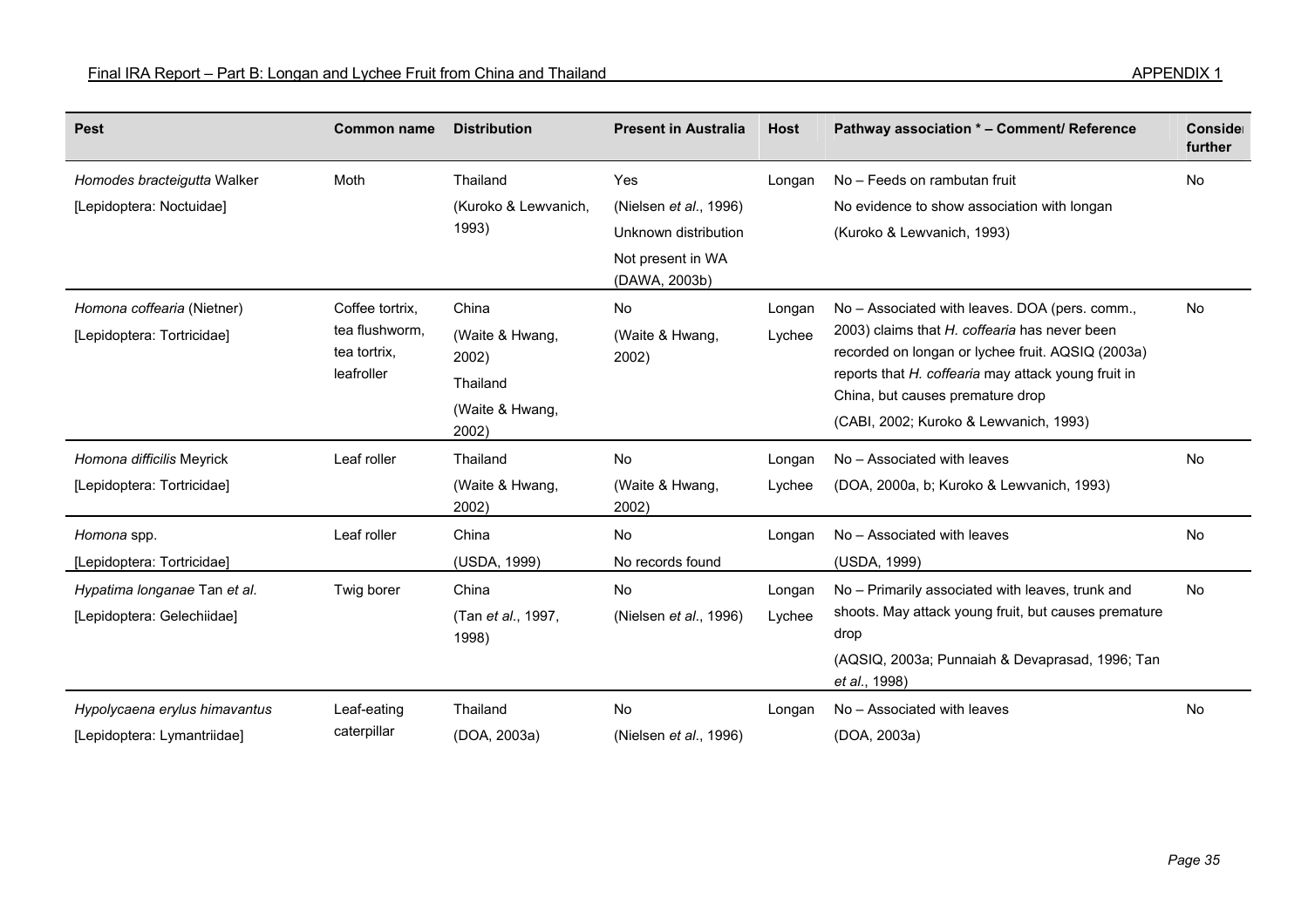| <b>Pest</b>                    | <b>Common name</b> | <b>Distribution</b>           | <b>Present in Australia</b>        | <b>Host</b> | Pathway association * - Comment/ Reference | Conside<br>further |
|--------------------------------|--------------------|-------------------------------|------------------------------------|-------------|--------------------------------------------|--------------------|
| Hyposidra talaca Walker        | Leaf-eating        | Thailand                      | Yes                                | Longan      | No - Associated with leaves                | No                 |
| [Lepidoptera: Geometridae]     | looper             | (Waterhouse, 1993)            | (Nielsen et al., 1996)             | Lychee      | (Kuroko & Lewvanich, 1993)                 |                    |
|                                |                    |                               | Unknown distribution               |             |                                            |                    |
|                                |                    |                               | Present in WA                      |             |                                            |                    |
|                                |                    |                               | (DAWA, 2003b)                      |             |                                            |                    |
| Idonauton apicalis Walker      | Moth               | Thailand                      | No                                 | Longan      | No - Associated with leaves                | No                 |
| [Lepidoptera: Limacodidae]     |                    | (Kuroko & Lewvanich,<br>1993) | (Nielsen et al., 1996)             |             | (DOA, 2000b; Kuroko & Lewvanich, 1993)     |                    |
| Indarbela tetraonis Moore      | Bark borer         | China                         | No                                 | Longan      | No – Associated with bark and trunk        | <b>No</b>          |
| [Lepidoptera: Metarbelidae]    |                    | (USDA, 1999)                  | (Nielsen et al., 1996)             |             | (Rao, 1992; Sharma & Kumar, 1986)          |                    |
| Ischyja manlia Cramer          | Leaf-eating        | Thailand                      | Yes                                | Lychee      | No - Associated with leaves                | <b>No</b>          |
| [Lepidoptera: Noctuidae]       | caterpillar        | (Kuroko & Lewvanich,          | (Nielsen et al., 1996)             |             | (Kuroko & Lewvanich, 1993)                 |                    |
|                                |                    | 1993)                         | Unknown distribution               |             |                                            |                    |
|                                |                    |                               | Not present in WA<br>(DAWA, 2003b) |             |                                            |                    |
| Jodis subtractata Walker       | Moth               | Thailand                      | No                                 | Longan      | No - Associated with flowers               | No                 |
| [Lepidoptera: Geometridae]     |                    | (Kuroko & Lewvanich,<br>1993) | (Nielsen et al., 1996)             |             | (DOA, 2000b; Kuroko & Lewvanich, 1993)     |                    |
| Kunugia basidiscata (Holloway) | Moth               | Thailand                      | No                                 | Lychee      | No - Feeds on leaves                       | <b>No</b>          |
| [Lepidoptera: Lasiocampidae]   |                    | (Kuroko & Lewvanich,<br>1993) | (Nielsen et al., 1996)             |             | (Kuroko & Lewvanich, 1993)                 |                    |
| Lobescia genialis Meyrick      | Moth               | Thailand                      | No                                 | Longan      | No - Associated with flowers               | No                 |
| [Lepidoptera: Lymantriidae]    |                    | (Kuroko & Lewvanich,<br>1993) | (Nielsen et al., 1996)             |             | (DOA, 2000b; Kuroko & Lewvanich, 1993)     |                    |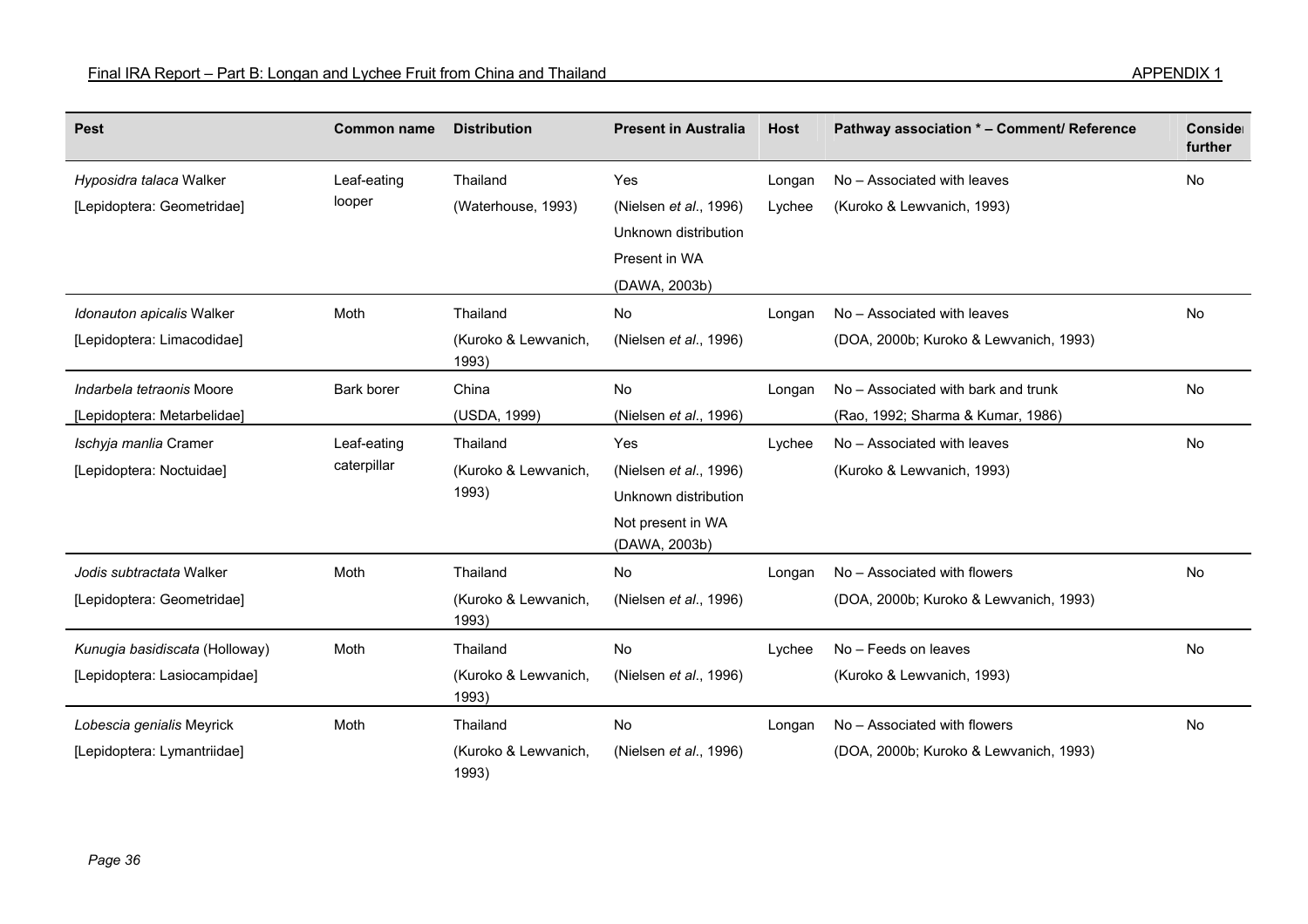| <b>Pest</b>                        | <b>Common name</b>                              | <b>Distribution</b>           | <b>Present in Australia</b>        | <b>Host</b> | Pathway association * - Comment/ Reference     | Conside<br>further |
|------------------------------------|-------------------------------------------------|-------------------------------|------------------------------------|-------------|------------------------------------------------|--------------------|
| Lymantria dispar Linnaeus          | Asian gypsy                                     | China                         | No                                 | Lychee      | No – Associated with leaves and inflorescences | No                 |
| [Lepidoptera: Lymantriidae]        | moth                                            | (CABI, 2002)                  | (Nielsen et al., 1996)             |             | (CABI, 2002)                                   |                    |
| Lymantria xylina Swindoe           | Moth                                            | China                         | <b>No</b>                          | Lychee      | No - Associated with leaves                    | No                 |
| [Lepidoptera: Lymantriidae]        |                                                 | (He, 2001)                    | (Nielsen et al., 1996)             |             | (He, 2001)                                     |                    |
| Mahasena oolona Sonan              |                                                 | China                         | <b>No</b>                          | Longan      | No - Associated with leaves                    | No                 |
| [Lepidoptera: Psychidae]           |                                                 | (USDA, 1999)                  | (Nielsen et al., 1996)             |             | (Shiao, 1981; USDA, 1999)                      |                    |
| Miresa albipuncta Herrich-Schaffer | Leaf-eating<br>caterpillar, slug<br>caterpillar | Thailand                      | No                                 | Lychee      | No - Associated with leaves                    | <b>No</b>          |
| [Lepidoptera: Limacodidae]         |                                                 | (Kuroko & Lewvanich,<br>1993) | (Nielsen et al., 1996)             |             | (DOA, 2000a; Meshram et al., 1991)             |                    |
| Miresa fulgida Wilemam             | Slug caterpillar                                | China                         | No                                 | Lychee      | No - Associated with leaves                    | No                 |
| [Lepidoptera: Euoleidae?]          |                                                 | (He, 2001)                    | (Nielsen et al., 1996)             |             | (He, 2001; Meshram et al., 1991)               |                    |
| Neostauropus alternus Walker       | Moth                                            | Thailand                      | No                                 | Longan      | No - Associated with leaves                    | No                 |
| [Lepidoptera: Notodontidae]        |                                                 | (Kuroko & Lewvanich,<br>1993) | (Nielsen et al., 1996)             |             | (DOA, 2000b; Kuroko & Lewvanich, 1993)         |                    |
| Nygmia fraterna                    | Leaf-eating                                     | Thailand                      | No                                 | Longan      | No - Associated with leaves                    | No                 |
| [Lepidoptera: Lymantriidae]        | caterpillar                                     | (DOA, 2003a)                  | (Nielsen et al., 1996)             |             | (DOA, 2003a; Kuroko & Lewvanich, 1993)         |                    |
| Oenospila flavifuscata Walker      | Moth                                            | Thailand                      | Yes                                | Longan      | No - Associated with leaves                    | No                 |
| [Lepidoptera: Geometridae]         |                                                 | (Kuroko & Lewvanich,          | (Nielsen et al., 1996)             |             | (Kuroko & Lewvanich, 1993)                     |                    |
|                                    |                                                 | 1993)                         | Unknown distribution               |             |                                                |                    |
|                                    |                                                 |                               | Not present in WA<br>(DAWA, 2003b) |             |                                                |                    |
| Olethreutes leucaspis (Meyrick)    | Leafroller, moth                                | China                         | <b>No</b>                          | Longan      | No - Associated with new stems and new leaves  | <b>No</b>          |
| [Lepidoptera: Tortricidae]         |                                                 | (Tan et al., 1998)            | (Nielsen et al., 1996)             | Lychee      | (Liu, 1964; Tan et al., 1998, 1999)            |                    |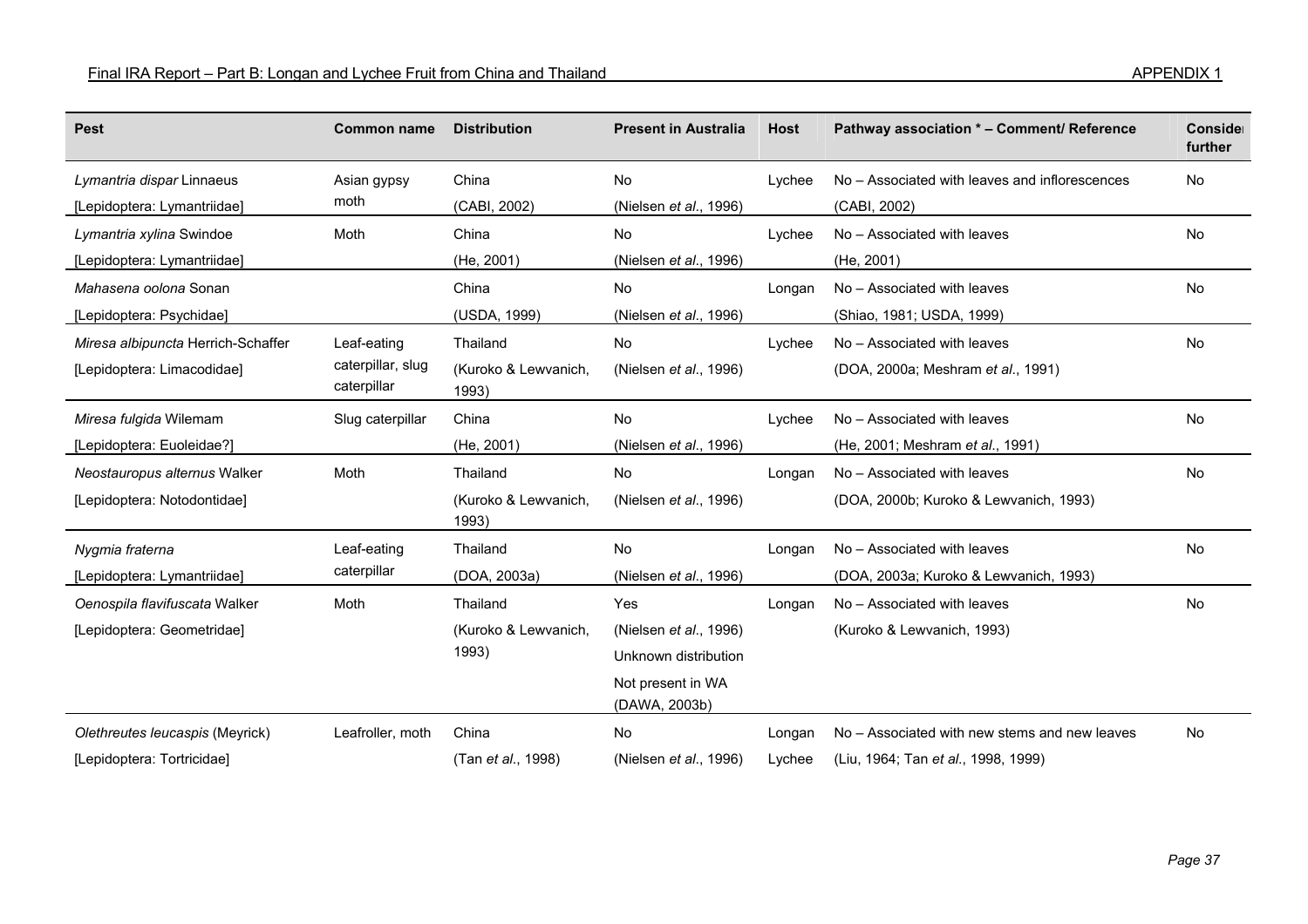| <b>Pest</b>                                                                                      | <b>Common name</b>                                | <b>Distribution</b>                                                     | <b>Present in Australia</b>                                         | <b>Host</b>      | Pathway association * - Comment/ Reference                                                                | Conside<br>further |
|--------------------------------------------------------------------------------------------------|---------------------------------------------------|-------------------------------------------------------------------------|---------------------------------------------------------------------|------------------|-----------------------------------------------------------------------------------------------------------|--------------------|
| Olethreutinae spp.<br>[Lepidoptera: Tortricidae]                                                 | Olethreutine<br>moth                              | China<br>(USDA, 1999)                                                   | No<br>No records found                                              | Longan           | No - Not associated with fruit<br>(USDA, 1999)                                                            | <b>No</b>          |
| Orgyia postica (Walker) = Notolophus<br>australis posticus Walker<br>[Lepidoptera: Lymantriidae] | Cocoa tussock<br>moth, small<br>tussock moth      | China<br>(Tan et al., 1998)<br>Thailand<br>(Waterhouse, 1993)           | No<br>(Nielsen et al., 1996)                                        | Longan<br>Lychee | No - Associated with leaves<br>(CIQ, 2000; DOA, 2000a, b; He, 2001)                                       | <b>No</b>          |
| Orgyia turbata Butler<br>[Lepidoptera: Lymantriidae]                                             | Tussock moth                                      | China<br>(Tan et al., 1998)<br>Thailand<br>(DOA, 2003a)                 | No<br>(Nielsen et al., 1996)                                        | Longan<br>Lychee | No - Associated with leaves<br>(CIQ, 2000; DOA, 2003a; Tan et al., 1998)                                  | <b>No</b>          |
| Oxyodes scrobiculata (Fabricius, 1775)<br>[Lepidoptera: Noctuidae]                               | Leaf-eating<br>looper                             | China<br>(Waite & Hwang,<br>2002)<br>Thailand<br>(Schuetz et al., 2002) | Yes<br>(Nielsen et al., 1996)<br>Not present in WA<br>(DAWA, 2003a) | Longan<br>Lychee | No - Associated with new twigs, new leaves and<br>flowers<br>(Kuroko & Lewvanich, 1993; Tan et al., 1997) | No                 |
| Parasa lepida (Cramer)<br>[Lepidoptera: Limacodidae]                                             | Blue striped<br>nettlegrub,<br>nettle caterpillar | China<br>(CABI, 1999)<br>Thailand<br>(Waterhouse, 1993)                 | No<br>(Nielsen et al., 1996)                                        | Longan<br>Lychee | No - Associated with leaves of lychee<br>(CABI, 2002; DOA, 2003b; Ooi et al., 2002)                       | No                 |
| Phycitinae spp.<br>[Lepidoptera: Pyralidae]                                                      | Moth                                              | China<br>(USDA, 1999)                                                   | <b>No</b><br>No records found                                       | Longan           | No - Not associated with fruit<br>(USDA, 1999)                                                            | No                 |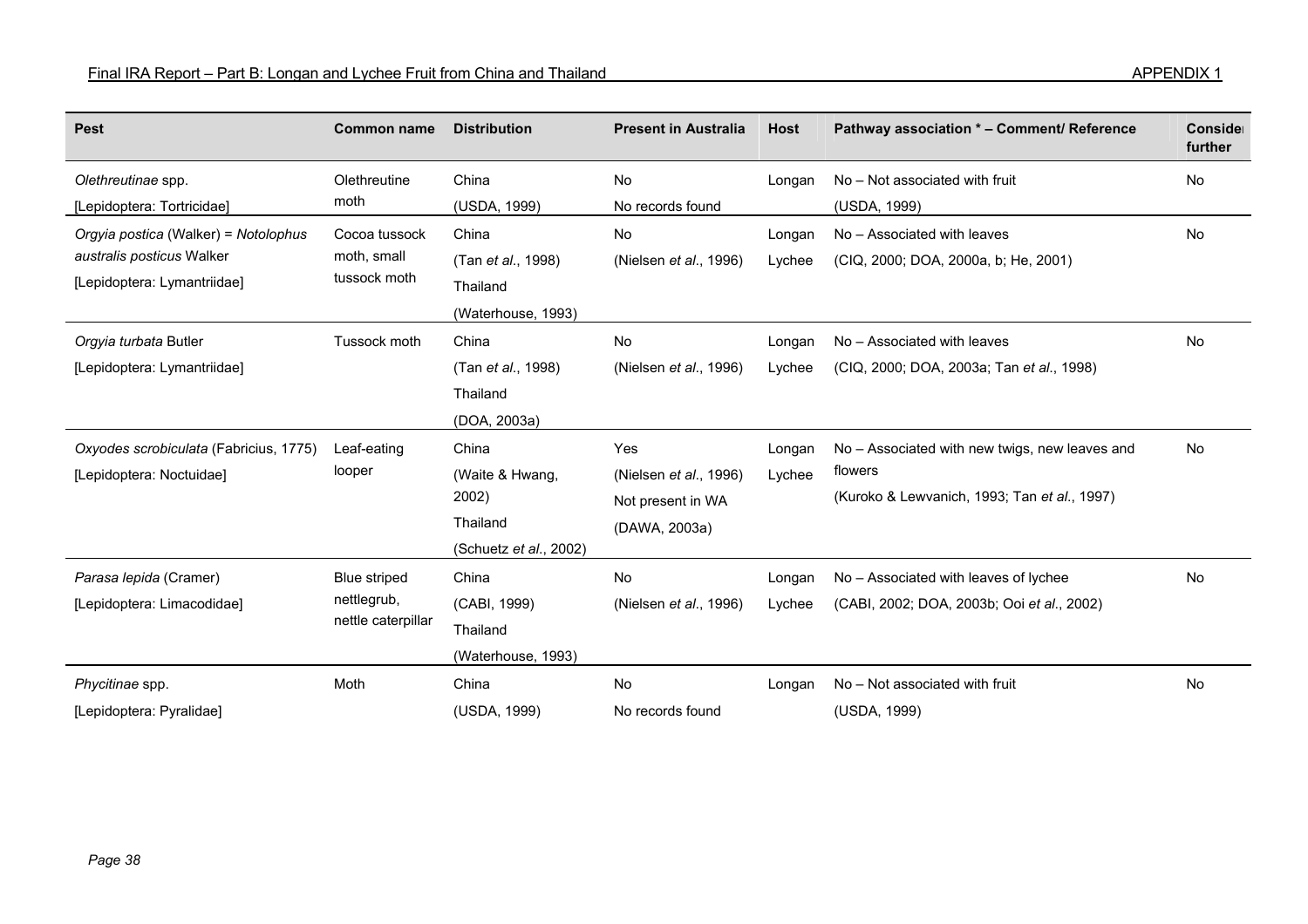| <b>Pest</b>                            | <b>Common name</b> | <b>Distribution</b>           | <b>Present in Australia</b>        | <b>Host</b> | Pathway association * - Comment/ Reference    | Conside<br>further |
|----------------------------------------|--------------------|-------------------------------|------------------------------------|-------------|-----------------------------------------------|--------------------|
| Pingasa chlora Stoll                   | Flower-eating      | Thailand                      | Yes                                | Lychee      | No - Associated with leaves                   | <b>No</b>          |
| [Lepidoptera: Geometridae]             | caterpillar        | (Kuroko & Lewvanich,          | (Nielsen et al., 1996)             |             | (Kuroko & Lewvanich, 1993)                    |                    |
|                                        |                    | 1993)                         | Unknown distribution               |             |                                               |                    |
|                                        |                    |                               | Not present in WA<br>(DAWA, 2003b) |             |                                               |                    |
| Pingasa pseudoterpnaria gracilis Prout | Moth               | China                         | No                                 | Longan      | No - Associated with new leaves               | No                 |
| [Lepidoptera: Geometridae]             |                    | (Tan et al., 1997)            | (Nielsen et al., 1996)             | Lychee      | (CIQ, 2000; Tan et al., 1998)                 |                    |
| Pingasa ruginaria Guenée               | Flower-eating      | Thailand                      | No                                 | Longan      | No - Associated with flowers and young leaves | No                 |
| [Lepidoptera: Geometridae]             | caterpillar        | (Kuroko & Lewvanich,<br>1993) | (Nielsen et al., 1996)             | Lychee      | (DOA, 2000a, b; Kuroko & Lewvanich, 1993)     |                    |
| Polydesma boarmoides Guenée            | Moth               | Thailand                      | Yes                                | Lychee      | No - Associated with leaves                   | <b>No</b>          |
| [Lepidoptera: Noctuidae]               |                    | (Kuroko & Lewvanich,          | (Nielsen et al., 1996)             |             | (Kuroko & Lewvanich, 1993)                    |                    |
|                                        |                    | 1993)                         | Unknown distribution               |             |                                               |                    |
|                                        |                    |                               | Not present in WA<br>(DAWA, 2003b) |             |                                               |                    |
| Prodenia litura (Fabricius)            | Moth               | China                         | Yes                                | Lychee      |                                               | No                 |
| [Lepidoptera: Noctuidae]               |                    | (Tan et al., 1998)            | (Nielsen et al., 1996)             |             |                                               |                    |
| Pseudonirmides cyanopasta Hampson      | Leaf-eating        | Thailand                      | No                                 | Longan      | No - Associated with leaves                   | No                 |
| [Lepidoptera: Limacodidae]             | caterpillar        | (Kuroko & Lewvanich,<br>1993) | (Nielsen et al., 1996)             | Lychee      | (DOA, 2000a, b; Kuroko & Lewvanich, 2003)     |                    |
| Pyraustinae spp.                       | Hong Kong          | China                         | No                                 | Longan      | No - Not associated with fruit                | No                 |
| [Lepidoptera: Pyralidae]               | moth               | (USDA, 1999)                  | No records found                   |             | (USDA, 1999)                                  |                    |
| Rapala pheretima petosiris Hewitson    | Moth               | Thailand                      | <b>No</b>                          | Lychee      | No - Associated with flowers                  | <b>No</b>          |
| [Lepidoptera: Lycaenidae]              |                    | (Kuroko & Lewvanich,<br>1993) | (Nielsen et al., 1996)             |             | (DOA, 2000a; Kuroko & Lewvanich, 1993)        |                    |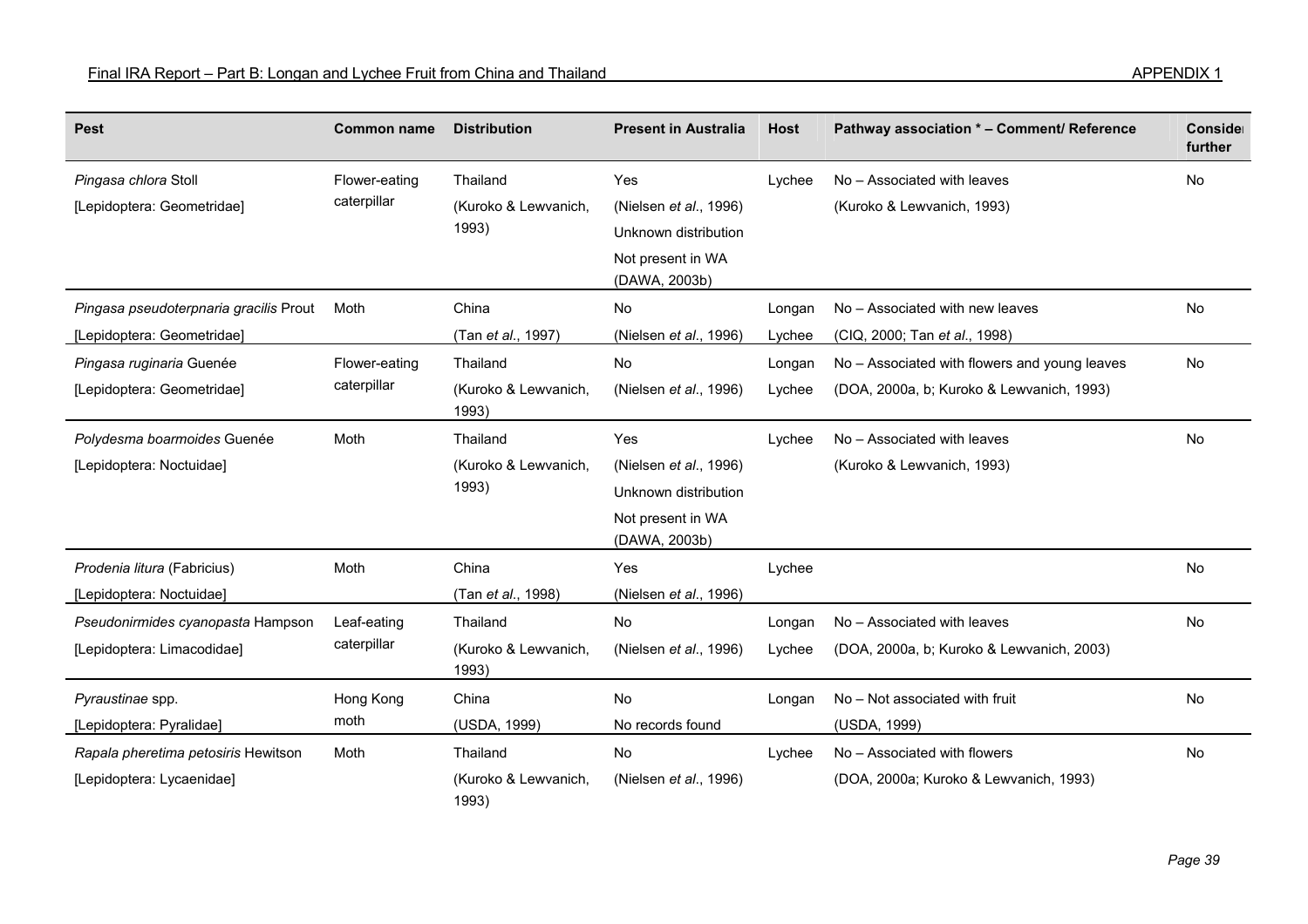| <b>Pest</b>                                                                                                          | <b>Common name</b>                                                   | <b>Distribution</b>                                                      | <b>Present in Australia</b>         | <b>Host</b>      | Pathway association * - Comment/ Reference                                                      | Conside<br>further |
|----------------------------------------------------------------------------------------------------------------------|----------------------------------------------------------------------|--------------------------------------------------------------------------|-------------------------------------|------------------|-------------------------------------------------------------------------------------------------|--------------------|
| Rapala varuna orseris Hewitson<br>[Lepidoptera: Lycaenidae]                                                          | Moth                                                                 | Thailand<br>(Kuroko & Lewvanich,<br>1993)                                | No<br>(Nielsen et al., 1996)        | Lychee           | No - Associated with flowers and young leaves<br>(DOA, 2000a; Kuroko & Lewvanich, 1993)         | No                 |
| Sauris interruptaria Moore<br>[Lepidoptera: Geometridae]                                                             |                                                                      | China<br>(USDA, 1999)                                                    | No<br>(Nielsen et al., 1996)        | Longan           | No - Not associated with fruit<br>(USDA, 1999)                                                  | <b>No</b>          |
| Selepa celtis Moore, 1858<br>[Lepidoptera: Noctuidae]                                                                | Hairy caterpillar                                                    | China<br>(Tan et al., 1998)<br>Thailand<br>(Kuroko & Lewvanich,<br>1993) | Yes<br>(Nielsen et al., 1996)       | Longan<br>Lychee |                                                                                                 | No                 |
| Setora sinensis Moore = Setora<br>postornata (Hampson)<br>[Lepidoptera: Limacodidae]                                 | Moth                                                                 | China<br>(USDA, 1999)                                                    | <b>No</b><br>(Nielsen et al., 1996) | Longan           | No - Associated with trunk and branches<br>(Sun, 1985; USDA, 1999)                              | No                 |
| Sphecosesia litchivora<br>[Lepidoptera: Sesiidae]                                                                    | Moth                                                                 | China<br>(Yang et al., 2003)                                             | <b>No</b><br>(Nielsen et al., 1996) | Lychee           | No - Associated with bark<br>(Yang et al., 2003)                                                | <b>No</b>          |
| Spodoptera litura Fabricius<br>[Lepidoptera: Noctuidae]                                                              | Cotton leaf-<br>worm                                                 | China<br>(USDA, 1999)                                                    | Yes<br>(Nielsen et al., 1996)       | Longan           |                                                                                                 | No                 |
| Squamura dea Swinhoe = Arbela dea<br>Swinhoe; Indarbela dea Swinhoe<br>[Lepidoptera: Metarbelidae]                   | Bark borer, litchi<br>bark caterpillar,<br>metarbelid borer          | China<br>(Waite & Hwang,<br>2002)                                        | No<br>(Nielsen et al., 1996)        | Longan<br>Lychee | No - Associated with stems, bark and trunk<br>(CIQ, 2000; Waite & Hwang, 2002; Xu & Yang, 1992) | <b>No</b>          |
| Squamura discipuncta (Wileman) =<br>Arbela baibarana Matsumura;<br>Indarbela baibarana<br>[Lepidoptera: Metabelidae] | Bark borer, litchi<br>stem borer.<br>stem borer.<br>metarbelid borer | China<br>(Li et al., 1997; Waite<br>& Hwang, 2002)                       | No<br>(Nielsen et al., 1996)        | Longan           | No - Associated with stems<br>(Li et al., 1997; Waite & Hwang, 2002)                            | No                 |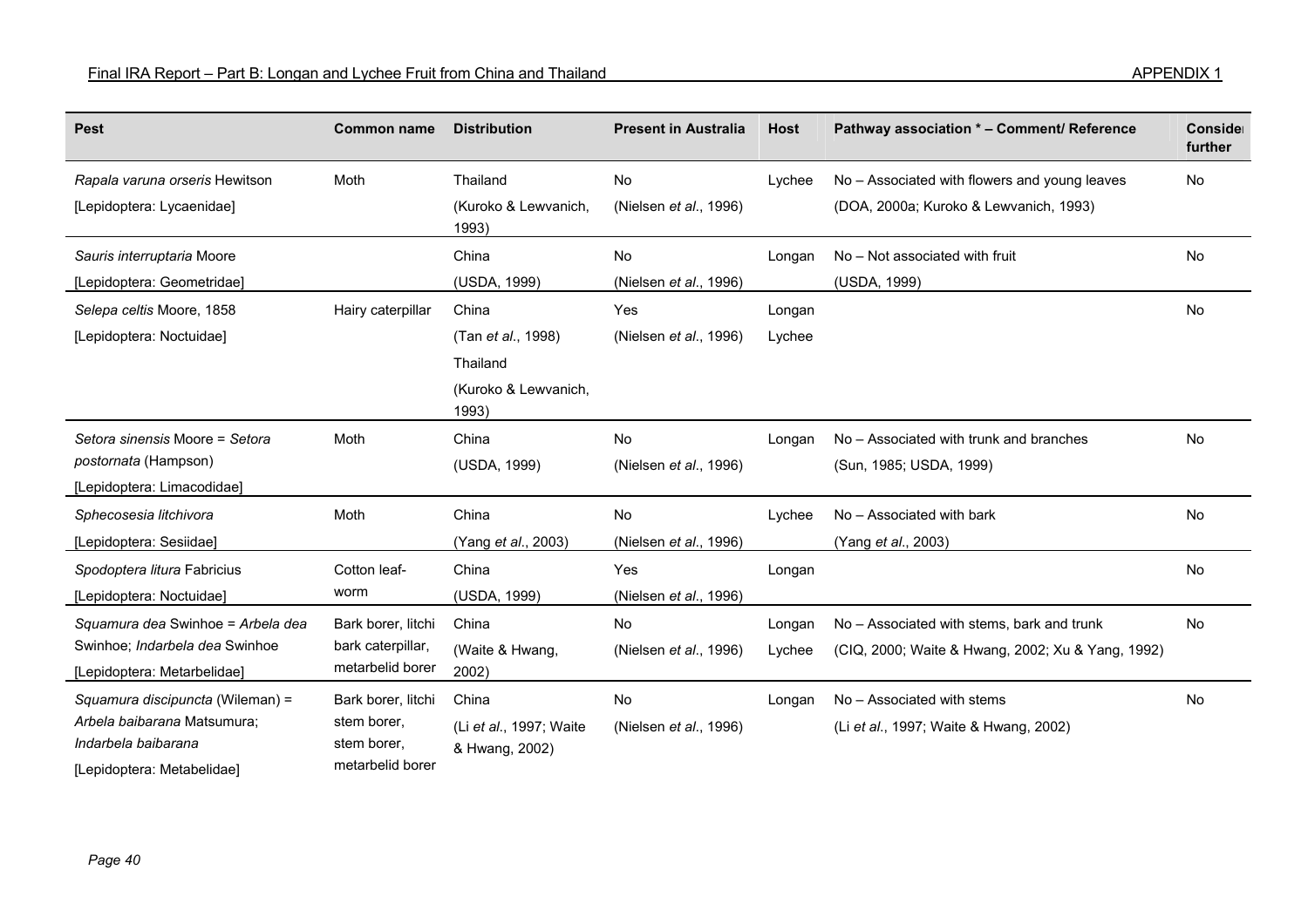| <b>Pest</b>                       | <b>Common name</b> | <b>Distribution</b>           | <b>Present in Australia</b> | <b>Host</b> | Pathway association * - Comment/ Reference   | Conside<br>further |
|-----------------------------------|--------------------|-------------------------------|-----------------------------|-------------|----------------------------------------------|--------------------|
| Statherotis discana (Felder &     | Litchi leaf roller | China                         | <b>No</b>                   | Longan      | No - Associated with young leaves            | No                 |
| Rogenhofer)                       |                    | (Meyrick, 1911)               | (Nielsen et al., 1996)      | Lychee      | (DOA, 2003b; Kuroko & Lewvanich, 1993)       |                    |
| [Lepidoptera: Tortricidae]        |                    | Thailand                      |                             |             |                                              |                    |
|                                   |                    | (Kuroko & Lewvanich,<br>1993) |                             |             |                                              |                    |
| Statherotis leucaspis Meyrick     | Leaf roller        | Thailand                      | <b>No</b>                   | Longan      | No - Associated with young leaves            | <b>No</b>          |
| [Lepidoptera: Tortricidae]        |                    | (Kuroko & Lewvanich,<br>1993) | (Nielsen et al., 1996)      | Lychee      | (DOA, 2003a, b; Kuroko & Lewvanich, 1993)    |                    |
| Stauropus alternus (Walker)       | Lobster            | China                         | No                          | Longan      | No - Associated with leaves and flowers      | No                 |
| [Lepidoptera: Notodontidae]       | caterpillar        | (Li et al., 1997)             | (Nielsen et al., 1996)      |             | (Li et al., 1997)                            |                    |
| Stauropus persimilis Butler       | Moth               | China                         | No                          | Longan      | No - Not associated with fruit               | No                 |
| [Lepidoptera: Notodontidae]       |                    | (USDA, 1999)                  | (Nielsen et al., 1996)      |             | (USDA, 1999)                                 |                    |
| Sympis rufibasis Guenée           | Moth/caterpillar   | China                         | Yes                         | Longan      | No - Associated with flowers and leaves      | No                 |
| [Lepidoptera: Noctuidae]          |                    | (Tan et al., 1998)            | (Nielsen et al., 1996)      | Lychee      | (Kuroko & Lewvanich, 1993; Tan et al., 1997) |                    |
|                                   |                    | Thailand                      | Not present in WA           |             |                                              |                    |
|                                   |                    | (Kuroko & Lewvanich,<br>1993) | (DAWA, 2003a)               |             |                                              |                    |
| Tarsolepis elephantorum Banginger | Leaf-eating        | Thailand                      | <b>No</b>                   | Lychee      | No - Associated with leaves                  | No                 |
| [Lepidoptera: Notodontidae]       | caterpillar        | (Kuroko & Lewvanich,<br>1993) | (Nielsen et al., 1996)      |             | (DOA, 2000a; Kuroko & Lewvanich, 1993)       |                    |
| Thalassodes falsaria Prout        | Leaf-eating        | Thailand                      | <b>No</b>                   | Longan      | No – Associated with leaves and flowers      | No                 |
| [Lepidoptera: Geometridae]        | looper             | (Kuroko & Lewvanich,<br>1993) | (Nielsen et al., 1996)      | Lychee      | (DOA, 2000a, b; Kuroko & Lewvanich, 1993)    |                    |
| Thalassodes proquadraria Inouce   | Leaf-eating        | China                         | No.                         | Longan      | No - Not associated with fruit               | No                 |
| [Lepidoptera: Geometridae]        | looper             | (USDA, 1999)                  | (Nielsen et al., 1996)      |             | (USDA, 1999)                                 |                    |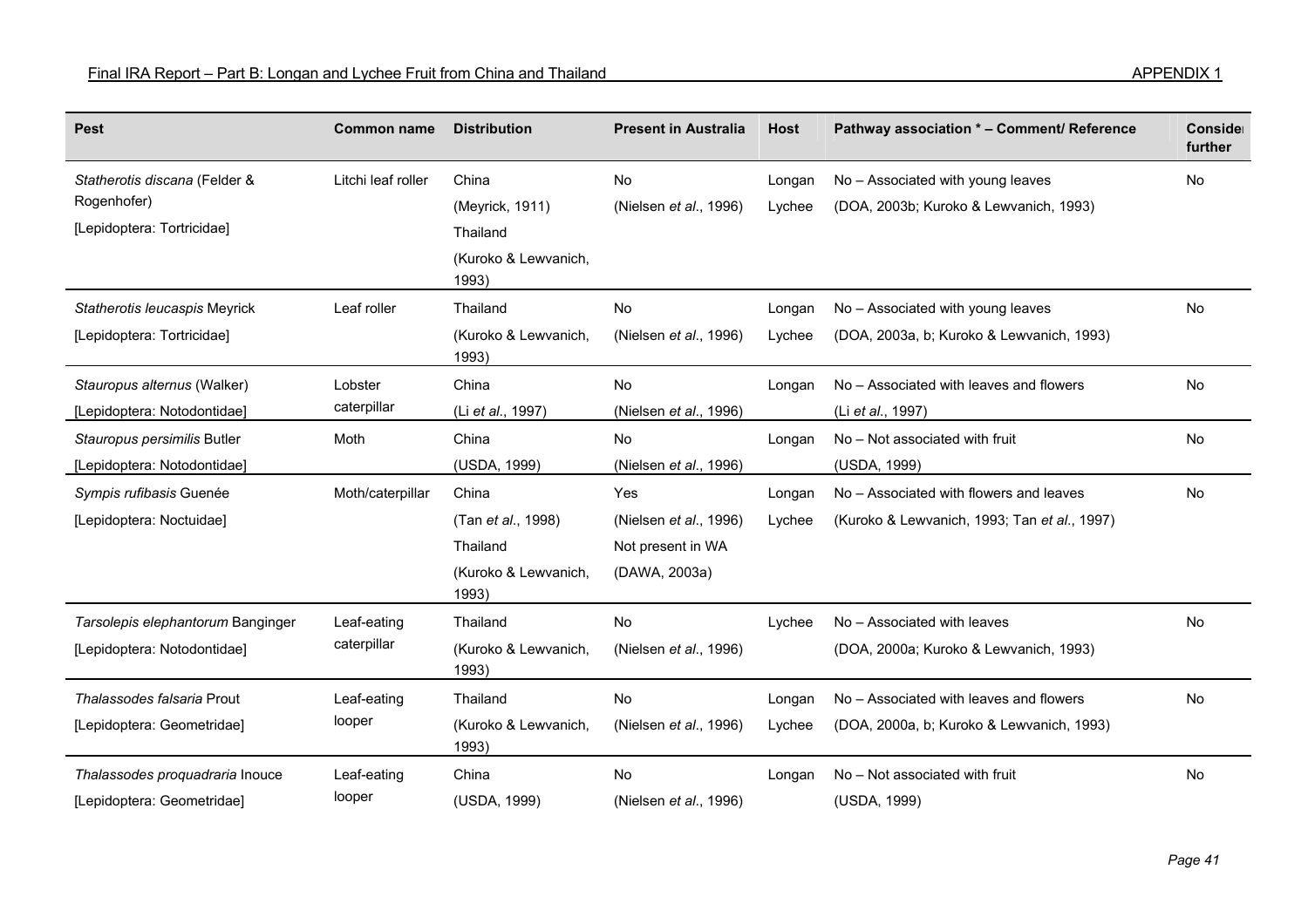| <b>Pest</b>                                                      | <b>Common name</b>                                                                    | <b>Distribution</b>                                                 | <b>Present in Australia</b>                                              | <b>Host</b>      | Pathway association * - Comment/ Reference                                                                        | Conside<br>further |
|------------------------------------------------------------------|---------------------------------------------------------------------------------------|---------------------------------------------------------------------|--------------------------------------------------------------------------|------------------|-------------------------------------------------------------------------------------------------------------------|--------------------|
| Thalassodes quadraria Guenée<br>[Lepidoptera: Geometridae]       | Caterpillar                                                                           | China<br>(Tan et al., 1998)<br>Thailand<br>(DOA, 2003a, b)          | Yes<br>(Balciunas et al.,<br>1993)<br>Not present in WA<br>(DAWA, 2003a) | Longan<br>Lychee | No - Associated with leaves and twigs<br>(Kuroko & Lewvanich, 1993; Tan et al., 1997)                             | No                 |
| Zeuzera coffeae Nietner<br>[Lepidoptera: Cossidae]               | Coffee leopard<br>moth, coffee<br>moth borer, red<br>branch borer<br>red coffee borer | China<br>(Waite & Hwang,<br>2002)<br>Thailand<br>(Waterhouse, 1993) | <b>No</b><br>(Nielsen et al., 1996)                                      | Longan<br>Lychee | No - Associated with branches, bark, stems and trunk<br>(CIQ, 2000; DOA, 2003a; He, 2001; Waite & Hwang,<br>2002) | No                 |
| Zurobata vacillans Walker<br>[Lepidoptera: Noctuidae]            | Moth                                                                                  | Thailand<br>(Kuroko & Lewvanich,<br>1993)                           | No<br>(Nielsen et al., 1996)                                             | Longan           | No - Associated with young leaves<br>(DOA, 2000b; Kuroko & Lewvanich, 1993)                                       | No                 |
| Orthoptera (crickets; grasshoppers; katydids)                    |                                                                                       |                                                                     |                                                                          |                  |                                                                                                                   |                    |
| Brachytrupes portentosus Litchenstein<br>[Orthoptera: Gryllidae] | Big brown<br>cricket                                                                  | China<br>(USDA, 1999)                                               | No<br>(AICN, 2001)                                                       | Longan           | No - Lives in soil<br>(Barwal, 1985; USDA, 1999)                                                                  | <b>No</b>          |
| Chondracris rosea (De Geer)<br>[Orthoptera: Acrididae]           | Citrus locust.<br>cotton locust                                                       | China<br>(Tan et al., 1997)                                         | No<br>(CABI, 2002)                                                       | Longan<br>Lychee | No - Associated with leaves<br>(CIQ, 2000; Tan et al., 1998)                                                      | <b>No</b>          |
| Choroedocus violaceipes Miller<br>[Orthoptera: Acrididae]        | Grasshopper                                                                           | China<br>(Tan et al., 1997)                                         | No<br>No records found                                                   | Longan<br>Lychee | No - Associated with leaves<br>(CIQ, 2000; Tan et al., 1998)                                                      | No                 |
| Holochlora japonica (Brunner von<br>Wattenwyl)                   | Katydid                                                                               | China<br>(USDA, 1999)                                               | No<br>(AICN, 2001)                                                       | Longan           | No - Not associated with fruit<br>(USDA, 1999)                                                                    | No                 |

[Orthoptera: Tettigoniidae]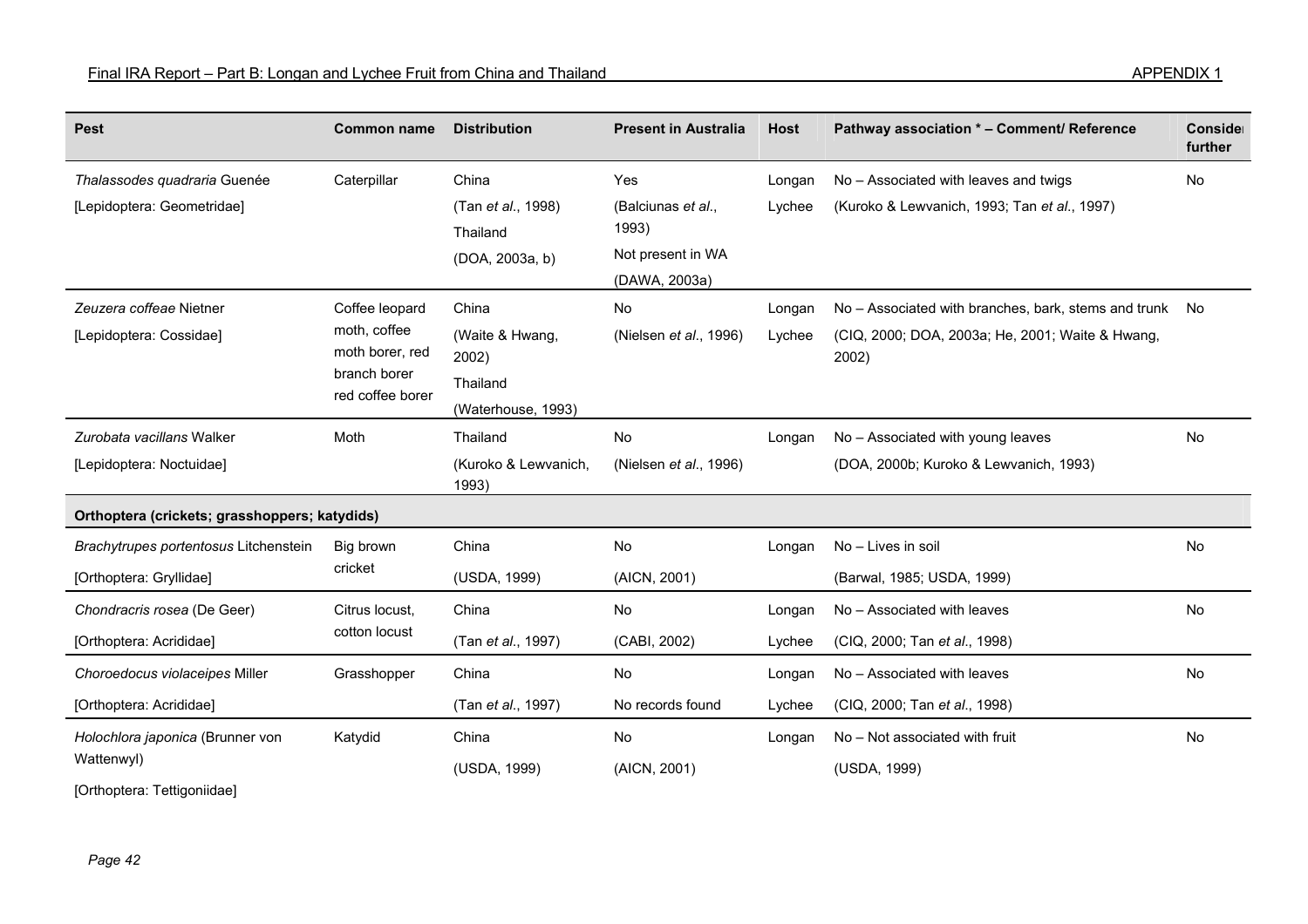| <b>Pest</b>                             | <b>Common name</b>                         | <b>Distribution</b>           | <b>Present in Australia</b> | <b>Host</b> | Pathway association * - Comment/ Reference      | Conside<br>further |
|-----------------------------------------|--------------------------------------------|-------------------------------|-----------------------------|-------------|-------------------------------------------------|--------------------|
| Holochlora nawae Matsumura &<br>Katydid |                                            | China                         | No                          | Longan      | No - Associated with leaves                     | No                 |
| Shiraki                                 |                                            | (Tan et al., 1997)            | No records found            | Lychee      | (CIQ, 2000; Tan et al., 1998)                   |                    |
| [Orthoptera: Tettigoniidae]             |                                            |                               |                             |             |                                                 |                    |
| Locusta migratoria manilensis (Meyen)   | Oriental                                   | China                         | No                          | Longan      | No - Associated with leaves                     | No                 |
| [Orthoptera: Acrididae]                 | migratory locust,<br>migratory locust      | (Tan et al., 1998)            | Subspecies not<br>recorded  | Lychee      | (CIQ, 2000; Tan et al., 1998)                   |                    |
|                                         |                                            |                               | (AICN, 2001)                |             |                                                 |                    |
| Tarbinskiellus portentosus              | Large brown                                | China                         | No                          | Longan      | No - Associated with roots                      | No                 |
| (Litchenstein)                          | cricket                                    | (Li et al., 1997)             | Orthoptera species          |             | (Li et al., 1997)                               |                    |
| [Orthoptera: Gryllidae]                 |                                            |                               | online                      |             |                                                 |                    |
| Thysanoptera (thrips)                   |                                            |                               |                             |             |                                                 |                    |
| Ernothrips lobatus                      | <b>Thrips</b>                              | Thailand                      | No                          | Lychee      | No - Associated with inflorescences             | No                 |
| [Thysanoptera: Thripidae]               |                                            | (Masumoto & Okajima,<br>2002) | (Mound, 2003)               |             | (DOA, 2003b)                                    |                    |
| Phlaeothripidae spp.                    | <b>Thrips</b>                              | China                         | No                          | Longan      | No - Not associated with fruit                  | No                 |
| [Thysanoptera: Phlaeothripidae]         |                                            | (USDA, 1999)                  | (Mound, 2003)               |             | (USDA, 1999)                                    |                    |
| Scirtothrips dorsalis Hood              | Castor thrips,                             | China                         | Yes                         | Longan      | No - Associated with leaves, growing points and | No                 |
| [Thysanoptera: Thripidae]               | chilli thrips,                             | (Waite & Hwang,               | (AICN, 2001)                | Lychee      | inflorescences                                  |                    |
|                                         | strawberry<br>thrips, tea<br>yellow thrips | 2002)                         | Not present in WA           |             | (CABI, 2002)                                    |                    |
|                                         |                                            | Thailand                      | (DAWA, 2003a)               |             |                                                 |                    |
|                                         |                                            | (DOA, 2003a)                  |                             |             |                                                 |                    |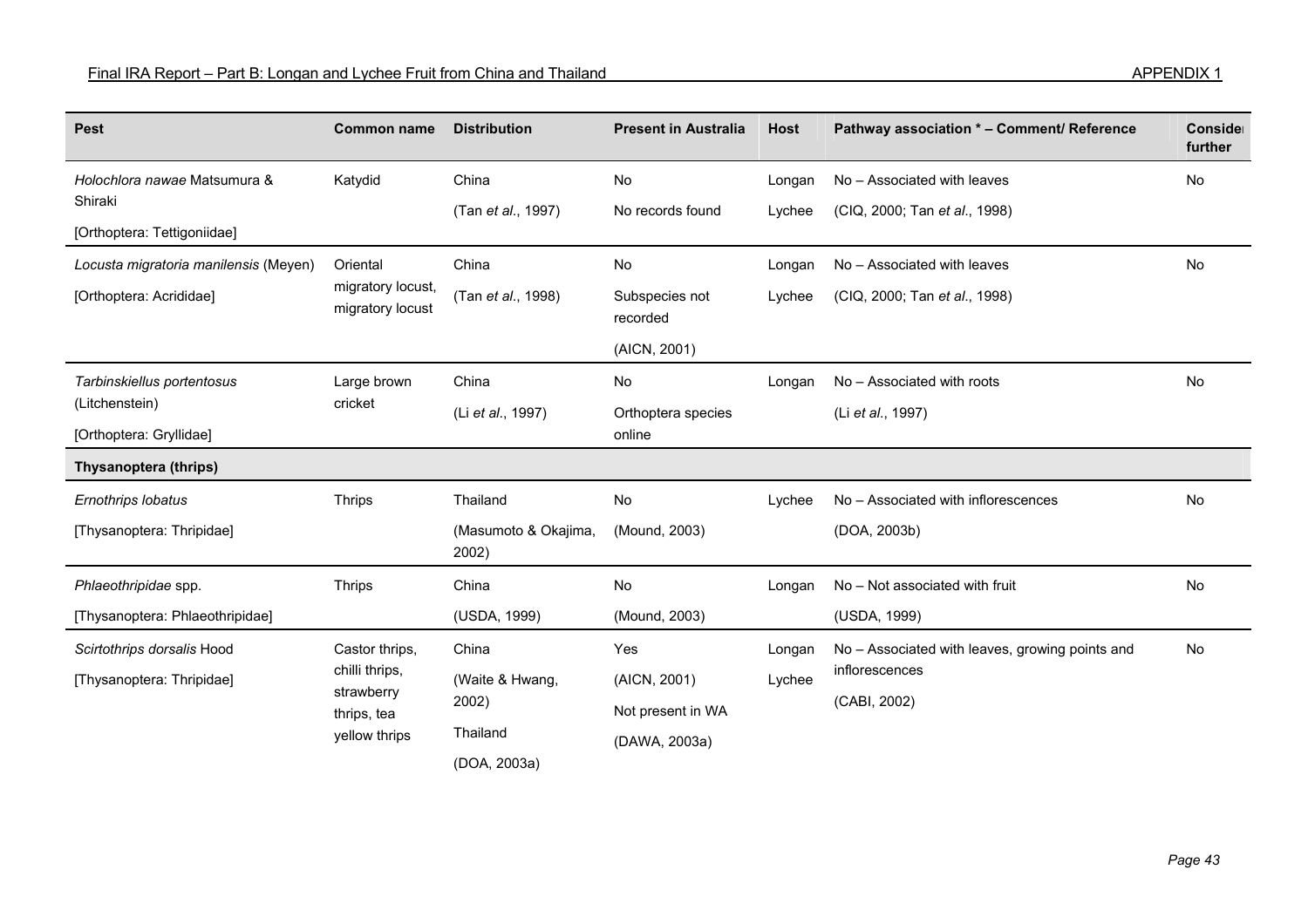| <b>Pest</b>                       | <b>Common name</b>      | <b>Distribution</b> | <b>Present in Australia</b> | <b>Host</b> | Pathway association * - Comment/ Reference | Conside |
|-----------------------------------|-------------------------|---------------------|-----------------------------|-------------|--------------------------------------------|---------|
|                                   |                         |                     |                             |             |                                            | further |
| Selenothrips rubrocinctus (Giard) | Red-banded              | China               | Yes                         | Lychee      |                                            | No      |
| [Thysanoptera: Thripidae]         | thrips, cacao           | (He, 2001)          | (AICN, 2001)                |             |                                            |         |
|                                   | thrips, cocoa<br>thrips |                     |                             |             |                                            |         |
| Stenchaetothrips fusca (Moulton)  | <b>Thrips</b>           | China               | No                          | Longan      | No - Not associated with fruit             | No      |
| [Thysanoptera: Thripidae]         |                         | (USDA, 1999)        | (Mound, 2003)               |             | (USDA, 1999)                               |         |
|                                   |                         |                     |                             |             |                                            |         |
| Thripidae spp.                    | <b>Thrips</b>           | China               | No                          | Longan      | No - Not associated with fruit             | No      |
| [Thysanoptera: Thripidae]         |                         | (USDA, 1999)        | No records found            |             | (USDA, 1999)                               |         |
| Thrips coloratus                  | <b>Thrips</b>           | Thailand            | Yes                         | Longan      | No - Associated with flowers               | No      |
| [Thysanoptera: Thripidae]         |                         | (DOA, 2003a, b)     | (Mound, 2003)               | Lychee      | (DOA, 2003a, b)                            |         |
|                                   |                         |                     | Not present in WA           |             |                                            |         |
|                                   |                         |                     | (DAWA, 2003b)               |             |                                            |         |
| Thrips hawaiiensis                | <b>Thrips</b>           | Thailand            | Yes                         | Lychee      | No - Associated with inflorescences        | No      |
| [Thysanoptera: Thripidae]         |                         | (Waterhouse, 1993)  | (Mound, 2003)               |             | (DOA, 2003b)                               |         |
| <b>NEMATODA</b>                   |                         |                     |                             |             |                                            |         |
| Aorolaimus helicus Sher           | Nematode                | China               | No                          | Lychee      | No - Associated with roots                 | No      |
| [Tylenchida: Hoplolaiminae]       |                         | (Yin et al., 1994a) | No records found            |             | (Yin <i>et al.</i> , 1994a, b)             |         |
| Aphelenchoides bicaudatus Imamura | Nematode                | China               | Yes                         | Lychee      |                                            | No      |
| [Tylenchida, Aphelenchoididae]    |                         | (Yin et al., 1994a) | (Siddiqui, 1976)            |             |                                            |         |
| Aphelenchoides fragariae Christie | Nematode                | China               | Yes                         | Longan      |                                            | No      |
| [Tylenchida, Aphelenchoididae]    |                         | (USDA, 1999)        | (McLeod et al., 1994)       |             |                                            |         |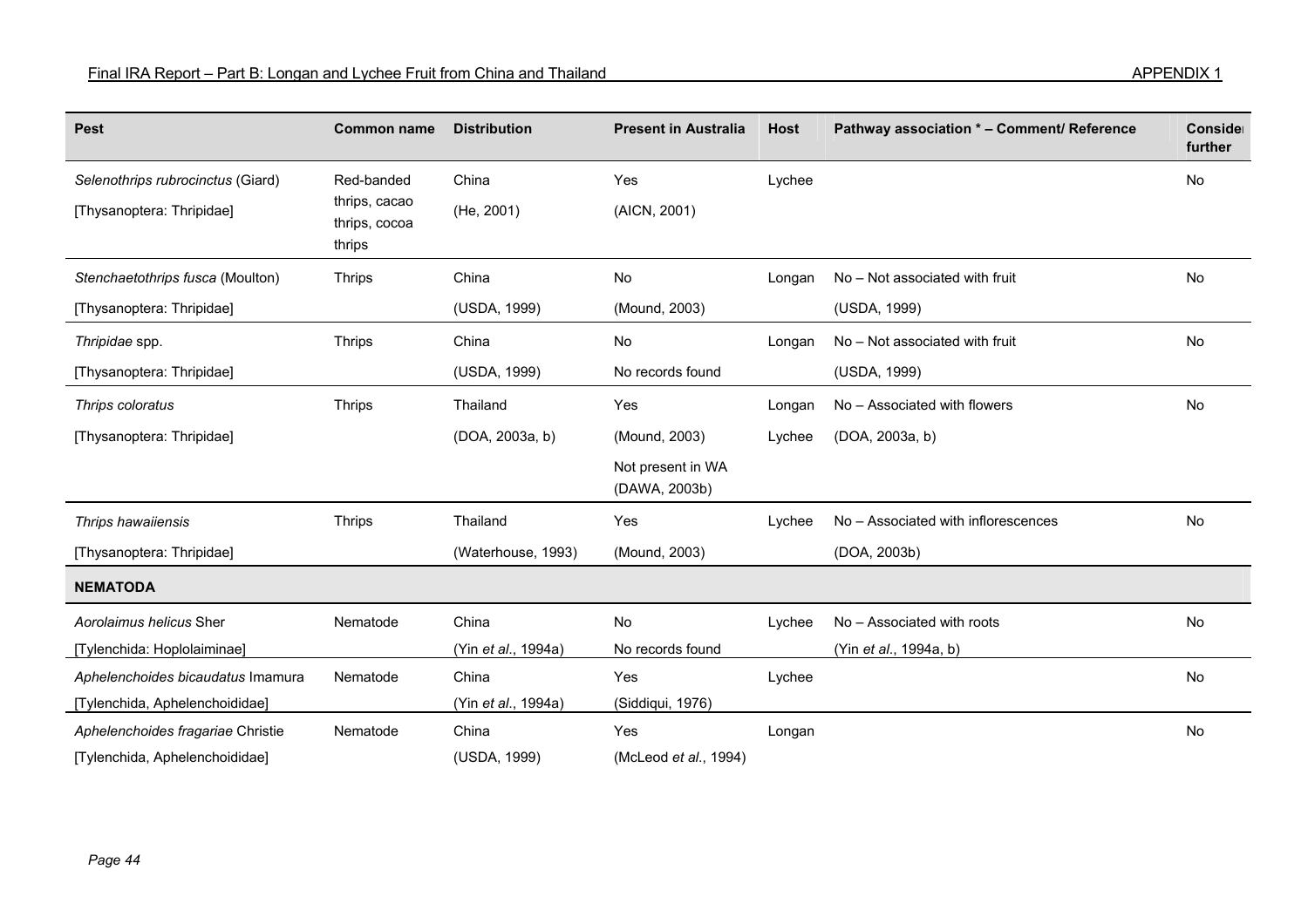| <b>Pest</b>                          | <b>Common name</b> | <b>Distribution</b> | <b>Present in Australia</b> | <b>Host</b> | Pathway association * - Comment/ Reference | Conside<br>further |
|--------------------------------------|--------------------|---------------------|-----------------------------|-------------|--------------------------------------------|--------------------|
| Aphelenchus avenae Bastian           | Nematode           | China               | Yes                         | Lychee      |                                            | <b>No</b>          |
| [Apelendiida: Aphelenchidae]         |                    | (Yin et al., 1994a) | (McLeod et al., 1994)       |             |                                            |                    |
| Aphelenchus maximus Das              | Nematode           | China               | No                          | Lychee      | No - Associated with roots                 | <b>No</b>          |
| [Apelendiida: Aphelenchidae]         |                    | (Yin et al., 1994a) | No records found            |             | (Yin et al., 1994a)                        |                    |
| Aphelenchus sparsus Thorne & Malek   | Nematode           | China               | No                          | Lychee      | No - Associated with roots                 | <b>No</b>          |
| [Apelendiida: Aphelenchidae]         |                    | (Yin et al., 1994a) | No records found            |             | (Yin et al., 1994a)                        |                    |
| Clavilenchus similis Thorne & Malek  | Nematode           | China               | No                          | Lychee      | No - Associated with roots                 | No                 |
| [Tylenchida: Criconematidae]         |                    | (Yin et al., 1994a) | No records found            |             | (Yin et al., 1994a)                        |                    |
| Criconemella De Grisse & Loof        | Ring nematode      | China               | Yes, genus present          | Lychee      | No - Associated with roots                 | No                 |
| [Tylenchida: Criconematidae]         |                    |                     | (Reay, 1985)                |             | (CABI, 2002)                               |                    |
|                                      |                    |                     | Not present in WA           |             |                                            |                    |
|                                      |                    |                     | (McLeod et al., 1994)       |             |                                            |                    |
| Criconemoides annulatum Taylor =     | Ring nematode      | China               | NoNo records found          | Longan      | No - Associated with roots                 | No                 |
| Criconemella annulatum               |                    | (USDA, 1999)        |                             |             | (CABI, 2002)                               |                    |
| [Tylenchida: Criconematidae]         |                    |                     |                             |             |                                            |                    |
| Criconemoides complexus Jairajpuri   | Ring nematode      | China               | No                          | Lychee      | No - Associated with roots                 | No                 |
| [Tylenchida: Criconematidae]         |                    | (Liu & Feng, 1995)  | No records found            |             | (Liu & Feng, 1995; Yang et al., 1992)      |                    |
| Criconemoides macrodorum Taylor =    | Ring nematode      | China               | No                          | Longan      | No - Associated with roots                 | <b>No</b>          |
| Criconemella macrodorum              |                    | (USDA, 1999)        | No records found            |             | (CABI, 2002)                               |                    |
| [Tylenchida: Criconematidae]         |                    |                     |                             |             |                                            |                    |
| Discocriconemella limitanea (Luc) De | Nematode           | China               | Yes                         | Lychee      | No - Associated with roots                 | No                 |
| Grisse & Loof                        |                    | (Yin et al., 1994a) | Not present in WA           |             | (Yin et al., 1994a)                        |                    |
| [Tylenchida: Criconematidae]         |                    |                     | (McLeod et al., 1994)       |             |                                            |                    |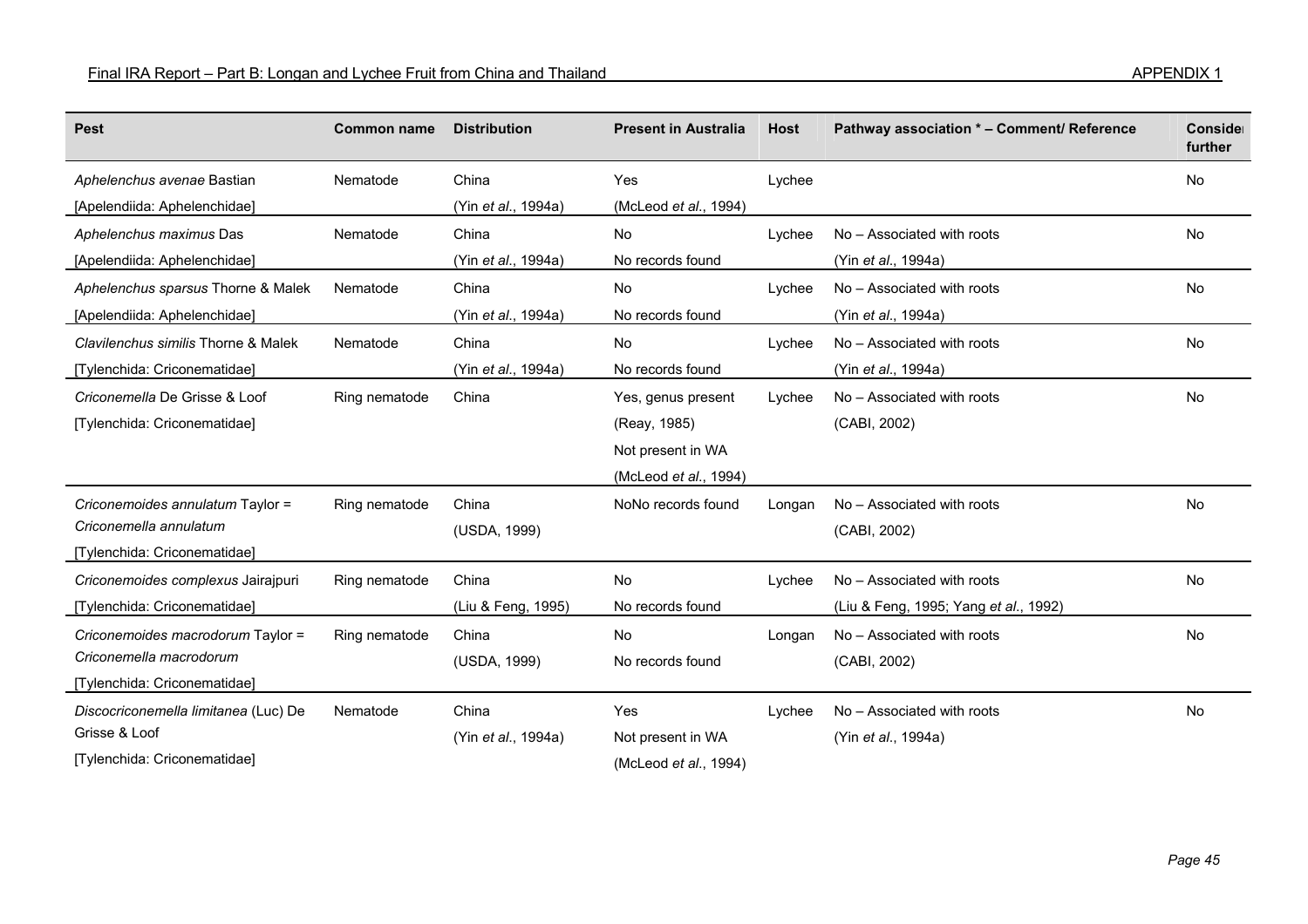| <b>Pest</b>                           | <b>Common name</b> | <b>Distribution</b> | <b>Present in Australia</b> | <b>Host</b> | Pathway association * - Comment/ Reference | Conside<br>further |
|---------------------------------------|--------------------|---------------------|-----------------------------|-------------|--------------------------------------------|--------------------|
| Helicotylenchus californicus Sher     | Spiral nematode    | China               | Yes                         | Lychee      | No - Associated with roots                 | No                 |
| Tylenchida: Hoploaimidae]             |                    | (Yin et al., 1994a) | Not present in WA           |             | (Yin et al., 1994a)                        |                    |
|                                       |                    |                     | (McLeod et al., 1994)       |             |                                            |                    |
| Helicotylenchus concavus Roman        | Spiral nematode    | China               | No                          | Lychee      | No - Associated with roots                 | No                 |
| [Tylenchida: Hoploaimidae]            |                    | (Yin et al., 1994a) | No records found            |             | (Yin et al., 1994a)                        |                    |
| Helicotylenchus crenacauda Sher       | Spiral nematode    | China               | No                          | Longan      | No - Associated with roots                 | No                 |
| [Tylenchida: Hoplolaimidae]           |                    | (Liu & Zhang, 1999) | No records found            |             | (Liu & Zhang, 1999)                        |                    |
| Helicotylenchus digonicus Perry in    | Spiral nematode    | China               | Yes                         | Lychee      | No - Associated with roots                 | No                 |
| Perry, Darling & Thorne               |                    | (Yin et al., 1994a) | Not present in WA           |             | (Yin et al., 1994a)                        |                    |
| [Tylenchida: Hoploaimidae]            |                    |                     | (McLeod et al., 1994)       |             |                                            |                    |
| Helicotylenchus dihystera (Cobb) Sher | Common spiral      | China               | Yes                         | Lychee      | No - Associated with roots                 | <b>No</b>          |
| [Tylenchida: Hoploaimidae]            | nematode           | (Liu & Zhang, 1999) | Not present in WA           |             | (Liu & Zhang, 1999)                        |                    |
|                                       |                    |                     | (McLeod et al., 1994)       |             |                                            |                    |
| Helicotylenchus exallus Sher          | Spiral nematode    | China               | Yes                         | Lychee      | No - Associated with roots                 | No                 |
| [Tylenchida: Hoploaimidae]            |                    | (Yin et al., 1994a) | Not present in WA           |             | (Yin et al., 1994a)                        |                    |
|                                       |                    | Thailand            | (McLeod et al., 1994)       |             |                                            |                    |
|                                       |                    | (Ratanaprapa and    |                             |             |                                            |                    |
|                                       |                    | Boonduang, 1975)    |                             |             |                                            |                    |
| Helicotylenchus multicinctus Golden   | Nematode           | China               | Yes                         | Longan      |                                            | No                 |
| [Tylenchida: Hoploaimidae]            |                    | (USDA, 1999)        | (McLeod et al., 1994)       |             |                                            |                    |
| Helicotylenchus spp.                  | Spiral nematode    | China               | Yes                         | Lychee      |                                            | No                 |
| [Tylenchida: Hoploaimidae]            |                    | (Yin et al., 1994a) | (Menzel et al., 1988)       |             |                                            |                    |
| Hemicriconemoides birchfieldi         | Ring nematode      | China               | No                          | Lychee      | No - Associated with roots                 | No                 |
| [Tylenchida: Criconematidae]          |                    | (Zhang, 1998)       | No records found            |             | (Zhang, 1998)                              |                    |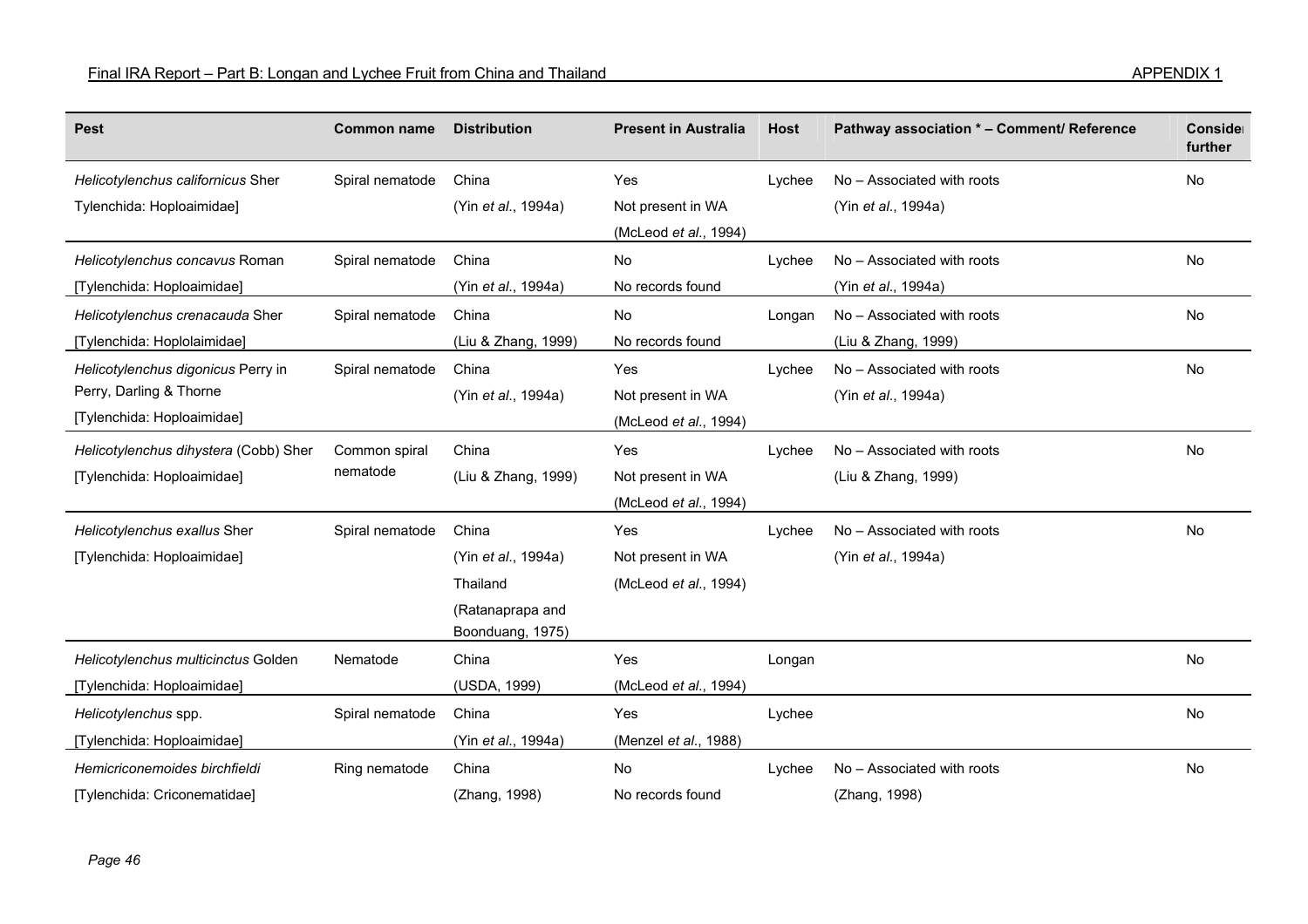| <b>Pest</b>                                                                                                 | <b>Common name</b>      | <b>Distribution</b>                    | <b>Present in Australia</b>                       | <b>Host</b>      | Pathway association * - Comment/ Reference                    | Conside<br>further |
|-------------------------------------------------------------------------------------------------------------|-------------------------|----------------------------------------|---------------------------------------------------|------------------|---------------------------------------------------------------|--------------------|
| Hemicriconemoides fujianensis<br>[Tylenchida: Criconematidae]                                               | Ring nematode           | China<br>(Zhang, 1998)                 | No<br>No records found                            | Lychee           | No - Associated with roots<br>(Zhang, 1998)                   | No                 |
| Hemicriconemoides litchi Edward &<br>Misra<br>[Tylenchida: Criconematidae]                                  | Ring nematode           | China<br>(Zhang, 1998)                 | No<br>No records found                            | Lychee           | No - Associated with roots<br>(Liu & Feng, 1995; Zhang, 1998) | <b>No</b>          |
| Hemicriconemoides mangiferae Sidiqqi<br>[Tylenchida: Criconematidae]                                        | Ring nematode           | China<br>(Liu & Zhang, 1999)           | Yes<br>Not present in WA<br>(McLeod et al., 1994) | Longan<br>Lychee | No - Associated with roots<br>(Liu & Zhang, 1999)             | No                 |
| Lelenchus spp.<br>[Tylenchida: Tylenchidae]                                                                 | Nematode                | China<br>(Yin et al., 1994a)           | No. Only L.<br>leptosoma<br>(McLeod et al., 1994) | Lychee           | No - Associated with roots<br>(Yin et al., 1994a)             | <b>No</b>          |
| Longidorus litchii Xu<br>[Dorylaimida: Longidoridae]                                                        | Needle<br>nematode      | China<br>(Xu & Cheng, 1992)            | No<br>No records found                            | Lychee           | No - Associated with roots<br>(PDI, 2000; Xu & Cheng, 1992)   | <b>No</b>          |
| Macroposthonia xenoplax (Raski) De<br>Grisse & Loof = Criconemella xenoplex<br>[Tylenchida: Criconematidae] | Ring nematode           | China<br>(Yin et al., 1994a)           | Yes<br>(McLeod et al., 1994)                      | Lychee           |                                                               | No                 |
| Meloidogyne incognita (Kofoed &<br>White)<br>[Tylenchida: Meloidogynidae]                                   | Root knot<br>nematode   | China<br>(Huang, pers. comm.,<br>2000) | Yes<br>(McLeod et al., 1994)                      | Lychee           |                                                               | No                 |
| Meloidogyne spp.<br>[Tylenchida: Meloidogynidae]                                                            | Root knot<br>nematode   | China<br>(Yang et al., 1992)           | Yes<br>(McLeod et al., 1994)                      | Lychee           |                                                               | No                 |
| Paratrichodorus nanus (Allen) Siddiqi<br>[Triplonchida: Trichodoridae]                                      | Stubby root<br>nematode | China<br>(Yin et al., 1994a)           | No<br>No records found                            | Lychee           | No - Associated with roots<br>(Yin et al., 1994a)             | No                 |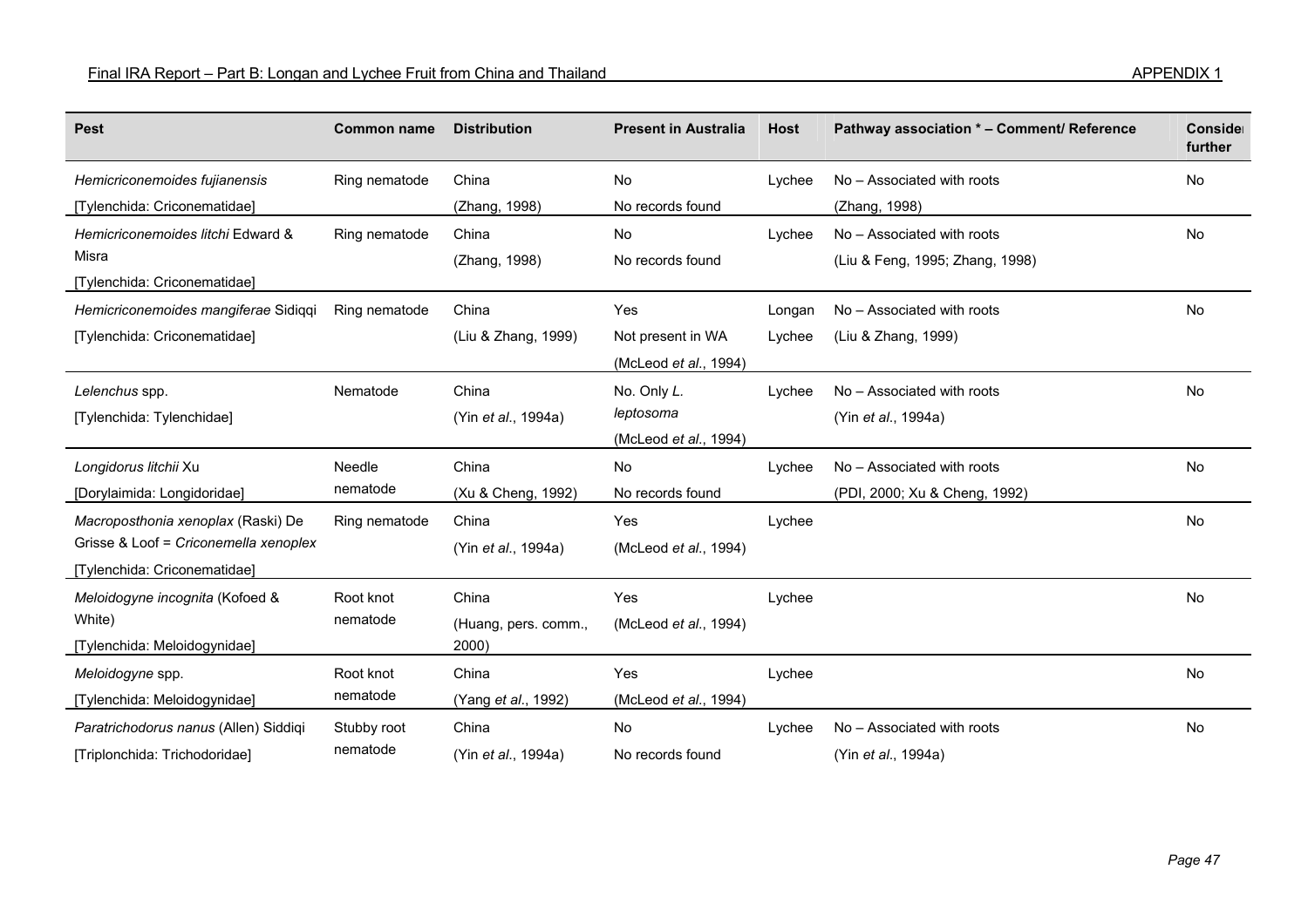| <b>Pest</b>                                                                                          | <b>Common name</b>                                                           | <b>Distribution</b>          | <b>Present in Australia</b>                       | <b>Host</b>      | Pathway association * - Comment/ Reference        | Conside<br>further |
|------------------------------------------------------------------------------------------------------|------------------------------------------------------------------------------|------------------------------|---------------------------------------------------|------------------|---------------------------------------------------|--------------------|
| Paratrichodorus porosus (Allen) Sidiqqi<br>[Triplonchida: Trichodoridae]                             | Stubby-root<br>nematode                                                      | China<br>(Liu & Zhang, 1999) | Yes<br>(CABI, 2002)                               | Longan           |                                                   | No                 |
| Paratylenchus elachistus Steiner<br>[Tylenchida: Paratylenchidae]                                    | Nematode                                                                     | China<br>(Yin et al., 1994a) | Yes<br>Not present in WA<br>(McLeod et al., 1994) | Lychee           | No - Associated with roots<br>(Yin et al., 1994a) | <b>No</b>          |
| Paratylenchus veruculatus Wu<br>[Tylenchida: Paratylenchidae]                                        | Pin nematode                                                                 | China<br>(Liu & Zhang, 1999) | No<br>No records found                            | Longan           | No - Associated with roots<br>(Liu & Zhang, 1999) | <b>No</b>          |
| Pratylenchus brachyurus (Godfrey)<br>Filipjev & Schuurmans Stekhoven<br>[Tylenchida: Pratylenchidae] | Root lesion<br>nematode,<br>meadow<br>nematode,<br>smooth headed<br>nematode | China<br>(Yin et al., 1994a) | Yes<br>(McLeod et al., 1994)                      | Lychee           |                                                   | No                 |
| Pratylenchus coffeae (Zimmerman)<br>Filipjev & Steckh<br>[Tylenchida: Pratylenchidae]                | Banana root<br>nematode, root<br>lesion nematode                             | China<br>(Liu & Zhang, 1999) | Yes<br>(McLeod et al., 1994)                      | Longan<br>Lychee |                                                   | No                 |
| Pratylenchus pratensis (de Man)<br>Filipjev<br>[Tylenchida: Pratylenchidae]                          | Root lesion<br>nematode                                                      | China<br>(Liu & Zhang, 1999) | Yes<br>Not present in WA<br>(McLeod et al., 1994) | Longan           | No - Associated with roots<br>(Liu & Zhang, 1999) | No                 |
| Pratylenchus spp.<br>[Tylenchida: Pratylenchidae]                                                    | Root lesion<br>nematode                                                      | China                        | Yes<br>(McLeod et al., 1994)                      | Lychee           |                                                   | No                 |
| Rotylenchulus reniformis (Linford &<br>Oliveira)<br>[Tylenchida: Rotylenchulidae]                    | Reniform<br>nematode                                                         | China<br>(Yin et al., 1994a) | Yes<br>(McLeod et al., 1994;<br>Sauer, 1981)      | Lychee           | No - Associated with roots<br>(Yin et al., 1994a) | No                 |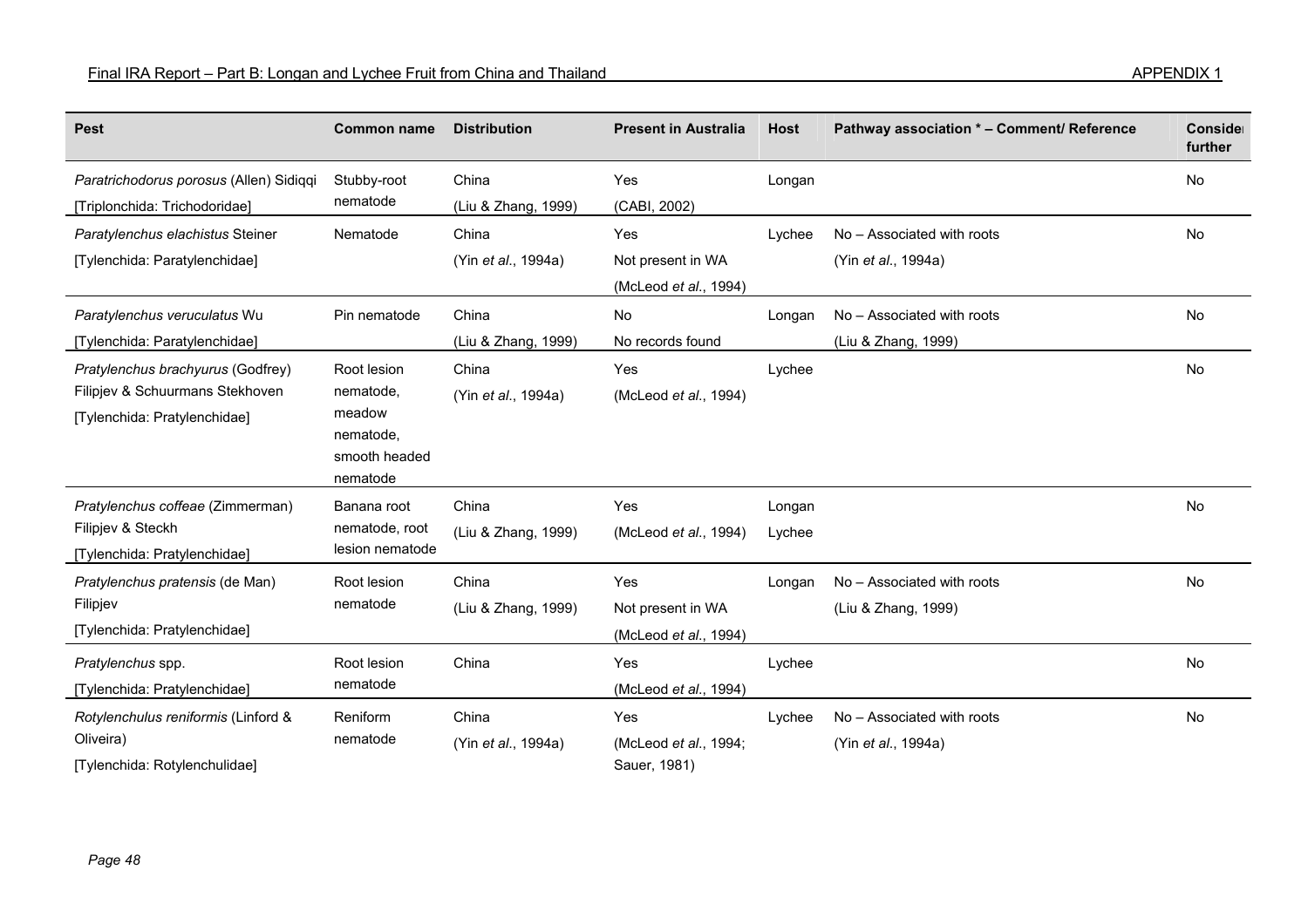| <b>Pest</b>                          | <b>Common name</b>           | <b>Distribution</b>         | <b>Present in Australia</b> | <b>Host</b> | Pathway association * - Comment/ Reference | Conside<br>further |
|--------------------------------------|------------------------------|-----------------------------|-----------------------------|-------------|--------------------------------------------|--------------------|
| Scutylenchus quadrifer Andrássy      | Nematode                     | China                       | <b>No</b>                   | Lychee      | No - Associated with roots                 | <b>No</b>          |
| Siddigi                              |                              | (Yin <i>et al.</i> , 1994a) | (CABI IP, 1985)             |             | (Yin <i>et al.</i> , 1994a, b)             |                    |
| [Tylenchida: Merliniinae]            |                              |                             |                             |             |                                            |                    |
| Trichodorus monhystera Allen         | Stubby root                  | China                       | No                          | Lychee      | No - Associated with roots                 | No                 |
| [Triplonchida: Trichodoridae]        | nematode                     | (Yin et al., 1994a)         | No records found            |             | (Yin <i>et al.</i> , 1994a)                |                    |
| Trichodorus pakistanensis Siddiqi    | Stubby root                  | China                       | <b>No</b>                   | Longan      | No - Associated with roots                 | No                 |
| [Triplonchida: Trichodoridae]        | nematode                     | (Liu & Zhang, 1999)         | No records found            |             | (Liu & Zhang, 1999)                        |                    |
| Tylenchorhynchus annulatus (Cassidy) | Stunt nematode,              | China                       | Yes                         | Longan      | No - Associated with roots                 | No                 |
| Golden                               | pin nematode                 | (Liu & Zhang, 1999)         | Not present in WA           |             | (Liu & Zhang, 1999)                        |                    |
| [Tylenchida: Belonolamidae]          |                              |                             | (McLeod et al., 1994)       |             |                                            |                    |
| Tylenchorhynchus claytoni Steiner    | Stunt nematode,              | China                       | Yes                         | Lychee      | No - Associated with roots                 | No                 |
| [Tylenchida: Belonolaimidae]         | tobacco stunt                | (Yin <i>et al.</i> , 1994a) | Not present in WA           |             | (Yin et al., 1994a)                        |                    |
|                                      | nematode                     |                             | (McLeod et al., 1994)       |             |                                            |                    |
| Tylenchorhynchus leviterminalis      | Stunt nematode               | China                       | No                          | Longan      | No - Associated with roots                 | No                 |
| Siddiqi, Mukherjee & Dasgupta        |                              | (Liu & Zhang, 1999)         | No records found            |             | (Liu & Zhang, 1999)                        |                    |
| [Tylenchida: Belonolamidae]          |                              |                             |                             |             |                                            |                    |
| Tylenchorhynchus nudus Allen         | Stunt nematode               | China                       | No                          | Lychee      | No - Associated with roots                 | No                 |
| [Tylenchida: Belonolaimidae]         |                              | (Yin et al., 1994a)         | No records found            |             | (Yin et al., 1994a)                        |                    |
| Tylenchulus semipenetrans Cobb       | Citrus root                  | China                       | Yes                         | Lychee      |                                            | No                 |
| [Tylenchida: Tylenchulidae]          | nematode, root               | (Yin et al., 1994a)         | (McLeod et al., 1994)       |             |                                            |                    |
|                                      | nematode,<br>citrus nematode |                             |                             |             |                                            |                    |
|                                      |                              | China                       | <b>No</b>                   |             |                                            | No                 |
| Tylenchus butteus Thorne & Malek     | Citrus root<br>nematode      |                             |                             | Lychee      | No - Associated with roots                 |                    |
| [Tylenchida: Tylenchulidae]          |                              | (Yin et al., 1994a)         | No records found            |             | (Yin et al., 1994a)                        |                    |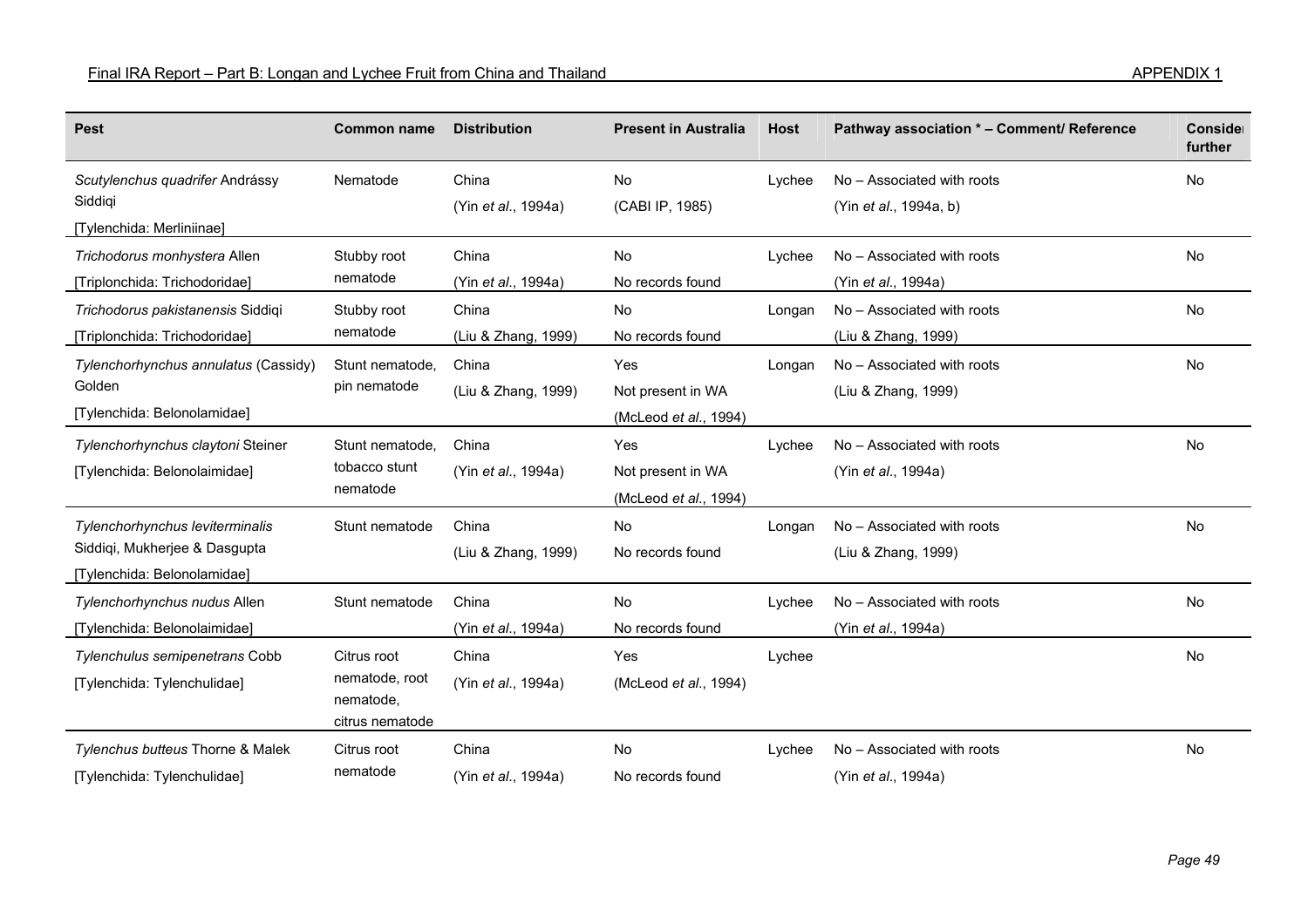| <b>Pest</b>                                                                     | <b>Common name</b>                                  | <b>Distribution</b>                                  | <b>Present in Australia</b>                      | <b>Host</b>      | Pathway association * - Comment/ Reference                                       | Conside<br>further |
|---------------------------------------------------------------------------------|-----------------------------------------------------|------------------------------------------------------|--------------------------------------------------|------------------|----------------------------------------------------------------------------------|--------------------|
| Tylenchus cylindricollis Thorne &<br>Malek<br>[Tylenchida: Tylenchulidae]       | Citrus root<br>nematode                             | China<br>(Yin et al., 1994a)                         | No<br>No records found                           | Lychee           | No - Associated with roots<br>(Yin et al., 1994a)                                | No                 |
| Tylenchus exiguus de Man<br>[Tylenchida: Tylenchulidae]                         | Citrus root<br>nematode                             | China<br>(Yin et al., 1994a)                         | No<br>No records found                           | Lychee           | No - Associated with roots<br>(Yin et al., 1994a)                                | No                 |
| Tylenchus fusiformis Thorne & Malek<br>(Siddiqi)<br>[Tylenchida: Tylenchulidae] | Citrus root<br>nematode                             | China<br>(Yin et al., 1994a)                         | No<br>No records found                           | Lychee           | No - Associated with roots<br>(Yin et al., 1994a)                                | No                 |
| Tylenchus parvissimus Thorne &<br>Malek<br>[Tylenchida: Tylenchulidae]          | Citrus root<br>nematode                             | China<br>(Yin et al., 1994a)                         | No<br>No records found                           | Lychee           | No - Associated with roots<br>(Yin et al., 1994a)                                | <b>No</b>          |
| Xiphinema americanum Cobb<br>[Dorylaimida: Longidoridae]                        | Dagger<br>nematode,<br>tobacco ringspot<br>nematode | China<br>(Yin et al., 1994a)                         | Yes<br>(McLeod et al., 1994)                     | Lychee           | CIQ (2000) claims not on lychee<br>No - Associated with roots<br>(Siddiqi, 1973) | <b>No</b>          |
| Xiphinema insigne Loos<br>[Dorylaimida: Longidoridae]                           | Dagger<br>nematode                                  | China<br>(Liu & Zhang, 1999)                         | Yes<br>(McLeod et al., 1994)                     | Longan           | No - Associated with roots<br>(Liu & Zhang, 1999)                                | No                 |
| <b>PATHOGENS</b>                                                                |                                                     |                                                      |                                                  |                  |                                                                                  |                    |
| <b>ALGAE</b>                                                                    |                                                     |                                                      |                                                  |                  |                                                                                  |                    |
| Cephaleuros virescens Kunsze<br>[Chroolepidales: Chroolepidaceae]               | Algal spot                                          | China<br>(CABI, 2002)<br>Thailand<br>(DOA, 2003a, b) | Yes<br>(Coates et al., 2002)<br>No records in WA | Longan<br>Lychee | No - Associated with leaves<br>(DOA, 2003a, b)                                   | No                 |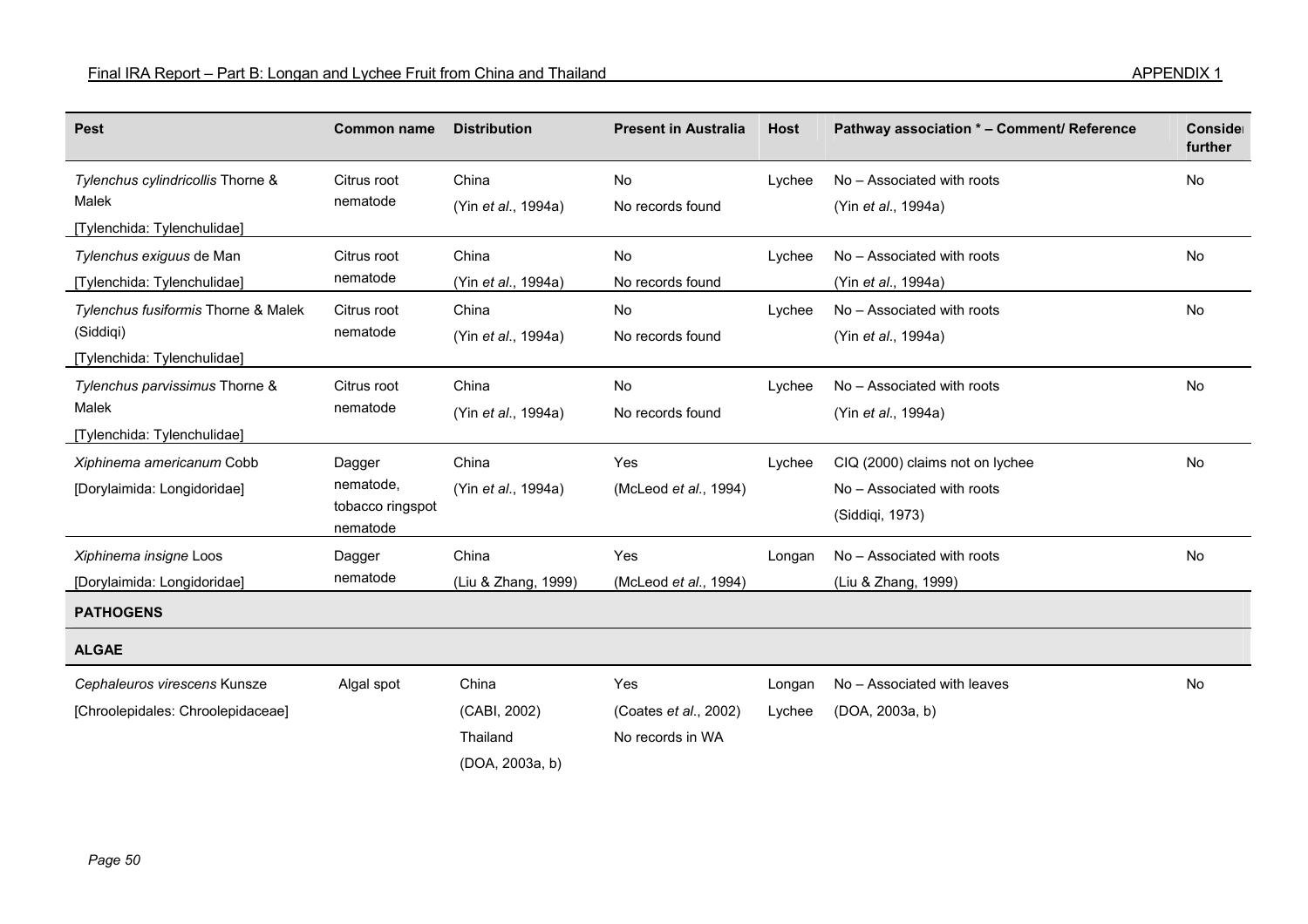| <b>Pest</b>                                                       | <b>Common name</b>                               | <b>Distribution</b>                                               | <b>Present in Australia</b>                                                     | <b>Host</b> | Pathway association * - Comment/ Reference        | Conside<br>further |
|-------------------------------------------------------------------|--------------------------------------------------|-------------------------------------------------------------------|---------------------------------------------------------------------------------|-------------|---------------------------------------------------|--------------------|
| <b>FUNGI</b>                                                      |                                                  |                                                                   |                                                                                 |             |                                                   |                    |
| Ascochyta longan C.F. Zhang & P.K.<br>Chi<br>[Mitosporic fungi]   | Leaf spot                                        | China<br>(Zhang & Qi, 1996)                                       | No<br>No records found                                                          | Longan      | No - Associated with leaves<br>(Zhang & Qi, 1996) | No                 |
| Ascochyta spp.<br>[Mitosporic fungi]                              | Leaf spot                                        | China<br>(USDA, 1999)                                             | No<br>No records found on<br>longan                                             | Longan      | No - Not associated with pathway<br>(USDA, 1999)  | No                 |
| Aspergillus niger Van Tiegh<br>[Mitosporic fungi: Hyphomycetes]   | Aspergillus ear<br>rot, fruit rot,<br>collar rot | China<br>(Huang & Scott, 1985)<br>Thailand<br>(Farr et al., 1989) | Yes<br>(Farr et al., 1989)                                                      | Lychee      |                                                   | No                 |
| Aspergillus restrictus G. Sm.<br>[Mitosporic fungi: Hyphomycetes] | Fruit rot                                        | China<br>(Huang & Scott, 1985)                                    | Yes<br>(APPD, 2003; Farr et<br>al., 1989)<br>Not present in WA<br>(DAWA, 2003a) | Lychee      | Yes - Causes rot of fruit<br>(DAWA, 2003a)        | Yes                |
| Aspergillus spp.<br>[Mitosporic fungi: Hyphomycetes]              | Fruit rot                                        | China<br>(USDA, 1999)                                             | Yes<br>(Shivas, 1989)                                                           | Longan      |                                                   | No                 |
| Asterina heliciae Yamam.<br>[Dothideales:Asterinaceae             |                                                  | China<br>(USDA, 1999)                                             | No<br>No records found                                                          | Longan      | No - Not associated with pathway<br>(USDA, 1999)  | No                 |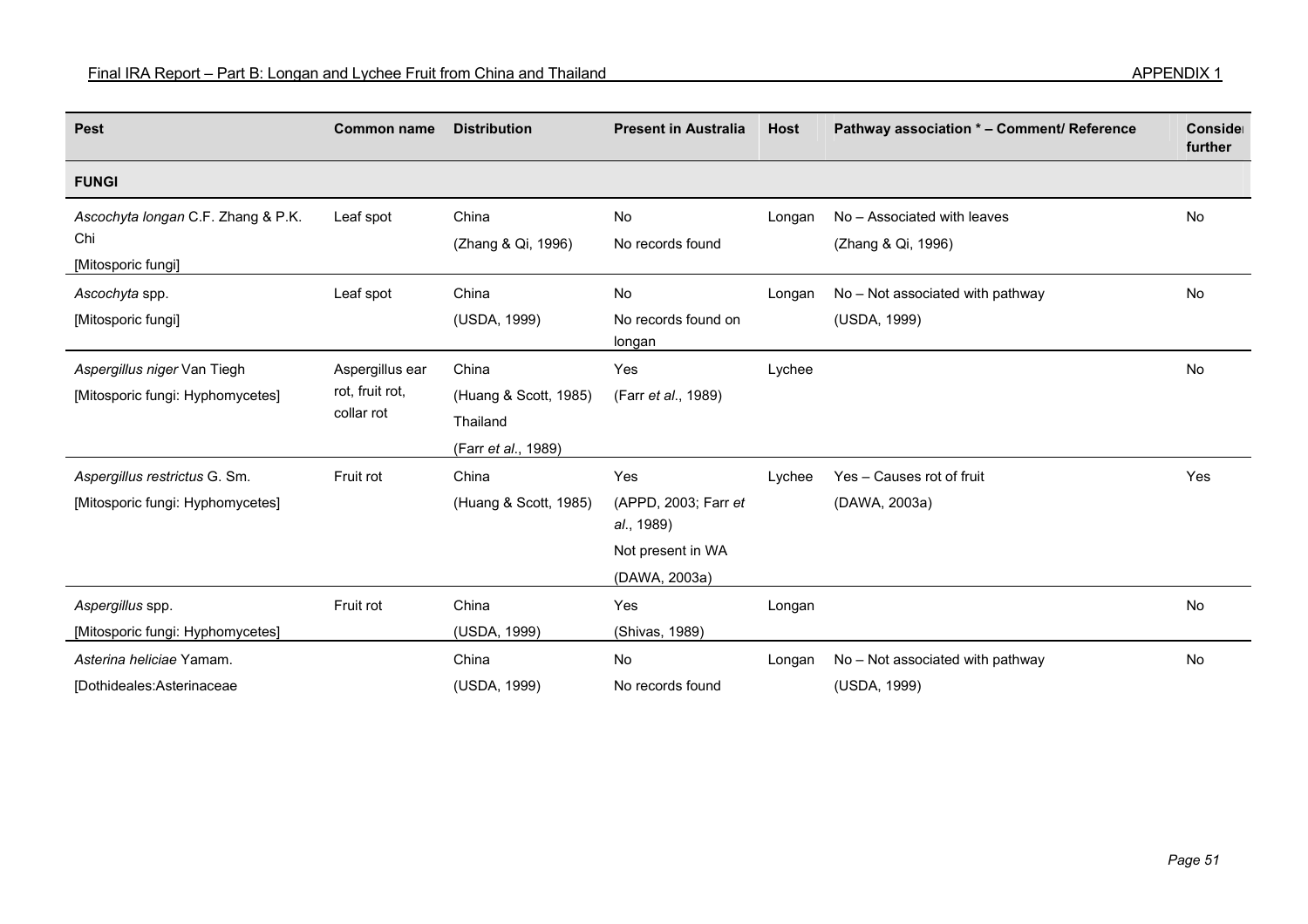| <b>Pest</b>                                             | <b>Common name</b>            | <b>Distribution</b>        | <b>Present in Australia</b>      | <b>Host</b> | Pathway association * - Comment/ Reference                          | Conside<br>further |
|---------------------------------------------------------|-------------------------------|----------------------------|----------------------------------|-------------|---------------------------------------------------------------------|--------------------|
| Botryodiplodia spp.<br>[Mitosporic fungi: Coelomycetes] | Collar rot                    | China<br>(Jiang, 1997)     | Yes<br>(Tongdee et al.,          | Longan      | Yes - Botryodiplodia spp. are associated with fruit<br>(CABI, 2002) | Yes                |
|                                                         |                               |                            | 1982)                            |             |                                                                     |                    |
|                                                         |                               |                            | Not present in WA on<br>longan   |             |                                                                     |                    |
|                                                         |                               |                            | (DAWA, 2003a)                    |             |                                                                     |                    |
| Botryodiplodia theobromae Pat.                          | Fruit rot                     | Thailand                   | Yes                              | Lychee      |                                                                     | No                 |
| [Mitosporic fungi: Coelomycetes]                        |                               | (Lim & Sangchote,<br>2000) | (NCOF, 1998;<br>Simmonds et al., |             |                                                                     |                    |
|                                                         |                               |                            | 1966)                            |             |                                                                     |                    |
| Brachysporium spp.                                      | Die-back                      | Thailand                   | No                               | Longan      | No - Associated with twigs                                          | No                 |
| [Mitosporic fungi]                                      |                               | (DOA, 2000b)               | No records found                 |             | (DOA, 2000b)                                                        |                    |
| Capnodium ramosum                                       | Sooty mould                   | Thailand                   | No                               | Longan      | Yes - Sooty mould growth on fruit, flowers, leaves                  | Yes                |
| [Dothidiales: Capnodeaceae]                             |                               | (DOA, 2003a)               | (APPD, 2003)                     |             | (DOA, 2003a; Ungasit et al., 1999)                                  |                    |
| Chaetothyrium echinulatum Yamam                         | Sooty mould                   | China                      | No                               | Longan      | No - Not associated with pathway                                    | No                 |
| [Dothideales: Chaetothyriacea]                          |                               | (USDA, 1999)               | No records found                 |             | (USDA, 1999)                                                        |                    |
| Chaetothyrium sawadai Yamam                             | Sooty mould                   | China                      | No                               | Longan      | No - Not associated with pathway                                    | No                 |
| [Dothideales: Chaetothyriacea]                          |                               | (USDA, 1999)               | No records found                 |             | (USDA, 1999)                                                        |                    |
| Colletotrichum gloeosporioides =                        | Leaf blight,                  | China                      | Yes                              | Lychee      |                                                                     | <b>No</b>          |
| Glomerella cingulata (Penz.) Penz. &                    | blossom blight,               | (CIQ, 2000)                | (Coates et al., 2002)            |             |                                                                     |                    |
| Sacc.                                                   | anthracnose,<br>brown blight, | Thailand                   |                                  |             |                                                                     |                    |
| [Phyllachorales: Phyllachoraceae]                       | fruit rot                     | (Lim & Sangchote,<br>2000) |                                  |             |                                                                     |                    |
| Colletotrichum spp.                                     |                               | China                      | <b>No</b>                        | Longan      | No - Not associated with pathway                                    | No                 |
| [Phyllachorales: Phyllachoraceae]                       |                               | (USDA, 1999)               | No records found                 |             | (USDA, 1999)                                                        |                    |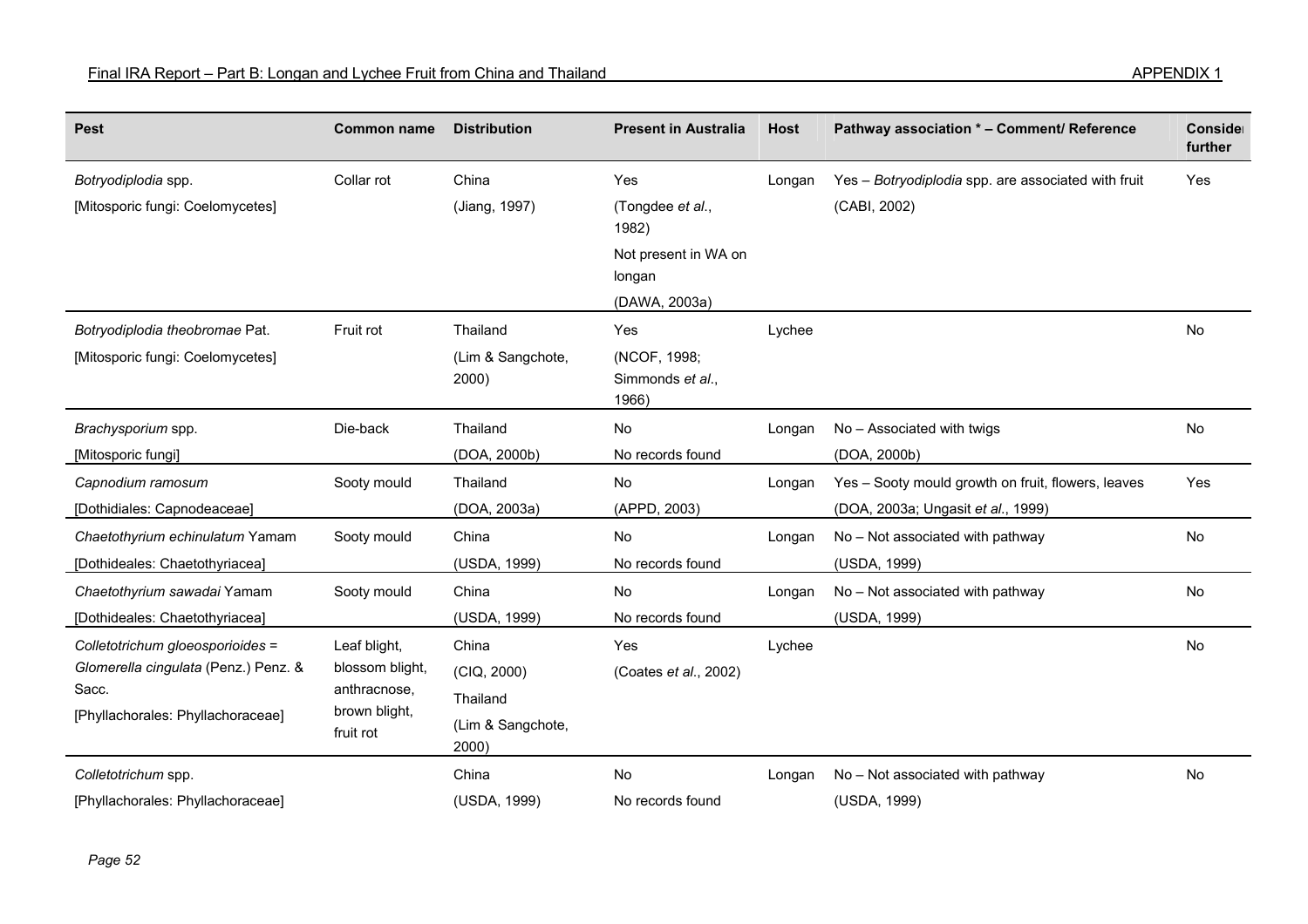| <b>Pest</b>                                                                                  | <b>Common name</b>           | <b>Distribution</b>      | <b>Present in Australia</b>              | <b>Host</b> | Pathway association * - Comment/ Reference               | Conside<br>further |
|----------------------------------------------------------------------------------------------|------------------------------|--------------------------|------------------------------------------|-------------|----------------------------------------------------------|--------------------|
| Coniothyrium litchii P.K. Chi & Z.D.<br>Jiang<br>[Mitosporic fungi]                          | Canker                       | China<br>(USDA, 1999)    | No<br>No records found                   | Longan      | Yes - Associated with fruit<br>(USDA, 1999)              | Yes                |
| Corynespora cassiicola (Berk. & M.A.<br>Curtis) C.T. Wei<br>[Mitosporic fungi: Hyphomycetes] | Leaf spot                    | Thailand<br>(DOA, 2003b) | Yes<br>Not present in WA<br>(APPD, 2003) | Lychee      | No - Associated with inflorescences<br>(DOA, 2003b)      | No                 |
| Corethropsis spp.<br>[Mitosporic fungi]                                                      |                              | China<br>(USDA, 1999)    | No<br>No records found                   | Longan      | No - Not associated with pathway<br>(USDA, 1999)         | <b>No</b>          |
| Curvularia lunata (Wakk.) Boedijin<br>[Mitosporic fungi]                                     | Fruit rot                    | Thailand<br>(DOA, 2000a) | Yes<br>(Shivas, 1989)                    | Lychee      |                                                          | No                 |
| Cylindrocladiella peruviana (Bat., Bez.,<br>& Herrera)<br>[Mitosporic fungi: Hyphomycetes]   | Cylindrocladiella<br>disease | China<br>(CIQ, 2000)     | No<br>No records found                   | Longan      | Yes - Associated with fruit<br>(CIQ, 2000)               | Yes                |
| Dimeriella dendrocalami Sawada &<br>Yamam<br>[Dothidiales: Parodiopsidaceae]                 |                              | China<br>(Tai, 1979)     | <b>No</b><br>No records found            | Lychee      | No - Associated with leaves<br>(Sawada, 1959; Tai, 1979) | No                 |
| Diplodia spp.<br>[Mitosporic fungi]                                                          | Seed rot                     | Thailand<br>(DOA, 2000b) | No<br>No records found                   | Longan      | No - Not associated with the pathway                     | <b>No</b>          |
| Fusarium solani (Mart.)<br>[Mitosporic fungi]                                                | Dry rot                      | China<br>(USDA, 1999)    | Yes<br>(Shivas, 1989)                    | Longan      |                                                          | No                 |
| Glomerella cingulata (Stonem.)<br>Spauld. & Schr.<br>IDhuda shaqalar Ubuda shaqara qad       | Anthracnose                  | China<br>(USDA, 1999)    | Yes<br>(Shivas, 1989)                    | Longan      |                                                          | No                 |

[Phylachorales: Phylachoraceae]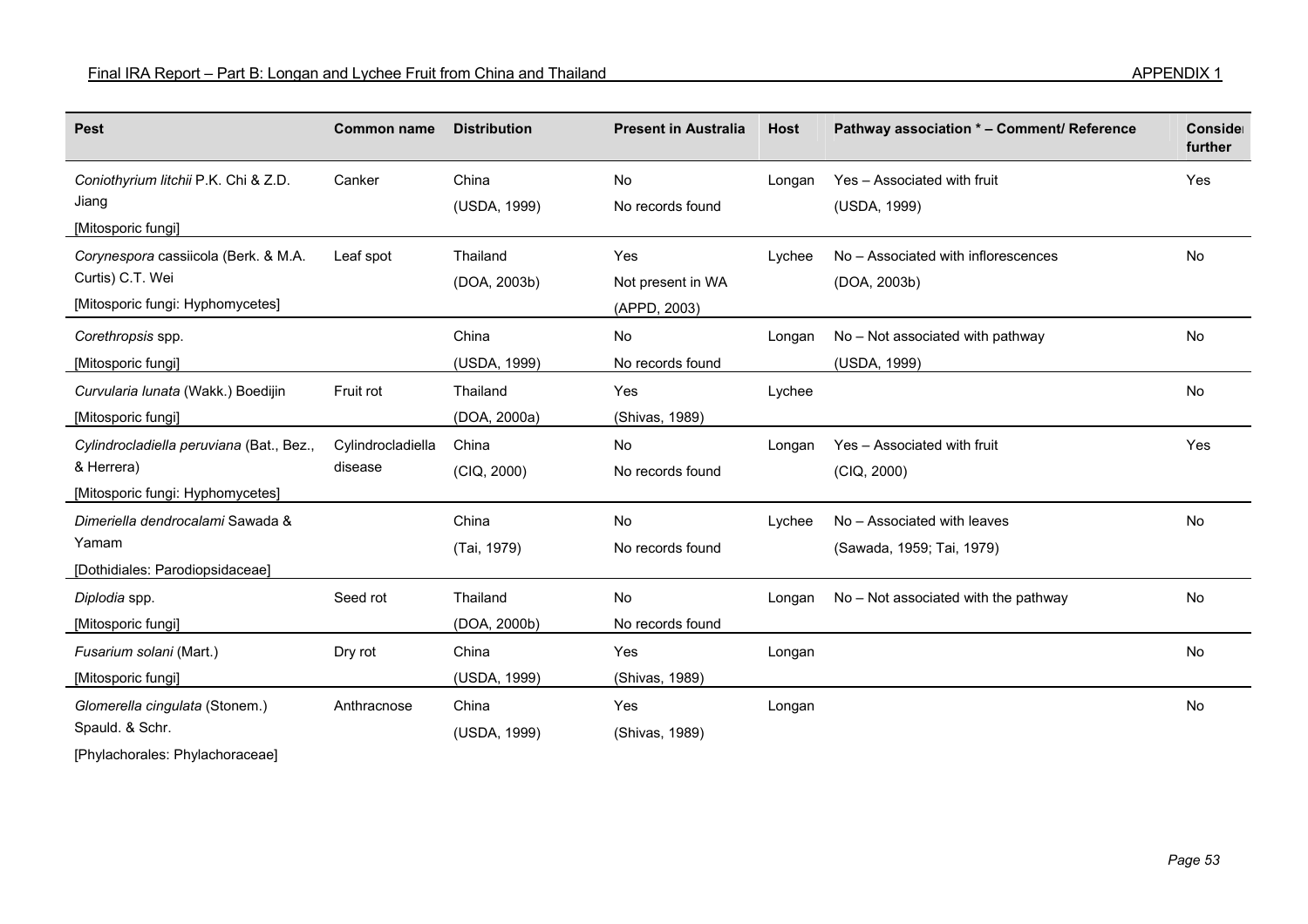| <b>Pest</b>                                                                              | <b>Common name</b> | <b>Distribution</b>         | <b>Present in Australia</b>              | Host   | Pathway association * - Comment/ Reference                                                                                   | Conside<br>further |
|------------------------------------------------------------------------------------------|--------------------|-----------------------------|------------------------------------------|--------|------------------------------------------------------------------------------------------------------------------------------|--------------------|
| Hexagonia apiaria (Pers.) Fr.<br>[Poriales: Coreiolaceae]                                |                    | China<br>(USDA, 1999)       | No<br>No records found                   | Longan | Yes - Hexagonia spp. are polypores and are wood-<br>rotting fungi but may affect panicles<br>(Farr et al., 1989; USDA, 1999) | Yes                |
| Hexagonia heteropora (Montogne)<br>Lmazaki<br>[Poriales: Coreiolaceae]                   |                    | China<br>(USDA, 1999)       | No<br>No records found                   | Longan | Yes - Hexagonia spp. are polypores and are wood-<br>rotting fungi but may affect panicles<br>(Farr et al., 1989; USDA, 1999) | Yes                |
| Leptosphaeria guiyuan C.F. Zhang &<br>P.K. Chi<br>[Dothideales: Leptosphaericaceae]      | Leaf spot          | China<br>(Zhang & Qi, 1996) | No<br>No records found                   | Longan | No - Associated with leaves<br>(Zhang & Qi, 1996)                                                                            | No                 |
| Leptosphaeria longan C.F. Zhang &<br>P.K. Chi<br>[Dothideales: Leptosphaericaceae]       | Leaf spot          | China<br>(Zhang & Qi, 1996) | No<br>No records found                   | Longan | No - Associated with leaves<br>(Zhang & Qi, 1996)                                                                            | No                 |
| Marssonia euphoriae C.F. Zhang &<br>P.K. Chi<br>[Mitosporic fungi: Hyphomycetes]         | Brown leaf spot    | China<br>(Zhang & Qi, 1996) | No<br>No records found                   | Longan | No - Associated with leaves<br>(Zhang & Qi, 1996)                                                                            | No                 |
| Meliola camelliae (Catt.) Sacc.<br>[Meliolales: Meliolaceae]                             | Sooty mould        | China<br>(USDA, 1999)       | Yes<br>Not present in WA<br>(APPD, 2003) | Longan | No - Not associatedt with pathway<br>(USDA, 1999)                                                                            | No                 |
| Meliola capensis (K. & C.) Thiess var.<br>euphoriae Hangsf.<br>[Meliolales: Meliolaceae] | Sooty mould        | China<br>(Hu et al., 1986)  | No<br>No records found                   | Longan | No - Associated with leaves<br>(Hu & Lu, 1989; Jiang, 1989; Zhang & Zhang, 2000)                                             | No                 |
| Meliola eupaniae-majoris<br>[Meliolales: Meliolaceae]                                    | Sooty mould        | Thailand<br>(DOA, 2003b)    | <b>No</b><br>No records found            | Lychee | Yes - Sooty mould growth on fruit, flowers and leaves<br>(DOA, 2003b; Ungasit et al., 1999)                                  | <b>Yes</b>         |
| Meliola euphoriae<br><b>IMeliolales: Meliolaceael</b>                                    | Sooty mould        | Thailand<br>(DOA, 2003a)    | No<br>(APPD, 2003)                       | Longan | Yes - Sooty mould growth on fruit and leaves<br>(DOA, 2003a)                                                                 | Yes                |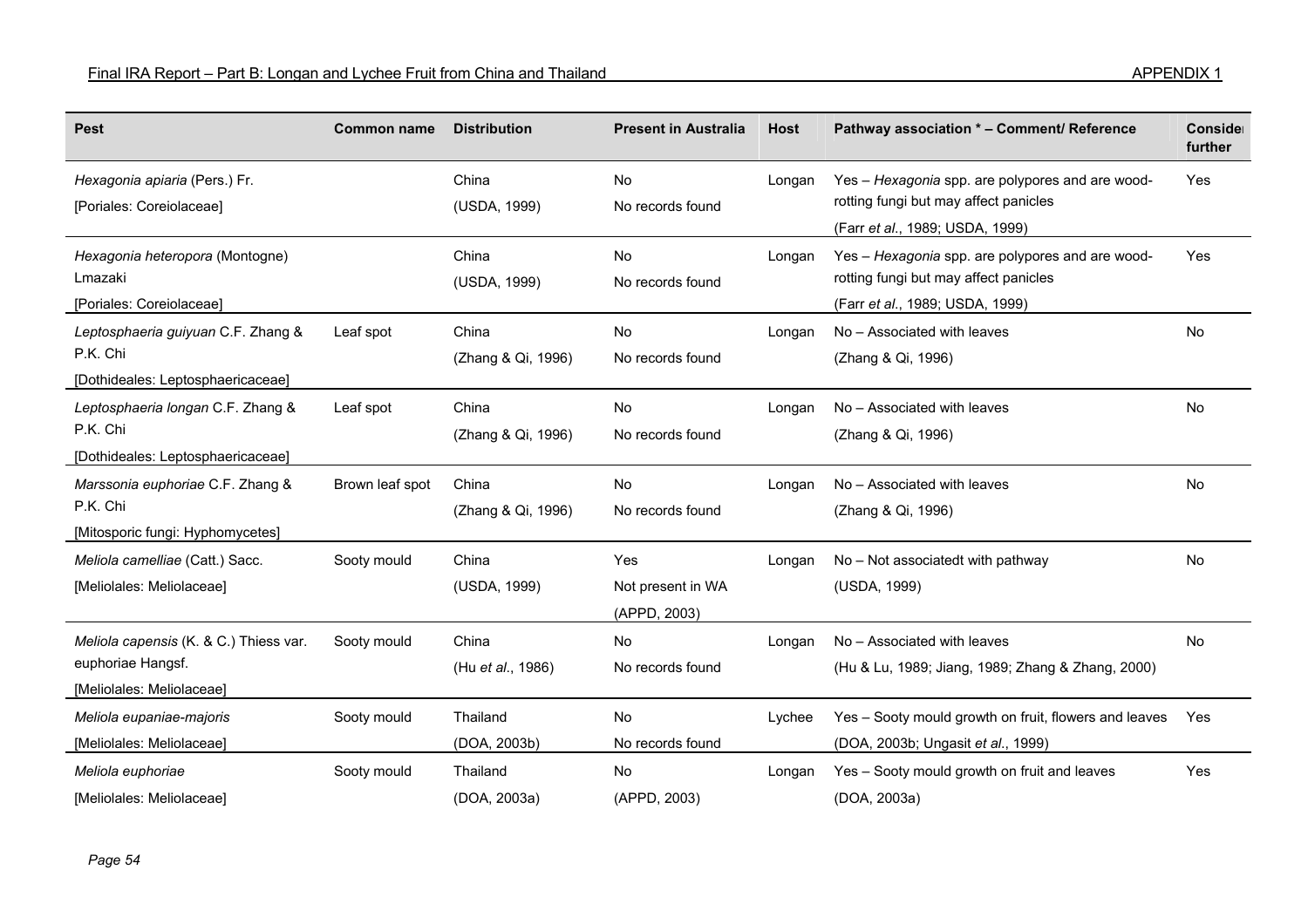| <b>Pest</b>                              | <b>Common name</b> | <b>Distribution</b>   | <b>Present in Australia</b> | <b>Host</b> | Pathway association * - Comment/ Reference                                                    | Conside<br>further |
|------------------------------------------|--------------------|-----------------------|-----------------------------|-------------|-----------------------------------------------------------------------------------------------|--------------------|
| Meliola nepheliicola Stev. et Rold.      | Sooty mould        | China                 | No                          | Longan      | No - Not associated with pathway                                                              | No                 |
| [Meliolales: Meliolaceae]                |                    | (USDA, 1999)          | No records found            |             | (USDA, 1999)                                                                                  |                    |
| Neocapnodium tanakae (Shirai et<br>Hara) | Sooty mould        | China<br>(USDA, 1999) | No<br>No records found      | Longan      | Yes - Sooty mould growth on leaves, fruit and stems.<br>Appears as a superficial black growth | Yes                |
| [Dothideales: Capnodiaceae]              |                    |                       |                             |             | (MAFF, 1990)                                                                                  |                    |
| Oospora spp.                             |                    | China                 | Yes                         | Longan      |                                                                                               | <b>No</b>          |
| [Mitosporic fungi]                       |                    | (USDA, 1999)          | (Shivas, 1989)              |             |                                                                                               |                    |
| Penicillium spp.                         | Mould              | China                 | Yes                         | Longan      |                                                                                               | <b>No</b>          |
| [Mitosporic fungi]                       |                    | Cosmopolitan          | (CABI, 2002)                |             |                                                                                               |                    |
|                                          |                    | (Farr et al., 1989)   |                             |             |                                                                                               |                    |
| Peronophythora litchii Chen ex Ko et     | Litchi brown       | China                 | No                          | Lychee      | Yes - Formation of black or brown lesions on fruit,                                           | Yes                |
| al.                                      | blight             | (Coates et al., 2000) | (CABI, 2002)                |             | flowers, inflorescences and peduncle                                                          |                    |
| [Pythiales: Pythiaceae]                  |                    | Thailand              |                             |             | (CABI, 2002; Coates et al., 2000)                                                             |                    |
|                                          |                    | (DOA, 2003b)          |                             |             |                                                                                               |                    |
| Pestalotia funerea Desm.                 | Leaf spot          | China                 | <b>No</b>                   | Longan      | No - Associated with leaves                                                                   | No                 |
| = Pestalotiopsis funerea                 |                    | (USDA, 1999)          | No records found            |             | (DOA, 2000b; USDA, 1999)                                                                      |                    |
| [Mitosporic fungi: Coelomycetes]         |                    |                       |                             |             |                                                                                               |                    |
| Pestalotia spp.                          | Leaf spot          | Thailand              | Yes - genus present         | Longan      | No - Associated with leaves                                                                   | No                 |
| [Mitosporic fungi: Coelomycetes]         |                    | (DOA, 2000b)          | (Shivas, 1989)              |             | DOA, 2000b)                                                                                   |                    |
| Pestalotiopsis pauciseta (Sacc.) Y.X.    | Leaf blight        | China                 | No                          | Longan      | No - Associated with leaves                                                                   | No                 |
| Chen = Pestalotia pauciseta              |                    | (Zhang & Qi, 1996;    | No records found            | Lychee      | (DOA, 2000a, b; Zhang & Qi, 1996)                                                             |                    |
| [Mitosporic fungi: Coelomycetes]         |                    | <b>USDA, 1999)</b>    |                             |             |                                                                                               |                    |
|                                          |                    | Thailand              |                             |             |                                                                                               |                    |
|                                          |                    | (DOA, 2000a, b)       |                             |             |                                                                                               |                    |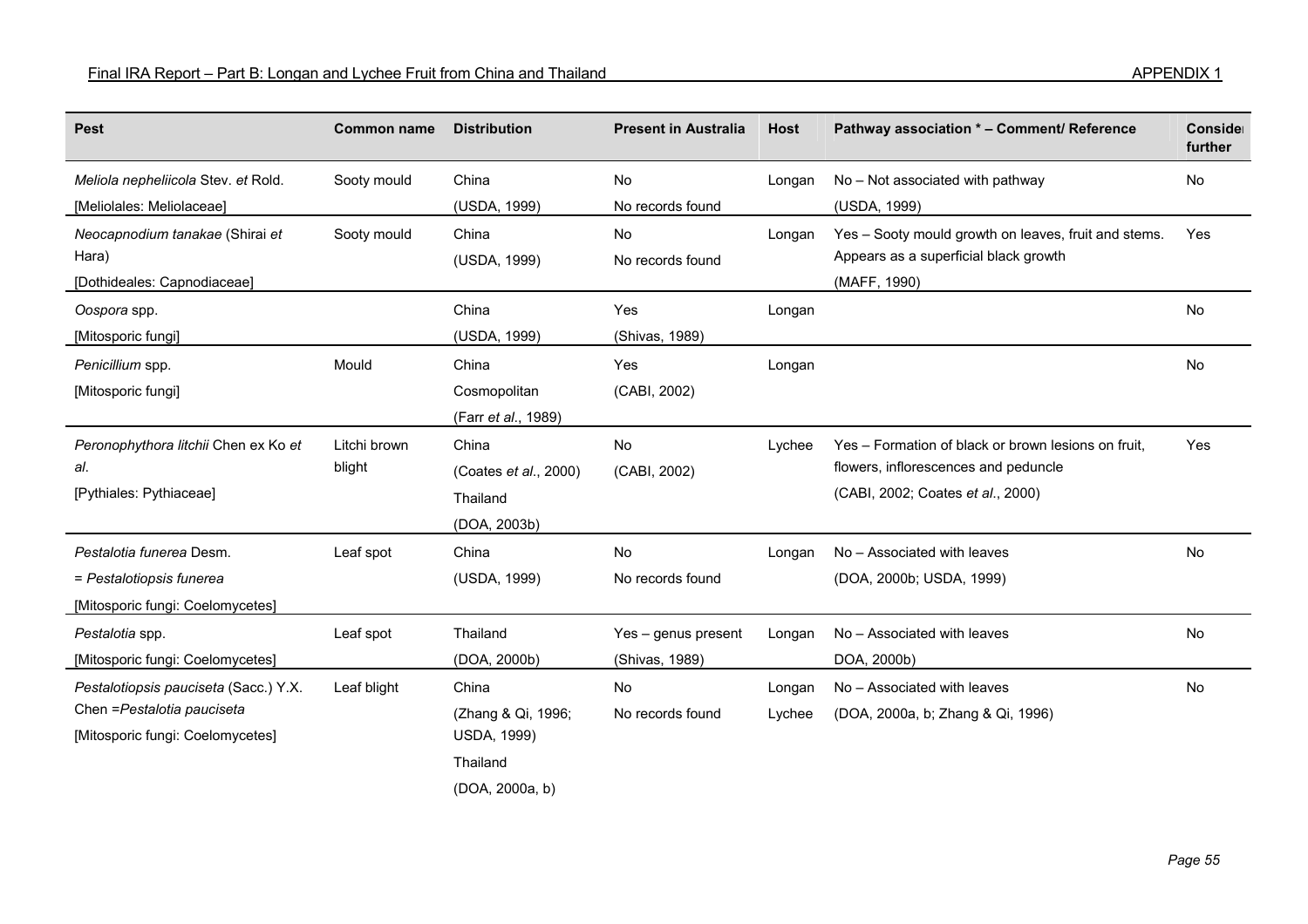| <b>Pest</b>                            | <b>Common name</b> | <b>Distribution</b> | <b>Present in Australia</b>                                  | <b>Host</b> | Pathway association * - Comment/ Reference       | Conside<br>further |
|----------------------------------------|--------------------|---------------------|--------------------------------------------------------------|-------------|--------------------------------------------------|--------------------|
| Pestalotiopsis spp.                    | Leaf spot          | Thailand            | No                                                           | Longan      | No - Associated with leaves                      | <b>No</b>          |
| [Mitosporic fungi: Coelomycetes]       |                    | (DOA, 2003a)        | No records found                                             |             | (DOA, 2003a)                                     |                    |
| Phaeosaccardinula javanica (Zimm.)     | Sooty mould        | China               | No                                                           | Lychee      | No - Associated with leaves                      | <b>No</b>          |
| Yamamoto                               |                    | (Tai, 1979)         | No records found                                             |             | (Eriksson & Yue, 1985; Tai, 1979)                |                    |
| [Ascomycota: Caetothyriaceae]          |                    |                     |                                                              |             |                                                  |                    |
| Phellinus noxius (Corner) G. Cunn.     | Root rot; wood     | China               | Yes                                                          | Longan      | No - Phellinus spp. cause root rot and heart rot | <b>No</b>          |
| [Hymenochaetales:                      | rot                | (Ann et al., 2002)  | (Bolland, 1984)                                              | Lychee      | (Ann et al., 2002)                               |                    |
| Hymenochaetaceae]                      |                    |                     | Not present in WA                                            |             |                                                  |                    |
|                                        |                    |                     | (DAWA, 2003a)                                                |             |                                                  |                    |
| Phellinus williamsii (Murr.) Pat.      | Root rot           | China               | No                                                           | Longan      | No – Phellinus spp. cause root rot and heart rot | No                 |
| [Hymenochaetales:<br>Hymenochaetaceae] |                    | (USDA, 1999)        | (APPD, 2003)                                                 |             | (CABI, 2002)                                     |                    |
| Phialophora spp.                       | Leaf spot          | Thailand            | No                                                           | Longan      | No - Associated with leaves                      | <b>No</b>          |
| [Ascomycota: Magnaporthaceae]          |                    | (DOA, 2000b)        | Genus present, no<br>records found on<br>longan (APPD, 2003) |             | (DOA, 2000b)                                     |                    |
| Phlyctaena spp.                        |                    | China               | Yes                                                          | Longan      |                                                  | <b>No</b>          |
| [Mitosporic fungi]                     |                    | (USDA, 1999)        | (Shivas, 1989)                                               |             |                                                  |                    |
| Phomopsis guiyuan C.F. Zhang & P.K.    | Grey leaf blight   | China               | NoNo records found                                           | Longan      | No - Associated with leaves                      | <b>No</b>          |
| Chi                                    |                    | (Zhang & Qi, 1996)  | of this species,                                             |             | (Zhang & Qi, 1996)                               |                    |
| [Diaporthales: Valsaceae]              |                    |                     | Phomopsis spp.<br>present                                    |             |                                                  |                    |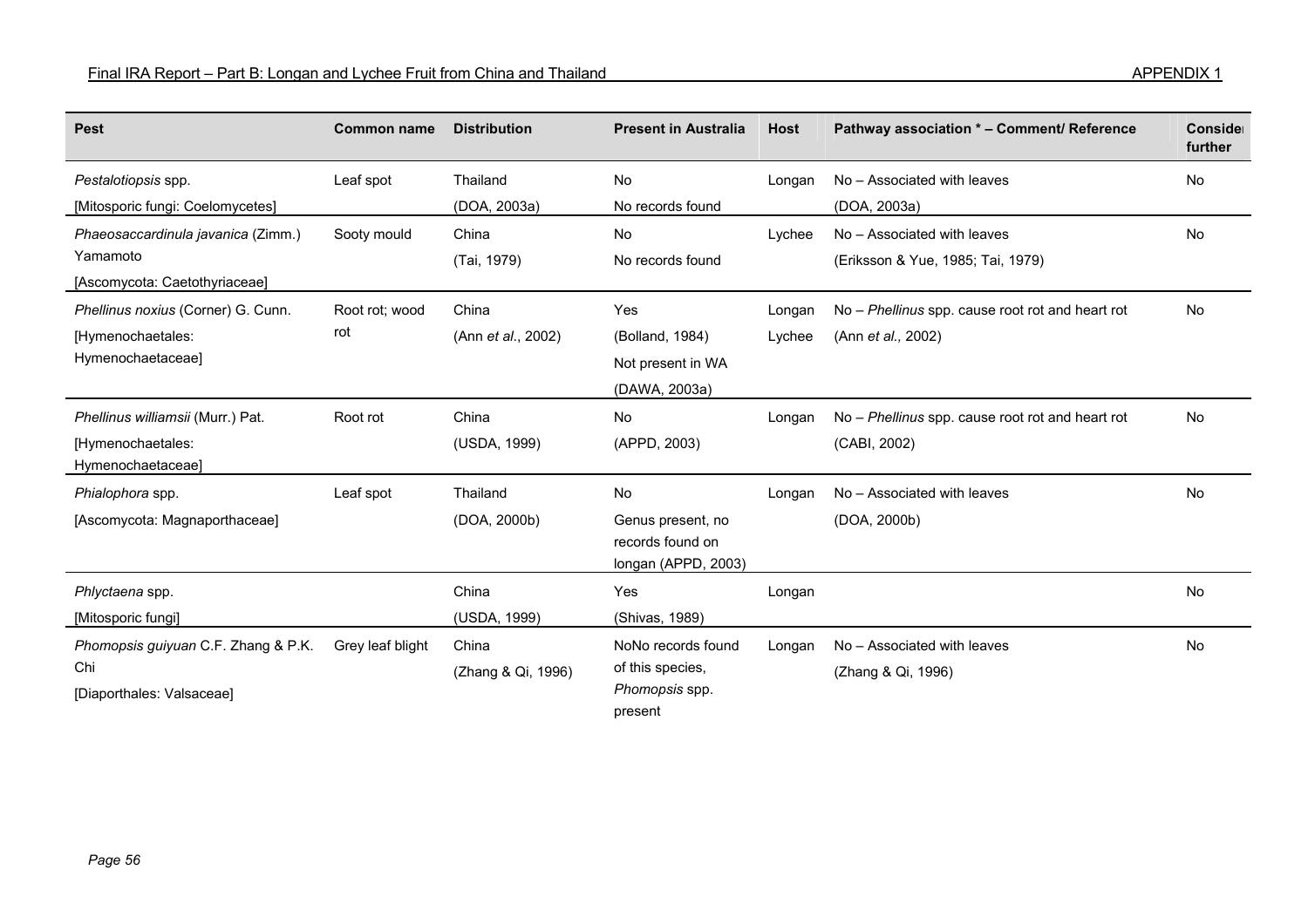| <b>Pest</b>                                                                    | <b>Common name</b>                    | <b>Distribution</b>            | <b>Present in Australia</b>                                                                                 | <b>Host</b>      | Pathway association * - Comment/ Reference                                                          | Conside<br>further |
|--------------------------------------------------------------------------------|---------------------------------------|--------------------------------|-------------------------------------------------------------------------------------------------------------|------------------|-----------------------------------------------------------------------------------------------------|--------------------|
| Phomopsis longanae Chi & Jiang<br>[Diaporthales: Valsaceae]                    | Fruit blotch,<br>branch canker        | China<br>(Lin & Chi, 1992)     | No<br>No records found of<br>this species,<br>Phomopsis spp.<br>present                                     | Longan<br>Lychee | Yes - Associated with fruit, bark, stems and twigs<br>(Lin & Chi, 1992)                             | Yes                |
| Phyllosticta spp.<br>[Mitosporic fungi]                                        | Leaf spot                             | Thailand<br>(DOA, 2000b)       | No<br>No records found on<br>longan. Genus on<br>many hosts including<br>Sapindaceae plants<br>(APPD, 2003) | Longan           | No - Associated with leaves<br>(DOA, 2000b)                                                         | No                 |
| Phytophthora capsici Leonian<br>[Pythiales: Pythiaceae]                        | Leaf blight                           | Thailand<br>(DOA, 2003a)       | Yes<br>(APPD, 2003)                                                                                         | Longan           |                                                                                                     | No                 |
| Phytophthora palmivora (E.J. Butler)<br>E.J. Butler<br>[Pythiales: Pythiaceae] | Leaf blight, fruit<br>rot<br>Root rot | Thailand<br>(CABI, 2002)       | Yes<br>(APPD, 2003;<br>Simmonds, 1966)<br>Not present in WA<br>(DAWA, 2003b)                                | Longan<br>Lychee | Yes - Causes fruit, stem and root rot<br>(CABI, 2002; DOA, 2003a, b)<br>No-Associated with root rot | Yes                |
| Pseudoperonospora spp.<br>[Peronosporales: Peronosporaceae]                    |                                       | China<br>(USDA, 1999)          | No, genus present.<br>No records on<br>Sapindaceae<br>(APPD, 2003)                                          | Longan           | Yes - Associated with fruit (USDA, 1999)                                                            | Yes                |
| Rhizopus arrhizus A. Fischer (R.<br>oryzae)                                    | Fruit rot                             | China<br>(Huang & Scott, 1985) | Yes<br>(APPD, 2003)                                                                                         | Lychee           | Yes - Post-harvest disease of fruit<br>(CABI, 2002)                                                 | <b>No</b>          |

[Mucorales: Mucoraceae]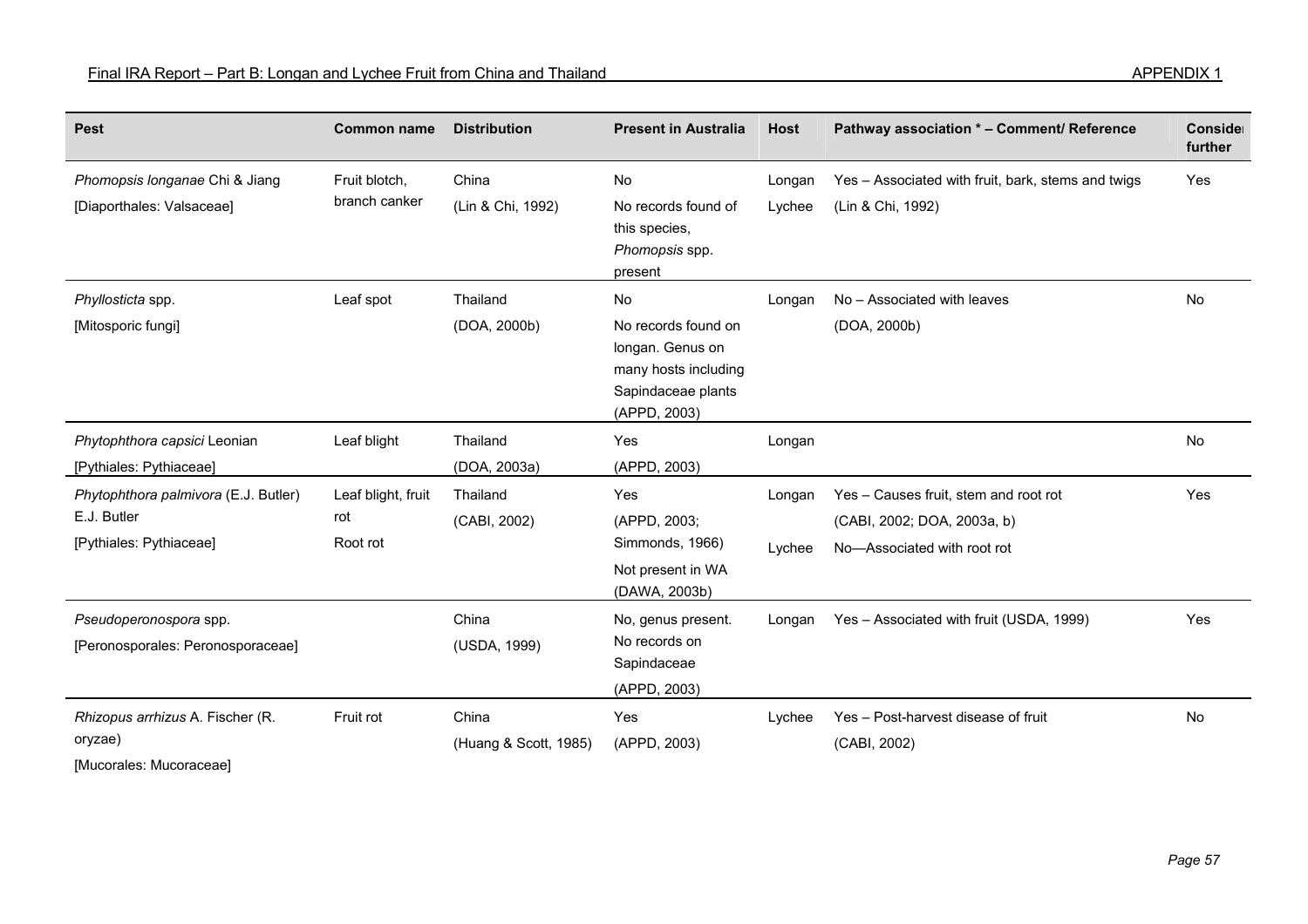| Pest                                 | <b>Common name</b> | <b>Distribution</b>     | <b>Present in Australia</b> | Host   | Pathway association * – Comment/ Reference             | Conside<br>further |
|--------------------------------------|--------------------|-------------------------|-----------------------------|--------|--------------------------------------------------------|--------------------|
| Skierka nephelii                     | Rust               | (Thailand               | <b>No</b>                   | Lychee | No - Associated with leaves                            | <b>No</b>          |
| [Uredinales: incertae sedis]         |                    | (DOA, 2003b)            | No records found            |        | (DOA, 2003b)                                           |                    |
| Trametes spp.                        |                    | China                   | Yes                         | Longan |                                                        | <b>No</b>          |
| [Poriales: Coriolaceae]              |                    | (USDA, 1999)            | (APPD, 2003)                |        |                                                        |                    |
| Triposporiopsis spinigera (Hoehn)    |                    | China                   | No                          | Longan | No - Forms on leaves                                   | No                 |
| Yamam.                               |                    | (USDA, 1999)            | No records found            |        | http://www.ag168.com/news/epaper03 %E8%93%AE           |                    |
| [Dothideales: Capnodiaceae]          |                    |                         |                             |        | %E9%9C%A7%E7%85%A4%E7%97%85.htm                        |                    |
| Uredo euphoriae Pat.                 | Rust               | China                   | No                          | Longan | No - Not associated with pathway                       | No                 |
| [Uredinales: incertae sedis]         |                    | (USDA, 1999)            | No records found            |        | (USDA, 1999)                                           |                    |
| Uredo nephelii                       | Rust               | China                   | No                          | Lychee | No - Associated with leaves                            | No                 |
| [Uredinales: incertae sedis]         |                    | (Hirasuka et al., 1992) | No records found            |        | (Hiratsuka & Chen, 1991; Hiratsuka et al., 1992)       |                    |
| Yeast (unidentified)                 | Yeast              | Thailand                | No                          | Longan | Yes - Associated with fruit                            | Yes                |
|                                      |                    | (DOA, 2000b)            | No records found            |        | (DOA, 2000b)                                           |                    |
| <b>VIRUSES</b>                       |                    |                         |                             |        |                                                        |                    |
| Virus                                | Leaf cure          | Thailand                | No                          | Lychee | No - Associated with leaves                            | <b>No</b>          |
|                                      |                    | (DOA, 2000a)            | No records found            |        | (DOA, 2000a)                                           |                    |
| <b>DISEASES OF UNKNOWN AETIOLOGY</b> |                    |                         |                             |        |                                                        |                    |
| <b>LWBD</b>                          | Longan witches'    | China                   | No                          | Longan | Yes - Associated with flowers, leaves, seeds,          | Yes                |
| Mycoplasma-like/Filamentous virus?   | broom disease      | (Chen et al., 1992,     | No records found            | Lychee | budwood, shoots                                        |                    |
| Organism                             |                    | 1996; CIQ, 2000;        |                             |        | (Chen et al., 1992, 1996; CIQ, 2000; Zee et al., 1998) |                    |
|                                      |                    | Coates et al., 2000)    |                             |        |                                                        |                    |

(DOA, 2000b)

Thailand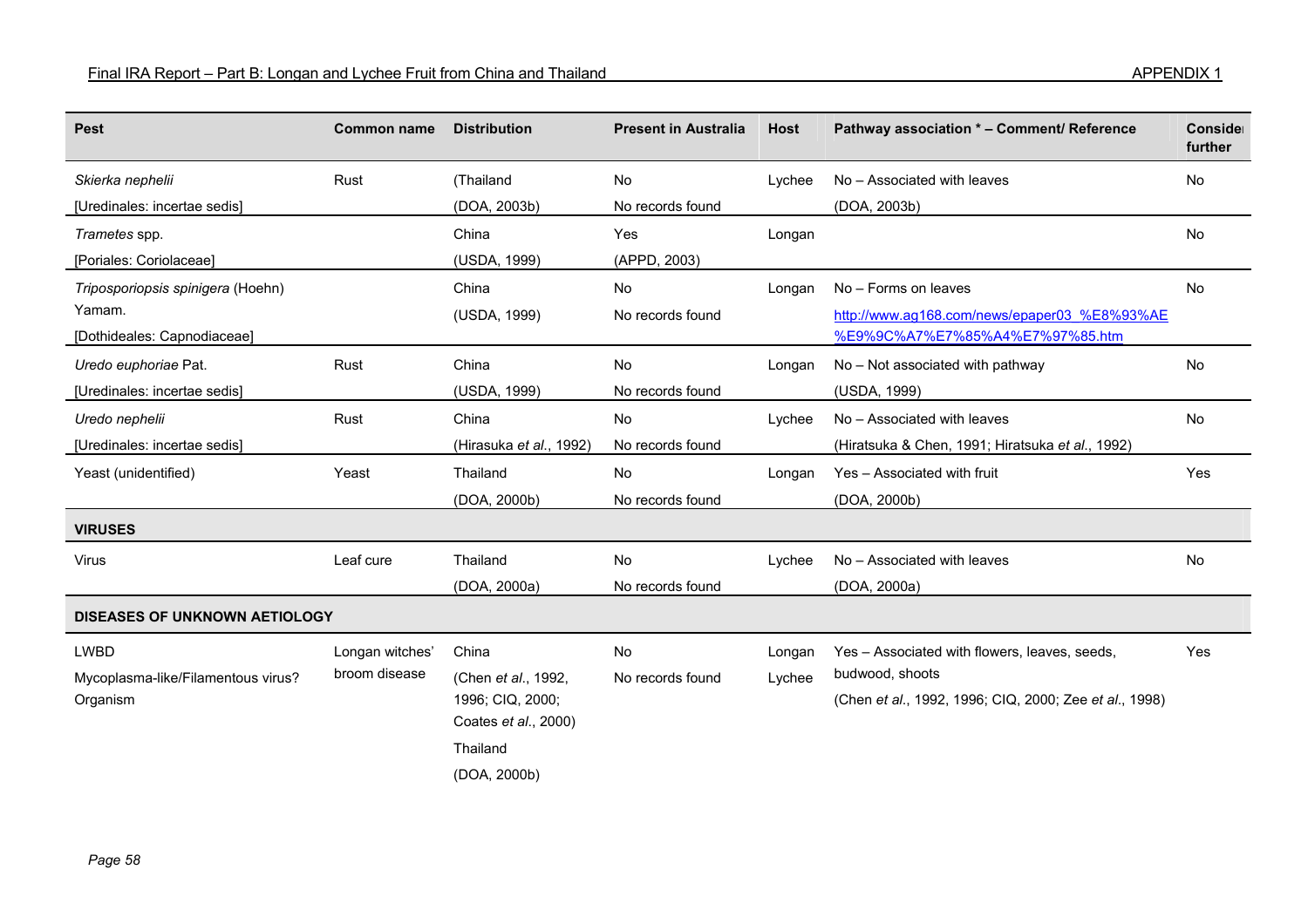## **REFERENCES – APPENDIX 1**

- AICN (2001). Australia Insect Common Names, Version 0.71. CSIRO Australia and Department of Agriculture, Fisheries and Forestry Australia. http://www.ento.csiro.au/aicn/index/html, 19 September 2001.
- Ali, M.S. (1971). A catalogue of the Oriental Coccoidea (Part V) (Insecta: Homoptera: Coccoidea). *Indian Museum Bulletin* 6: 7-82.
- Allan, D. (1986). Honey buzzards at Lyndenburg, RSA. *GABAR* 1(1): 30-31.
- Ann, P.J., Chang, T.T. and Ko, W.H. (2002). *Phellinus noxius*: brown root rot of fruit and ornamental trees in Taiwan. *Plant Disease* 86(8): 820-826.
- APPD (2003). Australian Plant Pest Database. Plant Health Australia. http://www.planthealthaustralia.com.au/APPD/queryForm.asp
- AQSIQ (2003a). *Response to Biosecurity Australia Questions*. State General Administration for Quality Supervision and Inspection and Quarantine of the People's Republic of China (AQSIQ), March 2003.
- AQSIQ (2003b). Comments provided on the Technical Issues Paper on the IRA on Longan and Lychee Fruit from China. State General Administration for Quality Supervision and Inspection and Quarantine of the People's Republic of China (AQSIQ), 18 June 2003.
- Armstrong, J.E. and Drummond, B.A. (1986). Floral biology of *Myristica fragrans* Houtt. (Myristicaceae), the nutmeg of commerce. *Biotropica* 18(1): 32-38.

Barwal, R.N. (1985). Status of soil inhabiting insect-pests of crops. *Journal of Soil Biology and Ecology* 5(2): 139-142.

- Ben-Dov, Y. (1994). *A Systematic Catalogue of the Mealybugs of the World (Insects: Homoptera: Coccoidea: Coccidae) with Data on Geographical Distribution, Host Plants, Biology and Economic Importance*. Andover, UK: Intercept Limited, 686 pp.
- Balciunas, J.K., Burrows, D.W. and Edwards, E.D. (1993). Herbivorous insects associated with the paperbark tree *Melaleuca quinquenervia* and its allies. II. Geometridae (Lepidoptera). *Australian Entomologist* 20(3): 91-98.
- BA (2002). Technical Market Access Submission for Australian Lychee (*Litchi chinensis*) and Longan (*Dimocarpus longan*) to New Zealand. Biosecurity Australia, Canberra, March 2002.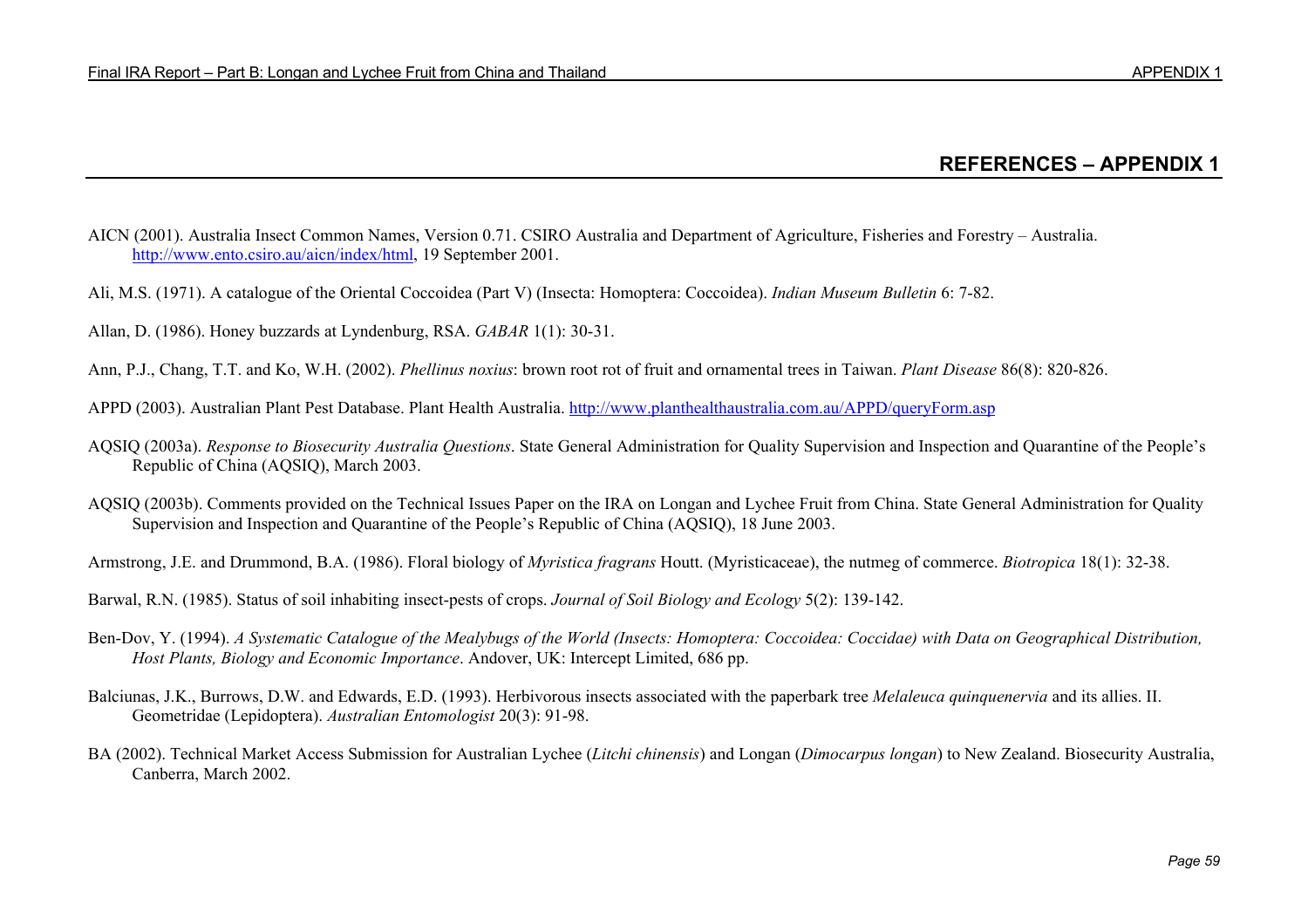- BA (2003). Technical Market Access Submission for the Export of Fresh Australian Lychee (*Litchi chinensis*) Fruit to the People's Republic of China. Biosecurity Australia, Canberra, March 2003.
- Ben-Dov, Y. (1994). *A Systematic Catalogue of the Mealybugs of the World (Insecta: Homoptera: Coccoidea: Pseudococcidae and Putoidae) with Data on Geographical Distribution, Host Plants, Biology and Economic Importance*. Andover, UK: Intercept Limited, 686 pp.
- Bolland, L. (1984). *Phellinus noxius*: cause of a significant root rot in Queensland hoop pine plantations. *Australian Forestry* 47: 2-10.

CABI (CAB International) (1999). *Crop Protection Compendium – Global Module*. Wallingford, UK: CAB International.

CABI (CAB International) (2002). *Crop Protection Compendium* (2003 edition). Wallingford, UK: CAB International.

- CABI IP (CAB INTERNATIONAL Institute of Parasitology) (1985). *Scutylenchus quadrifer*. *C.I.H. Descriptions of Plant-Parasitic Nematodes Set 8, No. 108*. Farnham Royal, UK: Commonwealth Agricultural Bureaux.
- Cassis, G. and Gross, G.F. (2002). (ed.) *Zoological Catalogue of Australia. Volume 27 (3b). Heteroptera: Pentatomonomorpha*. Canberra, Australia: CSIRO Publishing.
- Cavey, J.F. (1998). *Solid wood packing material from China*. Riverdale, MD: Animal and Plant Health Inspection Service, U.S. Department of Agriculture.
- Chen, F.G., Wu, Z.Q. and Su, D.K. (1980). New coccids of the genus *Aulacaspsis* in China. *Acta Zootaxonomica Sinica* 5(3): 289-296. (In Chinese).
- Chen, J.Y., Xu, C.F., Li, K.B. and Xia, Y.H. (1992). On transmission of longan witches' broom disease by insect vectors. *Acta Phytopathologica Sinica* 22(3): 245- 249. (In Chinese).
- CIE (Commonwealth Institute of Entomology) (1975). *Pseudococcus comstocki* (Kuw.). *Distribution Maps of Pests, Series A (Agricultural), Map No. 338.* London, UK: Commonwealth Agricultural Bureaux, 2 pp.
- CIQ (2000). The Questions and Answers Chinese Lychee and Longan Export to Australia. Information provided by China Inspection and Quarantine (CIQ), 25 December 2000. CIQ: Beijing, People's Republic of China, 25 pp. + Appendices 1-5.
- Coates, L.M., Sangchote, S., Johnson, G.I. and Sittigul, C. (2003). Diseases of lychee, longan and rambutan. In: Ploetz, R.C. (ed.) *Diseases of Tropical Fruit Crops*. Wallingford, UK: CABI Publishing, pp. 307-325.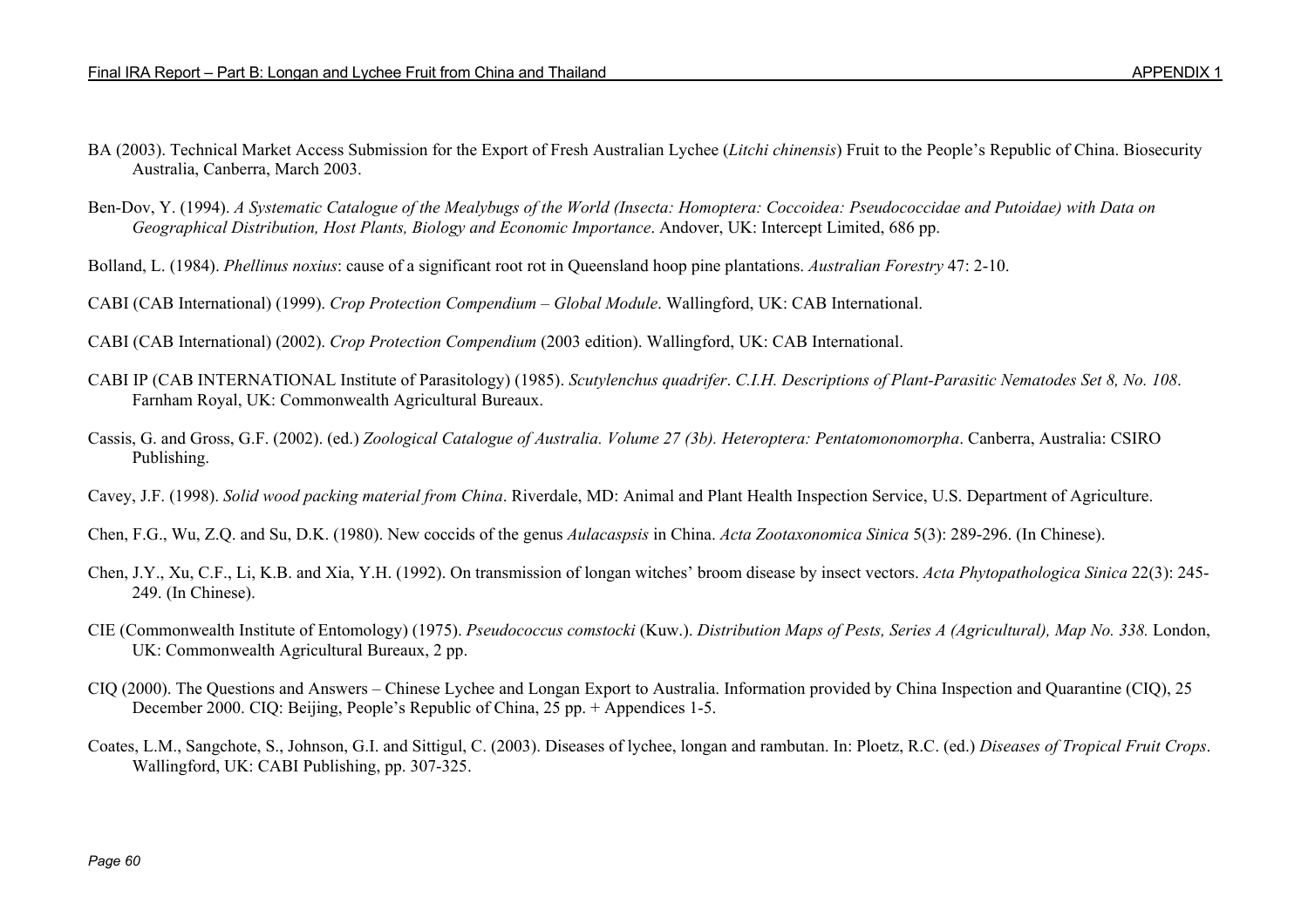- Das, A.K. and Chakrabarti, S. (1982). Studies on the eriophyid mites (Acarina: Eriophyoidea) of India. XII. Description of three new species from Bihar. *Entomon*. 7(3): 297-302.
- DAWA (Department of Agriculture Western Australia) (2003a). Stakeholder comments on Technical Issues Paper for Import Risk Analysis of fresh longan and lychee fruit from the People's Republic of China, 15 May 2003.
- DAWA (Department of Agriculture Western Australia) (2003b). Draft WA pest lists for arthropods, pathogens and nematodes. Provided by Department of Agriculture Western Australia, August 2003.
- Day, M. F. and Fletcher, M. J. (1994). An annotated catalogue of the Australasian Cicadelloidea (Hemiptera: Auchenorrhyncha). *Invertebrate Taxonomy* 8(5): 1117- 1288.
- DOA (Department of Agriculture, Thailand) (2000a). Information on pests of litchi in Thailand. Department of Agriculture, Bangkok, Thailand.
- DOA (Department of Agriculture, Thailand) (2000b). Information on pests of longan in Thailand. Department of Agriculture, Bangkok, Thailand.
- DOA (2003). Personal communication with entomologists. Department of Agriculture, Bangkok, Thailand, May 2003.
- DOA (2003a). *Application for Market Access of Longan From Thailand to Australia*. Department of Agriculture, Ministry of Agriculture and Cooperatives, Bangkok, Thailand, May 2003.
- DOA (2003b). *Application for Market Access of Lychee From Thailand to Australia*. Department of Agriculture, Ministry of Agriculture and Cooperatives, Bangkok, Thailand, May 2003.
- Eriksson, O. and Yue, J.Z. (1985). Studies on Chinese ascomycetes 1 *Phaeosaccardinula dictyospora*. *Mycotaxon* 22(2): 269-280.
- Fan, Q.H. and Chen, Y. (1996). A new genus of the family Xenocaligonelhidae (Acari: Raphigrathcidae). *Systematic and Applied Acarology* 1: 123-126.
- Fang, M.N. and Chang, C.P. (1984). The injury and seasonal occurrence of melon fly, *Dacus cucurbitae* Coquillett, in central Taiwan (Trypetidae, Diptera). *Plant Protection Bulletin Taiwan* 26 (3), 241-248.
- FAO (2002). *The Lychee Crop in Asia and the Pacific*. Food and Agricultural Organization of the United Nations Regional Office for Asia and the Pacific, Bangkok, Thailand, June 2002.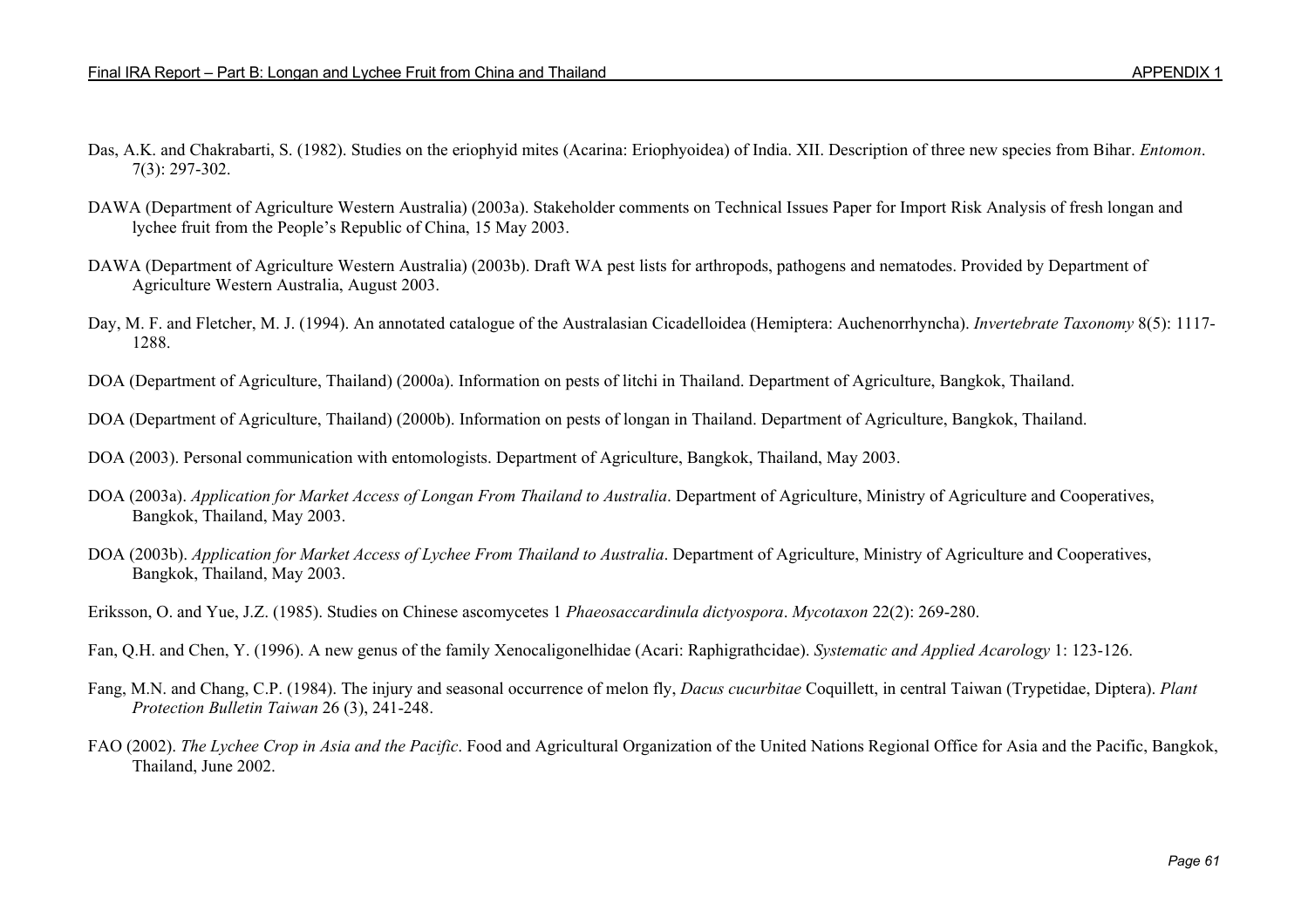Farr, D.F., Bills, G.F., Chamuris, G.P. and Rossman, A.Y. (1989). *Fungi on Plants and Plant Products in the United States*. St Paul, Minnesota, USA: American Phytopathological Society (APS) Press, 1252 pp.

Ferris, G.F. (1950). Report upon scale insects collected in China (Homoptera: Coccoidea). Part II. (Contribution No. 68). *Microentomology* 15: 69-124.

- Greathead, D.J. (1997). Tea. pp. 387-392. In: Ben-Dov, Y. & Hodgson, C.J. (eds). *Soft Scale Insects: Their Biology, Natural Enemies and Control. Volume 7B.* Amsterdam & New York: Elsevier, 442 pp.
- Halliday, R.B. (1998). Mites of Australia: A Checklist and Bibliography. *Monographs on Invertebrate Taxonomy. Volume 5*. Collingwood, Australia: CSIRO Publishing, 317 pp.
- Halliday, R.B. (2000). Additions and corrections to Mites of Australia: A Checklist and Bibliography. *Australian Journal of Entomology* 39(4): 233-235.
- He, D.P. (2001). An overview of integrated management of insect pests in litchi orchards of Guangdong. In: Huang, H. and Menzel, C. (eds). *Proceedings of the First International Symposium on Litchi and Longan, Guangzhou, China, June 2000. ISHS Acta Horticulturae* 558: 401-405.
- He, D., Zeng, M., Zhuo, B. and Lin, S. (1996). The preliminary study on the occurrence and control method of a new longan tree insect pest *Neoleipothrix alocasiae*. *Natural Enemies of Insects* 18: 44.

Herbison-Evans, D., Crossley, S. and Chew, P. (2003). *Olene mendosa*. http://www.usyd.edu.au/macleay/larvae/lyma/mendosa.html

Hiratsuka, N. and Chen, Z.C. (1991). A list of Uredinales collected from Taiwan. *Transactions of the Mycological Society of Japan* 32: 3-22.

- Hiratsuka, N., Sato, S., Katsuya, K., Kakishima, M., Hiratsuka, Y., Kaneko, S., Ono, Y., Sato, T., Harada, Y., Hiratsuka, T. and Nakayama, K. (1992). *The rust flora of Japan*. Takezono, Ibaraki: Tsukuba Shuppanakai, 1205 pp.
- Ho, D.P., Liang, H.W., Feng, Z.W. and Zhao, X.D. (1990). A study of the biology and control methods of the longhorn beetle, *Aristobia testudo* (Voet). *Natural Enemies of Insects* 12: 123-128. (In Chinese).
- Hong, X. and Zhang, Z.Q. (1996). *The Eriophyoid mites of China: An illustrated catalogue and identification keys (Acari: Prostigmata: Eriophyoidea).* Florida, USA: Associated Publishers.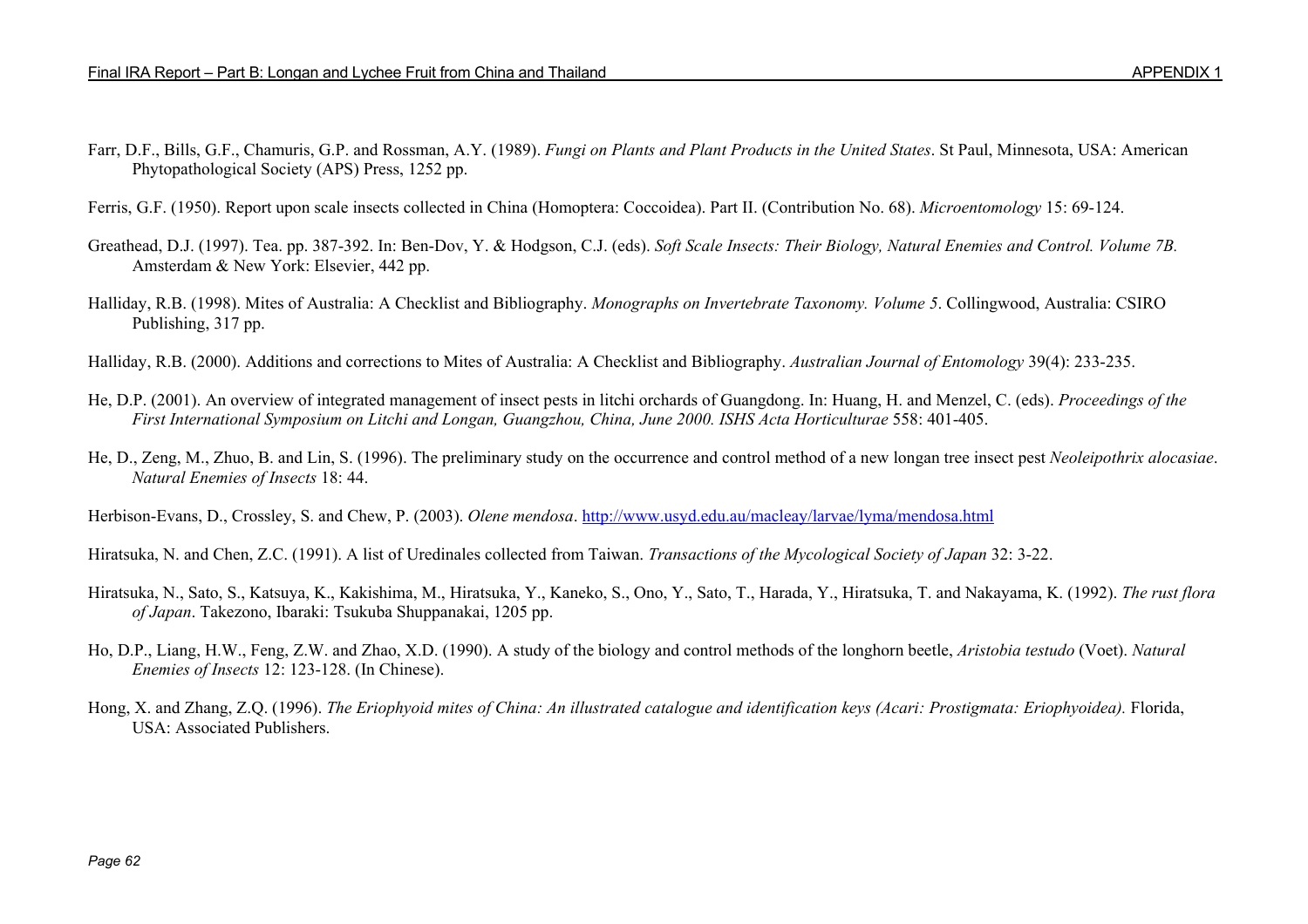- Houston, W.W.K. (ed.) (1992). *Zoological Catalogue of Australia. Volume 9. Coleoptera: Scarabaeoidea*. Canberra, Australia: Australian Government Publishing Service (AGPS), 544 pp.
- Hu, X., He, J. and Wang, X. (1992). Homoptera: Coccoidea. pp. 176-203. In: Peng, J., Liu, Y., Zhao, J. *Iconography of Forest Insects in Hunan China*. Hunan, China: Academia Sinica & Hunan Forestry Institute, 1473 pp.
- Hu, Y. and Lu, D.J. (1989). The Meliolaceae of Hainan Province. *Acta Mycologia Sinica* 8(3): 180-190.
- Hu, Y., Lu, D.J. and Jiang, G.Z. (1986). The Meliolaceae of Ding Hu Shan Biosphere Reserve. *Acta Mycologica Sinica Suppl.*: 77-81.
- Huang, C.Q., Wu, H.Q., Lin, Y.W., Xie, Y.D., Huang, J. and Huang, B.K. (1997). A review of shoot and fruit borers and two species of gracillariid moths attacking litchi and longan. *Wuyi Science Journal* 13: 125-130. (In Chinese).
- Huang, C.Y. and Lin, B.X. (1987). A preliminary study on *Holotrichia sauteri* Moser. *Insect Knowledge* 24(1): 33-34. (In Chinese).
- Huang, H.B. (2000). Personal communication. List of pests and diseases on longan and lychee in China. Wushan, Guangzhou, South China Agricultural University (email to Biosecurity Australia dated 21 December 2000).
- Huang, P.Y. and Scott, K.J. (1985). Control of rotting and browning of litchi fruit after harvest at ambient temperatures in China. *Tropical Agriculture* 62(1): 2-4.
- Huang, T., Huang, K.W. and Horng, I.J. (1989). Two species of eriophyid mites injurious to litchi trees in Taiwan. *Chinese Journal of Entomology, Special Publication* 3: 57-64.
- Jiang, G.Z. (1989). The Meliolaceae of China III. *Acta Mycologica Sinica* 8(3): 169-179.
- Jiang, Y.M. (1997). The use of microbial metabolites against post-harvest diseases of longan fruit. *International Journal of Food Science and Technology* 32(6): 535-538.
- Kay, I.R., Brown, J.D. and Mayer, R.J. (1993). Insecticidal control of *Eysarcoris trimaculatus* (Distant) (Heteroptera: Pentatomidae) and *Leptocorisa acuta* (Thunberg) (Heteroptera: Alydidae) on rice in north Queensland, Australia. *Crop Protection* 12(4): 310-314.
- Keeping, M.G. (1984). A beetle predacious on the brood of a social wasp. *Journal of the Entomological Society of Southern Africa* 47(2): 355-356.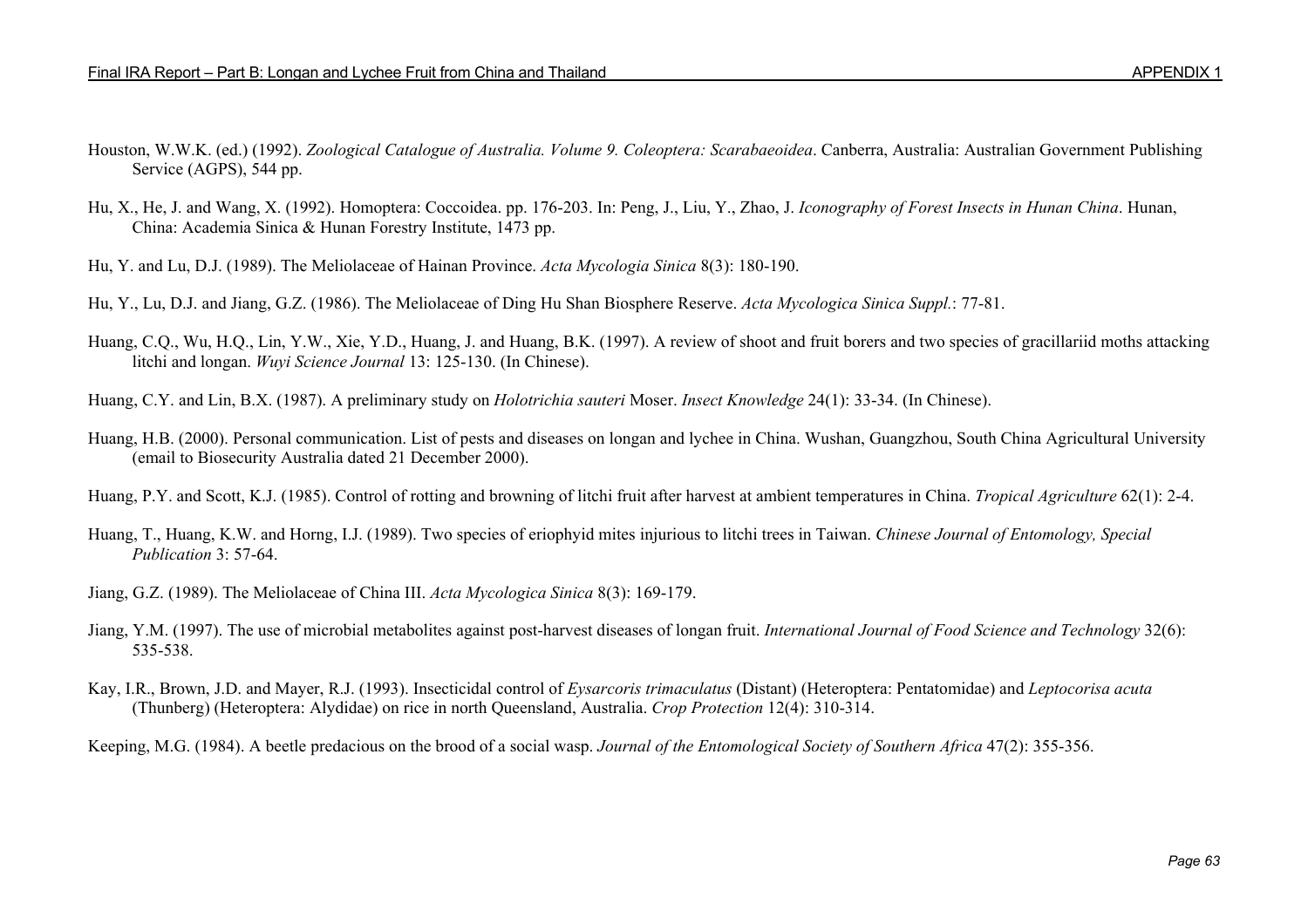Kessing, J.L.M. and Mau, R.E.L. (1992). Crop Knowledge Master. *Dysmicocus neobrevipes* (Beardsley). http://www.entento.hawaii.edu/kbase/crop/Type/d\_neobre,htm

Kuang, H.Y. and Feng, Y.B. (1990). Three new species of Nothopodinae from China (Acari: Eriophyidae). *Acta Zootaxonomica Sinica* 15(2): 169-173.

Kumar, K.K. (1992). Management of litchi mite, *Aceria litchi* Keifer. *Indian Journal of Plant Protection* 20(2): 229-231.

- Kuroko, H. and Lewvanich, A. (1993). *Lepidopterous pests of tropical fruit trees in Thailand (with Thai text)*. Tokyo, Japan: Japan International Cooperation Agency, 132 pp.
- Li, C.S. (1993). Review of the Australian Epilachninae (Coleoptera: Coccinellidae). *Journal of the Australian Entomological Society* 32(3): 209-224.
- Li, S.C., Wu, H.T., Liu, S.Y., Liu, R.X., Yuan, W.D., Li, S.C., Wu, H.T., Liu, S.Y., Liu, R.X. and Yuan, X.D. (2001). The occurrence of common green stink bug on apple trees and its control. *China Fruits* 6: 31-32.
- Li, L.Y, Wang, R. and Waterhouse, D.F. (1997). *The Distribution and Importance of Arthropod Pests and Weeds of Agricultural and Forestry Plantations in Southern China*. Canberra, Australia: Australian Centre for Agricultural Research (ACIAR), 185 pp.
- Liang, G.Q., Liang, F., Yang, G.H., Wu, J.J., Situ, B. and Zhang, Z.H. (1999). The study of cold storage quarantine treatment controlling Oriental fruit fly (Diptera:Tephritidae) in longan. *Acta Agriculturae Universitatis Jiangsciensis* 21(1): 33-35.
- Liang, L.R. and Ke, L.S. (1983). Notes on the finlandicus group of *Amblyseius* Berlese of China (Acari: Phytoseiidae). *Acta Zootaxonomica Sinica* 8(2): 162-172. (In Chinese).
- Lim, T.K. and Sangchote, S. (2000). Mangosteen diseases. In: Ploetz, R.C. (ed.) *Diseases of Tropical Fruit Crops*. Wallingford, UK: CAB International, pp. 365- 372.
- Lin, S.M. and Chi, P.K. (1992). Some new species and records of genus *Phomopsis* in China. *Journal of South China Agricultural University* 13: 93-97.
- Liu, X.Q. (1964). Report on nine litchi flower and fruit borers in Kwongtung Province (Tortricidae, Olethreutidae). *ACTA Entomologica Sinica* 13(2): 207-213.
- Liu, G.K. and Zhang, S.S. (1999). Identification of parasitic nematodes on longan in Fujian, China. *Journal of Fujian Agricultural University* 28(1): 59-65. (In Chinese).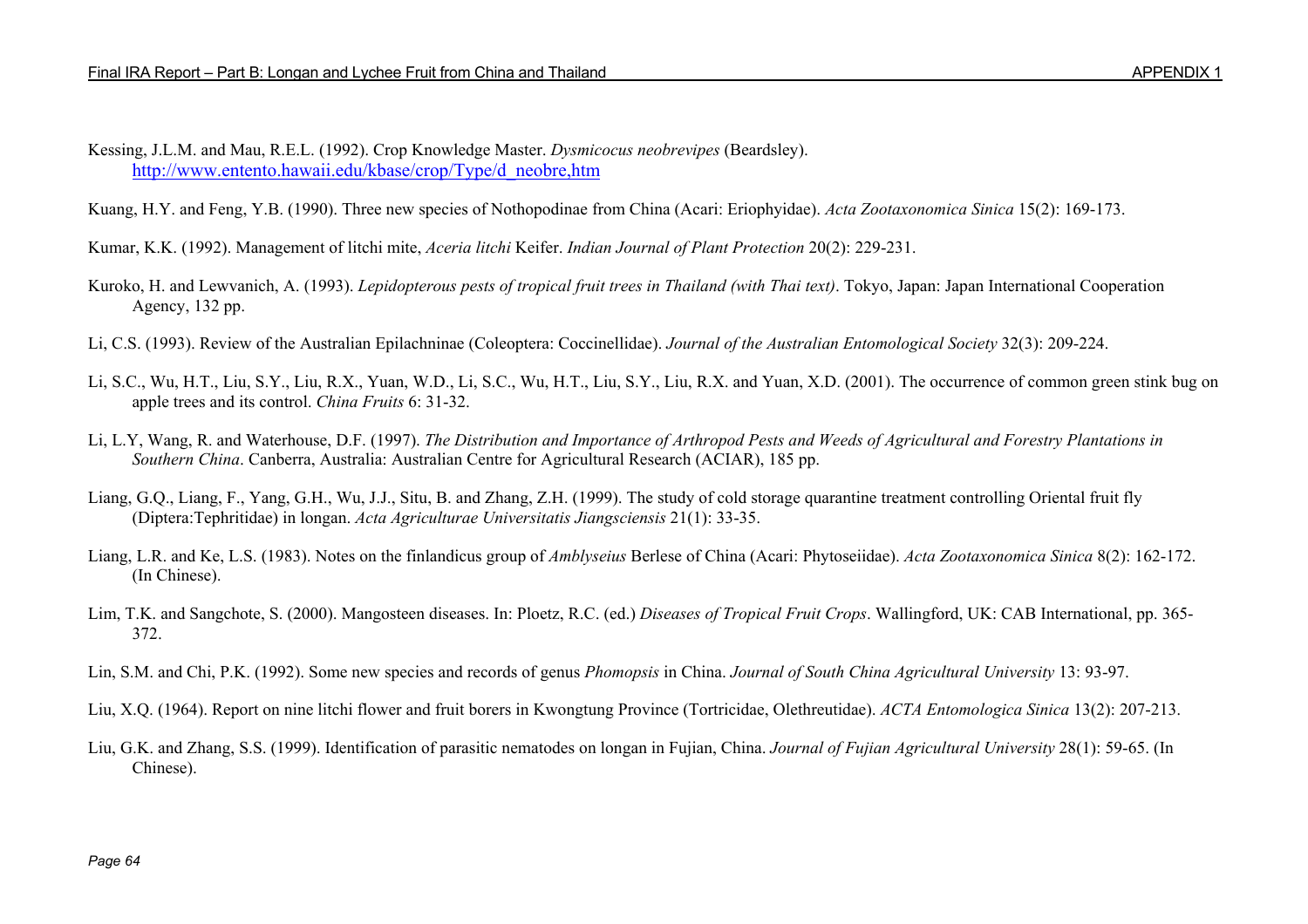- Liu, Y.Q. and Xu, J.L. (1997). *Comoritis* [*Comocritus*] *albicapilla* Moriuti, a new pest on litchi. *Entomological Knowledge* 34: 148-149.
- Liu, Z.M. and Feng, Z.X. (1995). Six new records of plant nematodes in China. *Journal of Guangxi Agricultural University* 14(2): 121-124.
- Luo, Q.H., Wu, Y.T., Ou, M.L., Chen, Y.F. and Xu, F. (1998). Study on *Comocritis albicapilla* of litchi tree. *Journal of South China Agricultural University* 19(3): 31-35. (In Chinese).
- MAFF (1990). Biological information on pests and diseases of Unshu mandarin sent to AQIS by Ministry of Agriculture, Forestry and Fisheries, Japan.
- Mamet, J.R. (1943). A revised list of the Coccoidea of the islands of the western Indian Ocean, south of the equator. *Mauritius Institute Bulletin*, *Port Louis* 2: 137- 170.
- Martin, J.H. (1999). The whitefly fauna of Australia (Sternorrhyncha: Aleyrodidae). A taxonomic account and identification guide. *CSIRO Entomology Technical Paper No. 38*, 197 pp.
- Martin, R.H. (1982). Report on visit to Purdue University, West Lafayette, Indiana, USA. *Study tour: Purdue University, USA; Wageningen, the Netherlands; Plant Breeding Institute, Cambridge, England; CIMMYT, El Batan, Mexico - June-July, 1982*. Sydney, Australia: Department of Agriculture, pp. 8-13.
- Masumoto, M. and Okajima, S. (2002). A revision of the genus *Erinothrips Bhatti* (Thysanoptera: Thripidae), with a description of a new species from Thailand. *Entomological Science* 5(1): 19-28.
- May, P.D. and Hamilton, C. (1989). Dual purpose control of sugarcane borer and soil pests in China. *Sugar y Azucar* 84: 12, 20, 22-23, 26.
- McKeown, K.C. (1947). Catalogue of the Cerambycidae (Coleoptera) of Australia. The Australian Museum, Sydney.

- Menzel, C.M., Watson, B.J. and Simpson, D.R. (1988). The lychee in Australia. *Queensland Agricultural Journal* 114(1): 19-26.
- Meshram, P.B., Jamaluddin, Pathak, S.C. (1991). A new report of slug caterpillar, *Miresa albipuncta* Herr-Schaff (Lepidoptera:Limacodidae) as a pest of mahua, *Madhuca latifolia*. *Indian Journal of Applied and Pure Biology* 6(1): 79.
- Meyrick, E. (1911). Revision of Australian Tortricina. *Proceedings of the Linnaean Society of New South Wales* 36: 223-303.

McLeod, R., Reay, F. and Smyth, J. (1994). *Plant Nematodes of Australia Listed by Plant and Genus.* Orange, Australia: NSW Agriculture, 201 pp.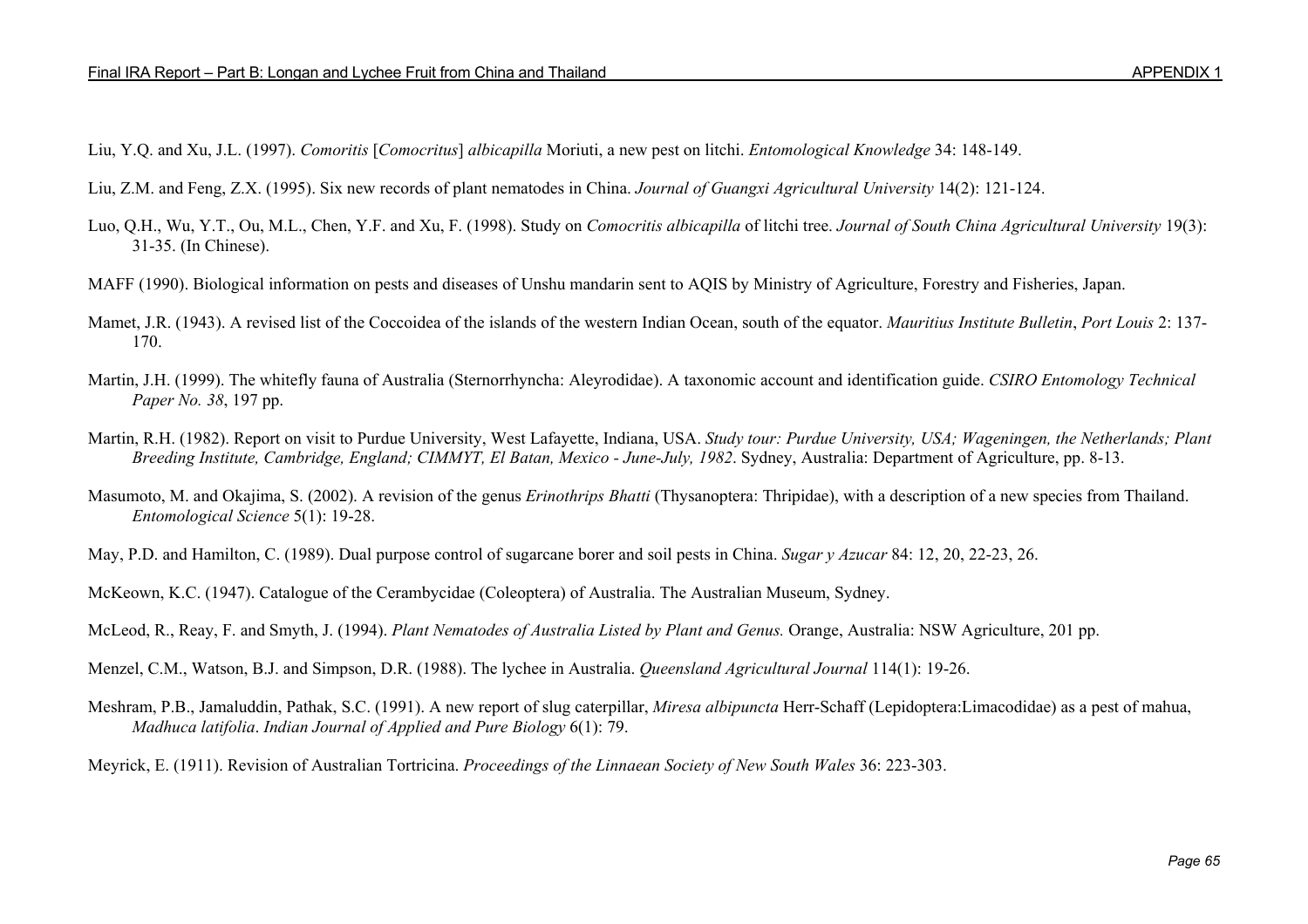Mound (2003). *Thrips* (*Thysanoptera*) *in Australia*. http://www.ento.csiro.au/thysanoptera/Ozthrips/Ozthrips.html

Nakahara, S. (1981). List of the Hawaiian Coccoidea (Homoptera: Sternorhyncha). *Proceedings of the Hawaiian Entomological Society* 23: 387-424.

Naumann, I. (1993). *CSIRO Handbook of Australian Insect Names. Common and Scientific Names for Insects and Allied Organisms of Economic and Environmental Importance* (6<sup>th</sup> edition). East Melbourne, Victoria, Australia: CSIRO, 193 pp.

NCOF Database (2000). *National Collection of Fungi Database*. Queensland Department of Primary Industries.

Nielsen, E.S., Edwards, E.D. and Rangsi, T.V. (eds). (1996). Checklist of the Lepidoptera of Australia. *Monographs on Australian Lepidoptera. Volume 4*. Melbourne, Australia: CSIRO Australia, 529 pp.

NSW Agriculture (1999). *Idioscopus clypealis* (Lethierry 1889). http://www.agric.nsw.gov.au/Hort/ascu/cicadell/ecoky23b.htm

Ooi, P.A.C., Winotai, A. and Peña, J.E. (2002). Pests of minor tropical fruits. In: Peña, J.E., Sharp, J.L. and Wysoki, M. *Tropical Fruit Pests and Pollinators*. CAB International, 2002, pp. 315-330.

PDI (2000). Pests and Diseases for *Litchi chinensis*, *Nephilium longana*, *Dimocarpus longan* and *Euphoria longana*. Biosecurity Australia PDI Database.

Peters, B.C., King, J. and Wylie, F.R. (1996). *Pests of Timber in Queensland*. Brisbane, Queensland: Queensland Forestry Research Institute, Department of Primary Industries, 175 pp.

Pollock, D.A. (undated). Cerambycidae list. Darren Pollock's Wonderful World of Beetles. http://home.cc.umanitoba.ca~pollockd/ceram.html, 22 January 2001.

Punnaiah, K.C., Devaprasad, V. (1996). Studies on population dynamics of cashew leaf folders. *Cashew* 10(1): 5-8.

Qin, T.K. and Gullan, P.J. (1994). Taxonomy of the wax scales (Hemiptera: Coccidae: Ceroplastinae) in Australia. *Invertebrate Taxonomy* 8: 923-959.

Rao, A.S. (1992). Preliminary studies on the seasonal occurrence of insect pests on soap-nut (*Sapindus* spp.). *Indian Forester* 118(6): 432-437.

Reay, F. (1985). Australian Plant Nematodes: New Records of Criconemella and Discocriconemella (Nematoda: Criconematidae). *Australasian Plant Pathology* 14(3): 53-54.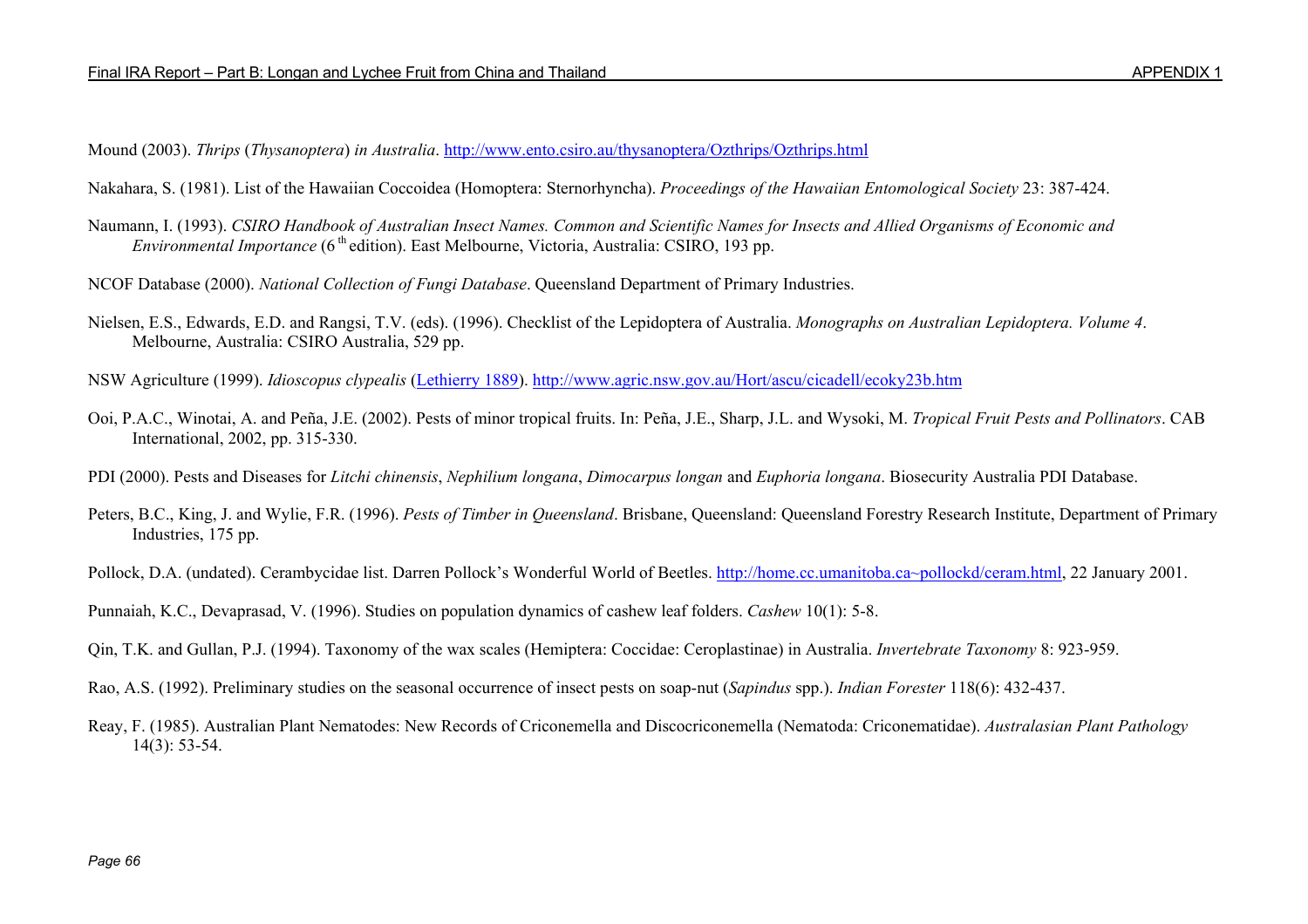- Ratanaprapa, D. and Boonduang, A. (1975). Identification of plant parasitic nematodes of Thailand. A second systematic study of Hoplolaimidae in Thailand. Plant Protection Service Technical Bulletin. Department of Agriculture, Bangkok. No. 27.
- Rogers, D.J. and Blair, A.D. (1981). Assessment of insect damage to litchi fruit in northern Queensland. *Queensland Journal of Agricultural and Animal Sciences* 38(2): 191-194.
- Rowland, J.M. (2003). Male horn dimorphism, phylogeny and systematics of rhinoceros beetles of the genus *Xylotrupes* (Scarabaeidae: Coleoptera). Australian *Journal of Zoology* 51: 213-258.
- Sauco, V.G. and Menini, U.G. (1989). Litchi Cultivation. *FAO Plant Production and Protection Paper 83.* Rome: Food and Agriculture Organisation of the United Nations.
- Sauer, M. R. (1981). Plant nematodes associated with fruit trees in northern Australia. *Australian Journal of Experimental Agriculture and Animal Husbandry*. 21(108): 129-131.
- Sawada, K. (1959). *Dimeriella dendrocalami* Sawada and Yamam. *Special Publication of College of Agriculture, National Taiwan University* 8: 37.
- ScaleNet (2001). Ben-Dov, Y., Miller, D.R. and Gibson, G.A.P. 2000. http://www.sel.barc.usda.gov/scalenet/scalenet.htm. Individual databases have been developed by different authors as follows: Coccidae: Ben-Dov, Y., Pseudococcidae: Ben-Dov, Y. and German, V., References: Veilleux, K., Miller, D.R. and Ben-Dov, Y.
- Schuetz, P., Sauerborn, J., Martin, K. and Hengsawad, V. (2002). Consequences of pesticide use and weed management to arthropod communities in litchi orchards in northern Thailand. *International Symposium: Sustaining Food Security and Managing Natural Resources in Southeast Asia – Challenges for the 21st Century*. Chiang Mai, Thailand, 8-11 January 2002.

Sharma, D.D. and Kumar, H. (1986). How to control bark-eating caterpillars. *Indian Horticulture* 31(1): 25.

Shiao, S.N. (1981). Studies on life history of *Mahasena oolona* Sonan infesting the tea tree. *Plant Protection Bulletin, Taiwan* 23(4): 255-261.

Shivas, R.G. (1989). Fungal and bacterial diseases of plants in Western Australia. *Journal of the Royal Society of Western Australia* 72: 1-62.

Shun-Chern, T. (1989). Two flattid nymphs from Taiwan (Homoptera: Fulgoroidea). *Journal of the Taiwan Museum* 42(1): 31-35.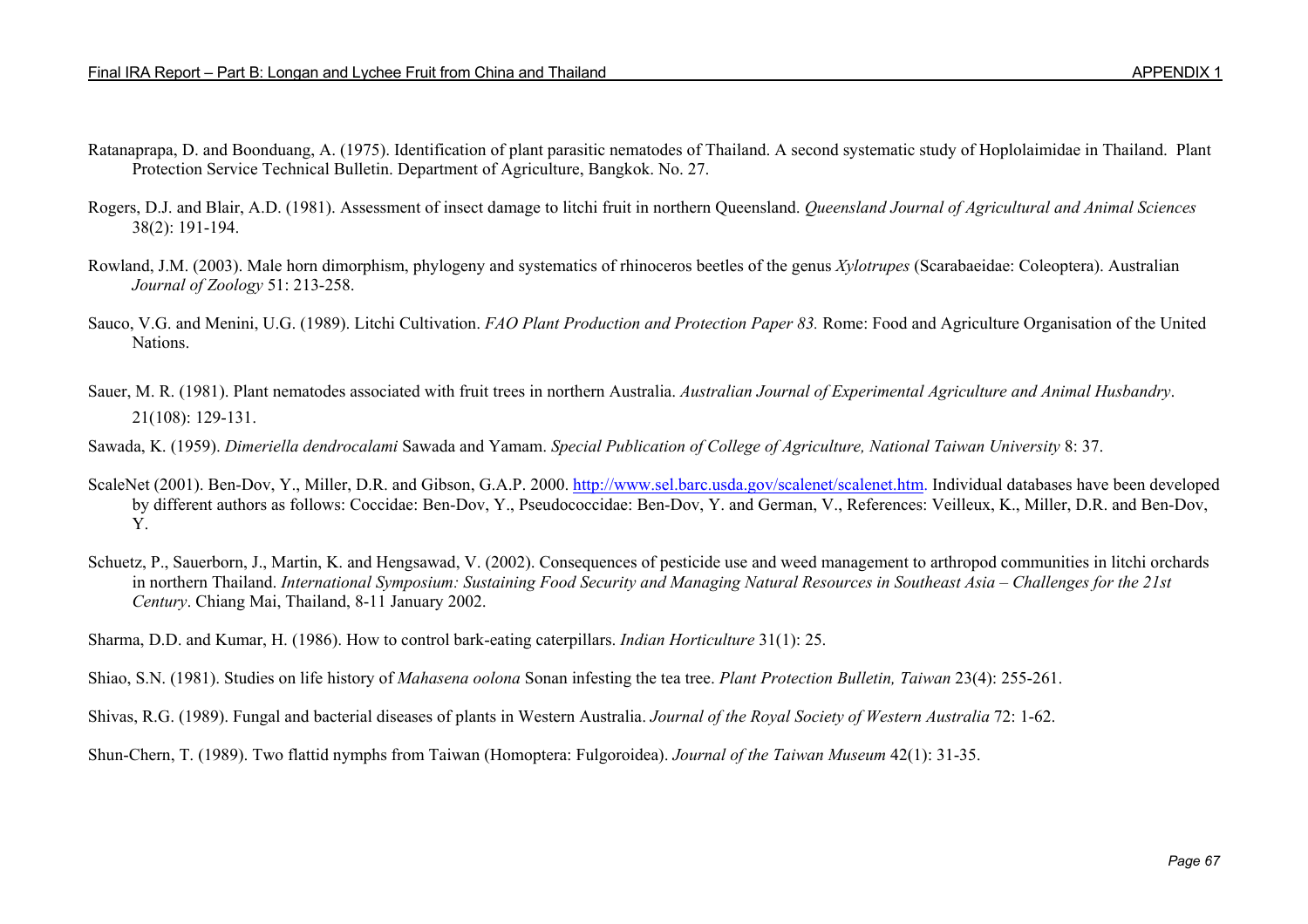- Siddiqi, M.R. (1973). *Xiphinema americanum*. C.I.H. Descriptions of Plant Parasitic Nematodes, Set 2, No. 29. Commonwealth Institute of Helminthology. Herts, England.
- Siddiqi, M.R. (1976). *Aphelenchoides bicaudatus*. C.I.H. Descriptions of Plant Parasitic Nematodes, Set 6, No. 84. Commonwealth Institute of Helminthology. Herts, England, 3 pp.
- Simmonds, J.H. (1996). *Host index of plant diseases in Queensland*. Brisbane, Queensland: Queensland Department of Primary Industries.
- Song, H.W. and Wang, C.M. (1993). Damage by *Halyomorpha halys* (Stal) and *Erthesina fullo* (Thunberg) to jujube trees and their control. *Entomological Knowledge* 30(4): 225-228.
- Smith, D., Beattie, G.A.C. and Broadley, R. (eds). (1997). *Citrus Pests and their Natural Enemies: Integrated Pest Management in Australia*. Information Series Q197030. Brisbane, Australia: Queensland, Department of Primary Industries and Horticultural Research and Development Corporation, 263 pp.
- Su, C.Y. (1985). Influence of temperature on life stages and leaf consumption of *Porthesia taiwana* and *Orgyia posticus* on soybean leaf. *Chinese Journal of Entomology* 5(1): 53-61.
- Subbarayudu, B. and Ram, R.L. (1997). Distribution of host plants of the lac insect, *Kerria lacca* (Kerr.). *Journal of Entomological Research, New Delhi* 21: 187- 192.
- Sun, F.R. (1985). Isolation and identification of a granulosis virus from *Setora postornata* (Lepidoptera: Cochlidiidae). *Natural Enemies of Insects* 7(3): 147-148.
- Sun, X.Z. (1991). The occurrence of underground pests on lawn in Xiannongtan stadium and its control. *Entomological Knowledge* 28(5): 287-288.
- Swailem, S.M. (1974). On the bionomics of *Lindingaspis ferrisi* McKenzie (Hemiptera-Homoptera: Diaspididae). *Bulletin de la Societe Entomologique d'Egypte* 58: 17-24.
- Tai, F.L. (1979). *Sylloge fungorum Sinicorum*. Peking, China: Science Press, Academia Sinica, 1527 pp.
- Tan, S.D., Wei, J.D. and Lan, R.X. (1997). Structure and development of the pest community in longan orchards. *Chinese Journal of Tropical Crops* 18: 84-91. (In Chinese with translation).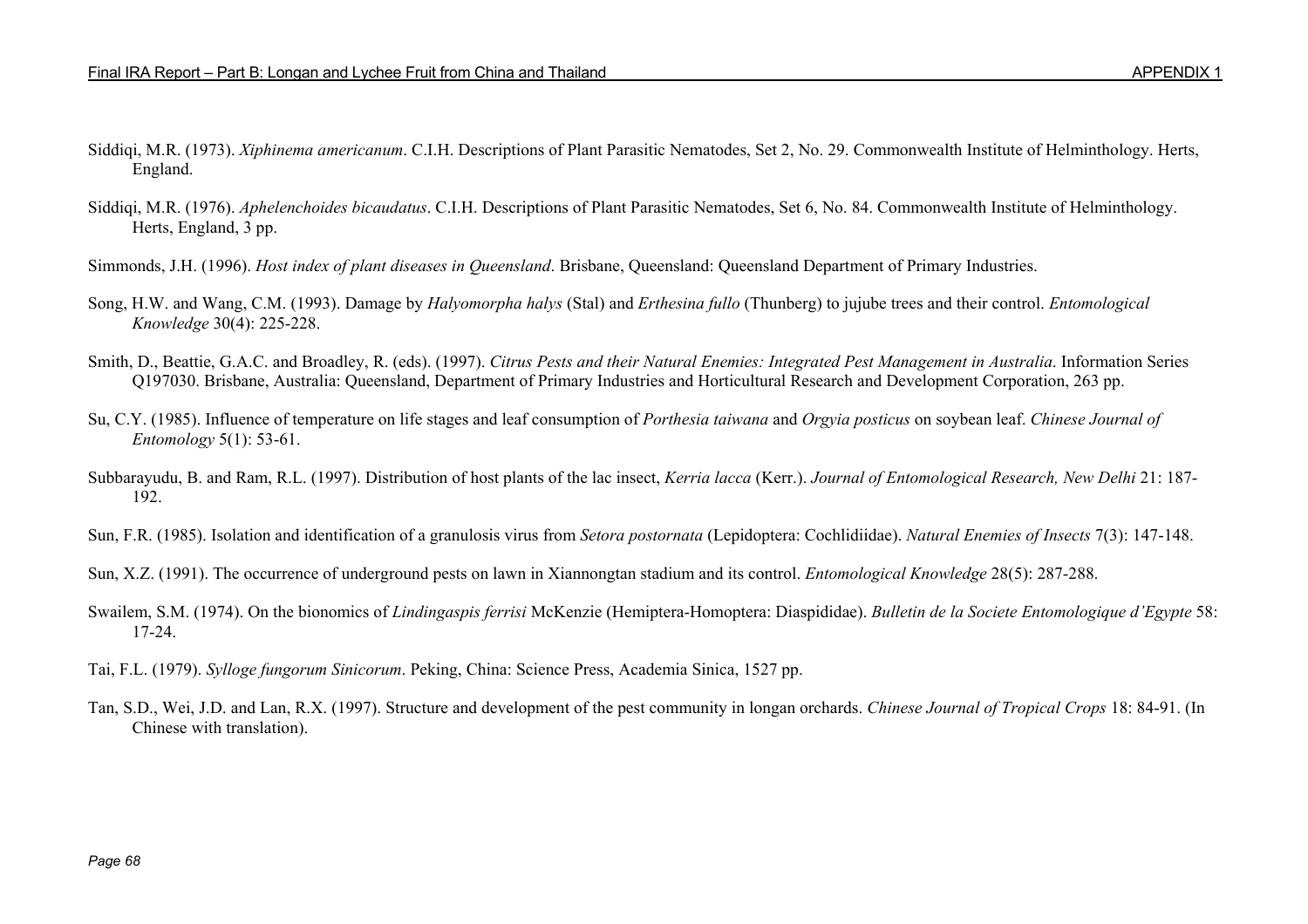- Tan, S.D., Wei, J.D. and Lan, R.X. (1998). Analysis on the similarity of the structure of the litchi and longan pest communities. *Guangxi Science and Technology of Tropical Crops* 69: 4-10. (In Chinese with translation).
- Tan, S.D., Wei, J.D., Lan, R.X. and Wei, J.X. (1999). Study of the structure and dynamics of pest community in lychee orchards. *Acta Phytophylacica Sinica* 26(3): 213-218. (In Chinese).
- Tang, F.T. (1974). A preliminary report on the lac-insect fauna with description of a new species. *Acta Entomologica Sinica* 17: 205-209.

Tongdee, S.C., Scott, K.J. and McGlasson, W.B. (1982). Packaging and cool storage of litchi fruit. *CSIRO Food Research Quarterly* 42(2): 25-28.

- Tuck, K.R. (1990). A taxonomic revision of the Malaysian and Indonesian species of *Archips* Hübner (Lepidoptera: Tortricidae). *Entomologica Scandinavia* 21: 179-196.
- Ungasit, P., Lamphang, D.N. and Apichartiphongchai, R. (1999). *Longan An important economic fruit tree for industry development*. Faculty of Agriculture, Chiang Mai University, 137 pp.
- USDA (1999). *Importation of Longan fruit with Stems (Dimocarpus longan) from China into the United States A Qualitative, Pathway-Initiated Pest Risk Assessment*. US Department of Agriculture, Animal and Plant Health Inspection Service, May 1999.
- Verma, K.K. and Shrivastava R.K. (1985). Separate niches for two species of Aspidomorpha living on *Ipomoea fistulosa* M. and de Bary (Coleoptera: Chrysomelidae). *Entomography* 3: 437-446.
- Waite, G.K. (2001). Personal ommunication. Entomologist, Queensland Department of Primary Industries.
- Waite, G.K. (1999). New evidence further incriminates honey-bees as vectors of lychee erinose mite *Aceria litchii* (Acari: Eriophiidae). *Experimental and Applied Acarology* 23(2): 145-147.

Waite, G.K. and Elder, R. (1999). *Green Shield Scale in Lychees & Longans*. DPI Note, Department of Primary Industries Queensland.

- Waite, G.K. and Elder, R. (2000). *Green Coffee Scale in Longans*. DPI Note, Department of Primary Industries Queensland.
- Waite, G.K. and Hwang, J.S. (2002). Pests of litchi and longan. In: Peña, J.E., Sharp, J.L. and Wysoki, M. (eds). *Tropical Fruit Pests and Pollinators*: *Biology, Economic Importance, Natural Enemies and Control*. Wallingford, UK: CABI Publishing, pp. 331-359.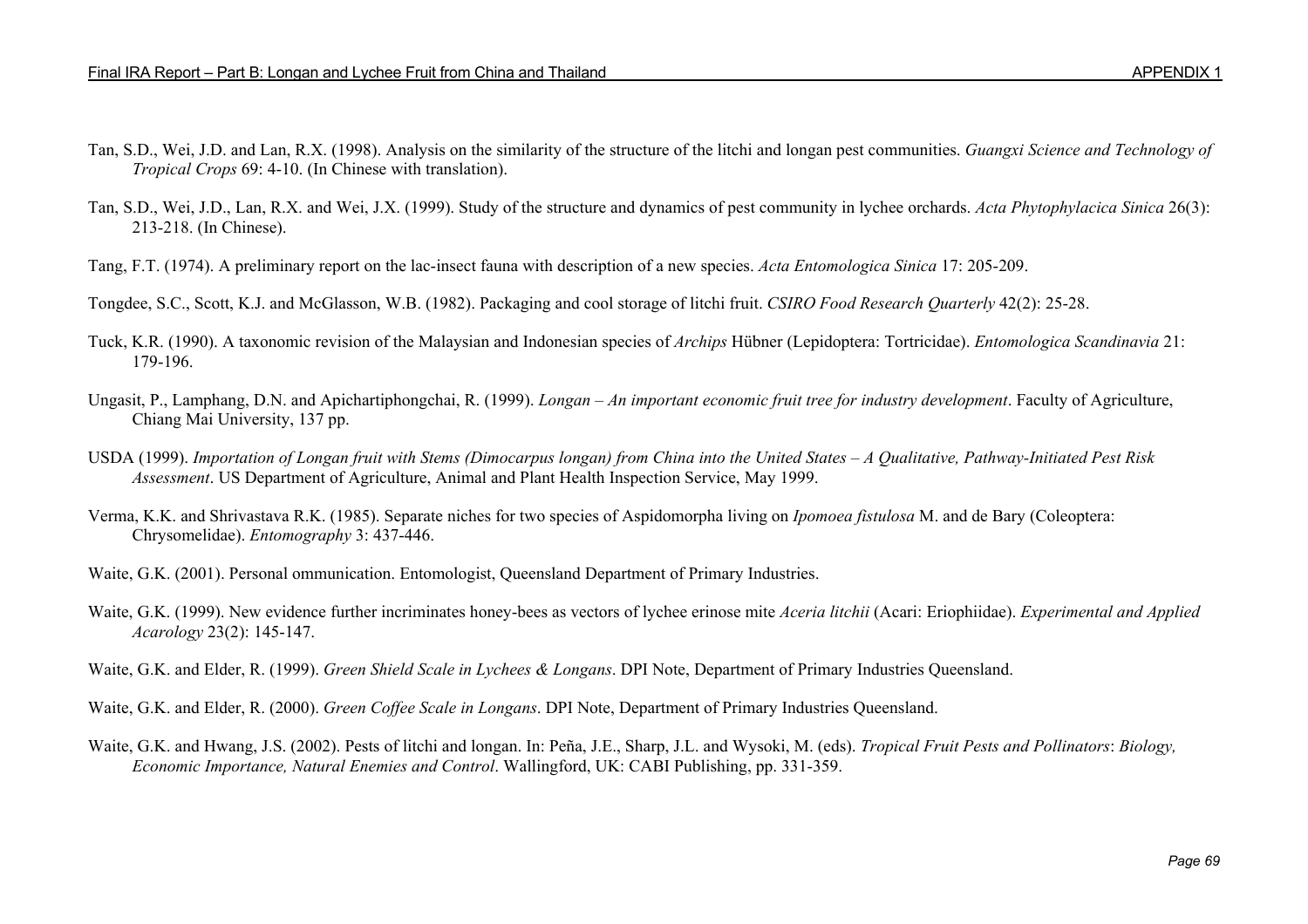- Waterhouse, D.F. (1993). *The Major Arthropod Pests and Weeds of Agriculture in Southeast Asia*. Canberra, Australia: Australian Centre for International Agricultural Research (ACIAR), 141 pp.
- Wen, H.C. (1985). Field studies on melon fly (*Dacus cucurbitae*) and attractant experiment in southern Taiwan. *Journal of Agricultural Research of China* 34(2), 228-235.
- Wen, H.C. and Lee, H.S. (1985). Seasonal occurrence of the shoot insects and their control on guava. *Journal of Agricultural Research of China* 34(1): 105-109.
- Wen, H.C. and Lee, H.S. (1986). Seasonal abundance of the ceriferus wax scale (*Ceroplastes pseudoceriferus*) in southern Taiwan and its control. *Journal of Agricultural Research of China* 35: 216-221. (In Chinese).
- Xin, J.C. and Li, L.Y. (1989). Observations on the oviposition behaviour of *Anastatus japonicus* (Ashmead) and the results of its continuous rearing in vitro. *Natural Enemies of Insects* 11: 12-16. (In Chinese).
- Xu, J.L. and Cheng, H. (1992). *Longidorus litchi* n. spp. and *L. henanus* n. spp. (Nemata: Longidoridae) from China. *Fundamental and Applied Nematology* 15(6): 517-523.
- Xu, J.L. and Yang, P. (1992). The application of the codling moth nematode against the litchi stemborer. *Acta Phytophylacica Sinica* 19(3): 217-222. (In Chinese).

Xue, D. and Guo, X.L. (1991). Studies on the bionomics of *Anomala exoleta* Faldermann. *Gansu Nongye Daxue Xuebao* 26(1): 75-80.

- Yang, C.K. and Li, F.S. (1982). A new genus and species of Ciriacreminae (Homoptera: Psillidae) injuring the Longan tree. *Wuyi Science Journal* 2: 124-127.
- Yang, C.K. and Luo, Q.H. (1999). A new genus and species of gall midge (Diptera: Cecidomyiidae) infesting litchi from China. *Entomotaxonomia* 21(2): 129-132. (In Chinese).
- Yang, L., Deng, G.R. and Xian, Z.H. (2003). The relation between different longan varieties and their damage by *Sphecosesia litchivora*. *Journal of South China Agricultural University* 24(1): 30-33.
- Yang, Y.Z., Deng, X.M. and Liu, G.Z. (1992). Studies on species and genera of plant parasitic nematodes in cotton fields in Sichuan. *Journal of Southwest Agricultural University* 14(4): 292-295. (In Chinese).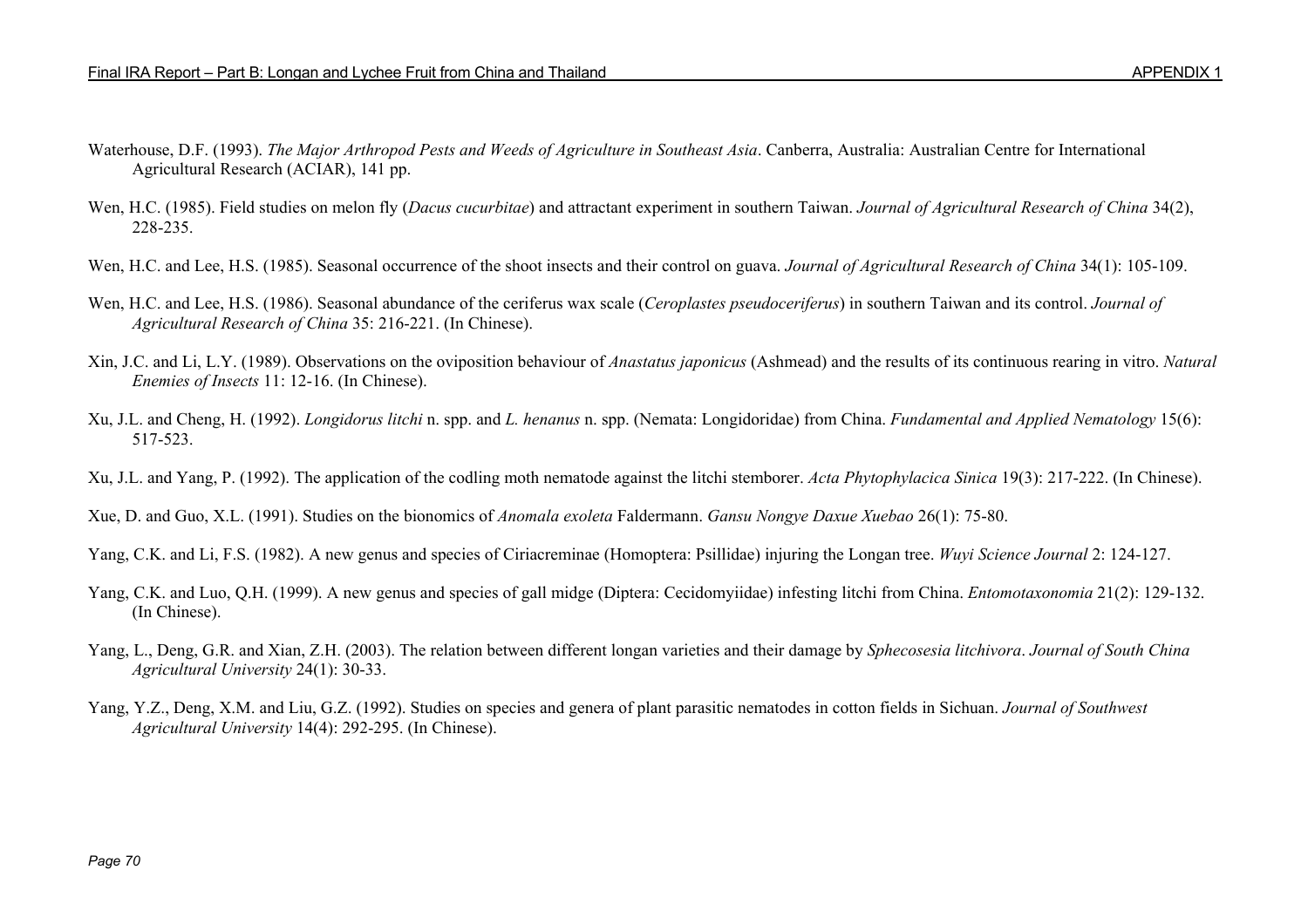- Yin, Y.Q., Gao, X.B. and Feng, Z.X. (1994a). Investigations of parasitic nematodes on lychee in Guangdong Province. *Journal of South China Agricultural University* 15(3): 22-27. (In Chinese).
- Yin, Y.Q., Gao, X.B. and Feng, Z.X. (1994b). Three new records of plant nematodes in China. *Journal of South China Agricultural University* 15(2): 23-25. (In Chinese).
- Yutaka, I. (2001). *A Checklist of Butterflies in Indo-China*. http://yutaka.it-n.jp/index.html
- Zee, F.T.P., Chan, H.T., Jr. and Yen, C.R. (1998). Lychee, Longan, Rambutan and Pulasan. pp. 290-335. In: Shaw, P.E., Chan, H.T. Jr. and Nagy, S. (eds). (1998). *Tropical and Subtropical Fruits*. Florida, USA: Agscience Inc.
- Zhan, Z.X., Zhang, X.J., Chen, Y.H., Huang, Y.Q. and Hu, Q.Y. (1999). Studies on the niche of five longan pests. *Journal of Fujian Academy of Agricultural Sciences* 14(2): 25-28. (In Chinese).
- Zhang, C.F. and Qi, P.K. (1996). Identification of new mycopathogens on longan in Guangdong province. *Journal of South China Agriculture University* 17: 59-64.

Zhang, L.Q. and Zhang, L.Q. (2000). Recent situation and control of bamboo diseases in China. *Indian Journal of Forestry* 23: 104-109.

Zhang, S.S., (1998). Two new species of *Hemicriconemoides* (Nemata: Criconematidae). *Acta Phytopathologica Sinica* 25(1): 39-42.

Zhang, Z. (ed.) (1997). *Litchi Pictorial Narration of Cultivation*. Pomology Research Institute, Guangdong Academy of Agricultural Science, 189 pp. (In Chinese).

Zhang, Z.S. (1993). Four new species of lac insects of the genus *Metatachardia* and *Kerria* from China (Homoptera: Tachardiidae). *Oriental Insects* 27: 273-286. (In Chinese).

Zhou, Z.H. and Xian, X.Y. (1994). Investigation on the morphology and parasitism of *Ooencyrtus* spp. *Plant Protection* 20(2): 41-42. (In Chinese).

Zimmerman, E.C. (1994). *Australian Weevils. Volumes I-III*. Melbourne, Australia: CSIRO Publishing.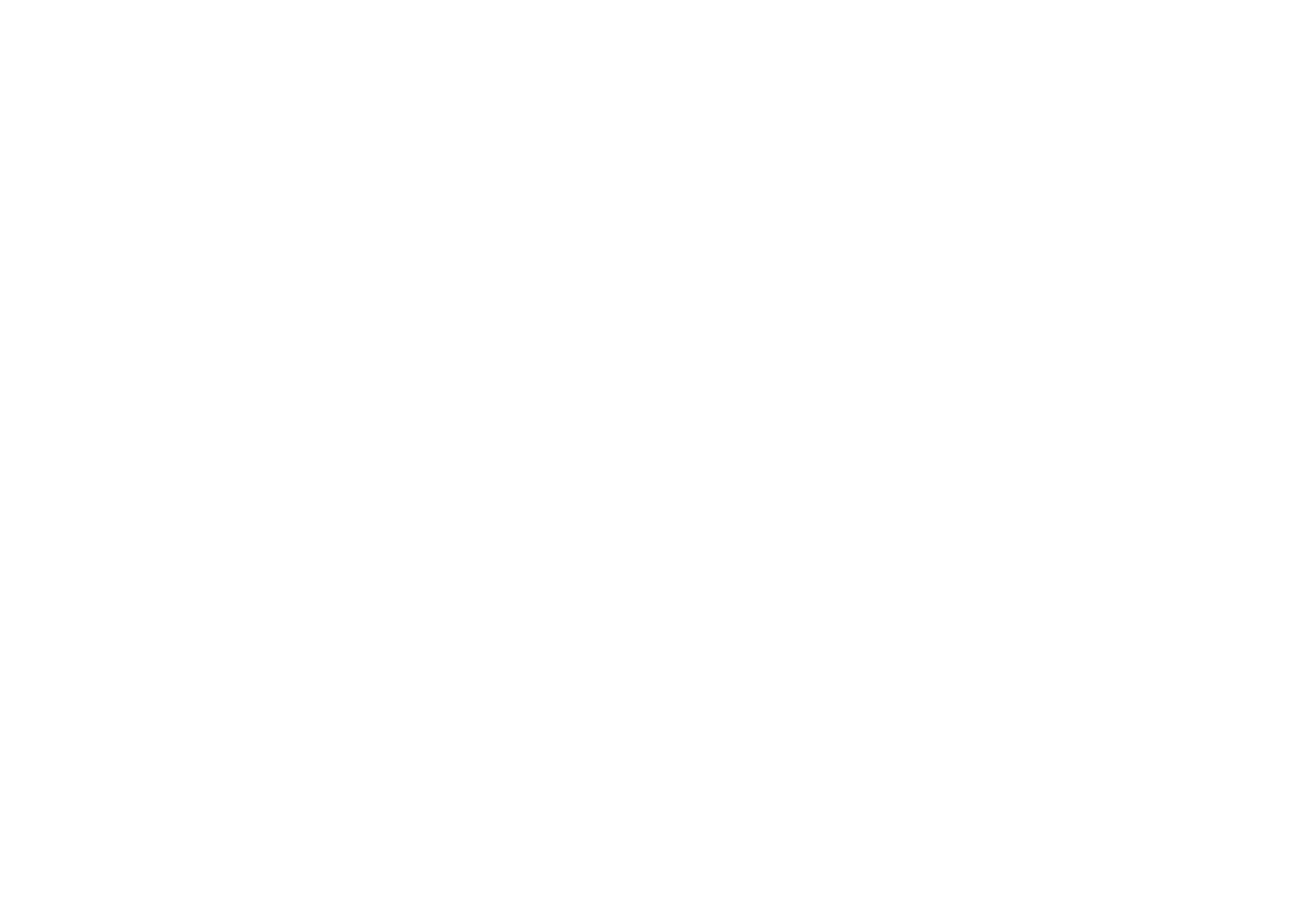# **APPENDIX 2 – POTENTIAL FOR ESTABLISHMENT AND ECONOMIC CONSEQUENCES**

| <b>Scientific name</b>                                    | Common<br>name                                | Potential for establishment or spread in the PRA<br>area |                                                                                                                  | Potential for economic consequences | <b>Consider</b><br>pest<br>further?                                                                               |     |
|-----------------------------------------------------------|-----------------------------------------------|----------------------------------------------------------|------------------------------------------------------------------------------------------------------------------|-------------------------------------|-------------------------------------------------------------------------------------------------------------------|-----|
|                                                           |                                               | Feasible/<br>Not feasible                                | <b>Comments</b>                                                                                                  | Significant/Not<br>significant      | <b>Comments</b>                                                                                                   |     |
| <b>ARTHROPODS</b>                                         |                                               |                                                          |                                                                                                                  |                                     |                                                                                                                   |     |
| Acari (mites)                                             |                                               |                                                          |                                                                                                                  |                                     |                                                                                                                   |     |
| Aceria litchii (Keiffer) =<br>Eriophyes litchii (Keiffer) | Litchi erinose<br>mite, litchi<br>hairy mite, | Feasible                                                 | Narrow host range (CABI, 2002). High<br>reproductive rate and may be dispersed<br>by wind (Waite & Hwang, 2002). | Not significant                     | Already established in Queensland, but<br>not present in Western Australia<br>(DAWA, 2003) or other states (APPD, | No  |
| [Acari: Eriophyidae]                                      | litchi gall mite,                             |                                                          |                                                                                                                  |                                     | 2003). Only known hosts are longan                                                                                |     |
|                                                           | litchi rust mite                              |                                                          |                                                                                                                  |                                     | and lychee (CABI, 2002), which are not<br>commercially produced in Western                                        |     |
|                                                           |                                               |                                                          |                                                                                                                  |                                     | Australia (DAWA, 2003)                                                                                            |     |
| <b>INSECTA (insects)</b>                                  |                                               |                                                          |                                                                                                                  |                                     |                                                                                                                   |     |
| Coleoptera (beetles)                                      |                                               |                                                          |                                                                                                                  |                                     |                                                                                                                   |     |
| <i>Maladera castanea (Arrow)</i>                          | Asiatic garden                                | Feasible                                                 | Moderate host range. Adults are highly                                                                           | Significant                         | May cause superficial damage to the                                                                               | Yes |
| [Coleoptera: Scarabaeidae]                                | beetle,                                       |                                                          | mobile so may spread in the PRA area.                                                                            |                                     | fruit, resulting in loss of quality. Can                                                                          |     |
|                                                           | castaneus<br>garden beetle                    |                                                          |                                                                                                                  |                                     | cause damage to turf and be very<br>destructive in large numbers.                                                 |     |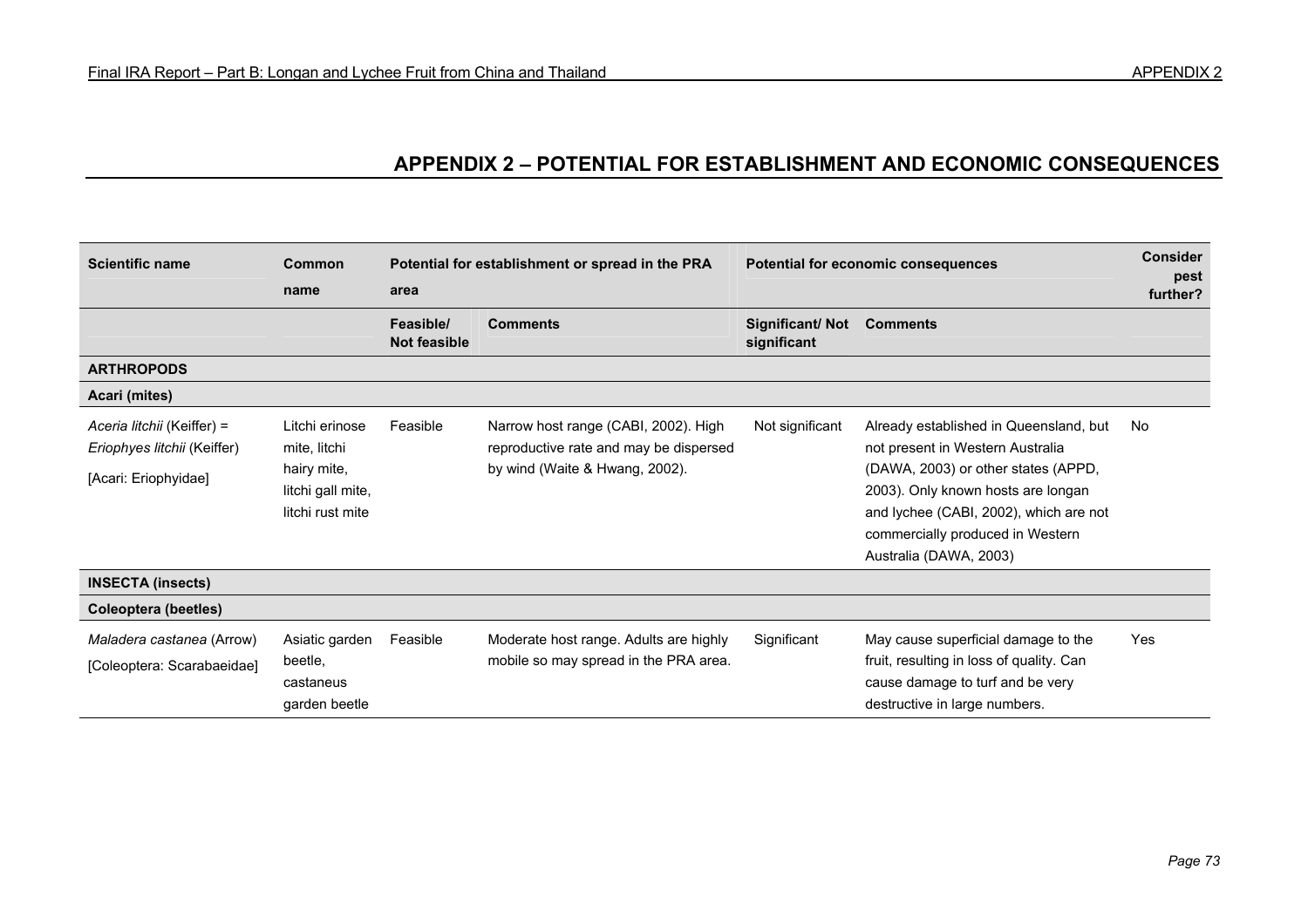| APPENDIX 2 |  |  |  |  |
|------------|--|--|--|--|
|------------|--|--|--|--|

| <b>Scientific name</b>                                                                                | <b>Common</b><br>name                                      | area                             | Potential for establishment or spread in the PRA                                                                        |                                | Potential for economic consequences                                                                                                                                     |     |  |
|-------------------------------------------------------------------------------------------------------|------------------------------------------------------------|----------------------------------|-------------------------------------------------------------------------------------------------------------------------|--------------------------------|-------------------------------------------------------------------------------------------------------------------------------------------------------------------------|-----|--|
|                                                                                                       |                                                            | Feasible/<br><b>Not feasible</b> | <b>Comments</b>                                                                                                         | Significant/Not<br>significant | <b>Comments</b>                                                                                                                                                         |     |  |
| Oxycetonia jucunda<br>Faldermann<br>[Coleoptera: Scarabaeidae]                                        | Flower chafer.<br>citrus flower                            | Feasible                         | Moderate host range including Malus,<br>Pyrus and Citrus sp. Adults are highly<br>mobile so may spread in the PRA area. | Significant                    | May cause superficial damage to the<br>fruit, resulting in loss of quality.                                                                                             | Yes |  |
| Popillia mutans Newman<br>[Coleoptera: Scarabaeidae]                                                  | Scarab beetle                                              | Feasible                         | Adults are highly mobile so may spread<br>in the PRA area.                                                              | Significant                    | May cause superficial damage to the<br>fruit, resulting in loss of quality.                                                                                             | Yes |  |
| Popillia quadriguttata<br>Fabricius<br>[Coleoptera: Scarabaeidae]                                     | Scarab beetle                                              | Feasible                         | Adults are highly mobile so may spread<br>in the PRA area. Wide host range.                                             | Significant                    | May cause superficial damage to the<br>fruit, resulting in loss of quality. Affects<br>a number of important horticultural and<br>agricultural crops (Lee et al. 2002). | Yes |  |
| Potosia brevitarisis Lewis<br>[Coleoptera: Scarabaeidae]                                              | Flower beetle                                              | Feasible                         | Adults are highly mobile so may spread<br>in the PRA area.                                                              | Significant                    | May cause superficial damage to the<br>fruit, resulting in loss of quality.                                                                                             | Yes |  |
| Protaetia fusca (Herbst)<br>[Coleoptera: Scarabaeidae]                                                | Mottled flower<br>scarab beetle,<br>mango flower<br>beetle | Feasible                         | Adults are highly mobile so may spread<br>in the PRA area.                                                              | Significant                    | May cause superficial damage to the<br>fruit, resulting in loss of quality.                                                                                             | Yes |  |
| Protaetia nitididorsis<br>(Fairmaire) = Cetonia<br>esquiroli Pouillaude<br>[Coleoptera: Scarabaeidae] | Scarab beetle                                              | Feasible                         | Adults are highly mobile so may spread<br>in the PRA area.                                                              | Significant                    | May cause superficial damage to the<br>fruit, resulting in loss of quality.                                                                                             | Yes |  |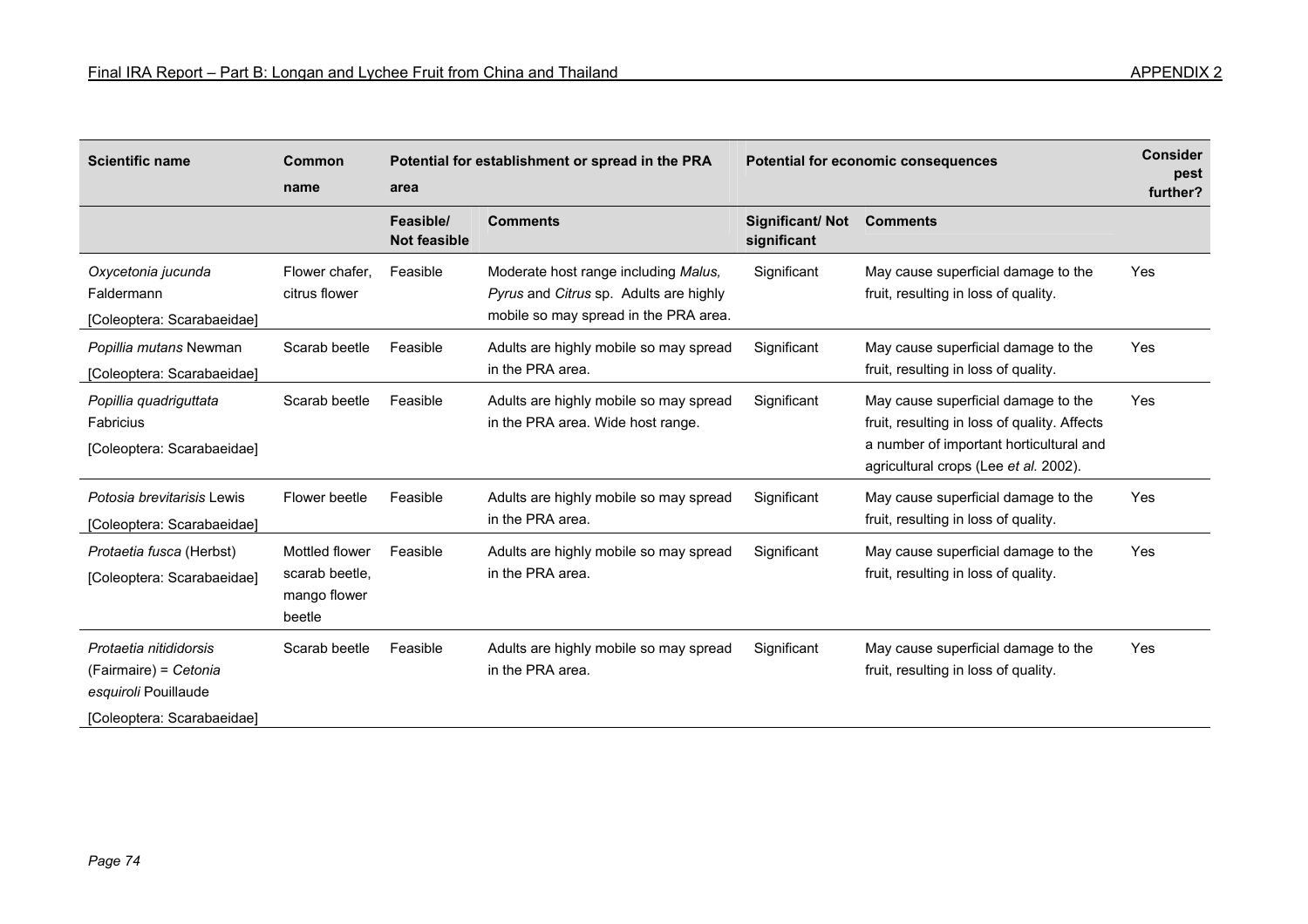| <b>Scientific name</b>                                                                                                                           | Common<br>name                                                | area                             | Potential for establishment or spread in the PRA                                                                                                                                                    |                                | Potential for economic consequences                                                                                                                                                               |     |  |
|--------------------------------------------------------------------------------------------------------------------------------------------------|---------------------------------------------------------------|----------------------------------|-----------------------------------------------------------------------------------------------------------------------------------------------------------------------------------------------------|--------------------------------|---------------------------------------------------------------------------------------------------------------------------------------------------------------------------------------------------|-----|--|
|                                                                                                                                                  |                                                               | Feasible/<br><b>Not feasible</b> | <b>Comments</b>                                                                                                                                                                                     | Significant/Not<br>significant | <b>Comments</b>                                                                                                                                                                                   |     |  |
| Xylotrupes mniszechi<br>Thomson (formerly under<br>taxon Xylotrupes gideon<br>$(Linnaeus) = Dynastes$<br>gideon L.<br>[Coleoptera: Scarabaeidae] | Elephant<br>beetle,<br>rhinoceros<br>beetle                   | Feasible                         | Moderate host range. Adults are highly<br>mobile so may spread in the PRA area.                                                                                                                     | Significant                    | May cause superficial damage to the<br>fruit, resulting in loss of quality.                                                                                                                       | Yes |  |
| Diptera (true flies; mosquitoes)                                                                                                                 |                                                               |                                  |                                                                                                                                                                                                     |                                |                                                                                                                                                                                                   |     |  |
| Bactrocera cucurbitae<br>Coquillet<br>[Diptera: Tephritidae]                                                                                     | Melon fly                                                     | Feasible                         | Wide host range (Allwood et al., 1999).<br>Dispersed by infected fruit and adult<br>flight (Fletcher, 1989). Strong flyer -<br>adults can fly 50-100 km (Fletcher,<br>1989).                        | Significant                    | Primary economic impact would result<br>from quarantine restrictions imposed by<br>important domestic and foreign export<br>markets, rather than from direct yield<br>losses from infested fruit. | Yes |  |
| Bactrocera dorsalis (Hendel)<br>[Diptera: Tephritidae]                                                                                           | Oriental fruit<br>fly, Asian fruit<br>fly, mango<br>fruit fly | Feasible                         | Wide host range (Allwood et al., 1999;<br>Tsuruta et al., 1997). Dispersed by<br>infected fruit and adult flight (Fletcher,<br>1989). Strong flyer - adults can fly 50-<br>100 km (Fletcher, 1989). | Significant                    | Primary economic impact would result<br>from quarantine restrictions imposed by<br>important domestic and foreign export<br>markets, rather than from direct yield<br>losses from infested fruit. | Yes |  |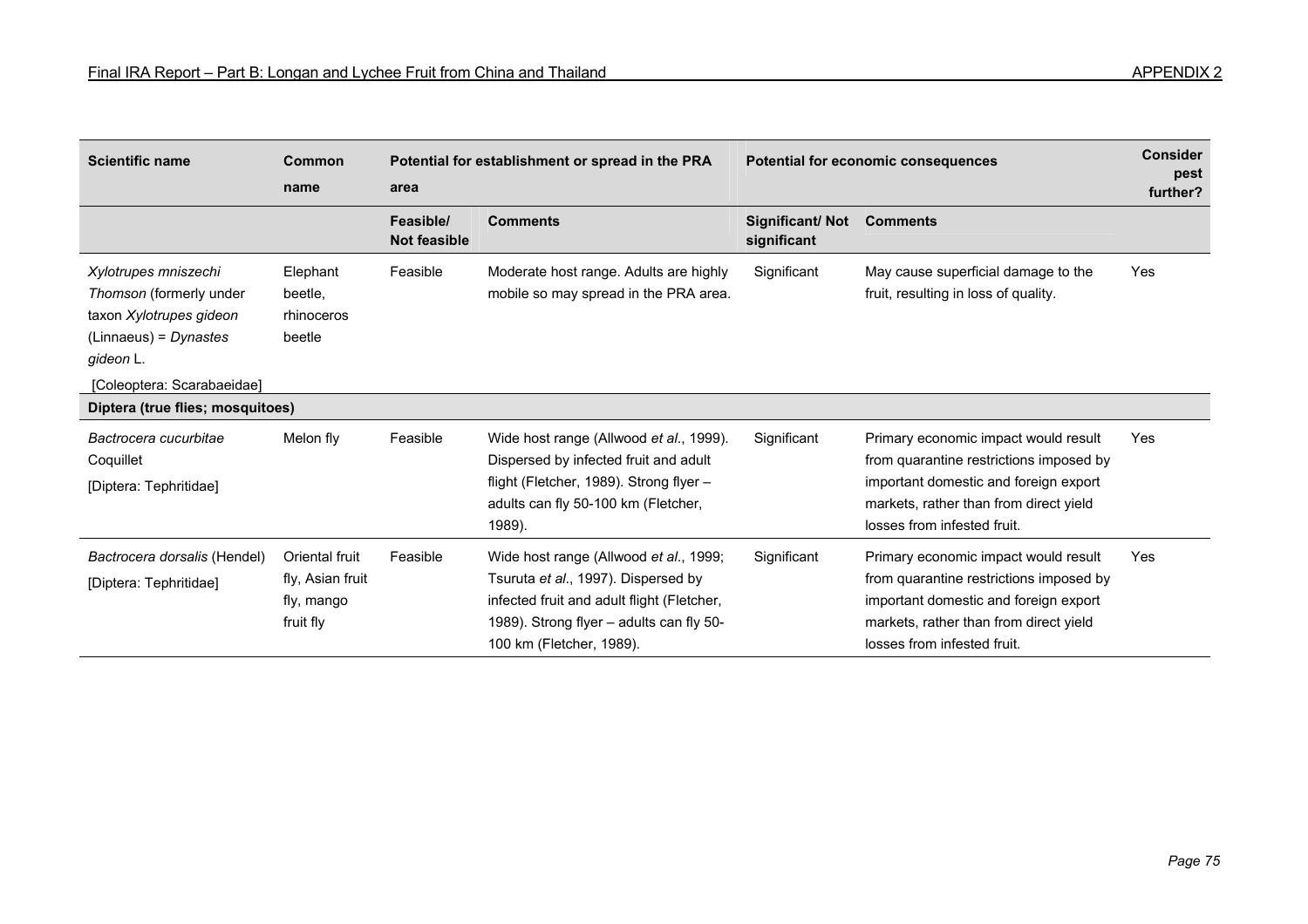| <b>Scientific name</b>                                                              | Common<br>name                                                                                 | area                             | Potential for establishment or spread in the PRA                                         |                                | Potential for economic consequences                                                                                              |     |  |
|-------------------------------------------------------------------------------------|------------------------------------------------------------------------------------------------|----------------------------------|------------------------------------------------------------------------------------------|--------------------------------|----------------------------------------------------------------------------------------------------------------------------------|-----|--|
|                                                                                     |                                                                                                | Feasible/<br><b>Not feasible</b> | <b>Comments</b>                                                                          | Significant/Not<br>significant | <b>Comments</b>                                                                                                                  |     |  |
| Hemiptera (aphids; leafhoppers; mealybugs; psyllids; scales; true bugs; whiteflies) |                                                                                                |                                  |                                                                                          |                                |                                                                                                                                  |     |  |
| Coccus viridis Green<br>[Hemiptera: Coccidae]                                       | Green coffee<br>scale, green<br>scale, green<br>shield scale.<br>soft green<br>scale           | Feasible                         | Wide host range (ScaleNet, 2001). High<br>reproductive rate (Waite & Hwang,<br>$2002$ ). | Significant                    | Can infest a wide range of plant<br>species. Therefore, has potential to<br>cause economic damage if introduced.                 | Yes |  |
| Drepanococcus chiton<br>[Hemiptera: Coccidae]                                       | Wax scale                                                                                      | Feasible                         | Wide host range (ScaleNet, 2001). High<br>reproductive rate (Waite & Hwang,<br>2002).    | Significant                    | Can infest other host species eg.<br>carambola and guava. Therefore, has<br>potential to cause economic damage if<br>introduced. | Yes |  |
| Ferrisia virgata (Cockerell)<br>[Hemiptera:<br>Pseudococcidae]                      | Striped<br>mealybug,<br>spotted<br>mealybug,<br>white tailed<br>mealybug,<br>guava<br>mealybug | Feasible                         | Wide host range (Ben-Dov, 1994) and<br>high reproductive rates (Mau & Kessing,<br>2000). | Significant                    | Can infest a wide range of plant<br>species. Therefore, has potential to<br>cause economic damage if introduced.                 | Yes |  |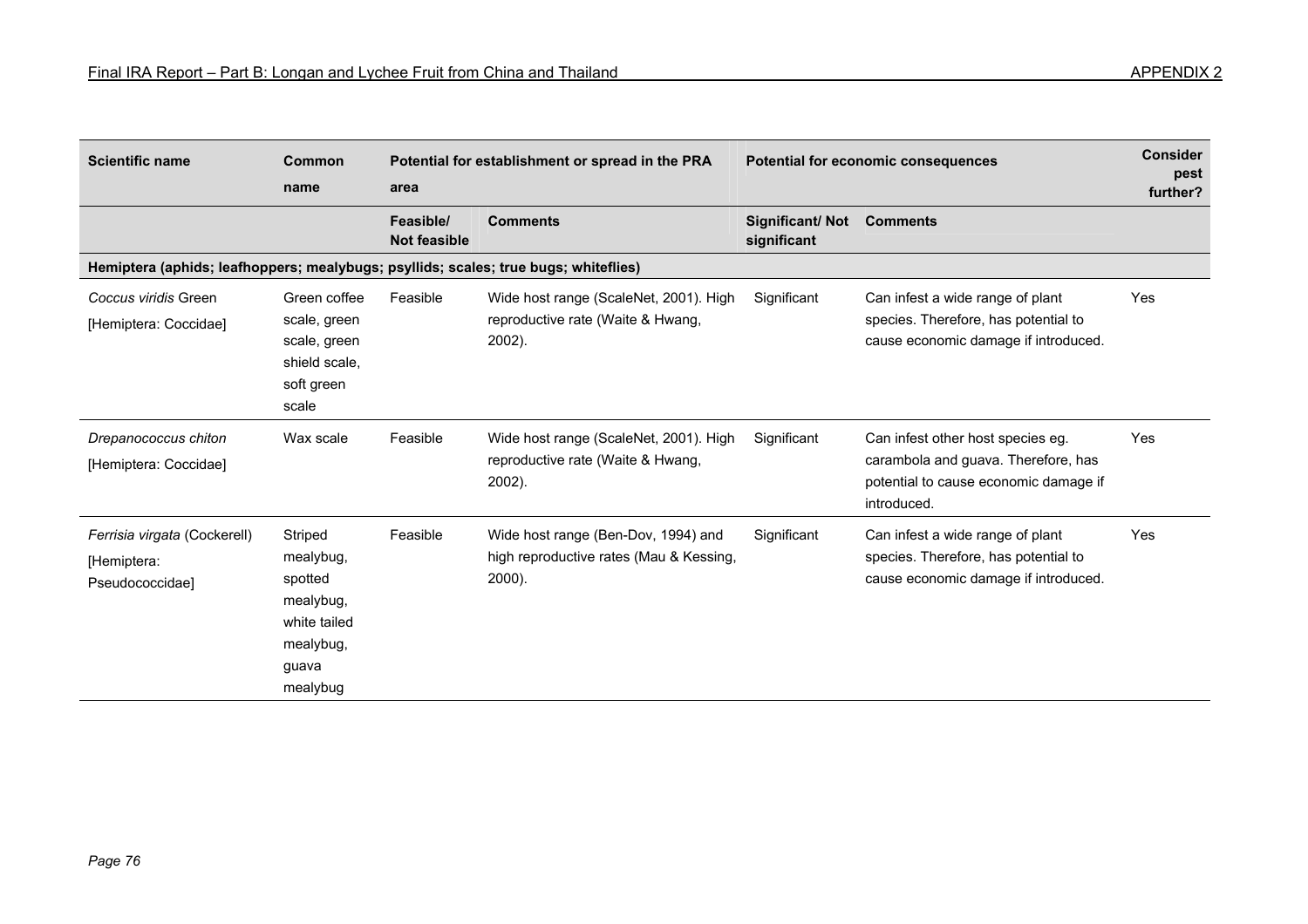| <b>Scientific name</b>                                                                         | Common<br>name                                                             | area                             | Potential for establishment or spread in the PRA                                                                             |                                | Potential for economic consequences                                                                                                           |     |
|------------------------------------------------------------------------------------------------|----------------------------------------------------------------------------|----------------------------------|------------------------------------------------------------------------------------------------------------------------------|--------------------------------|-----------------------------------------------------------------------------------------------------------------------------------------------|-----|
|                                                                                                |                                                                            | Feasible/<br><b>Not feasible</b> | <b>Comments</b>                                                                                                              | Significant/Not<br>significant | <b>Comments</b>                                                                                                                               |     |
| Nezara antennata Scott<br>[Hemiptera: Pentatomidae]                                            | Green stink<br>bug                                                         | Feasible                         | Wide host range (Panizzi et al., 2000).<br>Adapted to tropical and subtropical<br>climates. Adults and nymphs are<br>mobile. | Significant                    | Pierces fruit and sucks juice. May cause<br>superficial damage on fruit resulting in<br>reduced quality.                                      | Yes |
| Planococcus litchi Cox<br>[Hemiptera:<br>Pseudococcidae]                                       | Mealybug                                                                   | Feasible                         | Narrow host range (Ben-Dov, 1994) but<br>high reproductive rates (Mau & Kessing,<br>$2000$ ).                                | Significant                    | Causes loss of fruit quality, Therefore,<br>has the potential to cause economic<br>damage if introduced.                                      | Yes |
| Pulvinaria psidii (Maskell) =<br>Chloropulvinaria psidii<br>(Maskell)<br>[Hemiptera: Coccidae] | Green shield<br>scale, guava<br>mealy scale,<br>guava scale<br>mango scale | Feasible                         | Wide host range (ScaleNet, 2001). High<br>reproductive rate (Mau & Kessing,<br>2000).                                        | Significant                    | Can infest a wide range of plant<br>species. Therefore, has potential to<br>cause economic damage if introduced.                              | Yes |
| Tessaratoma papillosa<br>(Drury)<br>[Hemiptera:<br>Tessaratomidae]                             | Lychee/litchi<br>stinkbug, litchi<br>bug, leaf &<br>twig sucking<br>bug    | Feasible                         | Wide host range (Panizzi et al., 2000).<br>Adapted to tropical and subtropical<br>climates. Adults and nymphs are<br>mobile. | Significant                    | Causes yield losses of 20-30% and 80-<br>90% if infestations are heavy. Causes<br>superficial damage to fruit and fruit drop<br>(CABI, 2002). | Yes |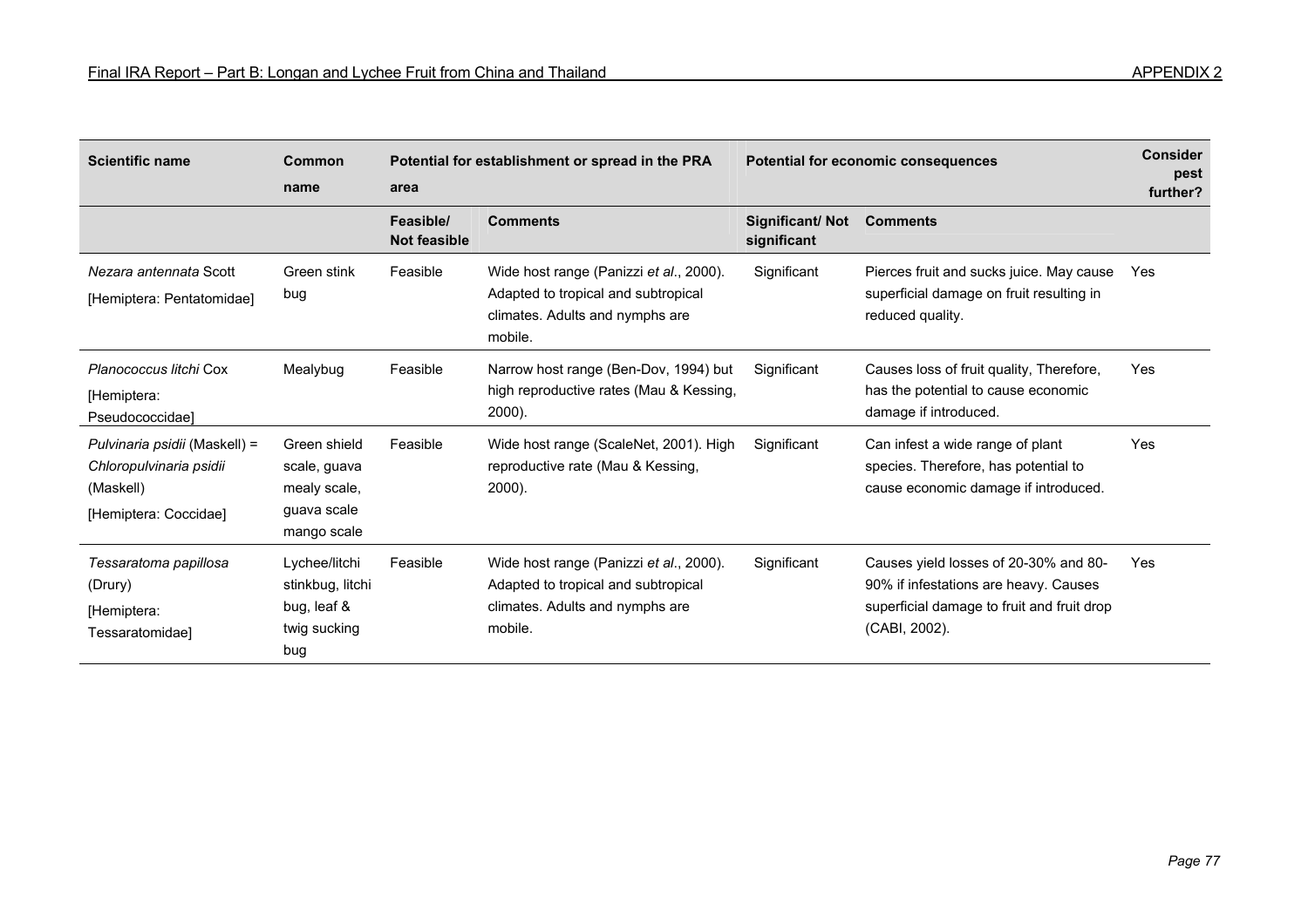| <b>Scientific name</b>                                                                                   | Common<br>name                                                                 | area                             | Potential for establishment or spread in the PRA                                                                   |                                | Potential for economic consequences                                                                                               |     |
|----------------------------------------------------------------------------------------------------------|--------------------------------------------------------------------------------|----------------------------------|--------------------------------------------------------------------------------------------------------------------|--------------------------------|-----------------------------------------------------------------------------------------------------------------------------------|-----|
|                                                                                                          |                                                                                | Feasible/<br><b>Not feasible</b> | <b>Comments</b>                                                                                                    | Significant/Not<br>significant | <b>Comments</b>                                                                                                                   |     |
| Lepidoptera (butterflies; moths)                                                                         |                                                                                |                                  |                                                                                                                    |                                |                                                                                                                                   |     |
| Adoxophyes cyrtosema<br>Meyrick<br>[Lepidoptera: Tortricidae]                                            | Citrus brown-<br>banded tortrix.<br>citrus leaf-<br>roller                     | Feasible                         | Wide host range and high reproductive<br>rate (Waite & Hwang, 2002).                                               | Significant                    | Larvae damage fruit by chewing large<br>holes that usually cause fruit rot (CABI,<br>2002)                                        | Yes |
| Adoxophyes orana Fisher<br>von Röeslerstamm =<br>Adoxophyes fasciata Walsh<br>[Lepidoptera: Tortricidae] | Apple peel<br>tortricid.<br>smaller tea<br>tortrix,<br>summer fruit<br>tortrix | Feasible                         | Wide host range and high reproductive<br>rate (Waite & Hwang, 2002).                                               | Significant                    | Larvae damage fruit by chewing large<br>holes that usually cause fruit rot (CABI,<br>2002) on a wide range of economic<br>species | Yes |
| Conopomorpha sinensis<br><b>Bradley</b><br>[Lepidoptera: Gracillariidae]                                 | Litchi fruit<br>borer, litchi<br>stem-end<br>borer                             | Feasible                         | High reproductive rate with up to eleven<br>generations per year. Suited to tropical<br>and sub-tropical climates. | Significant                    | Regarded as a destructive pest<br>because larvae bore inside fruit.<br>causing reduction in yield and fruit<br>quality.           | Yes |
| Deudorix epijarbas Moore =<br>Deudorix epijarbas amatius<br>Fruhstorfer<br>[Lepidoptera: Lycaenidae]     | Cornelian<br>butterfly, fruit<br>borer, grey<br>lychee<br>butterfly            | Feasible                         | Moderate host range (CABI, 2002).<br>Mobile, with a moderate reproductive<br>rate.                                 | Significant                    | Larvae bore inside fruit causing<br>complete destruction.                                                                         | Yes |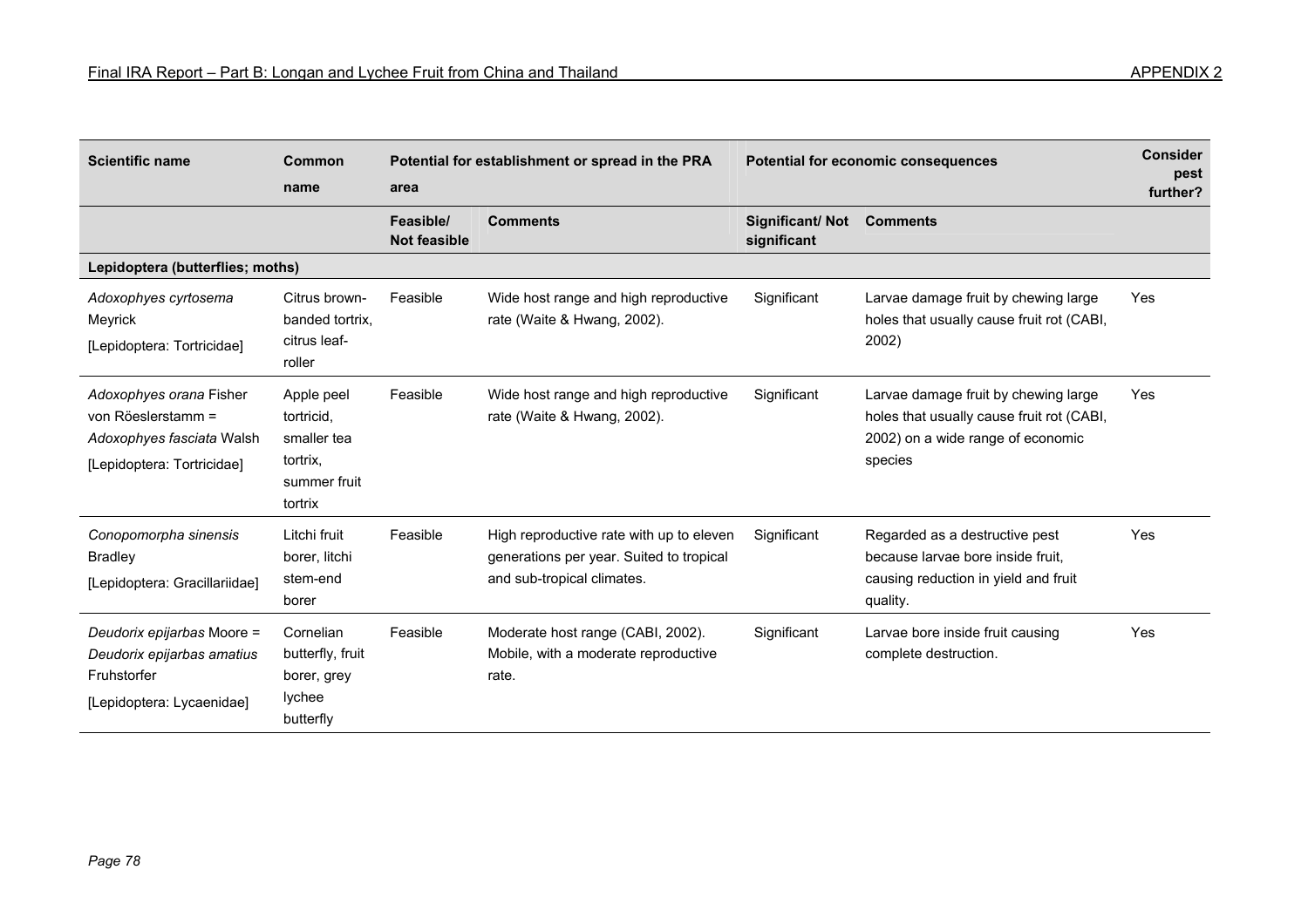| <b>Scientific name</b>                                               | Common<br>name | Potential for establishment or spread in the PRA<br>area |                                                                                                        | Potential for economic consequences |                                                                                                                                                                                                                                                                                                                                                                | <b>Consider</b><br>pest<br>further? |
|----------------------------------------------------------------------|----------------|----------------------------------------------------------|--------------------------------------------------------------------------------------------------------|-------------------------------------|----------------------------------------------------------------------------------------------------------------------------------------------------------------------------------------------------------------------------------------------------------------------------------------------------------------------------------------------------------------|-------------------------------------|
|                                                                      |                | Feasible/<br><b>Not feasible</b>                         | <b>Comments</b>                                                                                        | Significant/Not<br>significant      | <b>Comments</b>                                                                                                                                                                                                                                                                                                                                                |                                     |
| <b>PATHOGENS</b>                                                     |                |                                                          |                                                                                                        |                                     |                                                                                                                                                                                                                                                                                                                                                                |                                     |
| <b>FUNGI</b>                                                         |                |                                                          |                                                                                                        |                                     |                                                                                                                                                                                                                                                                                                                                                                |                                     |
| Aspergillus restrictus G. Sm.<br>[Mitosporic fungi:<br>Hyphomycetes] | Fruit rot      | Feasible                                                 | Cosmopolitan ptahogen (Farr et al.,<br>1989)                                                           | Not significant                     | Not considered of economic<br>significance in commercially produced<br>fruit for either domestic or international<br>trade by Australia and its trading<br>partners.                                                                                                                                                                                           | <b>No</b>                           |
| Botryodiplodia spp.<br>[Mitosporic fungi:<br>Coelomycetes]           | Collar rot     | Feasible                                                 | Botryodiplodia spp. are common in<br>Australia under a range of<br>environmental conditions.           | Not significant                     | Not considered of economic<br>significance in commercially produced<br>fruit for either domestic or international<br>trade by Australia and its trading<br>partners.                                                                                                                                                                                           | <b>No</b>                           |
| Capnodium ramosum<br>[Dothidiales:<br>Capnodeaceae]                  | Sooty mould    | Feasible                                                 | Associated with the honeydew from<br>sucking insects and can be spread by<br>sucking insects and ants. | Not significant                     | Appear as superficial black growth on<br>leaves and fruit but do not enter or<br>parasitise host tissue. Although affected<br>fruit may be downgraded for cosmetic<br>reasons, no control is taken specifically<br>against sooty moulds or mildews.<br>Reducing infestations of scale and other<br>insects will control sooty moulds<br>(Coates et al., 2003). | No                                  |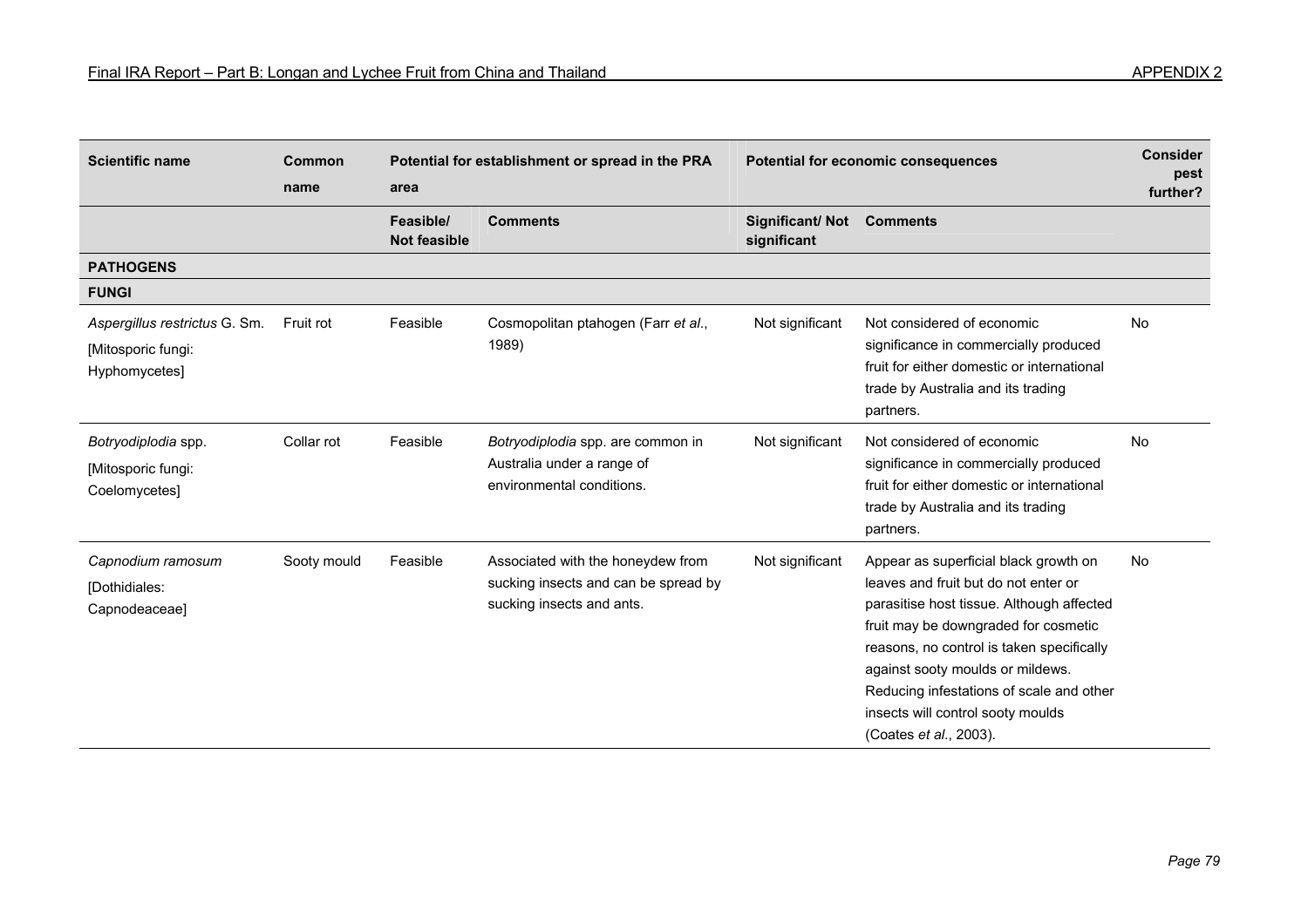| <b>Scientific name</b>                                                                        | Common<br>name                | area                             | Potential for establishment or spread in the PRA                                                                                                                                                                                                           |                                | Potential for economic consequences                                                                                                                                 |           |  |
|-----------------------------------------------------------------------------------------------|-------------------------------|----------------------------------|------------------------------------------------------------------------------------------------------------------------------------------------------------------------------------------------------------------------------------------------------------|--------------------------------|---------------------------------------------------------------------------------------------------------------------------------------------------------------------|-----------|--|
|                                                                                               |                               | Feasible/<br><b>Not feasible</b> | <b>Comments</b>                                                                                                                                                                                                                                            | Significant/Not<br>significant | <b>Comments</b>                                                                                                                                                     |           |  |
| Coniothyrium litchii P.K. Chi<br>& Z.D. Jiang                                                 | Canker                        | Feasible                         | Limited host range                                                                                                                                                                                                                                         | Not significant                | Listed as a potential pest of longan by<br>USDA (1999) but not confirmed by<br>China. USDA (1999) does not require<br>management options for this pest.             | No        |  |
| Cylindrocladiella peruviana<br>(Bat., Bez., & Herrera)<br>[Mitosporic fungi:<br>Hyphomycetes] | Cylindrocladie<br>lla disease | Feasible                         | Extensive host range, including many<br>native and exotic species (SBML,<br>2000). Spores may be dispersed by<br>wind or rain. It is both a high and low<br>temperature species. Similar species<br>are present in Australia (Crous &<br>Wingfield, 1993). | Significant                    | Affect the roots of a number of crops<br>such as tea, mango, Prunus spp. The<br>disease causes poor growth but is<br>generally a minor root rot (Perally,<br>1974). | Yes       |  |
| Hexagonia apiaria (Pers.)<br>Fr.<br>[Poriales: Coreiolaceae]                                  |                               | Feasible                         | Spread by infected plant parts e.g.<br>longan panicles.                                                                                                                                                                                                    | Not significant                | Hexagonia spp. are polypores and are<br>wood-rotting fungi. Unlikely to affect<br>healthy fruiting panicle.                                                         | <b>No</b> |  |
| Hexagonia heteropora<br>(Montogne) Lmazaki<br>[Poriales: Coreiolaceae]                        |                               | Feasible                         | Spread by infected plant parts e.g.<br>longan panicles.                                                                                                                                                                                                    | Not significant                | Hexagonia spp. are polypores and are<br>wood-rotting fungi. Unlikely to affect<br>healthy fruiting panicle.                                                         | No        |  |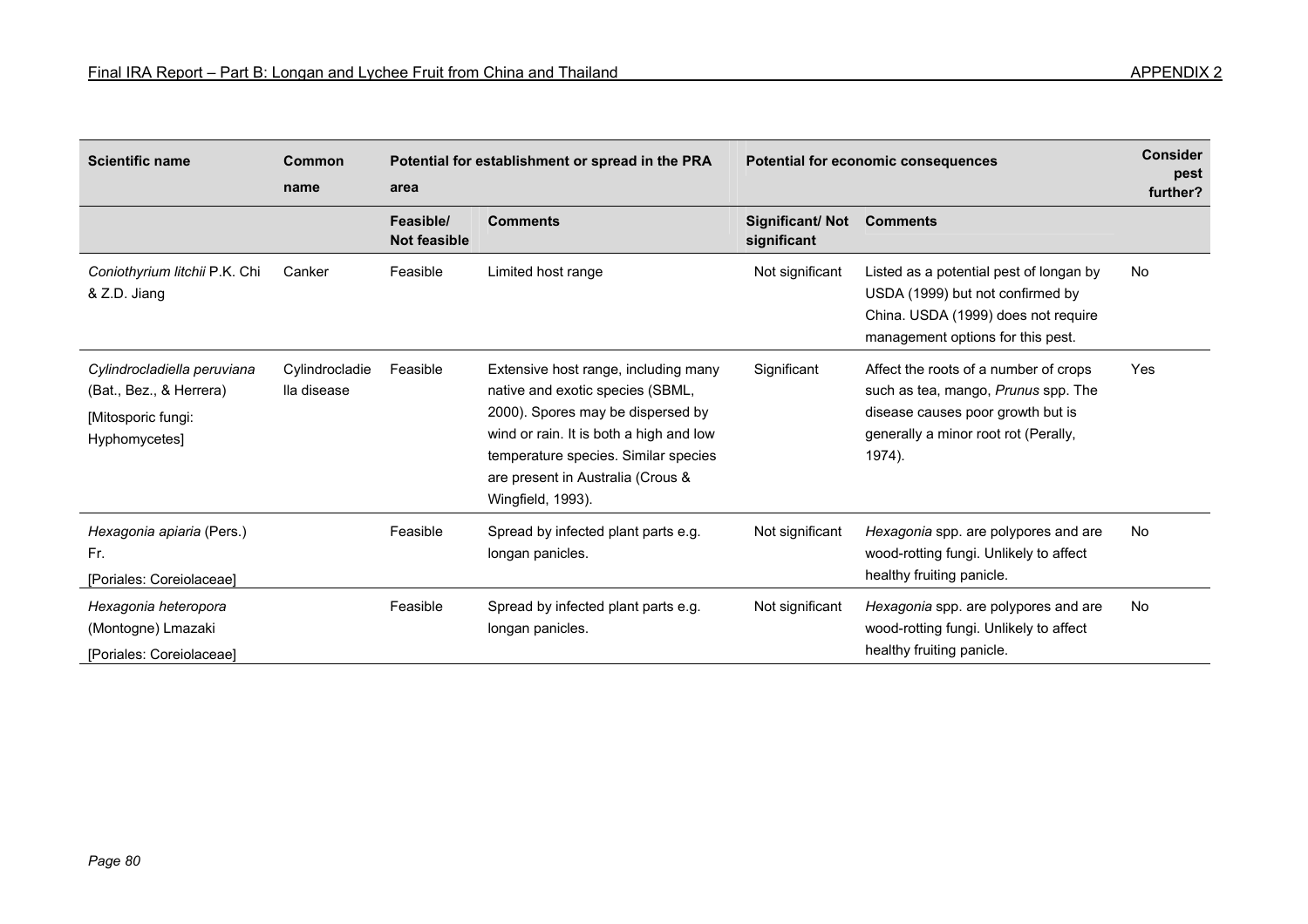| <b>Scientific name</b>                                | <b>Common</b><br>name | Potential for establishment or spread in the PRA<br><b>Potential for economic consequences</b><br>area |                                                                                                                                     |                                | <b>Consider</b><br>pest<br>further?                                                                                                                                                                                                                                                                                      |           |
|-------------------------------------------------------|-----------------------|--------------------------------------------------------------------------------------------------------|-------------------------------------------------------------------------------------------------------------------------------------|--------------------------------|--------------------------------------------------------------------------------------------------------------------------------------------------------------------------------------------------------------------------------------------------------------------------------------------------------------------------|-----------|
|                                                       |                       | Feasible/<br><b>Not feasible</b>                                                                       | <b>Comments</b>                                                                                                                     | Significant/Not<br>significant | <b>Comments</b>                                                                                                                                                                                                                                                                                                          |           |
| Meliola eupaniae-majoris<br>[Meliolales: Meliolaceae] | Sooty mildew          | Feasible                                                                                               | Other Meliola spp. exist in Australia on<br>a wide range of hosts and spread by<br>insects or from leaves and branches to<br>fruit. | Not significant                | Appear as superficial black growth on<br>leaves and fruit. Although affected fruit<br>may be downgraded for cosmetic<br>reasons, no control is taken specifically<br>against sooty moulds or mildews.<br>Reducing infestations of scale and other<br>insects will control sooty moulds<br>(Coates <i>et al.</i> , 2003). | <b>No</b> |
| Meliola euphoriae<br>[Meliolales: Meliolaceae]        | Sooty mildew          | Feasible                                                                                               | Other Meliola spp. exist in Australia on<br>a wide range of hosts and spread by<br>insects or from leaves and branches to<br>fruit. | Not significant                | Appear as superficial black growth on<br>leaves and fruit. Although affected fruit<br>may be downgraded for cosmetic<br>reasons, no control is taken specifically<br>against sooty moulds or mildews.<br>Reducing infestations of scale and other<br>insects will control sooty moulds<br>(Coates et al., 2003).         | <b>No</b> |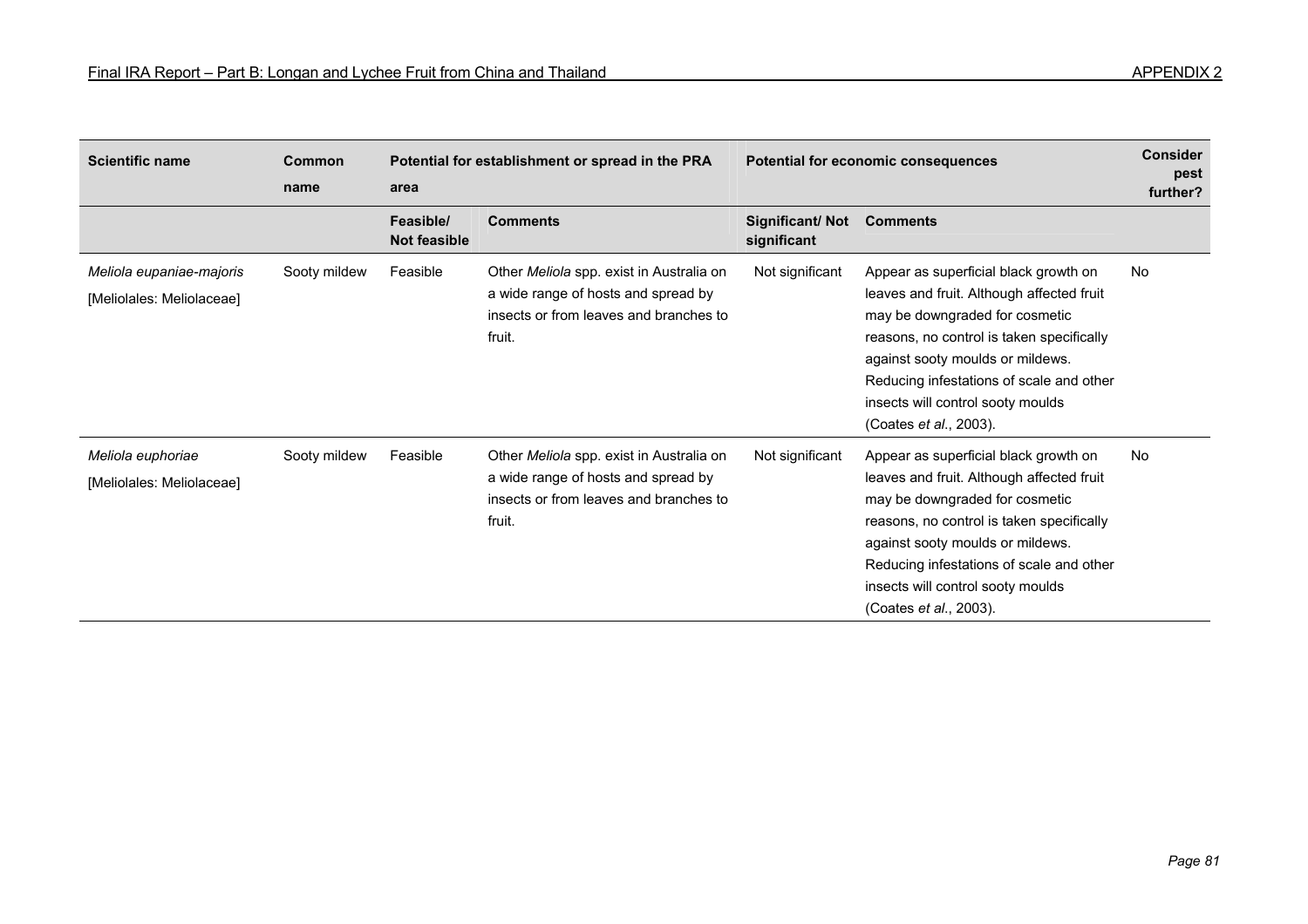| <b>Scientific name</b>                                                 | Common<br>name                 | Potential for establishment or spread in the PRA<br>area |                                                                                                                                                                                                                                  | <b>Potential for economic consequences</b> | <b>Consider</b><br>pest<br>further?                                                                                                                                                                                                                                                                                                                            |           |
|------------------------------------------------------------------------|--------------------------------|----------------------------------------------------------|----------------------------------------------------------------------------------------------------------------------------------------------------------------------------------------------------------------------------------|--------------------------------------------|----------------------------------------------------------------------------------------------------------------------------------------------------------------------------------------------------------------------------------------------------------------------------------------------------------------------------------------------------------------|-----------|
|                                                                        |                                | Feasible/<br><b>Not feasible</b>                         | <b>Comments</b>                                                                                                                                                                                                                  | Significant/Not<br>significant             | <b>Comments</b>                                                                                                                                                                                                                                                                                                                                                |           |
| Neocapnodium tanakae<br>(Shirai et Hara)                               | Sooty mould                    | Feasible                                                 | Associated with the honeydew from<br>sucking insects and can be spread by<br>sucking insects and ants.                                                                                                                           | Not significant                            | Appear as superficial black growth on<br>leaves and fruit but do not enter or<br>parasitise host tissue. Although affected<br>fruit may be downgraded for cosmetic<br>reasons, no control is taken specifically<br>against sooty moulds or mildews.<br>Reducing infestations of scale and other<br>insects will control sooty moulds<br>(Coates et al., 2003). | <b>No</b> |
| Peronophythora litchii Chen<br>ex Ko et al.<br>[Pythiales: Pythiaceae] | Litchi brown<br>blight         | Feasible                                                 | Affects lychee and longan in a number<br>of countries. Can spread by soil and<br>rain splash during continuously wet<br>periods (CMI, 1989).                                                                                     | Significant                                | One of the most important diseases of<br>lychee in China (Zhang, 1997). Causes<br>loss of fruit and low commercial value of<br>post-harvest fruit due to off-taste and<br>shortened shelf life (Ou, 2001).                                                                                                                                                     | Yes       |
| Phomopsis longanae Chi &<br>Jiang<br>[Diaporthales: Valsaceae]         | Fruit blotch,<br>branch canker | Feasible                                                 | Although this species has a limited host<br>range and the means of infection is not<br>certain Phomopsis spp. have a wide<br>host range and can be spread by<br>spores from infected branches to fruit<br>(Coates et al., 2003). | Significant                                | Phomopsis spp. are implicated along<br>with Diplodia theobromae and<br>anomorphs of Botryosphearia spp. as<br>well as Colletotrichum spp. as the most<br>common causal agents of stem-end rot<br>on longan, lychee and rambutan<br>(Coates et al., 2003).                                                                                                      | Yes       |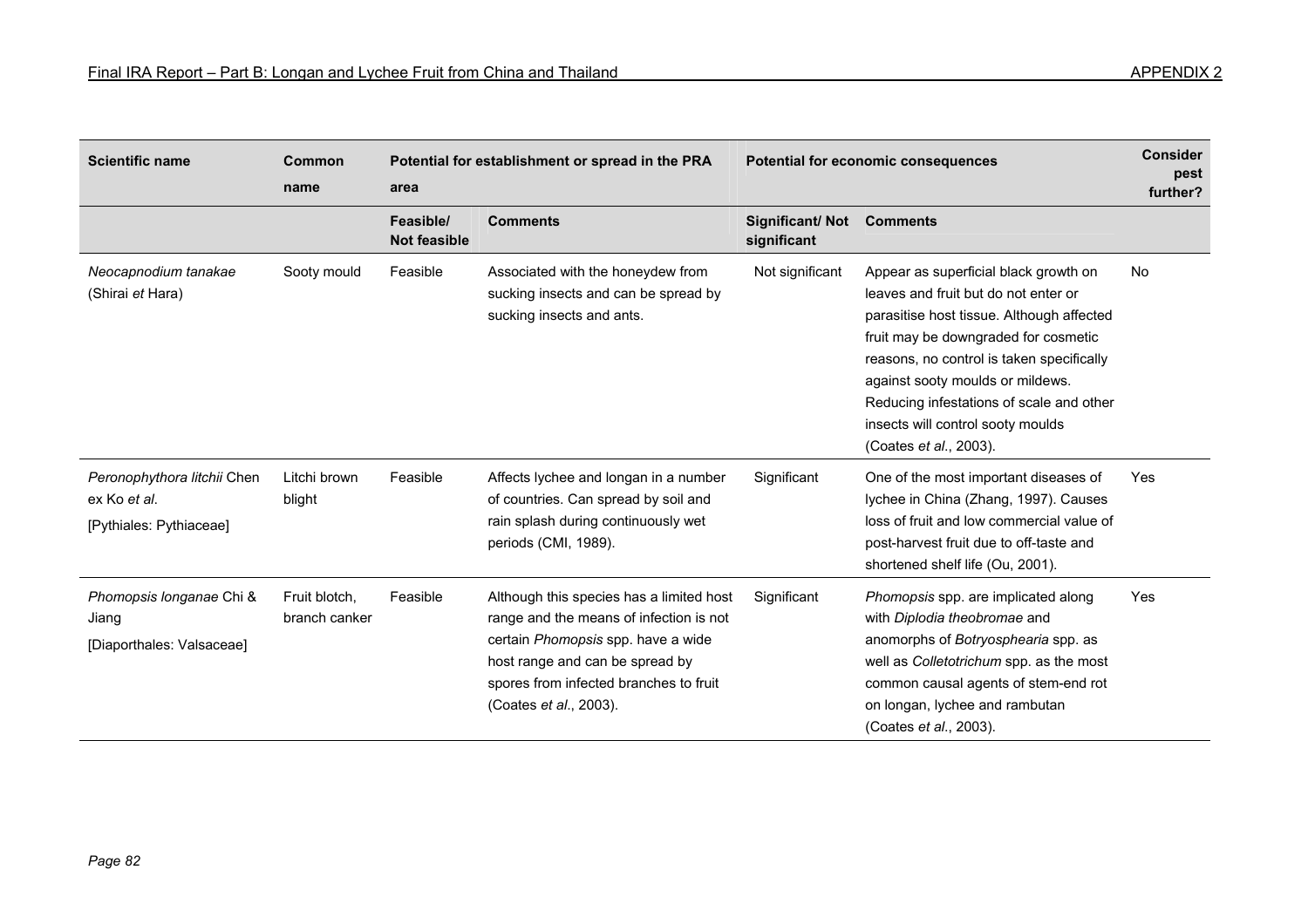| <b>Scientific name</b>                                                         | <b>Common</b><br>name                 | Potential for establishment or spread in the PRA<br>area |                                                                                                                                                                             | Potential for economic consequences | <b>Consider</b><br>pest<br>further?                                                                                                                                                                                                                                    |            |
|--------------------------------------------------------------------------------|---------------------------------------|----------------------------------------------------------|-----------------------------------------------------------------------------------------------------------------------------------------------------------------------------|-------------------------------------|------------------------------------------------------------------------------------------------------------------------------------------------------------------------------------------------------------------------------------------------------------------------|------------|
|                                                                                |                                       | Feasible/<br><b>Not feasible</b>                         | <b>Comments</b>                                                                                                                                                             | Significant/Not<br>significant      | <b>Comments</b>                                                                                                                                                                                                                                                        |            |
| Phytophthora palmivora<br>(E.J. Butler) E.J. Butler<br>[Pythiales: Pythiaceae] | Leaf blight,<br>fruit rot<br>Root rot | Feasible                                                 | This pathogen has a wide host range<br>and is already established in tropical<br>fruit growing regions of the Northern<br>Territory and Queensland (Ploetz et al.,<br>2003) | Significant                         | Phytophthora palmivora causes fruit rot<br>in atemoya, breadfruit, papaya, pond<br>apple, soursop, fig, longan and durian<br>(Ploetz et al., 2003). It is an important<br>disease of cacao.                                                                            | <b>Yes</b> |
| Pseudoperonospora sp.<br>[Peronosporales:<br>Peronosporaceae]                  |                                       | Feasible                                                 | This genus is already present in<br>Australia on a range of hosts.                                                                                                          | Not significant                     | There is a lack of information on the<br>Pseudoperonospora sp. on longan in<br>China or of any damage caused thus<br>indicating a lack of economic<br>significance. The pathogen was not<br>considered further by the USDA (1999)<br>where the reference was obtained. | <b>No</b>  |
| Yeast (unidentified)                                                           | Yeast                                 | Feasible                                                 | Yeasts are universal and it is feasible<br>that conducive conditions exist in<br>Australia.                                                                                 | Not significant                     | Yeasts have been isolated from post-<br>harvest decay of longan and lychee fruit<br>but a causal relationship has not been<br>determined (Fitzell & Coates, 1995).                                                                                                     | <b>No</b>  |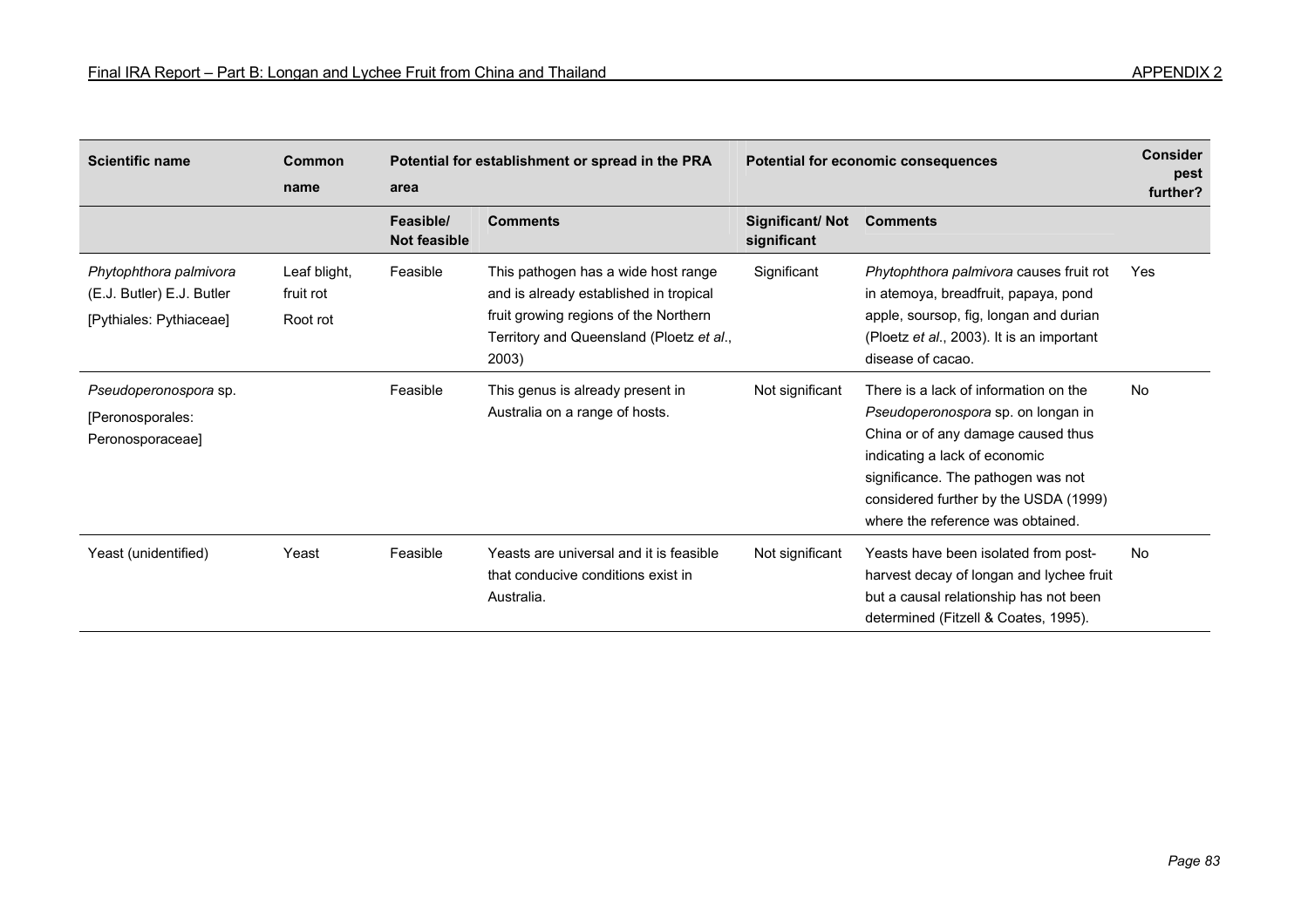| APPENDIX 2 |  |  |
|------------|--|--|
|------------|--|--|

| <b>Scientific name</b>                                     | <b>Common</b><br>name                  | Potential for establishment or spread in the PRA<br>area |                                                                                                                                                                              | Potential for economic consequences |                                                                                                                                                                                                           | <b>Consider</b><br>pest<br>further? |  |  |  |
|------------------------------------------------------------|----------------------------------------|----------------------------------------------------------|------------------------------------------------------------------------------------------------------------------------------------------------------------------------------|-------------------------------------|-----------------------------------------------------------------------------------------------------------------------------------------------------------------------------------------------------------|-------------------------------------|--|--|--|
|                                                            |                                        | Feasible/<br><b>Not feasible</b>                         | <b>Comments</b>                                                                                                                                                              | Significant/Not<br>significant      | <b>Comments</b>                                                                                                                                                                                           |                                     |  |  |  |
| <b>DISEASE OF UNKNOWN AETIOLOGY</b>                        |                                        |                                                          |                                                                                                                                                                              |                                     |                                                                                                                                                                                                           |                                     |  |  |  |
| LWBD<br>Mycoplasma-<br>like/Filamentous virus?<br>Organism | Longan<br>witches'<br>broom<br>disease | Feasible                                                 | The disease is mostly transmitted by<br>budwood and vectors in China (Chen et<br>al., 2001). Sucking insects and mite<br>vectors could be potential vectors in<br>Australia. | Significant                         | Witches' broom has been described as<br>the only significant disease affecting<br>longan in Asia (Menzel et al., 1989)<br>causing annual losses of 10-20% or up<br>to 50% (Chen et al., 1990).            | Yes                                 |  |  |  |
|                                                            |                                        |                                                          | Longan witches' broom may transmitted<br>to lychee through vectors (Chen et al.,<br>1996)                                                                                    |                                     | Although not reported in Thailand and<br>lack of evidence that disease exists on<br>lychee in China (AQSIQ, 2003a, b;<br>DOA, pers. comm., 2003) affects on<br>lychee trees would be equally<br>damaging. |                                     |  |  |  |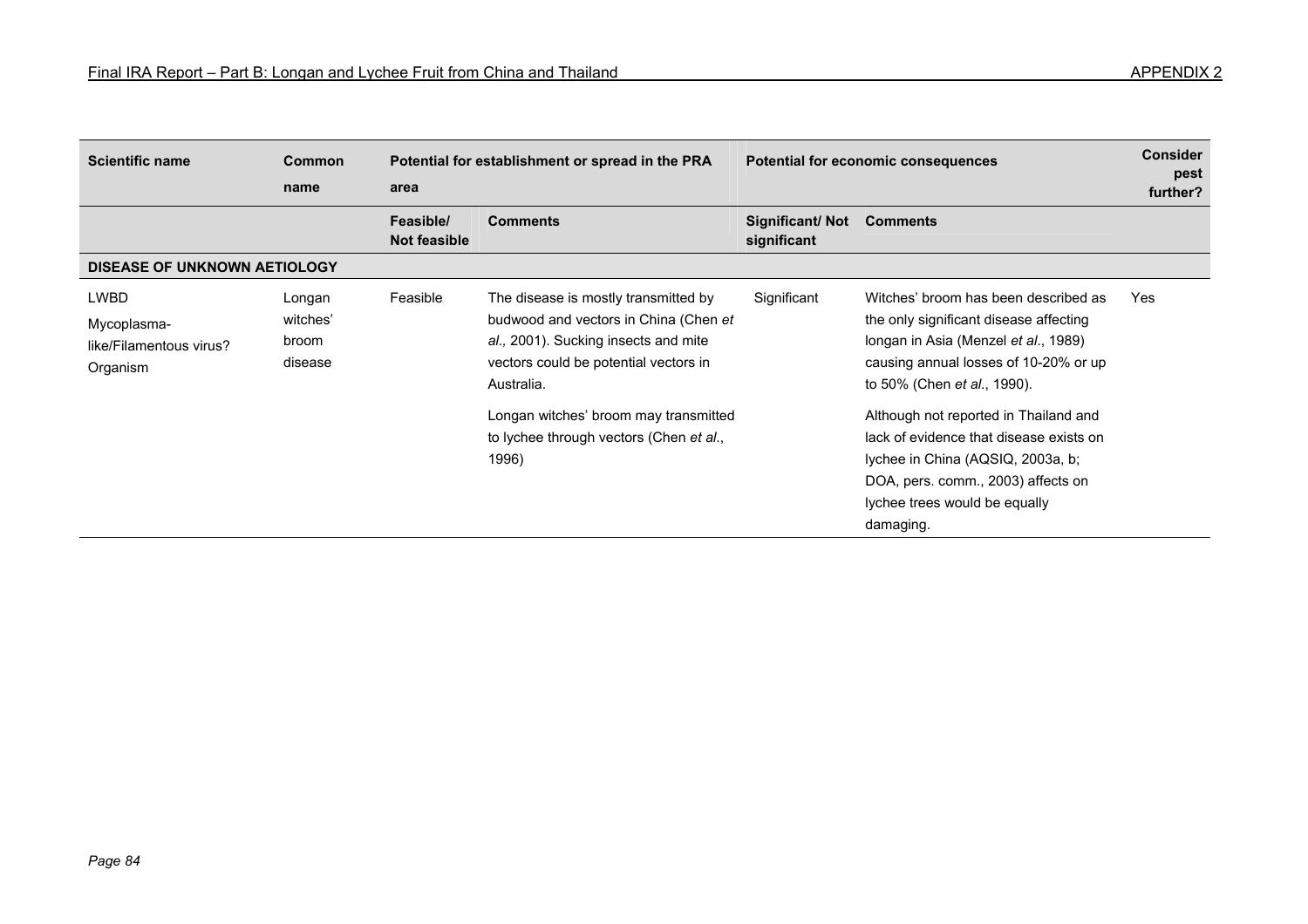## **REFERENCES – APPENDIX 2**

- Allwood, A.L., Chinajariyawong, A., Drew, R.A.I., Hamacek, E.L., Hancock, D.L., Hengsawad, C., Jipanin, J.C., Jirasurat, M., Kong Krong, C., Kritsaneepaiboon, S., Leong, C.T.S. and Vijaysegaran, S. (1999). Host plant records for fruit flies (Diptera: Tephritidae) in South East Asia. *The Raffles Bulletin of Zoology, Supplement* 7: 1-92.
- APPD (2003). Australian Plant Pest Database. Plant Health Australia. http://www.planthealthaustralia.com.au/APPD/queryForm.asp
- AQSIQ (2003a). *Response to Biosecurity Australia Questions*. State General Administration for Quality Supervision and Inspection and Quarantine of the People's Republic of China, March 2003.
- AQSIQ (2003b). Comments provided on the Technical Issues Paper on the IRA on Longan and Lychee Fruit from China. State General Administration for Quality Supervision and Inspection and Quarantine of the People's Republic of China (AQSIQ), 18 June 2003.
- Ben-Dov, Y. (1994). *A Systematic Catalogue of the Mealybugs of the World (Insects: Homoptera: Coccoidea: Coccidae) with Data on Geographical Distribution, Host Plants, Biology and Economic Importance*. Andover, UK: Intercept Limited, 686 pp.
- CABI (CAB International) (2002). *Crop Protection Compendium* (2003 edition). Wallingford, UK: CAB International.
- Chen, J.Y. (1990). The spreading period of longan witches' broom disease by insect vectors and their timing control. *Fujian Agricultural Sciences and Technology* 1: 18.
- Chen, J.Y., Chen, J.Y. and Xu, X.D. (2001). Advances in research of longan witches' broom disease. In: Huang, H.B. and Menzel, C. (eds). *Proceedings of the First International Symposium on Litchi and Longan, Guangzhou, China, June 2000. ISHS Acta Horticulturae* 558: 413-416.
- Chen, J.Y., Li, K.B., Chen, J.Y. and Fan, G.C. (1996). A preliminary study on litchi witches' broom and its relations to longan witches' broom. *Acta Phytopathologica Sinica* 26(4): 331-335. (In Chinese).
- Coates, L.M., Sangchote, S., Johnson, G.I. and Sittigul, C. (2003). Diseases of lychee, longan and rambutan. In: Ploetz, R.C. (ed.) *Diseases of Tropical Fruit Crops*. Wallingford, UK: CABI Publishing, pp. 307-325.
- CMI (1989). CMI Descriptions of Pathogenic Fungi and Bacteria, Set 98, Nos 971-980. *Mycopathologia* 106: 183-211.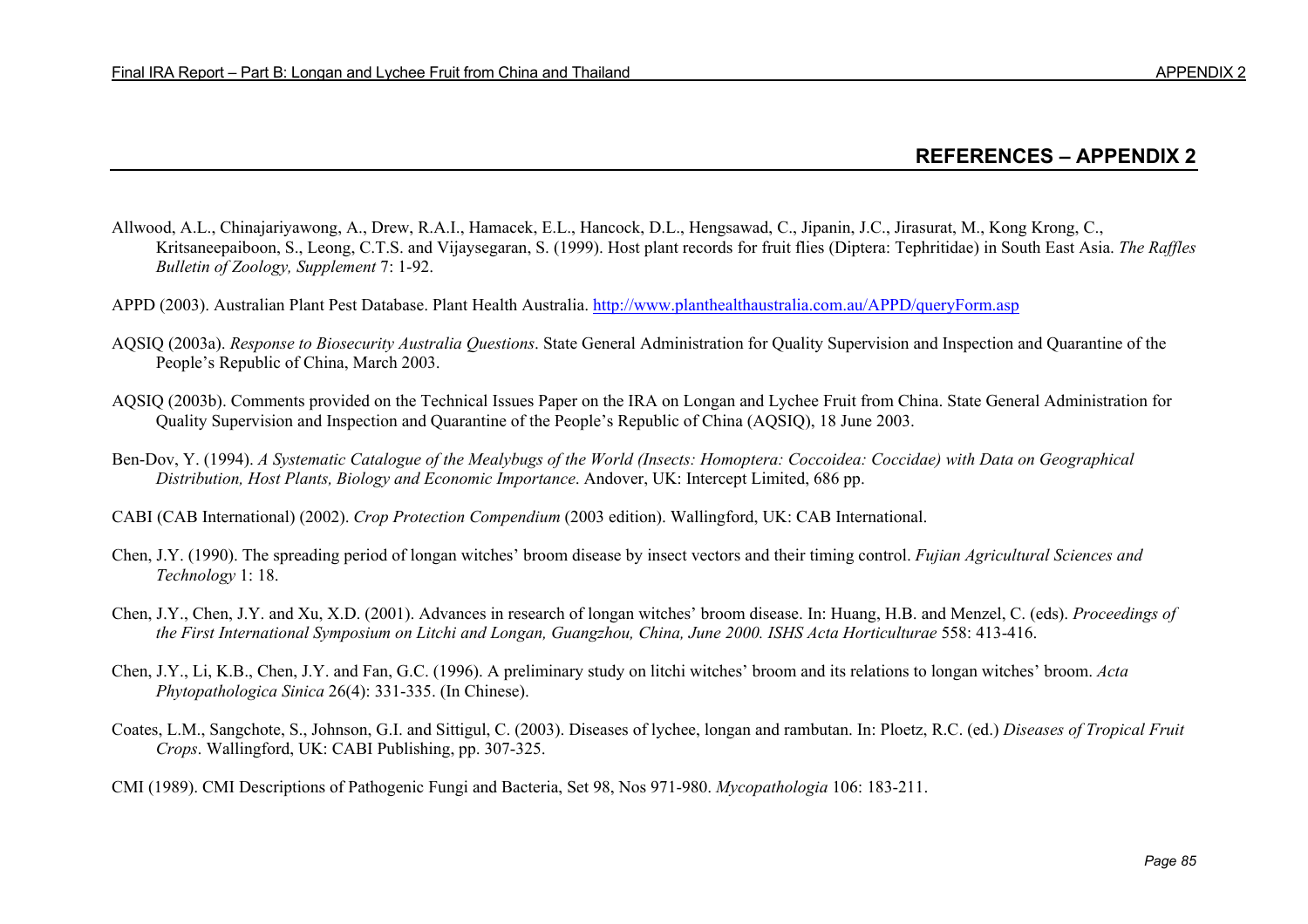- Crous, P.W. and Wingfield, M.J. (1993). A re-evaluation of *Cylindocladiella*, and a comparison with morphologically similar genera. *Mycological Research* 97(4): 433-448.
- DAWA (Department of Agriculture Western Australia) (2003). Stakeholder comments on Technical Issues Paper for Import Risk Analysis of fresh longan and lychee fruit from the People's Republic of China, 15 May 2003.
- Farr, D.F., Bills, G.F., Chamuris, G.P. and Rossman, A.Y. (1989). *Fungi on Plants and Plant Products in the United States*. St Paul, Minnesota, USA: American Phytopathological Society (APS) Press, 1252 pp.
- Fitzell, R.D. and Coates, L.M. (1995). Lychee diseases. In: Coates, L., Cook, T., Persley, D., Beatties, B., Wade, N. and Ridgeway, R. (eds). *Postharvest Diseases of Horticultural Crops, Volume 2: Tropical fruit*. Department of Primary Industries, Queensland, pp. 41-42.
- Fletcher, B.S. (1989). Life history strategies of tephritid fruit flies. In: Robinson, A.S. and Hooper, G. (eds). *Fruit Flies: Their Biology, Natural Enemies and Control. World Crop Pests. Volume 3B*. Amsterdam, Netherlands, Elsevier Science Publishers, pp. 195-208.
- Lee D.W., Choo H.Y., Chung,J.M, Lee S.M. & Sagong, Y-B (2002). Host plants of *Popilla quadriguttata* (Coleoptera: Scarabaeidae). *Korean Journal of Applied Entomology* 41(1): 15-19.
- Mau, R.F.L and Kessing, J.L.M. (2000). *Pseudococcus jackbeardsleyi* Gimpel and Miller. Crop Knowledge Master. http://www.extento.hawaii.edu/kbase/Crop/Type/p\_jackbe.htm

Menzel, C.M., Watson, B.J. and Simpson, D.R. (1989). Longans – a place in Queensland's horticulture? *Queensland Agricultural Journal*: 251-264.

- Ou, H.X., Sun, G.C., Jiang, Y.M. and Zhu, X.R. (2001). Pathogenesis-related proteins in litchi after inoculation with *Peronophthora litchii*. In: Huang, H.B. and Menzel, C. (eds). *Proceedings of the First International Symposium on Litchi and Longan, Guangzhou, China June 2000. ISHS Acta Horticulturae* 558: 439-442.
- Panizzi, A.R., McPherson, J.E., James, D.G., Javahery, M. and McPherson, R.M. (2000). Stink Bugs (Pentatomidae). In: Schaefer, C.W. and Panizzi, A.R. (eds). *Heteroptera of Economic Importance*. Boca Raton, Florida, USA: CRC Press, pp. 421-474.
- Perally, A. (1974). *Cylindrocladium camelliae. CMI Descriptions of Pathogenic Fungi and Bacteria No. 428*. Kew, England: Commonwealth Mycological Institute.
- Ploetz, R.C., Lim, T.K., Menge, J.A., Kenneth, G., Rohrbach, K.G. and Michaolides, T.J. (2003). Common pathogens of tropical fruit crops. In: Ploetz, R.C. (ed.) *Diseases of Tropical Fruit Crops*. Wallingford, UK: CABI Publishing, pp. 1-19.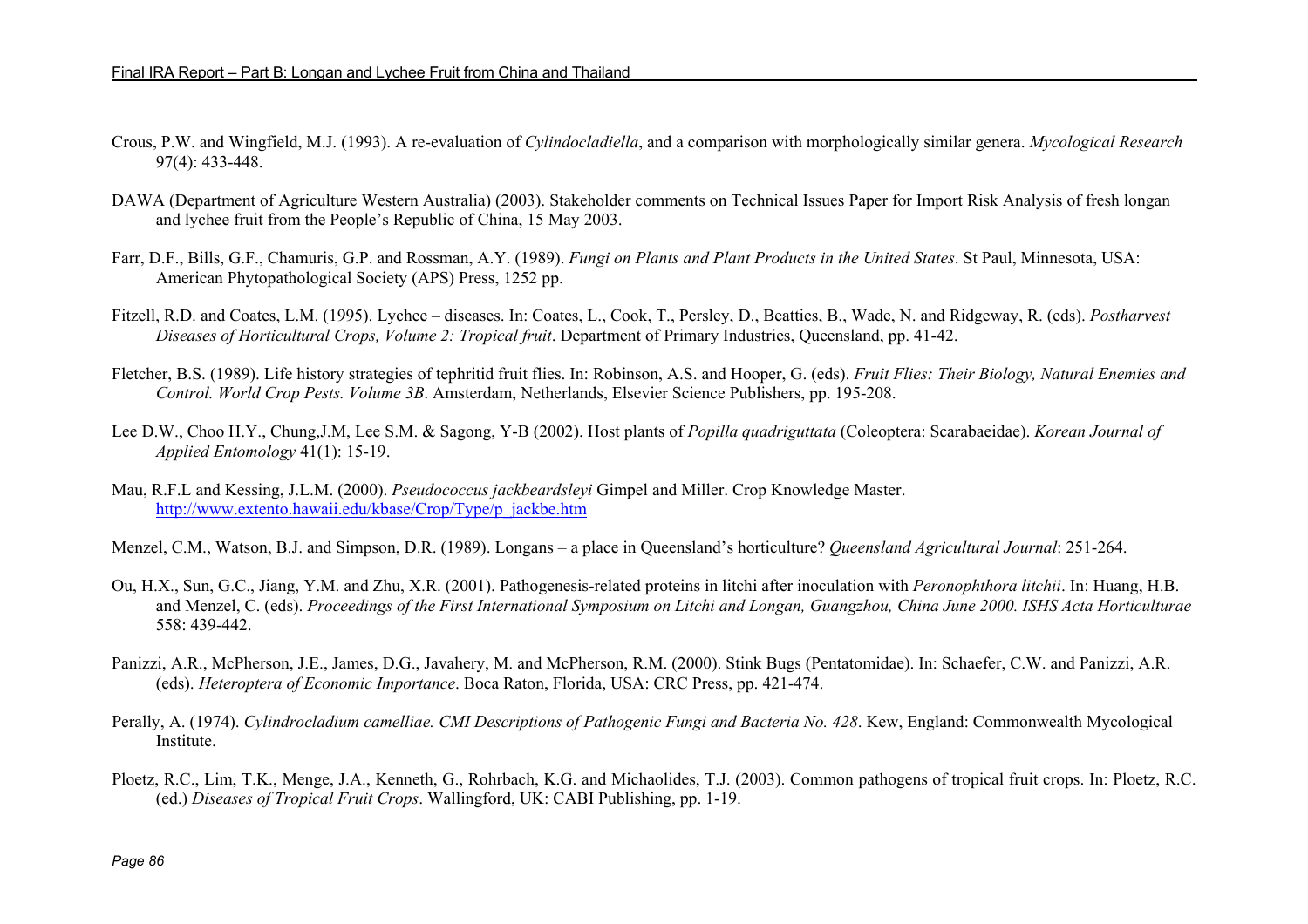- SBML (Systematic Botany & Mycology Laboratory) (2000). Fungal database. USDA, Agricultural Research Services, Beltsville, MD, USA. http://nt.arsgrin.gov/fungaldatabases, August 2000.
- ScaleNet (2001). Ben-Dov, Y., Miller, D.R. and Gibson, G.A.P. 2000. http://www.sel.barc.usda.gov/scalenet/scalenet.htm. Individual databases have been developed by different authors as follows: Coccidae: Ben-Dov, Y., Pseudococcidae: Ben-Dov, Y. and German, V., References: Veilleux, K., Miller, D.R. and Ben-Dov, Y.
- Tsuruta, K., White, I.M., Bandara, H.M.J., Rajapakse, H., Sundaraperuma, S.A.H., Kahawatta, S.B.M.U.C. and Rajapakse, G.B.J.P. (1997). A preliminary notes on the host-plants of fruit flies of the tribe Dacini (Diptera, Tephritidae) in Sri Lanka. *Esakia* 37: 149-160.
- USDA (1999). *Importation of Longan fruit with Stems (*Dimocarpus longan*) from China into the United States A Qualitative, Pathway-Initiated Pest Risk Assessment*. US Department of Agriculture, Animal and Plant Health Inspection Service, May 1999.
- Waite, G.K. and Hwang, J.S. (2002). Pests of litchi and longan. Peña, J.E., Sharp, J.L. and Wysoki, M. (eds). *Tropical Fruit Pests and Pollinators*: *Biology, Economic Importance, Natural Enemies and Control*. Wallingford, UK: CABI Publishing, pp. 331-359.
- Zhang, Z. (ed.) (1997). *Litchi Pictorial Narration of Cultivation*. Pomology Research Institute, Guangdong Academy of Agricultural Science, 189 pp. (In Chinese).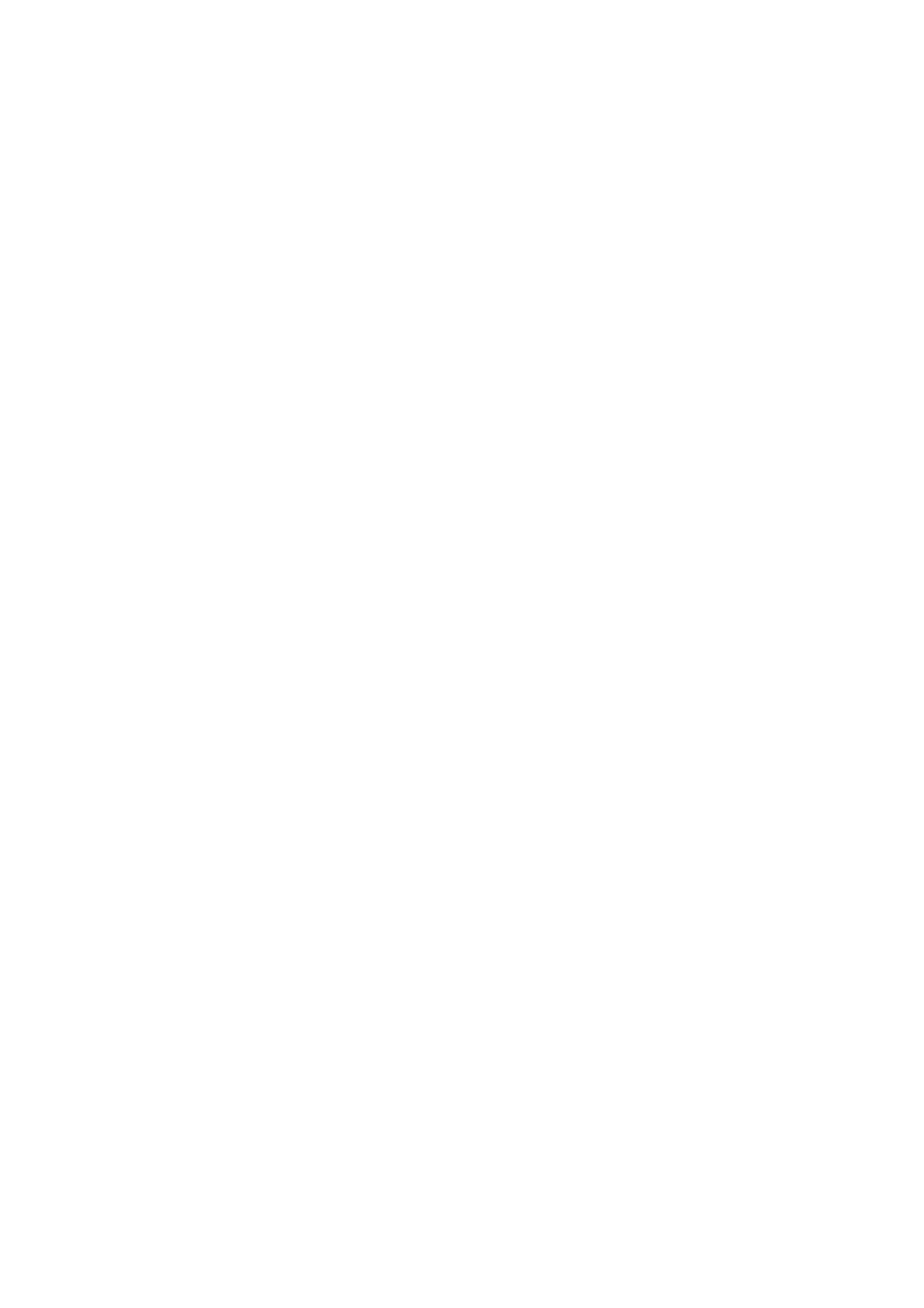# **APPENDIX 3 – PEST DATA SHEETS**

## **ARTHROPODS**

#### **Scarab beetles**

#### *Maladera castanea* **(Arrow, 1913) [Coleoptera: Scarabaeidae]**

**Synonyms and changes in combination:** *Aserica castanea* Arrow; *Autoserica castanea* (Arrow).

#### **Common name(s):** Asiatic garden beetle.

**Host(s):** Adults of *Maladera castanea* feed on over 100 species of plants (Shetlar and Niemczyk, 1999). Hosts include: *Arachis hypogaea* (groundnut) (Meyer-Rochow and Gokan, 1987); *Aster* sp. (Anon., 2003; Shetlar and Niemczyk, 1999); *Berberis vulgaris* (common barberry) (Anon., 2003); *Chrysanthemum* sp. (Anon., 2003), *Dahlia* sp. (Anon., 2003; Shetlar and Niemczyk, 1999); *Dimocarpus longan* (longan) (AQSIQ, 2003; Tan *et al*., 1998); *Fragaria* sp. (strawberry) (Anon., 2003); *Geranium* sp. (Anon., 2003); *Ipomoea batatas* (sweet potato) (Meyer-Rochow and Gokan, 1987); *Litchi chinensis* (lychee) (CIQ, 2000; Tan *et al*., 1998); *Physalis viscosa* (grape ground-cherry) (Anon., 2003); *Rhododendron* sp. (azalea, rhododendron) (Anon., 2003); *Rosa* sp. (rose) (Shetlar and Niemczyk, 1999); conifers (Anon., 2003).

Plant part(s) affected: Larvae occasionally attack turf in the USA but seem to prefer a variety of roots from weeds, flowers and vegetables (Shetlar and Niemczyk, 1999). Larvae attack the roots of grass, weeds, flowers and vegetables (Shetlar and Niemczyk, 1999). Adults eat the leaves of hosts (Shetlar and Niemczyk, 1999); they also affect new leaves and stems of longan and lychee plants (CIQ, 2000; Tan *et al*., 1998). This species is also known to feed on the pericarp of longan and lychee fruits (AQSIQ, 2003).

**Distribution:** China (Tan *et al*., 1998); Japan (Brown *et al*., 1983); United States (New England to Ohio and down into South Carolina) (Shetlar and Niemczyk, 1999).

**Biology:** Eggs are laid in clusters of 3-15 and loosely held together by a gelatinous material just below the soil surface beneath host plants (Shetlar and Niemczyk, 1999). Individual eggs are oval and about 1 mm long. After absorbing water, the eggs become spherical. Newly hatched larvae are about 1.4 mm long and have light brown head capsules. Fully-grown larvae are 15-18 mm long when stretched out. The grubs are commonly identified by the enlarged, light coloured appendages just behind the mandibles, or mouthparts, which appear to be in constant motion. The pupae rest in the last larval skin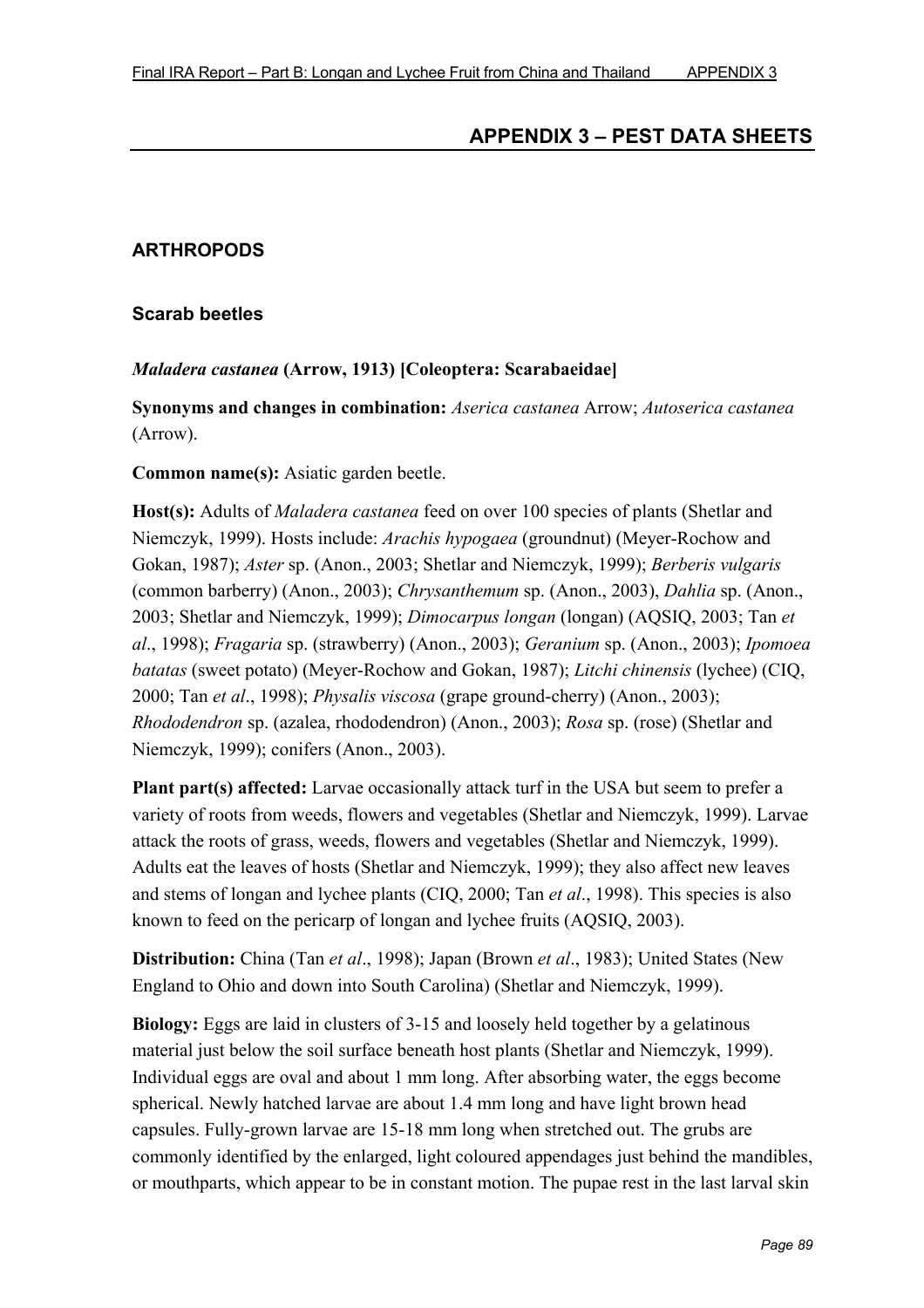and are 8-10 mm long. At first they are white and gradually turn tan. Adults are 7-10 mm long and are broadly wedge-shaped. They are chestnut brown in colour and often have a slight iridescent, velvety sheen. The abdomen protrudes slightly from under the wing covers and the undersurface of the thorax has an irregular covering of short yellow hairs. The hind legs are distinctly larger and broader than the others.

In the USA, adult beetles may be active from late June to the end of October, but most of the adults are found from mid-July to mid-August. Adults emerge at night to feed and fly actively on warmer nights. They generally strip foliage off of plants leaving a ragged appearance (Shetlar and Niemczyk, 1999). They do not skeletonise leaves like Japanese beetles tend to. Flowers often have the petals eaten off (Shetlar and Niemczyk, 1999). The adults are strongly attracted to lights. During the day, beetles hide in the soil around favoured food plants.

After feeding for several nights, the females begin laying eggs in small clusters of 60 about 5 cm beneath the soil surface (Shetlar and Niemczyk, 1999). Eggs are laid over several weeks and normally hatch in 10 days during summer temperatures (Shetlar and Niemczyk, 1999). Young larvae dig into the soil surface where they feed on roots and decomposing organic material. Most first instar larvae are found in August and early September. Second instars are found in September and many do not reach third instar until the following spring. About half the population overwinter as second instars and the remainder as partially developed third instars. As cool October temperatures arrive, the larvae burrow down 15-30 cm to pass the winter. The larvae return to the soil surface in the spring and all seem to mature by mid-June at which time they pupate 3-6 cm in the soil in compacted earthen cells. The pupal stage is relatively short, lasting 8-15 days. The adult remains in the old pupal skin, changing from white to the mature chestnut brown, for a few days before digging to the surface. There is one generation per year (Shetlar and Niemczyk, 1999).

**Control:** Eggs of *Maladera castanea* require moisture for development so restricting irrigation at the right time may significantly reduce survival (Shetlar and Niemczyk, 1999). Commercially available preparations containing the nematode *Heterorhabditis* spp. seem to be effective in controlling *M. castanea* in lawns in the USA. Nematodes can be applied when white grubs are in the second instar. Irrigation before and after nematode application with a minimum of 10 mm of water increases efficacy (Shetlar and Niemczyk, 1999).

Trichlorfon provides good chemical control of this species (Anon., 2003). Azadirachtin, carbaryl, or chlorpyrifos, which are among the compounds registered for control of this pest in Connecticut, can be applied to foliage when adults are present. Otherwise, treating with imidacloprid as a systemic may kill adults feeding on the foliage (Anon., 2003).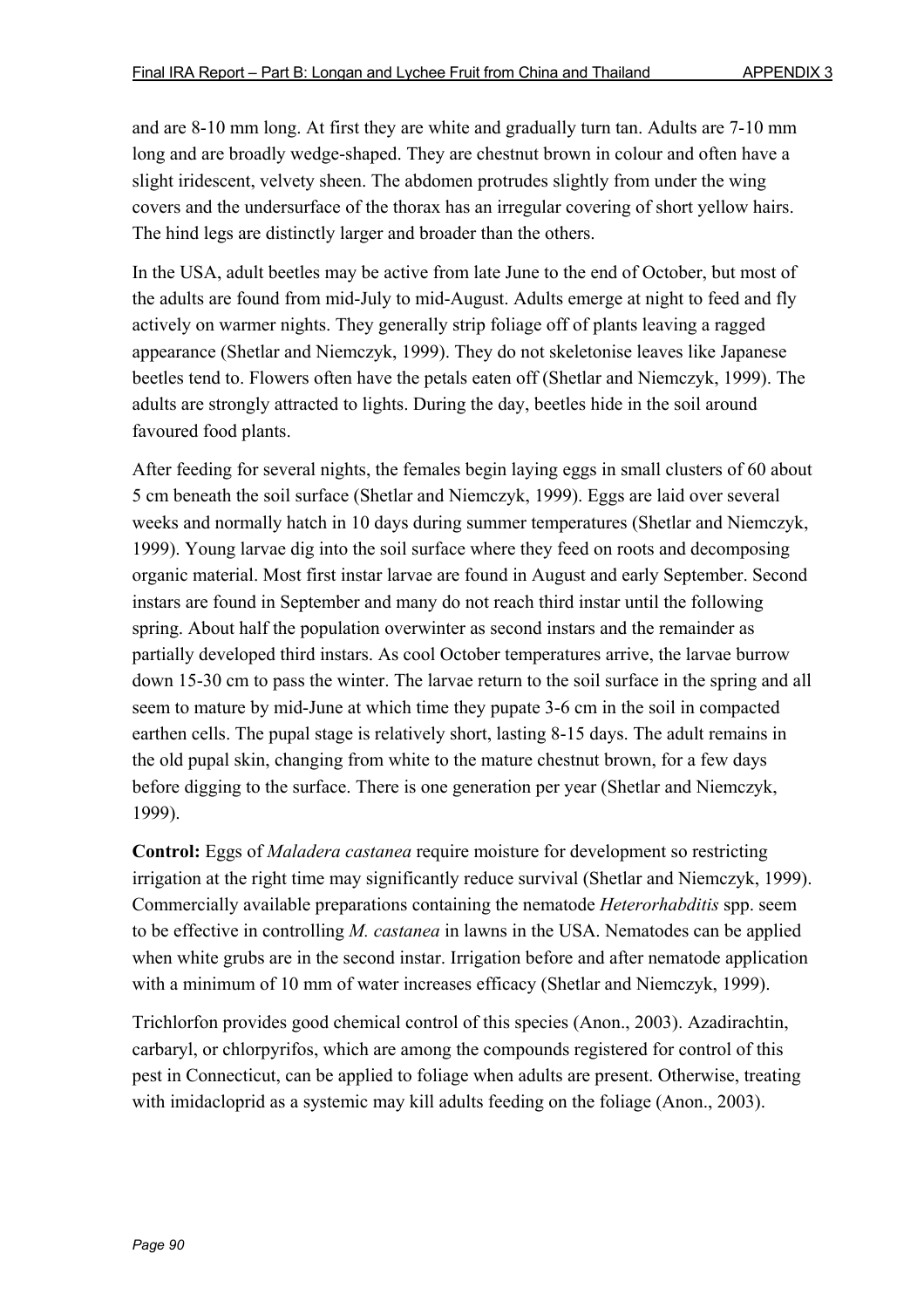#### **References:**

- Anon. (2003). *Plant Pest Handbook*. Rudbeckia, Black-eyed Susan (*Rudbeckia*). http://www.caes.state.ct.us/PlantPestHandbookFiles/pphR/pphrudb.htm
- AQSIQ (2003). *Response to Biosecurity Australia Questions*. State General Administration for Quality Supervision and Inspection and Quarantine of the People's Republic of China, March 2003.
- Brown, V.K., Hodek, I. and Fujiyama, S. (1983). The larval diapause of three scarabaeid beetles and its function in their life cycles. In: *Diapause and Life Cycle Strategies in Insects*. The Hague, Netherlands: Dr W. Junk Publishers, pp. 55-66.
- CIQ (2000). The Questions and Answers Chinese Lychee and Longan Export to Australia. Information provided by China Inspection and Quarantine (CIQ), 25 December 2000. CIQ: Beijing, People's Republic of China, 25 pp. + Appendices 1- 5.
- Meyer-Rochow, V.B. and Gokan, M. (1987). Fine structure of the compound eye of the Asiatic garden beetle *Maladera castanea* Arrow (Coleoptera: Scarabaeidae). *Applied Entomology and Zoology* 22(3): 358-359.
- Shetlar, D. and Niemczyk, H.D. (1999). Asiatic Garden Beetle. http://bugs.osu.edu/~bugdoc/Shetlar/factsheet/turf/Asiaticgardenbeetle.htm
- Tan, S.D., Wei, J.D. and Lan, R.X. (1998). Analysis on the similarity of the structure of the litchi and longan pest communities. *Guangxi Science and Technology of Tropical Crops* 69: 4-10. (In Chinese).

### *Oxycetonia jucunda* **(Faldermann, 1835) [Coleoptera: Scarabaeidae]**

**Synonyms and changes in combination:** *Cetonia jucunda* Faldermann.

**Common name(s):** Citrus flower chafer; smaller green flower chafer.

**Host(s):** *Citrus reticulata* var. *unshiu* (Unshu orange) (APHIS, 2002); *Citrus* sp. (Nishino *et al*., 1970; Ogihara *et al*., 1989); *Dimocarpus longan* (longan) (Tan *et al*., 1998); *Litchi chinensis* (lychee) (Tan *et al*., 1998); *Malus domestica* (apple) (Majzlan and Rychilik, 1991); *Pyrus* × *bretschneideri* (Ya pear) (Cave and Lightfield, 1997).

**Plant part(s) affected:** *Oxycetonia jucunda* feeds on the flowers and fruits of longan and lychee (AQSIQ, 2003; Tan *et al*., 1998). The leaves and roots of Unshu orange are attacked (APHIS, 2002) and plant parts, apart from the fruit of Ya pear, are fed on (Cave and Lightfield, 1997).

**Distribution:** China (CIQ, 2000; Majzlan and Rychilik, 1991; Tan *et al*., 1998); Japan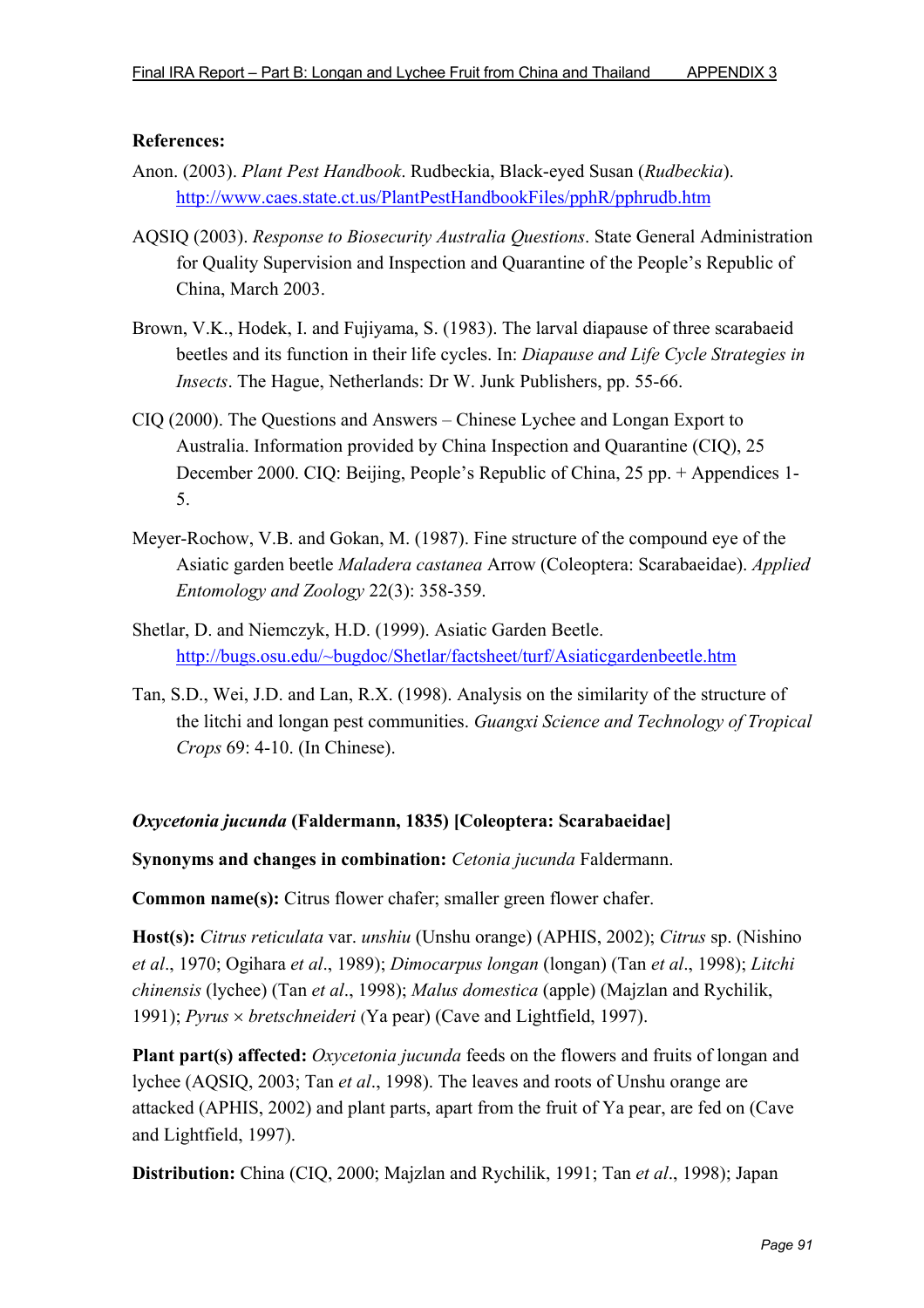(Yokomizo and Nagano, 1987); Korea (Anon, 2002; Kim *et al*., 1990).

**Biology:** Adults are 11-16 mm long and oval in shape from above. They are dark green to black in colour with yellow/white spots on their elytra and many short setae covers their body. These setae are concentrated laterally. One life cycle takes between 1-2 years and the adult life span is 4-10 months (Anon., 2000). Larvae eat vegetation that is rotting on the ground beneath host plants. Adults generally feed on the flowers and fruits of their hosts (Anon., 2000).

**Control:** None known.

- Anon. (2000). *Oxycetonia jucunda*. Natural Cheju Food Co. http://www.nfc.co.kr/nat/ins/col/col&19/ (In Korean).
- APHIS (2002). Expansion of the Importation of Fresh Unshu Orange Fruit (*Citrus reticulata* Blanco var. *unshu* Swingle) from the Republic of Korea into Citrus Producing States of the Continental United States. A Pathway-Initiated Pest Risk Assessment. United States Department of Agriculture, Animal and Plant Health Inspection Service.
- AQSIQ (2003). Comments provided on the Technical Issues Paper on the IRA on Longan and Lychee Fruit from China. State General Administration for Quality Supervision and Inspection and Quarantine of the People's Republic of China (AQSIQ), 18 June 2003.
- Cave, G.L. and Lightfield, J.W. (1997). Importation of Fragrant and Ya Pear Fruit from China into the United States. A Supplemental Pest Risk Analysis. United States Department of Agriculture, Animal and Plant Health Inspection Service.
- CIQ (2000). The Questions and Answers Chinese Lychee and Longan Export to Australia. Information provided by China Inspection and Quarantine (CIQ), 25 December 2000. CIQ: Beijing, People's Republic of China, 25 pp. + Appendices 1- 5.
- Kim, S.H., Lee, M.H., Kim, J.H. and Kim, M.S. (1990). Species and seasonal fluctuation of chafers in pasture. *Research Reports of the Rural Development Administration, Crop Protection* 32(1): 64-69. (In Korean).
- Majzlan, O. and Rychilik, I. (1991). Scarabaeidae Coleoptera in surroundings of Beijing city China and the town Sanya in China. *Biologia (Bratislava)* 46(6): 519-523.
- Nishino, T., Ohgushi, R.I. and Ono, K. (1970). Observations on the daily fluctuation in flower visiting activity of smaller green flower chafer *Oxycetonia jucunda* on citrus flowers. *Japanese Journal of Applied Entomology and Zoology* 14(1): 39-43.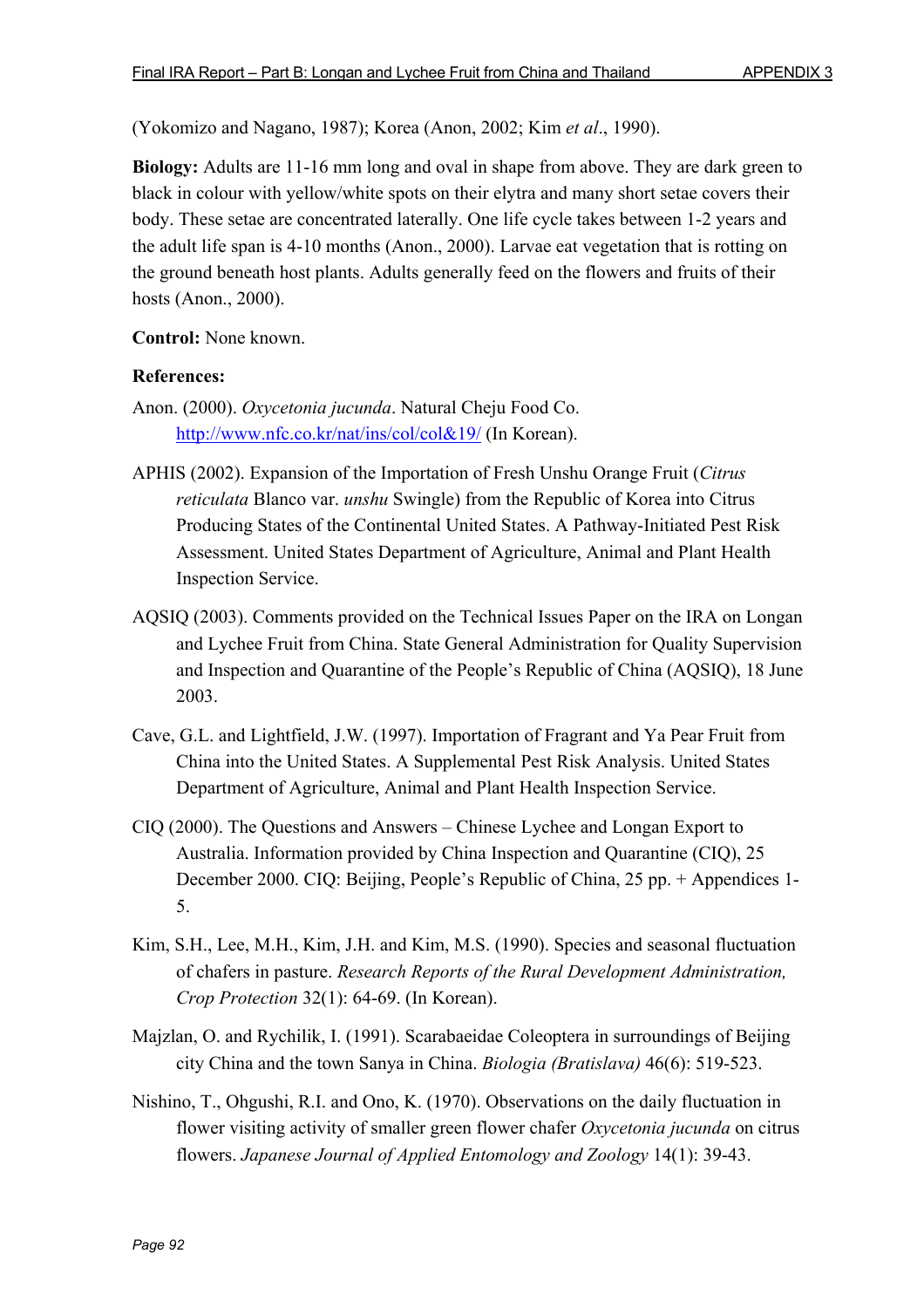- Ogihara, K., Munesada, K., Yamamitsu, T. and Suga, T. (1989). Fragrant and biologically active constituents of the citrus cultivar Jyabon. *Phytochemistry* 28(4): 1061-1068.
- Tan, S.D., Wei, J.D. and Lan, R.X. (1998). Analysis on the similarity of the structure of the litchi and longan pest communities. *Guangxi Science and Technology of Tropical Crops* 69: 4-10. (In Chinese).
- Yokomizo, K. and Nagano, M. (1987). Population fluctuations of the citrus flower chafer (*Oxycetonia jucunda* Faldermann) captured by traps baited with attractants. *Proceedings of the Association of Plant Protection of Kyushu* 33: 207-209.

### *Popillia mutans* **Newman [Coleoptera: Scarabaeidae]**

**Synonyms and changes in combination:** *Popillia indigonacea* Motschulsky; *Popillia indigonacea* Stebnicka.

**Common name(s):** None.

**Host(s):** *Dimocarpus longan* (longan) (AQSIQ, 2003a, b; Tan *et al*., 1998); *Diospyros kaki* var. Fuyu (sweet persimmon) (Lee *et al*., 2002); *Litchi chinensis* (lychee) (AQSIQ, 2003a, b; Tan *et al*., 1998).

**Plant part(s) affected:** Adults feed on flowers and leaves of longan and lychee plants and occasionally, they damage young fruit (AQSIQ, 2003a, b). Tan *et al*. (1998) recorded that *P. mutans* feeds on longan and lychee fruits.

**Distribution:** China (Anon., 2003; CIQ, 2000; Tan *et al*., 1998), French Indochina (Anon., 2003), Korea (Kim, 1995). Not in Australia (Houston, 1992).

**Biology:** Detailed biological information for *Popillia mutans* could not be found. Please refer to the next datasheet on *Popillia quadriguttata*.

### **Control:** None.

- Anon. (2003). Check List of the Oriental Popillia. http://www3.famille.ne.jp/~kazuo/popi.html
- AQSIQ (2003a). *Response to Biosecurity Australia Questions*. State General Administration for Quality Supervision and Inspection and Quarantine of the People's Republic of China, March 2003.
- AQSIQ (2003b). Comments provided on the Technical Issues Paper on the IRA on Longan and Lychee Fruit from China. State General Administration for Quality Supervision and Inspection and Quarantine of the People's Republic of China (AQSIQ), 18 June 2003.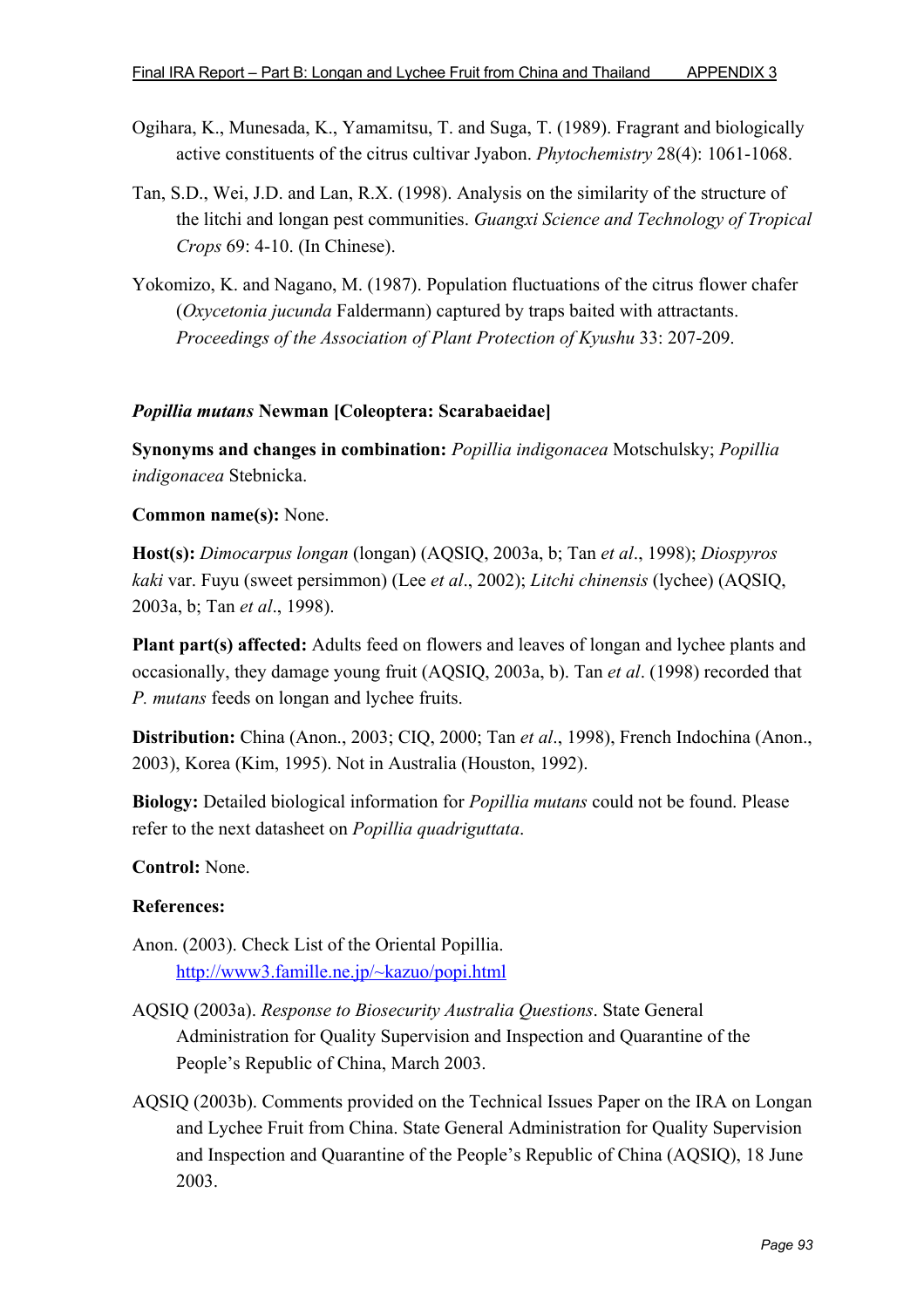- CIQ (2000). The Questions and Answers Chinese Lychee and Longan Export to Australia. Information provided by China Inspection and Quarantine (CIQ), 25 December 2000. CIQ: Beijing, People's Republic of China, 25 pp. + Appendices 1- 5.
- Houston, W.W.K. (ed.) (1992). *Zoological Catalogue of Australia. Volume 9. Coleoptera: Scarabaeoidea*. Canberra, Australia: Australian Government Publishing Service (AGPS), 544 pp.
- Kim, J.I. (1995). Taxonomic study of Korean Rutelidae, II. Genus *Popillia*. *Korean Journal of Entomology* 25(3): 209-217.
- Lee, D.W., Lee, K.-C., Park, C.-G., Choo, H.Y and Kim, Y.S. (2002). Scarabs (Coleoptera: Scarabaeidae) in sweet persimmon orchard and effect on sweet persimmon. *Korean Journal of Applied Entomology* 41(3): 183-189. (In Korean).
- Tan, S.D., Wei, J.D. and Lan, R.X. (1998). Analysis on the similarity of the structure of the litchi and longan pest communities. *Guangxi Science and Technology of Tropical Crops* 69: 4-10. (In Chinese).

### *Popillia quadriguttata* **(Fabricius, 1787) [Coleoptera: Scarabaeidae]**

**Synonyms and changes in combination:** *Trichius quardriguttata* Fabricius; *Popillia chinensis* Frivaldszky; *Popillia ruficollis* Kraatz; *Popillia uchidai* Niijima and Kinoshita.

### **Common name(s):** White grub.

**Host(s):** *Acalypha australis* (Australian acalypha) (Lee *et al*., 2002); *Amelanchier asiatica* (Korean juneberry) (Lee *et al*., 2002); *Amorpha fruticosa* (bastard indigo bush) (Chung, 1983); *Ampelopsis brevipedunculata* (porcelain berry) (Sang, 1979); *Arachis hypogaea* (peanut) (Sang, 1979); *Artemisia princeps* var. *orientalis* (Lee *et al*., 2002); *Berberis poiretii* (Sang, 1979); *Camellia sinensis* var. *sinensis* (Chinese tea) (Lee *et al*., 2002); *Castanea mollissima* (Chinese chestnut) (Sang, 1979); *Chaenomeles speciosa* (Chinese flowering quince) (Lee *et al*., 2002); *Chionanthus retusus* (Chinese fringe tree) (Lee *et al*., 2002); *Chloris virgata* (feather finger grass) (Lee *et al*., 2002); *Cleyera japonica* (sakaki) (Lee *et al*., 2002); *Corylus heterophylla* (Siberian hazelnut) (Sang, 1979); *Crataegus pinnatifida* (Chinese hawthorn) (Sang, 1979); *Dimocarpus longan* (longan) (AQSIQ, 2003a, b; Tan *et al*., 1998); *Dioscorea nipponica* (Sang, 1979); *Dioscorea septemloba* (Lee *et al*., 2002); *Diospyros kaki* (Japanese persimmon) (Lee *et al*., 2002); *Diospyros lotus* (lotus persimmon) (Lee *et al*., 2002); *Euonymus alatus* (winged spindle tree) (Lee *et al*., 2002); *Glycine max* (soybean) (Sang, 1979); *Glycine max* (soybean) (Chung, 1983); *Helicteres angustifolia* (Chung, 1983); *Hemiptelea davidii* (Sang, 1979); *Hibiscus syriacus* (rose of Sharon) (Lee *et al*., 2002); *Hypericum ascyron* (great St John's wort) (Sang, 1979); *Ilex crenata* (box-leaf holly, Japanese holly) (Lee *et al*., 2002); *Ilex rotunda*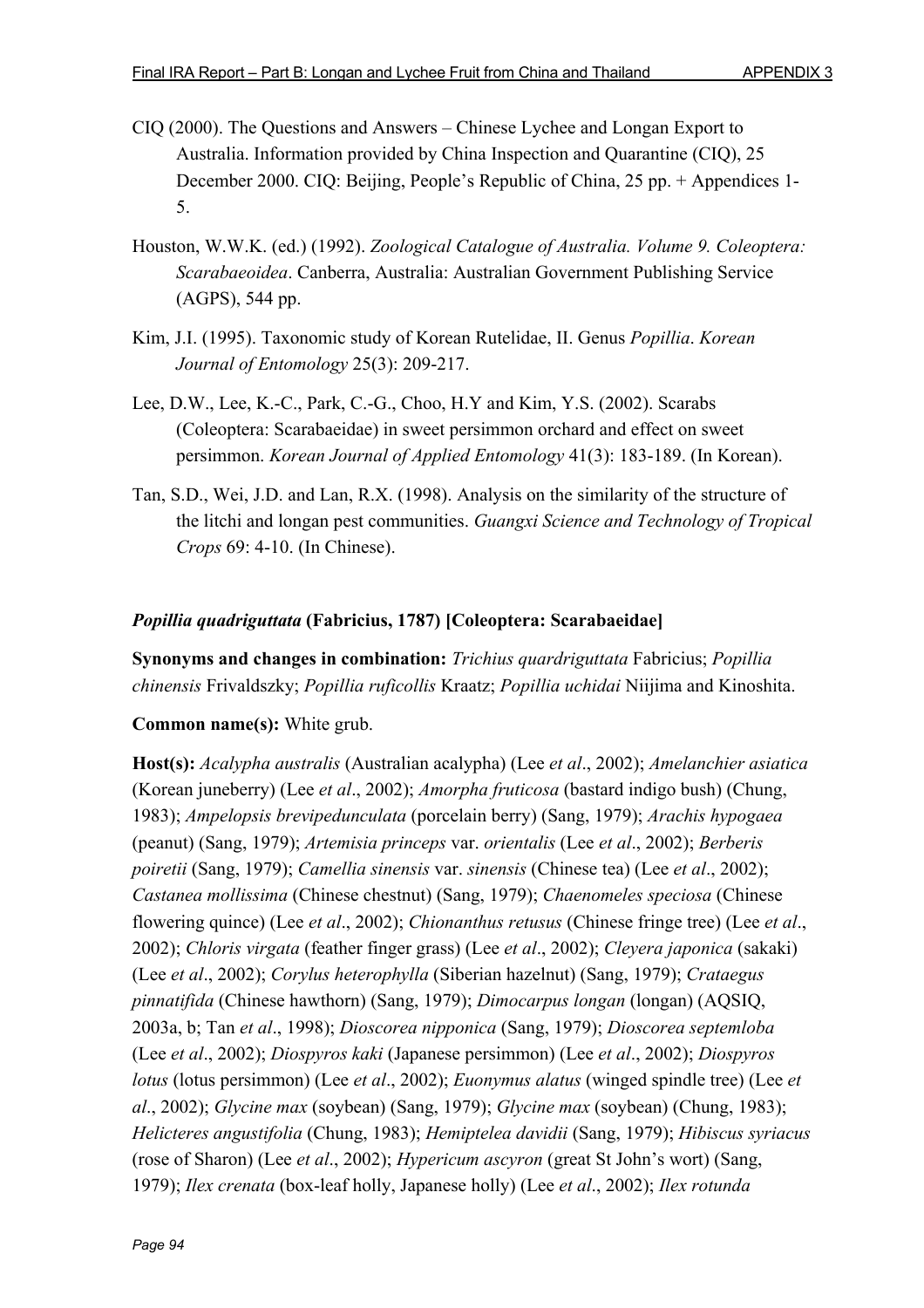(kurogane holly) (Lee *et al*., 2002); *Ipomoea batatas* (sweet potato) (Sang, 1979); *Lespedeza cyrtobotrya* (leafy lespedeza) (Lee *et al*., 2002); *Ligustrum obtusifolium* (border privet) (Lee *et al*., 2002); *Lindera erythrocarpa* (spice bush) (Lee *et al*., 2002); *Liriodendron tulipifera* (tulip tree) (Lee *et al*., 2002); *Litchi chinensis* (lychee) (AQSIQ, 2003a, b; Tan *et al*., 1998); *Lysimachia barystachys* (Manchurian yellow loosestrife) (Lee *et al*., 2002); *Malus pumila* (paradise apple) (Sang, 1979); *Malus pumila* var. *dulcissima* (Chung, 1983); *Menispermum dauricum* (Sang, 1979); *Oenothera odorata* (fragrant evening primrose) (Sang, 1979); *Persicaria senticosa* (Lee *et al*., 2002); *Platanus orientalis* (Oriental plane) (Lee *et al*., 2002); *Polygonum lapathifolium* (pale smartweed, willow weed) (Sang, 1979); *Populus simonii* (Chinese poplar) (Sang, 1979); *Prunus davidiana* (Chinese wild peach) (Lee *et al*., 2002); *Prunus mume* (Japanese apricot) (Lee *et al*., 2002); *Prunus persica* (peach) (Sang, 1979); *Prunus salicina* (Japanese plum) (Lee *et al*., 2002); *Prunus sargentii* (Sargent cherry) (Sang, 1979); *Pteridium aquilinum* (bracken fern) (Sang, 1979); *Punica granatum* (pomegranate) (Lee *et al*., 2002); *Pyracantha angustifolia* (orange firethorn) (Lee *et al*., 2002); *Pyrus ussuriensis* var. *mecrostipes* (Lee *et al*., 2002); *Pyrus* spp. (pear) (Chung, 1983); *Quercus aliena* (Oriental white oak) (Lee *et al*., 2002); *Quercus mongolica* (Mongolian oak) (Sang, 1979); *Quercus serrata* (ko-nara) (Lee *et al*., 2002); *Rhapontica uniflora* (Lee *et al*., 2002); *Robinia pseudoacacia* (black locust) (Sang, 1979); *Rubus crataegifolius* (raspberry) (Sang, 1979); *Rubus parvifolius* (Japanese raspberry, trailing raspberry) (Choo *et al*., 2000); *Salix koreensis* (Chung, 1983); *Schizandra chinensis* (schizandra berry) (Sang, 1979); *Solanum lyratum* (Lee *et al*., 2002); *Solanum tuberosum* (potato) (Sang, 1979); *Sorbus lommixta* (Lee *et al*., 2002); *Sorghum vulgare* (sorghum) (Sang, 1979); *Styphnolobium japonicum* (Japanese pagoda tree) (Lee *et al*., 2002); *Styrax japonicus* (Japanese snowbell) (Lee *et al*., 2002); *Symplocos paniculata* (sapphire berry) (Lee *et al*., 2002); *Tilia mandshurica* (Manchurian linden) (Lee *et al*., 2002); *Wisteria floribunda* (Japanese wisteria) (Lee *et al*., 2002); *Ulmus parvifolia* (Chinese elm) (Lee *et al*., 2002); *Ulmus pumila* (Siberian elm) (Chung, 1983); *Viburnum odoratissimum* var. *awabuki* (Awabuki sweet viburnum) (Lee *et al*., 2002); *Viburnum sargentii* (Sargent viburnum) (Lee *et al*., 2002); *Vitis coignetiae* (crimson gloryvine) (Lee *et al*., 2002); *Zanthoxylum piperitum* (Japanese pepper) (Sang, 1979); *Zanthoxylum* spp. (Chung, 1983); *Zea mays* (corn, maize) (Chung, 1983); *Ziziphus jujuba* var. *inermis* (Lee *et al*., 2002).

**Plant part(s) affected:** Flower; fruit, leaf (AQSIQ, 2003a, b; Sang, 1979). Adults feed on flowers and leaves of longan and lychee plants and occasionally, they damage young longan and lychee fruit (AQSIQ, 2003a, b). Tan *et al*. (1998) recorded that *P. quadriguttata* feeds on longan and lychee fruits.

**Distribution:** China (CIQ, 2000; Tan *et al*., 1998); Korea (Ku *et al*., 1999).

**Biology:** Detailed biological information for *Popillia quadriguttata* could not be found. However, information regarding *Popillia japonica*, a species from the same genus that has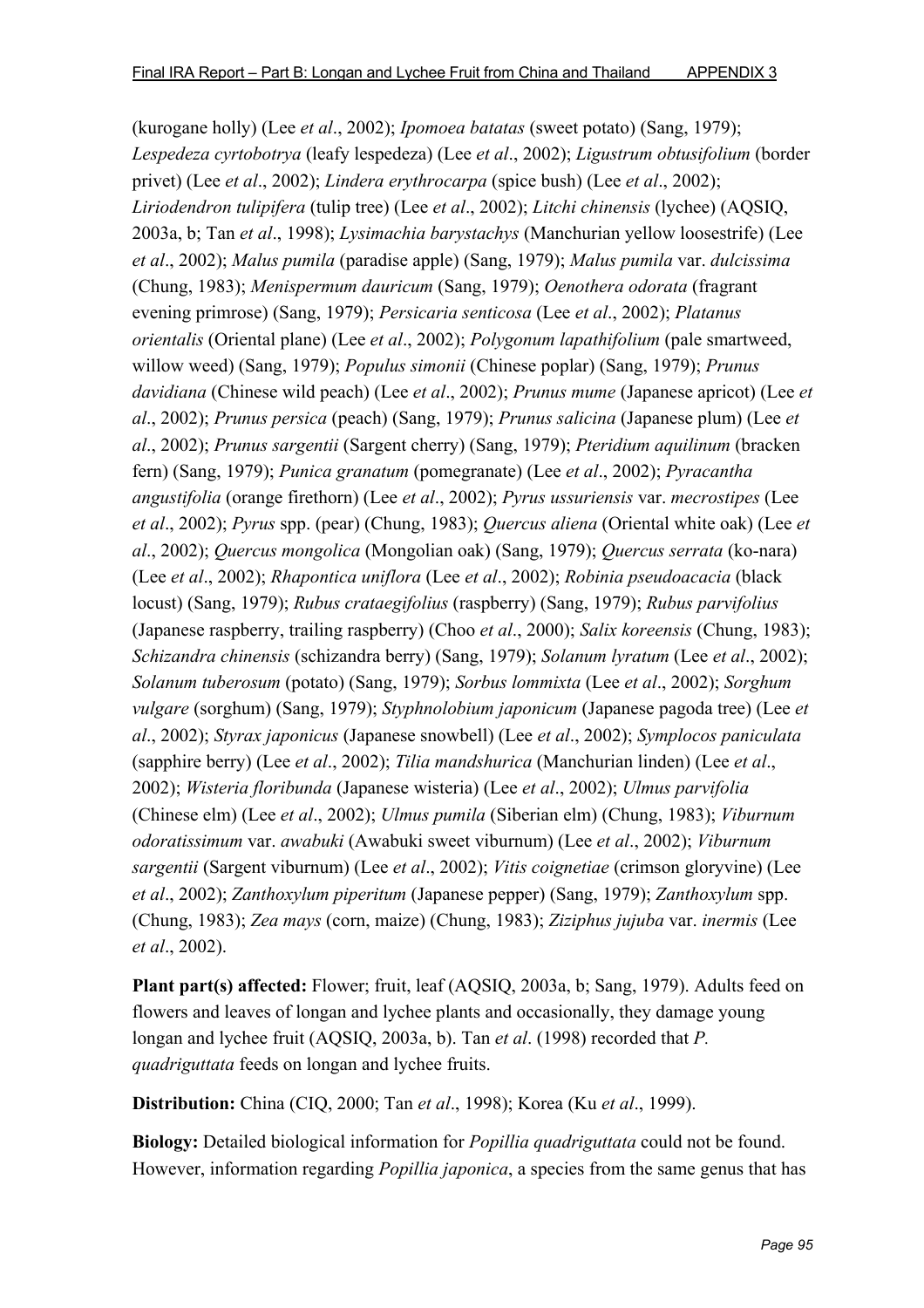### been misidentified as *P. quadriguttata* (Ku *et al*., 1999) is outlined below.

The eggs of *P. japonica* are elliptical, white and about 1.5 mm long. Larvae are C-shaped, creamy white grubs with a yellowish-brown head. They are less than 25 mm long at maturity and are laid in the fibrous root zone of host plants (Wallace, 2001). The pupae are found 5-8 cm beneath the soil surface. Pupae are about the same size as adults and somewhat resemble the adult except that the legs, antennae and wings are closely folded to the body. The pupal body, which is at first a pale cream colour, gradually becomes tan and finally the metallic green of the adult. The V-shaped arrangement of the last two rows of spines on the last body segment distinguishes this grub from all others. Adults have an oval outline from above and are about 10 mm long and 6 mm wide. The abdomen, thorax and head are metallic green with metallic copper-brown wing coverings and contrasting white tufts of hair along the sides and rear of the abdomen. Adults are active on warm sunny days in southern Ontario, USA (Wallace, 2001).

There is only one generation of *P. japonica* per year (Wallace, 2001). In North America and Canada, adults appear in summer and are very active for about 6 to 8 weeks. Their normal life span is from 30 to 45 days (Wallace, 2001). Beetles begin flying when the temperature is about 21ºC. Their flight is aimless except in response to chemical stimuli of food plants or sex pheromone. Most flights are short distances, but the beetle is capable of flying up to 8 km with the wind. Beetles prefer to feed on plants exposed to the direct rays of the sun, beginning at the top, regardless of height, and working downward. They feed on the upper surface of the foliage of most plants, chewing the tissue between the veins, leaving a lace-like skeleton (Wallace, 2001). As leaves on trees become less attractive, the beetles leave the trees and become more abundant on flowers or in field crops such as, corn and clover. The female deposits up to 60 eggs about 8 cm deep in soil of lawns and other grassy areas (Wallace, 2001). Eggs hatch in about two weeks and the small larvae begin to feed on grass roots. Feeding continues until the approach of cold weather. They spend the winter from 5-31 cm below the surface and resume feeding in the spring. There are three larval stages or instars. Most pass the winter in the third instar. When full grown, they pupate and after a resting period of about two weeks emerge as adult beetles in late June or early July (Wallace, 2001).

**Control:** Pathogens of *P. quadriguttata* include *Bacillus popilliae* attacking larvae in China (Yang and Liu, 1981), and the nematode *Macracanthorhynchus hirudinaceus* which attacks adults in China (Ren *et al*., 1994).

# **References:**

AQSIQ (2003a). *Response to Biosecurity Australia Questions*. State General Administration for Quality Supervision and Inspection and Quarantine of the People's Republic of China, March 2003.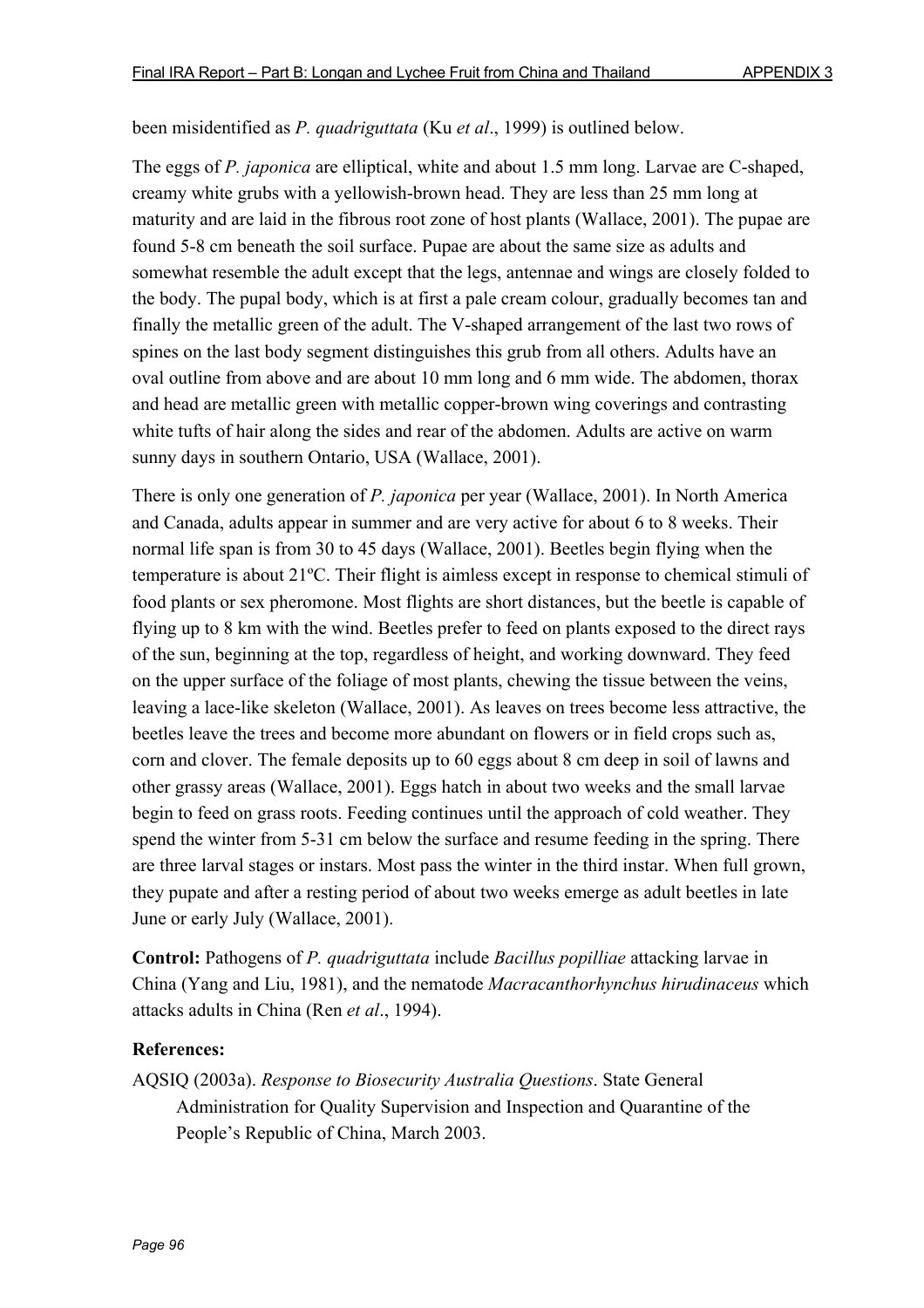- AQSIQ (2003b). Comments provided on the Technical Issues Paper on the IRA on Longan and Lychee Fruit from China. State General Administration for Quality Supervision and Inspection and Quarantine of the People's Republic of China (AQSIQ), 18 June 2003.
- Chung, S.Y. (1983). *Popillia quadriguttata* Fabricius. In: Forest Science Research Institute (eds). *Forest Insect Pest in China*. Peking, China: China Forest Press, pp. 215-216.
- CIQ (2000). The Questions and Answers Chinese Lychee and Longan Export to Australia. Information provided by China Inspection and Quarantine (CIQ), 25 December 2000. CIQ: Beijing, People's Republic of China, 25 pp. + Appendices 1- 5.
- Choo, H.Y., Lee, D.W., Lee, S.M., Lee, T.W., Choi, W.G, Chung, Y.K. and Sung, Y.T. (2000). Turfgrass insect pests and natural enemies in golf courses. *Korean Journal of Applied Entomology* 39(3): 171-179. (In Korean).
- Ku, D.S., Ahn, S.B., Hong, K.J., Lee, S.H. and Kim, J.I. (1999). Does the Japanese beetle (*Popillia japonica* Newman) distribute in Korea or not? *Korean Journal of Applied Entomology* 38(2): 171-176.
- Lee, D.W., Choo, H.Y., Chung, J.M., Lee, S.M. and Sagong, Y.B. (2002). Host plants of *Popillia quadriguttata* (Coleoptera: Scarabaeidae). *Korean Journal of Applied Entomology* 41(1): 15-19. (In Korean).
- Ren, J.Y., Guo, J.H., Ning, G.B. and Zhao, Y.R. (1994). Transmission vectors of *Macracanthorhynchus hirudinaceus* and the development of infection in pigs in Shanxi Province. *Chinese Journal of Veterinary Medicine* 20(2): 17-19.
- Sang, X.W. (1979). Studies on the bionomics and control of *Popillia quadriguttata* F. *Acta Entomologica Sinica* 22(4): 478-480.
- Tan, S.D., Wei, J.D. and Lan, R.X. (1998). Analysis on the similarity of the structure of the litchi and longan pest communities. *Guangxi Science and Technology of Tropical Crops* 69: 4-10. (In Chinese).
- Wallace, S. (2001). *Popillia japonica* Newman, Japanese Beetle. Canadian Food Inspection Agency Science Branch. http://www.inspection.gc.ca/english/sci/surv/data/popjape.shtml
- Yang, M.H. and Liu, Y.B. (1981). On the infective route of *Bacillus popilliae* in the larvae of *Popillia quadriguttata*. *Sinozoologica* 1: 199-204.

### *Protaetia brevitarsis* **(Lewis, 1879) [Coleoptera: Scarabaeidae]**

**Synonyms and changes in combination:** *Ceotocia brevitarsis* Lewis; *Neotocia*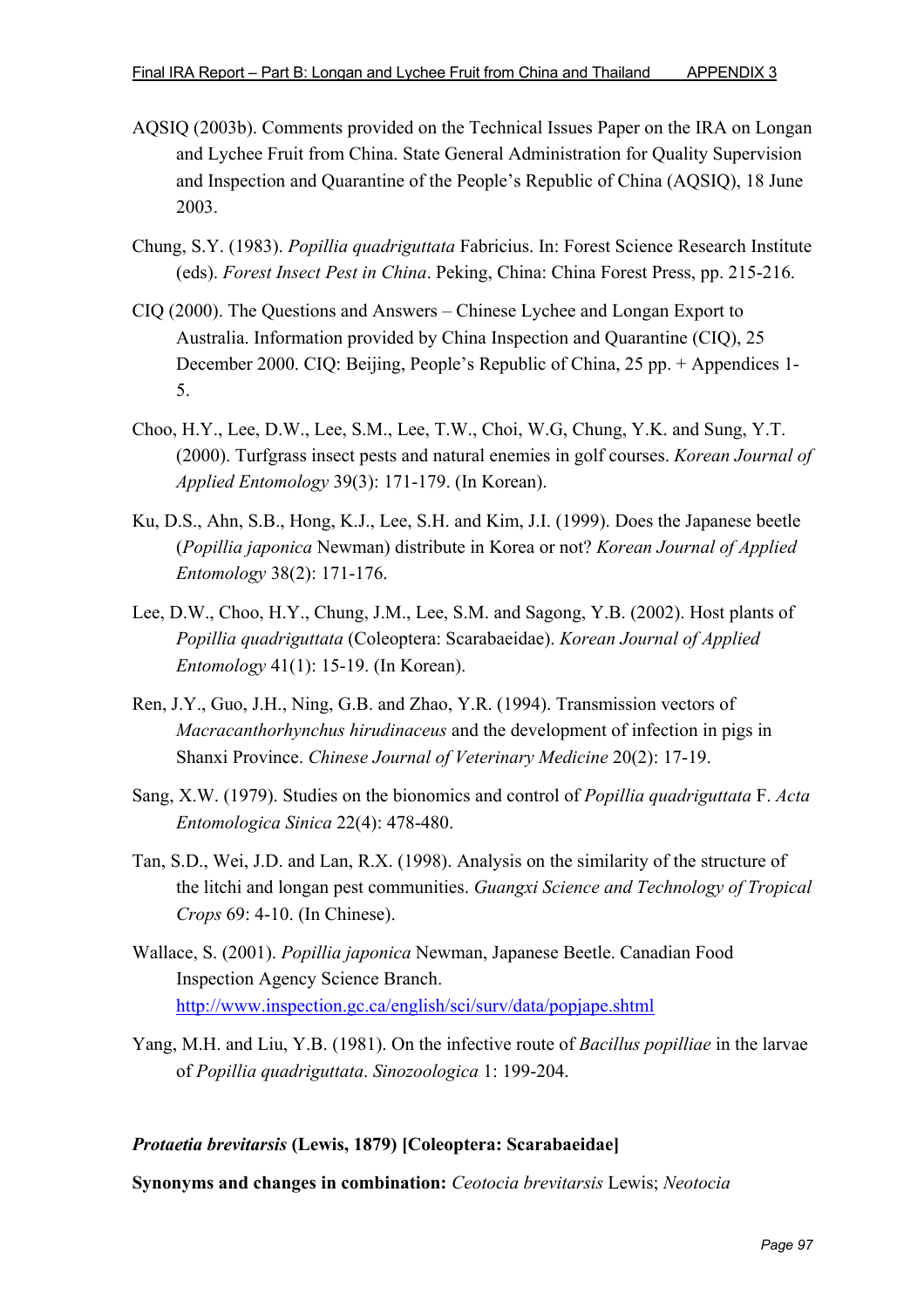*brevitarsis* (Lewis); *Liocola brevitarsis* (Lewis); *Potosia brevitarsis* (Lewis); *Protaetia* (*Calopotosia*) *brevitarsis* (Lewis). *Potosia* is a synonym of the genus *Protaetia*.

**Common name(s):** Flower beetle; white-spotted flower chafer.

**Host(s):** *Litchi chinensis* (lychee) (He, 2001).

**Plant part(s) affected:** Flower (Malec, 2003); fruit (AQSIQ, 2003; He, 2001).

**Distribution:** The genus *Protaetia* is widely distributed throughout Europe (Malec, 2003). China (He, 2001); Korea, Republic of (Park *et al*., 1994).

**Biology:** There is limited published information on the biology of *Protaetia brevitarsis*.

Beetles in the family Scarabaeidae, to which *P. brevitarsis* belongs, are usually medium to large in size, occasionally with bright colour. Adult beetles usually feed on leaves and flowers (Anon., 2003). Their larvae are always live in concealed habitats, feeding on roots, dung or decaying plants materials (Anon., 2003). They are sluggish, cylindrical, C-shaped, with well-developed head and legs.

*Protaetia brevitarsis* was collected in South Korea and under specific laboratory conditions they require 120-150 days for a generation (Park *et al*., 1994). Larvae hatch from eggs after 10 days, the larvae pupate after another 55 days and the pupae metamorphose into adults after 30 days. The adults lived for approximately 45 days (Park *et al*., 1994). Females lay an average of 68 eggs in the laboratory conditions (Park *et al*., 1994).

**Control:** None known.

- Anon. (2003). *Scarab Beetles, Chafers and Dung Beetles, Family Scarabaeidae*. http://www.geocities.com/brisbane\_beetles/SCARABAEIDEA.htm
- AQSIQ (2003). Comments provided on the Technical Issues Paper on the IRA on Longan and Lychee Fruit from China. State General Administration for Quality Supervision and Inspection and Quarantine of the People's Republic of China (AQSIQ), 18 June 2003.
- He, D.P. (2001). An overview of integrated management of insect pests in litchi orchards of Guangdong. In: Huang, H. and Menzel, C. (eds). *Proceedings of the First International Symposium on Litchi and Longan, Guangzhou, China, 16-19 July 2000. Acta Horticulturae* 558: 401-405.
- Malec, P. (2003). *Protaetia*, *Potosia*. http://malec.sklipkani.cz/prot\_pot.html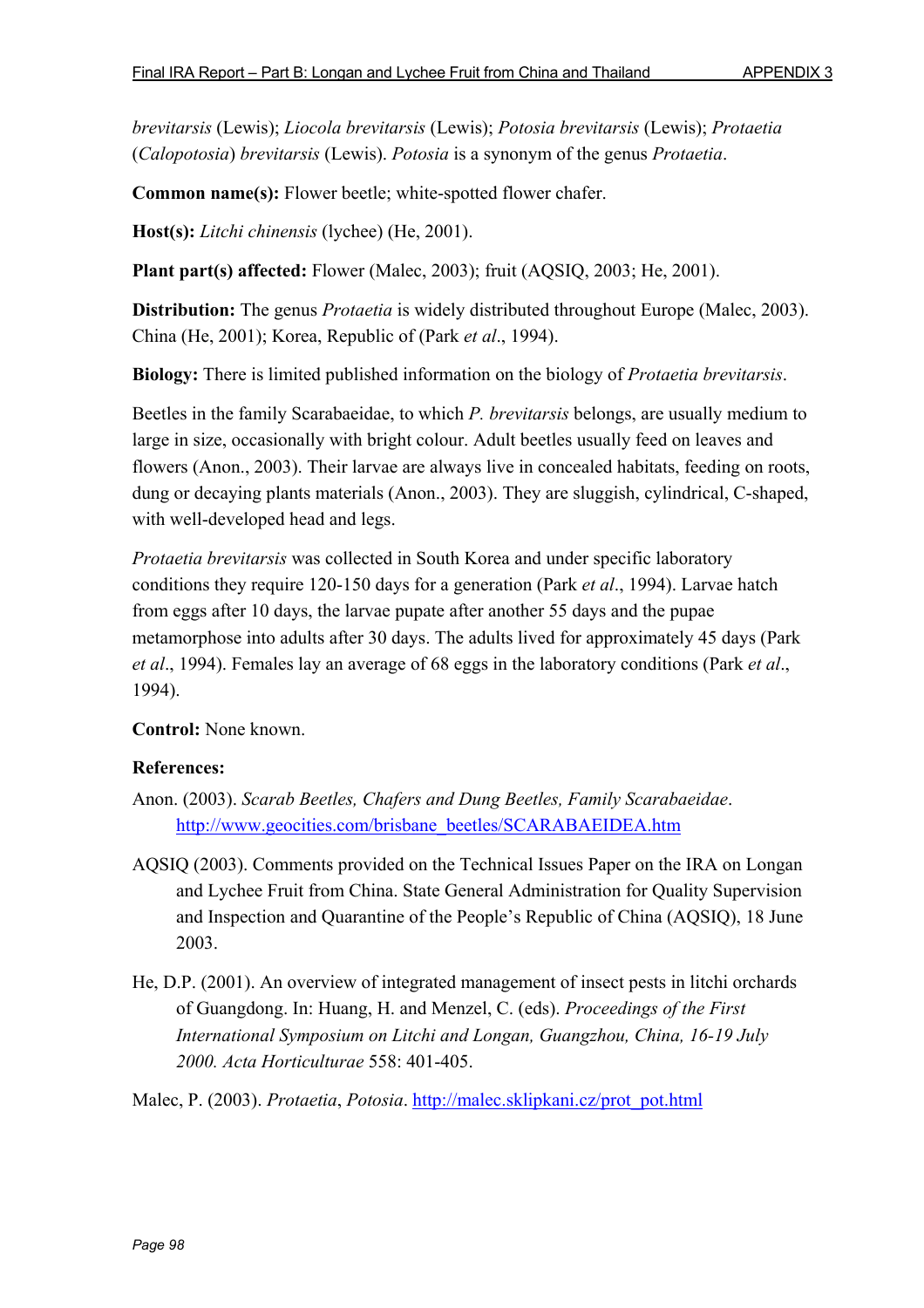Park, H.Y, Park, S.S., Oh, H.W. and Kim, J.I. (1994). General characteristics of the whitespotted flower chafer, *Protaetia brevitarsis* reared in the laboratory. *Korean Journal of Entomology* 24(1): 1-5.

## *Protaetia fusca* **Herbst [Coleoptera: Scarabaeidae]**

**Synonyms and changes in combination:** *Cetonia mandarinea; Protaetia mandarina* Lichtenstein.

**Common name(s):** Mango flower beetle; mottled flower scarab.

**Host(s):** *Ananas comosus* (pineapple) (CAB International, 2003); *Cajanus cajan* (pigeon pea) (CAB International, 2003); *Citrus* spp. (Simpson, 1990); *Dimocarpus longan* (longan) (Tan *et al*., 1998); *Ficus* sp. (fig) (Simpson, 1990); *Litchi chinensis* (lychee) (Tan *et al*., 1998); *Mangifera indica* (mango) (CAB International, 2003); *Persea americana* (avocado) (Simpson, 1990); *Prunus persica* (peach) (Simpson, 1990); *Rosa* sp. (rose) (Simpson, 1990); *Saccharum officinarum* (sugarcane) (CAB International, 2003); *Zea mays* (maize) (CAB International, 2003).

*Protaetia fusca* has also been recorded feeding on flowering weeds occurring in citrus, avocado, fig, peach and rose crops (Simpson, 1990).

**Plant part(s) affected:** Flowers (Malec, 2003); inflorescences, new growth (Simpson, 1990); fruit (AQSIQ, 2003).

**Distribution:** Australia (Lea, 1914); Indonesia (Miksič, 1966); India (Miksič, 1966); Mauritius (Miksič, 1966); Sri Lanka (Miksič, 1966); Burma (Miksič, 1966); Philippines (Miksič, 1966), Japan (Kohno, 2000), Papua New Guinea (Husband and Kurosa, 1994); USA (Hawaii) (Miksič, 1966).

In Australia, *P. fusca* has been recorded along coastal Queensland from Brisbane to Cairns (Lea, 1914) and also from Darwin in the Northern Territory (Simpson, 1990). AICN (2003) reports this species from New South Wales, Queensland and the Northern Territory. *Protaetia fusca* is not present in Western Australia (DAWA, 2003).

**Biology:** Beetles in the family Scarabaeidae, to which *P. fusca* belongs, are usually medium to large in size, occasionally with bright colour. Adult beetles usually feed on leaves and flowers (Anon., 2003). Their larvae are always live in concealed habitats, feeding on roots, dung or decaying plants materials (Anon., 2003). They are sluggish,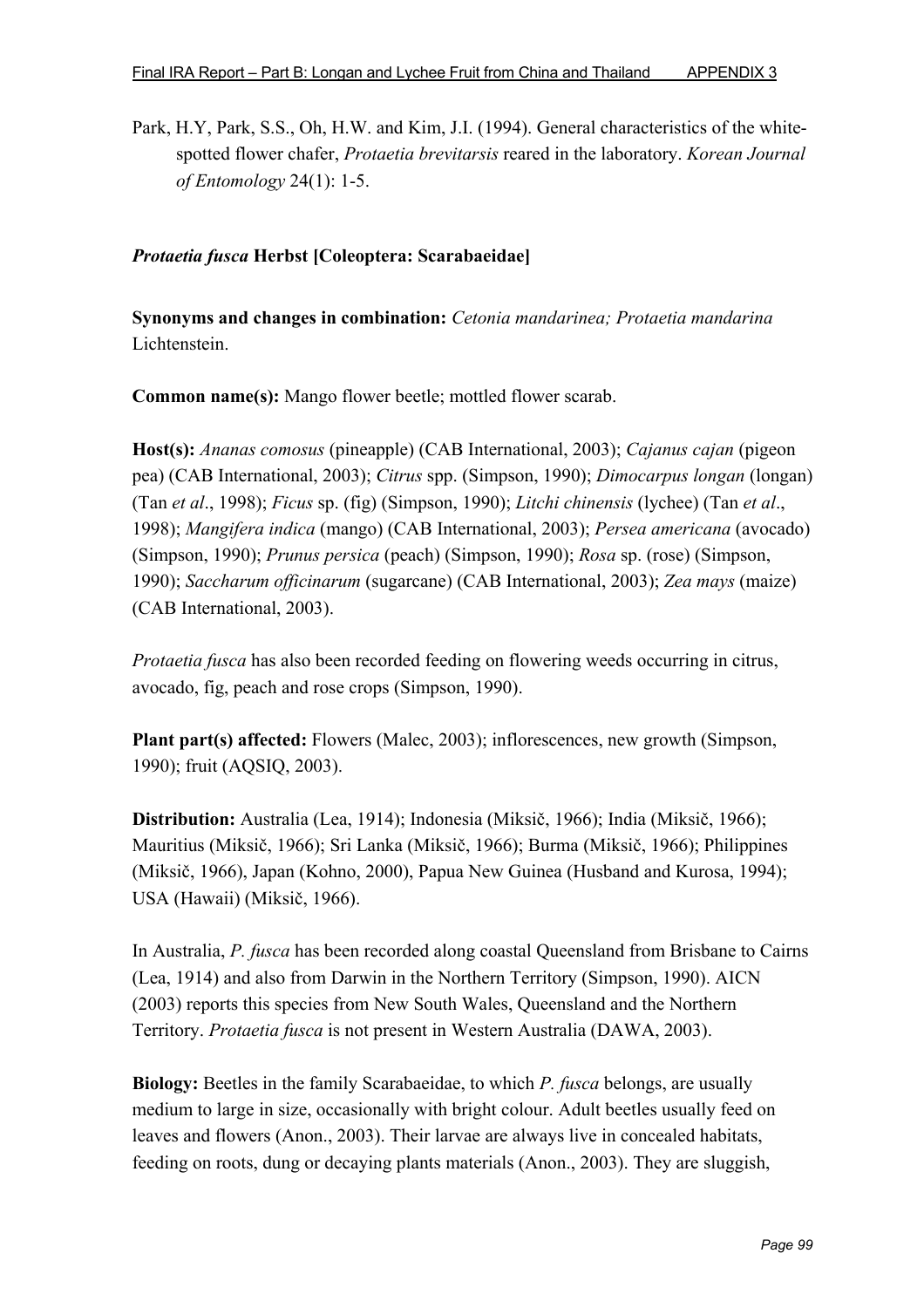cylindrical, C-shaped, with well-developed head and legs.

*Protaetia fusca* adults are approximately 11mm long with a small number of white dots on their elytra (black wing covers) (Chew, 2003). Eggs are whitish, ovoid and approximately 2.2mm long. There are three larval instars that are 4-11mm, 16-20mm and 20-32mm long respectively. Pupation occurs in a chamber that is 17mm long and 12mm wide. Pupae are without strong mouthparts and their legs and wings are free from their body (Simpson, 1990).

In avocado orchards in Queensland, *Protaetia fusca* seems to breed continuously. Eggs are laid individually as a female crawls through the mulch on the ground. Under controlled conditions, a caged pair laid 147 eggs over a 27-week period and half of these were laid in the first 8 weeks. Females die shortly after their final egg is laid and males live for a similar period of time. Larvae develop in the mulch, but they do not burrow into the soil. The pupal chamber is constructed within the mulch. At 25.5ºC the development of eggs,  $1<sup>st</sup>$ ,  $2<sup>nd</sup>$  and  $3<sup>rd</sup>$  instar larvae and pupae took 9.0 days, 4.1, 8.8, 26.6 and 4.0 weeks, respectively. The total time between egg and adult is  $44 \pm 0.3$  weeks (Simpson, 1990).

*Protaetia fusca* are found during early summer in Brisbane, Queensland (Chew, 2003). Adult beetles feed on nectar and sap (Simpson, 1990).

**Control:** Natural enemies of adult *Protaetia fusca* in Australia include the bird *Dacelo novaeguineae* (Hermann) (kookaburra) and the fungus *Aspergillus flavus* Link. *Threskiornis spinicollis* (Jameson), the straw-necked ibis, is an effective larval predator and adult wasps of *Scolia verticalis* F. have been bred from *P. fusca* larvae (Simpson, 1990).

- AICN (2003). *Protaetia fusca*. Australia Insect Common Names, Version 1.31. CSIRO Australia and Department of Agriculture, Fisheries and Forestry – Australia. http://www.ento.csiro.au/aicn/name\_s/b\_2741.htm ,17 December 2003.
- Anon. (2003). *Scarab Beetles, Chafers and Dung Beetles, Family Scarabaeidae*. http://www.geocities.com/brisbane\_beetles/SCARABAEIDEA.htm
- Chew, P. (2003). Mango Flower Beetle, Scarab beetles, Chafers and Dung beetles Family Scarabaeidea. Brisbane Insects and Spiders Home. *http://www.geocities.com/brisbane\_beetles/SCARABAEIDEA.htm*
- DAWA (2003). DAWA (Department of Agriculture Western Australia) (2003a). Stakeholder comments on Technical Issues Paper for Import Risk Analysis of fresh longan and lychee fruit from the People's Republic of China, 15 May 2003.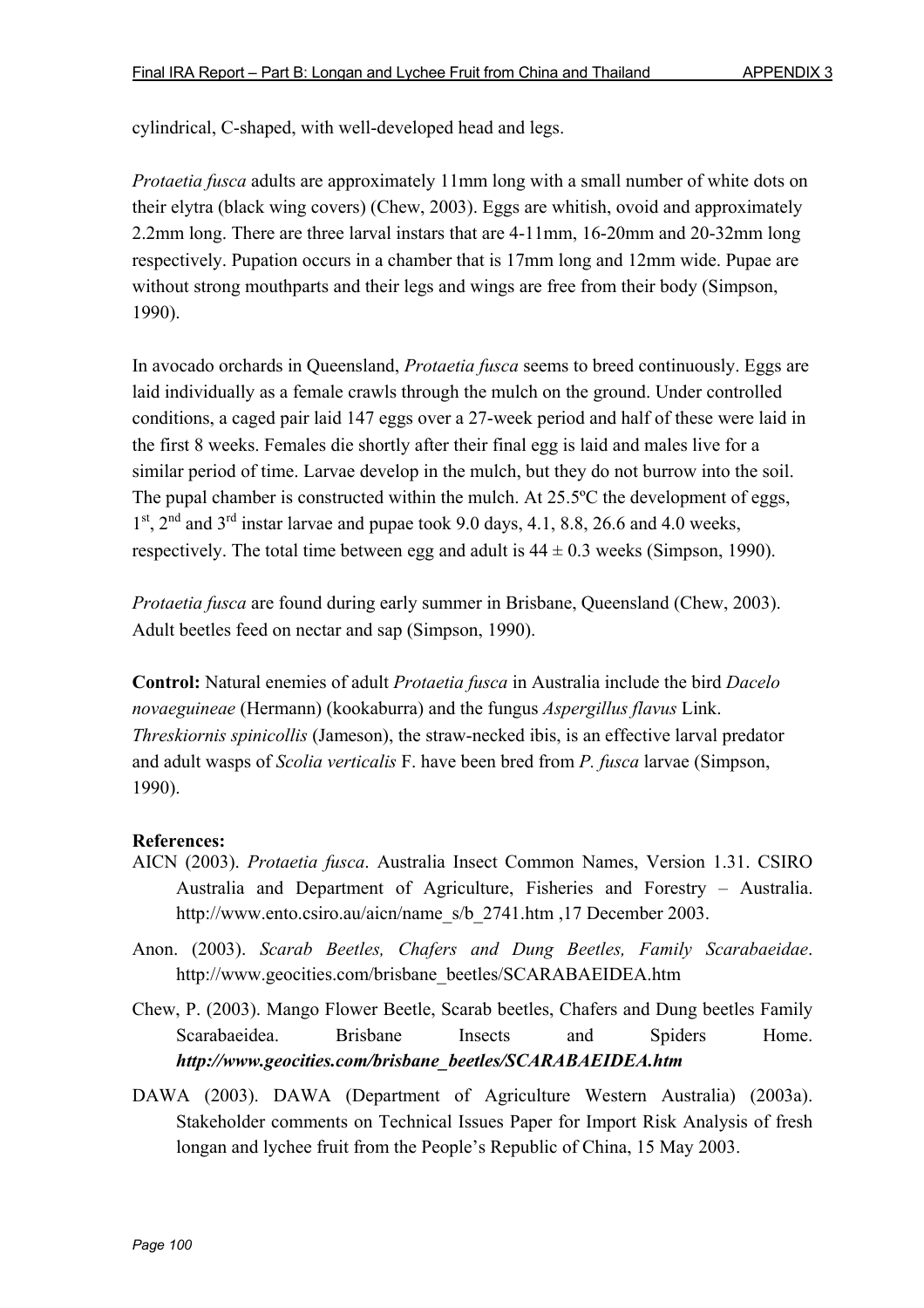- He, D.P. (2001). An overview of integrated management of insect pests in litchi orchards of Guangdong. In: Huang, H. and Menzel, C. (eds). *Proceedings of the First International Symposium on Litchi and Longan*. Guangzhou, China, 16-19 July 2000. *Acta Horticulturae* No 558, pp. 401-405.
- Houston, W.W.K. (ed.) (1992). *Zoological Catalogue of Australia. Volume 9. Coleoptera: Scarabaeoidea*. Canberra, Australia: Australian Government Publishing Service (AGPS), 544 pp.
- Husband, R.W. and Kurosa, K. (1994). Four new species of Scarabapolipus (Acari: Podapolipidae) ectoparasites of Scarabaeidae (Coleoptera) from the Western Pacific region. *Annals of the Entomological Society of America* 87(4): 424-435.
- Kohno, K. (2000). Mass occurrence of *Protaetia fusca* (Herbst, 1790) (Coleoptera, Scarabaeidae) in Ishigaki Island, Okinawa, Japan. *Gekkan Mushi* 357: 16-18.
- Lea, A.M. (1914). Notes on Australian cetonides; with a list of species and descriptions of some new ones. *Trans. R. Soc. S. Aust.* 38: 132-218.
- Malec, P*.* (2003). *Protaetia*, *Potosia*. http://malec.sklipkani.cz/prot\_pot.html
- Miksič, R. (1966). Zehnter Beitrag zur Kenntnis der Protaetia-Arten. *Z. Arb. Österr. Ent.* 18: 1-34.
- Simpson, G.B. (1990). Immature stages of *Protaetia fusca* (Herbst) (Coleoptera: Scarabaeidae: Cetoniinae) with notes on biology. *Journal of the Australian Entomological Society* 29: 67-73.

### *Protaetia nitididorsis* **(Fairmaire) [Coleoptera: Scarabaeidae]**

**Synonyms and changes in combination:** *Cetonia esquiroli* Pouillaude; *Liocola nitididorsis* Fairmaire; *Liocola speculifera* Schwartz. *Potosia* is a synonym of the genus *Protaetia*.

**Common name(s):** Chafer; flower beetle; metallic beetle.

**Host(s):** *Dimocarpus longan* (longan), *Litchi chinensis* (lychee) (CIQ, 2000; Tan *et al*., 1998).

**Plant part(s) affected:** Fruit (Tan *et al*., 1998).

**Distribution:** The genus *Protaetia* is widely distributed throughout Europe (Malec, 2003). *Protaetia nitididorsis* is recorded in China (CIQ, 2000; Tan *et al*., 1998).

**Biology:** Detailed biological information specifically for *Protaetia nitididorsis* could not be found.

Beetles in the family Scarabaeidae, to which *P. nitididorsis* belongs, are usually medium to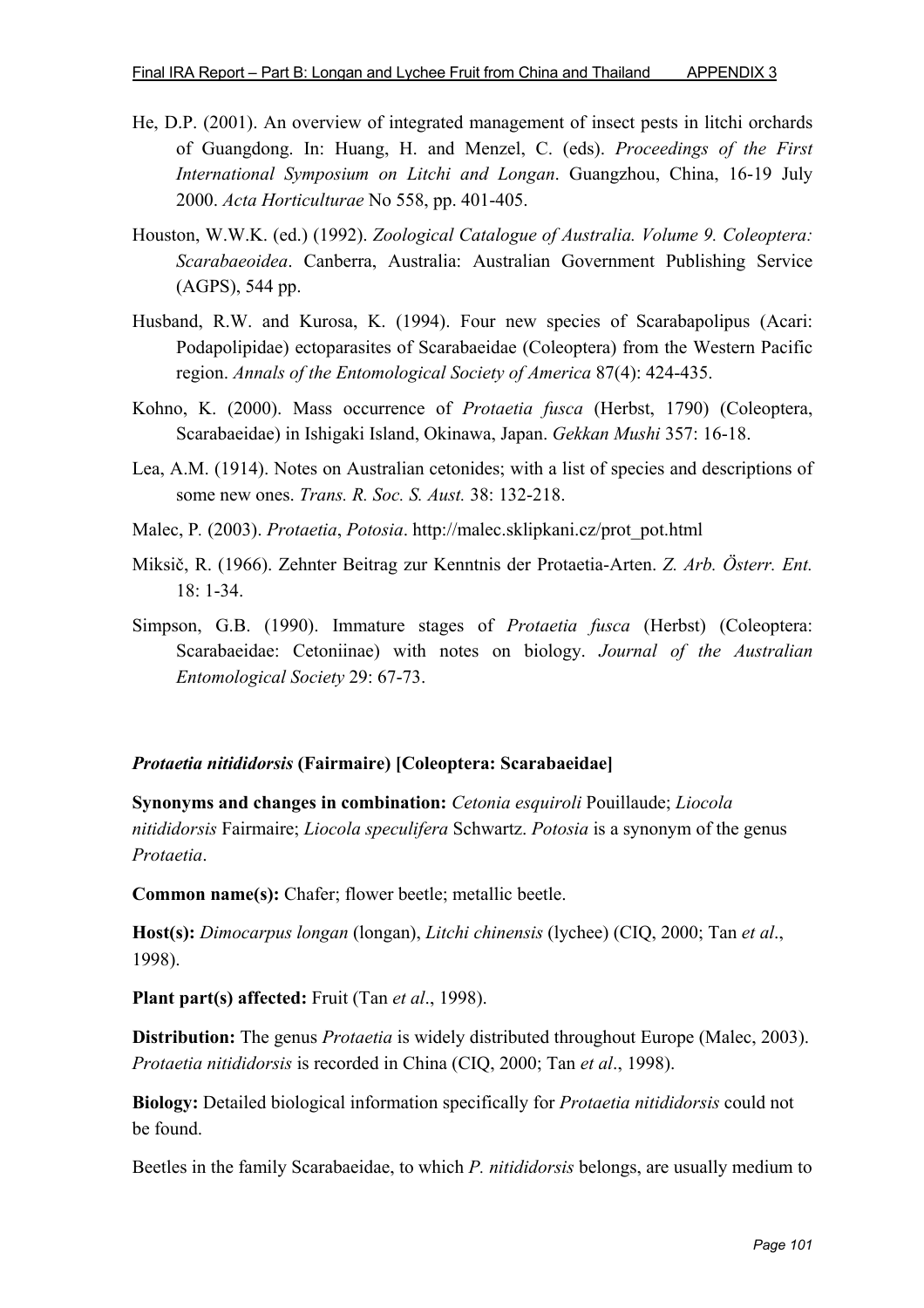large in size, occasionally with bright colour. Adult beetles usually feed on leaves and flowers (Anon., 2003). Their larvae are always live in concealed habitats, feeding on roots, dung or decaying plants materials (Anon., 2003). They are sluggish, cylindrical, C-shaped, with a well-developed head and legs.

Adult *Liocola lugubris* are 19-25 mm long and adult *Potosia aeruginosa* are 22-28 mm long (Malec, 2003). Both of these species occur in the Czech Republic where the larvae live in old oak trees (*Quercus* sp.), and sometimes in osiers (*Salix* sp.), especially *L. lugubris*. In captivity, the life cycle is 6-8 months. Adults live to one year (Malec, 2003).

*Protaetia brevitarsis* was collected in South Korea and under specific laboratory conditions they require 120-150 days for a generation (Park *et al*., 1994). Larvae hatch from eggs after 10 days, the larvae pupate after another 55 days and the pupae metamorphose into adults after 30 days. The adults live for approximately 45 days (Park *et al*., 1994). Females lay an average of 68 eggs in the laboratory conditions (Park *et al*., 1994).

**Control:** None known.

### **References:**

- Anon. (2003). *Scarab Beetles, Chafers and Dung Beetles, Family Scarabaeidae*. http://www.geocities.com/brisbane\_beetles/SCARABAEIDEA.htm
- CIQ (2000). The Questions and Answers Chinese Lychee and Longan Export to Australia. Information provided by China Inspection and Quarantine (CIQ), 25 December 2000. CIQ: Beijing, People's Republic of China, 25 pp. + Appendices 1- 5.
- Malec, P. (2003). *Protaetia*, *Potosia*. http://malec.sklipkani.cz/prot\_pot.html
- Park, H.Y., Park, S.S., Oh, H.W. and Kim, J.I. (1994). General characteristics of the whitespotted flower chafer, *Protaetia brevitarsis* reared in the laboratory. *Korean Journal of Entomology* 24(1): 1-5.
- Tan, S.D., Wei, J.D. and Lan, R.X. (1998). Analysis on the similarity of the structure of the litchi and longan pest communities. *Guangxi Science and Technology of Tropical Crops* 69: 4-10. (In Chinese).

### *Xylotrupes mniszechi* **Thomson 1859 [Coleoptera: Scarabaeidae]**

**Synonyms and changes in combination:** Included previously in *Xylotropes gideon* (Linnaeus) taxon. ?*X. mniszechii* Thomson 1859; *X. socrates* Schaufuss 1863; *X. tonkinensis* Minck 1920; *X. gideon mniszechi* Endrödi 1951; *X. gideon tonkinensis* Endrödi 1951*; ?X. gideon kaszabi* Endrödi 1951*; X.gideon socrates* Endrödi 1951 (Rowland,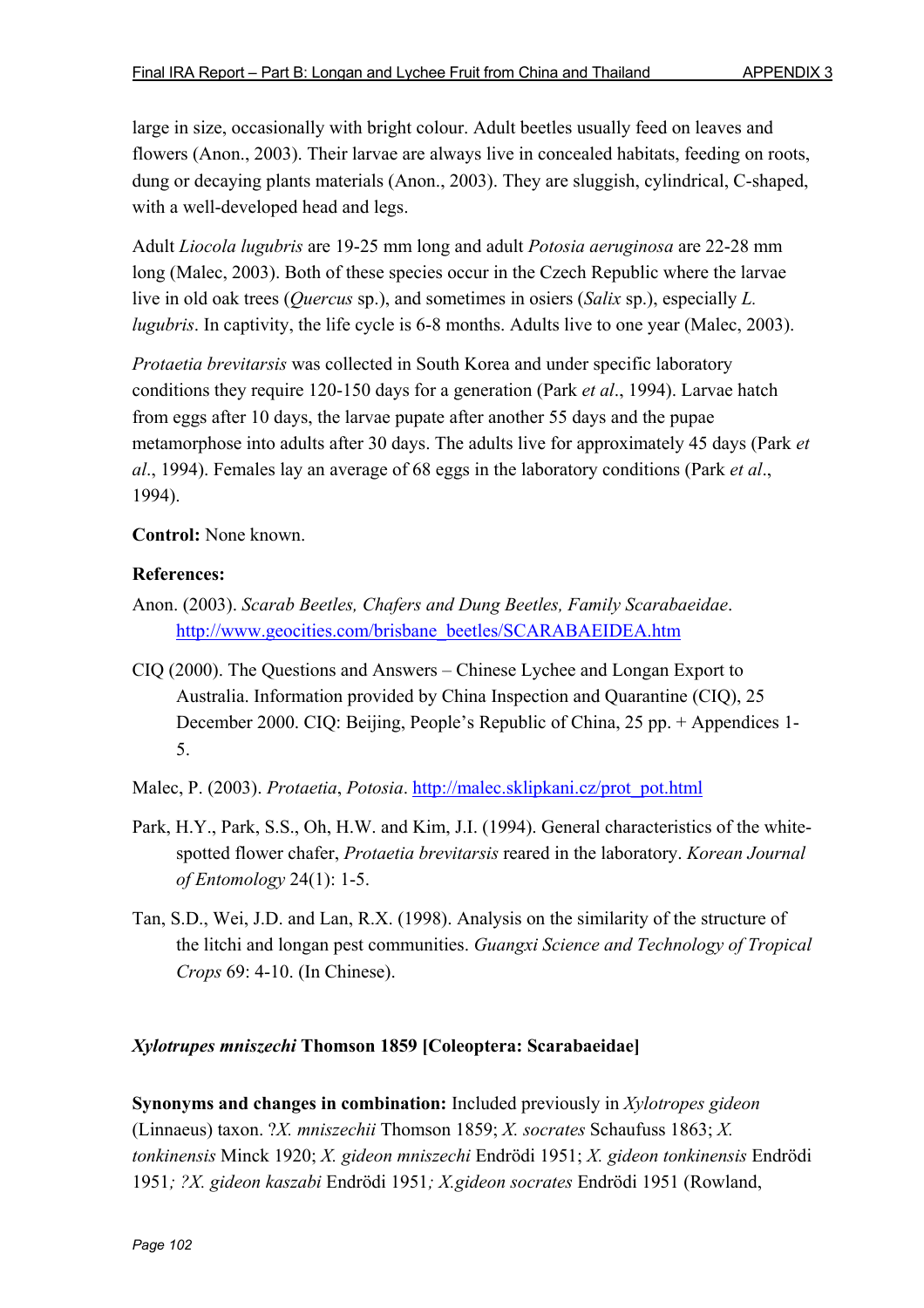### 2003*).*

Rowland (2003) recently conducted a phylogenetic analysis of the genus *Xylotrupes*, which suggested that it is monophyletic and composed of six lineages treated as distinct species. The *Xylotrupes gideon* taxon is considered to be made up of itself and five additional species based on morphological differences and geographical isolation of the specimens analysed. The five species are: *X. florensis* Lansberge 1879; *X*. *meridionalis* Prell 1914 *X*. *ulysses* (Guérin-Méneville) 1830 *X*. *pubescens* Waterhouse 1841 and *X*. *mniszechi* Thomson 1859.

**Common name(s):** Rhinoceros beetle; elephant beetle.

**Host(s):** Attributed previously to taxon *X. gideon* - *Ananas comosus* (pineapple) (Waite and Elder, 2000); *Bambusa vulgaris* (bamboo) (CAB International, 2002); *Cocos nucifera* (coconut) (CAB International, 2002); *Cinnamomum* sp. (cinnamon) (CAB International, 2002); *Dimocarpus longan* (longan) (Waite and Elder, 2000); *Elaeis guineensis* (African oil palm) (CAB International, 2002); *Hevea brasiliensis* (rubbertree) (CAB International, 2002); *Litchi chinensis* (lychee) (Waite and Elder, 2000); *Musa* sp. (banana, plantain) (CAB International, 2002); *Saccharum officinarum* (sugarcane) (CAB International, 2002); *Solanum tuberosum* (potato) (CAB International, 2002).

**Plant part(s) affected:** Bark, fruit, panicle (Waite and Elder, 2000).

**Distribution:** Attributed previously to taxon *X. gideon*: Australia (New South Wales, Northern Territory, Queensland) (AICN, 2002); Bangladesh, Brunei, Cambodia, China, India, Indonesia, Laos, Malaysia, Myanmar, Nepal, Papua New Guinea, Philippines, Solomon Islands, Sri Lanka, Thailand, Vanuatu, Vietnam (CAB International, 2002).

*Xylotrupes florensis* (Lesser Sunda Island from Flores Island to the Tanimbar Islands, Indonesia;

*X*. *meridionalis* (Sri Lanka and southern India);

*X*. *ulysses* (Sulawesi and Sangi Island, east through Molucca Islands, Australia, Papua New Guinea and Melanesia to Vanuatu;

*X*. *pubescens* (Philippines, southern Sulawesi and Sumatra); and

*X*. *mniszechi* (Himalaya region, south-east Asia, China and Lanshu Island, Taiwan) (Rowland, 2003).

**Biology:** [Information provided relates to the *X. gideon* taxon from Australian sources]. Adult beetles are black and about 30-40 mm in length, with the male being the larger (Waite and Elder, 2000). The male has two large projections ('horns') on the head and another on the prothorax. By appropriate movements they can, to some extent, move the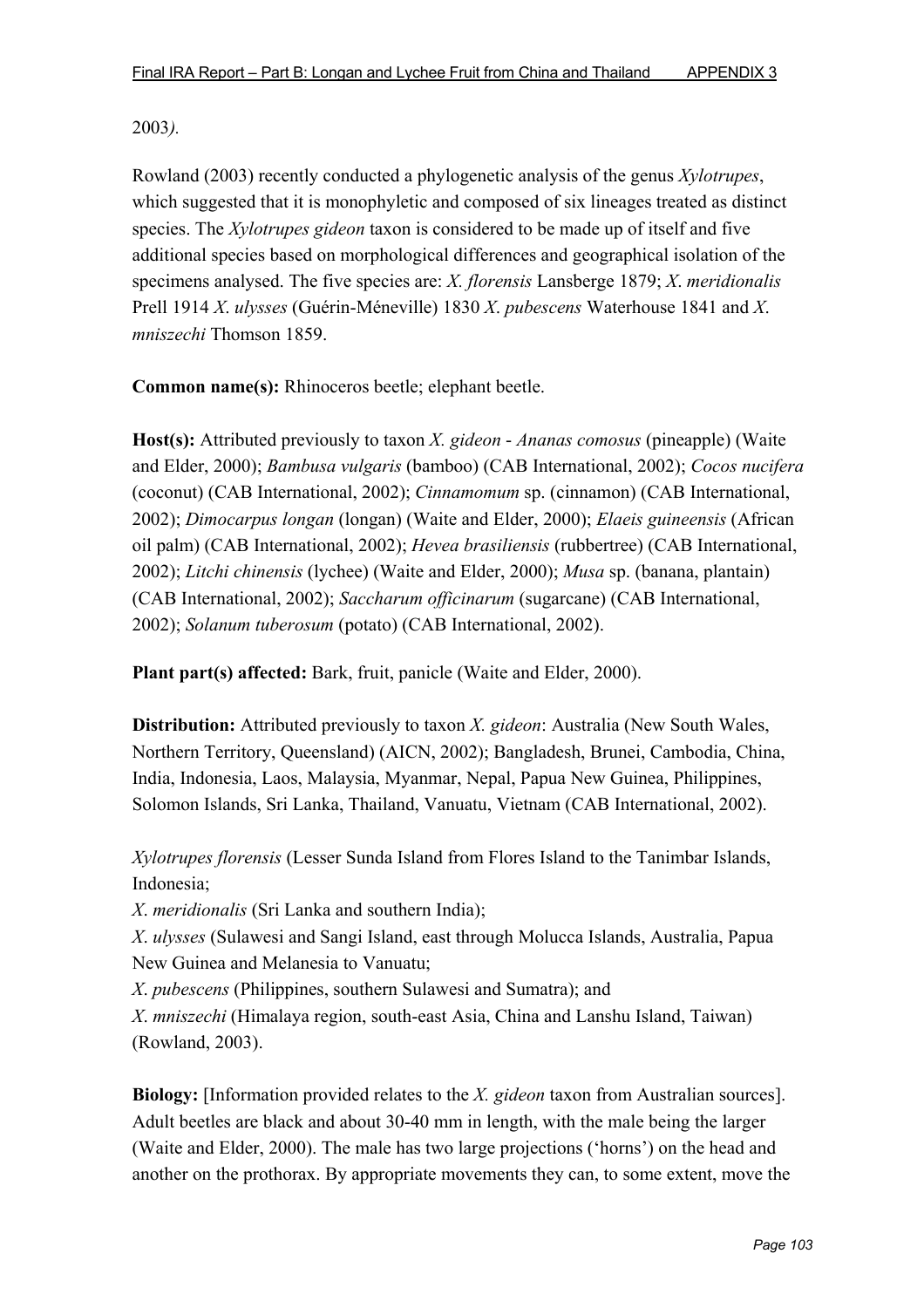ends together like tweezers. Only males have these horns. Females are quite plain and seen less often.

The female lays about 50 white eggs in decaying/rotting organic matter (Chew, 2003). They hatch into small white C-shaped larvae (called white grubs) with a dark-brown head and 6 small legs. The larvae develop in the soil or mulch where they feed on plant roots and humus (Waite and Elder, 2000), and decaying vegetable matter (Chew, 2003). The egg stage takes 3 weeks, the larval stage 29 weeks and the pupal stage 5 weeks at about 26°C (Waite and Elder, 2000). The heavily-sclerotised and sexually dimorphic adults emerge in spring.

The beetles are attracted to the fruit as they ripen, especially those that have split or been damaged by parrots and fruit bats (Menzel, 2002). Adults also feed on the bark of poinsettia and other trees (Waite and Elder, 2000). They then start attacking sound fruit and can cause significant economic losses in the week or so leading up to harvest (Menzel, 2002). Economic losses will occur if more than 30 beetles are found (Waite and Elder, 2000). 'Wai Chee', 'Bengal' and other later maturing lychee varieties are particularly affected (Waite and Elder, 2000); Whole fruit and some times whole panicles of fruit are damaged by their chewing activity (Waite and Elder, 2000). Subsequent spoilage of undamaged fruit occurs because of staining caused by dripping juice from damaged fruit. The larvae may be a problem in many species of container grown plants where the potting mixture has a high proportion of organic matter (Waite and Elder, 2000). There is no evidence to indicate that the horn morphology differences distinguishing the species present in Thailand and China (now given as X. *mniszechii* Thomson 1859) differs in its pest status from the taxon *X. gideon* and/or the species present in Australia (now given as *X*. *ulysses* (Guérin-Méneville) 1830.

**Control:** Cultural control methods for *X. gideon* in Australia include excluding beetles with netting of a suitable mesh size, for example 20 mm mesh or less (Waite and Elder, 2000). Biological control methods involve manual removal of the beetles from trees (Waite and Elder, 2000). However, this method is only really effective on small trees and difficult on large ones. Labour is relatively expensive in Australia, so this operation adds significantly to growing costs (Menzel, 2002). There is no chemical control for this pest (Waite and Elder, 2000).

# **References:**

AICN (Australian Insect Common Names) (2002). Version 1.31.

http://www.ento.csiro.au/aicn/index\_no.htm

CAB International (2002). *Crop Protection Compendium* (2002 edition). Wallingford, UK: CAB International.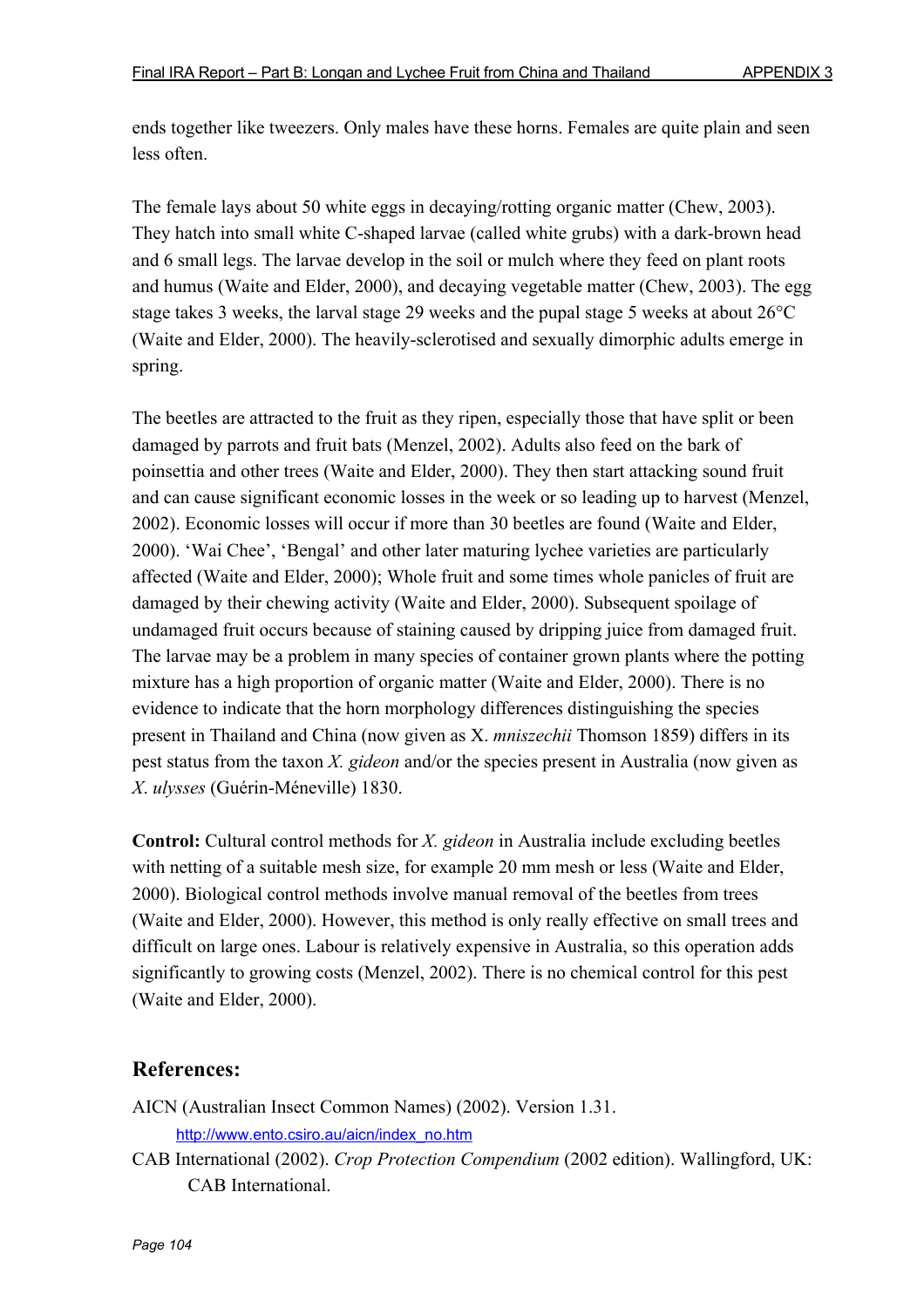- Chew, S. (2003). Rhinoceros Beetles *Xylotrupes gideon* Family Scarabaeidea. http://www.geocities.com/brisbane\_beetles/R\_Beetle.htm
- Menzel, C. (2002). *The Lychee Crop in Asia and the Pacific*. Food and Agriculture Organization of the United Nations. Regional Office for Asia and the Pacific. Bangkok, Thailand. RAP Publication: 2000/16. http://www.fao.org/DOCREP/005/AC681E/ac681e00.htm#Contents
- Rowland, J.M. (2003). Male horn dimorphism, phylogeny and systematics of rhinoceros beetles of the genus *Xylotrupes* (Scarabaeidae: Coleoptera). *Australian Journal of Zoology* 51, 213-258.
- Waite, G. and Elder, R. (2000). *Elephant Beetles in Lychees & Longans*. DPI Note, Queensland Department of Primary Industries, File No. H0040039. http://www.dpi.qld.gov.au/horticulture/5415.html

# **Fruit flies**

### *Bactrocera cucurbitae* **(Coquillett, 1899) [Diptera: Tephritidae]**

**Synonyms and changes in combination:** *Dacus cucurbitae* Coquillett; *Chaetodacus cucurbitae* (Coquillett); *Dacus aureus* Tseng and Chu; *Dacus yuiliensis* Tseng and Chu; *Strumeta cucurbitae* (Coquillett); *Zeugodacus cucurbitae* (Coquillett).

**Common name(s):** Melon fruit fly; melon fly.

**Host(s):** *Bactrocera cucurbitae* is a very serious pest of cucurbit crops. According to Weems (1964) it has been recorded from over 125 plants, including members of families other than Cucurbitaceae. However, many of those records were based on casual observation of adults resting on plants or caught in traps set in non-host trees (CABI, 2002).

*B. cucurbitae* has been collected in *Litchi chinensis* (lychee) orchards in central Taiwan (Fang and Chang, 1984) and southern Taiwan (Wen, 1985). This species has not been recorded on longan and lychees in China (AQSIQ, 2003a; CIQ, 2000) or Thailand (DOA, 2000a, b; 2003a, b). CABI (2002) records that *B. cucurbitae* is present in Taiwan, China and Thailand.

Hosts include: Cucurbitaceae (cucurbit), *Abelmoschus moschatus* (musk okra), *Artocarpus heterophyllus* (jackfruit), *Benincasa hispida* (wax gourd), *Carica papaya* (pawpaw), *Citrullus colocynthis* (bitter apple), *Citrullus lanatus* (watermelon), *Citrus hystrix* (Mauritius papeda), *Citrus maxima* (pummelo), *Citrus sinensis* (navel orange), *Cucumis auguria* (gherkin), *Cucumis melo* (melon), *Cucumis sativus* (cucumber), *Cucurbita maxima* (giant pumpkin), *Cucurbita moschata* (pumpkin), *Cucurbita pepo* (ornamental gourd), *Cydonia oblonga* (quince), *Cyphomandra betacea* (tamarillo), *Ficus carica* (fig),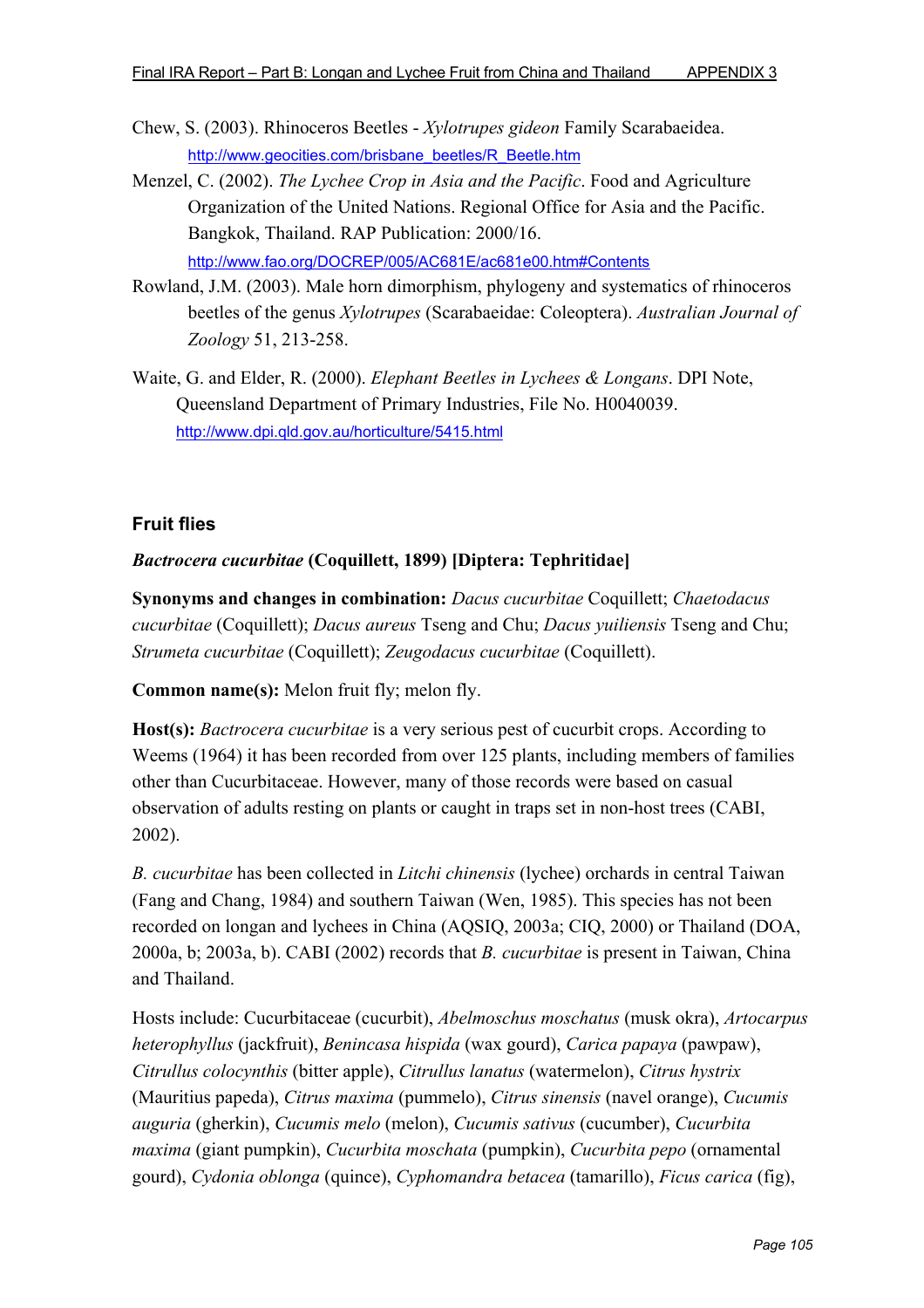*Lagenaria siceraria* (trumpet gourd), *Luffa acutangula* (angled luffa), *Luffa cylindrica* (loofah), *Lycopersicon esculentum* (tomato), *Mangifera indica* (mango), *Manilkara zapota* (sapodilla), *Momordica balsamina* (balsam apple), *Momordica charantia* (bitter gourd), *Passiflora edulis* (passionfruit), *Persea americana* (avocado), *Phaseolus vulgaris* (bean), *Prunus persica* (peach), *Psidium guajava* (guava), *Sechium edule* (chayote); *Sesbania grandiflora* (gallito), *Syzygium samarangense* (wax apple), *Trichosanthes cucumerina* var. *anguinea* (snake gourd), *Trichosanthes cucumerina* (snake gourd), *Vigna unguiculata* (cowpea), *Ziziphus jujuba* (jujube) (Allwood, *et al*., 1999; Tsuruta *et al*., 1997).

**Plant part(s) affected:** Fruit, inflorescence (CABI, 2002; Ronald and Jayma, 1991).

**Distribution:** Afghanistan, Africa, Australia (Queensland), Bangladesh, Brunei Darussalam, Cambodia, Cameroon, China (Guangdong, Guangxi, Hainan, Hong Kong, Jiangsu, Yunnan), Christmas Island, Egypt, Gambia, Guam, India (Andaman and Nicobar Islands, Andhra Pradesh, Assam, Bihar, Delhi, Haryana, Himachal Pradesh, Indian Punjab, Jammu and Kashmir, Karnataka, Kerala, Maharashtra, Rajasthan, Tamil Nadu, Uttar Pradesh, West Bengal), Indonesia (Irian Jaya, Java, Kalimantan, Nusa Tenggara, Sulawesi, Sumatra), Iran, Japan (Ryukyu Archipelago), Kenya, Kiribati, Laos, Malaysia (Peninsular Malaysia, Sabah, Sarawak), Mauritius, Myanmar, Nauru, Nepal, Northern Mariana Islands, Oman, Pakistan, Papua New Guinea (Bougainville), Philippines, Réunion, Saudi Arabia, Singapore, Solomon Islands, Sri Lanka, Taiwan, Tanzania, Thailand, United Arab Emirates, USA (Hawaii), Vietnam (CABI, 2002).

**Biology:** The eggs of *Bactrocera cucurbitae* are probably similar to those of *Bactrocera oleae* which were described in detail by Margaritis (1985). They are 0.8 mm long, 0.2 mm wide and white to yellow-white in colour. Third instar larvae of *B. cucurbitae* are large, 9- 11 mm long and 1-2 mm wide. The puparium is barrel-shaped, white to yellow-brown in colour and usually about 60-80% as long as the larvae (CABI, 2002). The adult body is predominantly orange to brown in colour and 6-8 mm in length. Dorsally, the thorax has three short, parallel white to yellow stripes on the central plate. The scutellum, or last thoracic plate, is uniformly pale brown. The wing length is 4.2-7.1 mm and each wing has a distinct dark stripe running across it. All the legs are pale basally and turn red/brown apically. The abdomen is predominantly orange/brown in colour, ovate or parallel sided and, in lateral view, it is arched and rather ridged. Dorsally, the abdomen has a dark Tpattern over the last three segments (Carrol *et al*., 2002). Generally, adults live for 10-12 months (Ronald and Jayma, 1991).

*B. cucurbitae* is easily separated from most other *Bactrocera* spp. by the combination of the general orange/brown coloured body, the white to yellow stripes on the thorax and the dark stripe across each wing (CABI, 2002).

Females lay up to 40 eggs below the skin of the host fruit. Following oviposition there may be some necrosis around the puncture mark ('sting'). This can be followed by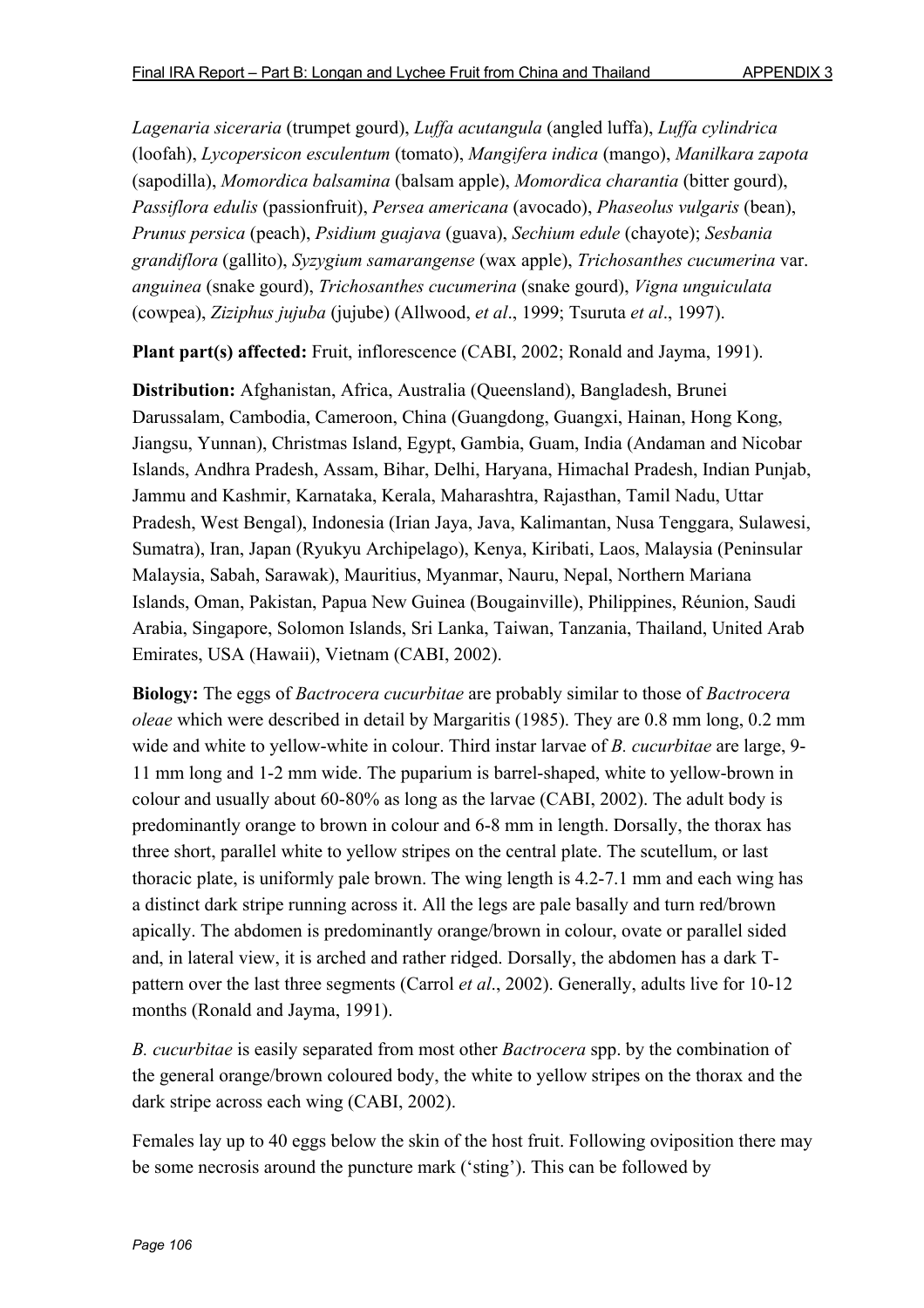decomposition of the fruit. Eggs hatch within 1-2 days and the larvae feed for another 4-17 days. Pupation is in the soil under the host plant for 7-13 days but may be delayed for several weeks under cool conditions. Adults occur throughout the year and begin mating (at dusk) after about 10-12 days, and may live 5-15 months depending on temperature (longer in cool conditions) (Christenson and Foote, 1960; Clausen, 1978; Waterhouse, 1993a).

Adult flight and the transport of infected fruit are the major means of movement and dispersal of *B. cucurbitae* to previously uninfected areas. Many *Bactrocera* spp. can fly 50-100 km (Fletcher, 1989). Plant parts liable to carry the pest in trade/transport include fruits that can house eggs and larvae internally; growing medium accompanying the plants in which pupae can reside and flowers and/or inflorescences (CABI, 2002). All stages of *B. cucurbitae* are visible to the naked eye (CABI, 2002). The major risk is from the import of fruit containing larvae, either as part of cargo, or through the smuggling of fruit in airline passenger baggage or mail (Baker and Cowley, 1991).

**Control:** One of the most effective control techniques against fruit flies in general is to wrap fruit, either in newspaper or a paper/plastic bag. This is a simple physical barrier to oviposition but it has to be applied well before the fruit is attacked (CABI, 2002). Some benefit from biological control has been claimed in Hawaii and the Ryukyu Islands, Japan (Clausen, 1978). Although cover sprays of entire crops are sometimes used to control fruit flies, the use of bait sprays is both more economical and more environmentally acceptable (CABI, 2002). There has been some recent work on the efficacy of enteropathogenic fungi to *B. cucurbitae* larvae (Purnima and Saxena, 1998, 1999) but it is not clear how this could be applied without causing fruit spoilage. Tests have also shown that neem (*Azadirachta indica*) seed kernel extracts can be used as an oviposition deterrent (Shivendra and Singh, 1998).

*Bactrocera* spp. can be attacked as larvae either by parasitoids or by vertebrates eating fruit (either on the tree or as fallen fruit). Mortality due to vertebrate fruit consumption can be very high as can puparial mortality in the soil, either due to predation or environmental mortality (see White and Elson-Harris, 1994). Parasitoids appear to have little effect on the populations of most fruit flies and Fletcher (1987) noted that 0-30% levels of parasitism are typical.

Parasitoids of *B. cucurbitae* include: *Biosteres angaleti* attacking larvae in Sabah; *Biosteres arisanus*; *Biosteres longicaudatus* attacking larvae in southeast Asia and Hawaii; *Diachasmimorpha hageni* attacking larvae in Fiji; *Diachasmimorpha tryoni* attacking larvae in Hawaii; *Dirhinus anthracina* attacking pupae in East Africa, West Africa and Hawaii; *Neoaplectana carpocapsae*; *Opius fletcheri* attacking larvae in India, Malaysia, Philippines, Thailand, Sri Lanka, Guam and Hawaii; *Pysttalia incisi* attacking larvae in India, Indonesia, Malaysia, Philippines and Thailand; *Spalangia endius* attacking pupae in Philippines and Hawaii; *Spalangia hirta* attacking pupae in North America and Hawaii;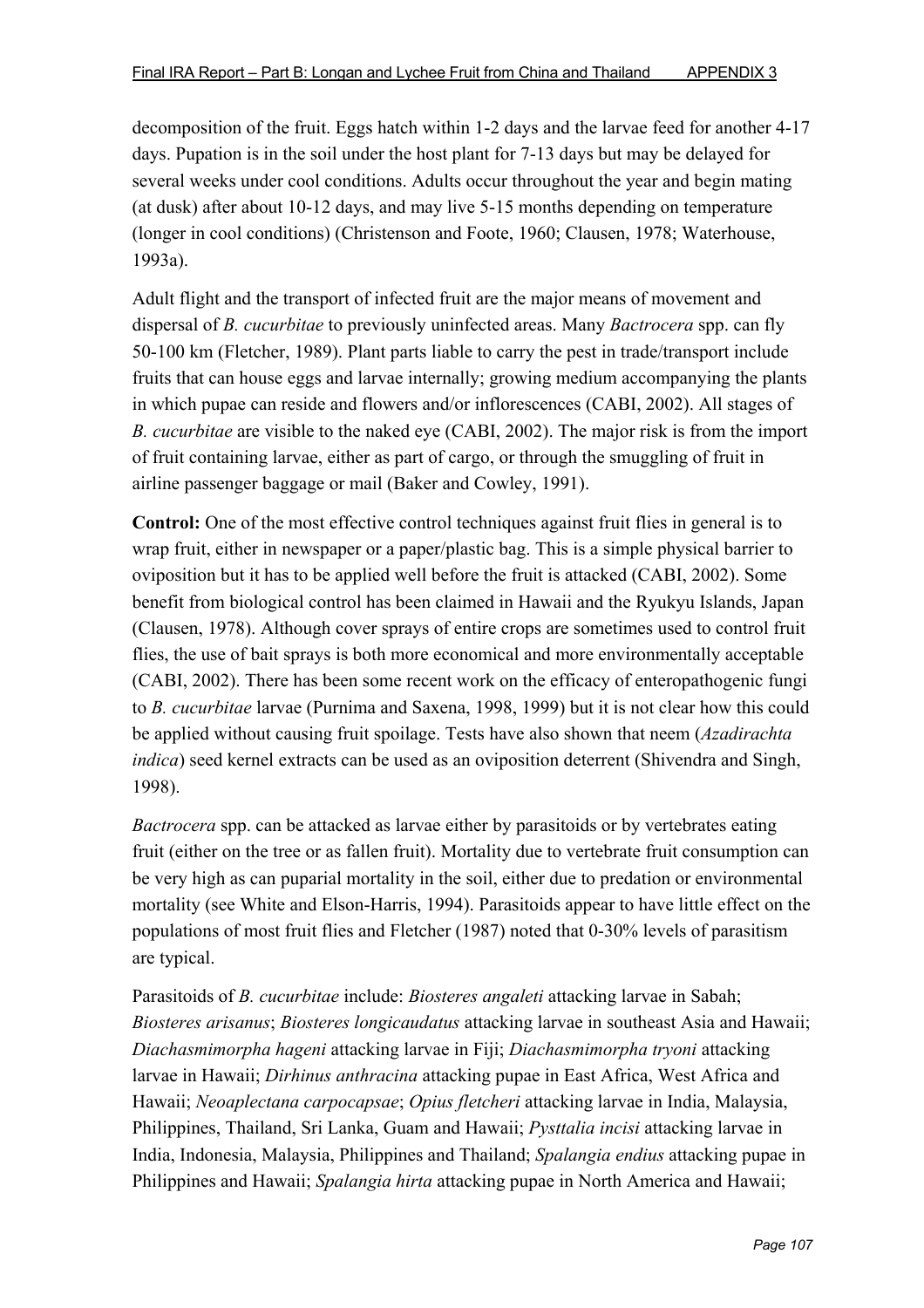*Tetrastichus dacicida* attacking larvae in Africa and Hawaii; and *Tetrastichus giffardianus* attacking larvae in South Africa and Hawaii (Waterhouse, 1993b; Wharton and Gilstrap, 1983).

The utilization of pre-harvest management practices is important to reduce direct losses and to increase efficacy of post-harvest quarantine treatments. Since the discovery of the melon fly in Hawaii a number of methods have been employed in attempts to reduce or prevent damage by this pest. They include mechanical control, cultural control, biological control, and chemical control (Ronald and Jayma, 1991).

- Allwood, A.L., Chinajariyawong, A., Drew, R.A.I., Hamacek, E.L., Hancock, D.L., Hengsawad, C., Jipanin, J.C., Jirasurat, M., Kong Krong, C., Kritsaneepaiboon, S., Leong, C.T.S. and Vijaysegaran, S. (1999). Host plant records for fruit flies (Diptera: Tephritidae) in South East Asia. *The Raffles Bulletin of Zoology, Supplement* 7: 1-92.
- AQSIQ (2003). *Response to Biosecurity Australia Questions*. State General Administration for Quality Supervision and Inspection and Quarantine of the People's Republic of China, March 2003.
- Baker, R.T. and Cowley, J.M. (1991). A New Zealand view of quarantine security with special reference to fruit flies. In: Vijaysegaran, S. and Ibrahim, A.G. (eds). *First International Symposium on Fruit Flies in the Tropics, Kuala Lumpur, 1988*. Kuala Lumpur, Malaysia: Malaysian Agricultural Research and Development Institute, pp. 396-408.
- CABI (CAB International) (2002). *Crop Protection Compendium* (2003 edition). Wallingford, UK: CAB International.
- Carrol, L.E., White, I.M., Friedberg, A., Norrbom, A.L., Dallwitz, M.J. and Thompson, F.C. (2002 onwards). *Pest Fruit Flies of the World: Descriptions, Illustrations, Identification, and Information Retrieval*. Version: 8th August 2002. http://www.sel.barc.usda.gov/Diptera/tephriti/pests/adults/
- Christenson, L.D. and Foote, R.H. (1960). Biology of fruit flies. *Annual Review of Entomology* 5: 171-192.
- CIQ (2000). *The Questions and Answers Chinese Lychee and Longan Export to Australia*. Information provided by China Inspection and Quarantine (CIQ), 25 December 2000. CIQ: Beijing, People's Republic of China, 25 pp. + Appendices 1- 5.
- Clausen, C.P. (1978). Tephritidae (Trypetidae, Trupaneidae). In: Clausen, C.P. (ed.) *Introduced Parasites and Predators of Arthropod Pests and Weeds: A World Review*.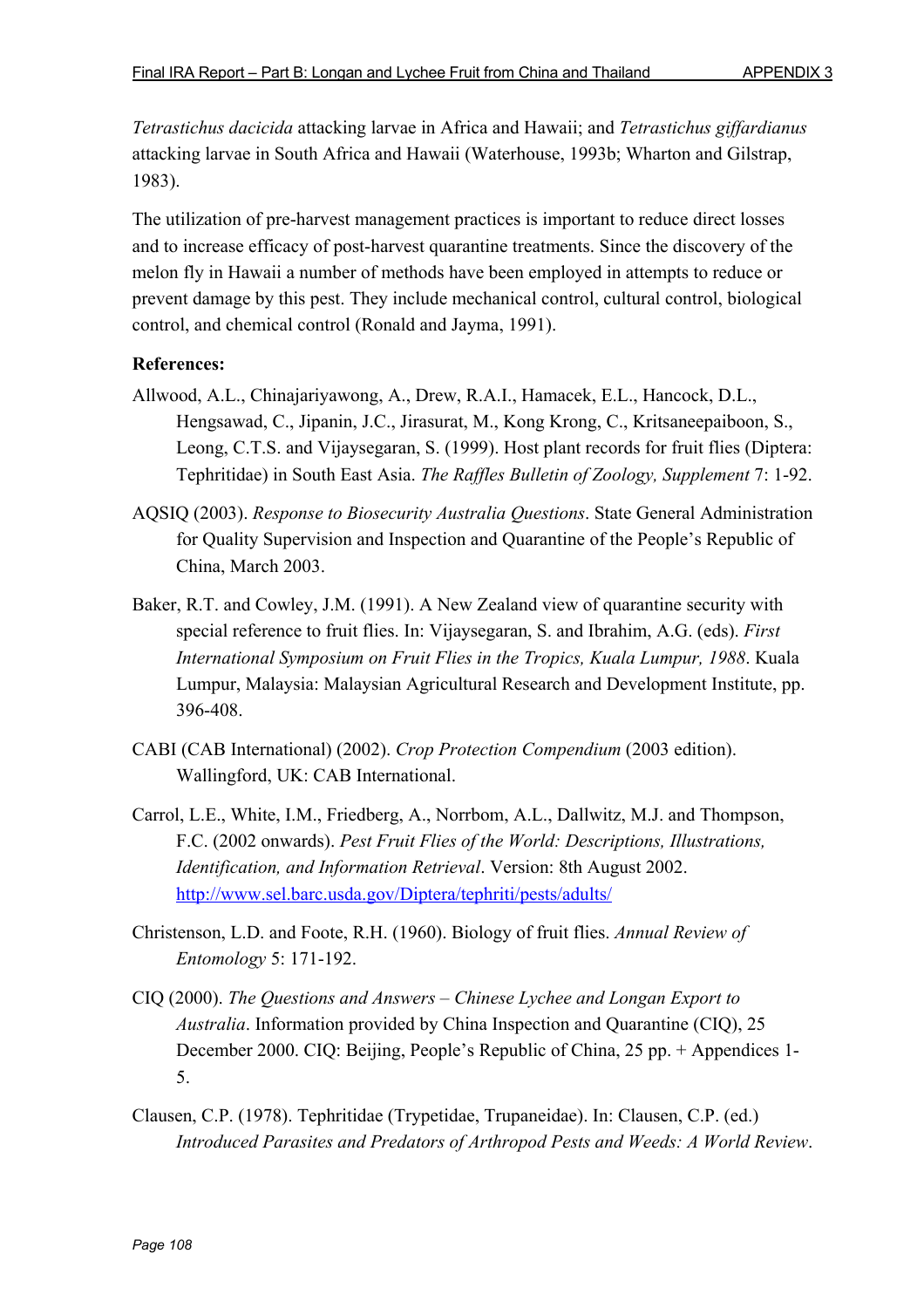Agricultural Handbook, United States Department of Agriculture No. 480, pp. 320- 335.

- DOA (2000a). *Information on pests of litchi in Thailand*. Department of Agriculture, Bangkok, Thailand.
- DOA (2000b). *Information on pests of longan in Thailand*. Department of Agriculture, Bangkok, Thailand.
- DOA (2003a). *Application for Market Access of Longan From Thailand to Australia*. Department of Agriculture, Ministry of Agriculture and Cooperatives, Bangkok, Thailand, May 2003.
- DOA (2003b). *Application for Market Access of Lychee From Thailand to Australia*. Department of Agriculture, Ministry of Agriculture and Cooperatives, Bangkok, Thailand, May 2003.
- Fang, M.N. and Chang, C.P. (1984). The injury and seasonal occurrence of melon fly, *Dacus cucurbitae* Coquillett, in central Taiwan (Trypetidae, Diptera). *Plant Protection Bulletin Taiwan* 26(3): 241-248.
- Fletcher, B.S. (1987). The biology of Dacine fruit flies. *Annual Review of Entomology* 32: 115-144.
- Fletcher, B.S. (1989). Life history strategies of tephritid fruit flies. In: Robinson, A.S. and Hooper, G. (eds). *Fruit Flies: Their Biology, Natural Enemies and Control*. World Crop Pests. Volume 3B. Amsterdam, Netherlands: Elsevier Science Publishers, pp. 195-208.
- Margaritis, L.H. (1985). Comparative study of the eggshell of the fruit flies *Dacus oleae* and *Ceratitis capitata* (Diptera: Trypetidae). *Canadian Journal of Zoology* 63(9): 2194-2206.
- Purnima, S. and Saxena, S.K. (1998). Effect of culture filtrate of three fungi in different combinations on the development of *Dacus cucurbitae* in vitro. *Indian Phytopathology* 51(4): 361-362.
- Purnima, S. and Saxena, S.K. (1999). Effect of culture filtrates of three fungi in different combination on the development of the fruit fly, *Dacus cucurbitae* Coq. *Annals of Plant Protection Sciences* 7(1): 96-99.
- Ronald, F.L.M. and Jayma, L.M. K. (1991). Crop Knowledge Master, *Bactrocera cucurbitae* (Coquillett). http://www.extento.hawaii.edu/kbase/crop/Type/bactro\_c.htm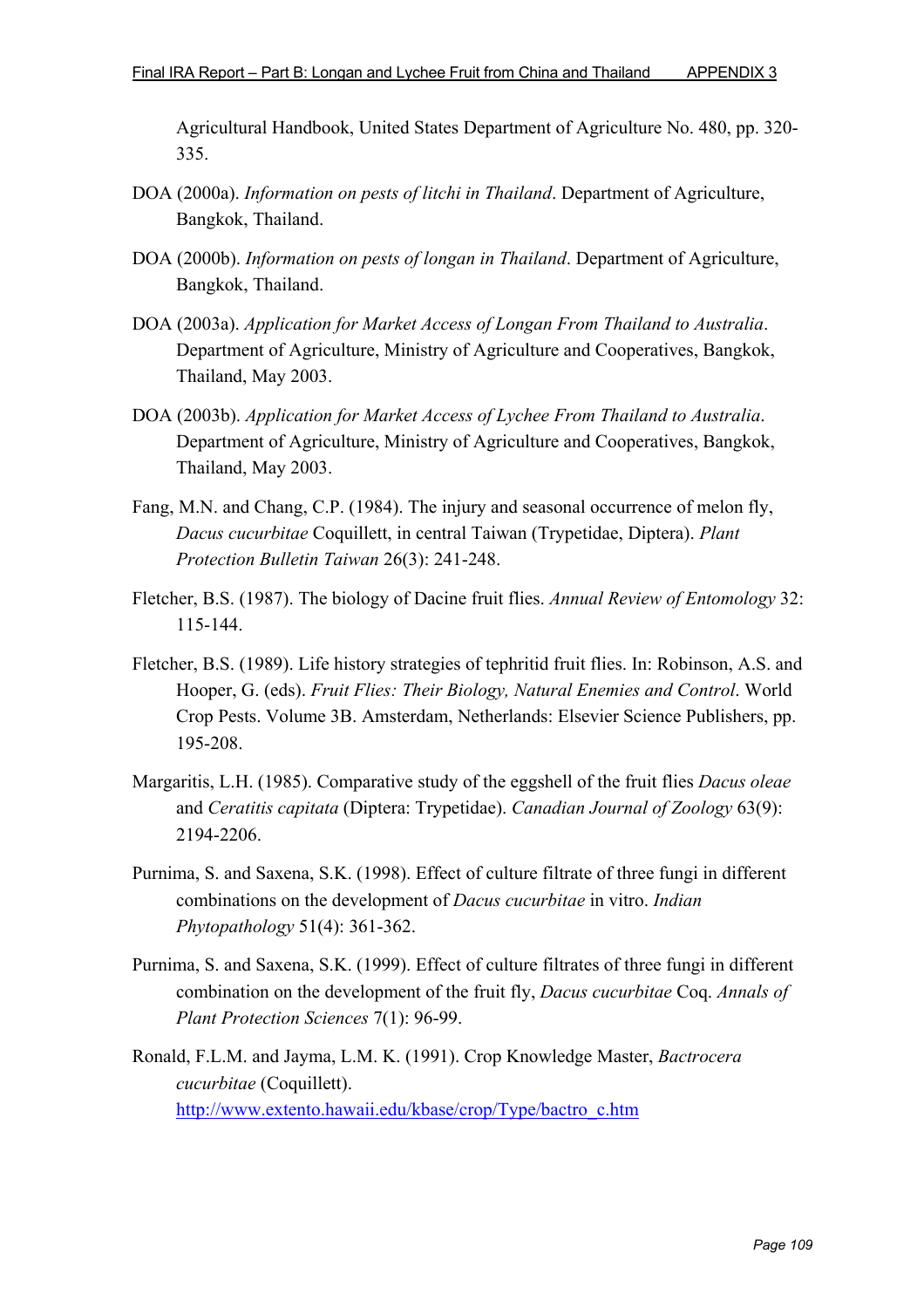- Shivendra, S. and Singh, R.P. (1998). Neem (*Azadirachta indica*) seed kernel extracts and azadirachtin as oviposition deterrents against the melon fly (*Bactrocera cucurbitae*) and the Oriental fruit fly (*Bactrocera dorsalis*). *Phytoparasitica* 26(3): 191-197.
- Tsuruta, K., White, I.M., Bandara, H.M.J., Rajapakse, H., Sundaraperuma, S.A.H., Kahawatta, S.B.M.U.C. and Rajapakse, G.B.J.P. (1997). A preliminary notes on the host-plants of fruit flies of the tribe Dacini (Diptera, Tephritidae) in Sri Lanka. *Esakia* 37: 149-160.
- Waterhouse, D.F. (1993a). *The Major Arthropod Pests and Weeds of Agriculture in Southeast Asia*. ACIAR Monograph No. 21. Canberra, Australia: Australian Centre for International Agricultural Research (ACIAR), 141 pp.
- Waterhouse, D.F. (1993b). *Biological Control: Pacific Prospects Supplement 2*. Canberra, Australia: Australian Centre for International Agricultural Research (ACIAR), 138 pp.
- Weems, H.V. (1964). Melon fly (*Dacus cucurbitae* Coquillett) (Diptera: Tephritidae). *Entomology Circular, Division of Plant Industry, Florida Department of Agriculture and Consumer Services* 29: 1-2.
- Wen, H.C. (1985). Field studies on melon fly (*Dacus cucurbitae*) and attractant experiment in southern Taiwan. *Journal of Agricultural Research of China* 34(2): 228-235.
- Wharton, R.A. and Gilstrap, F.E. (1983). Key to and status of opiine braconid (Hymenoptera) parasitoids used in biological control of *Ceratitis* and *Dacus* s.l. (Diptera: Tephritidae). *Annals of the Entomological Society of America* 76(4): 721- 742.
- White, I.M. and Elson-Harris, M.M. (1994). *Fruit Flies of Economic Significance: Their Identification and Bionomics*. Reprint with addendum. Wallingford, UK: CAB International, 601 pp.

### *Bactrocera dorsalis* **(Hendel, 1912) [Diptera: Tephritidae]**

**Synonyms and changes in combination:** *Bactrocera conformis* Doleschall, 1858; *Bactrocera ferrugineus* Fabricius; *Chaetodacus dorsalis* Hendel; *Chaetodacus ferrugineus* Fabricius; *Chaetodacus ferrugineus dorsalis* Hendel; *Chaetodacus ferrugineus okinawanus* Shiraki, 1933; *Dacus dorsalis* Hendel, 1912; *Dacus ferrugineus* Fabricius; *Dacus ferrugineus dorsalis* Fabricius; *Dacus ferrugineus okinawanus* Shiraki; *Dacus ferrugineus* var. *dorsalis* Fabricius; *Musca ferruginea* Fabricius, 1794; *Strumeta dorsalis* Hendel; *Strumeta ferrugineus* Fabricius.

**Common name(s):** Oriental fruit fly.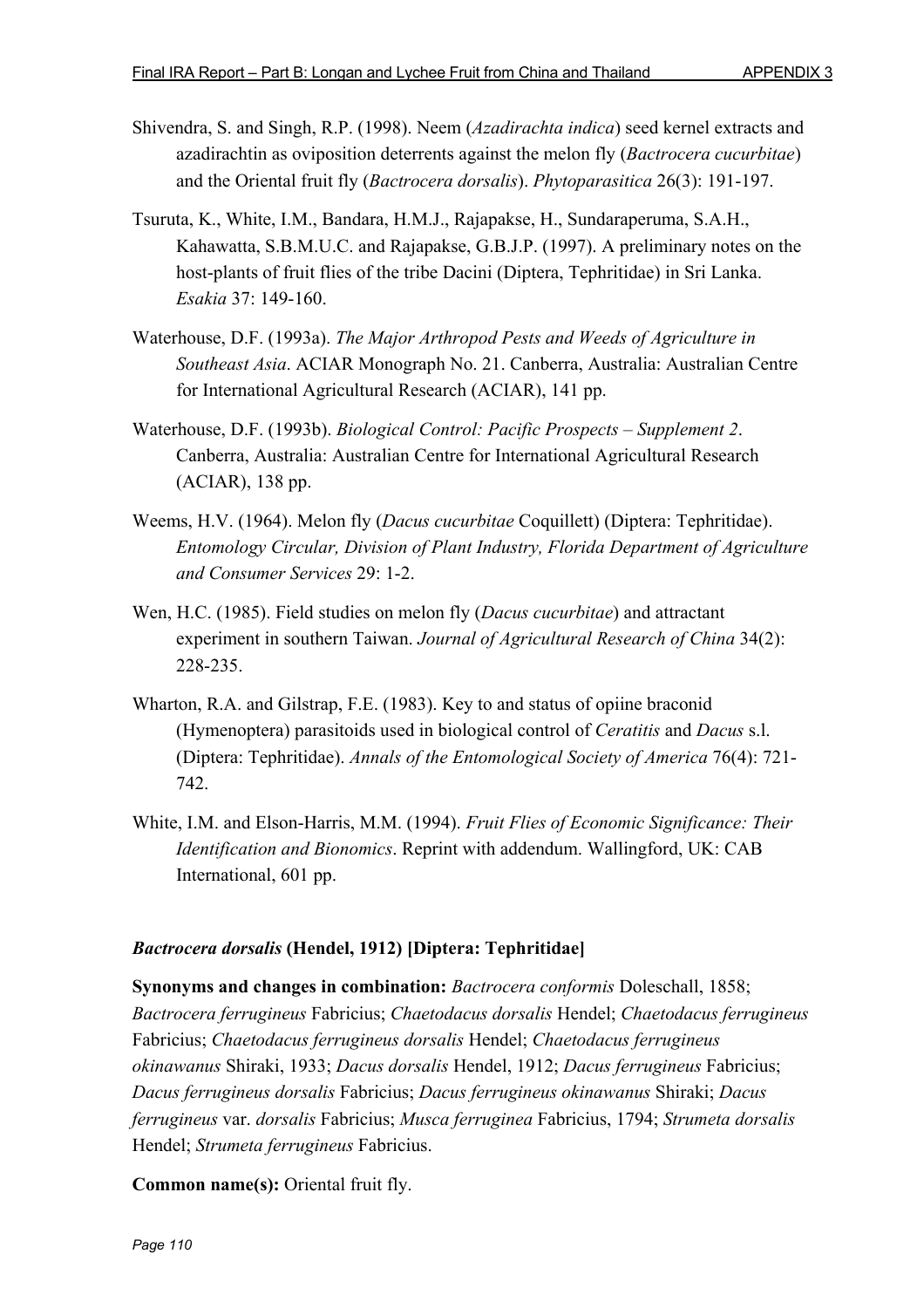**Host(s):** *Bactrocera dorsalis* is a very serious pest of a wide variety of fruits and vegetables throughout its range and damage levels can be anything up to 100% of unprotected fruit. In China, where the pest populations are definitely the true *B. dorsalis*, the major hosts are apple, guava, mango, peach and pear (*Pyrus communis*) (X.-J. Wang, unpublished data, 1988, as reported in White and Elson-Harris, 1994). Due to the confusion between *B. dorsalis* and related species in the Oriental fruit fly species complex (some 52 species that are found in the Oriental region, and a further 16 species native to Australasia), there are very few published host records which definitely refer to true *B. dorsalis* (CABI, 2002).

Mangosteen has not been listed as a primary or secondary host of *B. dorsalis* in CABI (2002). No host plant survey has yet been carried out to show which hosts are of particular importance within the Asian range of true *B. dorsalis*.

Recorded commercial hosts are: *Aegle marmelos* (bael fruit), *Anacardium occidentale* (cashew nut), *Annona reticulata* (bullock's heart), *Annona squamosa* (sugar apple), *Areca catechu* (betelnut palm), *Artocarpus altilis* (breadfruit), *Artocarpus heterophyllus* (jackfruit), *Capsicum annuum* (bell pepper, capsicum), *Chrysophyllum cainito* (star-apple), *Citrus maxima* (pummelo), *Citrus reticulata* (mandarin), *Coffea arabica* (arabica coffee), *Cucumis melo* (melon), *Cucumis sativus* (cucumber), *Dimocarpus longan* (longan), *Ficus racemosa* (cluster fig), *Litchi chinensis* (lychee), *Malus pumila* (paradise apple), *Mangifera foetida* (bachang mango), *Mangifera indica* (mango), *Manilkara zapota* (sapodilla), *Mimusops elengi* (Asian bulletwood), *Momordica charantia* (bitter gourd), *Muntingia calabura* (Jamaica cherry), *Musa* sp. (banana, plantain), *Nephelium lappaceum* (rambutan), *Persea americana* (avocado), *Prunus armeniaca* (apricot), *Prunus avium* (gean, wild cherry), *Prunus cerasus* (sour cherry), *Prunus domestica* (plum, prune), *Prunus mume* (Japanese apricot tree), *Prunus persica* (peach), *Psidium guajava* (guava), *Punica granatum* (pomegranate), *Pyrus communis* (European pear), *Syzygium aqueum* (water apple), *Syzygium aromaticum* (clove), *Syzygium cumini* (jambolan), *Syzygium jambos* (rose apple), *Syzygium malaccense* (Malay apple), *Syzygium samarangense* (wax apple), *Terminalia catappa* (beach almond), *Ziziphus jujuba* (jujube) and *Ziziphus mauritiana* (Chinese date) (Allwood *et al*., 1999; Tsuruta *et al*., 1997).

### **Plant part(s) affected:** Fruit (CABI, 2002).

**Distribution:** The true *Bactrocera dorsalis* is restricted to mainland Asia (except the peninsula of southern Thailand and West Malaysia), plus Taiwan and its adventive population in Hawaii (Drew and Hancock, 1994). CABI (2002) also includes California and Florida, USA, in the distribution because the fly is repeatedly trapped there in small numbers. The distribution of *B. dorsalis* was mapped by IIE (1994).

*Bactrocera dorsalis* is a serious pest of a wide range of fruit crops in Taiwan, southern Japan, China and in the northern areas of the Indian subcontinent, and it has also been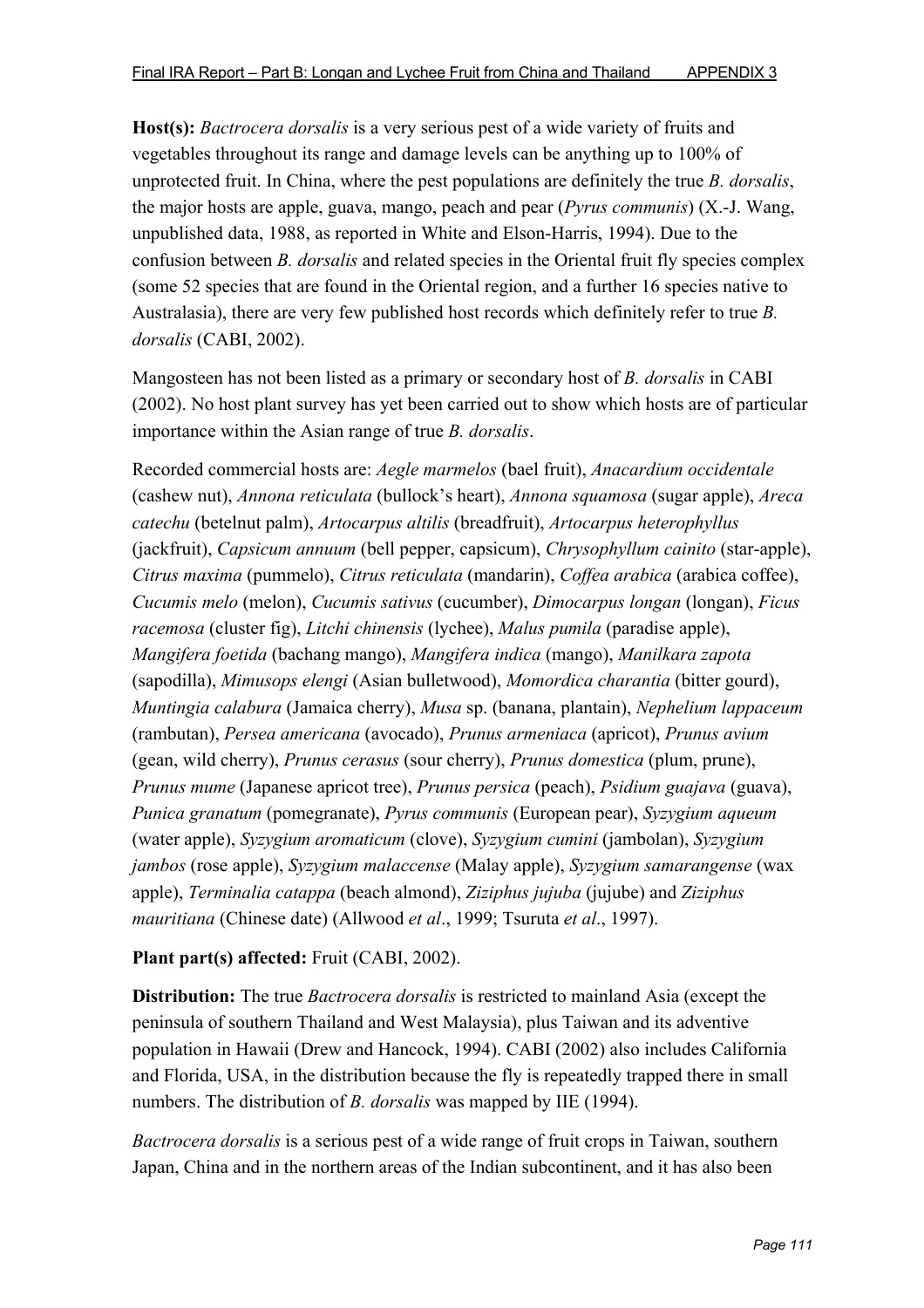established in the Hawaiian Islands since about 1945 (Pemberton, 1946). Due to the confusion between *B. dorsalis* and related species in Malaysia, the Philippines, Indonesia, southern India and Sri Lanka, there are very few published host records which definitely refer to *B. dorsalis*, as opposed to misidentifications of related species within the *B. dorsalis* species complex. In Asia, *B. dorsalis* is recorded from Bangladesh (IIE, 1994); Bhutan (Drew and Hancock, 1994); Cambodia (Drew and Hancock, 1994; Waterhouse, 1993); China (Drew and Hancock, 1994); Guam (Waterhouse, 1993); Hawaii (Drew and Hancock, 1994); Laos (Drew and Hancock, 1994); Myanmar (Drew and Hancock, 1994); Nauru (Waterhouse, 1993) Nepal (Drew and Hancock, 1994); Pakistan (Drew and Hancock, 1994); Sri Lanka (Drew and Hancock, 1994); Thailand (Drew and Hancock, 1994; Waterhouse, 1993) and Vietnam (Drew and Hancock, 1994).

**Biology:** The eggs of *B. oleae* were described in detail by Margaritis (1985) and those of other species are probably very similar. They are 0.8 mm long, 0.2 mm wide, and white to yellow-white in colour (Margaritis, 1985). Females lay a number of eggs per fruit. Clutch sizes of 3-30 eggs have been recorded for *B. dorsalis* (Fletcher, 1989). Eggs of *B. dorsalis* are laid below the skin of the host fruit. These hatch within a day (although this can be delayed up to 20 days in cool conditions) and the larvae feed for another 6-35 days, depending on the season. Eggs are visible to the naked eye (CABI, 2002). Third instar larva of *B. dorsalis* are medium-sized, length 7.5-10 mm; width 1.5-2 mm (White and Elson-Harris, 1994).

Pupariation is in the soil under the host plant for 10-12 days but may be delayed for up to 90 days under cool conditions (Christenson and Foote, 1960). Pupae are barrel-shaped with most larval features unrecognisable. Puparium are usually about 60-80% length of larva. Pupae can be found in the growing medium, accompanying plants, and are also visible to the naked eye, being white to yellow-brown in colour. Other plant parts are not known to carry the pest in trade/transport (CABI, 2002). Fruits and growing media are liable to carry pupae of this fruit fly in trade/transport (CABI, 2002).

Adults are predominantly black or dark fuscous, or a balanced mixture of black and yellow. When the thorax is viewed dorsally, there are a number of pale whitish to yellow lateral stripes over the anterior plates. In addition, the posterior thoracic plates are black with orange to red-brown areas, or black. The abdomen is oval or parallel sided with a mediolateral dark stripe running most of its length (Carrol *et al*., 2002). Adults occur throughout the year and begin mating after about 8-12 days, and may live 1-3 months depending on temperature (up to 12 months in cool conditions) (Christenson and Foote, 1960). Adults may live for many months and in laboratory studies, the potential fecundity of females of *B. dorsalis* is well over 1000 eggs (Fletcher, 1989).

The major means of movement and dispersal are transportation of infected fruit and adult flight (Fletcher, 1989). Many *Bactrocera* spp. can fly 50-100 km (Fletcher, 1989).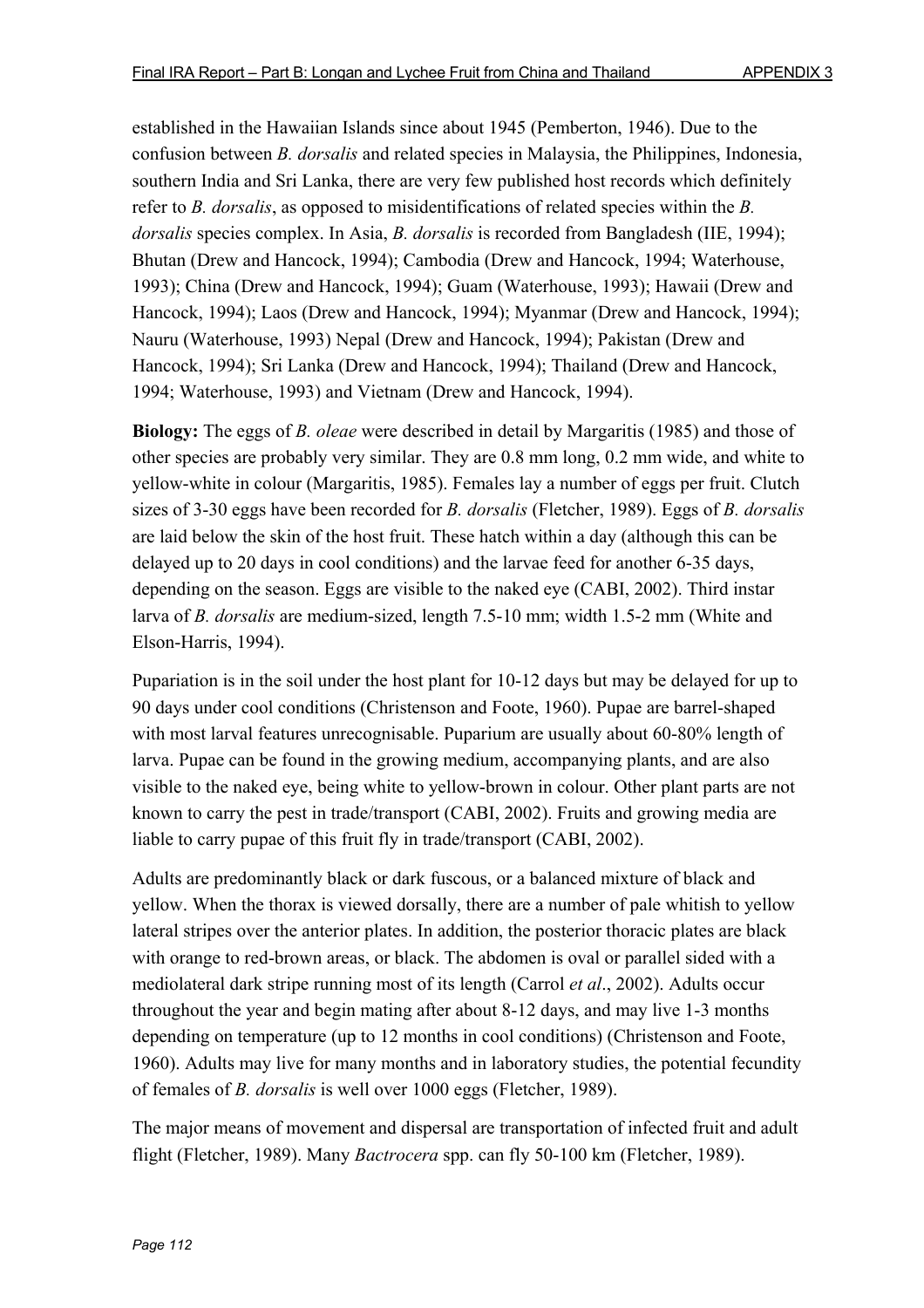Little information is available on the attack time for most fruits but few *Bactrocera* spp. attack prior to ripening (CABI, 2002). Fruit show the following symptoms of infestation, some necrosis around the puncture mark ('sting') following oviposition, which causes decomposition of the fruit that appears as black or brown lesions. Premature drop from trees can occur (CABI, 2002).

**Control:** Fruits (locally grown or samples of fruit imports) should be inspected for puncture marks and any associated necrosis. Suspect fruits should be cut open and checked for larvae. Larval identification is difficult, so if time allows, mature larvae should be transferred to saw dust (or similar dry medium) to allow pupation. Upon emergence, adult flies must be fed with sugar and water for several days to allow hardening and full colour to develop, before they can be identified (CABI, 2002). One of the most effective control techniques against fruit flies in general is to wrap fruit, either in newspaper, a paper bag, or in the case of long/thin fruits, a polythene sleeve. This is a simple physical barrier to oviposition but it has to be applied well before the fruit is attacked.

Larvae of *Bactrocera* spp. can be attacked either by parasitoids or by vertebrates eating fruit (either on the tree or as fallen fruit). Parasitoids appear to have little effect on the populations of most fruit flies and Fletcher (1987) noted that 0-30% levels of parasitism are typical. Mortality due to vertebrate fruit consumption can be very high as can puparial mortality in the soil, either due to predation or environmental mortality (White and Elson-Harris, 1994). To date, there are no records of biological control success for any *Bactrocera* or *Dacus* spp. (Wharton, 1989). However, Clausen (1978) reviewed the numerous releases that have taken place in Hawaii and these are listed under natural enemies. Clausen (1978) noted that any benefit was almost entirely due to *Fopius arisanus* (as *Opius oophilus*) and gave the example of guava fruit attack being reduced from 100 to 22% as a result of reduction in *B. dorsalis* populations through the effects of parasitism. A number of parasitoids were also released in Guam against *B. dorsalis* (Waterhouse, 1993).

Due to difficulties in verifying the identifications of both parasitoids and (in some cases) the fruit fly hosts, no attempt has been made to catalogue all natural enemy records (CABI, 2002). Major sources are listed in White and Elson-Harris (1994).

- Allwood, A.L., Chinajariyawong, A., Drew, R.A.I., Hamacek, E.L., Hancock, D.L., Hengsawad, C., Jipanin, J.C., Jirasurat, M., Kong Krong, C., Kritsaneepaiboon, S., Leong, C.T.S. and Vijaysegaran, S. (1999). Host plant records for fruit flies (Diptera: Tephritidae) in South East Asia. *The Raffles Bulletin of Zoology, Supplement* 7: 1-92.
- CABI (CAB International) (2002). *Crop Protection Compendium* (2003 edition). Wallingford, UK: CAB International.
- Carrol, L.E., White, I.M., Friedberg, A., Norrbom, A.L., Dallwitz, M.J. and Thompson, F.C. (2002 onwards). *Pest Fruit Flies of the World: Descriptions, Illustrations,*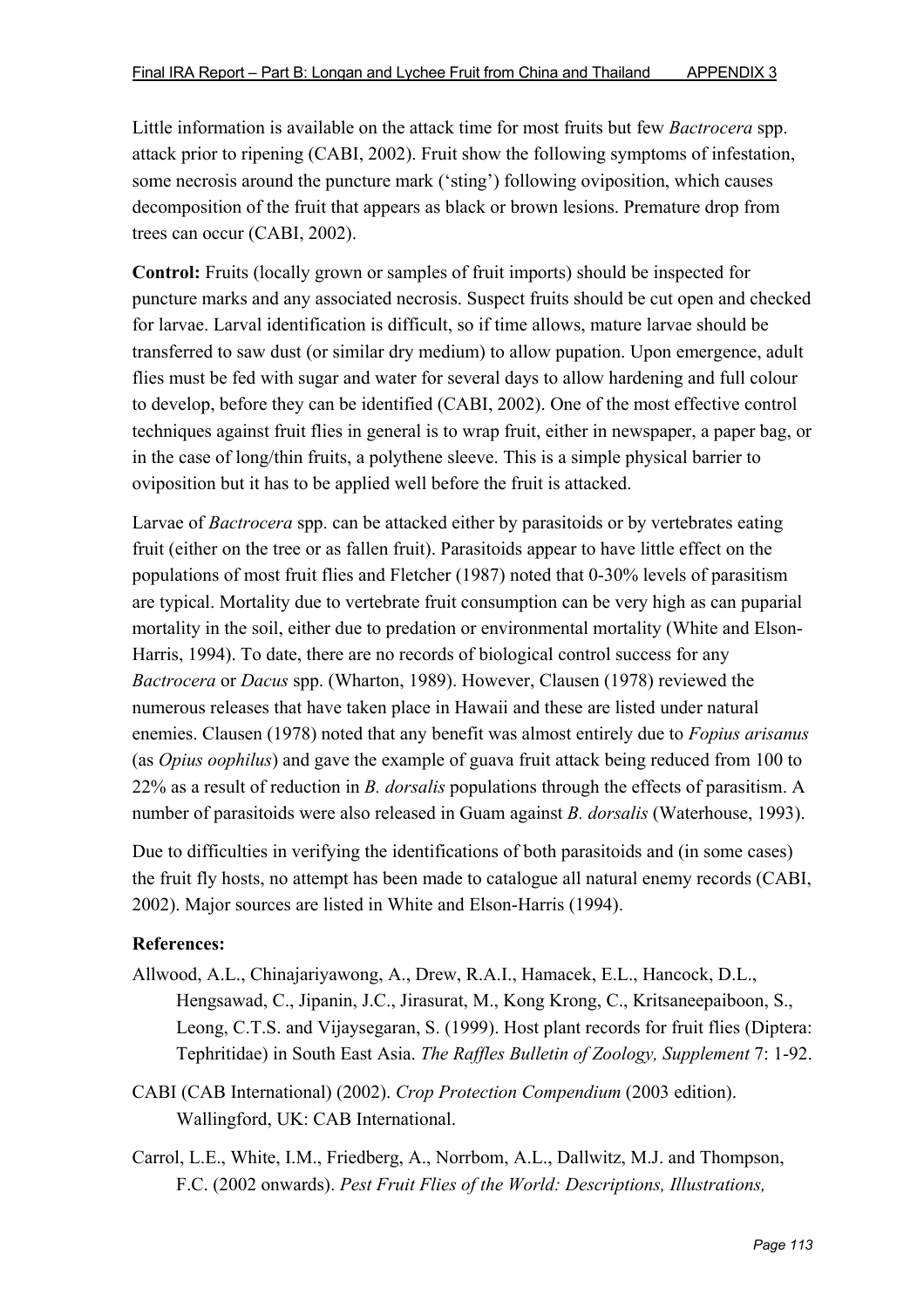*Identification, and Information Retrieval*. Version: 8th August 2002. http://www.sel.barc.usda.gov/Diptera/tephriti/pests/adults/

- Christenson, L.D. and Foote, R.H. (1960). Biology of fruit flies. *Annual Review of Entomology* 5: 171-192.
- Clausen, C.P. (1978). Tephritidae (Trypetidae, Trupaneidae). In: Clausen, C.P. (ed.) *Introduced Parasites and Predators of Arthropod Pests and Weeds: A World Review*. Agricultural Handbook, United States Department of Agriculture No. 480, pp. 320- 335.
- Drew, R.A.I. and Hancock, D.L. (1994). The *Bactrocera dorsalis* complex of fruit flies (Diptera: Tephritidae: Dacinae) in Asia. *Bulletin of Entomological Research, Supplement* 2: 1-68.
- Fletcher, B.S. (1987). The biology of Dacine fruit flies. *Annual Review of Entomology* 32: 115-144.
- Fletcher, B.S. (1989). Ecology; life history strategies of tephritid fruit flies. In: Robinson, A.S. and Hooper, G. (eds). *Fruit Flies: Their Biology, Natural Enemies and Control. World Crop Pests. Volume 3B*. Amsterdam, Netherlands: Elsevier Science Publishers, pp. 195-208.
- IIE (International Institute of Entomology) (1994). *Bactrocera dorsalis* (Hendel). *Distribution Maps of Pests, Series A, Map No. 109 (3rd revision)*. Wallingford, UK: CAB International, 3 pp.
- Margaritis, L.H. (1985). Comparative study of the eggshell of the fruit flies *Dacus oleae* and *Ceratitis capitata* (Diptera: Trypetidae). *Canadian Journal of Zoology* 63(9): 2194-2206.
- Pemberton, C.E. (1946). A new fruit fly in Hawaii. *Hawaiian Planter's Record* 50: 53-55.
- Tsuruta, K., White, I.M., Bandara, H.M.J., Rajapakse, H., Sundaraperuma, S.A.H., Kahawatta, S.B.M.U.C. and Rajapakse, G.B.J.P. (1997). A preliminary notes on the host-plants of fruit flies of the tribe Dacini (Diptera, Tephritidae) in Sri Lanka. *Esakia* 37: 149-160.
- Waterhouse, D.F. (1993). *The Major Arthropod Pests and Weeds of Agriculture in Southeast Asia*. ACIAR Monograph No. 21. Canberra, Australia: Australian Centre for International Agricultural Research (ACIAR), 141 pp.
- Wharton, R.H. (1989). Control; classical biological control of fruit-infesting Tephritidae. In: Robinson, A.S. and Hooper, G. (eds). *Fruit Flies: Their Biology, Natural Enemies and Control. World Crop Pests. Volume 3B*. Amsterdam, Netherlands: Elsevier Science Publishers, pp. 303-313.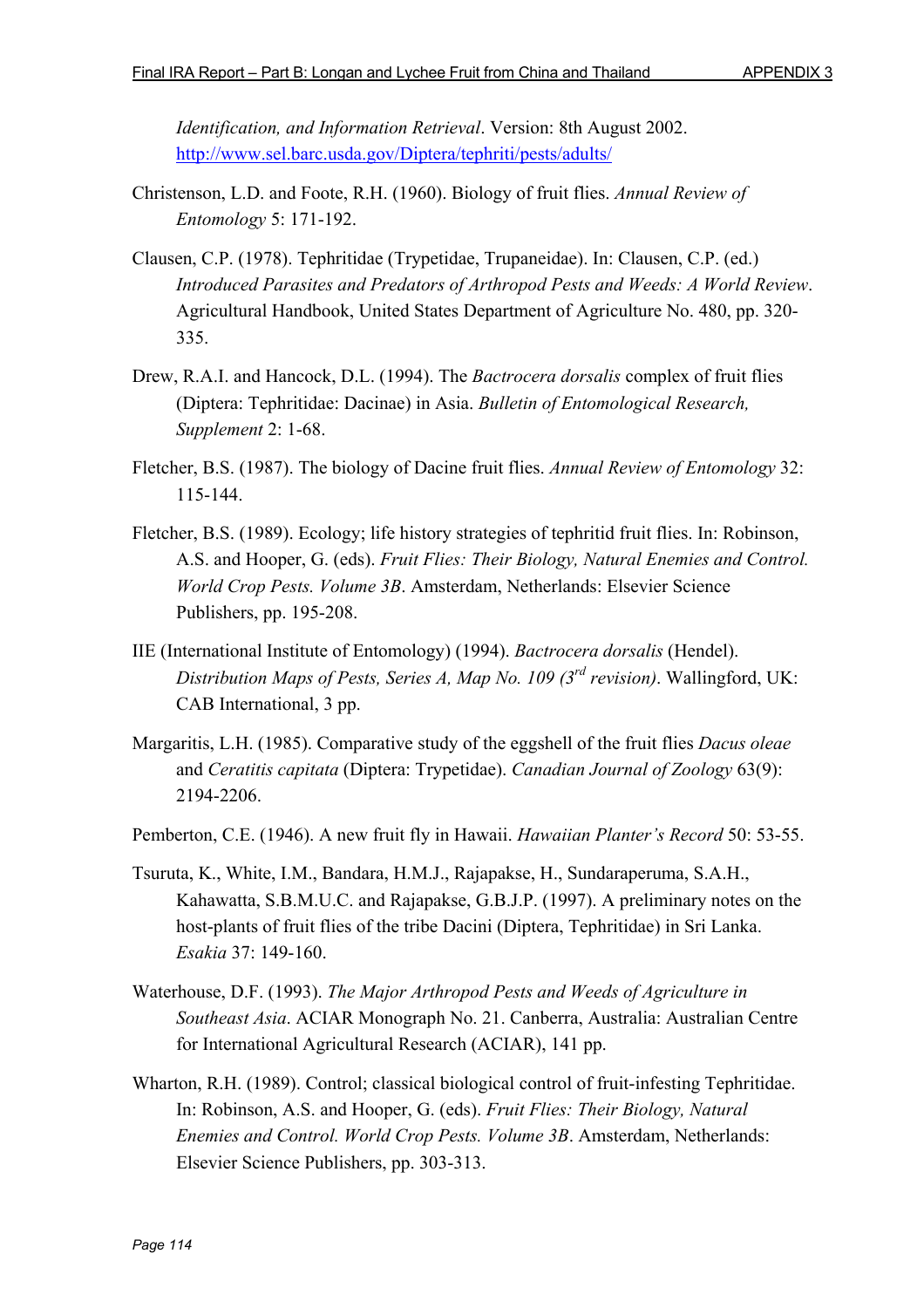White, I.M. and Elson-Harris, M.M. (1994). *Fruit Flies of Economic Significance: Their Identification and Bionomics*. Reprint with addendum. Wallingford, UK: CAB International, 601 pp.

# **Mealybugs**

## *Ferrisia virgata* **(Cockerell, 1893) [Hemiptera: Pseudococcidae]**

**Synonyms and changes in combination:** *Dactylopius ceriferus* Newstead; *Dactylopius dasylirii* Cockerell; *Dactylopius magnolicida* King; *Dactylopius segregatus* Cockerell; *Dactylopius setosus* Hempel; *Dactylopius talini* Green; *Dactylopius virgatus* Cockerell; *Dactylopius virgatus farinosus* Cockerell; *Dactylopius virgatus humilis* Cockerell; *Dactylopius virgatus madagascariensis* Newstead; *Ferrisiana setosus* Ali; *Ferrisiana virgata* Takahashi; *Heliococcus malvastras* McDaniel; *Heliococcus malvastrus* McDaniel; *Pseudococcus bicaudatus* Keuchenius; *Pseudococcus ceriferus* Newstead; *Pseudococcus dasylirii* Fernald; *Pseudococcus magnolicida* Cockerell; *Pseudococcus marchali* Vayssière; *Pseudococcus segregatus* (Cockerell); *Pseudococcus segregatus* Fernald; *Pseudococcus setosus* Hempel; *Pseudococcus talina* Green; *Pseudococcus virgatus* (Cockerell); *Pseudococcus virgatus farinosus* Cockerell; *Pseudococcus virgatus humilis* Fernald; *Pseudococcus virgatus madagascariensis* Lindinger; *Pseudococcus virgatus* Kirkaldy.

**Common name(s):** Cotton scale; grey mealybug; guava mealybug; spotted mealybug; striped mealybug; tailed coffee mealybug; tailed mealybug; white-tailed mealybug.

**Host(s):** *Ferrisia virgata* is one of the most highly polyphagous mealybugs known, attacking plant species belonging to some 150 genera in 68 families (CABI, 2002). Many of the host species belong to the Leguminosae and Euphorbiaceae.

Hosts include: *Abelmoschus esculentus* (okra), *Abutilon mauritianum*, *Acacia farnesiana* (sweet acacia), *Acacia pennata*, *Acalypha hispida* (chenille plant), *Acalypha indica* (Indian nettle), *Acalypha grandis*, *Acalypha* sp. (copperleaf), *Achyranthes aspera* var. *aspersa* (devil's horsewhip), *Agave* sp., *Albizia niopoides*, *Albizia* sp., *Alocasia* sp. (elephant's ear), *Alternanthera amabilis*, *Alternanthera versicolor*, *Amaranthus* sp. (amaranth, pigweed), *Amaranthus viridis* (green amaranth), *Amphilophium paniculatum* (liana de cuello), *Amphimas pterocarpoides*, *Anacardium occidentale* (cashew), *Ananas comosus* (pineapple), *Andira inermis* (cabbage bark), *Annona* sp. (custard apple), *Annona cherimola* (custard apple), *Annona muricata* (soursop), *Annona reticulata* (bullock's heart), *Annona squamosa* (sugar apple), *Arachis hypogaea* (groundnut, peanut), *Artocarpus altilis* (breadfruit), *Asparagus plumosus* (asparagus fern), *Bauhinia* sp., *Bixa orellana* (annatto), *Caesalpinia bonduc* (gray nicker), *Caesalpinia crista*, *Caesalpinia pulcherrima* (paradise flower), *Cajanus cajan* (pigeon pea), *Calliandra haematocephala* (red powderpuff),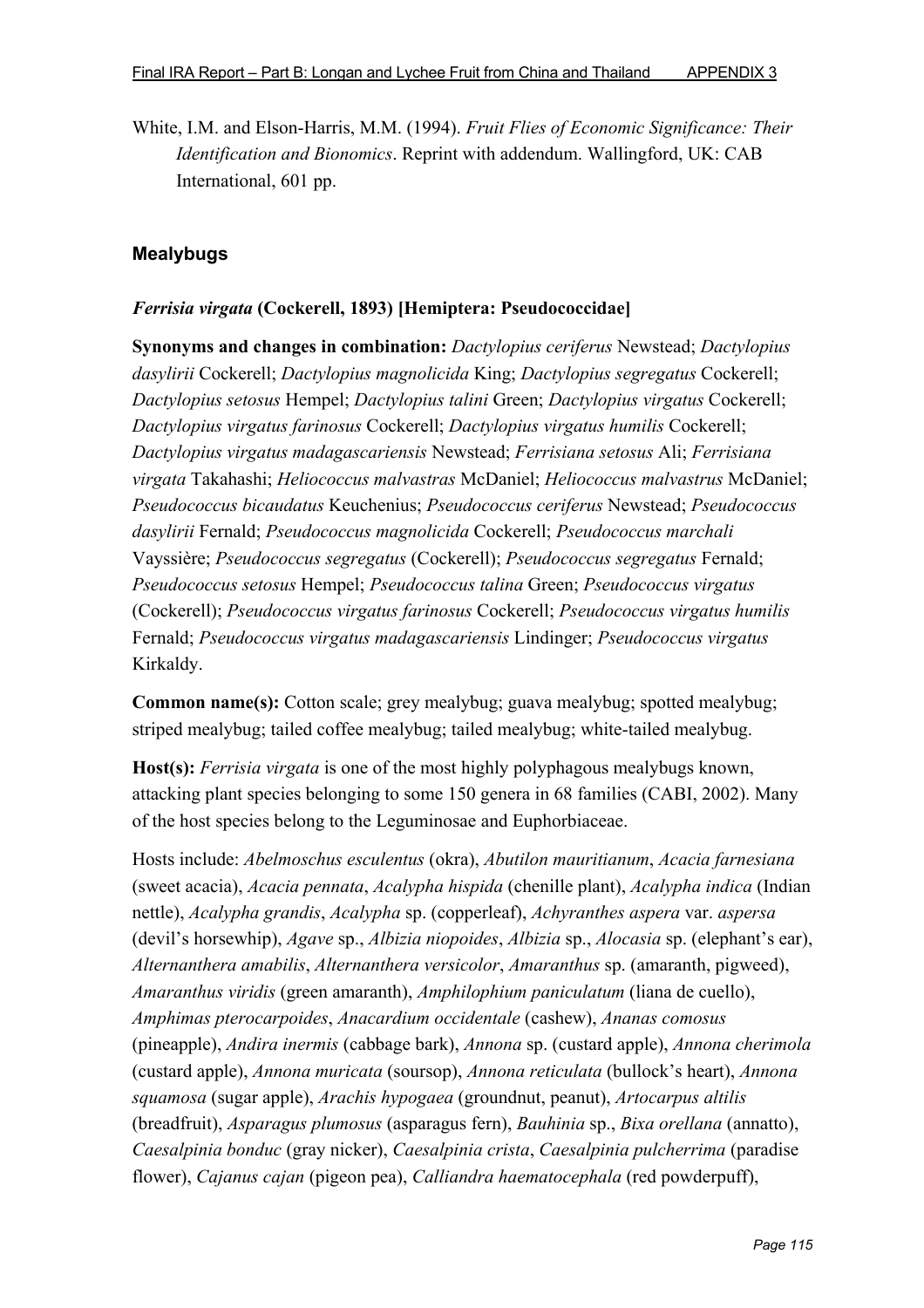*Calpurnia* sp., *Camellia japonica* (camellia), *Canna indica* (Indian shot), *Canthium glabriflorum*, *Carica papaya* (pawpaw), *Casuarina equisetifolia* (beach she-oak), *Casuarina oligodon*, *Cestrum* sp., *Citrus aurantium* (Seville orange), *Citrus limon* (lemon), *Citrus* × *paradisi* (grapefruit), *Citrus* sp., *Cleome rutidosperma* (fringed spiderflower), *Clinogyne leucantha*, *Coccoloba uvifera* (Jamaican kino), *Cocos nucifera* (coconut), *Codiaeum* sp. (croton), *Codiaeum variegatum* (garden croton), *Coffea arabica* (arabica coffee), *Coffea canephora* (robusta coffee), *Cola* sp., *Coldenia plicata*, *Coldenia* sp., *Colocasia esculenta* (taro), *Corchorus* sp. (jute), *Cordyline fruticosa* (good-luck plant), *Crescentia* sp., *Croton* sp., *Cucurbita maxima* (giant pumpkin), *Cucurbita pepo* (ornamental gourd), *Cyathula prostrata* (pastureweed), *Cyrtosperma merkusii* (giant swamp taro), *Datura metel* (downy thorn-apple), *Desmodium abyssinica*, *Dieffenbachia* sp. (dumb cane), *Duranta erecta* (golden dewdrop), *Erythrina fusca* (coral-bean), *Erythrina variegata* (Indian coral tree), *Euphorbia pulcherrima* (poinsettia), *Erythroxylum tortuosum*, *Ficus macbridei*, *Ficus palmeri* (rock fig), *Ficus virens* (spotted fig), *Fraxinus* sp. (ash), *Gardenia jasminoides* (Cape jasmine), *Glycine max* (soybean), *Gossypium* sp. (cotton), *Gochnatia pulchra*, *Graptophyllum* sp., *Grevillea robusta* (silky oak), *Guettarda speciosa* (beach gardenia), *Hallea stipulosa* (abura), *Herrania nitida*, *Hevea brasiliensis* (rubber tree), *Hibiscus mutabilis* (Confederate rose), *Hibiscus rosa-sinensis* (Chinese hibiscus), *Hippomane* sp., *Hymenopappus* sp., *Indigofera hirsuta* (hairy indigo), *Inga* sp., *Inocarpus fagifer* (Tahiti chestnut), *Ipomoea hederacea* (ivy-leaf morning glory), *Iris* sp. (flag, sword lily), *Ixora* sp. (jungle flame), *Jacaranda* sp., *Jatropha* sp., *Laguncularia racemosa* (white mangrove), *Lantana* sp., *Lantana camara* (lantana), *Lawsonia inermis* (henna), *Lecythis* sp., *Leucaena leucocephala* (horse tamarind), *Lindenia rivalis*, *Litchi chinensis* (lychee), *Lycopersicon esculentum* (tomato), *Macaranga heudolotii*, *Maclura* sp., *Magnolia* sp., *Malus domestica* (apple), *Malvastrum* sp. (false mallow), *Mandevilla* sp., *Mangifera indica* (mango), *Manihot aesculifolia*, *Manihot carthaginensis*, *Manihot carthagenensis* subsp. *glaziovii* (Ceara rubber tree), *Manihot esculenta* (cassava), *Manilkara* sp., *Matisia paraensis*, *Medicago sativa* (alfalfa, lucerne), *Mimosa pudica* (sensitive plant), *Mimusops elengi* (medlar), *Mimusops* sp. (milkwood), *Morinda citrifolia* (Indian mulberry, rotten cheesefruit), *Morus* sp. (mulberry), *Murdannia nudiflora* (naked stem dewflower), *Musa paradisiaca* (banana), *Musa* sp. (banana, plantain), *Nephthytis* sp., *Nerium oleander* (oleander), *Nesogordonia papaverifera*, *Olea* sp. (olive), *Parthenium hysterophorus* (parthenium weed), *Pelargonium* sp., *Persea americana* (avocado), *Persea americana* var. *americana* (avocado), *Phaseolus* sp. (bean), *Phyllanthus niruri* (niruri), *Phoenix dactylifera* (date palm), *Piper guineense* (West African black pepper), *Pithecellobium dulce* (Manila tamarind), *Plumeria rubra* (frangipani), *Plumeria rubra* f. *acutifolia* (Mexican frangipani), *Portulaca* sp., *Primula* sp. (primrose), *Prosopis juliflora* (mesquite), *Psidium guajava* (guava), *Punica granatum* (pomegranate), *Rheum rhaponticum* (garden rhubarb), *Rhoeidum microphyllum*, *Rhynchospora cephalotes*, *Ricinodendron africanum* (nsasana), *Rosa* sp. (rose), *Saccharum officinarum* (sugarcane), *Salvadora persica* (toothbrush tree, mustard tree), *Salvia reflexa* (mintweed), *Samanea*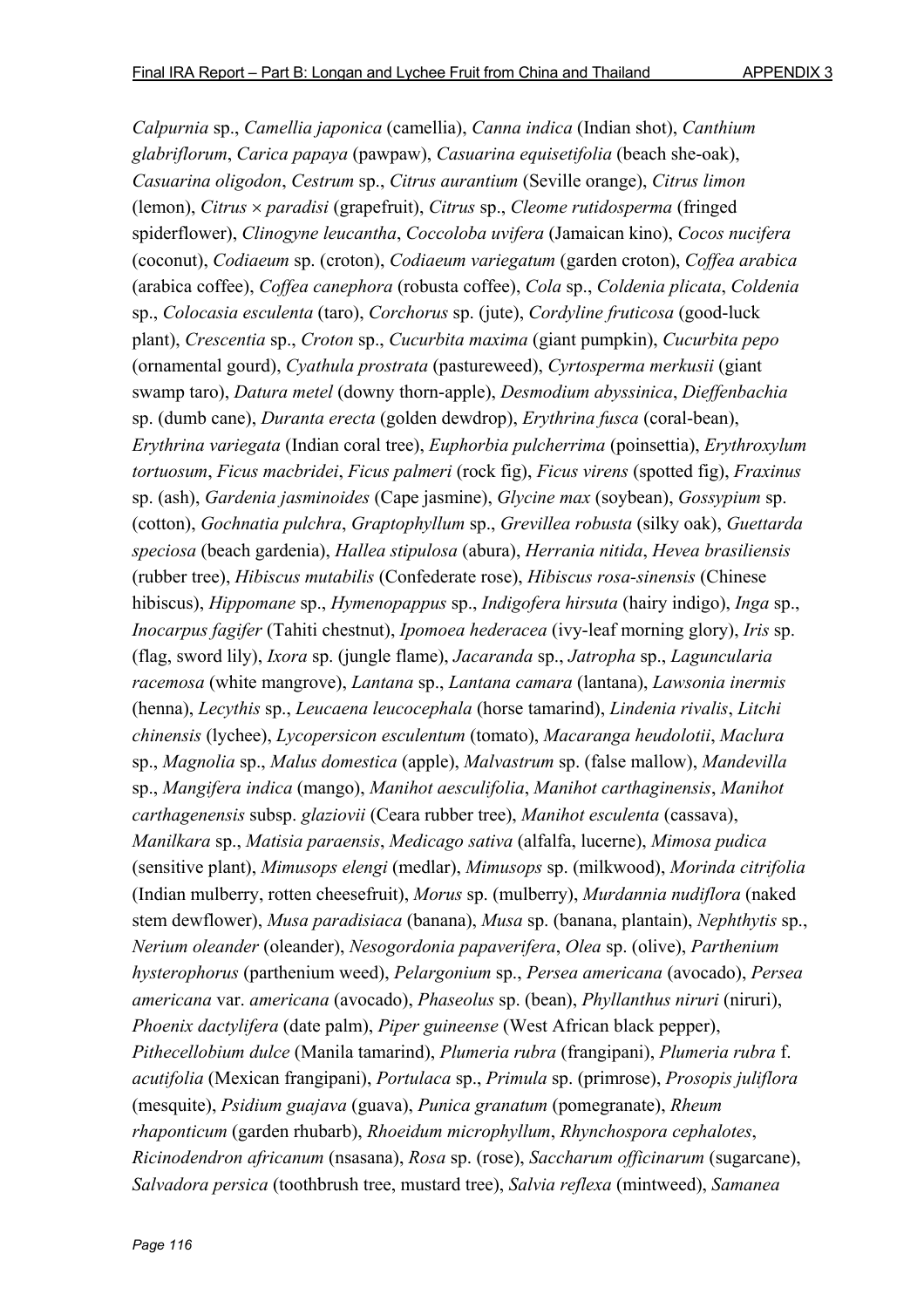*saman* (monkey pod), *Senna gaudichaudiii* (kolomona), *Sesbania* sp., *Solanum biflorum*, *Solanum melongena* (aubergine, eggplant), *Solanum tuberosum* (potato), *Sophora tomentosa* (silverbush), *Spathiphyllum* sp., *Spathodea campanulata* (African tulip tree), *Spondias purpurea* (hog-plum), *Synedrella nodiflora* (Cinderella weed), *Syzygium samarangense* (wax apple), *Tabebuia* sp. (trumpet tree), *Tagetes minuta* (Mexican marigold), *Tephrosia purpurea* (purple tephrosia), *Terminalia catappa* (Indian almond, tropical almond), *Terminalia superba* (ofram, shinglewood), *Theobroma cacao* (cocoa), *Theobroma subincatum*, *Toxicodendron radicans* (poison ivy), *Tribulus cistoides* (Jamaican feverplant), *Urera* sp., *Vigna unguiculata* (cowpea), *Viola* sp. (pansy, violet), *Vismia baccifera*, *Vitis vinifera* (wine grape), *Vochysia* sp., *Waltheria ovata* (velvet shrub), *Xanthosoma sagittifolium* (tannia), *Zingiber officinale* (ginger), *Ziziphus spina-christi* (Christ's thorn) (Ben-Dov *et al*., 2001); *Dracaena* sp., *Elaeis guineensis* (African oil palm), *Ipomoea batatas* (sweet potato), *Malpighia punicifolia* (Barbados cherry tree), *Nicotiana tabacum* (tobacco), *Piper betle* (betel pepper), *Piper nigrum* (black pepper), *Solanum nigrum* (black nightshade), *Zea mays* (corn, maize) (CABI, 2002).

**Plant part(s) affected:** Fruit, leaf, shoot, and in dry conditions, the roots of hosts (Schreiner, 2000). This pest can get under the calyx of fruits and cause scarring (Schreiner, 2000).

**Distribution:** Angola (CABI, 2002); Antigua and Barbuda (Ben-Dov *et al*., 2001); Argentina (Ben-Dov *et al*., 2001); Australia (Northern Territory, Queensland) (Ben-Dov *et al*., 2001) (AgWA (2003) states that it is not in Western Australia); Bahamas (Ben-Dov *et al*., 2001); Bangladesh (CABI, 2002); Barbados (CABI, 2002); Belau (CABI, 2002); Belize (Ben-Dov *et al*., 2001); Bermuda (Ben-Dov *et al*., 2001); Bolivia (Ben-Dov *et al*., 2001); Brazil (Ben-Dov *et al*., 2001); Brunei Darussalam (CABI, 2002); Cambodia (Ben-Dov *et al*., 2001; CABI, 2002); Cameroon (CABI, 2002); Cayman Islands (Ben-Dov *et al*., 2001); China (Ben-Dov *et al*., 2001); Colombia (Ben-Dov *et al*., 2001); Comoros (Ben-Dov *et al*., 2001); Congo Democratic Republic (Ben-Dov *et al*., 2001); Cook Islands (Ben-Dov *et al*., 2001); Costa Rica (Ben-Dov *et al*., 2001); Côte d'Ivoire (Ben-Dov *et al*., 2001); Cuba (Ben-Dov *et al*., 2001); Dominica (Ben-Dov *et al*., 2001); Ecuador (Galapagos Islands) (Ben-Dov *et al*., 2001); Egypt (CABI, 2002); Ethiopia (CABI, 2002); Fiji (Ben-Dov *et al*., 2001); France (Ben-Dov *et al*., 2001); French Polynesia (Ben-Dov *et al*., 2001); Ghana (Ben-Dov *et al*., 2001); Guatemala (Ben-Dov *et al*., 2001); Guyana (Ben-Dov *et al*., 2001); Haiti (CABI, 2002); Honduras (Ben-Dov *et al*., 2001); India (Ben-Dov *et al*., 2001); Indonesia (Ben-Dov *et al*., 2001); Jamaica (Ben-Dov *et al*., 2001); Japan (Ben-Dov *et al*., 2001); Kenya (Ben-Dov *et al*., 2001); Kiribati (Ben-Dov *et al*., 2001); Laos (CABI, 2002); Madagascar (Ben-Dov *et al*., 2001); Malawi (CABI, 2002); Malaysia (CABI, 2002); Marshall Islands (Ben-Dov *et al*., 2001); Martinique (Ben-Dov *et al*., 2001); Mauritius (Rodrigues Island) (Ben-Dov *et al*., 2001; CABI, 2002); Mexico (Ben-Dov *et al*., 2001); Micronesia, Federated States of (Yap) (Ben-Dov *et al*., 2001); Mozambique (CABI, 2002); Myanmar (CABI, 2002); Netherlands Antilles (CABI, 2002); New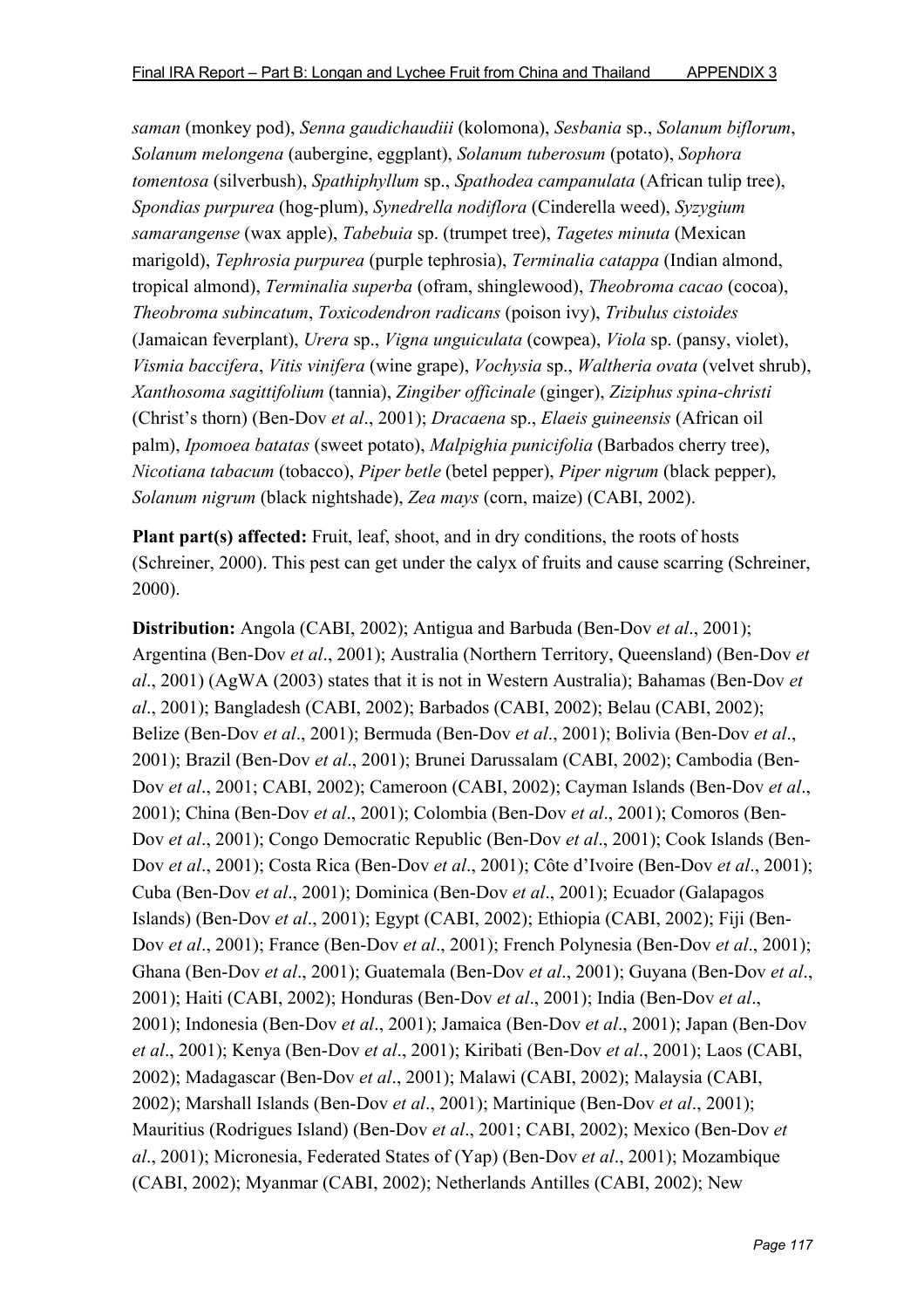Caledonia (Ben-Dov *et al*., 2001); Nicaragua (Ben-Dov *et al*., 2001); Nigeria (CABI, 2002); Northern Mariana Islands (Ben-Dov *et al*., 2001); Pakistan (CABI, 2002); Palau (Ben-Dov *et al*., 2001); Panama (Ben-Dov *et al*., 2001); Papua New Guinea (Ben-Dov *et al*., 2001); Paraguay (Ben-Dov *et al*., 2001); Peru (Ben-Dov *et al*., 2001); Philippines (Ben-Dov *et al*., 2001); Puerto Rico (Ben-Dov *et al*., 2001); (Ben-Dov *et al*., 2001); Saint Kitts and Nevis (Ben-Dov *et al*., 2001); Samoa (CABI, 2002); Sao Tome and Principe (CABI, 2002); Saudi Arabia (Ben-Dov *et al*., 2001); Senegal (CABI, 2002); Seychelles (Ben-Dov *et al*., 2001); Sierra Leone (CABI, 2002); Singapore (CABI, 2002); Solomon Islands (Ben-Dov *et al*., 2001); Somalia (CABI, 2002); South Africa (Ben-Dov *et al*., 2001); Spain (La Rioja) (Ben-Dov *et al*., 2001); Sri Lanka (Ben-Dov *et al*., 2001); Sudan (Ben-Dov *et al*., 2001); Suriname (Ben-Dov *et al*., 2001); Taiwan (Ben-Dov *et al*., 2001); Tanzania (Ben-Dov *et al*., 2001); Thailand (Ben-Dov *et al*., 2001); Tonga (Ben-Dov *et al*., 2001); Trinidad and Tobago (Ben-Dov *et al*., 2001); Tuvalu (Ben-Dov *et al*., 2001); Uganda (Ben-Dov *et al*., 2001); United Arab Emirates (CABI, 2002); United States (California, District of Columbia, Florida, Louisiana, Maryland, Massachusetts, New Jersey, New Mexico, New York, Ohio, Pennsylvania, Texas, Virginia) (Ben-Dov *et al*., 2001); United States Minor Outlying Islands (Wake Island) (Ben-Dov *et al*., 2001); Vanuatu (Ben-Dov *et al*., 2001); Venezuela (Ben-Dov *et al*., 2001); Vietnam (Ben-Dov *et al*., 2001); Western Samoa (Ben-Dov *et al*., 2001); Yemen (CABI, 2002); Zambia (CABI, 2002); Zimbabwe (CABI, 2002).

**Biology:** Adult female are oval, yellow/green in colour and 4-4.5 mm long. When viewed dorsally, there are two dark stripes down their length. These show through the waxy secretion that covers their body (CABI, 2002). Waxy threads extend from the body in all directions and there are two long wax tails.

The life history of *F. virgata* was studied in Iraq on potato sprouts or *Acalypha wilkesiana* (copperleaf). Eggs were laid singly and the incubation period averaged 2.11-2.62 hours. Percentage hatch ranged from 96.2 to 99.1. Total duration of the nymphal stage in females averaged 43.2 and 92.6 days at 28.9 and 16.6ºC, respectively, while in males it averaged 25.4 days at 25.1-26.5ºC. The mortality rate observed during the nymphal stages in the autumn-winter generations was higher than that of the spring-summer ones; these rates were 14.3-100% and 0-23%, respectively. The total life-span, from the egg stage to the end of the adult stage, averaged 76-154 days in females as opposed to 19-47 days in males. The number of eggs laid by a single female averaged 64-78, and these eggs resulted in 61- 67 nymphs. The average number of eggs laid per female per day was 3.4-4.5 (Awadallah *et al*., 1979).

The biology of *F. virgata* was investigated in the Philippines on several vegetables and ornamental plants. This pest was most abundant from February to May and was observed feeding on 76 species of plants belonging to 33 families. Specimens reared on *Gardenia jasminoides* in the laboratory showed that there were three nymphal instars and that the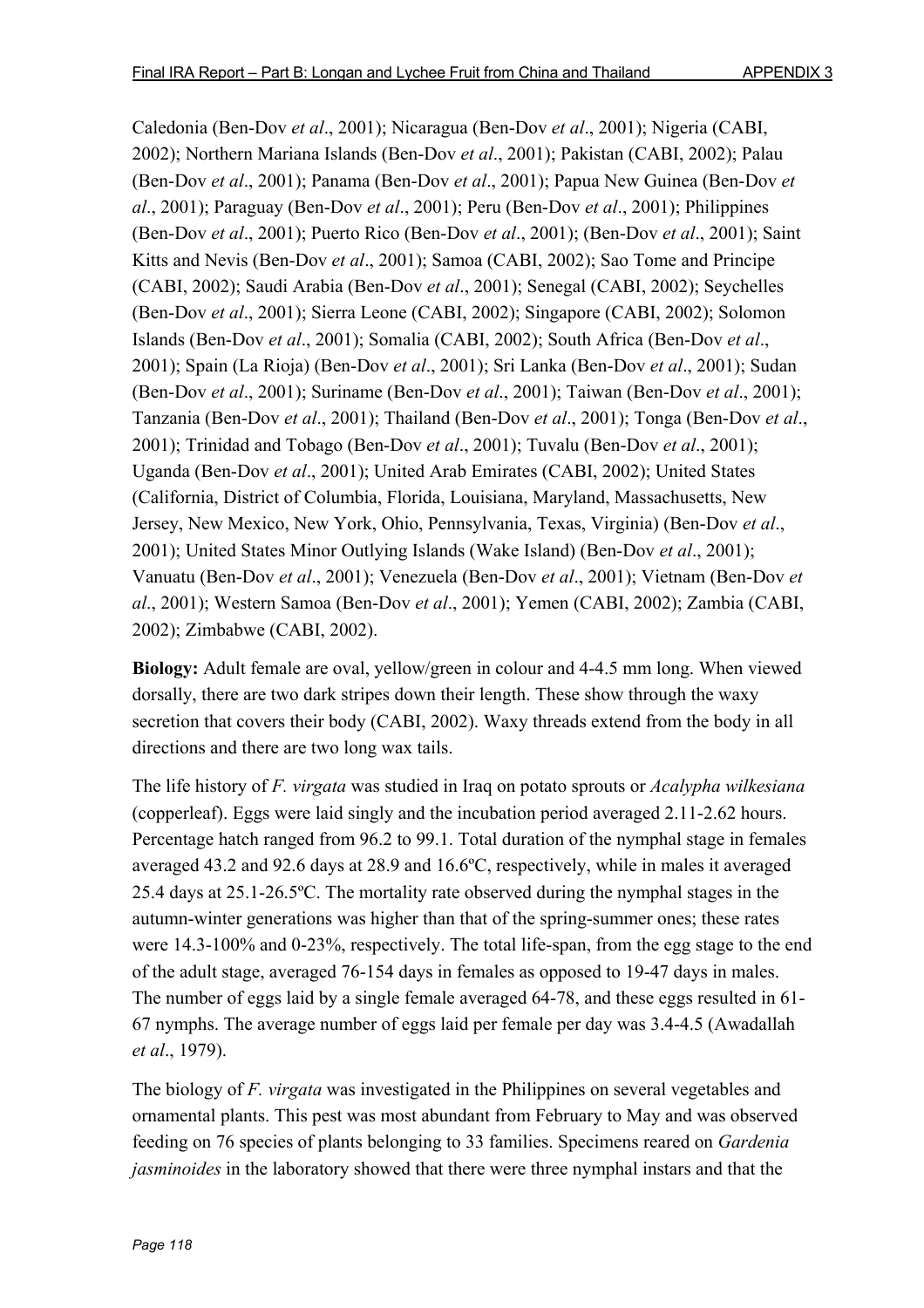total nymphal period was 45-64 days. The lifespan of the adult female was 12-31 days (Lapis, 1970).

On *Citrus* spp. in South Africa, adults and larvae damage their host plant by sucking sap and excreting honeydew onto the fruit and leaves, leading to sooty mould growth that interferes with photosynthesis (Cilliers and Bedford, 1978). Mealybugs often form dense colonies on plants, making it difficult to distinguish individual insects. Heavy infestations by these species may severely stunt the growth of young trees. Infestations on young fruit result in the fruit turning yellow and eventually dropping off the tree (Cilliers and Bedford, 1978). Late infestations on larger fruit can result in yellow spots at feeding areas or in fruit distortion (Cilliers and Bedford, 1978).

The main dispersal stage of mealybugs is the first instar, or crawler (CABI, 2002). Dispersal by crawlers is limited to one plant or adjacent plants if they are touching. However, crawlers can be carried between plants and sites by wind or on larger animals including man, and all life cycle stages can be transported on ornamental plants, propagation material or produce (CABI, 2002). This pest can walk, however they do not generally move very far and therefore large clusters of insects may congregate on a host (Schreiner, 2000).

**Control:** The application of oil soap and/or insecticide reduced the number of scale insects and mealybugs in citrus by 93-100% (Baker and Shearin, 1992; Beattie and Ribbon, 1980; Lindquist, 1981); and with the same efficacy (93-100%) for grapevine (Su and Wang, 1988).

A 30-second dip in engine oil during post-harvest processing was found to be effective in eliminating live mealybugs, mites and thrips from *Citrus* spp. (Bailey and Brown, 1999). The efficacy of a post-harvest oil dip to control arthropod pests such as mealybugs, light brown apple moth and mites, was found to be 95-100%, depending on the oil concentration used (Bailey and Brown, 1999; Taverner and Bailey, 1995). When mealybug infestation was less than 6%, a combination of insecticidal soap and insecticide can kill all the mealybug survivors remaining after harvest (Hata *et al*., 1992).

Parasitoids of *F. virgata* include: *Aenasius advena* attacking nymphs and adults in Congo, India, South Africa, Mexico and Hawaii; *Anagyrietta brevicornis*, *Anagyrus brevicornis*, *Anagyrus qadrii* attacking nymphs and adults in India; *Anaysis alcocki* attacking nymphs and adults in the Philippines; *Anusioptera aureocincta* and *Pseudaphycus debachi* attacking nymphs and adults in Mexico; *Blepyrus insularis* attacking nymphs in India, South Africa, Mexico and Congo; *Coelinius* spp. attacking larvae in Japan; *Gyranusoidea citrina* attacking nymphs in South Africa and Kenya; *Myiopharus doryphorae* attacking nymphs and adults; and *Patiyana coccorum* attacking nymphs and adults in Bangladesh (Bartlett, 1978).

Predators of *F. virgata* include: *Alloagrapta javana*, *Chrysopa orestes*, *Mallada boninensis*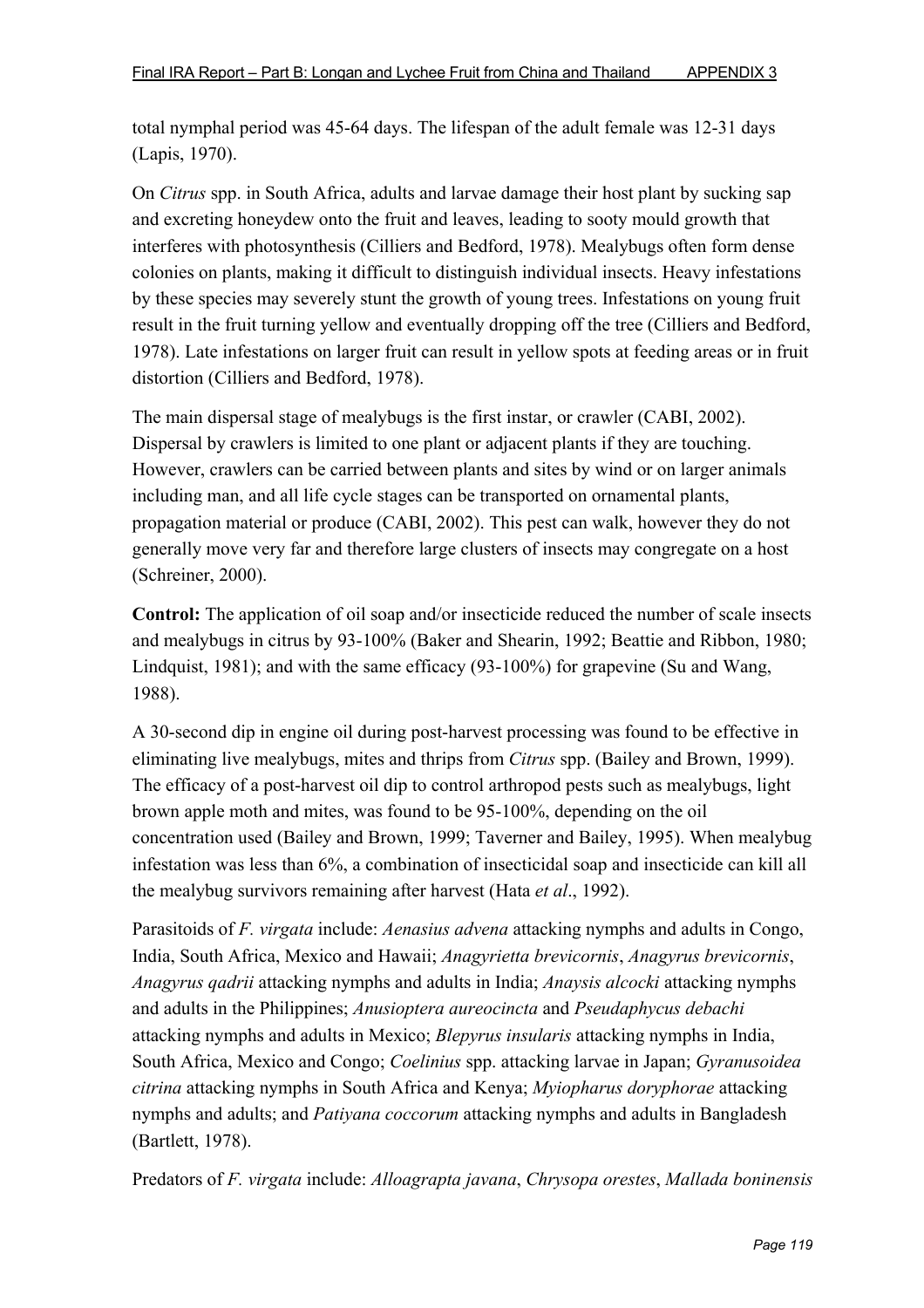and *Scymnus coccivora* attacking eggs, larvae, nymphs, pupae and adults in India; *Alloagrapta obliqua*, *Azya luteipes* and *Olla v-nigrum* attacking eggs, larvae, nymphs, pupae and adults in Hawaii; *Chilomenes sexmaculata* attacking nymphs and adults in the Philippines; *Chrysopa flaveola*, *Scymnus apiciflavus* and *S. roepkei* attacking nymphs and adults; *Cryptolaemus montrouzieri* attacking eggs, larvae, nymphs, pupae and adults in India and Indonesia; *Exochomus flaviventris* and *Hyperaspis senegalensis hottentotta* attacking eggs, larvae, nymphs, pupae and adults in Congo; *Nephus regularis* and *Triommata coccidivora* attacking nymphs and adults in India; *Ocyptamus argentinus* attacking eggs, larvae, nymphs, pupae and adults in Brazil; and *Scymnus castaneus* attacking eggs, larvae, nymphs, pupae and adults in Pakistan and Bangladesh (Bartlett, 1978).

Pathogens of *F. virgata* include *Entomophthora fresenii* which attacks nymphs and adults (Bartlett, 1978).

- AgWA (Agriculture Western Australia) (2003). Stakeholder comments on Import Risk Analysis of fresh longan and lychee fruit from the People's Republic of China – Technical Issues Paper. 15 May 2003.
- Awadallah, K.T., Ammar, E.D., Tawfik, M.F.S. and Rashad, A. (1979). Life-history of the white mealy-bug *Ferrisia virgata* (Ckll.) (Homoptera, Pseudococcidae). *Deutsche Entomologische Zeitschrift* 26(1-3): 101-110.
- Bailey, P. and Brown, M. (1999). Post-harvest disinfestation of surface arthropods from export navel oranges. *Horticultural Research & Development Corporation (HRDC) Final Report*. South Australian Research and Development Institute (SARDI) and CSIRO Plant Industry.
- Baker, J.R. and Shearin, E.A. (1992). Fern scale insects. *North Carolina Flower Growers' Bulletin* 37(2): 1-3.
- Bartlett, B.R. (1978). Pseudococcidae. In: Clausen, C.P. (ed.) *Introduced Parasites and Predators of Arthropod Pests and Weeds: A World View*. Agriculture Handbook No. 480. Washington, DC: United States Department of Agriculture, pp. 137-140.
- Beattie, G.A.C. and Ribbon, L.E. (1980). Phytotoxicity and scalicide efficacy of citrus spray oils. *Proceeding of the International Society of Citriculture 1978*. Griffith, NSW, Australia. pp. 171-174.
- Ben-Dov, Y., Miller, D.R. and Gibson, G.A.P. (2001). ScaleNet. http://www.sel.barc.usda.gov/scalenet/scalenet.htm
- CABI (CAB International) (2002). *Crop Protection Compendium* (2003 edition). Wallingford, UK: CAB International.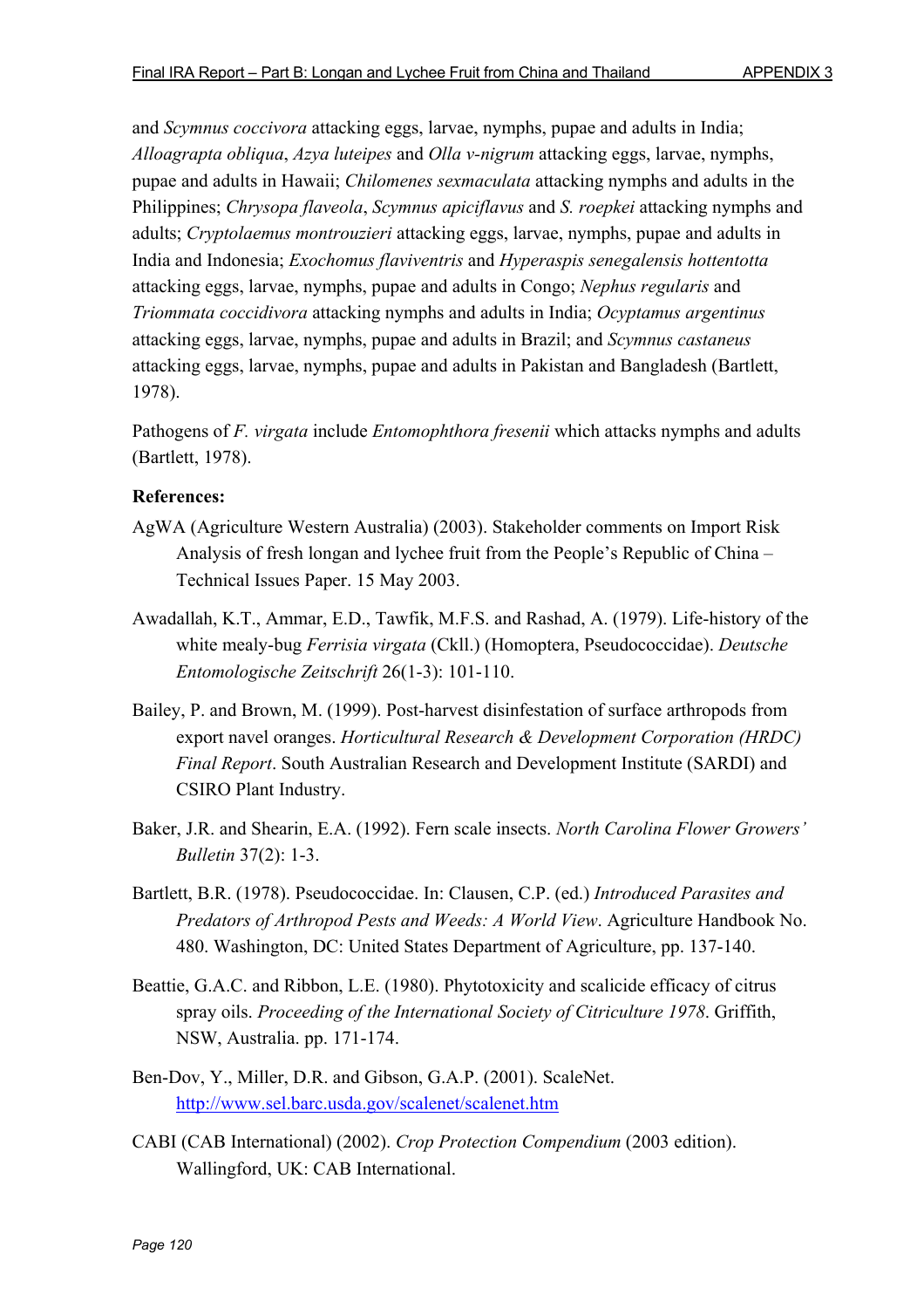- Cilliers, C.J. and Bedford, E.C.G. (1978). Citrus mealybugs. In: Bedford, E.C.G. (ed.) *Citrus Pests in the Republic of South Africa*. Science Bulletin No. 391. Republic of South Africa: Department of Agricultural Technical Services, pp. 89-97.
- Hata, T.Y., Hara, A.H., Jang, E.B., Imaino, L.S., Hu, B.K.S. and Tenbrink, V.L. (1992). Pest management before harvest and insecticidal dip after harvest as a systems approach to quarantine security for red ginger. *Journal of Economic Entomology* 85(6): 2310-2316.
- Lapis, E.B. (1970). The biology of the grey mealybug, *Ferrisia virgata* (Cockerell) (Pseudococcidae, Homoptera). *Philippine Entomologist* 1(5): 397-405.
- Lindquist, R.K. (1981). Controlling the citrus mealybug on greenhouse foliage plants. *Ohio Florists' Association Bulletin* 622: 6-8.
- Schreiner, I. (2000). Striped Mealybug (*Ferrisia virgata* [Cockerell]). Agricultural Pests of the Pacific, Agricultural Development in the American Pacific. http://www.ctahr.hawaii.edu/adap2/information/pubs/2000-18.pdf
- Su, T.H. and Wang, C.M. (1988). Life history and control measures for the citrus mealybug and the latania scale insects on grapevine. *Plant Protection Bulletin* 30: 279-288.
- Taverner, P. and Bailey, P. (1995). Commercial trial of citrus postharvest oil for removal of surface pests. *South Australian Research and Development Institute (SARDI) Research Report Series No. 5*. Adelaide, Australia: SARDI.

#### *Planococcus litchi* **Cox [Hemiptera: Pseudococcidae]**

#### **Synonyms and changes in combination:** None.

#### **Common name(s):** Mealybug.

**Host(s):** *Eriobotrya japonica* (loquat) (Cox, 1989); *Litchi chinensis* (lychee) (Ben-Dov *et al*., 2001). This species is most commonly found on lychees (Cox, 1989).

**Plant part(s) affected:** Lychee fruit (Cox, 1989).

**Distribution:** China (Hong Kong), Japan, Philippines, Thailand (Ben-Dov *et al*., 2001; Cox, 1989).

**Biology:** There is limited published information on the biology of *Planococcus litchi*. However, information regarding *Planococcus lilacinus*, a species from the same genus, is outlined below.

Adults of female *P. litchi* are oval in shape, 1.3-2.7 mm long and 0.7-0.2 mm wide (when slide mounted). Pairs of short setae are positioned around the lateral margin of this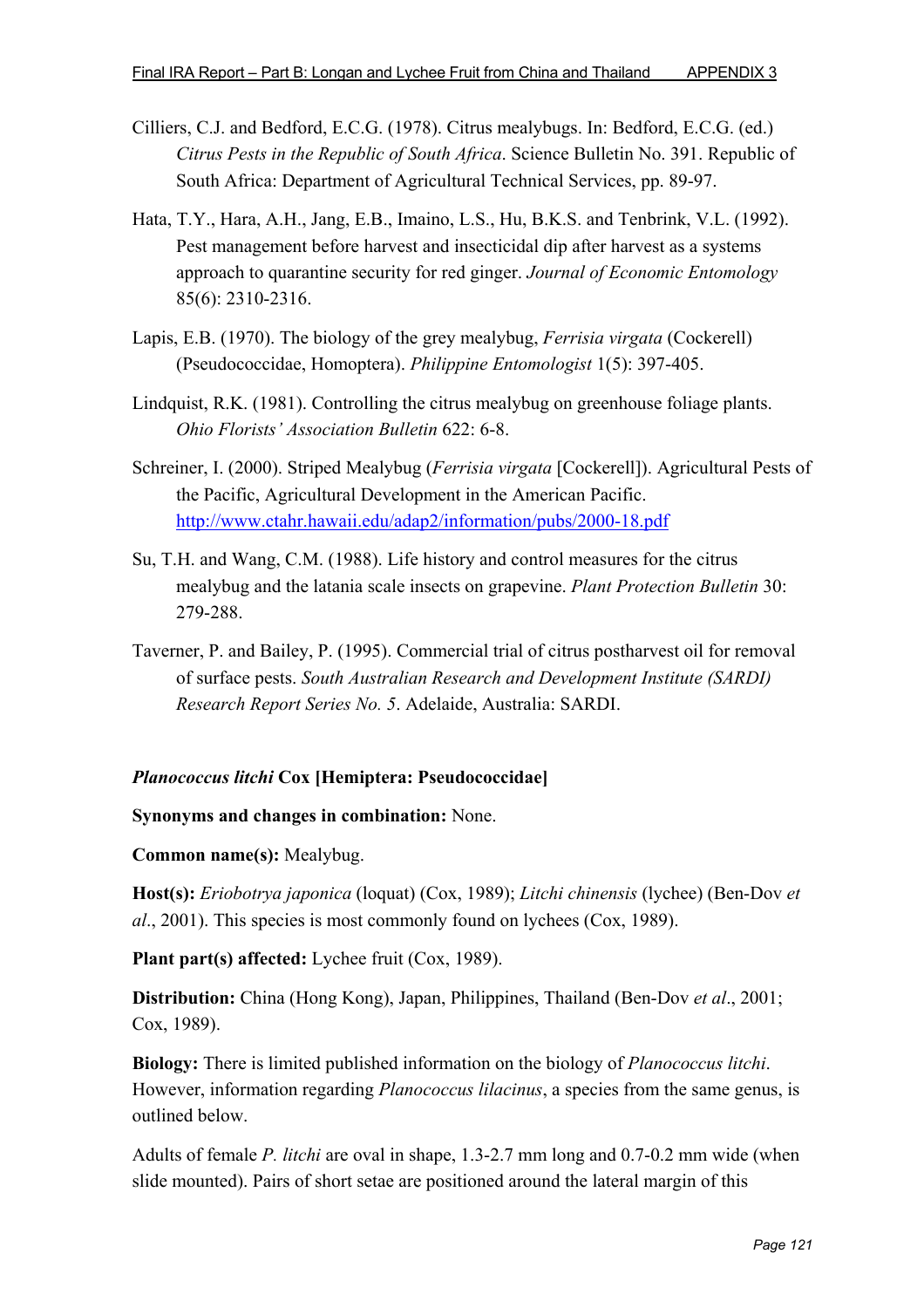### mealybug (Cox, 1989).

On durian in Malaysia, females of *P. lilacinus* lay 600-800 eggs in clusters of 100-200 over about 14 days (Ooi *et al*., 2002). Eggs hatch in 6-10 days. Nymphs move around until they find a good feeding site or finish developing into adults (Ooi *et al*., 2002). Females have 3 nymphal stages and 2-3 generations are produced per year. In India, females reportedly laid 55-152 eggs in a white cottony envelope on the stem or leaf petioles of cauliflower. The eggs hatched within 24 hours. The nymphal period was 20-25 days. Severe infestation caused stunted plant growth, withering and reduced flower size (Loganathan and Suresh, 2001).

*Planococcus* spp. in general feed on branches, inflorescences and fruits of durian (Ooi *et al*., 2002). Infestation increases due to ant tending, and damaged plants become stunted and covered in sooty mould. Mealybugs attack the durian fruit epidermis rather than the flesh as their proboscis is not strong enough to penetrate this membrane (Ooi *et al*., 2002). Infested fruits are considered low quality and are non-marketable. In eastern Thailand this pest attacks durian after fruit set during the beginning of the hot and dry season starting in March. Infestation continues until the fruits mature in mid July (Ooi *et al*., 2002).

The main dispersal stage for mealybugs is the first instar or crawler. Dispersal by crawlers is limited to one plant or adjacent plants if they are touching. However, crawlers can be carried between plants and sites by wind or on larger animals including man, and all life cycle stages can be transported on ornamental plants, propagation material or produce (CABI, 2002).

*P. litchi* is most commonly intercepted on lychee fruit imported into the USA and the UK (Cox, 1989).

**Control:** Control methods for *P. litchi* could not be found. However, chemical control methods for *Planococcus lilacinus*, a species from the same genus, is outlined below.

In India, a field trial conducted to evaluate 7 insecticides and coconut oil showed that monocrotophos was the best, followed by coconut oil treatment (Dhandapani *et al*., 1992). In India, soil application of dimethoate was the best of several systemic insecticides tested (Kumar and Prakasan, 1992). Other compounds found to be effective against *P. lilacinus* in India were a combination of kerosene and parathion-methyl, kerosene alone (Kumar *et al*., 1989) and monocrotophos (integrated with the release of *C. montrouzieri*). The insecticides fenthion, phosphamidon, quinalphos, dimethoate, phosalone and endosulfan, in descending order of effectiveness, also gave good control (CABI, 2002).

### **References:**

Ben-Dov, Y., Miller, D.R. and Gibson, G.A.P. (2001). ScaleNet. http://www.sel.barc.usda.gov/scalenet/scalenet.htm

CABI (CAB International) (2002). *Crop Protection Compendium* (2003 edition).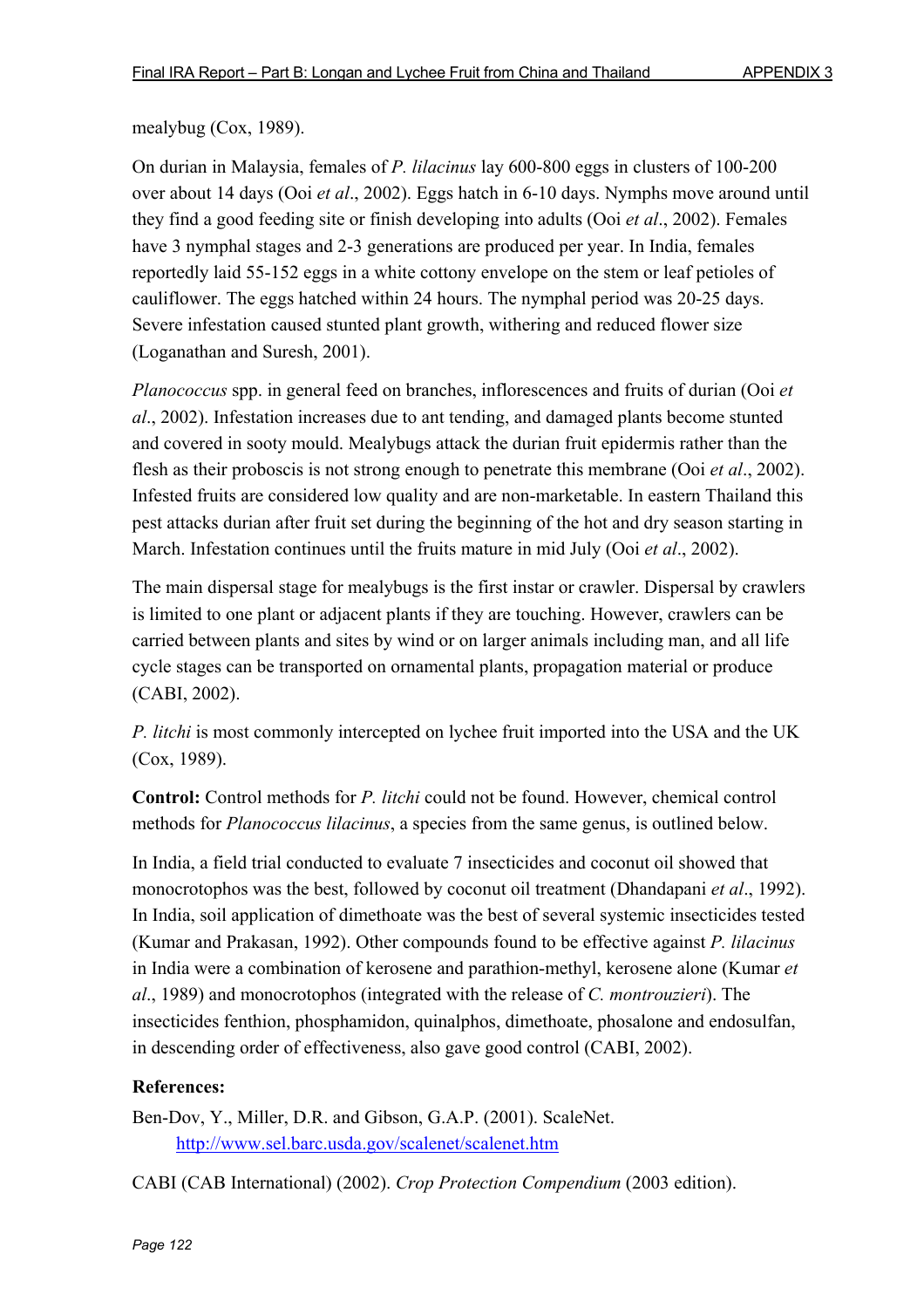Wallingford, UK: CAB International.

- Cox, J.M. (1989). The mealybug genus *Planococcus* (Homoptera: Pseudococcidae). *Bulletin of the British Museum (Natural History) Entomology Series* 58(1): 1-78.
- Dhandapani, N., Gopalan, M. and Sundarababu, P.C. (1992). Evaluation of insecticides for the control of mealy bugs, (*Planococcus lilacinus*, Ckll.) in jasmine. *Madras Agricultural Journal* 79(1): 54-55.
- Kumar, P.K.V. and Prakasan, C.B. (1992). Soil application of systemic insecticides for mealybug control. *Journal of Coffee Research* 22(1): 65-68.
- Kumar, M.G., Bhat, P.K. and Ramaiah, P.K. (1989). Potential role of kerosene and neem derivatives in integrated management of mealybugs on coffee. *Journal of Coffee Research* 19(1): 17-29.
- Loganathan, M. and Suresh, S. (2001). A record of mealybug, *Planococcus lilacinus* (Cockrell) (Pseudococcidae: Hemiptera) on cauliflower. *Insect Environment* 7(1): 11-12.
- Ooi, P.A.C., Winotai, A. and Peña, J.E. (2002). Pests of minor tropical fruits. In: Peña, J., Sharp, J. and Wysoki, J. (eds). *Tropical Fruit Pests and Pollinators: Biology, Economic Importance, Natural Enemies and Control*. Wallingford, UK: CAB International, pp. 315-330.

# **Soft scales**

### *Coccus viridis* **Green, 1889 [Hemiptera: Coccidae]**

**Synonyms and changes in combination:** *Lecanium viride* Green; *Coccus viridis* (Green); *Lecanium* (*Trechocorys*) *hesperidum africanum* Newstead (nomen nudum); *Lecanium* (*Coccus*) *viride* (Green); *Coccus viridis bisexualis* Köhler (nomen nudum); *Coccus viridis viridis* Köhler (nomen nudum); *Eulecanium viridis* (Green); *Lecanium viridis* (Green).

**Common name(s):** Green coffee scale, green scale, soft green scale.

**Host(s):** *Aegle marmelos* (bael tree), *Aegle* sp., *Aeglopsis chevalieri* (Chevalier's aeglopsis), *Afraegle paniculata* (Nigerian powder flask fruit), *Alpinia purpurata* (red ginger), *Alpinia* sp. (ornamental ginger), *Alstonia macrophylla* (devil tree), *Alyxia stellata* (maile), *Ananas comosus* (pineapple), *Annona* sp. (custard apple), *Antidesma bunius* (bignay, Chinese laurel), *Apium graveolens* (celery), *Aralia* sp., *Arctotis* sp. (African daisy), *Ardisia crispa*, *Areca catechu* (betel palm), *Atalantia citrioides* (Cochin China atalantia), *Barringtonia asiatica* (fish-killer tree), *Balsamocitrus dawei* (Uganda powder flask fruit), *Bobea mauaii*, *Boninia grisea*, *Broughtonia* sp., *Brunfelsia nitida*, *Bryophyllum pinnatum* (miracle leaf), *Bryophyllum* sp., *Caladium* sp., *Callicarpa lanata*,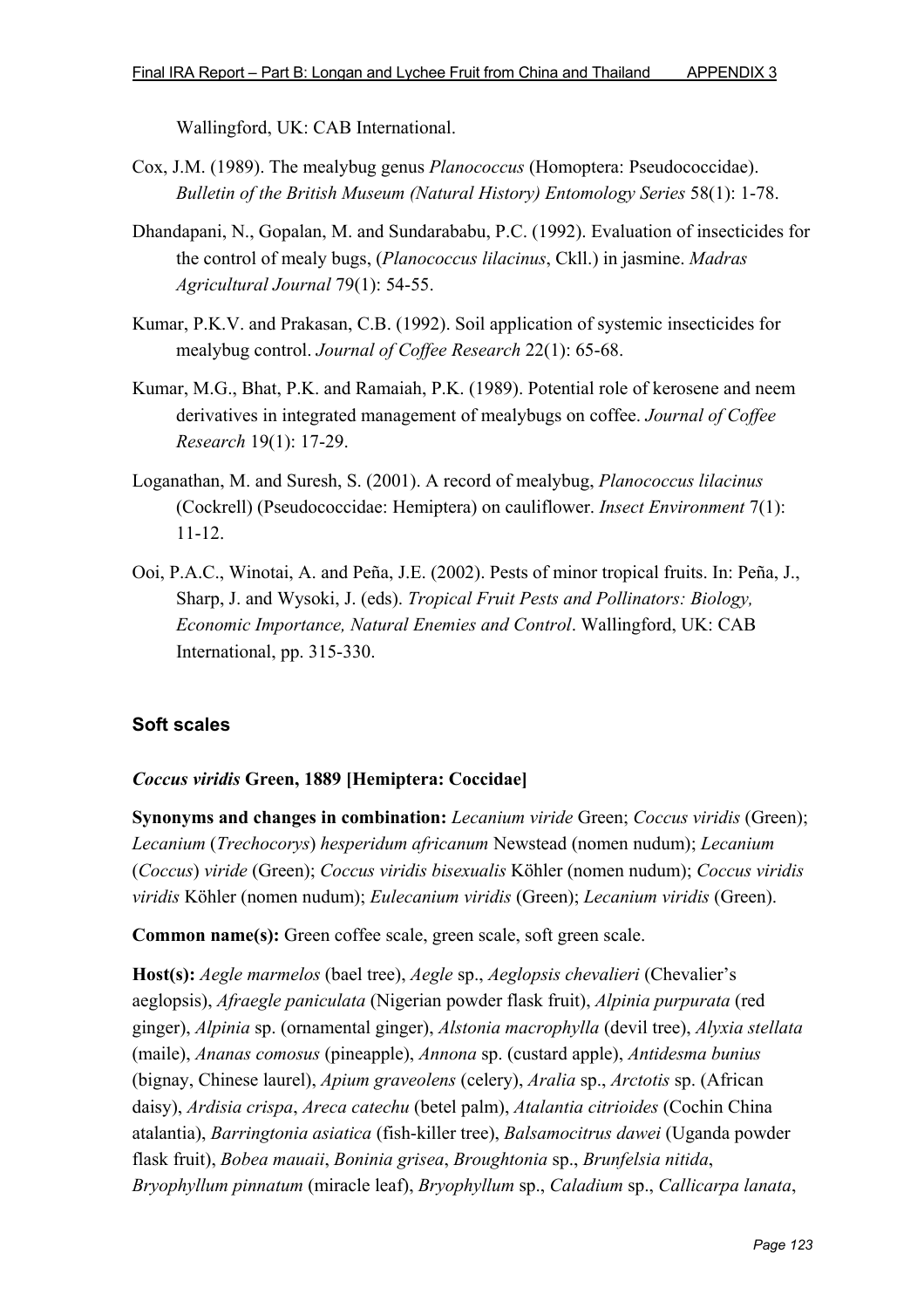*Camellia sinensis* (tea), *Campnosperma brevipetiolatum*, *Canthium odoratum* (sweet Suzie), *Carissa carandas* (karanda), *Carissa macrocarpa* (Natal plum), *Carissa* sp., *Cassia* sp., *Cestrum* sp., *Chiococca alba* (West Indian snowberry), *Chrysophyllum cainito* (star-apple), *Cinchona calisaya* (quinine), *Cinchona pubescens* (redbark), *Cinchona* sp., *Citropsis articulata* (West African cherry-orange), *Citrus aurantifolia* (lime), *Citrus aurantium* (Seville orange), *Citrus decumana*, *Citrus hystrix* (kaffir lime), *Citrus limon* (lemon), *Citrus maxima* (shaddock), *Citrus nobilis* (tangor), *Citrus* × *paradisi* (grapefruit), *Citrus reticulata* (mandarin), *Citrus sinensis* (navel orange), *Citrus* sp., *Clausena excavata*, *Clausena lansium* (wampi), *Clausena lunulata*, *Clerodendrum* sp., *Clerodendron speciosissimum* (Java glorybower), *Coccoloba uvifera* (sea-grape), *Cocos nucifera* (coconut), *Cocos* sp. (coconut), *Codiaeum* sp. (croton), *Coffea arabica* (arabica coffee), *Coffea canephora* (robusta coffee), *Coffea liberica* (liberica coffee), *Coffea* sp., *Commelina* sp. (dayflower), *Cordia alba* (white manjack), *Cordia alliodora* (Spanish elm), *Cordia myxa* (Assyrian plum), *Cordia nitida* (red manjack), *Cordia* sp., *Cordyline fruticosa* (good-luck plant), *Croton* sp., *Cryptostegia grandiflora* (rubber vine), *Cucurbita pepo* (ornamental gourd), *Dimocarpus longan* (longan), *Dioscorea* sp. (yam), *Dodonaea* sp. (hopbush), *Dodonaea viscosa* (Florida hopbush), *Dovyalis* sp., *Dracaena* sp., *Ehretia tinifolia*, *Eucalyptus* sp. (gum tree), *Eugenia* sp., *Eugenia uniflora* (Surinam cherry), *Fallopia convolvulus* (black bindweed), *Faramea occidentalis* (false coffee), *Feroniella oblata*, *Ficus elastica* (Indian rubber tree), *Fitchia* sp., *Gardenia jasminoides* (Cape jasmine), *Gardenia* sp., *Gardenia taitensis* (Tahitian gardenia), *Genipa americana* (marmelade-box), *Gerbera* sp., *Gerbera jamesonii* (Transvaal daisy), *Gliricidia* sp., *Gomphrena globosa* (globe amaranth), *Heritiera littoralis* (looking glass mangrove), *Hibiscus* sp., *Hiptage benghalensis* (hiptage), *Hydrangea* sp., *Homalocladium platycladum* (ribbon bush), *Homalocladium* sp. (ribbon bush, tapeworm plant), *Ilex macrothyrsa*, *Ilex purpurea* (purple holly), *Inocarpus fagifer* (Tahiti chestnut), *Ixora chinensis* (Chinese ixora), *Ixora coccinea* (jungle geranium), *Ixora macrothyrsa*, *Ixora* sp. (jungle flame), *Justicia spicigera* (mohintli), *Lagerstroemia indica* (crape myrtle), *Lantana camara* (lantana), *Lissochilus* sp., *Litchi chinensis* (lychee), *Loranthus* sp., *Luvunga scandens* (Indian luvunga, lavanga), *Mammea americana* (mammee apple), *Mangifera indica* (mango), *Manihot carthagenensis* subsp. *glaziovii* (Ceara rubber tree), *Manihot esculenta* (cassava), *Manihot para*, *Manilkara zapota* (sapodilla), *Maytenus* sp., *Melaleuca* sp. (paperbark), *Melia azedarach* (chinaberry), *Melicoccus bijugatus* (Spanish lime), *Meryta macrophylla*, *Microcitrus australis* (Australian lime), *Mimusops* sp. (milkwood), *Moesa indica*, *Morinda citrifolia* (Indian mulberry), *Murraya paniculata* (orange jessamine), *Murraya* sp., *Myricaria* sp., *Myristica* sp. (nutmeg), *Myrtella* sp., *Naringi crenulata* (hesperethusa), *Nerium oleander* (oleander), *Nerium* sp. (oleander, rose laurel), *Ochrosia nakaiana*, *Odontonema* sp., *Palaquium formosanum* (Taiwan guayule), *Pandanus* sp. (screwpine), *Persea americana* (avocado), *Pisonia umbellifera* (bird-catcher tree), *Pittosporum* sp., *Pittosporum tobira* (Japanese mock orange), *Platanocephalus chinensis*, *Platanocephalus morindaefolius*, *Pluchea indica* (Indian camphorweed), *Plumeria rubra*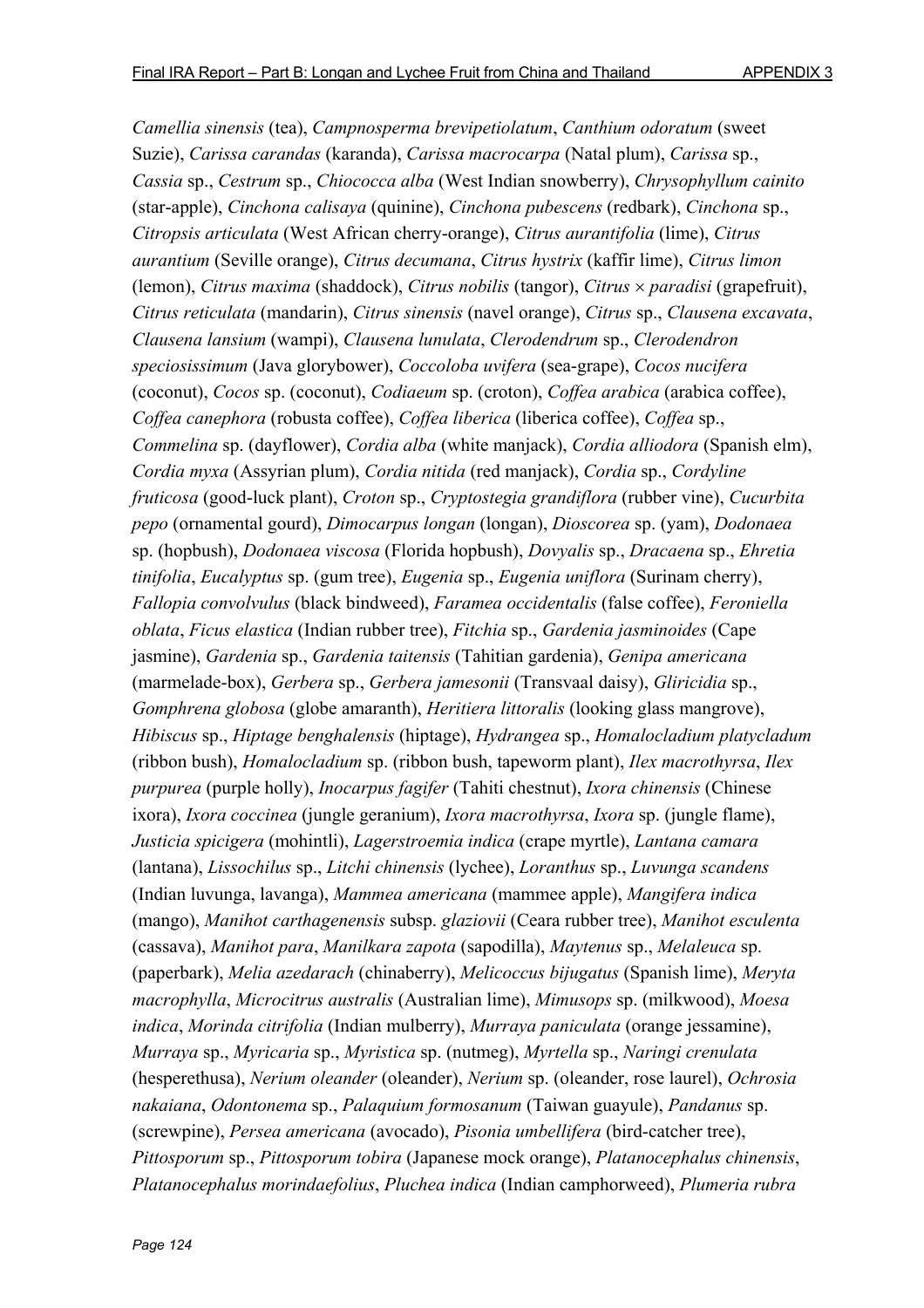(frangipani), *Plumeria obtusa* (white frangipani), *Plumeria rubra* f. *acutifolia* (Mexican frangipani), *Plumeria rubra* f. *tricolor*, *Plumeria* sp. (frangipani, temple tree), *Podocarpus* sp. (plum vine), *Polyscias guilfoylei* (geranium aralia), *Polyscias* sp. (aralia, panax), *Poncirus trifoliata* (trifoliate orange), *Pouteria campechiana* (canistel), *Pouteria obovata*, *Pouteria sapota* (mammee sapote), *Pouteria* sp., *Psidium cattleianum* var. *littorale* (strawberry guava), *Psidium friedrichsthalianum* (wild guava), *Psidium guajava* (guava), *Psychotria boninensis*, *Psychotria laurifolia*, *Randia nigrescens*, *Randia tahitensis*, *Rauvolfia vomitoria* (poison devil's pepper), *Sanchezia speciosa*, *Scaevola taccada* (beach naupaka), *Schefflera* sp., *Schinus molle* (California pepper tree), *Schinus* sp., *Schinus terebinthifolius* (Brazilian pepper tree), *Senecio* sp., *Spermacoce tenuior* (slender false buttonweed), *Strychnos nux-vomica* (nux-vomica), *Swinglea glutinosa*, *Syzygium aromaticum* (clove), *Syzygium malaccense* (Malay apple), (Ben-Dov *et al*., 2001), *Tecoma capensis* (Cape honeysuckle), *Terminalia catappa* (Indian almond), *Theobroma cacao* (cacao), *Thevetia peruviana* (lucky nut, yellow oleander), *Timonius* sp., *Tipuana* sp., *Triphasia trifolia* (limeberry), *Verbena* sp. (vervain), *Zingiber officinale* (ginger) (Ben-Dov *et al*., 2001); *Anthurium* spp. (flamingo flower), Cycadaceae, Orchidaceae (Hansen *et al*., 1992); *Artocarpus* sp. (breadfruit) (CABI, 2002).

**Plant part(s) affected:** Fruit/pod, leaf, stem, twig (CABI, 2002). Leaves, twigs and fruit of lychee (Waite and Elder, 2000); leaves of *Ixora* spp. in Hawaii (Hansen *et al*., 1991); leaves of Florida citrus (Childers *et al*., 1987); lime fruits in India (Mani and Krishnamoorthy, 1996); and cut flowers and foliage of ornamental in Hawaii (Hansen *et al*., 1992).

**Distribution:** Australia (Queensland) (Ben-Dov *et al*., 2001; Waite and Elder, 2000) but not present in Western Australia (AgWA, 2003); Angola, Bermuda, Bonin Islands, Brazil, Cameroon, Cambodia, Cape Verde, China, Colombia, Comoros, Cook Islands, Côte d'Ivoire, Cuba, Dominican Republic, Egypt, El Salvador, Fiji, French Polynesia (Tahiti), Ghana, Guadeloupe, Guam, Guinea, Guyana, Honduras, India, Indonesia, Jamaica, Kenya, Kiribati, Madagascar, Madeira Islands, Martinique, Mauritius (Agalega Islands), Mexico, Nauru, Netherlands, New Caledonia, Nigeria, Northern Mariana Islands, Palau, Panama, Papua New Guinea, Peru, Philippines, Réunion, São Tome and Principe, Seychelles, Sierra Leone, Solomon Islands, South Africa, Sri Lanka, Taiwan, Tanzania, Thailand, Tonga, Tuvalu, Uganda, United States (Florida, Hawaii), Vanuatu, Vietnam, Wallis and Futuna Islands, Western Samoa, Zanzibar (Ben-Dov *et al*., 2001).

**Biology:** Eggs are whitish green in colour and elongate to oval in shape. Females generally lay single eggs at a time, beneath themselves, on the undersurface of host plant leaves (Fredrick, 1943). A few minutes to several hours after being laid, the eggs hatch, still beneath the female where they are protected (Fredrick, 1943). Nymphs are oval, flat and yellowish green in colour with six short legs. There are three nymphal stages prior to the adult and each stage is larger and more convex than the previous (Mau and Kessing, 1992).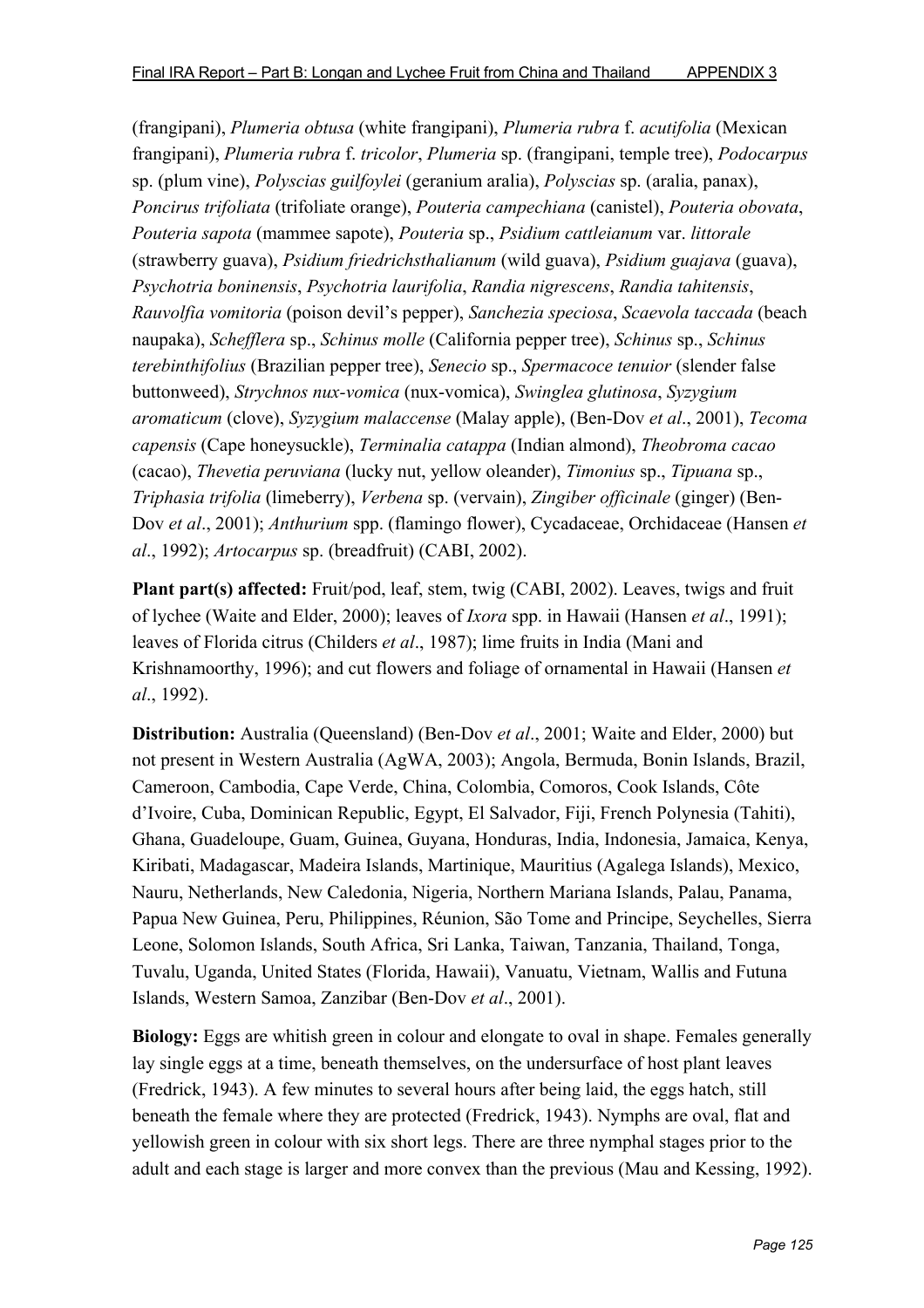Adults are bright green in colour with a brown or blackish, irregular, U-shaped, internal marking visible to the naked eye. The U-shaped marking is positioned lengthwise along the centre of the scale. Adults are somewhat oval in shape, quite flat and measure 15-10 mm in length. The front end is more rounded and the rear has a distinct cleft extending about ¼ of the way into the body. Dead scales are light brown or buff in colour and the black internal marking is absent (Mau and Kessing, 1992).

*C. viridis* is parthenogenetic and oviparous (Fredrick, 1943). In the United States, multiple generations develop per year (Fredrick, 1943). In Queensland, Australia it develops 3-4 generations per year (Ben-Dov *et al*., 2001). In south Florida, some adults were observed by Fredrick (1943) to complete egg deposition in 8 days, and others deposited eggs over a 42 day period. The length of time that passed from the egg to egg-depositing maturity during the late summer months was from 50-70 days (Fredrick, 1943). Eggs hatch into crawlers that wander around the host plant or disperse to other hosts. Once a suitable leaf or green shoot is found the nymphs settle, begin to feed and develop into adults. *C. viridis* usually remains in this same spot unless their position becomes unfavourable. The mature female does not move (Mau and Kessing, 1992). This pest is often found feeding along the main vein of the leaf and near the tips of green shoots of hosts, where it feeds from the phloem of the host plant. Damage due to the feeding of an individual scale is small. However, when large populations are present yellowing, defoliation, reduction in fruit set and loss in plant vigour are caused (LePelley, 1968). Honeydew is also produced by this pest. This sweet and watery excrement is fed on by bees, wasps, ants and other insects. The honeydew serves as a medium on which sooty mould fungus can grow. The sooty mould blackens the leaf and decreases photosynthesis; on fruit, it reduces the marketability of the fruit (Elmer and Brawner, 1975). *C. viridis* is especially damaging to young trees in the first two years after transplanting. It is a serious pest of coffee in many countries, so devastating at times that coffee production ceased (LePelley, 1968).

The main dispersal stage for mealybugs is the first instar or crawler. Dispersal by crawlers is limited to one plant or adjacent plants if they are touching. However, crawlers can be carried between plants and sites by wind or on larger animals including man, and all life cycle stages can be transported on ornamental plants, propagation material or produce (CABI, 2002).

**Control:** Scales are usually brought into greenhouse situations with the introduction of infested plant material. All plant material going into the greenhouse should be thoroughly inspected for scales and other insects before being introduced (Copland and Ibrahim, 1985).

Chemicals used on scales are usually the same as those used on mealybugs. Depending on the host, excellent control can be obtained with malathion, carbaryl, volck oil or methomyl. Carbaryl is particularly effective, but its residues are harmful to beneficial predators and parasites. As in the use of all chemicals, consult the label or a database for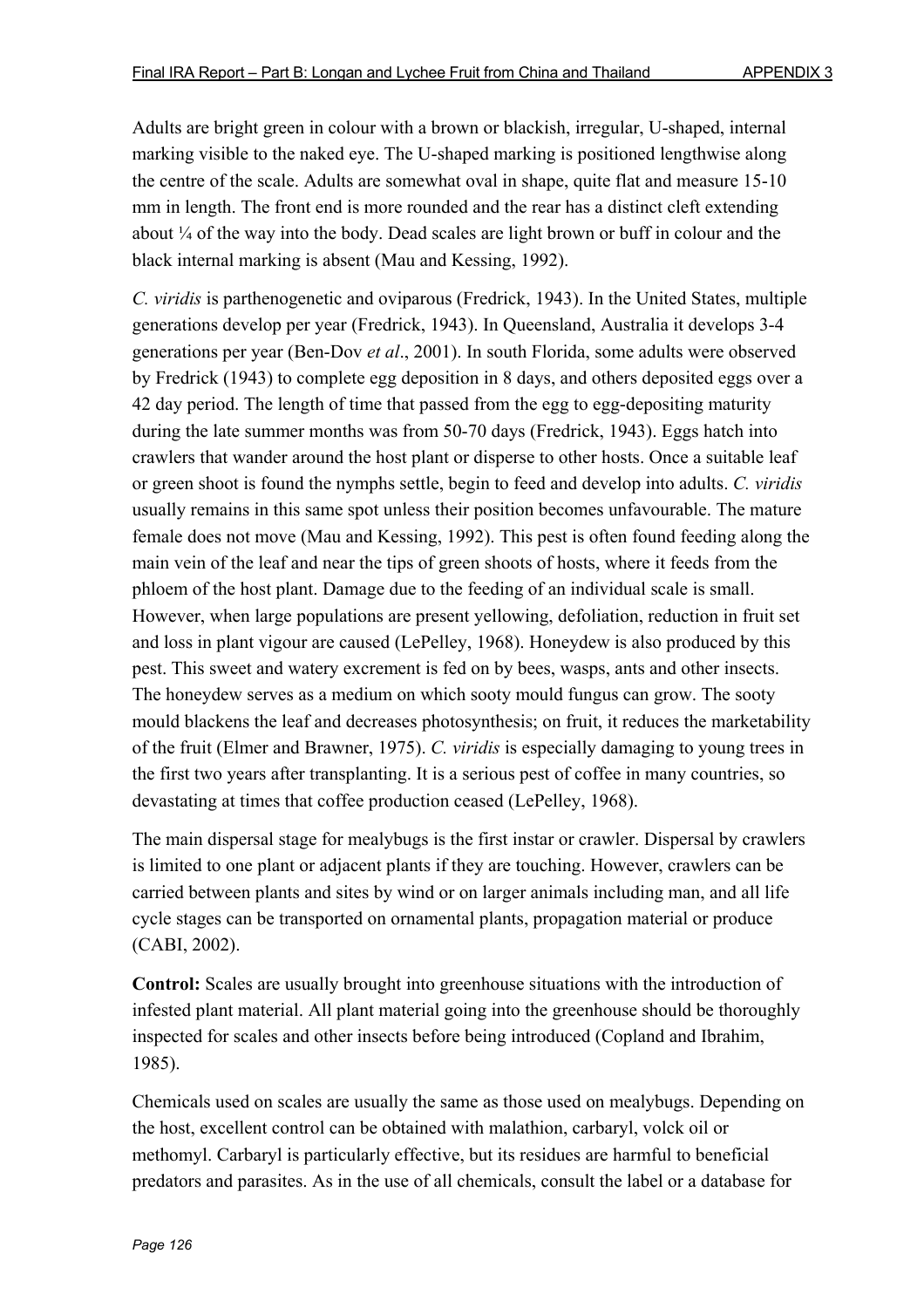crop registrations (Mau and Kessing, 1992).

Several entomogenous fungi were observed associated with green scale on citrus, and some apparently played an important role in the natural limitations of the scale on citrus during certain seasons of the year. In Florida, these fungi include the white-fringed fungus, *Verticillium* (*Cephalosporium*) *lecanii* (Zimmerman); *Aschersonia cubensis* (Cuban aschersonia); the pink scale fungus, *Nectria diploa*; and a greyish blue fungus The whitefringed fungus is the most common and apparently causes the highest percentage of mortality. All attempts to artificially spread or inoculate the fungus to healthy green scale were unsuccessful (Fredrick, 1943). The green scale is often associated with ants. Controlling ant populations help to reduce levels of this pest. Ants protect the green scales from lady beetles and other predators. In turn, the ants feed on the sweet honeydew excreted by the scales. Without the ants the green scale is more vulnerable to predation by beetles (Mau and Kessing, 1992).

Parasites of *C. viridis* include: *Aneristus ceroplaste*, *Coccophagus hawaiiensis*, *C. ochraceus*, *Microterys kotinskyi*, *Prococcophagus orientalis*, *Scutellista cyanea* and *Tomocera californica* (Zimmerman, 1948). Important lady beetle predators include: *Azya orbigera*, *Chilocorus circumdatus*, *Cryptolaemus montrouzieri* and *Orcus chalybeus*. These predators have exerted substantial control (Charanasri and Nishida, 1975; Clausen *et al*., 1978).

- AgWA (Agriculture Western Australia) (2003). Stakeholder comments on Import Risk Analysis of fresh longan and lychee fruit from the People's Republic of China – Technical Issues Paper. 15 May 2003.
- Ben-Dov, Y., Miller, D.R. and Gibson, G.A.P. (2001). ScaleNet. http://www.sel.barc.usda.gov/scalenet/scalenet.htm
- CABI (CAB International) (2002). *Crop Protection Compendium* (2003 edition). Wallingford, UK: CAB International.
- Charanasri, V. and Nishida, T. (1975). Relative abundance of three coccinellid predators of the green scale, *Coccus viridis* (Green) on plumeria trees. *Proceedings of the Hawaiian Entomological Society* 22(1): 27-32.
- Childers, C.C., Duncan, L.W., Wheaton, T.A. and Timmer, L.W. (1987). Arthropod and nematode control with aldicarb on Florida citrus. *Journal of Economic Entomology* 80(5): 1064-1071.
- Clausen, C.P., Bartlett, B.R., Bay, E.C., DeBach, P., Goeden, R.D., Legner, E.F., McMurtry, J.A., Oatman, E.R. and Rosen, D. (1978). Green Scale, (*Coccus viridis* (Green)). In: Clausen, C.P. (ed.) *Introduced Parasites and Predators of Arthropod*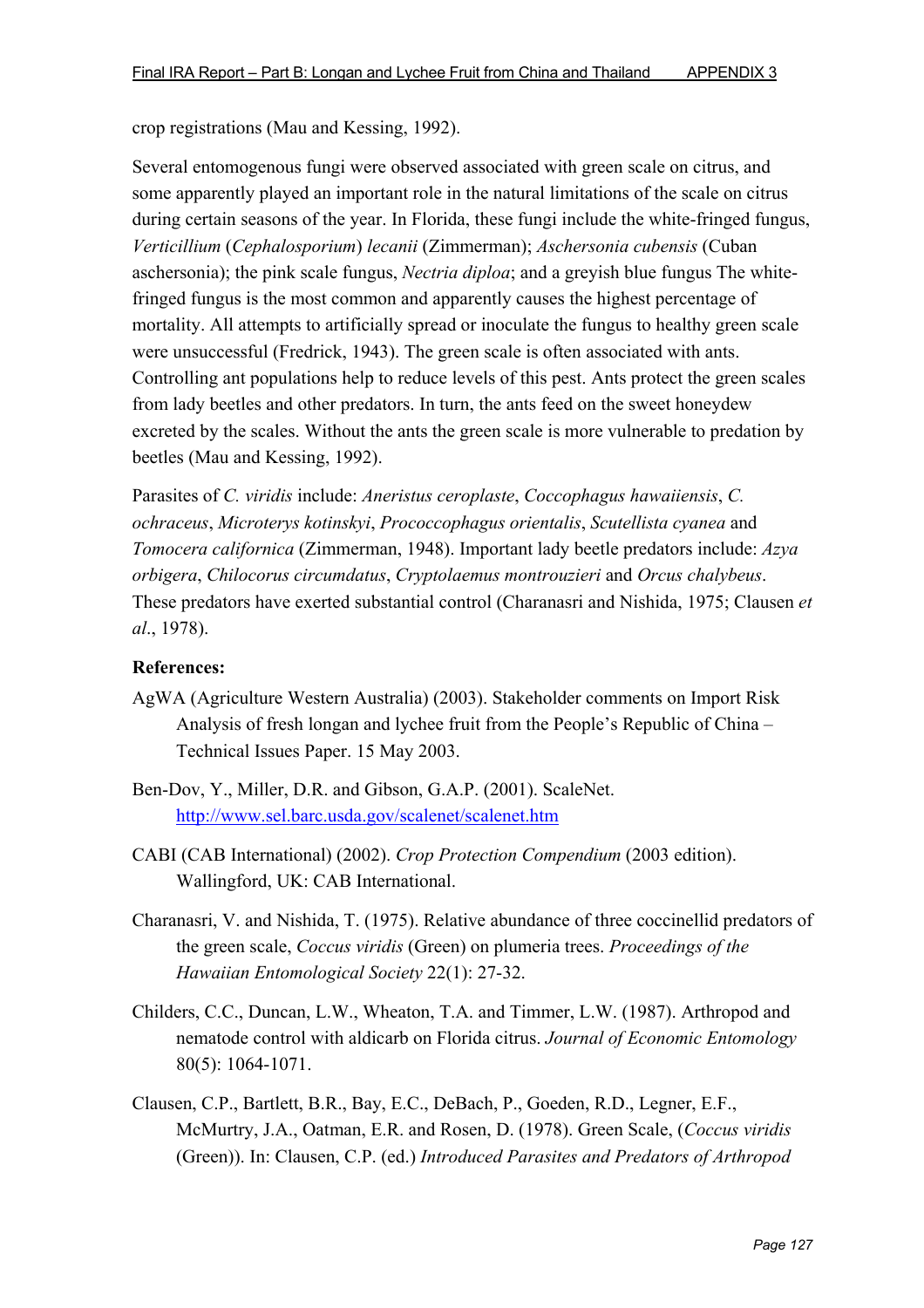*Pests and Weeds: A World View*. Agriculture Handbook No. 480. Washington, DC: United States Department of Agriculture, pp. 73-74.

- Copland, M.J.W. and Ibrahim, A.G. (1985). Biology of glasshouse scale insects and their parasitoids. In: Hussey, N.W. and Scopes, N. (eds). *Biological Pest Control: The Glasshouse Experience*. Ithaca, New York: Cornell University Press, pp. 87-90.
- Elmer, H.S. and Brawner, O.L. (1975). Control of brown soft scale in Central Valley. *Citrograph* 60(11): 402-403.
- Fredrick, J.M. (1943). Some preliminary investigations of the green scale, *Coccus viridis* (Green), in south Florida. *Florida Entomologist* 26(1): 12-15; 26(2): 25-29.
- Hansen, J.D., Hara, A.H. and Tenbrink, V.L. (1992). Insecticidal dips for disinfesting commercial tropical cut flowers and foliage. *Tropical Pest Management* 38(3): 245- 249.
- Hansen, J.D., Hara, A.H., Chan, H.T. Jr. and Tenbrink, V.L. (1991). Efficacy of hydrogen cyanide fumigation as a treatment for pests of Hawaiian cut flowers and foliage after harvest. *Journal of Economic Entomology* 84(2): 532-536.
- LePelley, R.H. (1968). *Coccus viridis* (Green) The green scale. In: *Pests of Coffee*. London and Harlow: Longmans, Green and Co., Ltd, pp. 353-355.
- Mani, M. and Krishnamoorthy, A. (1996). Discovery of the coccinellid predator *Chilocorus circumdatus* on the green scale *Coccus viridis*. *Entomon* 21(3-4): 295- 296.
- Mau, R.F.L. and Kessing, J.L.M. (1992). Crop Knowledge Master. *Coccus viridis* (Green). http://www.extento.hawaii.edu/kbase/crop/Type/c\_viridi.htm
- Waite, G.K. and Elder, R. (2000). *Green Coffee Scale in Longan*. DPI Note, Queensland Department of Primary Industries Queensland. File No. H40753. http://www.dpi.qld.gov.au/horticulture/5412.html
- Zimmerman, E.C. (1948). *Coccus viridis* (Green). In: *Insects of Hawaii*. A Manual of the Insects of the Hawaiian Islands, including Enumeration of the Species and Notes on Their Origin, Distribution, Hosts, Parasites, etc. Volume 5. Homoptera: Sternorrhyncha, pp. 311-318.

### *Drepanococcus chiton* **Green, 1908 [Hemiptera: Coccidae]**

**Synonyms and changes in combination:** *Ceroplastodes chiton* Green (nomen nudum); *Ceroplastodes chiton* Green.

**Common name(s):** Longan soft scale.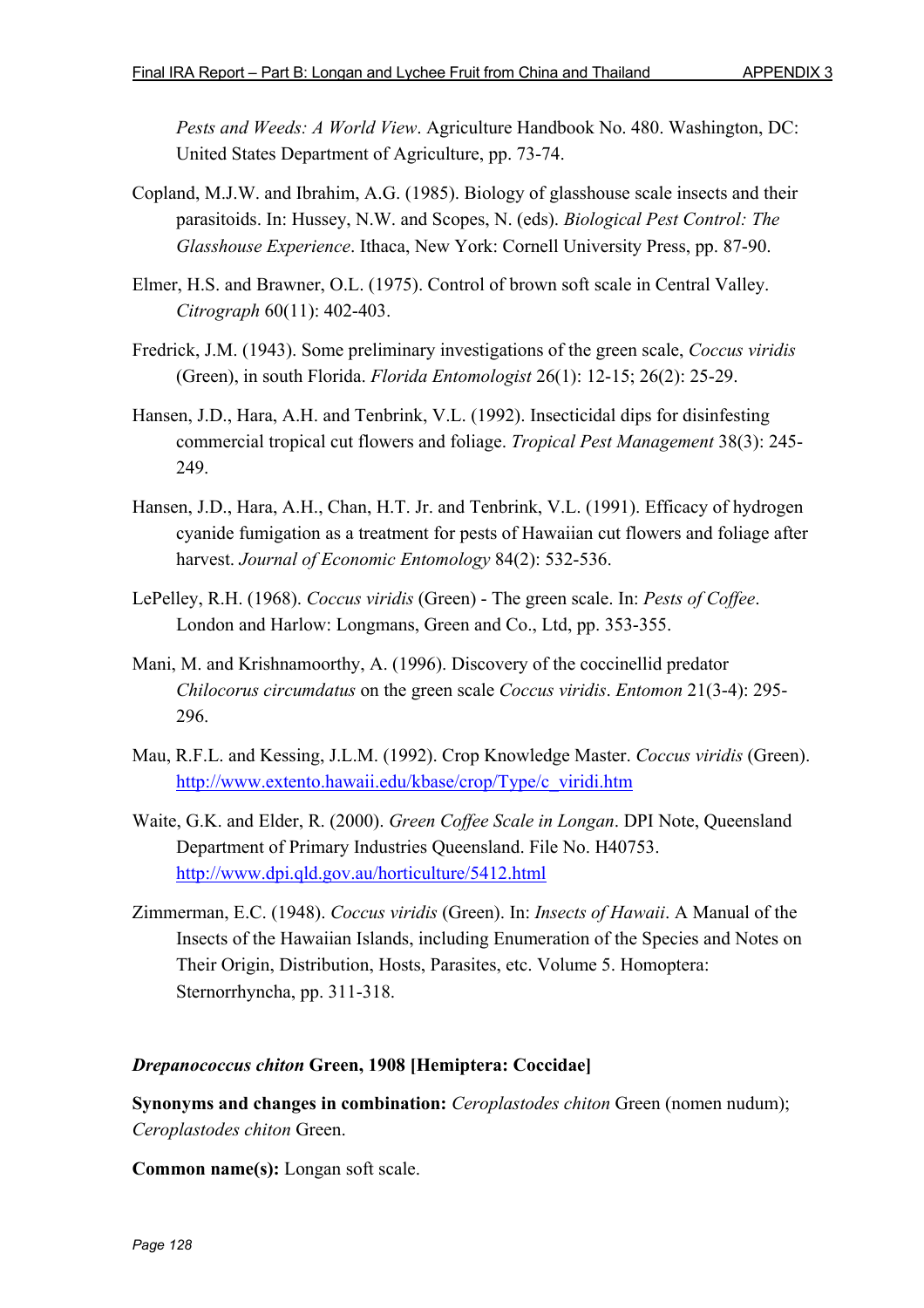**Host(s):** *Aleurites moluccana* (candlenut tree) (Ben-Dov *et al*., 2001); *Annona muricata* (soursop) (Ben-Dov *et al*., 2001); *Averrhoa carambola* (carambola) (Ibrahim, 1994); *Bauhinia* sp. (Ben-Dov *et al*., 2001); *Cajanus cajan* (pigeon pea) (Ben-Dov *et al*., 2001); *Calophyllum inophyllum* (Indian laurel) (Ben-Dov *et al*., 2001); *Camellia sinensis* (tea) (Das, 1969); *Canavalia* sp. (Ben-Dov *et al*., 2001); *Carica papaya* (papaya) (Ben-Dov *et al*., 2001); *Citrus aurantifolia* (lime) (Ben-Dov *et al*., 2001); *Colubrina* sp. (Ben-Dov *et al*., 2001); *Dalbergia* sp. (Ben-Dov *et al*., 2001); *Dimocarpus longan* (longan) (DOA, 2003); *Ficus microcarpa* (curtain fig) (Ben-Dov *et al*., 2001); *Ficus* sp. (fig) (Ben-Dov *et al*., 2001); *Gliricidia sepium* (Nicaraguan cocoashade) (Ben-Dov *et al*., 2001); *Grevillea papuana* (Ben-Dov *et al*., 2001); *Litsea* sp. (Ben-Dov *et al*., 2001); *Psidium guajava* (guava) (Mani, 1995; Mani and Krishnamoorthy, 1997); *Solanum melongena* (aubergine, eggplant) (Ben-Dov *et al*., 2001); *Theobroma cacao* (cocoa) (Ben-Dov *et al*., 2001); *Ziziphus mauritiana* (ber, Indian jujube) (Mani, 1995; Mani and Krishnamoorthy, 1997).

**Plant part(s) affected:** *Drepanococcus chiton* causes drying of shoots and flower stalks in carambola (Ibrahim, 1994).

**Distribution:** China (Ben-Dov *et al*., 2001); India (Andaman Islands, Himachal Pradesh, West Bengal) (Ben-Dov *et al*., 2001; Mani, 1995); Indonesia (Java) (Ibrahim, 1994); Malaysia (Ibrahim, 1994); Papua New Guinea (Ben-Dov *et al*., 2001); Solomon Islands (Ben-Dov *et al*., 2001); Sri Lanka (Ben-Dov *et al*., 2001); Taiwan (Ben-Dov *et al*., 2001); Thailand (DOA, 2003); Vietnam (Ben-Dov *et al*., 2001).

**Biology:** There is limited published information on the biology of *Drepanococcus chiton*.

In the Coccidae, the upper body is usually tough, or protected with a thick, hardened waxlike or mealy secretion (Smith *et al*., 1997). The female generally has four developmental stages, while the male has five (Williams, 1997). The first instar (or crawler) is the dispersal stage and is generally the most active developmental stage in soft scales (Williams, 1997). They become sessile for the remaining nymphal instars. Adult females are wingless, and sluggish or totally immobile (Smith *et al*., 1997). Adult males are delicate and short-lived (Smith *et al*., 1997). They are mobile, with one pair of wings. Adults of *D. chiton* have a glassy or resinous covering (Das, 1969).

Soft scales damage the host plant by sucking nutrients from plant parts, and excreting large amounts of sugary honeydew onto fruit and leaves, leading to sooty mould growth (Fasulo and Brooks, 1997; Smith *et al*., 1997).

Under laboratory conditions, the development of *D. chiton* eggs to adult maturity at 28°C was about 50 days (Ibrahim, 1994). On average, a female can produce about 1200 eggs with 97.9% viability (Ibrahim, 1994). However, only 2.5% of these eggs reached adult maturity in the field (Ibrahim, 1994).

**Control:** *Eunotus* sp. are egg parasitoids of *D. chiton* in carambola fields in Malaysia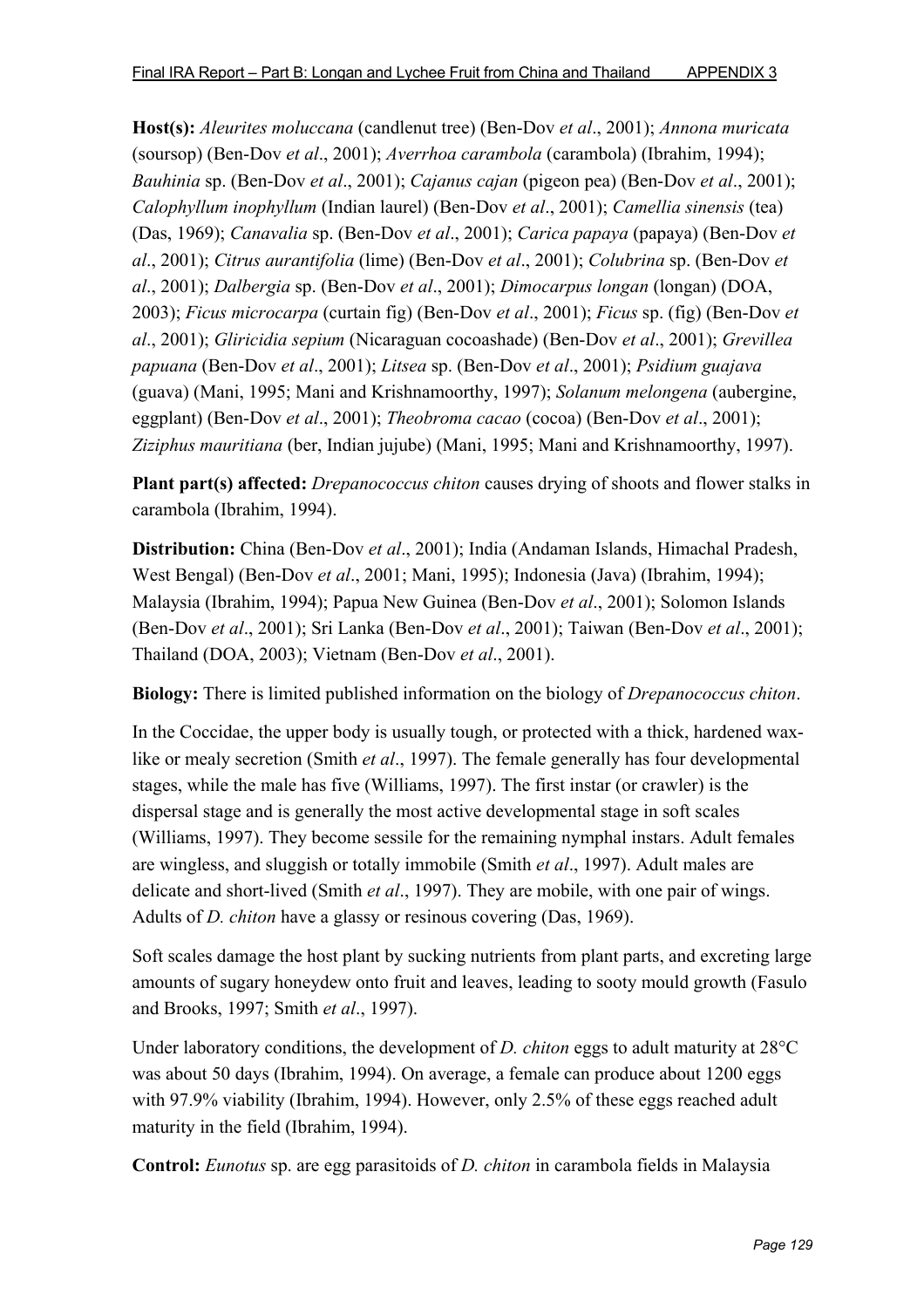(Ibrahim, 1994). The parasitoid was capable of destroying 93.2% of the eggs during larval development.

Parasitoids of *D. chiton* include the encyrtids *Anicetus ceylonensis*, *Diversinervus elegans*, *Metaphycus* sp. nr *helvolus* and *Philosindia* sp. nr *longicornis*; the pteromalid *Cephaleta brunniventris* and the coccinellids *Chilocorus nigrita*, *Cryptolaemus montrouzieri*, *Menochilus sexmaculata* and *Scymnus* sp. Only on guava did *Chilocorus nigrita* exert some influence on *D. chiton*. Otherwise, the parasitoids *A. ceylonensis* and *C. brunniventris* were responsible for suppressing *D. chiton* populations on ber and guava in India (Mani, 1995; Mani and Krishnamoorthy, 1997).

- Ben-Dov, Y., Miller, D.R. and Gibson, G.A.P. (2001). ScaleNet. http://www.sel.barc.usda.gov/scalenet/scalenet.htm
- Das, S.C. (1969). Scale insects and mealy bugs. *Two and a Bud* 16(2): 58-59.
- DOA (2003). *Application for Market Access of Longan From Thailand to Australia*. Department of Agriculture, Ministry of Agriculture and Cooperatives, Bangkok, Thailand, May 2003.
- Fasulo, T.R. and Brooks, R.F. (1997). Scale pests of Florida citrus. University of Florida, Entomology and Nematology Department, Florida Cooperative Extension Service, Institute of Food and Agricultural Sciences, Fact Sheet ENY-814, 7 pp.
- Ibrahim, A.G. (1994). The biology and natural control of the scale *Drepanococcus chiton* (Green) (Homoptera: Coccidae), a minor pest of carambola in Malaysia. *Pertanika Journal of Tropical Agricultural Science* 17(3): 209-212.
- Mani, M. (1995). Studies of the natural enemies of the wax scale *Drepanococcus chiton* (Green) on ber and guava. *Entomon* 20(2): 55-58.
- Mani, M. and Krishnamoorthy, A. (1997). Effects of different pesticides upon the wax scale parasitoid, *Anicetus ceylonensis* How. (Hym.: Encyrtidae). *International Journal of Pest Management* 43(2): 123-126.
- Smith, D., Beattie, G.A.C. and Broadley, R. (1997). *Citrus Pests and their Natural Enemies: Integrated Pest Management in Australia*. Information Series QI97030. Brisbane, Australia: Queensland Department of Primary Industries and Horticultural Research and Development Corporation, 263 pp.
- Williams, M.L. (1997). The immature stages. In: Ben-Dov, Y. and Hodgson, C.J. (eds). *Soft Scale Insects: Their Biology, Natural Enemies and Control*. World Crop Pests. Volume 7A. Amsterdam, Netherlands: Elsevier Science Publishers, pp. 31-48.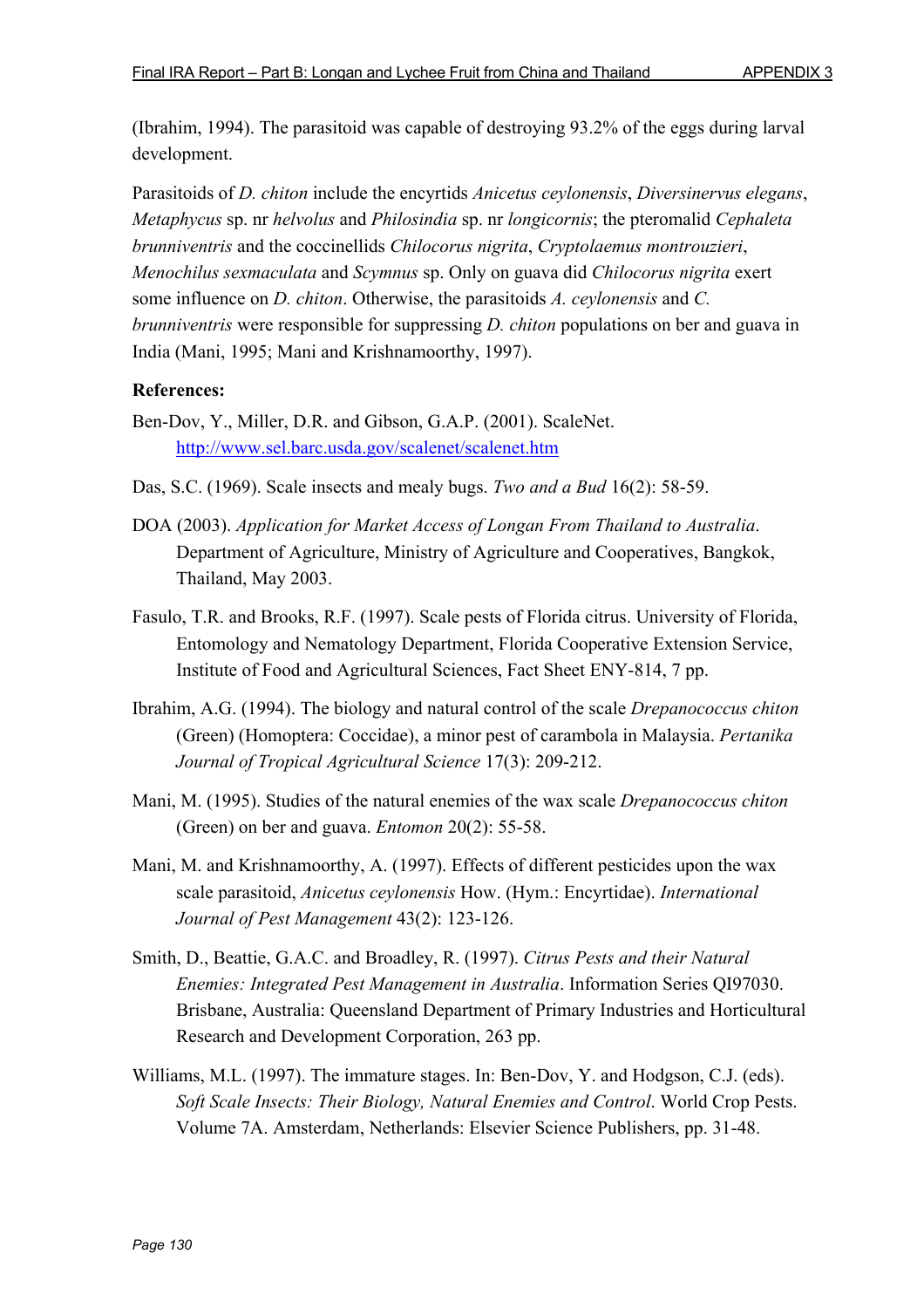# *Pulvinaria psidii* **Maskell, 1893 [Hemiptera: Coccidae]**

**Synonyms and change in combination:** *Pulvinaria cupaniae* Cockerell; *Pulvinaria psidii philippina* Cockerell; *Pulvinaria darwiniensis* Froggatt; *Lecanium vacuolatum* Dash (nomen nudum); *Pulvinaria cussoniae* Hall; *Pulvinaria gymnosporiae* Hall; *Chloropulvinaria psidii* (Maskell).

**Common name(s):** Green shield scale; guava mealy scale; guava scale; mango scale.

**Hosts:** *Alpinia purpurata* (red ginger) (Ben-Dov *et al*., 2001); *Alstonia scholaris* (devil tree) (Ben-Dov *et al*., 2001); *Alternanthera versicolor* (Ben-Dov *et al*., 2001); *Annona* sp. (custard apple) (Ben-Dov *et al*., 2001); *Anthurium* sp. (flamingo flower) (CABI, 2002); *Antidesma bunius* (Chinese laurel) (Ben-Dov *et al*., 2001); *Antigonon leptopus* (coral-vine) (Ben-Dov *et al*., 2001); *Artocarpus heterophyllus* (jackfruit) (Ben-Dov *et al*., 2001); *Asplenium nidus* (bird's nest fern) (Ben-Dov *et al*., 2001); *Barringtonia* sp. (Ben-Dov *et al*., 2001); *Bidens pilosa* (Spanish needles) (Ben-Dov *et al*., 2001); *Bignonia* sp. (crossvine, trumpet flower) (Ben-Dov *et al*., 2001); *Bischofia javanica* (toog) (Ben-Dov *et al*., 2001); *Blighia sapida* (akee) (Ben-Dov *et al*., 2001); *Boronia serrulata* (scented boronia) (Ben-Dov *et al*., 2001); *Bouvardia* sp. (Ben-Dov *et al*., 2001); *Bryophyllum* sp. (Ben-Dov *et al*., 2001); *Cajanus cajan* (Congo pea, pigeon pea) (CABI, 2002); *Callistemon* sp. (bottlebrush) (Ben-Dov *et al*., 2001); *Camellia sinensis* (tea) (Ben-Dov *et al*., 2001; CABI, 2002); *Camellia* sp. (Ben-Dov *et al*., 2001; CABI, 2002); *Canna indica* (Indian shot) (Ben-Dov *et al*., 2001); *Capsicum annuum* (capsicum, bell pepper) (Ben-Dov *et al*., 2001); *Capsicum frutescens* (chilli pepper) (Ben-Dov *et al*., 2001); *Carissa carandas* (karanda) (Ben-Dov *et al*., 2001); *Chenopodium pumilio* (Tasmanian goosefoot) (Ben-Dov *et al*., 2001); *Chrysanthemum indicum* (Ben-Dov *et al*., 2001); *Chrysophyllum cainito* (starapple) (Ben-Dov *et al*., 2001); *Chrysophyllum oliviforme* (damson plum, satinleaf) (Ben-Dov *et al*., 2001); *Cibotium* sp. (Ben-Dov *et al*., 2001); *Cinchona* sp. (Ben-Dov *et al*., 2001); *Citrus aurantifolia* (lime) (Ben-Dov *et al*., 2001); *Citrus aurantium* (Seville orange) (Ben-Dov *et al*., 2001); *Citrus limon* (lemon) (Ben-Dov *et al*., 2001); *Citrus sinensis* (navel orange) (Ben-Dov *et al*., 2001); *Citrus* spp. (CABI, 2002); *Clerodendrum* sp. (fragrant clerodendron) (Ben-Dov *et al*., 2001); *Clusia rosea* (balsam apple) (Ben-Dov *et al*., 2001); *Cocos nucifera* (coconut) (CABI, 2002); *Codiaeum* sp. (croton) (Ben-Dov *et al*., 2001); *Coffea arabica* (arabica coffee) (Ben-Dov *et al*., 2001); *Coffea canephora* (robusta coffee) (Ben-Dov *et al*., 2001); *Coffea liberica* (liberica coffee) (Ben-Dov *et al*., 2001); *Coffea* spp. (coffee) (CABI, 2002); *Colocasia esculenta* (taro) (Ben-Dov *et al*., 2001); *Comocladia* sp. (maiden plum) (Ben-Dov *et al*., 2001); *Cordia alliodora* (Spanish elm) (Ben-Dov *et al*., 2001); *Cordyline fruticosa* (good-luck plant) (Ben-Dov *et al*., 2001); *Cordia myxa* (Sudan teak) (Ben-Dov *et al*., 2001); *Crinum moorei* (bush lily) (Ben-Dov *et al*., 2001); *Cussonia arborea* (Ben-Dov *et al*., 2001); *Dahlia pinnata* (pinnate dahlia) (Ben-Dov *et al*., 2001); *Dianthus* sp. (carnation, pink) (Ben-Dov *et al*., 2001); *Dimocarpus longan* (longan) (Ben-Dov *et al*., 2001); *Diospyros kaki* (Japanese persimmon) (Ben-Dov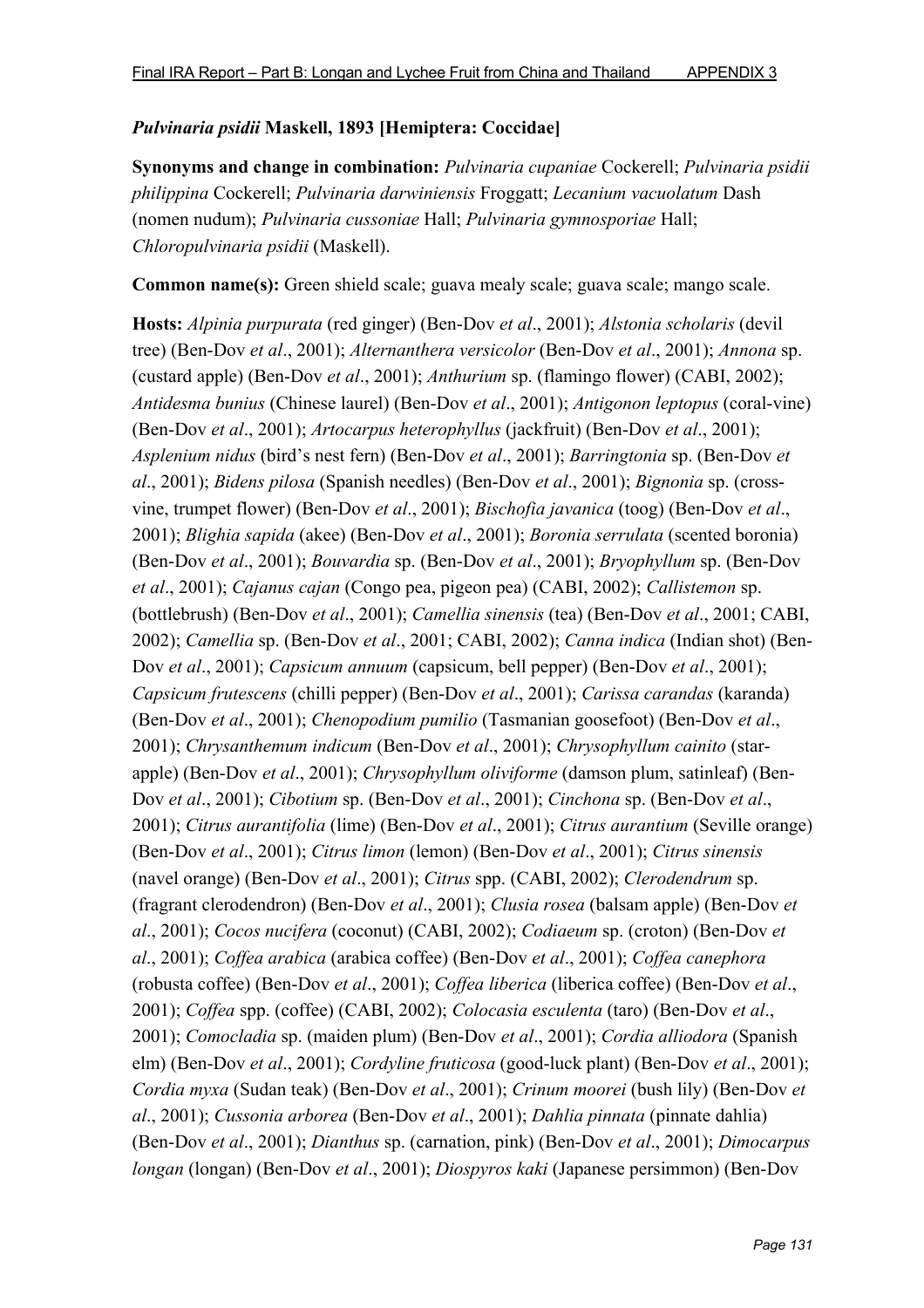*et al*., 2001); *Diploknema butyracea* (Indian-buttertree) (Ben-Dov *et al*., 2001); *Dodonaea triquetra* (common hopbush) (Ben-Dov *et al*., 2001); *Duranta* sp. (Ben-Dov *et al*., 2001); *Elettaria cardamomum* (cardamom) (Ben-Dov *et al*., 2001); *Eriobotrya japonica* (loquat) (Ben-Dov *et al*., 2001); *Eucalyptus deglupta* (Mindanao gum) (Ben-Dov *et al*., 2001); *Euonymus* sp. (spindle tree) (CABI, 2002); *Eupatorium* sp. (Ben-Dov *et al*., 2001); *Euphorbia* sp. (spurge) (Ben-Dov *et al*., 2001); *Ficus benghalensis* (banyan tree) (Ben-Dov *et al*., 2001); *Ficus benjamina* (Benjamin-tree) (Ben-Dov *et al*., 2001); *Ficus elastica* (Indian rubber tree) (Ben-Dov *et al*., 2001); *Ficus macrophylla* (Moreton Bay fig) (Ben-Dov *et al*., 2001); *Ficus microcarpa* (curtain fig) (Ben-Dov *et al*., 2001); *Ficus religiosa* (bo tree) (Ben-Dov *et al*., 2001); *Ficus rubiginosa* (Port Jackson fig) (Ben-Dov *et al*., 2001); *Ficus sur* (cape fig) (Ben-Dov *et al*., 2001); *Ficus thonningii* (Ben-Dov *et al*., 2001); *Ficus* spp. (fig) (CABI, 2002); *Garcinia mangostana* (mangosteen) (Ben-Dov *et al*., 2001); *Gardenia jasminoides* (Cape jasmine) (Ben-Dov *et al*., 2001); *Gerbera* sp. (Ben-Dov *et al*., 2001); *Hedera helix* (common ivy) (Ben-Dov *et al*., 2001); *Hedychium* sp. (ginger lily) (Ben-Dov *et al*., 2001); *Heliconia bihai* (firebird) (Ben-Dov *et al*., 2001); *Hibiscus rosa-sinensis* (Chinese hibiscus) (Ben-Dov *et al*., 2001); *Hibiscus syriacus* (rose of Sharon) (Ben-Dov *et al*., 2001); *Ilex* sp. (holly) (CABI, 2002); *Ixora coccinea* (jungle geranium) (Ben-Dov *et al*., 2001); *Ixora macrothyrsa* (Ben-Dov *et al*., 2001); *Jasminum* sp. (jasmine) (Ben-Dov *et al*., 2001; CABI, 2002); *Kalanchoe* sp. (Ben-Dov *et al*., 2001); *Lagerstroemia indica* (crape myrtle) (Ben-Dov *et al*., 2001); *Lasianthus lanceolatus* (Ben-Dov *et al*., 2001); *Laurus* sp. (laurel) (Ben-Dov *et al*., 2001); *Litchi chinensis* (lychee) (Ben-Dov *et al*., 2001; CABI, 2002); *Livistona chinensis* (Chinese fan palm) (Ben-Dov *et al*., 2001); *Lycopersicum esculentum* (tomato) (Ben-Dov *et al*., 2001); *Macadamia* sp. (CABI, 2002); *Macaranga* sp. (Ben-Dov *et al*., 2001); *Mallotus philippinensis* (kamala) (Ben-Dov *et al*., 2001); *Malvaviscus arboreus* (wax mallow) (Ben-Dov *et al*., 2001); *Manilkara zapota* (sapodilla) (Ben-Dov *et al*., 2001; CABI, 2002); *Mangifera indica* (mango) (Ben-Dov *et al*., 2001; CABI, 2002); *Metrosideros* sp. (Ben-Dov *et al*., 2001); *Monstera deliciosa* (Swiss cheese plant) (Ben-Dov *et al*., 2001); *Morinda citrifolia* (Indian mulberry) (Ben-Dov *et al*., 2001); *Morus alba* (white mulberry) (Ben-Dov *et al*., 2001); *Myrtus communis* (true myrtle) (Ben-Dov *et al*., 2001); *Nerium oleander* (oleander) (CABI, 2002); *Pandanus* sp. (screwpine) (Ben-Dov *et al*., 2001); *Pelargonium* sp. (geranium) (Ben-Dov *et al*., 2001); *Persea americana* (avocado) (CABI, 2002); *Persea* sp. (CABI, 2002); *Phaeomeria* sp. (Ben-Dov *et al*., 2001); *Phlox* sp. (Ben-Dov *et al*., 2001); *Photinia serratifolia* (Chinese hawthorn) (Ben-Dov *et al*., 2001); *Pinus caribaea* (Caribbean pine) (Ben-Dov *et al*., 2001); *Piper methysticum* (kava kava) (Ben-Dov *et al*., 2001); *Pistacia atlantica* (Mt Atlas mastic tree) (Ben-Dov *et al*., 2001); *Pittosporum tobira* (Japanese mock orange) (Ben-Dov *et al*., 2001); *Plumeria rubra* f. *acutifolia* (Mexican frangipani) (Ben-Dov *et al*., 2001); *Plumeria rubra* (frangipani, red-jasmine) (Ben-Dov *et al*., 2001); *Pometia pinnata* (Pacific lychee, Pacific maple, taun) (Ben-Dov *et al*., 2001); *Poncirus trifoliata* (trifoliate orange) (Ben-Dov *et al*., 2001); *Prunus cerasifera* (cherry plum) (Ben-Dov *et al*., 2001); *Psidium guajava* (guava) (Ben-Dov *et al*., 2001); *Psidium*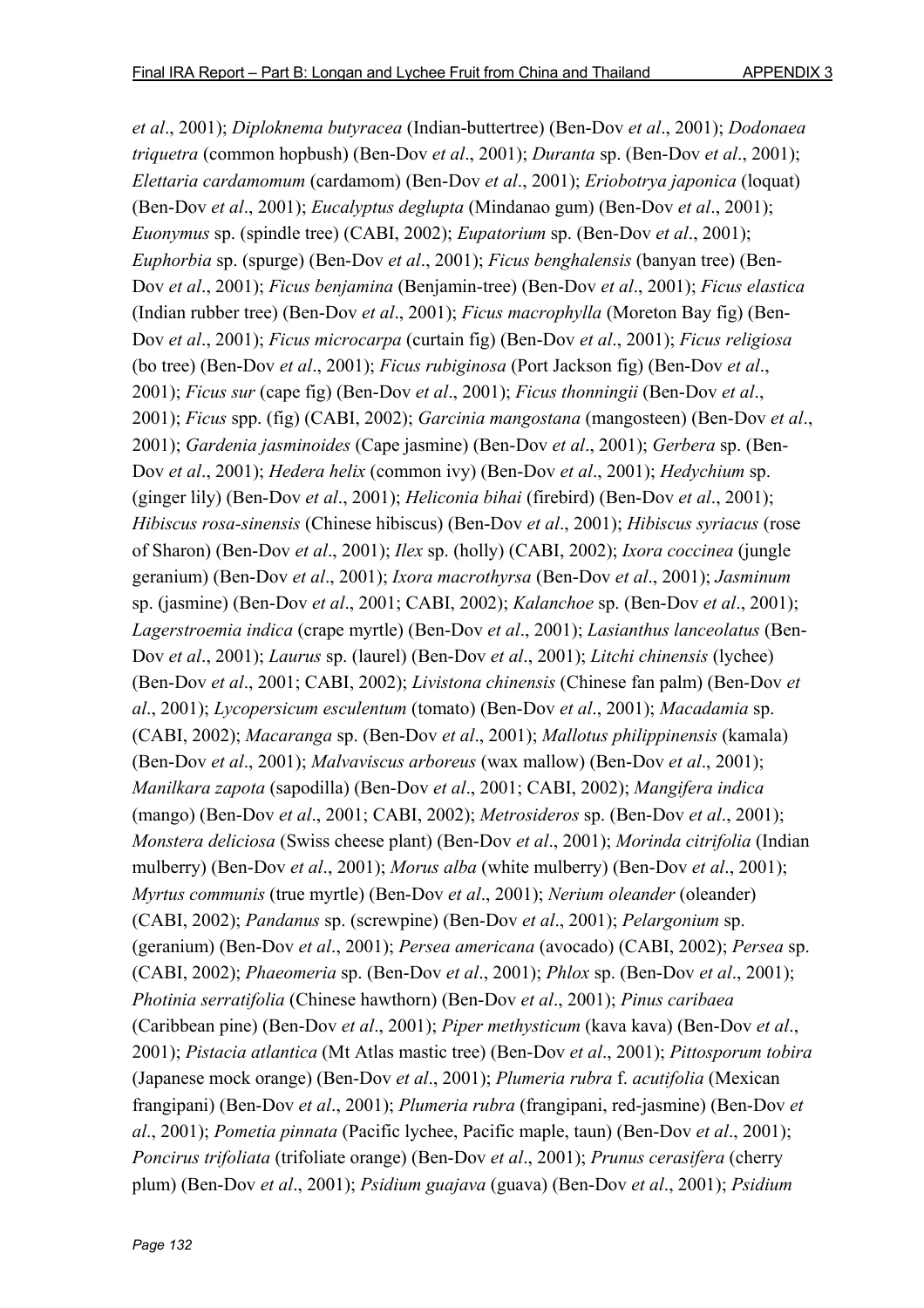sp. (guava) (CABI, 2002); *Psychotria rubra* (Ben-Dov *et al*., 2001); *Pteralyxia macrocarpa* (kaulu) (Ben-Dov *et al*., 2001); *Pteridium* sp. (bracken) (Ben-Dov *et al*., 2001); *Punica granatum* (pomegranate) (Ben-Dov *et al*., 2001); *Russelia* sp. (Ben-Dov *et al*., 2001); *Sanchezia* sp. (Ben-Dov *et al*., 2001); *Scaevola gaudichaudiana* (mountain naupaka) (Ben-Dov *et al*., 2001); *Schefflera actinophylla* (Australian umbrella tree) (Ben-Dov *et al*., 2001); *Schefflera* sp. (Ben-Dov *et al*., 2001); *Schinus molle* (California pepper tree) (Ben-Dov *et al*., 2001); *Schinus terebinthifolius* (Brazilian pepper tree) (Ben-Dov *et al*., 2001); *Sedum* sp. (stonecrop) (Ben-Dov *et al*., 2001); *Spondias dulcis* (golden-apple) (Ben-Dov *et al*., 2001); *Stachytarpheta* sp. (false vervain, snake-weed) (Ben-Dov *et al*., 2001); *Syzygium aromaticum* (clove) (Ben-Dov *et al*., 2001); *Syzygium cumini* (jambolan) (Ben-Dov *et al*., 2001); *Syzygium jambos* (rose apple) (Ben-Dov *et al*., 2001); *Syzygium malaccense* (Malay apple) (Ben-Dov *et al*., 2001); *Syzygium* spp. (brush cherry, lillypilly) (CABI, 2002); *Tamarix gallica* (French tamarisk) (Ben-Dov *et al*., 2001); *Tamarix* sp. (tamarisk) (CABI, 2002); *Tarenna sambucina* (Ben-Dov *et al*., 2001); *Tecoma stans* (yellow trumpet flower) (Ben-Dov *et al*., 2001); *Tecomaria* sp. (Ben-Dov *et al*., 2001); *Terminalia brassii* (brown terminalia) (Ben-Dov *et al*., 2001); *Terminalia* sp. (tropical almond) (CABI, 2002); *Tetrapanax papyrifer* (Chinese rice-paper plant) (Ben-Dov *et al*., 2001); *Thespesia populnea* (portia tree) (Ben-Dov *et al*., 2001); *Toxicodendron* sp. (Ben-Dov *et al*., 2001); *Uapaca kirkiana* (wild loquat) (Ben-Dov *et al*., 2001); *Vanilla* sp. (Ben-Dov *et al*., 2001); *Wollastonia biflora* (Ben-Dov *et al*., 2001); *Zantedeschia aethiopica* (white arum lily) Ben-Dov *et al*., 2001); *Zingiber officinale* (ginger) (Ben-Dov *et al*., 2001).

**Plant part(s) affected:** Fruit (Waite and Hwang, 2002); leaves and twigs of longan and lychees (Waite and Hwang, 2002). The pest may be present on the fruit if flowering panicles are infested, causing sooty mould formation (CABI, 2002; Waite and Elder, 1999; Waite and Hwang, 2002).

**Distribution:** Afghanistan, Algeria, Angola, Antigua and Barbuda (Antigua), Australia (Australian Capital Territory, New South Wales, Northern Territory, Queensland) (AgWA (2003) states that it is not present in Western Australia), Bahamas, Bangladesh, Barbados, Bermuda, Bhutan, Brazil, Brunei, Cambodia, Cape Verde, China (Hong Kong, Hubei, Hunan), Congo, Cook Islands, Costa Rica, Côte d'Ivoire, Cuba, Dominican Republic, Egypt, Micronesia, Federated States of (Caroline Islands, Ponape Island, Truk Islands), Fiji, French Polynesia (Tahiti), Ghana, Grenada, Guadeloupe, Guatemala, Guyana, India, Indonesia (Irian Jaya), Israel, Jamaica, Japan (Bonin Islands, Ryukyu Islands), Kiribati, Kenya, Madagascar, Malawi, Malaysia (Sabah, Sarawak), Marshall Islands, Martinique, Mauritius, Mexico, Mozambique, Nepal, New Caledonia, New Zealand, Nigeria, Niue, Northern Mariana Islands, Palau, Papua New Guinea (New Britain), Philippines, Ponape Island, Puerto Rico, Réunion, Saint Helena (Ascension Island), Saint Kitts and Nevis, Saint Vincent and the Grenadines, Senegal, Seychelles (Aldabra Island, Farquhar Island, Providence Island), Singapore, Solomon Islands, South Africa, Spain (Canary Islands), Sri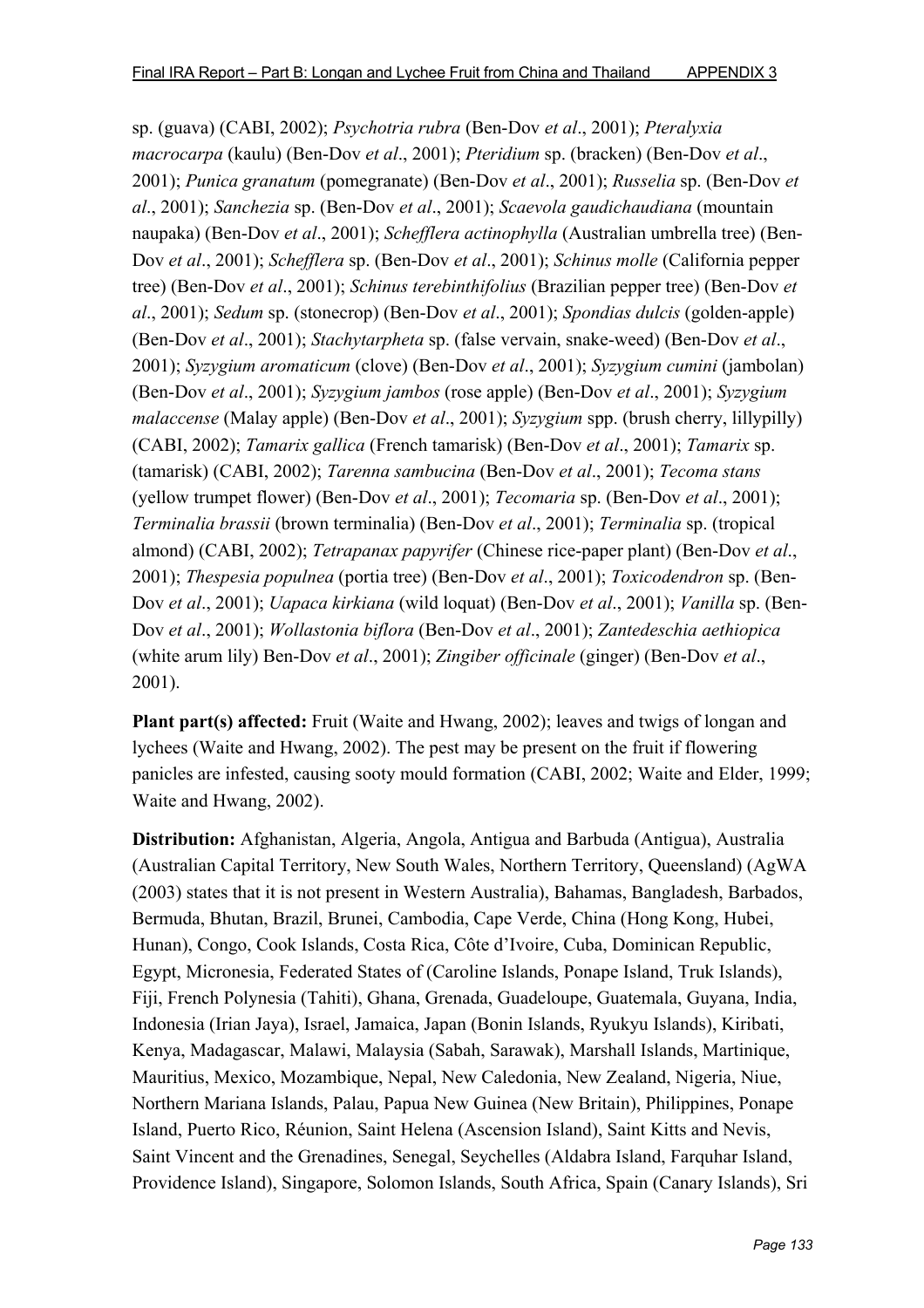Lanka, Sudan, Sumatra, Taiwan, Tanzania, Thailand, Tonga, Trinidad and Tobago, Tunisia, Uganda, United Kingdom (England), United States (Alabama, Florida, Georgia, Hawaii, Mississippi, Missouri, New York, Pennsylvania), Vanuatu, Venezuela, Western Samoa, Zaire, Zimbabwe (Ben-Dov *et al*., 2001).

**Biology:** *Pulvinaria psidii* reproduces by parthenogenesis and males are unknown (CABI, 2002). First instar nymphs (or crawlers) are 0.35 mm long. The two intermediate immature instars are greenish brown, sometimes translucent, flat and oval, lacking any sign of wing pads, with two black eyes. Adult females are ovoid and moderately convex in shape, 2.5- 4.5 mm long and 2-3 mm wide, deep green to yellowish in colour with dark eyespots near the margin of the head. The limbs are short and hidden beneath the body. Once the female begins to oviposit, a conspicuous white cottony wax ovisac up to 6.5 mm long is secreted from under the posterior end of the abdomen and becomes attached to the substrate (CABI, 2002). Eventually, the cottony secretion almost surrounds the scale, which darkens, shrinks and becomes concertinaed with age (Bartlett, 1978; Hamon and Williams, 1984).

In the laboratory, *P. psidii* have been reared on pumpkin fruits. Females laid about 200 eggs, which took 11-28 days to hatch. On hatching, the first instar walks about actively to locate a feeding site. The life cycle lasted 180-210 days (El-Mishawy and Moursi, 1976). In Egypt there are two generations per year (Swirsky *et al*., 1997a), while three generations per year have been recorded in Taiwan. In Sri Lanka, the generations overlap on ornamental and house plants (Kosztarab, 1997).

Observations on an Egyptian guava orchard by Salama and Saleh (1970) suggest that *P. psidii* thrives best at temperatures of 26-27.3°C and a relative humidity of about 72%, and avoids excessively hot situations and both very bright light or deep shade. Most tropical soft scale species suffer increasing mortality over 29°C.

Colonies of *P. psidii* extract large quantities of sap, causing general host debilitation and build-up of sticky honeydew deposits on nearby surfaces. Sooty moulds can grow on the sugary deposits. Badly fouled leaves may be dropped prematurely and the quality of fruits may be reduced in, for example, guava (Swirski *et al*., 1997a). Honeydew production is greatest during periods of rapid growth and oviposition. Ants may be attracted to colonies by the honeydew excreted and may deter natural enemies from attacking the scales (Monaco and D'Abbicco, 1987; Williams and Watson, 1990).

The main dispersal stage for mealybugs is the first instar or crawler. Dispersal by crawlers is limited to one plant or adjacent plants if they are touching. However, crawlers can be carried between plants and sites by wind or on larger animals including man, and all life cycle stages can be transported on ornamental plants, propagation material or produce (CABI, 2002). Heavy rain causes very high crawler mortality and very high humidity often favours entomopathogenic fungal attack.

**Control:** The effectiveness of insecticide applications against soft scales may be reduced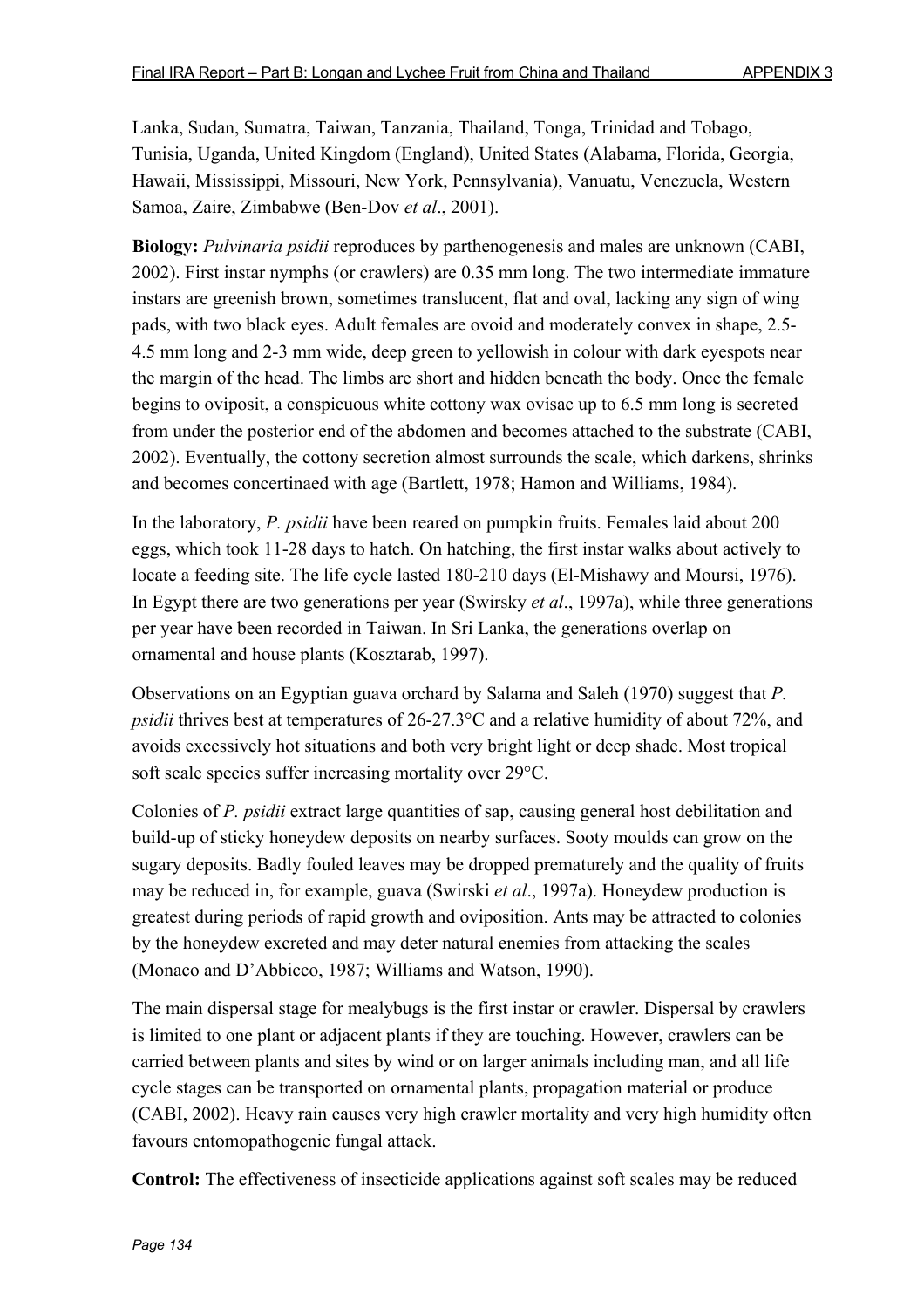by the waxy coating of the adult. Applications may be more effective if directed at the younger stages (Crowe, 1962). In Egypt, sprays of oils and insecticides have been used against *P. psidii*, and were more effective in summer than in winter. Organophosphorous insecticides like pirimiphos-methyl, formothion and malathion were more effective than the oil sprays (Nada *et al*., 1990).

Ants attracted to the honeydew produced by *P. psidii* may deter natural enemies from attacking the scales; therefore the first step in a biological control programme should be to control any attendant ants (Annecke and Moran, 1982).

Parasitoids of *P. psidii* include: *Aphycus stanleyi* and *Argutencyrtus luteolus* attacking nymphs and adults in South Africa; *Bothriophryne pulvinariae* attacking nymphs and adults in India; *Bothriophryne tenuicornis* attacking nymphs and adults in Egypt and India; *Coccophagus bogoriensis* attacking nymphs and adults in India and Indonesia; *Coccophagus cowperi* attacking nymphs and adults in South Asia and Africa; and *Microterys nietneri* attacking nymphs and adults in the USA and Hawaii (CABI, 2002).

Predators of *P. psidii* include: *Cheilomenes sexmaculata* and *Chilocorus nigrita* attacking nymphs and adults in South Asia; *Cryptolaemus montrouzieri* attacking nymphs and adults in Bermuda; and *Pseudazya orbigera* attacking nymphs and adults (CABI, 2002).

Pathogens of *P. psidii* include *Fusarium oxysporum* and *Verticillium lecanii* which attack nymphs and adults in India (CABI, 2002).

- AgWA (Agriculture Western Australia) (2003). Stakeholder comments on Import Risk Analysis of fresh longan and lychee fruit from the People's Republic of China – Technical Issues Paper. 15 May 2003.
- Annecke, D.P. and Moran, V.C. (1982). *Insects and Mites of Cultivated Plants in South Africa*. Durban, South Africa: Butterworth, 383 pp.
- Bartlett, B.R. (1978). Coccidae. In: Clausen, C.P. (ed.) *Introduced Parasites and Predators of Arthropod Pests and Weeds: A World Review*. Agriculture Handbook, United States Department of Agriculture No. 480.
- Ben-Dov, Y., Miller, D.R. and Gibson, G.A.P. (2001). ScaleNet. http://www.sel.barc.usda.gov/scalenet/scalenet.htm
- CABI (CAB International) (2002). *Crop Protection Compendium* (2003 edition). Wallingford, UK: CAB International.
- Crowe, T.J. (1962). The white waxy scale. *Kenya Coffee* 27: 93-95.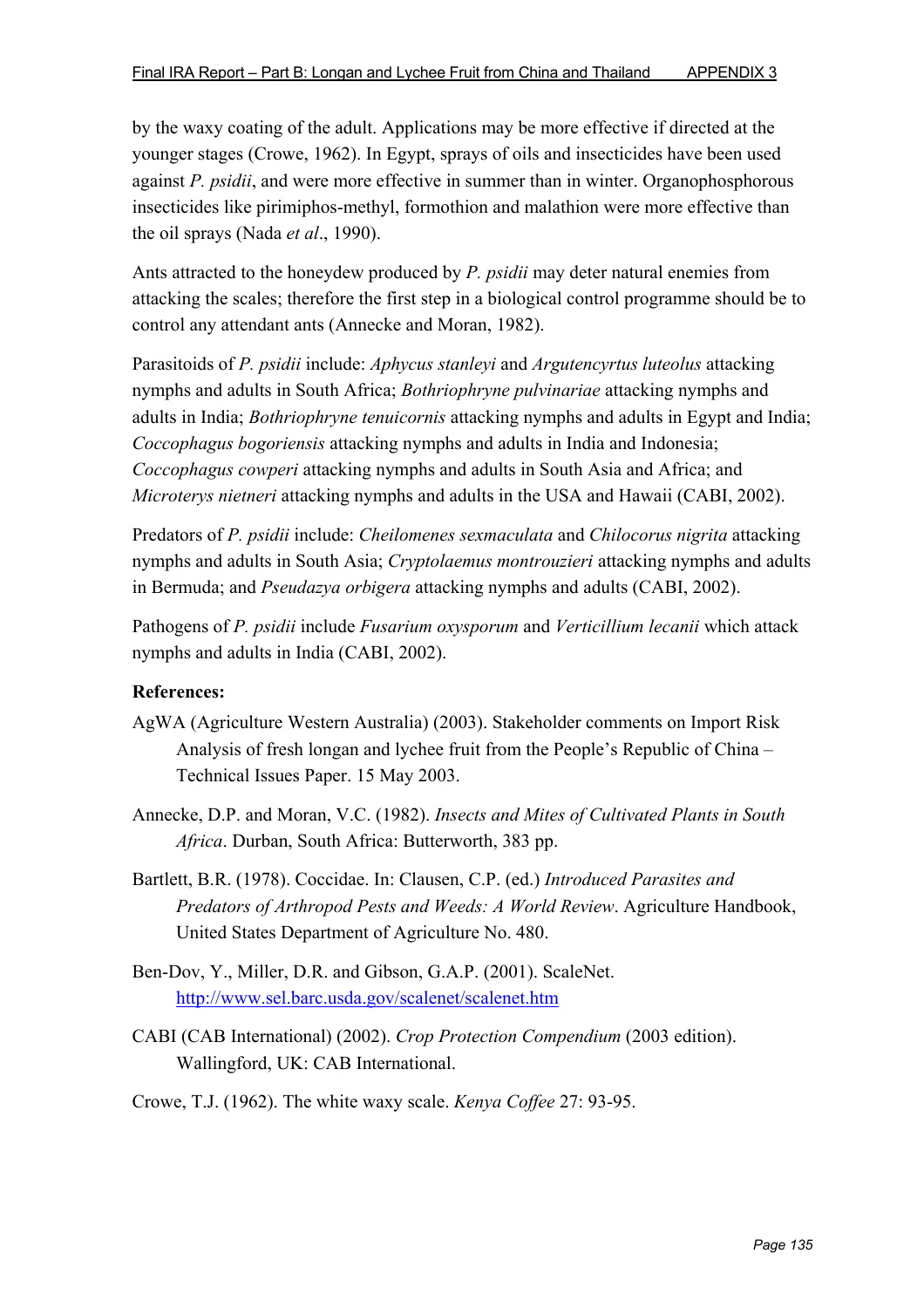- El-Minshawy, A.M. and Moursi, K. (1976). Biological studies on some soft scale-insects (Hom., Coccidae) attacking guava trees in Egypt. *Zeitschrift für Angewandte Entomologie* 81(4): 363-371.
- Hammon, A.B. and Williams, M.L. (1984). The soft scale insects of Florida (Homoptera: Coccoidea: Coccidae). *Arthropods of Florida and Neighboring Land Areas* 11: 1-94.
- Kosztarab, M. (1997). Deciduous forest trees. In: Ben-Dov, Y. and Hodgson, C.J. (eds). *Soft Scale Insects: Their Biology, Natural Enemies and Control*. World Crop Pests. Volume 7B. Amsterdam, Netherlands: Elsevier Science Publishers, pp. 347-355.
- Monaco, R. and D'Abbicco, M. (1987). Biological observations on *Saissetia coffeae* Walk. (Rhynchota-Hom.-Coccidae) on fig (*Ficus carica* L.). *Entomologica* 22: 75-85. (In Italian).
- Nada, S., Rabo, S.A. and Hussain, G.E.D. (1990). Scale insects infesting mango trees in Egypt (Homoptera: Coccoidea). *Proceedings of the Sixth International Symposium of Scale Insect Studies, Crakow, Poland August 1990, Part II*, pp. 133-134.
- Salama, H.S. and Saleh, M.R. (1970). Distribution of the scale insect *Pulvinaria psidii* Maskell (Coccoidea) on orchard trees in relation to environmental factors. *Zeitschrift für Angewandte Entomologie* 66(4): 380-385.
- Swirski, E., Ben-Dov, Y. and Wysoki, M. (1997a). Other subtropical fruit trees. In: Ben-Dov, Y. and Hodgson, C.J. (eds). *Soft Scale Insects: Their Biology, Natural Enemies and Control*. World Crop Pests. Volume 7B. Amsterdam, Netherlands: Elsevier Science Publishers, pp. 271-292.
- Swirski, E., Ben-Dov, Y. and Wysoki, M. (1997b). Coccid pests of important crops guava. In: Ben-Dov, Y. and Hodgson, C.J. (eds). *Soft Scale Insects: Their Biology, Natural Enemies and Control*. World Crop Pests. Volume 7B. Amsterdam, Netherlands: Elsevier Science Publishers, pp. 255-263.
- Waite, G.K. and Elder, R. (1999). Green Shield Scale in Lychees & Longans. DPI Note, Department of Primary Industries Queensland.
- Waite, G.K. and Hwang, J.S. (2002). Pests of litchi and longan. In: Peña, J.E., Sharp, J.L. and Wysoki, M. (eds). *Tropical Fruit Pests and Pollinators*: *Biology, Economic Importance, Natural Enemies and Control*. Wallingford, UK: CABI Publishing, pp. 331-359.
- Williams, D.J. and Watson, G.W. (1990). *The Scale Insects of the Tropical South Pacific Region*. *Part 3: The Soft Scales (Coccidae) and Other Families*. Wallingford, UK: CAB International, 267 pp.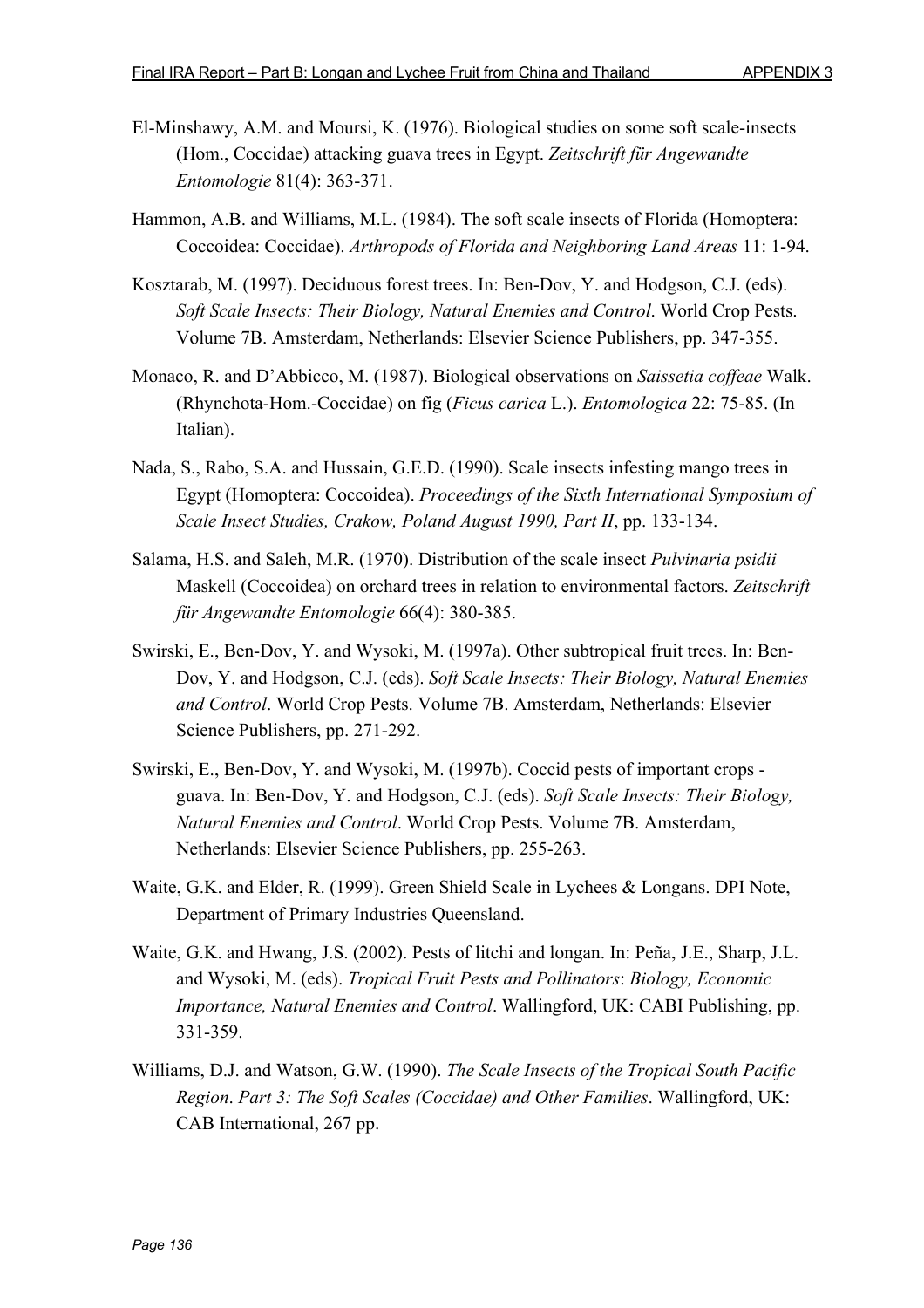# **Stink bugs**

# *Nezara antennata* **Scott [Hemiptera: Pentatomidae]**

**Synonyms and changes in combination:** None.

**Common name(s):** Common green stink bug; far eastern green stink bug; green stink bug; Oriental green stink bug.

**Host(s):** *Nezara antennata* is a polyphagous pest, attacking approximately 80 plant species in 25 families (Panizzi *et al*., 2000). Hosts include: *Abelmoschus esculentus* (okra) (Yanagisawa and Hara, 1994); *Asparagus officinalis* (asparagus) (Hsu and Hsu, 1977); *Dimocarpus longan* (longan) (AQSIQ, 2003; Tan *et al*., 1998); *Glycine max* (soybean) (Mizutani, 2001); *Litchi chinensis* (lychee) (AQSIQ, 2003; Tan *et al*., 1998), *Malus fusca* (Oregon crab apple) (Li *et al*., 2001); *Oryza sativa* (rice) (Yokoyama *et al*., 1972); *Vigna mungo* (black gram) (Gyawali, 1989).

**Plant part(s) affected:** Young fruit, leaves and shoots (AQSIQ, 2003; Li *et al*., 2001). Tan *et al*. (1998) reported that *N. antennata* damages fruits and tender leaves of longan and lychee plants. This species also damages the seeds (Kobayashi, 1972) and pods (Kawamoto *et al*., 1987) of soybean plants in Japan.

**Distribution:** China (Li *et al*., 2001; Tan *et al*., 1998); India (Azim and Shafee, 1978); Japan (Kawamoto *et al*., 1987; Kobayashi, 1976; Mizutani, 2001); Nepal (Gyawali, 1989); Korea, Republic of (Jang and Choe, 1992).

**Biology:** Adults are about 15 mm long and green to blue/green in colour (Anon., 2003).

This species has 2-3 generations per year with adults overwintering (Panizzi *et al*., 2000). The following spring, females begin ovipositing when the maximum temperature reaches 14-15°C (Panizzi *et al*., 2000), and adults of the first generation appear from late June to the middle of September. Oviposition is accelerated by short photoperiods (Noda, 1984). Under long-day conditions (photoperiods of 16 hours or more), the preoviposition period lasted 42-45 days and that under relatively short-day conditions (photoperiods of less than 16 hours), it averaged less than 23 days. A facultative adult diapause was observed when nymphs had been exposed to photoperiods of 14 hours or less (Noda, 1984).

On a soybean diet under laboratory conditions, the nymphal period is 27 days and the preoviposition period of adult females is up to 80 days (Kadosawa and Santa, 1981). *N. antennata* shows a preference for indeterminate varieties of soybean in South Korea (Son *et al*., 2000). In laboratory studies in Japan, the feeding behaviour of *N. antennata* on soybean pods was studied. Where smaller beans were concerned, the pest preferentially fed on undamaged beans whereas where larger beans were concerned, the level of bean damage did not affect the pest's choice (Kawamoto *et al*., 1987). In field experiments on 40 soybean varieties in Japan, it was found that the later-flowering varieties are least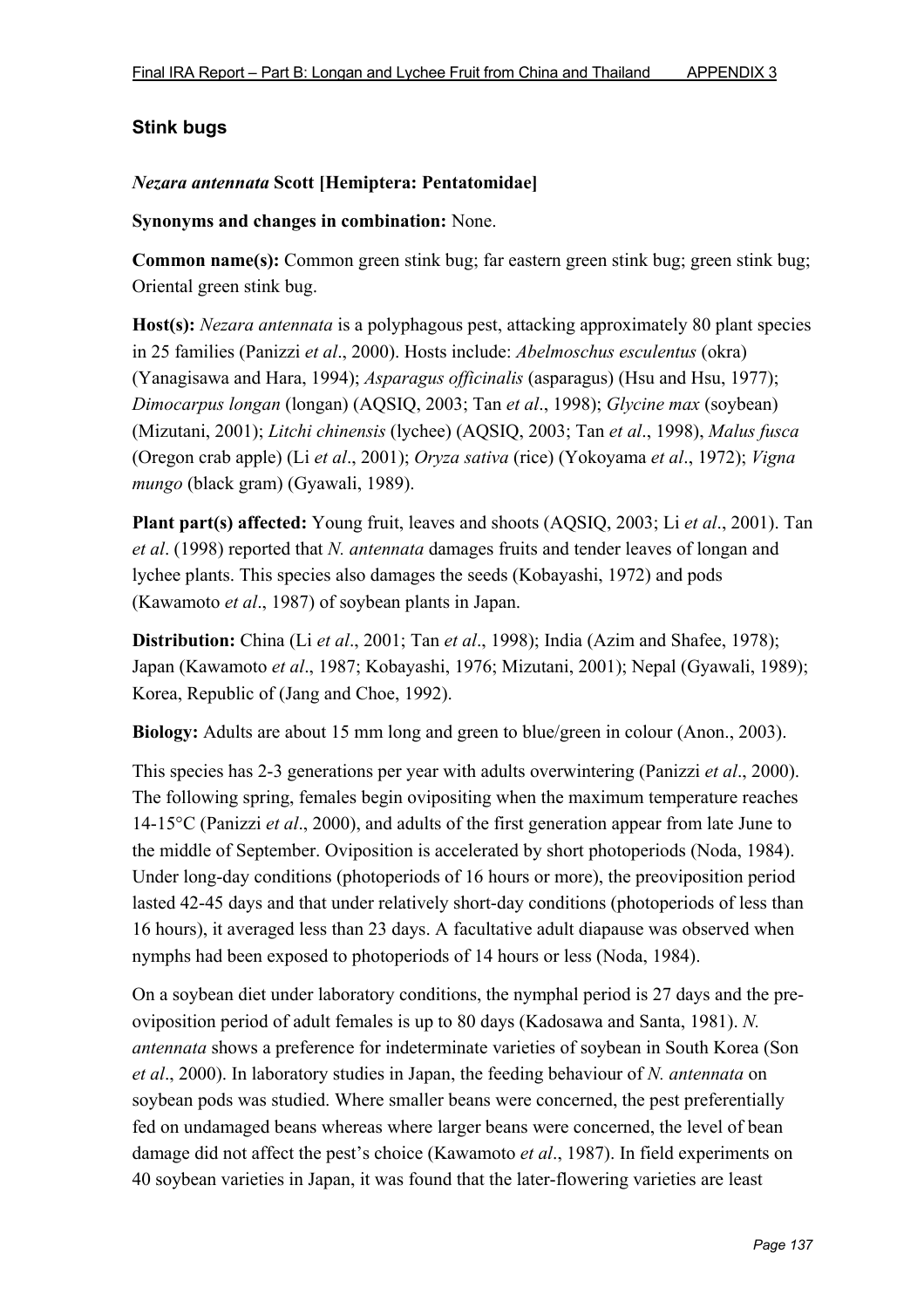damaged by *N. antennata* and two other bugs (Kobayashi *et al*., 1972). Damage to apples in China by this species appears as a red/brown gum-like secretion around the hole where the pest entered the fruit. This causes deformation, which leads to loss of eating quality. The most damage is done by nymphs from mid to late April (Li *et al*., 2001).

**Control:** Studies carried out on apple trees in China in late March to early April, in midlate April and in early-mid May showed that spraying a 1500-200 times solution of 30% Taoxiaoling, of unstated composition, or a 2000-3000 times solution of 20% Sumicidin (fenvalerate) gave good chemical control of *N. antennata* (Li *et al*., 2001).

The hymenopteran *Ooencyrtus nezarae* Ishii is an egg parasitoid of *N. antennata* in soybean fields (Mizutani, 2001).

# **References:**

Anon. (2003). *Nezara antennata*. http://www.city.nagoya.jp/10eisei/ngyeiken/insect/hemipter/na.htm (In Japanese).

- AQSIQ (2003). Comments provided on the Technical Issues Paper on the IRA on Longan and Lychee Fruit from China. State General Administration for Quality Supervision and Inspection and Quarantine of the People's Republic of China (AQSIQ), 18 June 2003.
- Azim, M.N. and Shafee, S.A. (1978). Indian species of the genus *Nezara* Amyot and *Serville* (Hemiptera: Pentatomidae). *Journal of the Bombay Natural History Society* 75(2): 507-511.
- Gyawali, B.K. (1989). The insect complex in the blackgram agro-ecosystem at Khumaltar in Kathmandu Valley, Nepal. *Quarterly Newsletter, Asia and Pacific Plant Protection Commission* 32(3): 18-22.
- Hsu, S.T. and Hsu, E.L. (1977). Ecological investigation on major lepidopterans and hemipterans on asparagus. *Ntu Phytopathologist and Entomologist* 5: 19-30.
- Jang, C. and Choe, K.R. (1992). Community analysis of superfamily Pentatomoidea (Hemiptera) in Mt. Kyeryongsan. *Korean Journal of Applied Entomology* 31(2): 89- 100.
- Kadosawa, T. and Santa, H. (1981). Growth and reproduction of soybean pod bugs Heteroptera on seeds of legumes. *Bulletin of the Chugoku National Agricultural Experiment Station Series (Environment Division)* 19: 75-97.
- Kawamoto, H., Ohkubo, N. and Kiritani, K. (1987). Modeling of soybean pod foliage feeding behavior of stink bugs. *Applied Entomology and Zoology* 22(4): 482-492.
- Kobayashi, T. (1972). Biology of insect pests of soybean and their control. *Japan Agricultural Research Quarterly* 6(4): 212-218.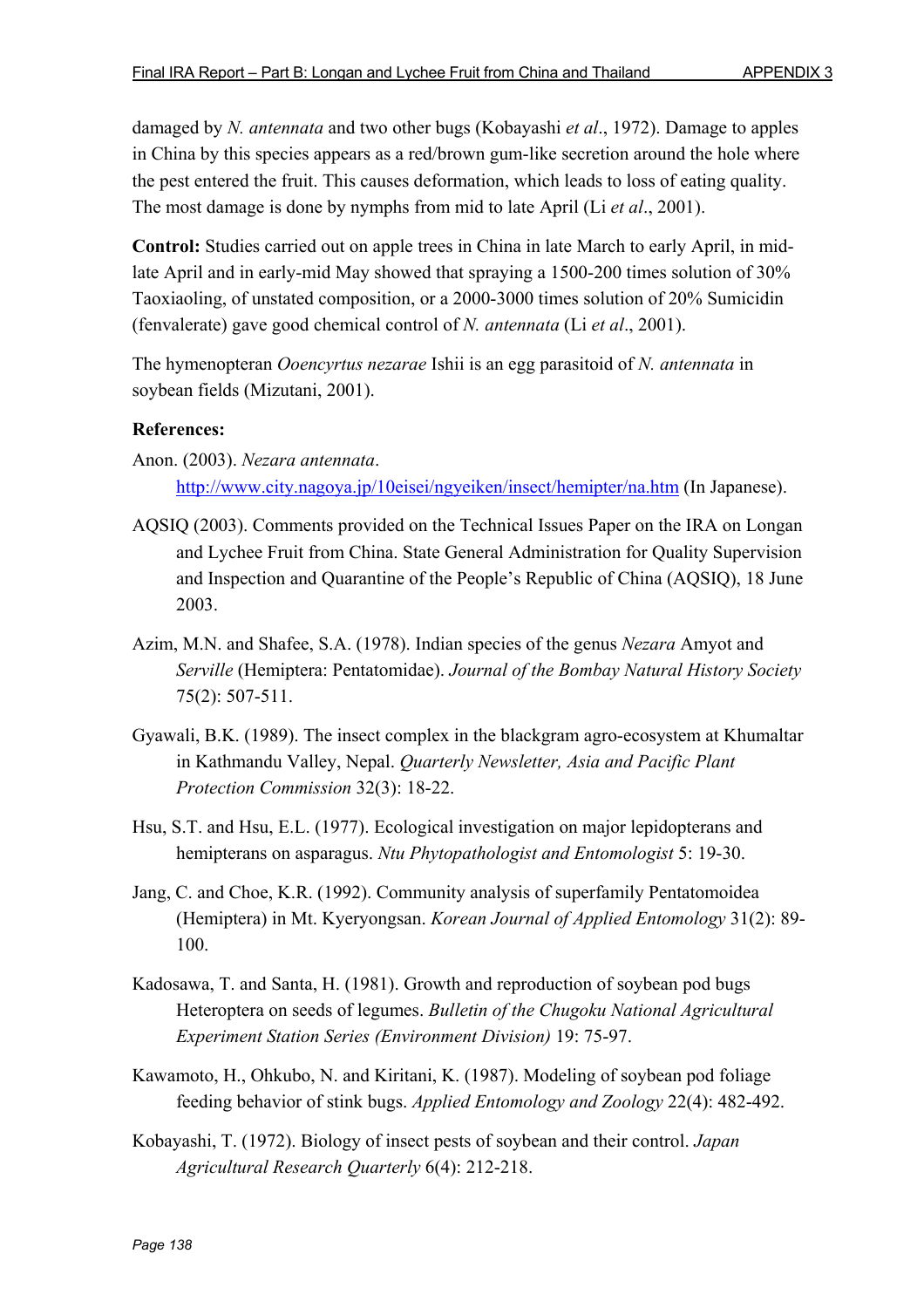- Kobayashi, T., Hasegawa, T. and Kegasawa, K. (1972). Major insect pests of leguminous crops in Japan. *Tropical Agriculture Research Series* 6: 109-126.
- Kobayashi, Y. (1976). Insect pests of soyabean in Japan and their control. *Pest Articles and New Summaries* 22(3): 336-349.
- Li, S.C., Wu, H.T., Liu, S.Y., Liu, R.X. and Yuan, X.D. (2001) The occurrence of common green stink bug on apple trees and its control. *China Fruits* 6: 31-32.
- Mizutani, N. (2001). Host-parasitoid interaction between the egg parasitoid *Ooencyrtus nezarae* Ishii (Hymenoptera: Encyrtidae) and phytophagous bugs in soybean fields. *Bulletin of the National Agricultural Research Centre for Kyushu Okinawa Region* 39: 15-78.
- Noda, T. (1984). Short day photoperiod accelerates the oviposition in the Oriental green stink bug, *Nezara antennata* Scott (Heteroptera: Pentatomidae). *Applied Entomology and Zoology* 19(1): 119-120.
- Panizzi, A.R., McPherson, J.E., James, D.G., Javahery, M. and McPherson, R.M. (2000). Stink Bugs (Pentatomidae). In: Schaefer, C.W. and Panizzi, A.R. (eds). *Heteroptera of Economic Importance*. (Boca Raton, Florida, USA: CRC Press), pp. 421-474.
- Son, C.K., Park, S.G., Hwang, Y.H. and Choi, B.S. (2000). Field occurrence of stink bug and its damage in soybean. *Korean Journal of Crop Science* 45(6): 405-410.
- Tan, S.D., Wei, J.D. and Lan, R.X. (1998). Analysis on the similarity of the structure of the litchi and longan pest communities. *Guangxi Science and Technology of Tropical Crops* 69: 4-10. (In Chinese).
- Yanagisawa, Y. and Hara, E. (1994). Damage to okra caused by stinkbugs. *Proceedings of the Kanto Tosan Plant Protection Society* 41: 209-210.
- Yokoyama, S., Takasaki, T. and Fujiyoshi, N. (1972). Studies on the forecasting of Heteroptera feeding on the rice plant. I. Species and distribution in Fukuoka prefecture in 1971. *Proceedings of the Association for Plant Protection of Kyushu* 18: 51-53.

### *Tessaratoma papillosa* **(Drury) [Hemiptera: Tessaratomidae]**

#### **Synonyms and changes in combination:** *Cimex papillosa*.

**Common name(s):** Litchi stink bug; longan stink bug; lychee stink bug.

**Host(s):** Liu (1965) reported that *T. papillosa* fed on 21 species of plants, but primarily on *Litchi chinensis* (litchi) and *Dimocarpus longan* (longan). Other hosts include: *Citrus* sp. (CABI, 2002; Chen, 1984); *Musa* sp. (banana, plantain) (Chen, 1984); *Olea europaea*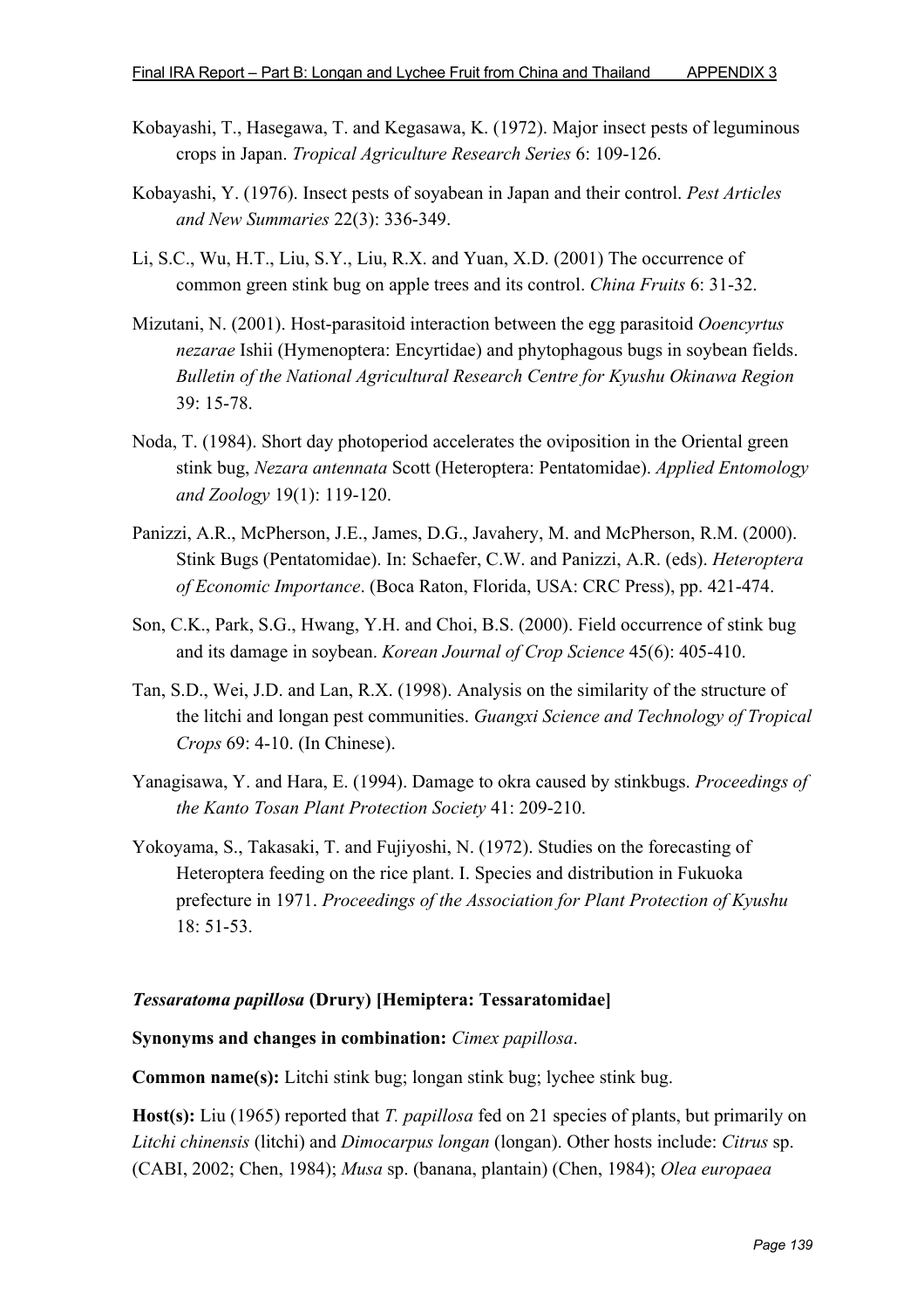(olive) (Chen, 1984); *Prunus domestica* (plum, prune) (CABI, 2002; Chen, 1984); *Prunus persica* (peach) (CABI, 2002; Chen, 1984); *Pyrus communis* (European pear) (CABI, 2002; Chen, 1984).

**Plant part(s) affected:** Fruit, inflorescence, stem (CABI, 2002). AQSIQ (2003) reported that *T. papillosa* affects the fruits, stems and leaves of longan and lychee plants. The pest also affects the flowers of longan and lychee plants (Waite and Hwang, 2002).

**Distribution:** China (Fujian, Guangdong, Guangxi, Guizhou, Jiangxi, Yunnan), India, Indonesia, Malaysia, Pakistan, Philippines, Sri Lanka, Taiwan, Thailand, Vietnam (CABI, 2002).

**Biology:** In China, *T. papillosa* has one generation per year. Adults tend to aggregate and overwinter (hibernate) mostly on lychee and longan, but may also be found on other hosts in warm protected areas. In spring, the females are attracted to trees with new flowers and shoots (Waite and Hwang 2002). Females mate more than twice, and mating takes a long time. Egg laying occurs 1-2 days after mating (CABI, 2002). Females lay up to 14 egg masses, each containing about 14 eggs, on the back of leaves of longan and lychee (Menzel, 2002). The eggs are laid in a batch and held together by secretions. Each female lays 5-10 times in its lifetime (CABI, 2002). Eggs are approximately round and 2.5-2.7 mm long. Freshly laid eggs are light green to yellow and they gradually become yellowbrown over time. Eggs close to hatching are dark grey. Peak egg-laying occurs in March in Guangdong, but continues through to September.

*T. papillosa* has five nymphal instars. The first-instar nymphs are elliptical and about 5 mm long. They have a fresh-red, later dark-blue body colour. The nymphs have deep-red compound eyes and a pair of stink glands lies in the dorsal abdomen, between the fourth and fifth, and fifth and sixth segment. The first nymphs mature in June, while there are still old adults in the trees. These old adults may have lived for up to a year, and generally die by August. Second-instar nymphs become rectangular in shape and are about 8 mm long. They are orange-red with a dark-grey colour along the margin. The centre of the abdominal dorsal terminal has two dark-grey stripes extending to the anterior position, and there are two yellow spots in each segment the stripe passes along. The third-instar nymphs are 10-12 mm long and are similar in form and colour to second-instar nymphs. The fourth-instar nymphs are 14-16 mm long and similar to the third-instar nymphs in form and body colour. Fifth-instar nymphs are 18-20 mm long and similar in form to the fourth-instar nymphs, although they are lighter in colour.

Adults are yellow-brown and shield-like in shape. The females are 24-28 mm long and 15- 17 mm wide, and are larger than the males. Huang *et al*. (1984) provides descriptions and identification keys for *Tessaratoma* spp. The new adults do not mate immediately, but mature over winter and mate and lay eggs the following spring (Waite and Hwang, 2002). In China, nymphs and adults of *T. papillosa* suck the sap of the flowering and fruiting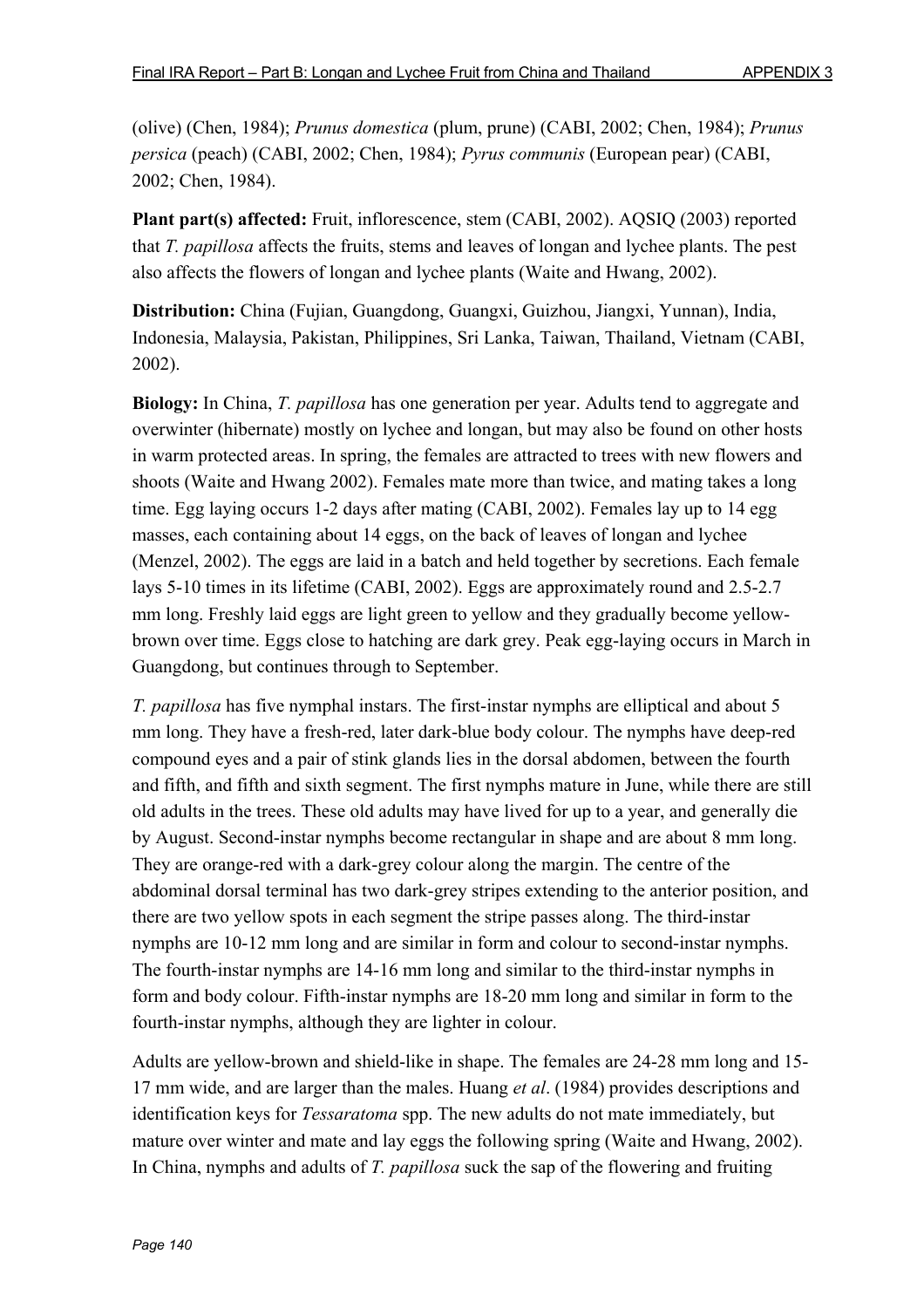shoots during April and June (Falkenstein, 1925), causing flowers and fruits to fall, the necrosis of young twigs and the blackening of fruit exocarp (CABI, 2002). They also feed on terminals, which may be killed (Zhang, 1997). Nymphs are able to survive periods of up to 12 days without feeding (Waite and Hwang, 2002). The adults live for up to 311 days (CABI, 2002).

*T. papillosa* is a major pest of litchi and longan in South China and infestation normally reduces the fruit yield by 20-30%, and may reduce it by 80-90% if the infestation is heavy (CABI, 2002). Field infestations are detected by surveying the backs of leaves of litchi trees for egg batches. Liu and Lai (1998) reported that up to 30% of fruit in commercial orchards are damaged despite chemical applications. Liu (1965) gives detailed information on the reduction in litchi and longan yield in Dongguan county, Guangdong Province in South China.

**Control:** One method of chemically controlling *T. papillosa* involves two applications of trichlorfon, one to kill the overwintered adults and the other to kill the young nymphs as they hatch from the eggs. The tolerance of *T. papillosa* to insecticides is reduced after hibernation before the adults begin to lay and just after egg hatching, so these are the best times to apply chemical control (CABI, 2002). Lin and Chiu (1983) used the chemosterilant sulfotep to treat *T. papillosa* males. The treated males were released onto litchi trees in the field. This resulted in 94.4% of unhatched eggs. If the males were treated with both sulfotep and bisazir, 96.5% of the eggs failed to hatch. Importantly, the parasitoid *Ooencyrtus* sp. was not affected by the treatment.

In Guangdong Province in China, the main natural enemies are the egg parasitoids, *Encyrtus* (*Ooencyrtus*) sp., *Anastatus* sp. and *Blastophaga* sp. which parasitise 70 to 90% of eggs laid late in the season. Similar results were recorded by Liu and Lai (1998) when parasitised egg cards were hung in trees during March. In orchards under integrated pest management, combined parasitism rates by *Anastatus* sp. and *Ooencyrtus* sp. may reach 50% in June, but may be less than 3% in orchards that rely on chemicals.

During the 1970s, biological control in Guangdong was initiated using the egg parasitoid *Anastatus japonicus* Ashmead, the flat venter wasp, after field trials had demonstrated its value. Since only 10% of eggs are parasitised by April when most of the eggs are laid, natural control is ineffective. In contrast, very good control with up to 90% parasitism is achieved after mass release of wasps.

In Thailand, the egg parasitoids *Anastatus* sp. nr *japonicus* and *Ooencyrtus phongi*, operate in a similar manner to their counterparts in China. Low levels of control are achieved during the critical early fruit production period, building up to good levels later (Waite and Hwang, 2002). Mass rearing of the parasitoids in the wild silk worm, *Philosamia ricini* Hutt. and releasing them early, produced results similar to those in China. *Anastatus* sp. and *O. phongi* parasitised 79% and 21% of eggs, respectively (Nanta, 1992).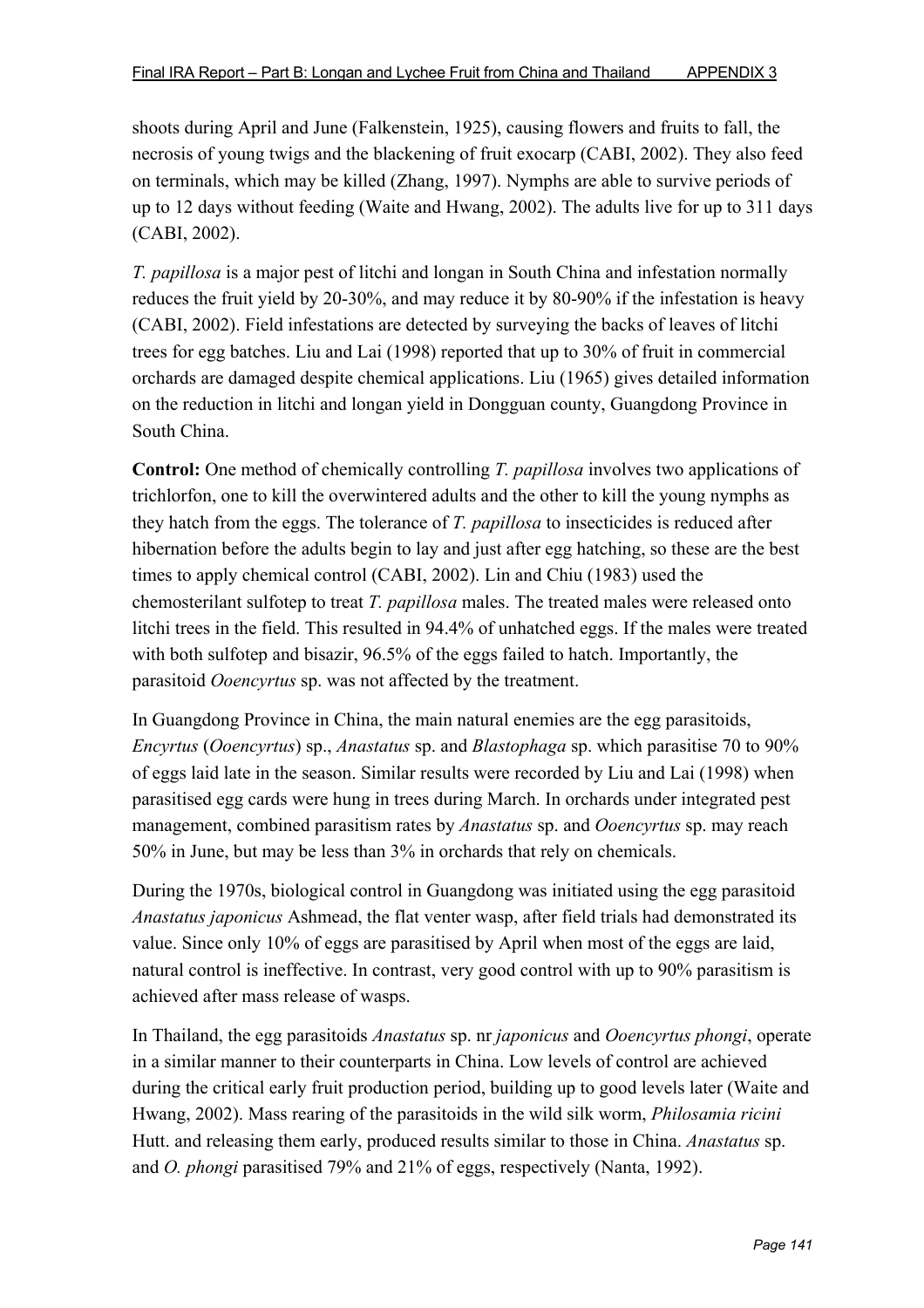- AQSIQ (2003). *Response to Biosecurity Australia Questions*. State General Administration for Quality Supervision and Inspection and Quarantine of the People's Republic of China, March 2003.
- Chen, Z.Y. (1984). *Tessaratoma papillosa*. In: Zhang, S.M. (eds). *Economic Insect Fauna of China, Fasc I, Hemiptera (I)*. Beijing, China: Science Press, pp. 48-50.
- CABI (CAB International) (2002). *Crop Protection Compendium* (2003 edition). Wallingford, UK: CAB International.
- DOA (2003). *Application for Market Access of Longan From Thailand to Australia*. Department of Agriculture, Ministry of Agriculture and Cooperatives, Bangkok, Thailand, May 2003.
- Falkenstein, R.B. (1925). A preliminary note on the lychee stink bug (Heteroptera, Pentatomidae). *Lingnaam Agricultural Review iii, Canton, China* I: 64-65.
- Huang, Q.I., Tian, L.X. and Yang, L.F. (1984). *Identification of Agricultural Entomology*. Shanghai: Science and Technology Press, pp. 69-70.
- Lin, C.S. and Chiu, S.F. (1983). Experiments on the chemosterilization of the litchi stink bug, *Tessaratoma papillosa* Drury. *Acta Entomologica Sinica* 26(4): 379-386.
- Liu, C.C. (1965). A preliminary study of biology of litchi stink bug, *Tessaratoma papillosa* Drury and its control. *Acta Phytophylogica Sinica* 4: 329-40.
- Liu, X.D. and Lai, C.Q. (1998). Experiment on control of litchi stink bug by using *Anastatus japonicus* Ashmead. *South China Fruits* 27: 31.
- Menzel, C. (2002). *The Lychee Crop in Asia and the Pacific*. Food and Agriculture Organization of the United Nations. Regional Office for Asia and the Pacific. Bangkok, Thailand. RAP Publication: 2000/16. http://www.fao.org/DOCREP/005/AC681E/ac681e00.htm#Contents
- Nanta, P. (1992). *Biological Control of Insect Pests*. Biological Control Branch, Entomology and Zoology Division. Bangkok, Thailand: Department of Agriculture, 206 pp.
- Waite, G.K. and Hwang, J.S. (2002). Pests of litchi and longan. In: Peña, J.E., Sharp, J.L. and Wysoki, M. (eds). *Tropical Fruit Pests and Pollinators*: Biology, Economic Importance, Natural Enemies and Control. Wallingford, UK: CABI Publishing, pp. 331-359.
- Zhang, D.P. (1997). A study of the pericarp of litchi fruit and the injury caused by litchi stinkbug, *Tessaratoma papillosa* (Hem.: Pentatomidae). *Wuyi Science Journal* 13: 198-303.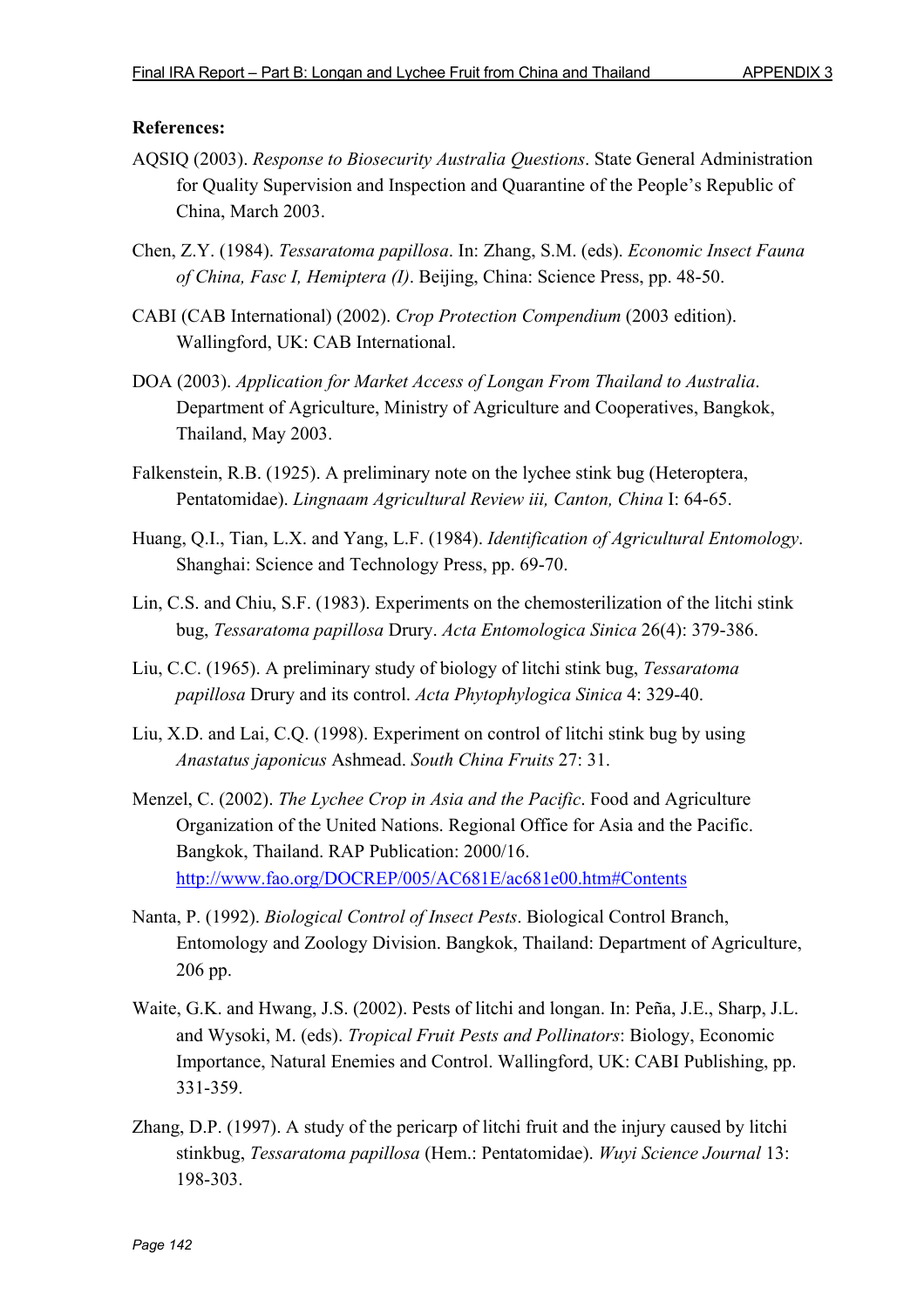# **Lycaenid fruit borer**

## *Deudorix epijarbas* **(Moore, 1858) [Lepidoptera: Lycaenidae]**

**Synonyms and changes in combination:** *Deudorix amatius* Fruhstorfer; *Deudorix ancus* Fruhstorfer; *Deudorix cinnabarus* Fruhstorfer, *Deudorix coriolanus* Fruhstorfer; *Deudorix diara* Swinhoe; *Deudorix epijarbas amatius* Fruhstorfer; *Deudorix epijarbas epijarbas* Moore; *Deudorix megakles* Fruhstorfer; *Deudorix menesicles* Fruhstorfer; *Deudorix mesarchus* Fruhstorfer; *Deudorix perbella* Murayama; *Rapala koshuna* Sonan.

**Common name(s):** Anar fruit butterfly; cornelian; dull cornelian; pomegranate butterfly; pomegranate fruit borer.

**Host(s):** *Aesculus indica* (Indian horse chestnut) (Rab, 1980); *Caryota albertii* (kulandoi) (Herbison-Evans and Crossley, 2002); *Connarus conchocarpus* (shell vine) (Herbison-Evans and Crossley, 2002); *Dimocarpus longan* (longan) (AQSIQ, 2003; DOA, 2003a; Tan *et al*., 1998); *Litchi chinensis* (lychee) (AQSIQ, 2003; DOA, 2003b; Tan *et al*., 1998), *Macadamia integrifolia* (macadamia nut) (Ironside, 1979); *Nephelium lappaceum* (rambutan) (CABI, 2002); *Punica granatum* (pomegranate) (CABI, 2002, Rab, 1980); *Salacia chinensis* (lolly berry vine) (Herbison-Evans and Crossley, 2002); *Salacia disepala* (Herbison-Evans and Crossley, 2002); *Sarcopteryx martyana* (scrub tamarind) (Herbison-Evans and Crossley, 2002)

**Plant part(s) affected:** Generally, *Deudorix epijarbas* feeds on the seeds within the fruit (Herbison-Evans and Crossley, 2002). This pest bores into the fruit of longan and lychee (DOA, 2003a, b; Tan *et al*., 1998). Occasionally this pest attacks young longan and lychee fruits and attacked fruits drop off prematurely (AQSIQ, 2003).

**Distribution:** Australia (Nielsen *et al*., 1996) but not in Western Australia (AgWA, 2003); China (Hainan, Hong Kong) (CIQ, 2000; Tan *et al*., 1998); Fiji (Herbison-Evans and Crossley, 2002); India (Andaman and Nicobar Islands) (Waite and Hwang, 2002); Indonesia (Kalshoven and van der Laan, 1981); Laos (Motono and Negishi, 1989); Philippines (Palawan) (Herbison-Evans and Crossley, 2002); Sri Lanka (Yutaka, 1999); Sulawesi (Yutaka, 1999); Taiwan (Yutaka, 1999); Thailand (DOA, 2003a; Waite and Hwang, 2002); Vietnam (Metaye, 1957).

**Biology:** Eggs of *Deudorix epijarbas* are bright blue in colour (Rab, 1980). Caterpillars are green or brown with orange posterior ends, the head is brown with black spots (Herbison-Evans and Crossley, 2002). Adult males are brown on top with a large orange patch on each wing. Adult females are brown with a purple sheen. Both sexes have one long filamentous tail on each hind wing (Herbison-Evans and Crossley, 2002).

This species is recorded as a minor pest of longan and lychee in India (Waite and Hwang, 2002). Single eggs are laid on the fruit and the larva bores inside to destroy the flesh and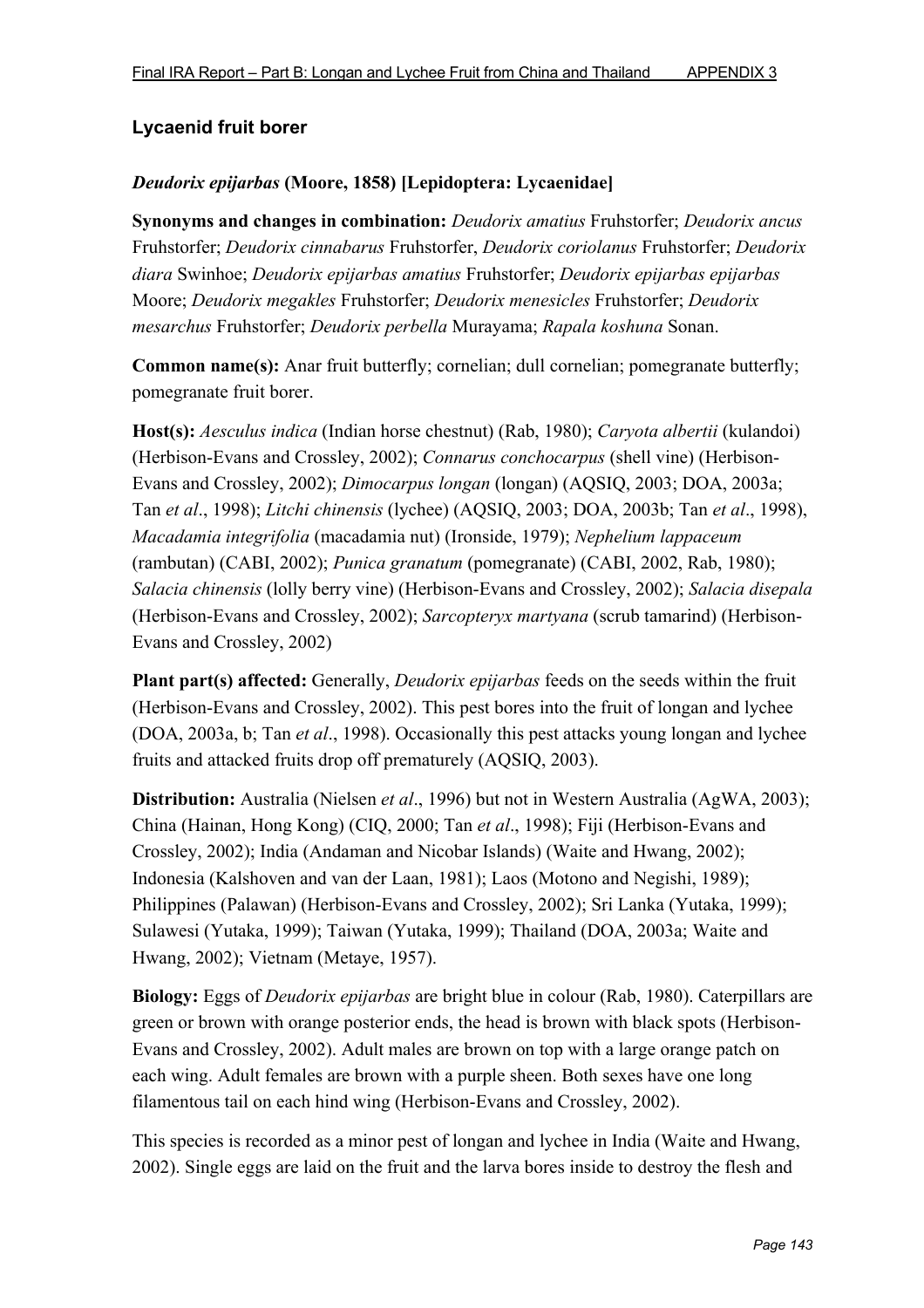the seed (Waite and Hwang, 2002). The larvae are able to move from fruit to fruit damaging 3 or 4 in the process. A neat round hole is chewed in the skin of the fruit and the larvae plugs this with its flattened rear end, as it feeds inside. The larvae apparently produce a substance that attracts ants as these insects are often seen in attendance (Waite and Hwang, 2002).

Under laboratory conditions in India, pupae hibernated inside the conkers of pomegranate. The female laid eggs singly on the flowers and fruits of pomegranate (Verma, 1985). After hatching, the larvae bore into the fruit and feed on the immature seeds (Verma, 1985). The incubation period for the eggs was 5-8 days and for the larvae 15-24 days in April-July. The larva pupated either inside the fruit or outside on the stalk of the damaged fruit; the pupal period lasts 8-10 days. The lifespan of the adults was 1-5 days. There were 3-4 generations of the pest in a year on pomegranate, and adults migrated to horse chestnuts (Verma, 1985).

In India, *D. epijarbas* infested pomegranate with a mean fruit infestation of 25.33% (Thakur *et al*., 1995).

**Control:** In India, foliar applications of cypermethrin and permethrin, fenvalerate and deltamethrin provide effective chemical control of *D. epijarbas*. Also, two foliar sprays of fenvalerate, cypermethrin or deltamethrin in July, followed by a cover spray after 45 days, gives effective and profitable control of the pest (Kakar *et al*., 1987).

Parasitoids of *D. epijarbas* include: *Anastatus* sp. nr *kashmirensis* attacking eggs (Thakur *et al*., 1995); *Glyptapanteles vitripennis* attacking larvae (CABI, 2002); and *Telenomus cyrus* and *Trichogramma chilonis* attacking eggs (CABI, 2002; Thakur *et al*., 1991).

- AgWA (Agriculture Western Australia) (2003). Stakeholder comments on Import Risk Analysis of fresh longan and lychee fruit from the People's Republic of China – Technical Issues Paper. 15 May 2003.
- AQSIQ (2003). *Response to Biosecurity Australia Questions*. State General Administration for Quality Supervision and Inspection and Quarantine of the People's Republic of China, March 2003.
- CABI (CAB International) (2002). *Crop Protection Compendium* (2003 edition). Wallingford, UK: CAB International.
- CIQ (2000). The Questions and Answers Chinese Lychee and Longan Export to Australia. Information provided by China Inspection and Quarantine (CIQ), 25 December 2000. CIQ: Beijing, People's Republic of China, 25 pp. + Appendices 1- 5.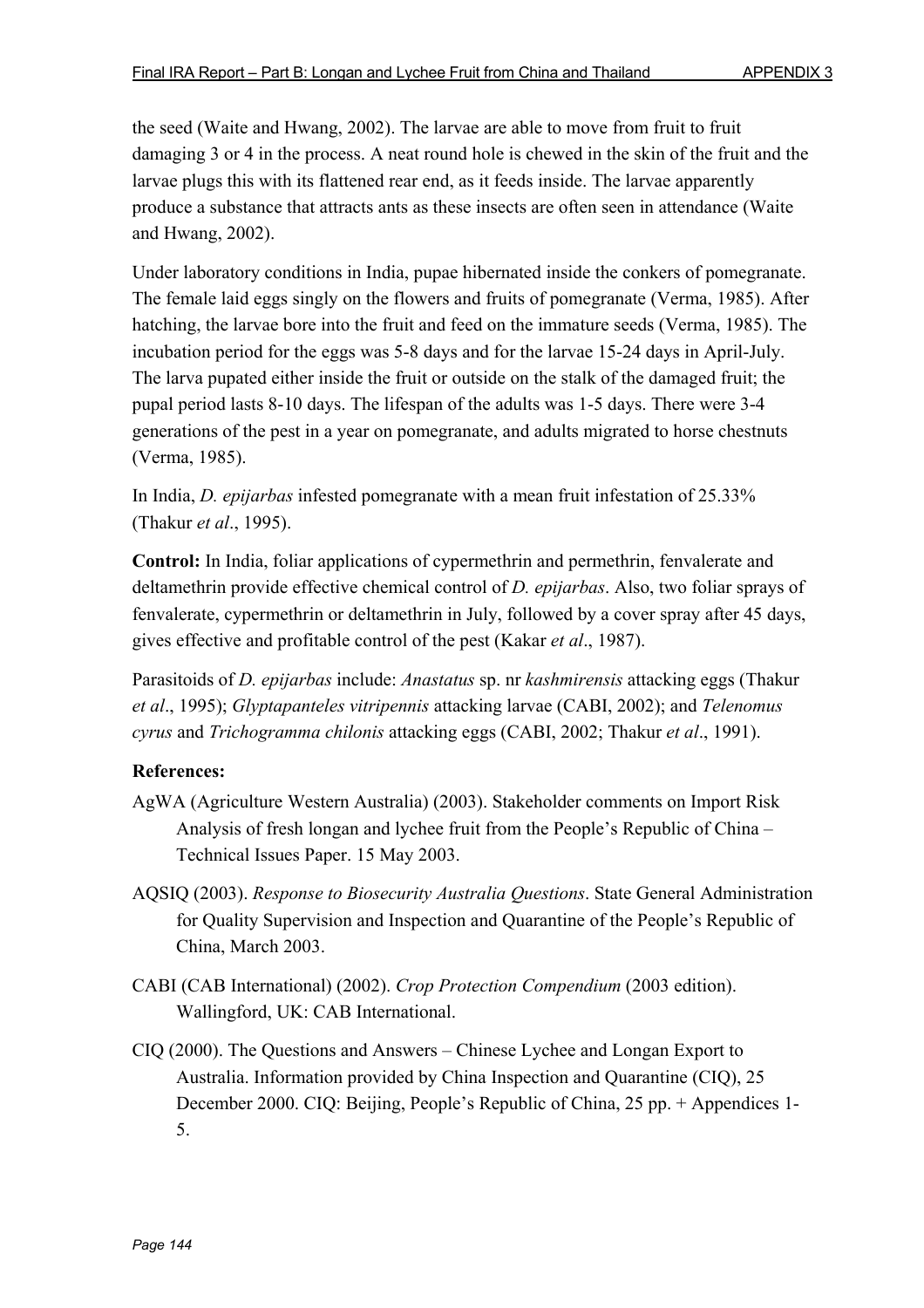- DOA (2003a). *Application for Market Access of Longan From Thailand to Australia*. Department of Agriculture, Ministry of Agriculture and Cooperatives, Bangkok, Thailand, May 2003.
- DOA (2003b). *Application for Market Access of Lychee From Thailand to Australia*. Department of Agriculture, Ministry of Agriculture and Cooperatives, Bangkok, Thailand, May 2003.
- Herbison-Evans, D. and Crossley, S. (2002). *Deudorix epijarbas dido* Waterhouse, 1934. http://www-staff.mcs.uts.edu.au/~don/larvae/lyca/epijarb.html
- Ironside, D.A. (1979). Minor insect pests of macadamia part 1. *Queensland Agricultural Journal* 105(6): 31-34.
- Kakar, K.L., Dogra, G.S. and Nath, A. (1987) Incidence and control of pomegranate fruitborers, *Virachola isocrates* (Fabr.) and *Deudorix epijarbas* (Moore). *Indian Journal of Agricultural Sciences* 57(10): 749-752.
- Kalshoven, L.G.E. and van der Laan, P.A.(reviser and translator) (1981). *Pests of Crops in Indonesia* (revised). Jakarta, Indonesia: Ichtiar Baru, 701 pp.
- Metaye, R. (1957). Contribution a l'etude des Lepidopteres du Viet-Nam. (Rhopalocera). *Annls. Fac. Sci. Saigon* 1957: 69-106. (In French).
- Motono, A and Negishi, N. (1989). *Butterflies of Laos*. Tokyo, Japan: Kirihara Shoten, 215 pp. (In Japanese).
- Nielsen, E.S., Edwards, E.D. and Rangsi, T.V. (eds). (1996). Checklist of the Lepidoptera of Australia. *Monographs on Australian Lepidoptera. Volume 4*. Melbourne, Australia: CSIRO Australia, 529 pp.
- Rab, M.Z. (1980). The Cornelian, *Deudorix epijarbas* Moore (Lepidoptera: Lycaenidae) as a serious pest of pomegranate fruits in Kashmir. *Journal of Entomological Research* 4(2): 233-235.
- Tan, S.D., Wei, J.D. and Lan, R.X. (1998). Analysis on the similarity of the structure of the litchi and longan pest communities. *Guangxi Science and Technology of Tropical Crops* 69: 4-10. (In Chinese).
- Thakur, J.N., Rawat, U.S. and Pawar, A.D. (1991). Successful introduction of *Trichogramma chilonis* Ishii, an egg parasitoid of anar fruit butterfly, *Deudorix epijarbas* Moore in Kullu Valley. *Journal of Insect Science* 4(2): 163-164.
- Thakur, J.N., Verma, O.P., Singh, J.P. and Pawar, A.D. (1995). Incidence of *Deudorix epijarbas* Moore (Lepidoptera : Lycaenidae) and its parasitoids on pomegranate in Jammu region. *Journal of Biological Control* 9(2): 116-118.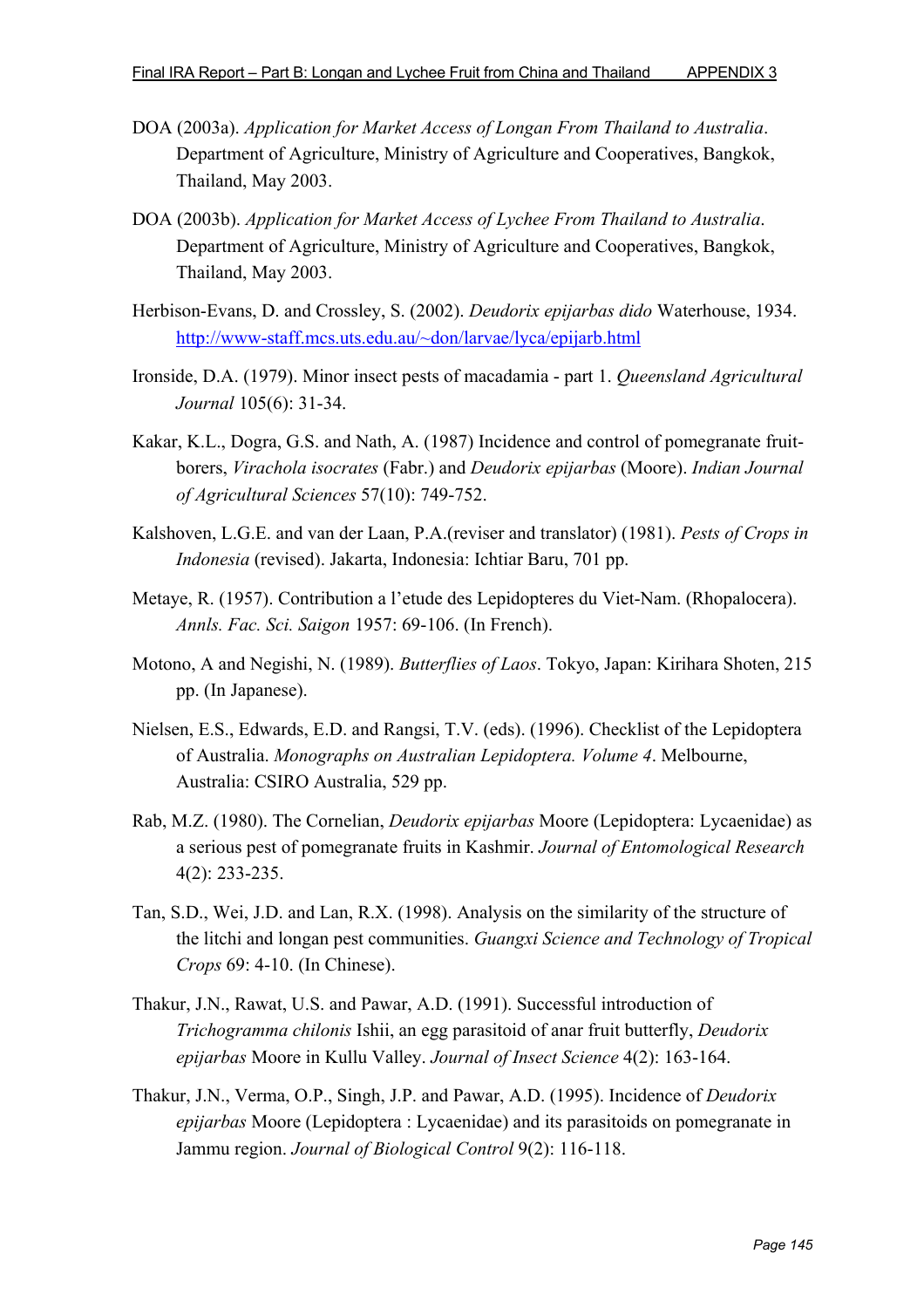- Verma, R.R. (1985). Preliminary observations on the biology of pomegranate butterfly, *Deudorix epijarbas* Moore. *Agricultural Science Digest, India* 5(1): 1-2.
- Waite, G.K. and Hwang, J.S. (2002). Pests of litchi and longan. In: Peña, J.E., Sharp, J.L. and Wysoki, M. (eds). *Tropical Fruit Pests and Pollinators*: Biology, Economic Importance, Natural Enemies and Control. Wallingford, UK: CABI Publishing, pp. 331-359.
- Yutaka, I. (1999). *Deudorix epijarbas epijarbas* (Moore 1858). *A Check List of Butterflies in Indo-China*. http://yutaka.it-n.jp/lyc4/83700001.html

## **Litchi fruit borer**

### *Conopomorpha sinensis* **Bradley [Lepidoptera: Gracillariidae]**

**Synonyms and changes in combination:** None known.

**Common name(s):** Lychee fruit borer; lychee stem-end borer.

**Host(s):** *Dimocarpus longan* (longan), *Litchi chinensis* (lychee) (He, 2001; Hwang and Hung, 1996; Waite and Hwang, 2002).

**Plant part(s) affected:** Larvae penetrate and feed on longan and lychee fruit (Waite and Hwang, 2002). Adults feed externally on the fruit (He, 2001; Waite and Hwang, 2002). *C. sinensis* preferentially attacks lychees over longans. In both crops, damaged fruit often falls from the tree (Waite and Hwang, 2002).

**Distribution:** China (Waite and Hwang, 2002); India (Waite and Hwang, 2002); Taiwan (Hwang and Hung, 1996); Thailand (Schuetz *et al*., 2002; Waite and Hwang, 2002).

**Biology:** *Conopomorpha sinensis* lays yellow, scale-like eggs that are 0.4 mm long by 0.2 mm wide on longan and lychee fruit as well as on new leaves and shoots in China, Taiwan and Thailand. They prefer orchards with shady, humid and closed conditions (Zhang *et al*., 1997). The eggs hatch in 3-5 days, with the larva immediately penetrating the fruit, leaf or shoot (Waite and Hwang, 2002). One or more eggs may be laid on a fruit but generally only one larvae per fruit survives (Waite and Hwang, 2002). Larvae tunnel through the flesh of the fruit, which often falls from the tree as a result of the damage they sustain (Waite and Hwang, 2002). During the off-season, when fruit is not available, the larvae can survive by feeding on young leaves and shoots (Waite and Hwang, 2002).

Mature larvae are 6-10 mm long and brownish in colour or green if their diet has consisted predominantly of leaves. Pupation occurs 8-12 days later under mature leaves in crème coloured oval cocoons. An adult moth emerges 5-7 days later after it has changed from a brownish/light green to a dark brown colour. Adults are very small with long thin antennae and narrow fringed forewings that are 8-11 mm across when expanded. Adults feed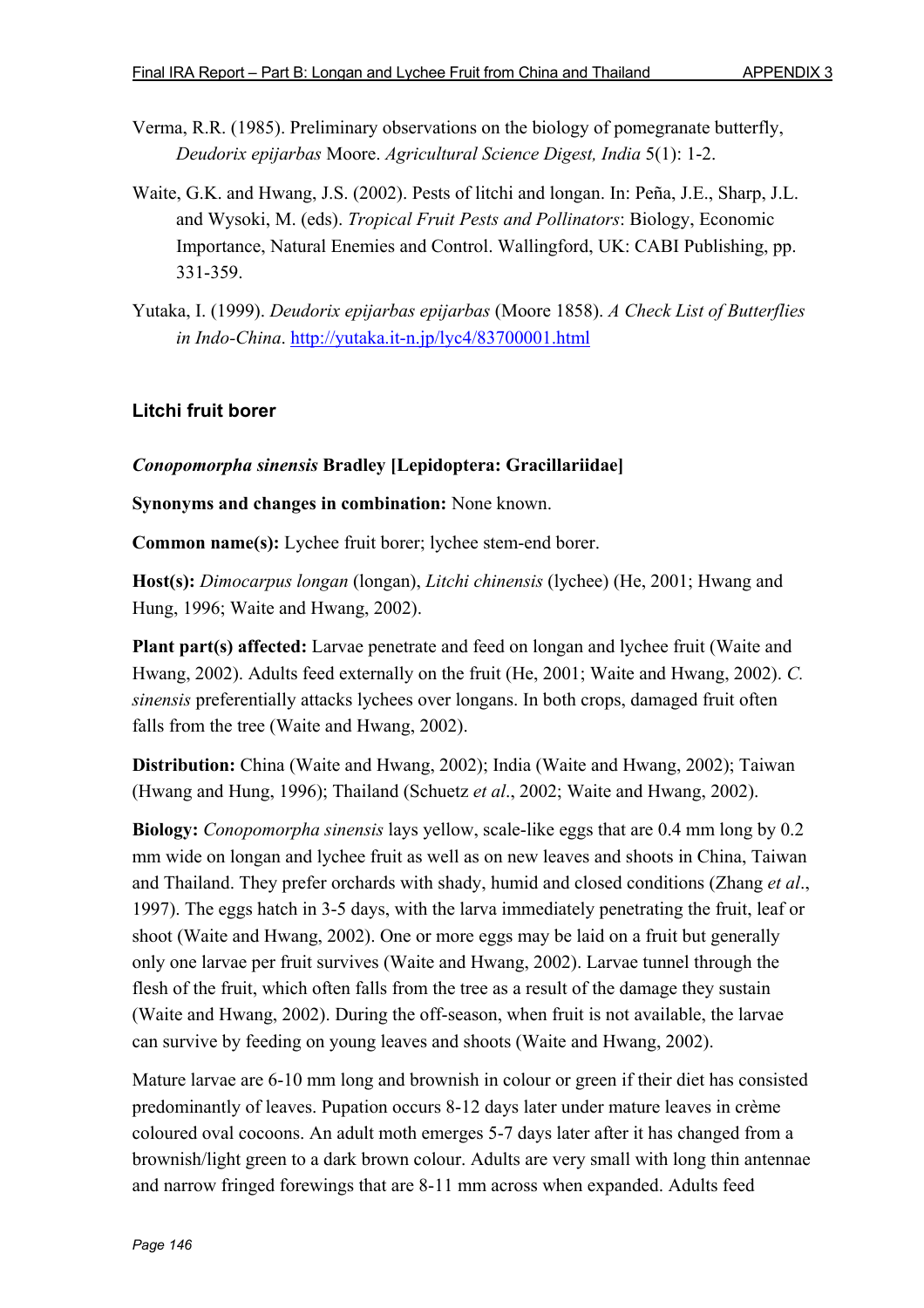externally on longan and lychee fruit and their lifespan is from 5-8 days (Waite and Hwang, 2002). The moths are attracted to leaf flushes that emerge during the rainy season from June to October in Thailand (Menzel, 2000). Affected shoots often wilt.

In Taiwan, this pest can complete 4-5 generations during the longan and lychee season. In the Guangzhou district of China, there are 11 overlapping generations each year (Zhang *et al*., 1997). Under normal conditions in lychee orchards in Guangdong Province, the first generation of moths come in late March - early April; early May; late May, mid-late June and early-mid July for successive generations. However, this schedule can vary from year to year and from region to region (Zhang *et al*., 1997). The second, third and fourth generation of moths cause the most severe damage to lychee trees by laying eggs into the fruit.

**Control:** In Thailand, fruits are inspected weekly from fruit set to detect eggs of *C. sinensis*, which are very small and almost invisible to the naked eye. When the pest becomes more active, permethrin is applied weekly, up to two weeks before harvest. In Taiwan, cypermethrin, deltamethrin, carbofuran or fenthion during early fruit set is recommended to prevent damage later in the season. Moths can be excluded by enclosing the fruit panicles in nylon mesh bags, but this method is uneconomic in areas with high labour costs (Waite and Hwang, 2002).

In lychee orchards in southern China, the moths are best controlled at the second generation for early season varieties like 'Sanyuehong'; the third for mid-season varieties such as 'Heiya' and 'Feizixaiao'; and the fourth for late season varieties such as 'Guiwei', 'Nuomici' and 'Huaizhi'; and even at the fifth and sixth generation of moths for very late seasons or varieties (Zhang *et al*., 1997). Recommended practise on lychee is to limit winter shoot sprouting to reduce overwintering, prune old, dead and shading branches to improve ventilation, and spray insecticides according to infestation forecasts. Pesticides include 40.7% lorsban (1:1000), 10% cypermethrin (1:20,000) or 25% shachongshuang (1:800) with 90% trichlorfon (1:800) sprayed at 30% emergence stage and repeated 5-7 days later (Zhang *et al*., 1997).

The following microhymenopterous parasitoids attack the larvae of *C. sinensis* in Thailand: *Phanerotoma* sp., *Colastes* sp., *Pholestesor* sp. and *Goryphus* sp., which may also attack the pupae (Waite and Hwang, 2002). In Taiwan, four species of hymenopterous parasitoids have been reported from a species similar to *C. sinensis*, *Conopomorpha cramerella*. Two of these (*Tetrastichus* sp. and *Elasmus* sp.) attack the larvae and two (*Phanerotoma* sp. and *Apanteles* sp.) attack the pupae (Hwang and Hsieh, 1989).

Pests present in fallen fruit may have been parasitised before or after the fruit fell from the tree. Therefore, it is recommended that all fallen fruit with parasitoids should be left under the trees so that parasitoid populations may increase. If the fruit does not contain parasitoids it is advisable to remove and destroy the fruit so that un-parasitised larvae do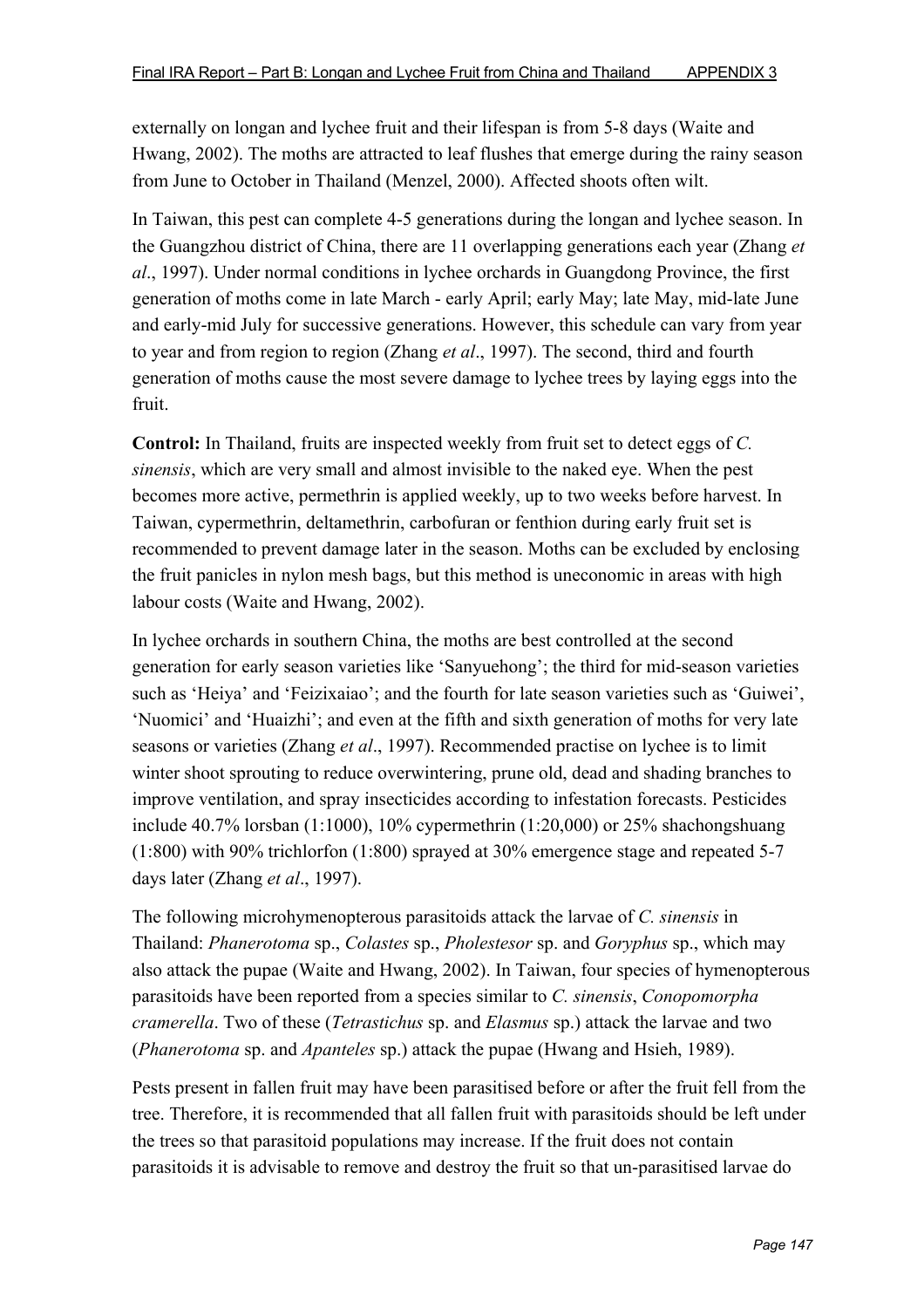not accumulate (Waite and Hwang, 2002).

#### **References:**

- He, D.P. (2001). An overview of integrated management of insect pests in litchi orchards of Guangdong. In: Huang, H. and Menzel, C. (eds). *Proceedings of the First International Symposium on Litchi and Longan, Guangzhou, China, June 2000. Acta Horticulturae* 558: 401-405.
- Hwang, J.S. and Hsieh, F.K. (1989). The bionomics of the cocoa pod borer, *Conopomorpha cramerella* (Snellen), in Taiwan. *Plant Protection Bulletin Taipei* 31(4): 387-395.
- Hwang, J.S. and Hung, C.C. (1996). Gracillariid insect pests attacking litchi and longan in Taiwan. *Plant Protection Bulletin Taipei* 38(1): 75-78.
- Menzel, C. (2002). *The Lychee Crop in Asia and the Pacific*. Food and Agriculture Organization of the United Nations. Regional Office for Asia and the Pacific. Bangkok, Thailand. RAP Publication: 2000/16. http://www.fao.org/DOCREP/005/AC681E/ac681e00.htm#Contents
- Nielsen, E.S., Edwards, E.D. and Rangsi, T.V. (eds). (1996). Checklist of the Lepidoptera of Australia. *Monographs on Australian Lepidoptera. Volume 4*. Melbourne, Australia: CSIRO Australia, 529 pp.
- Schuetz, P., Sauerborn, J., Martin, K. and Hengsawad, V. (2002). Consequences of pesticide use and weed management to arthropod communities in litchi orchards in northern Thailand. *International Symposium: Sustaining Food Security and Managing Natural Resources in Southeast Asia – Challenges for the 21st Century*. Chiang Mai, Thailand, 8-11 January 2002.
- Waite, G.K. and Hwang, J.S. (2002). Pests of litchi and longan. In: Peña, J.E., Sharp, J.L. and Wysoki, M. (eds). *Tropical Fruit Pests and Pollinators*: *Biology, Economic Importance, Natural Enemies and Control*. Wallingford, UK: CABI Publishing, pp. 331-359.
- Zhang, Z.W., Yuan, P.Y., Wang, B.Q. and Qui, Y.P. (1997). *Litchi Pictorial Narration of Cultivation*. Pomology Research Institute, Guangdong Academy of Agricultural Science, 189 pp. (In Chinese).

## **Leaf rollers**

### *Adoxophyes cyrtosema* **Meyrick [Lepidoptera: Tortricidae]**

**Synonyms and changes in combination:** None.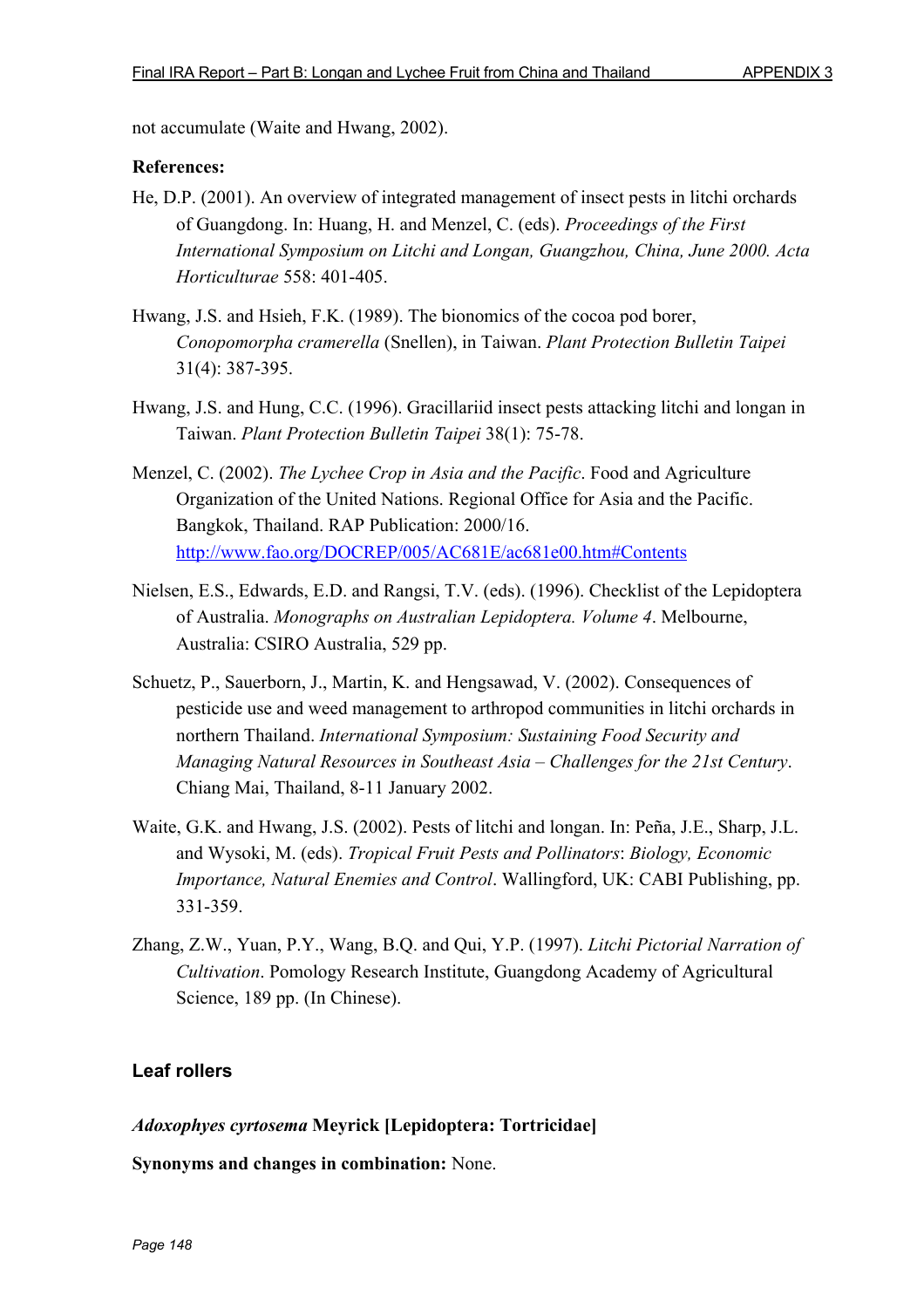**Common name(s):** Citrus brown-banded tortrix; citrus leafroller.

**Host(s):** *Dimocarpus longan* (longan) (Waite and Hwang, 2002); *Glyceria fluitans* (floating sweet grass) (Liu *et al*., 2001); *Litchi chinensis* (lychee) (Waite and Hwang, 2002).

**Plant part(s) affected:** Longan and lychee fruit, flower, leaf and new growth (Menzel, 2002).

**Distribution:** China (Liu *et al*., 2001) (Guangzhou, Fujian (Waite and Hwang, 2002)).

**Biology:** In Guangzhou Province China, *A. cyrtosema* has about nine generations per year (Waite and Hwang, 2002). The larvae overwinter in citrus nurseries or on grasses and pupate in March. Emerging moths then fly into lychee and citrus orchards where they mate and lay eggs on the leaves (Waite and Hwang, 2002). Female moths lay up to three egg masses, each with about 140 eggs (Waite and Hwang, 2002). They take an average of six days to hatch. The larvae web and roll leaves together to form a shelter in which they feed (Waite and Hwang, 2002). This species has been recorded feeding externally on longan and lychee fruit (Waite and Hwang, 2002).

The occurrence of *A. cyrtosema* on sweet grass in China was closely correlated with temperature, humidity, and precipitation (Liu *et al*., 2001). The infestation of the pest could be divided into four stages. The first stage was from early June to last July. The population of the insect tended to reduce at this stage. The second stage was in August and the larvae were in overwintering stage. The third stage was early September to early October and the population began to increase and reached peaks in mid-October and mid-November, each beginning to reduce from the end of November. The fourth stage was from early December to the next May and the population began to increase again and reached peaks once in early January, middle February, middle April, and the last 10 days of May (Liu *et al*., 2001).

**Control:** In China, *A*. *cyrtosema* is parasitised by *Trichogramma* sp., *Apanteles* sp., *Brachymeria obscurata*, *Phaeogenes* sp. and *Nemorilla floralis maculosa* as well as being predated by the beetle *Calleida* sp. and the fly *Xanthandvus comtus* (Waite and Hwang, 2002).

In laboratory tests, chlorpyrifos at various dilutions gave best control of this pest on sweet grass, with mortality of 100% 4 hours after application (Liu *et al*., 2001). In field trials, chlorpyrifos at various dilutions and abamectin at various dilutions all could effectively kill the larvae. Control effectiveness was still 100% at 48 hours after application (Liu *et al*., 2001).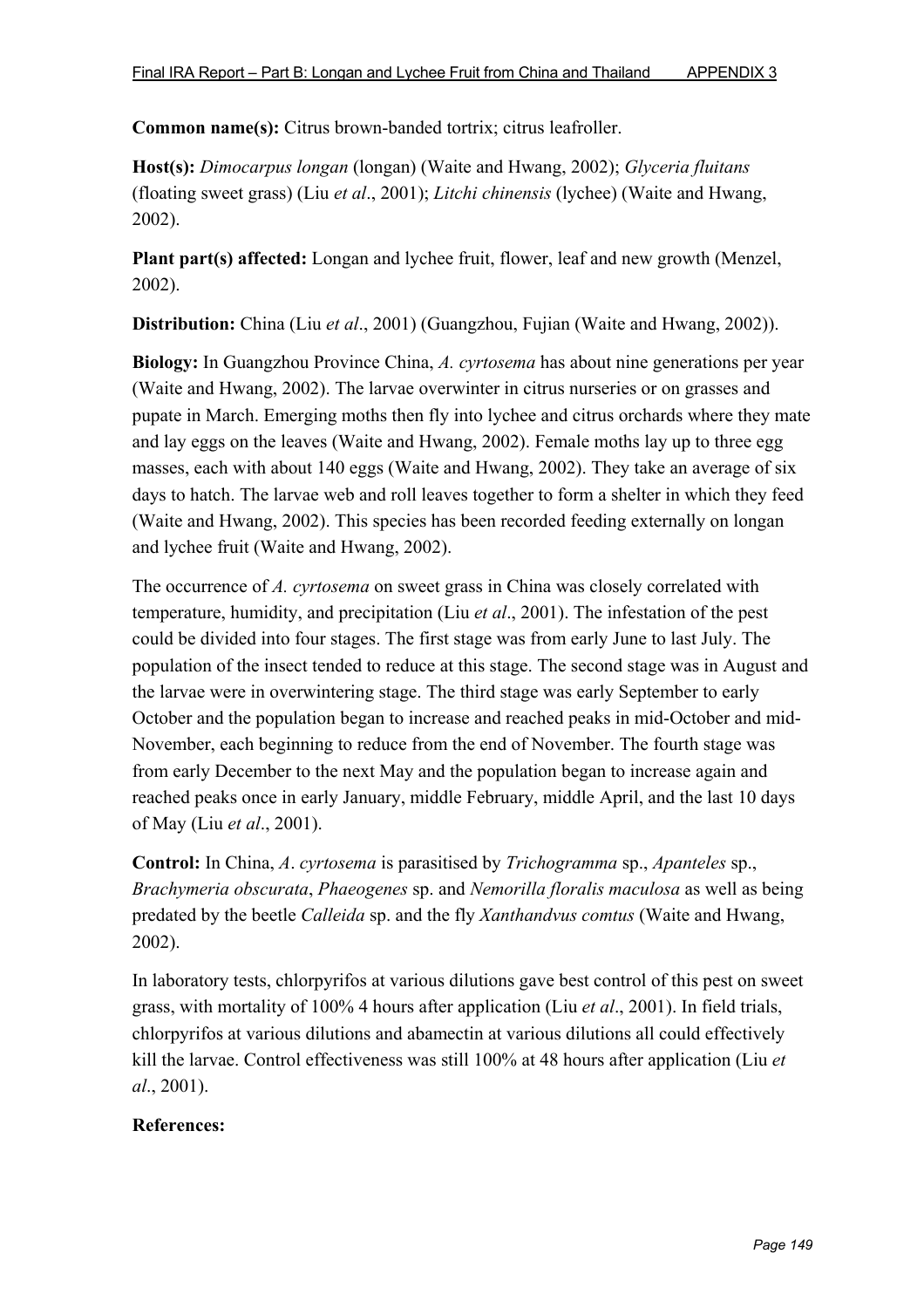- AQSIQ (2003). Comments provided on the Technical Issues Paper on the IRA on Longan and Lychee Fruit from China. State General Administration for Quality Supervision and Inspection and Quarantine of the People's Republic of China, 18 June 2003.
- Liu, A.Q., Huang, G.D., Wu, C.K., Zhang, C.L. and Tang, L.H. (2001). Dynamics of *Adoxophyes cyrtosema* Meyrick in fields and its control. *Plant Protection* 27(1): 25- 26.
- Menzel, C. (2002). The Lychee Crop in Asia and the Pacific. http://www.fao.org/DOCREP/005/AC681E/ac681e00.htm#Contents
- Nielsen, E.S., Edwards, E.D. and Rangsi, T.V. (eds). (1996). Checklist of the Lepidoptera of Australia. *Monographs on Australian Lepidoptera. Volume 4*. Melbourne, Australia: CSIRO Australia, 529 pp.
- Waite, G.K. and Hwang, J.S. (2002). Pests of litchi and longan. In: Peña, J.E., Sharp, J.L. and Wysoki, M. (eds). *Tropical Fruit Pests and Pollinators*: *Biology, Economic Importance, Natural Enemies and Control*. Wallingford, UK: CABI Publishing, pp. 331-359.

### *Adoxophyes orana* **(Fischer von Röeslerstamm, 1834) [Lepidoptera: Tortricidae]**

**Synonyms and changes in combination:** *Adoxophyes fasciata* Walsh; *Adoxophyes reticulana* Hübner; *Adoxophyes tripsiana*; *Cacoecia reticulana*; *Capua congruana*; *Capua orana*; *Capua reticulana* Hübner; *Tortrix orana* Fischer von Röeslerstamm; *Tortrix reticulana*.

**Common name(s):** Apple peel tortricid; smaller tea tortrix; summer fruit tortrix.

**Host(s):** *Acer campestre* (maple) (CABI, 2002); *Alnus* sp. (alder) (CABI, 2002); *Betula* sp. (birch) (CABI, 2002); *Carpinus betulus* (European hornbeam) (CABI, 2002); *Corylus* sp. (hazel) (Carter, 1984); *Crataegus* sp. (hawthorn) (CABI, 2002); *Cydonia oblonga* (quince) (CABI, 2002); *Dimocarpus longan* (longan) (Huang *et al*. 1997); *Fagus sylvatica* (beech) (CABI, 2002); *Forsythia suspensa* (weeping forsythia) (CABI, 2002); *Gossypium herbaceum* (Arabian cotton) (CABI, 2002); *Humulus* sp. (hop) (CABI, 2002); *Laburnum anagyroides* (common laburnum) (CABI, 2002); *Ligustrum* sp. (privet) (CABI, 2002); *Litchi chinensis* (lychee) (Huang *et al*. 1997); *Lonicera xylosteum* (fly honeysuckle) (CABI, 2002); *Malus baccata* (Chinese crab apple) (CABI, 2002); *Malus pumila* (paradise apple) (CABI, 2002); *Medicago* sp. (medic) (CABI, 2002); *Pistacia lentiscus* (mastic tree) (CABI, 2002); *Populus* sp. (poplar) (CABI, 2002); *Prunus armeniaca* (apricot) (CABI, 2002); *Prunus avium* (gean, wild cherry) (CABI, 2002); *Prunus domestica* (plum, prune) (CABI, 2002); *Prunus padus* (bird cherry) (CABI, 2002); *Prunus persica* (peach) (CABI, 2002); *Prunus triloba* (flowering almond tree) (CABI, 2002); *Pyrus communis* (European pear) (CABI, 2002); *Ribes nigrum* (blackcurrant) (CABI, 2002); *Ribes rubrum* (red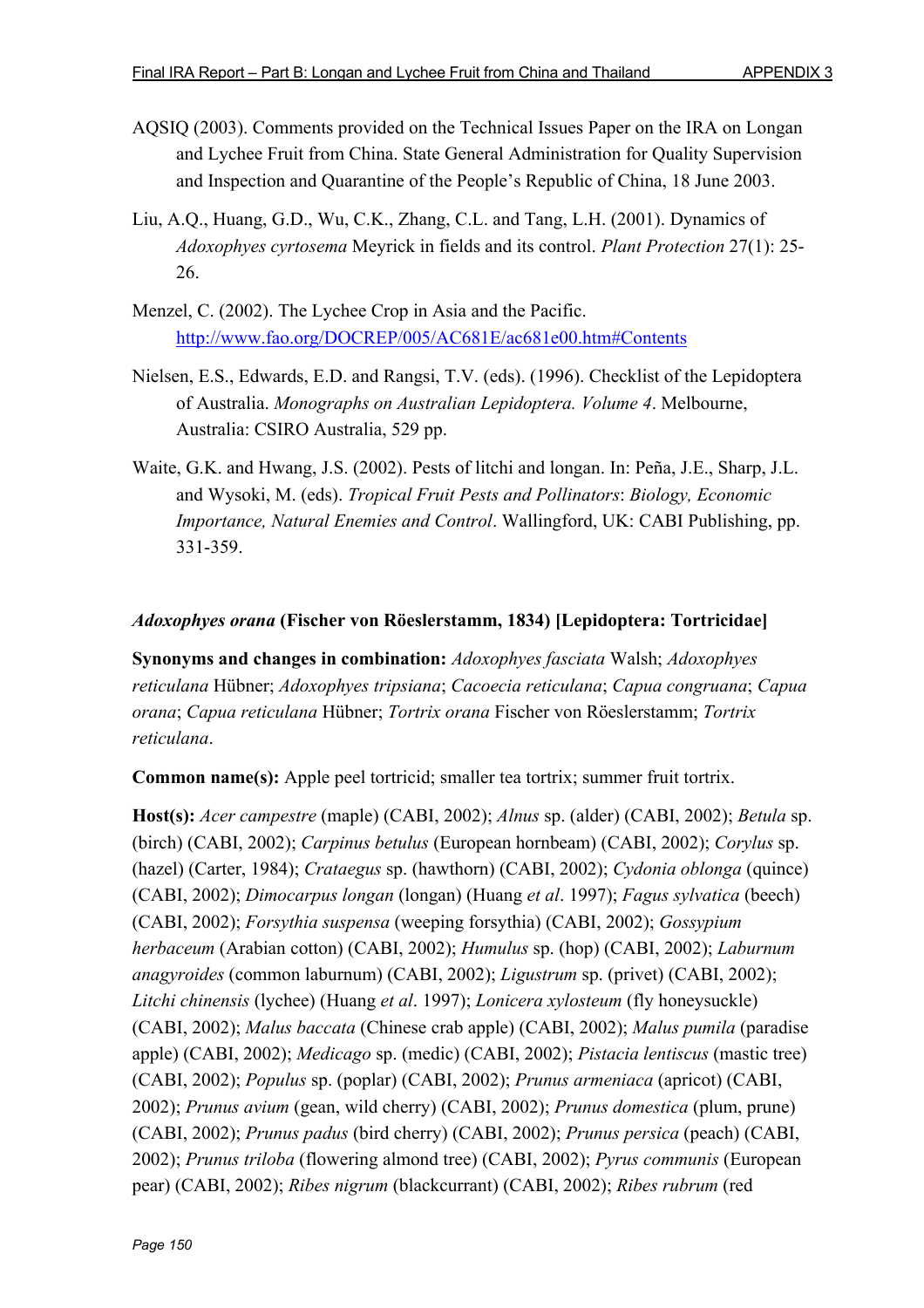currant) (CABI, 2002); *Ribes uva-crispa* (gooseberry) (CABI, 2002); *Rosa canina* (dog rose) (CABI, 2002); *Rosa* sp. (rose) (CABI, 2002); *Rubus fruticosa* (blackberry) (CABI, 2002); *Rubus idaeus* (raspberry) (CABI, 2002); *Salix caprea* (pussy willow) (CABI, 2002); *Salix viminalis* (basket willow) (CABI, 2002); *Symphoricarpos albus* (snowberry) (CABI, 2002); *Syringa vulgaris* (lilac) (CABI, 2002); *Tilia* sp. (lime) (CABI, 2002); *Ulmus minor* (field elm) (CABI, 2002); *Vaccinium* sp. (blueberry) (CABI, 2002).

**Plant part(s) affected:** Fruit, leaf, inflorescence, growing points, shoot, trunk (CABI, 2002). *A. orana* is reported to affect young fruits, fresh leaves, tips and spikes of longan and lychee (Huang *et al*., 1997). Young fruits that are attacked are shed early and easily (AQSIQ, 2003).

**Distribution:** Armenia, Austria, Azerbaijan, Belgium, Bulgaria, China (Hebei, Hong Kong, Sichuan), Denmark, Finland, France, Georgia (Republic), Germany, Hungary, Italy, Japan (Hokkaido, Honshu, Kyushu, Shikoku), Netherlands, Norway, Poland, Romania, Russian Federation (Russian Far East, Siberia), Korea, Republic of, Spain, Sweden, Switzerland, Ukraine, United Kingdom (England, Wales), Yugoslavia (CABI, 2002).

**Biology:** Egg laying is initiated at 135 day-degrees above 10°C from the start of the flight period onwards (CABI, 2002). Eggs of *A. orana* are yellowish and deposited in egg masses often with 25-150 together (CABI, 2002). Oviposition takes place mostly in the late afternoon and evening. More than 300 eggs might be deposited per female (CABI, 2002). The eggs are laid on leaves, fruits and, for severe infestations, even on the tree trunk (CABI, 2002). Egg development stops at temperatures lower than 9°C (CABI, 2002). Shortly before hatching the black head-capsule of the larvae becomes visible. After hatching, which mostly occurs at 8-14 days after egg laying (de Jong, 1980; Soenen, 1947), the transparent egg shells remain visible.

Larvae are greenish with light hairs and warts. The head is light brown to yellow (sometimes spotted) as is the thoracic and anal shield. The thoracal legs are brown to black; while abdominal and anal legs are greenish. The head is as long as wide. The pupae are 8-11 mm long and initially light brown, but become dark brown towards the time of emergence of the adult moth. The posterior margin of abdomen segments 2 to 8 of the pupae contain very small bristles and are visible as a line.

The first larval stages make silken spinnings along the veins on the lower side of leaves (CABI, 2002). After some days, they start spreading and damaging the whole leaf surface and the shoot (CABI, 2002). Larvae develop quickly through the five larval stages. A full grown larvae reaches a length of 2 cm and spins a cocoon just before the pupal moult. Pupae can be found where leave damage occurs. Larvae and pupae are often hidden under leaves that are stuck together, to a branch or to a fruit (CABI, 2002). If larvae are disturbed, they let themselves fall down on a spinned thread in order to escape. This thread is also a possible method for migration by the wind (CABI, 2002). Later in the season, the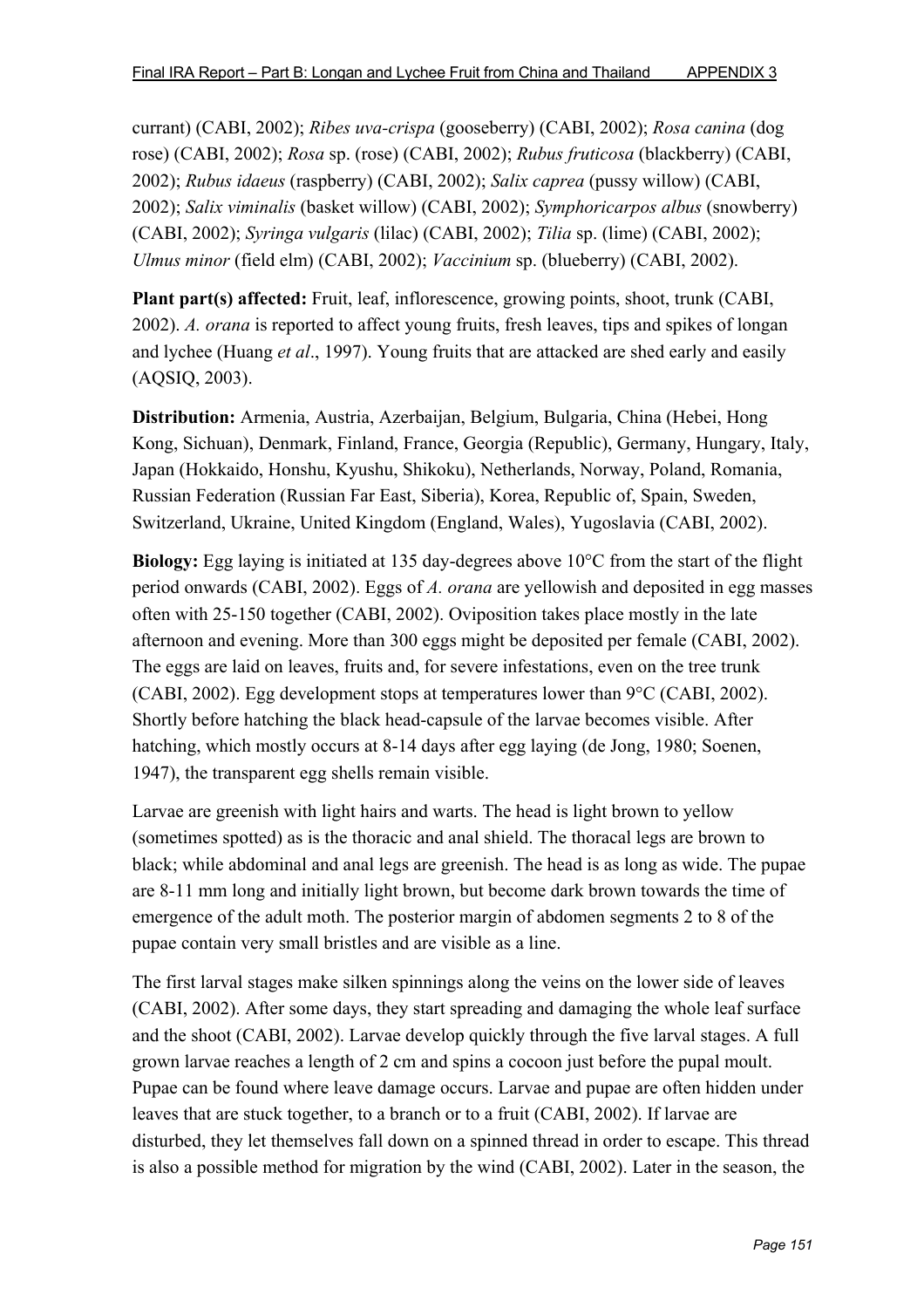larvae are mostly present on new shoots high in the tree. The fruit damage of the first summer generation is different from that of the second summer generation. For the first, the damage of the fruits consists of large deep holes (CABI, 2002). For the second, very superficial and small holes of less than 5 mm in diameter occur. Usually, several of these holes are adjacent to each other. This damage might cause desiccation and not lead to rotten fruit, in contrast to the damage of the first generation (CABI, 2002).

Larvae hibernate in the second and third larval stages, hidden in a silken spinning in crevices on the tree trunk and branches (CABI, 2002). In March or early April activity of the larvae is resumed. In the northern hemisphere, diapausing larvae hibernate in the third stage and begin development again in the spring (Charmillot and Brunner, 1989). They migrate to the new developing buds in which they spin the rosette leaves and eventual flower parts together (CABI, 2002). Most of the damaged new fruits will fall. If not, the wounds recover and are visible as corky, well-shaped areas. This damage is not distinguishable from the damage of other species in the flowering period (CABI, 2002). *A. orana* can cause damage to more than 50% of fruit (CABI, 2002). Well-managed orchards with a lot of young shoots can be particularly infested.

Adult moths are 8-12 mm long. The wings are brownish with a variable dark-brown marking pattern and an outer costal spot is noticeable on the wings. This spot is dark brown with a variable shape. The middle marking is narrower laterally, but becomes larger or ramified to the middle. A very specific characteristic of *A. orana* is the fork-shaped structure of the veins 7 and 8 (CABI, 2002). Adults show sexual dimorphism. Male moths are smaller, have more pronounced wing markings and brighter colours. Females are more bell-shaped, with the lower tips of the wings pointing more outwards. The abdomen end of the males contains long hairs on the ventral side. Female moths have anal lobes at the end of the abdomen, which are important for mating.

In most years, there are two generations per year in north-western Europe (CABI, 2002). In warm summers, a partial third generation may appear. The onset of the flight of the males is a few days earlier than that of the females. The flight of the first generation occurs in north-western Europe from the end of May to the end of June. The second generation flies from the end of July to the beginning of September. The eventual third generation flight occurs in October. Adult moths live from 5 days to 2 weeks depending on the temperature (CABI, 2002). The flying activity is often restricted to the night (CABI, 2002). Although migration is rather limited, especially for the females, males have been found at more than 400 m from their initial location (CABI, 2002). Flight activity and mating is very restricted if the temperature is lower than 12°C.

Plant parts liable to carry *A. orana* in trade/transport include fruits which may contain larvae internally or externally and leaves which may contain eggs (CABI, 2002). Larvae are visible to the naked eye (CABI, 2002).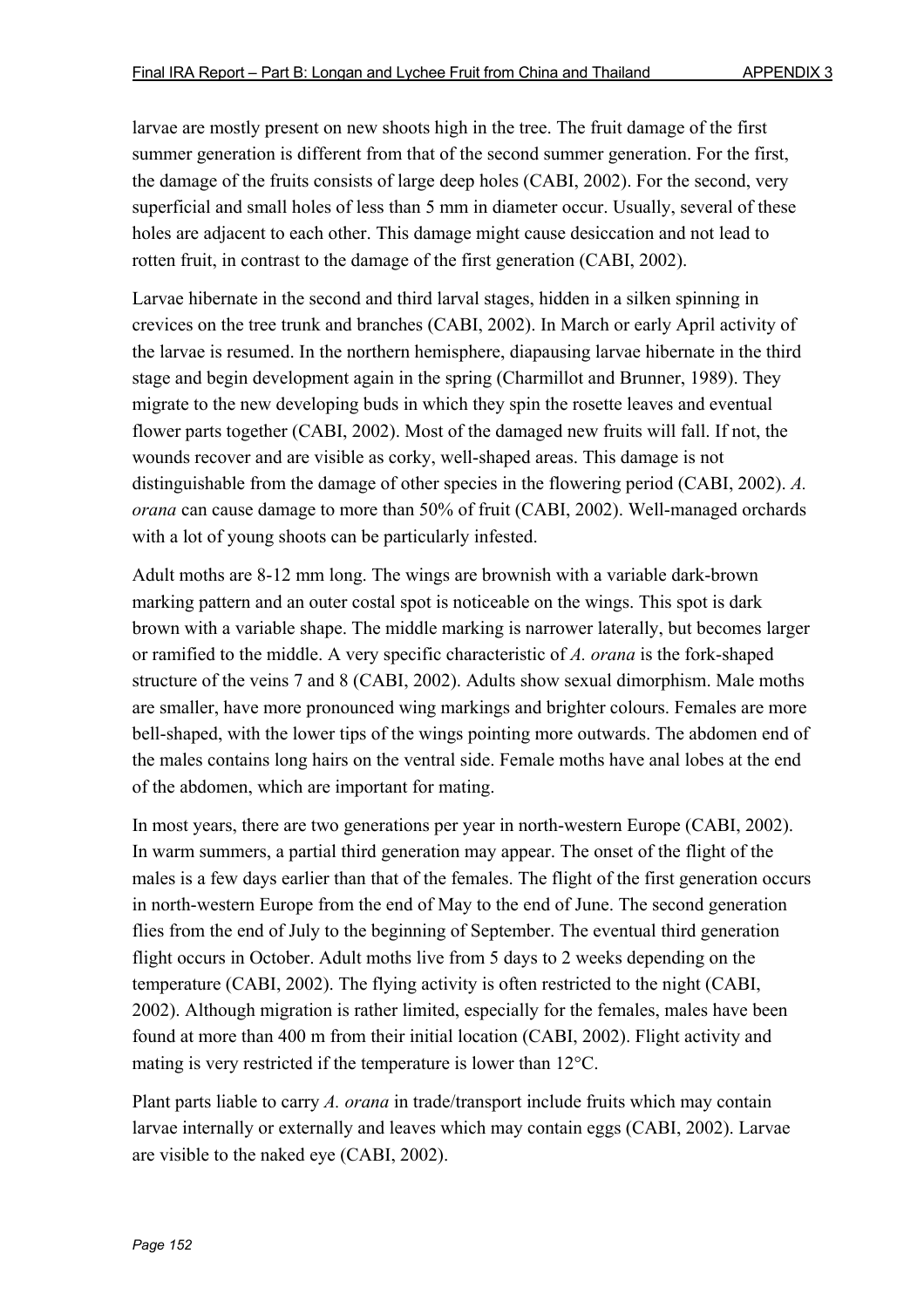**Control:** No literature was found on the control of *A. orana* in longan and lychee orchards.

In apple and pear orchards, a model describing the life cycle as a function of temperature allows for the determination of the best time to sample damage and to apply treatments with regard to their particular mode of action. Some classical insecticides provide control curatively but efficiency is always reduced against older larvae. The best results are obtained at egg eclosion following the first flight (Charmillot and Brunner, 1989). The insect growth regulator, fenoxycarb, is very effective when applied in the spring against the fifth and final stage larvae of the overwintering generation. A specific virus also gives good control in the spring against over wintering larvae. For all the products used to control *A. orana*, the timing of the application is extremely important in order to obtain the best efficiency (Charmillot and Brunner, 1989).

Pathogens are also very important and might actively be used for the control of *A. orana*. *Bacillus thuringiensis* cv. *alesti*, *berliner*, *kurstaki*, *thuringiensis* and *aizawai* have been reported (Ioriatti *et al*., 1996). Granulosis viruses and nuclear polyhedrosis virus might also be sprayed (CABI, 2002).

Parasitoids of *A. orana* include: *Apanteles xanthostigma* and *Meteorus ictericus* attacking larvae in the Netherlands and Hungary; *Colpoclypeus florus* and *Scambus brevicornis* attacking larvae in the Netherlands, Germany and Austria; and *Teleutaea striata* attacking larvae in the Netherlands and Germany (CABI, 2002). References to natural enemies are given by Papp and Reichart (1973), You *et al*. (1983), Sheng and Kamijo (1992) and Vidal (1997).

- AQSIQ (2003). *Response to Biosecurity Australia Questions*. State General Administration for Quality Supervision and Inspection and Quarantine of the People's Republic of China, March 2003.
- CABI (CAB International) (2002). *Crop Protection Compendium* (2003 edition). Wallingford, UK: CAB International.
- Charmillot, P.J. and Brunner, J.F. (1989). Summer fruit tortrix *Adoxophyes orana* life cycle warning system and control. *Entomologia Hellenica* 7: 17-26.
- de Jong, D.J. (1980). Monitoring techniques, forecasting systems and extension problems in relation to the summer fruit tortricid *Adoxophyes orana* (F.v.R.). *EPPO Bulletin* 19: 213-221.
- Huang, C., Wu, H., Lin, Y., Xie, Y., Huang, J. and Huang, B. (1997). A review of shoot and fruit borers and two species of gracillariid moths attacking litchi and longan. *Wuyi Science Journal* 13: 125-130.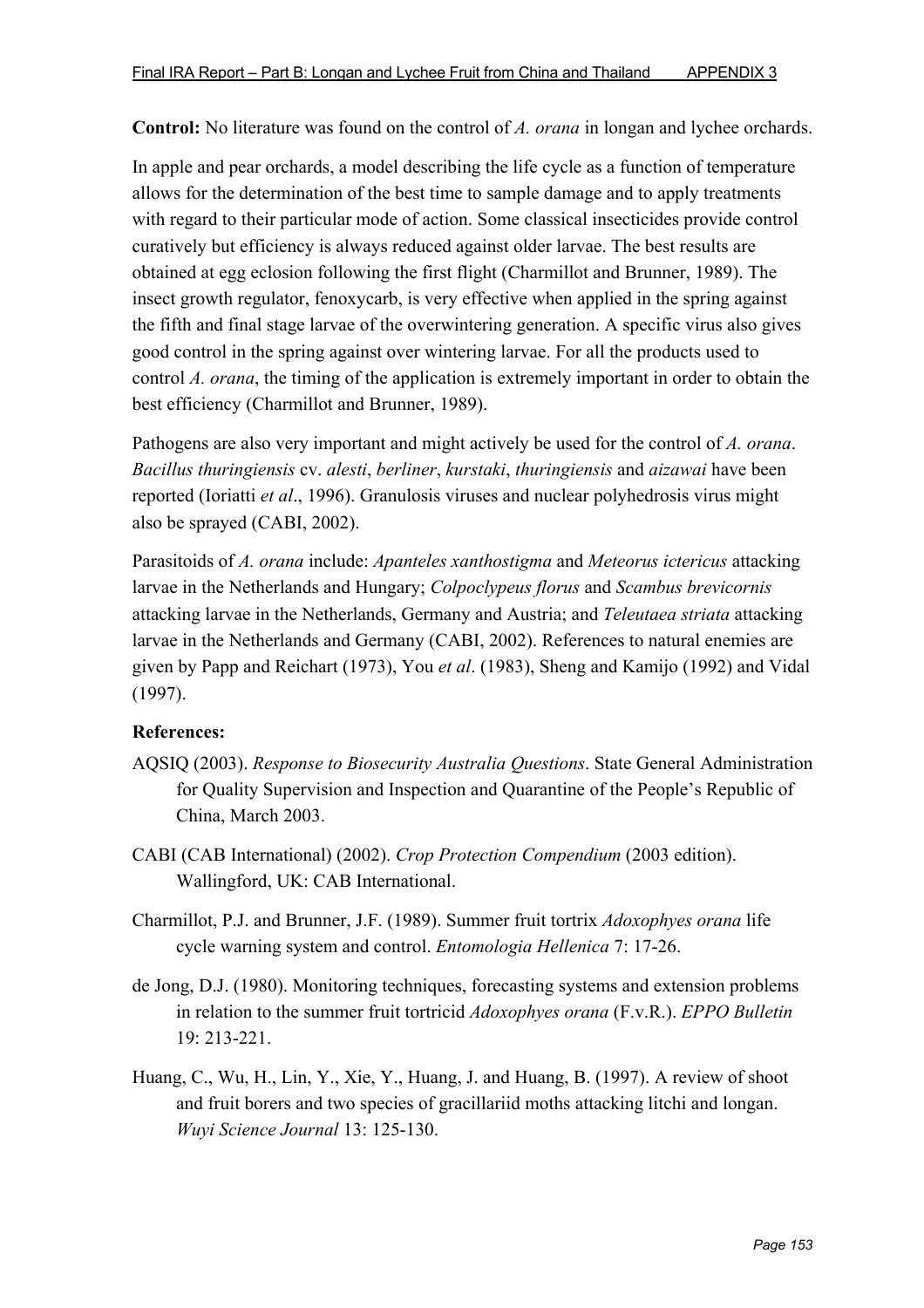- Ioriatti, C., Pasqualini, E. and Delaiti, M. (1996). Effectiveness of *Bacillus thuringiensis* Berliner on three species of apple leafrollers. *Bollettino dell'Istituto di Entomologia 'Guido Grandi' della Universita degli Studi di Bologna* 50: 73-93. (In Italian).
- Janssen, M. (1958). Ueber biologie, massenwechsel und bekämpfung von *Adoxophyes orana* Fischer von Röeslerstamm. (Lepidoptera, Tortricidae). *Beitrage zur Entomologie* 8: 291-323. (In German).
- Papp, J. and Reichart, G. (1973). Data on knowledge of some braconid parasites on moth pests of fruit trees (Lepidoptera et Hymenoptera). *Folia Entomologica Hungarica* 26(2): 363-371.
- Sheng, J.K. and Kamijo, K. (1992). A new species and a new record of the genus *Pediobius* from China. *Acta Zootaxonomica Sinica* 17(4): 454-457.
- Soenen, A. (1947). *Les tordeuses de nos arbres fruitiers. Publication 4*. Sint-Truiden, Belgium: Centre de Recherche de Gorsem, pp. 44.
- You, L.S., Xiong, S.L. and Cao, K.C. (1983). New records of *Apanteles* Forster (Hymenoptera: Braconidae) from China. *Acta Entomologica Sinica* 26(4): 469.
- Vidal, S. (1997). Determination list of entomophagous insects No. 13. *IOBC WPRS Bulletin* 20(2): 1-53.

# **PATHOGENS**

## **Cylindrocladiella disease**

# *Cylindrocladiella peruviana* **(Batista, Bezerra & Herrera) Boesewinkel. ['Mitosporic fungi':Hyphomycetes]**

**Synonym(s):** *Cylindrocladium peruvianum* Batista, Bezerra & M.M.P. Herrera 1965 [teleomorph unknown]

Perally (1991) reviewed the genus *Cylindrocladium* (syn. *Candelospora*, *Teracytum*, *Acontiopsis*, *Cylindrocladiella*). In a reassessment of *Cylindrocladiella* (Crous and Wingfield, 1993), *C. peruviana* was reduced to synonomy with *C. camelliae* (Venkatarm. and Ram) Boesew. even though it has the ability to produce microsclerotia in culture. However, Crous (2002) accepted *C. peruviana* as a separate species based on the molecular work of Victor *et al*. (1998) and Schoch *et al*. (2000) confirming noted differences in vesicle taper between strains of these two species. Taxonomic clarification is a significant issue as *C. camelliae* is already present in Australia.

**Common name(s):** Root rot; leaf spot; fruit rot.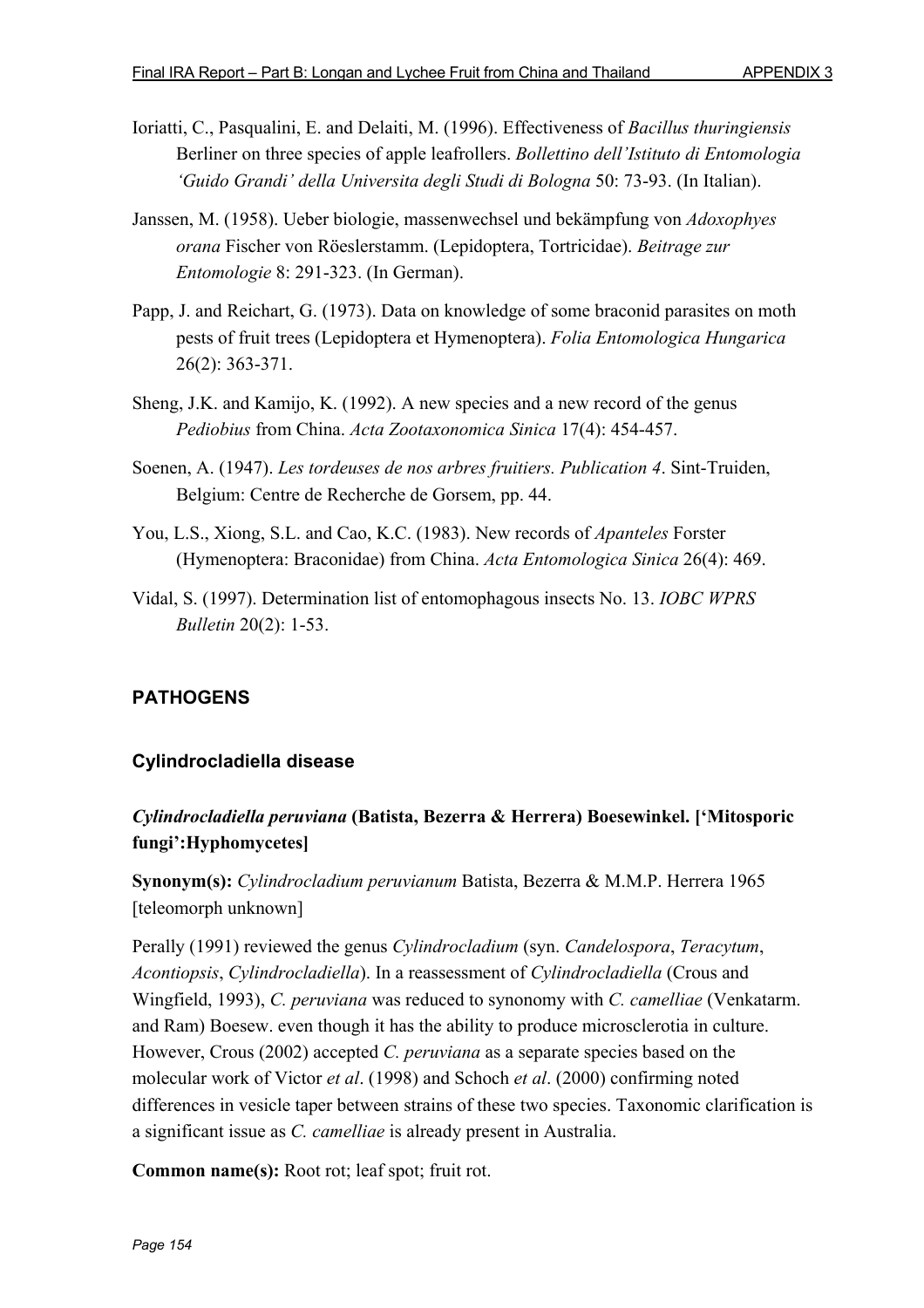### **Host(s):**

*C. peruviana***:** *Acacia mearnsii* (late black wattle); *Aglaonema commutatum* (Chinese evergreen); *Aglaonema* sp. (Chinese ivy); *Arachis hypgaea* (peanut)*; Camellia sinensis* (tea); *Chamaedorea* sp. (palm); *Cissus rhomifolia* (grape ivy); *Cupressus sempervirens* (Italian cypress); *Cyclamen persicum* (florist's cyclamen); *Dimocarpus longan* (longan) (SAIQ, 1999); *Eucalyptus* sp. (eucalypt); *Lactuca sativa* (lettuce); *Manihot esculenta* (taro); *Protea* sp. (protea); *Prunus* sp. (stonefruit) (Browne, 2001); *Solanum tuberosum* (potato); *Vitis vinifera* (grapes) *Phoenix roebelenii* (dwarf date palm); *Rhododendron* sp. (rhododendron) (Crous, 2002; SBML, 2000)

*C. camelliae: Acacia dealbata* (silver wattle; *Acacia mearnsii* (late black wattle); *Armorphallus* sp. (elephant yam); *Arenga pinnata* (arenga palm); *Camellia sinensis* (tea); *Eucalyptus* sp. (eucalypt); *Garcinia spp. (mangosteen); Mangifera indica* (mango); *Mimusops elengi* (Spanish cherry); *Myristica fragrans* (nutmeg); *Phellodendron amurense* (philodrendron); *Pinus sylvestris* (Scot's pine); *Saxifraga solonifera* (strawberry-begonia); *Synoum* sp. (rosewood); *Wisteria chinensis* (wisteria) (CIQ, 2000; Crous and Wingfield, 1993, Crous, 2002; SBML, 2000).

**Plant part(s) affected:** Fruit, leaf, root (AQSIQ, 2003; CIQ, 2000; SBML, 2000).

### **Distribution:**

*C. peruviana***:** Brazil; China (SAIQ, 1999); Japan; Peru; South Africa; United States (Hawaii, Florida) (Crous, 2002; Crous and Wingfield, 1993; Farr *et al*. 1989; SBML, 2000).

*C. camelliae:* Australia; Brazil; China (SAIQ, 1999); England; India; Japan; Mauritius; New Zealand; South Africa; Sri Lanka; Taiwan; Thailand; United States (Florida) (Crous, 2002; Crous and Wingfield, 1993; Farr *et al*. 1989; SAIQ, 1999; SBML, 2000).

Crous and Wingfield (1993) reported *Cylindrocladiella camelliae* in Australia on *Synoum* sp. (rosewood). *Cylindrocladium camelliae* has been recorded on *Rubus rugosus*, *Durio zibethinus*, *Banksia* sp. and *Camellia* sp. *Cylindrocladiella* sp. on *Rosa* sp. and *Mangifera indica* in Queensland (APPD, 2003).

**Biology:** *C. peruviana* and *C. camelliae* both have a minimum temperature requirement for growth above 5°C and a maximum of 30°C with an optimum of 25°C. They are both a high and low temperature species, with extensive sporulation on aerial mycelium (Crous and Wingfield, 1993).

The pathogen has also been isolated from ants (Batista *et al*., 1965).

Symptoms usually occur as root and cutting rot (Crous, 2002). *C. peruviana* (Batista,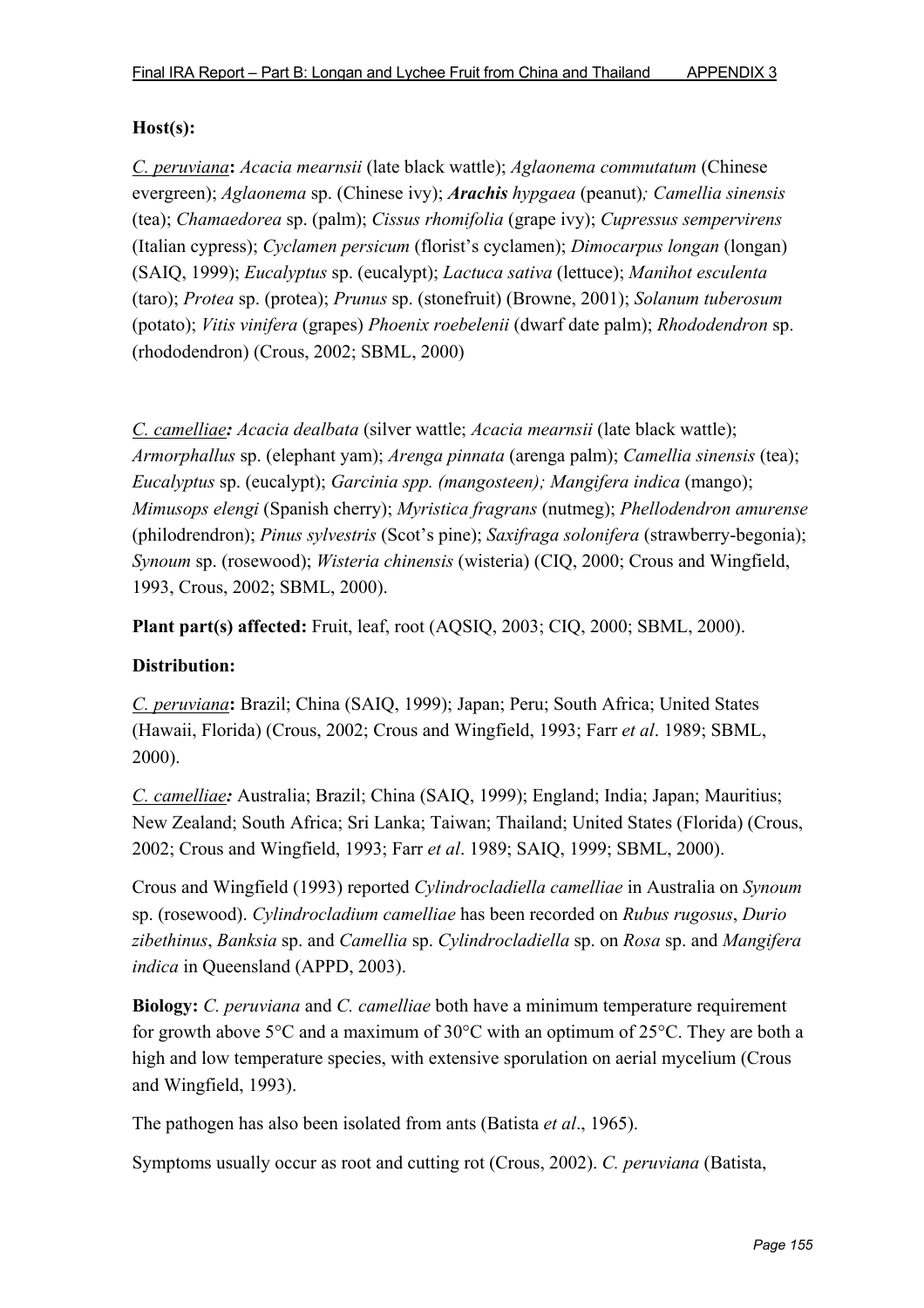Bezerra & Herrera) Boesewinkel is recorded as causing *Cylindrocladiella* root rot in *Cyclamen* sp. Pernezny and Simone (2000) list *Cylindrocladiella peruviana* (Batista, Bezerra & Herrera) Boesewinkel *= Cylindrocladium peruvianum* Batista, Bezerra and Herrera as a root rot occurring on mango.

Associated with Replant Disorder (RD) of *Prunus* spp., significant amounts of root necrosis, but not significant growth reductions, were caused by some isolates of *Cylindrocarpon* sp. and *Cylindrocladiella peruviana* (Browne, 2001).

In the Federal District in Brazil, *C. clavatum* and *C. scoparium* were isolated from cultivated and uncultivated soils, while *C. peruvianum* and *C. pteridis* were found in cultivated soils only (Almeida and Bolkan, 1981a). Almeida and Bolkan (1981b) found 38 isolates of *C. clavatum*, *C. scoparium*, *C. peruvianum* and *C. pteridis* tested in the glasshouse were pathogenic to groundnut, eucalyptus and potato, but not all infected soybean. Eucalyptus and soybean were the most and least susceptible plants, respectively.

*C. camelliae* affects the roots of *Camellia sinensis* (tea) causing unthrifty plants with few feeder roots, raised patches on the bark of the tap and lateral roots sometimes extending to the collar. It has also been isolated from the healthy symptomless leaves of *Acacia dealbata* in Japan (Perrally, 1974). *C. camelliae* has been recorded as a minor root rot of tea in South India (Perally, 1974).

*C. peruvianum* appears to mainly cause root rot and a leaf spot on hosts but is recorded on the fruit of longan in China. Fruit may become infected by wind or rain splash from the soil surface or by contact with the ground. According to Zhang *et al.* (1997) and CIQ (2000), infected fruit of longan are visible on the tree by the white mycelium and obvious decay.

The fungus sporulates easily on the mycelium.

**Control:** No information was available in the literature on control of this pathogen or if control other than good orchard management is necessary.

- Almeida, O.C. de and Bolkan, H.A. (1981a). Occurrence and distribution of the genus Cylindrocladium in the Federal District. *Fitopatologia-Brasileira* 6(2): 223-228.
- Almeida, O.C. de and Bolkan, H.A. (1981b). Pathogenicity of four *Cylindrocladium* species on groundnut, soybean, eucalyptus and potato tubers. *Fitopatologia-Brasileira* 6(2): 237-244.
- APPD (2003). Australian Plant Pest Database. Plant Health Australia. http://www.planthealthaustralia.com.au/APPD/queryForm.asp
- AQSIQ (2003). Comments on quarantine pests from Technical Issues Paper on Import Risk Analysis on Longans and Lychees from China. Letter from State General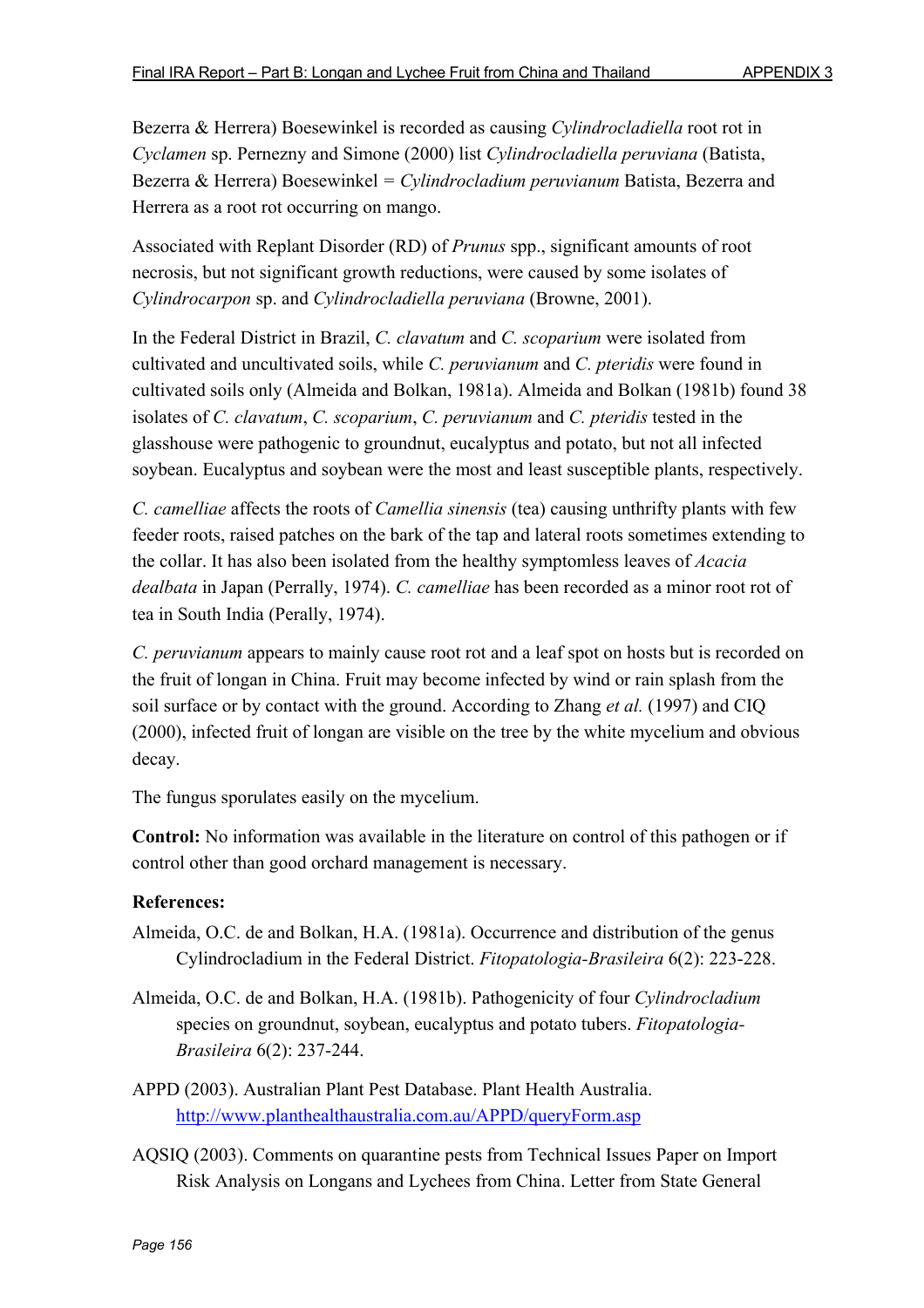Administration of People's Republic of China for Quality Supervision and Inspection and Quarantine (AQSIQ) to Biosecurity Australia (dated 18 June 2003).

- Bastista, A.C., Bezerra, J.L., Maia, H.S. and Herrera, M.P. (1965). *Diploidium gallesiae* n. sp. e outros Dematiaceae dimosporicos. *Atlas do Instituto de Micologia* 2: 383-395.
- Browne, G. (2001). Cultural Control and Etiology of Replant Disorder of *Prunus* spp. Progress Report - July 2001, USDA-ARS/Department of Plant Pathology, University of California.

http://www.sarep.ucdavis.edu/grants/Reports/MeBr/Browne/BrowneZ99-02- Prog2.htm

- CIQ (2000). The Questions and Answers Chinese Lychee and Longan Export to Australia. Information provided by China Inspection and Quarantine (CIQ), 25 December 2000. CIQ: Beijing, Peoples's Republic of China, 25 pp. + Appendices 1- 5.
- Crous, P.W. (2002). Taxonomy and Pathology of *Cylindrocladium (Calonectria*) and Allied Genera. St.Paul. USA, Amercian Phytopathological Society Press.
- Crous, P.W. and Wingfield, M.J. (1993). A re-evaluation of *Cylindocladiella*, and a comparison with morphologically similar genera. *Mycological Research* 97(4): 433- 448.
- Crous, P.W., Phillips, A.J.L. and Wingfield, M.J. (1993). New records of *Cylindrocladium* and *Cylindrocladiella* spp. in South Africa. *Plant Pathology* 42(2): 302-305.
- Farr, D.F, Bills, G.F., Chamuris, G.P. and Rossman, A.Y. (1989). *Fungi on Plants and Plant Products*. American Phytopathology Society Press: St. Paul, Minnesota, USA, 1252 pp.
- Perally, A. (1974). *Cylindrocladium camelliae. CMI Descriptions of Pathogenic Fungi and Bacteria No. 428*. Kew, England: Commonwealth Mycological Institute.
- Perally, A. (1991). The classification and phytopathology of *Cylindrocladium* species. *Mycotaxonomy* 40: 323-366.
- Pernezny, K. and Simone, G.W. (2000). Diseases of Mango (*Mangifera indica* L.). Common Names of Plant Diseases, American Pathology Society Plant Pathology Online. http://www.apsnet.org/online/common/names/mango.asp
- SAIQ (1999). List of relevant pests of Chinese longan. Letter from Xia Hongmin, Director -General, Department of Animal and Plant Quarantine, State Administration of Exit & Entry Inspection and Quarantine (SAIQ), People's Republic of China to Plant Quarantine Policy Branch, AQIS (dated 30 April 1999).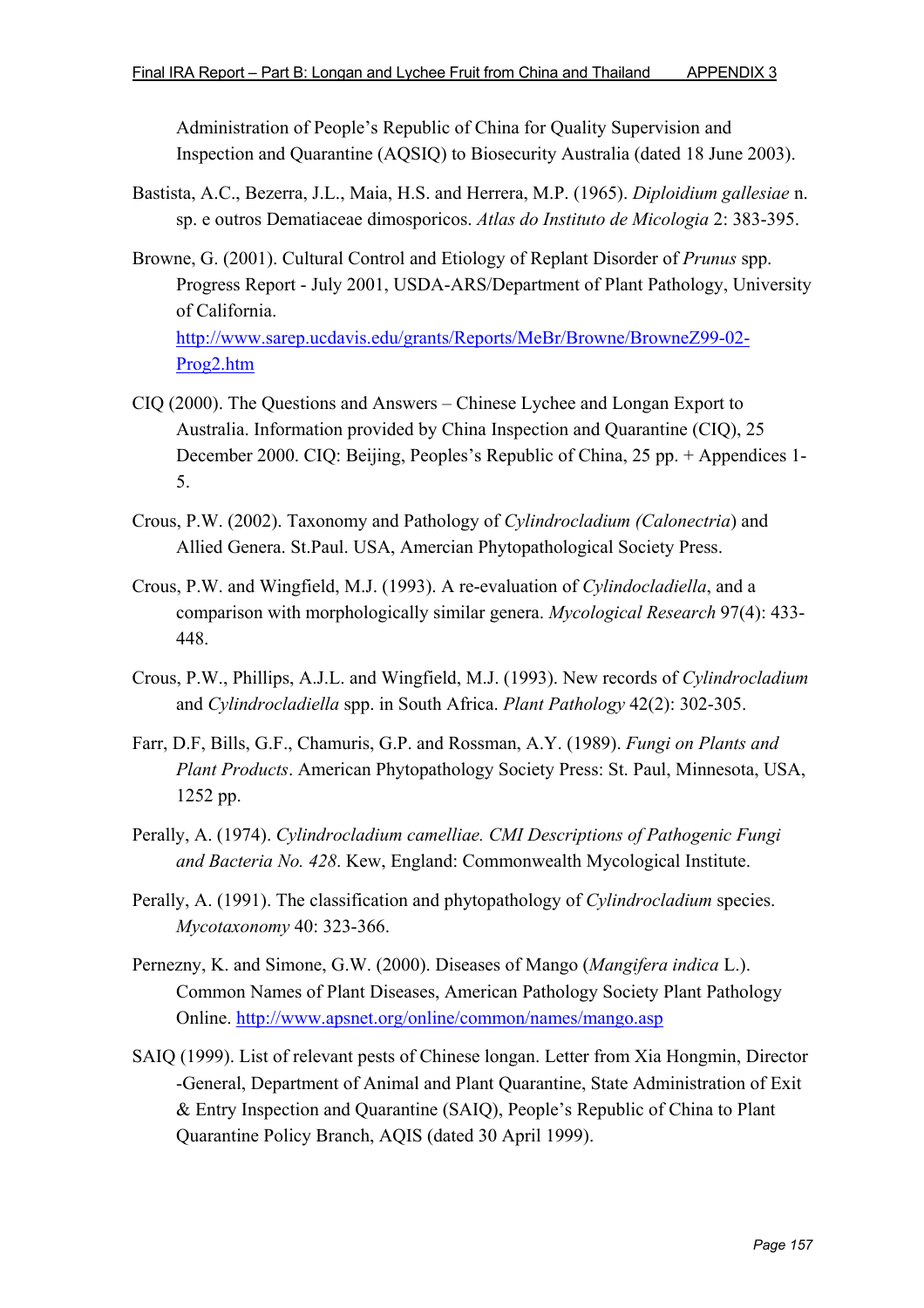- Schoch, C.L., Crous, P. W., Wingfield, M.J. and Wingfield, B.D. (2000). Phylogeny of *Calonectria* and selected hypocrealean genera with cylindrical macroconidia. In: K.A. Seifert, Gams, W. ,.Crous, P.W and Samuels, G.J. (eds), Molecules, morphology, and classification: towards monophyletic genera in the Ascomycetes. *Studies in Mycology* 45: 45-62.
- SBML (Systematic Botany & Mycology Laboratory) (2000). Fungal database. USDA, Agricultural Research Services, Beltsville, MD, USA. http://nt.arsgrin.gov/fungaldatabases, August 2000.
- Victor, D., Crous, P.W., Janse, B.H.H., Van Zyl, W.H., Wingfield, M.J. and Alfenas, A.C. (1998). Systematic appraisal of species complexes within *Cylindrocladiella*. *Mycological Research* 102(3): 273-279.
- Zhang, Z.W., Yuan, P.Y., Wang, B.Q. and Qui, Y.P. (1997). *Litchi Pictorial Narration of Cultivation*. Pomology Research Institute, Guangdong Academy of Agricultural Science, 189 pp. (In Chinese/English).

## **Litchi brown blight**

### *Peronophythora litchii* **Chen ex Ko. Chang, Su, Chen & Leu. [Pythiales: Pythiaceae]**

**Synonym(s):** The causal pathogen was first isolated from lychee fruit in Taiwan by Chen in 1934 and described in a new genus in 1961 (Chen, 1961; Kao and Leu, 1980). Chen placed *P. litchii* in the Peronosporaceae family. Ko *et al*. (1978) reinvestigated the morphological characteristics of the microorganism and erected the independent family Peronophythoraceae, intermediate between the Peronosporaceae and Pythiaceae to accommodate the species (CMI, 1979; Kao and Leu, 1980). Huang *et al*. (1983) amended the family description to take into account the multi-determinate nature of the sporangiophores.

Zoospores of six species of *Phytophthora*, two species of *Pythium*, *Saprolegnia diclina* and *Peronophythora litchii* were examined to resolve the orientation, extent, and possible connection of the anterior roots of the flagellar apparatus. The two roots are separate and although from some angles they appear to overlap, they do not connect. The zoospore of *P. litchii*, not previously studied in the transmission electron microscope, is cytologically similar to other zoospores in the Pythiaceae and Peronosporaceae (Barr and Désaulniers, 1997).

**Common name(s):** Litchi downy blight; litchi brown blight; downy blossom blight of lychee; fruit rot; root rot.

**Host(s):** *Litchi chinensis* (lychee). Some fruits of tomato, pawpaw and loofah have been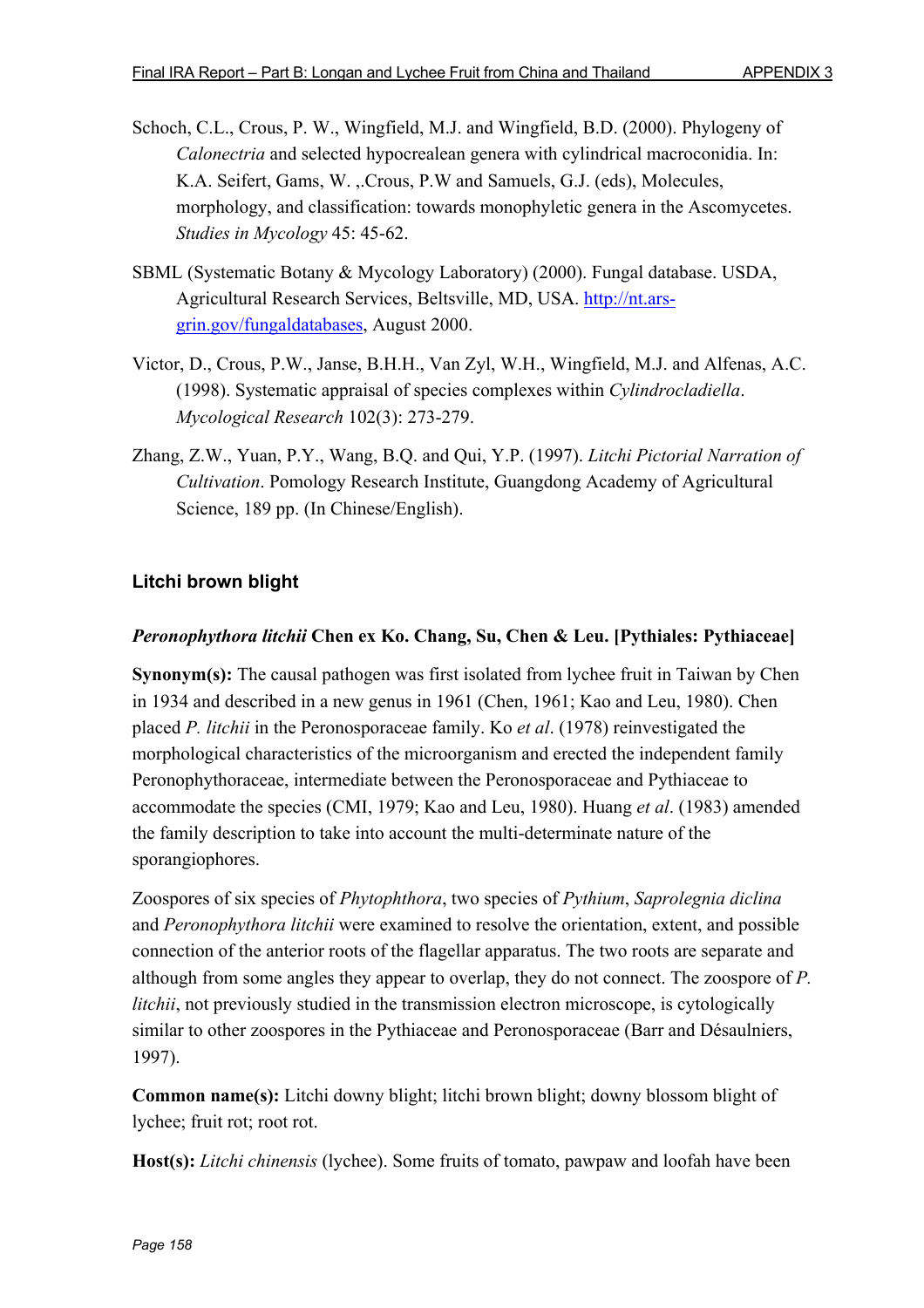artificially inoculated (CMI, 1989).

**Plant part(s) affected:** Fruit, flower, leaf, pedicel, root (Ann and Ko, 1984; Chi *et al*., 1984).

**Distribution:** China (Chi *et al*., 1984); Papua New Guinea (Arentz, 1986); Taiwan (Ann and Ko, 1984; Chen, 1961; Kobayashi *et al*. 1986); Thailand (DOA, 2003); Vietnam (Vien *et al*. 2001).

**Biology:** The chromistan *Peronphythora litchii* is a facultative necrotroph producing colourless, aseptate mycelium 4-6 µm wide, branched irregularly at right or acute angles (Hall, 1989). Chen (1961) reported symptoms of circular, pale black-brown lesions on the rind of the fruit mainly confined to the point of contact of adjacent fruits nearing maturity. Lesions are about 1-1.5 cm in diameter and covered with pale yellowish aerial mycelia. The inner surface of the exocarp is paler than the external surface with the tissue of the stem-end also pale black-brown.

Diseased flowers and panicles turn brown and become covered with whitish masses of sporangia and sporangiophores especially when there is rain during the late infection stage. Panicles eventually dry up. Young and ripe fruits, pedicels and leaves are also attacked, with irregular brown lesions with an unclear border (Ann and Ko, 1984). Infected fruit may fall prematurely.

Continuous rain in the growing season in May in China appears important for development of an epiphytotic (CMI, 1989). The infection period was shown in laboratory studies to be short and temperature dependent, varying from 1 day at 25°C to 3 days at 18°C. Kao and Leu (1980) found that the optimum temperatures for mycelial growth, sporulation, and germination of sporangia of *P. litchii* coincide with the maturing stage of lychee fruit where the temperatures range from 20 to 28°C. Higher temperatures in the daytime is suitable for sporulation, germination, and infection by the pathogen, and lower temperatures and high humidity at night facilitate zoospore release and distribution. In China the optimal temperature for disease outbreaks is 22-25°C (Li, 1997) with rainy spring days during infection causing serious losses.

In Vietnam, the disease is worse during periods of unusually cool, wet weather (Vien *et al*., 2001). Early symptoms of infected fruit are fruit necrosis and hyphal growth on the surface. Infected fruit turn brown and become enveloped in a white downy growth of hyphae, sporangiophores and sporangia (Vien *et al*., 2001). In 2000, in the Thanh Ha district of Hia Duong Province, downy blight affected 26% of blossoms in March and up to 12% of fruit in May. Similar symptoms had been observed in Vietnam in 1993 on both blossoms and fruit, and in 1998 and 1999 on blossoms only (Vien *et al*., 2001).

The pathogen remains in the soil or on infected fruit skins over-wintering mostly in spores. Spores germinate and spread as sporangia. Sporangia are not liberated by moving air, but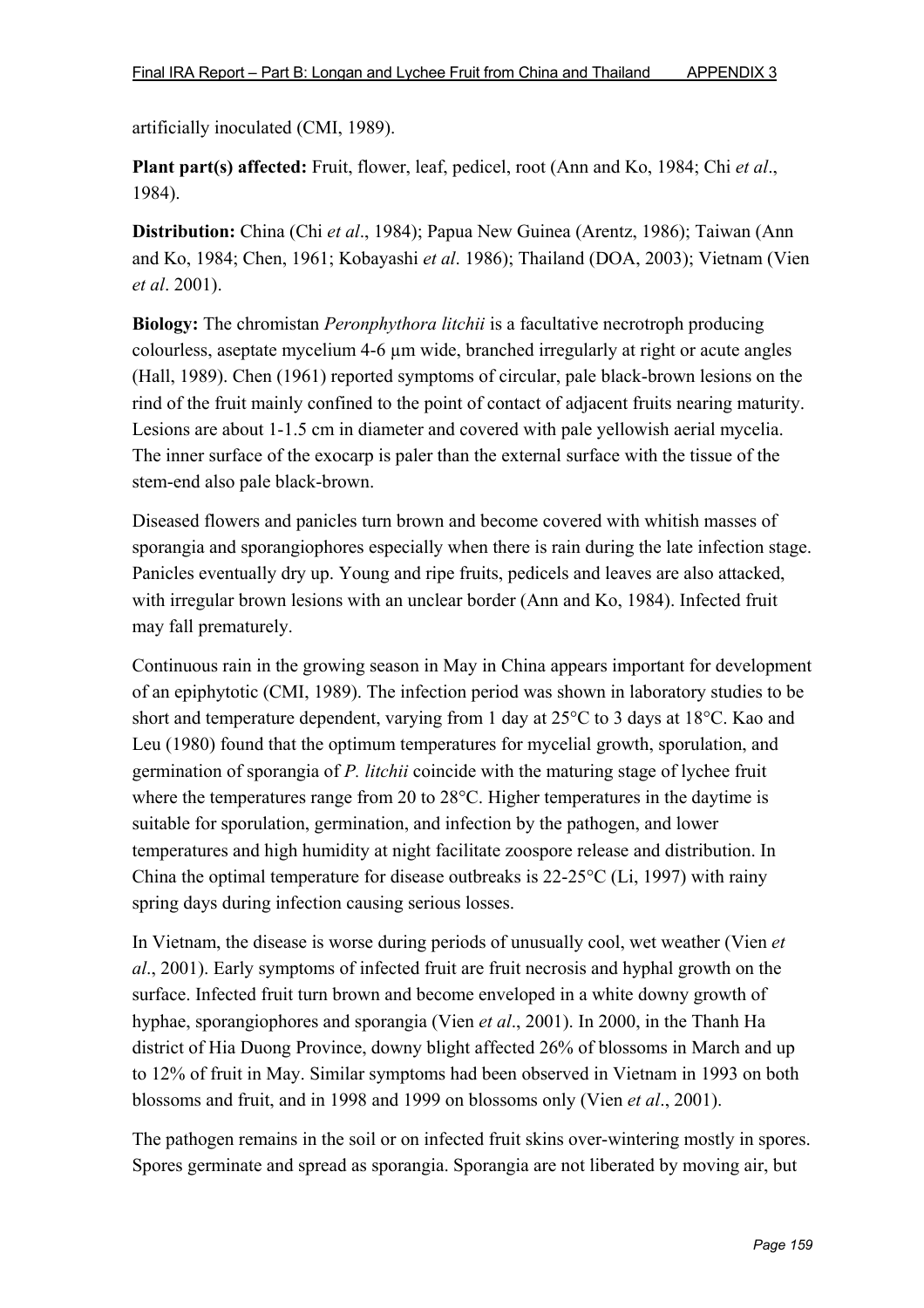are readily dispersed in splash droplets, suggesting a rain-splash mechanism (CMI, 1989) and may be further spread by insects. Sexual reproduction has not been observed on fruit (Vien *et al*., 2001). Isolates of *P. litchii* collected in Taiwan from diseased lychee fruit were shown to cause disease symptoms when inoculated onto both wounded and unwounded mature fruit, suggesting that the disease could develop in the field without mechanical injury (Chen *et al*., 1998).

The nutritional requirements of the chromistan are similar to those of *Phytophthora* and amylase activity has been detected from mycelium (Huang *et al*., 1983). Ou *et al*. (2000) compared the two most widely grown lychee cultivars in southern China, 'Huaizhi' and 'Nuomici' for their response to infection by *P. litchii*. The level of chitinase, ß-1,3 glucanase, antioxidant enzymes peroxidase, and antioxidants glutathione and ascorbate were higher in 'Huaizhi' which combined with a much more compact peel structure, was more storable than 'Nuomici'.

*P. litchii* is an important fruit disease of lychee in Taiwan, China and recently Thailand and Vietnam (Coates *et al*., 2003) and is considered to be one of the most important diseases of lychee in China (Ou, 2001; Zhang, 1997).

Infection of the fruit causes loss of fruit and low commercial value of postharvest fruit due to off-taste and shortened shelf life (Ou, 2001).

In Guangzhou (Guangdong Province), *P. litchii* was recorded causing death of flowers and fruit decay; yield losses of 10-30% and losses of up to 50% with severe infections (Ou *et al*., 1999).

It caused about 60% losses in the Nan-tou area of Taiwan in 1977. Extensive drop of infected fruit occurs in Taiwan during May and June which coincides with the beginning of the rainy season and the ripening phase of fruit development (Kao and Leu, 1980). In 1983, in central and southern Taiwan, a blossom blight of lychee was reported to cause considerable reduction in yield of lychees. Diseased flowers turned brown and were covered with whitish masses of sporangiophores and sporangia. *P. litchii* was isolated from diseased flowers and reisolated from experimentally infected flowers (Ann and Ko, 1984).

Kobayashi *et al*. (1986) indicated that *P. litchii* was isolated from lychees imported from Taiwan to Japan

Molecular markers for the detection and diagnosis of *P. litchii* have been developed (Chen *et al*., 1998b) which would enable detection of the pathogen on the fruit and in the soil directly from the field to assist in further study of the ecological roleof disease development and genetic diversity of oomycetes.

**Control:** There is little information available on control of this disease other than by orchard management. This includes removal of infected and dead branches during post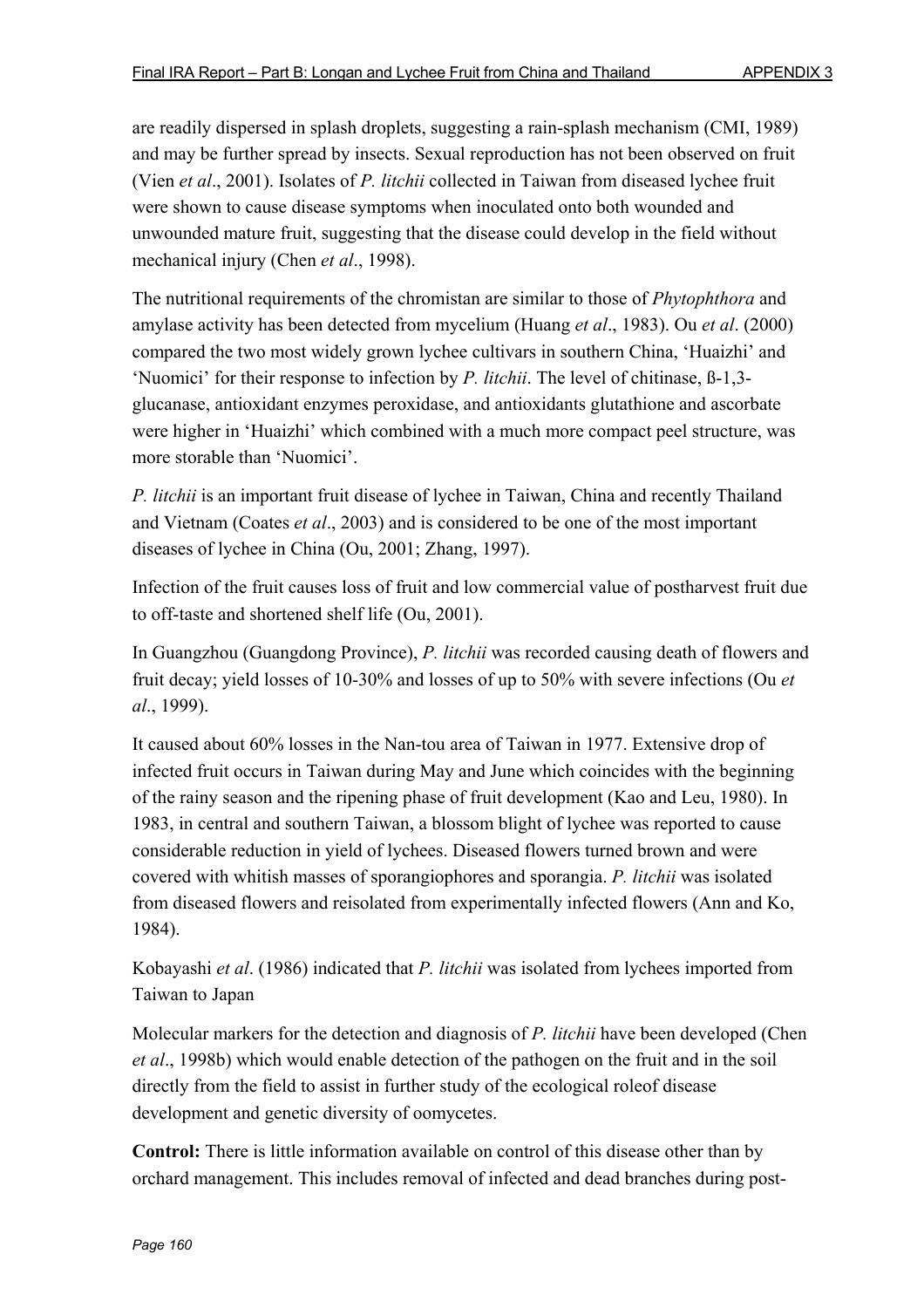harvest pruning; winter orchard cleaning and winter spraying of the crowns of trees with 50% copper oxychloride solution (1:600) (Li, 1997).

In China, chemical control in the spring, when temperatures are higher and soil humidity higher includes two sprays of 0.2%-0.3% copper sulphate with a surfactant on the ground prior to an application of lime (CIQ, 2000; Zhang, 1997). Chemical control options recommended in China at flower budding stage, fruitlet stage and on pre-ripe fruit stage are 90% aliette solution (1: 400-500) and 58% Ridomil Mz or 64% Sadofan (1:600). Where infection is severe, two applications are required at flower budding in mid to late March (Li, 1997).

Ou (1999) reported control with mancozeb applications. Li and Wu (2000) compared Metalaxyl, Oxadixyl, Curzate-M8 (8% Cymoxanil and 64% Mancozeb) and Mancozeb in the control of the disease and found Metalaxyl to have the highest toxicity with Mancozeb the lowest. However, some phenylamide-resistant pathogens have been found in some regions but no cross-resistance was found between Metalaxl and Cymoxanil.

Zentmyer and Mitchell (1985/86) suggested that many of the control measures for *Phytophthora* diseases of tropical fruit tees would also apply to control of *Peronophythora* fruit rot due to similarities between the two genera.

- Ann, P.J. and Ko, W.H. (1984). Blossom blight of litchi in Taiwan caused by *Peronophythora litchi*. *Plant Disease* 68: 826.
- Arentz, F. (1986). A key to *Phytophthora* species found in Papua New Guinea with notes on their distribution and morphology. *Papua New Guinea Journal of Agriculture Forestry and Fisheries* 34: 1-4, 9-18.
- Barr, D.J.S. and Désaulniers, N.L. (1997). Further studies on the flagellar apparatus in Oomycetes; anterior roots. *Mycologia* 89(2) abstract.
- Coates, L.M., Sangchote, S., Johnson, G.I. and Sittigul, C. (2003). Diseases of lychee, longan and rambutan. In: Ploetz, R.C. (ed.) *Diseases of Tropical Fruit Crops*. Wallingford, UK: CABI Publishing, pp. 307-325.
- CIQ (2000). The Questions and Answers Chinese Lychee and Longan Export to Australia. Information provided by China Inspection and Quarantine (CIQ), 25 December 2000. CIQ: Beijing, People's Republic of China, 25 pp. + Appendixes 1- 5.
- Chen, C. C. (1961). A species of *Peronophythora* gen. nov. parasitic on litchi fruit in Taiwan. *Special Publication, College Agricultural, National Taiwan University* 10: 1-37.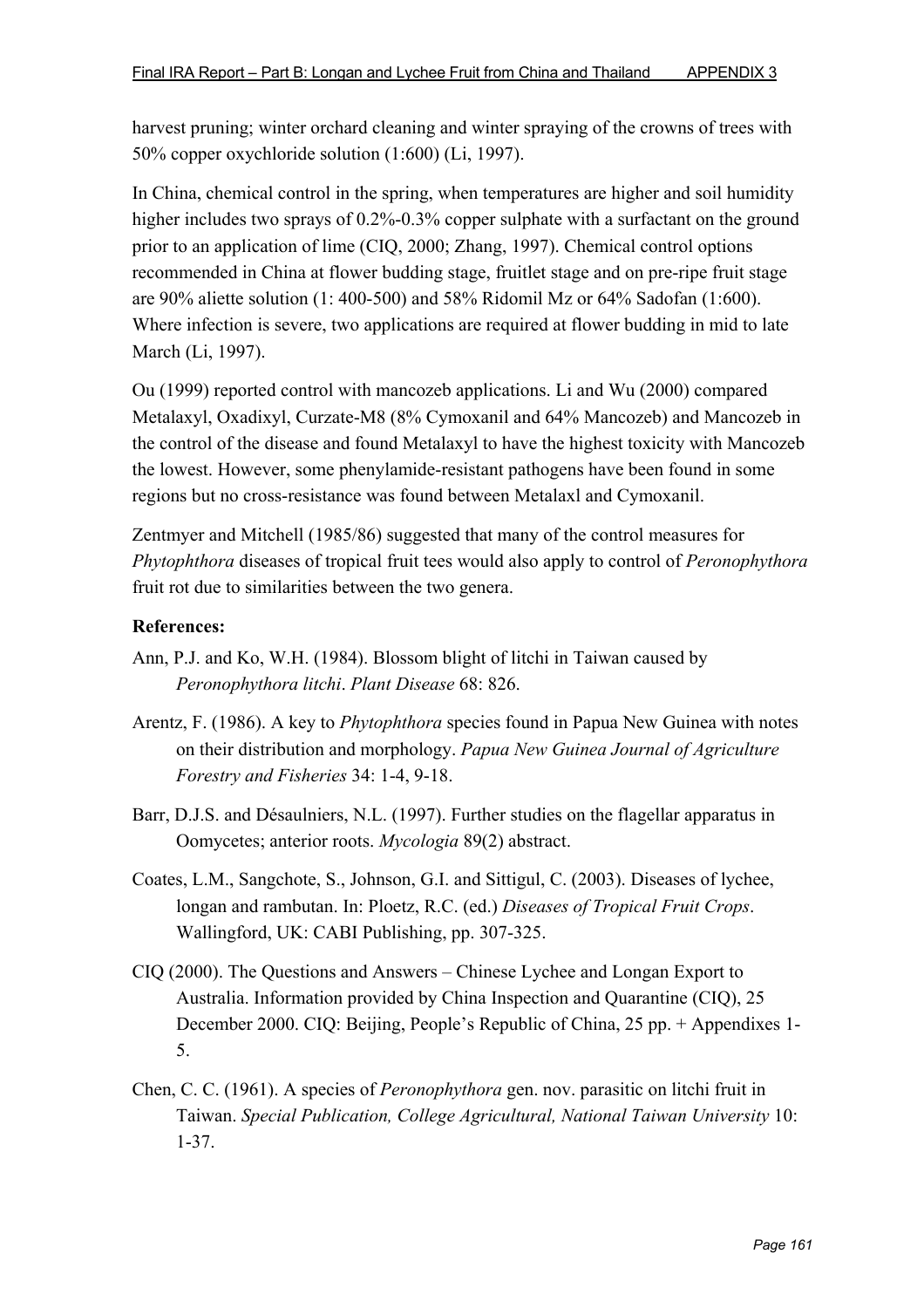- Chen, L.C., Lai, S.C., Lee, C.C., Chung, Y.W. and Ann, P.J. (1998a). Effect of environmental factors on mycelial growth of *Peronophythora litchii*. *Plant Pathology Bulletin* 7: 128-133.
- Chen, L.C., Lee, C.C., Chung, Y.W., Ann, P.J. and Yeh, Y. (1998b). Establishment of molecular markers for detection and diagnosis of *Peronophthora litchii. Plant Pathology Bulletin* 7: 189-200.
- Chi, P.K., Pang, S.P. and Liu, R. (1984). On downy blight of *Litchi chinensis* Sonn 1. The pathogen and its infection process. *Acta Phytopatholgica Sinica* 14: 113-119.
- CMI (1989). CMI Descriptions of Pathogenic Fungi and Bacteria, Set 98, Nos 971-980. *Mycopathologia* 106: 183-211.
- DOA (2003). *Application for Market Access of Lychee From Thailand to Australia*. Department of Agriculture, Ministry of Agriculture and Cooperatives, Bangkok, Thailand, May 2003.
- Hall, G. (1989). *Pyrenophythora litchi. CMI Descriptions of Pathogenic Fungi and Bacteria No. 974*. Kew, England: Commonwealth Mycological Institute.
- Huang, H., Wang, C.P. and Xu, D.Y. (1983). On *Peronophythora litchi*. *Acta Mycologica Sinica* 2(4): 201-206.
- Kao, C.W. and Leu, L.S. (1980). Sporangium germination of *Peronophythora litchii*, the causal organism of litchi downy blight. *Mycologia* 72: 737-748.
- Ko, W.H., Chang, H.S., Su, H.J., Chen, C.C. and Leu, L.S. (1978). Peronophythoraceae, a new family of Peronosporales. *Mycologia* 70: 380-384.
- Kobayashi, Y., E. Kimishima, *et al*. (1986). *Peronophythora litchii* isolated from litchi fruit (*Litchi chinensis*) imported from Taiwan. *Research Bulletin of the Plant Protection Service Japan* 22: 55-60.
- Li, J. (1997).Diseases and pests and their control. In: Zhang, Z. (ed.) *Litchi Pictorial Narration of Cultivation*. Pomology Research Institute, Guangdong Academy of Agricultural Science, 189 pp.
- Li, D. and Wu, X.B. (2001). Toxicity of four fungicides for controlling *Peronopthora litchii*. In: Huang, H.B. and Menzel, C. (eds). *Proceedings of the First International Symposium on Litchi and Longan, Guangzhou, China June 2000. ISHS Acta Horticulturae* 558: 435-438.
- Ou, H.X., Deng, W.S. and Wu, X.T. (1999). Experiment of control of litchi downy mildew disease by using 80% mancozeb wetted powder. *China Fruits* 3: 32.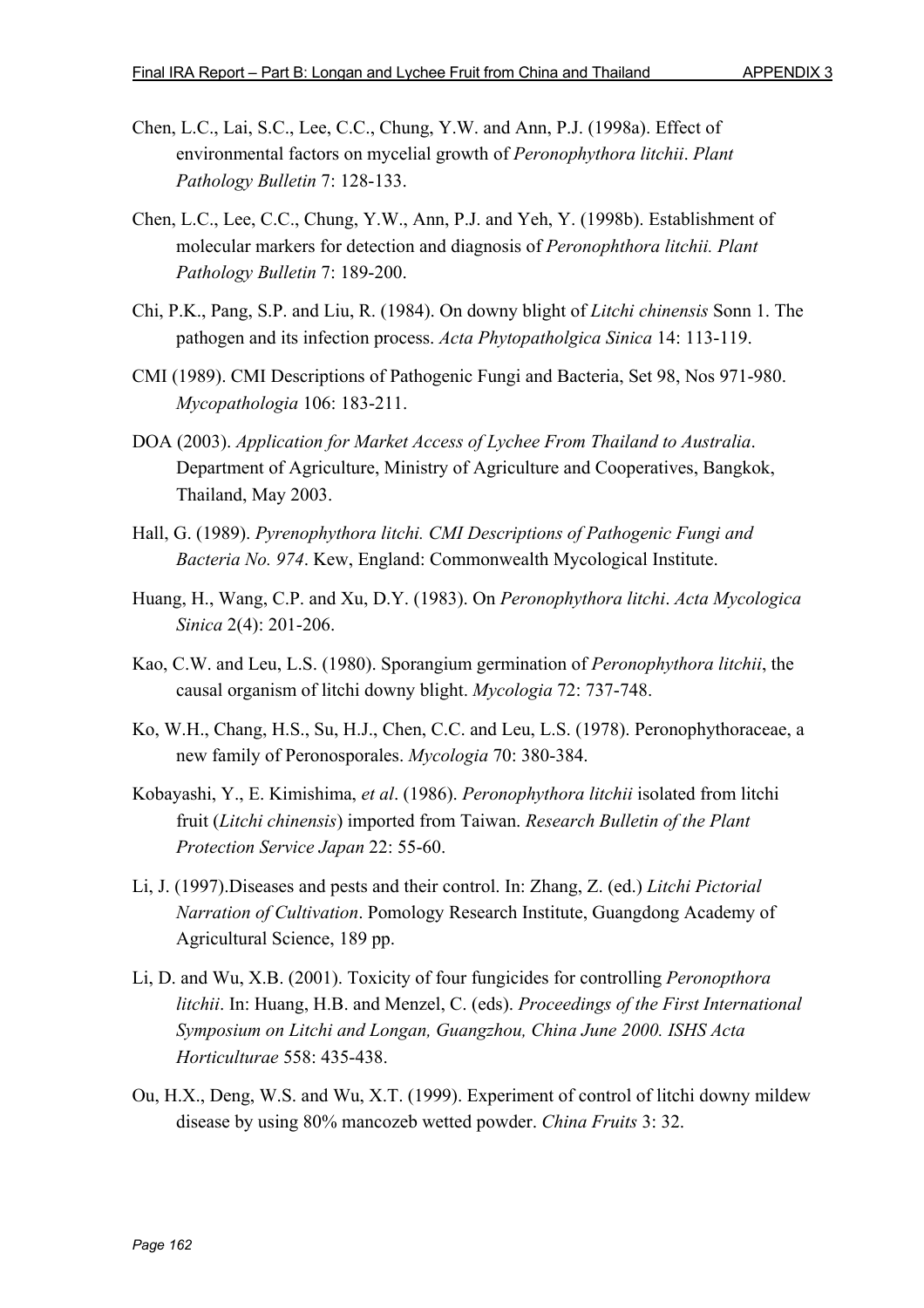- Ou, H.X., Sun, G.C., Jiang, Y.M. and Zhu, X.R. (2001). Pathogenesis-related proteins in litchi after inoculation with *Peronophthora litchii*. In: Huang, H.B. and Menzel, C. (eds). *Proceedings of the First International Symposium on Litchi and Longan, Guangzhou, China June 2000. ISHS Acta Horticulturae* 558: 439-442.
- Vien, N.V., Benyon, F.H.L, Trung, H.M., Summerell, B.A., Van, N.K. and Burgess, L.W. (2001). First record of *Peronophythora litchii* on litchi fruit in Vietnam. In: Conference Handbook - *13th Biennial Plant Pathology Conference, Cairns Queensland 24-27 September 2001*. Australasian Plant Pathology Society, p. 297.
- Zentmyer, G.A. and Mitchell, D.J. (1985/86). Phytophthora diseases of fruit trees in the tropics. *Review of Tropical Plant Pathology* 2: 287-309.

## **Fruit blotch**

#### *Phomopsis longanae* **Chi & Jiang [Diaportales: Valsaceae]**

**Synonym(s):** None known.

**Common name(s):** Branch canker; fruit blotch; fruit rot.

**Host(s):** *Dimocarpus longan* (longan); *Litchi chinensis* (lychee) (Lin and Chi (1992).

**Plant part(s) affected:** Bark, fruit, stem, twig (DOA, 2003a, b).

**Distribution:** China (Lin and Chi, 1992).

**Biology:** Coates *et al*. (2003) list *Phomopsis* sp. causing leaf spot on lychee and a die-back disease of lychee in Florida (Alfieri *et al*., 1994); leaf spot of rambutan (Tindall, 1994) and stem-end rot of longan, lychee and rambutan.

*Phomopsis* sp. are implicated along with *Diplodia theobromae* and anomorphs of *Botryosphearia* spp.as well as *Colletrotrichum* spp. as the most common causal agents of stem-end rot on longan, lychee and rambutan (Coates *et al*., 2003). Stem-end rots begin as brown discolouration of the rind at the stem end and expand rapidly and are visually indistinguishable without isolation.

The process of infection is not been clearly established. Symptoms probably arise from quiescent infections in the skin and stem end of fruit (Coates *et al*. 2003). *Phomopsis* sp. has also been isolated as an endophyte from longan, lychee and rambutan stem tissue, suggesting another mode of infection (Johnson *et al*., 1998).

*Phomopsis caricae-papayae* on mango is spread by spores on the stalks spreading to fruit in wet weather. Latent infections may form on the pericarp or stem end prior to harvest. Alternatively, spores on the fruit surface may germinate and enter through cut stem end. Spread of *Phomopsis* disease from fruit to fruit after harvest is not significant in mango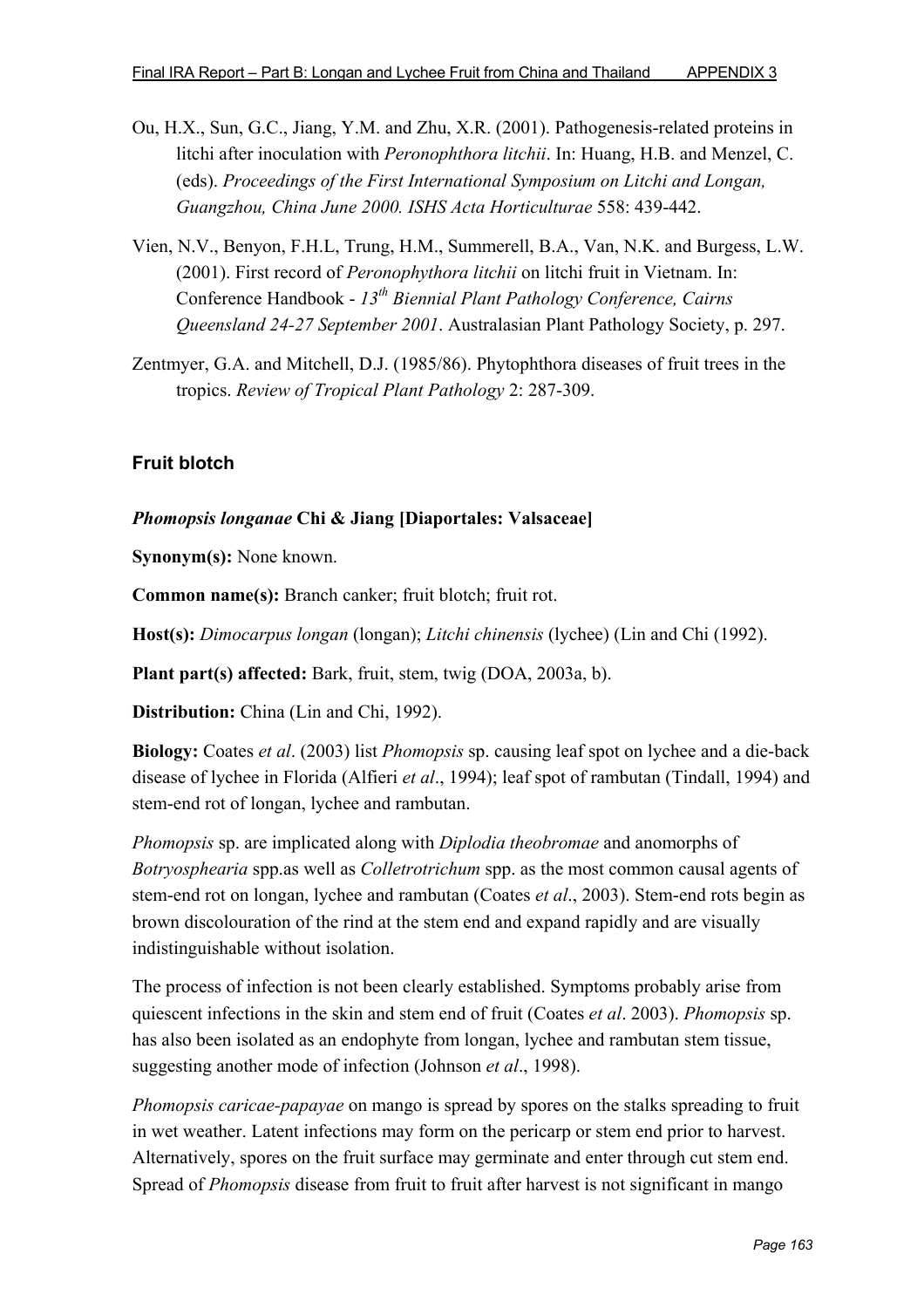(Persley, 1993). Symptoms commonly occur at the stem end but can occur anywhere on the fruit initially as water-soaked lesions. The rot develops deep into the flesh. At advanced stages, white mycelium with numerous black pycnidia may be visible (Persley, 1993).

The record of the pathogen *Phompsis longanae* on longan in China is relatively recent (Lin and Chi, 1992) and the damage on longan in China is reported to be low (AQSIQ, 2003).

**Control:** Coates *et al*. (2003) suggests that inoculum from the group of fungi causing stem end of longan, lychee and rambutan rot can be reduced by pruning out dead leaves and twigs in the canopy, thus increasing ventilation and providing a less favourable environment.

Fruit should be cool-stored after harvest to suppress the development of disease and fungicide treatment can provide some control.

For *Phomopsis mangifera* and other pre- harvest rots in mangoes dipping in hot (52ºC) benomyl for 5 minutes is effective but increasingly not allowed in many areas. Hot water treatment at 55ºC or vapour heat treatment are less effective. Treatment with fungicide prior to storing for long periods is recommended (Ploetz, 2003).

- Alfieri, S.A.Jr., Langdon, K.R., Kimbrough, J.W., El-Gholl, N.E. and Wehlburg, C. (1994). *Diseases and Disorders of Plant in Florida*. Bulletin No. 14. Gainsville, Florida: Division of Plant Industry.
- AQSIQ (2003). Comments provided on the Technical Issues Paper on the IRA on Longan and Lychee Fruit from China. State General Administration for Quality Supervision and Inspection and Quarantine of the People's Republic of China (AQSIQ), 18 June 2003.
- Coates, L.M., Sangchote, S., Johnson, G.I. and Sittigul, C. (2003). Diseases of lychee, longan and rambutan. In: Ploetz, R.C. (ed.) *Diseases of Tropical Fruit Crops*. Wallingford, UK: CABI Publishing, pp. 307-325.
- Lin, S.M. and Chi, P.K. (1992). Some new species and new records of genus *Phomopsis* in China. *Journal of South China Agricultural University* 13: 93-97.
- Johnson, G.I., Joyce, D.C. and Gosbee, M.J. (1998). *Botryosphearia* (anamorphs *Fusicoccum* and *Dothiorella*), *Diaporthe* (anamorphs *Phomopsis* spp.) and *Lasiodiplodia*: infection and defence. In: Johnson, G.I., Highley, E. and Joyce, D.C. (eds). Disease Resistance in Fruit. *Proceedings of an International Workshop held Chiang Mai, Thailand, 18-21 May 1997*. ACIAR Proceedings No. 80, pp. 46-52.
- Persley, D. (ed.) (1993). *Diseases of Fruit Crops*. Queensland, Brisbane: Department of Primary Industry, 178 pp.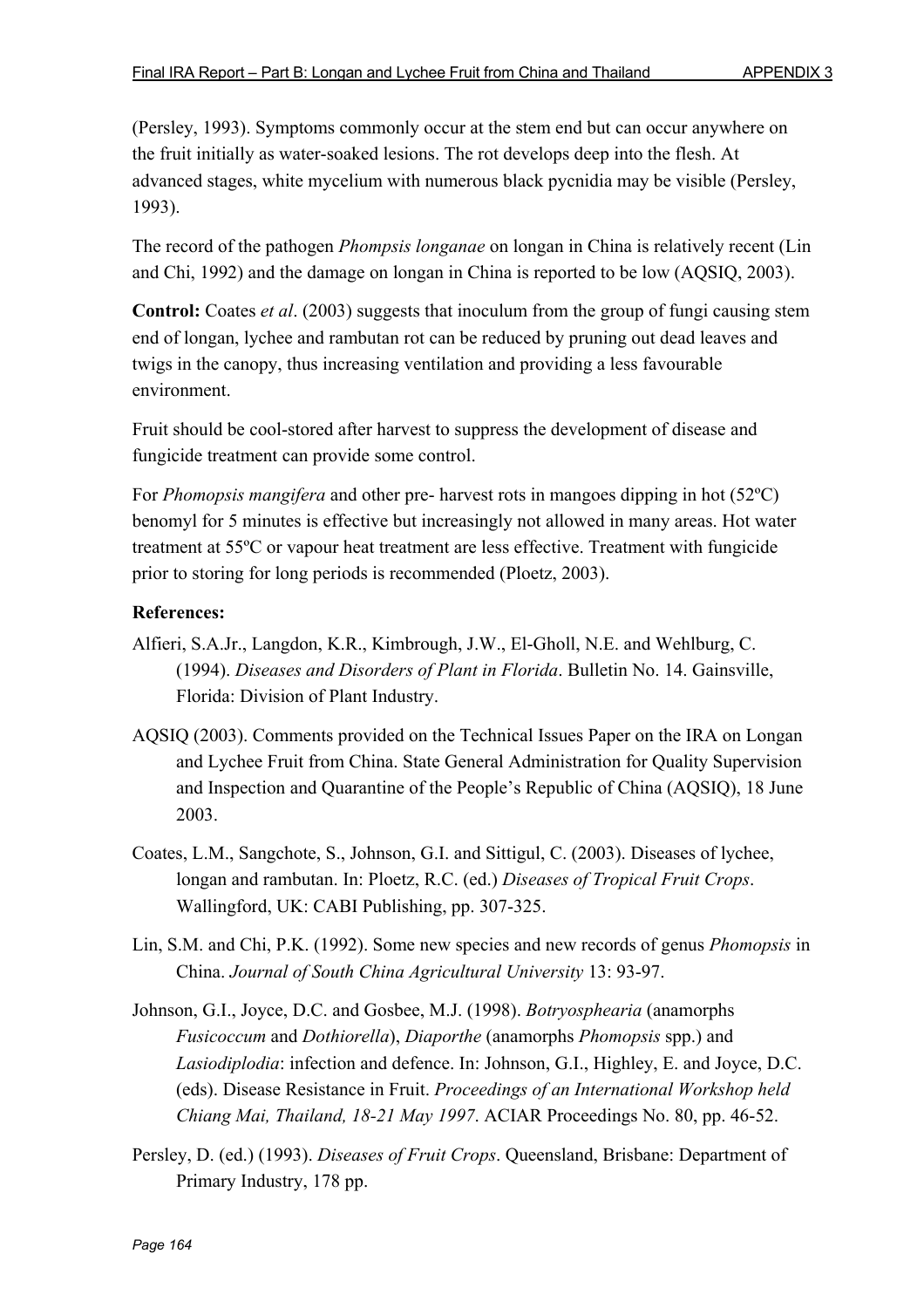- Ploetz, R.C. (2003). Diseases of mango. In: Ploetz, R.C. (ed.) *Diseases of Tropical Fruit Trees*. Wallingford, UK: CABI Publishing, pp. 327-372.
- Tindall, H.D. (1994). Rambutan cultivation. In: *FAO Plant Production and Protection Paper No. 121*, pp. 135-141.

# **Phytophthora fruit and rot**

### *Phytophthora palmivora* **MF4 (E. J. Butler) E. J. Butler [Pythiales: Pythiaceae]**

**Synonym(s):** *Phytophthora arecae* (L.C. Coleman) Pethybr.; *Phytophthora cactorum* var. *arecae* (L.C. Coleman) Sacc. & Trotter; *Phytophthora faberi* Maubl.; *Phytophthora heveae* A.W. Thomps.; *Phytophthora omnivora* var. *arecae* L.C. Coleman; *Phytophthora palmivora* var. *heveae* (A.W. Thomps.) Orellana; *Phytophthora palmivora* var. *theobromae* (L.C. Coleman) Orellana; *Phytophthora theobromae* L.C. Coleman (CABI, 2002).

**Common name(s):** Phytophthora leaf blight and fruit rot (Coates *et al*., 2003); black pod of cacao (CABI, 2002).

**Host(s):** *P. palmivora* infects more than 200 species of economic, ornamental, shade and hedge plants. Primary hosts include: *Areca catechu* (betelnut palm), *Carica papaya* (pawpaw), *Cocos nucifera* (coconut), *Dimocarpus longan* (longan) (DOA, 2003b); *Hevea brasiliensis* (rubber), *Litchi chinensis* (lychee) (DOA, 2003a); and *Theobroma cacao* (cocoa).

Secondary hosts include: *Anacardium occidentale* (cashew nut), *Ananas comosus* (pineapple), *Annona muricata* (soursop); *Annona glabra* (pond apple); *Areca* sp. (areca palm*), Artocarpus altilis* (breadfruit), *Citrus* spp. (citrus), *Citrus x paradisi* (grapefruit), *Durio zibethinus* (durian), *Elaeis guineensis* (African oil palm), *Ficus carica* (common fig), *Gossypium hirsutum* (Bourbon cotton), *Mangifera indica* (mango); *Manihot esculenta* (cassava), *Manilkara zapota* (sapodilla), *Myristica fragrans* (nutmeg), Palmae (plants of the palm family), *Persea americana* (avocado), *Piper nigrum* (black pepper) (CABI, 2002; Ploetz *et al*., 2003).

**Plant part(s) affected:** Fruit, leaf, panicle, root, young shoots (CABI, 2002; Coates *et al*., 2003; DOA, 2003a, b).

**Distribution:** Worldwide distribution, ubiquitous in the tropics (CABI, 2002) including Australia (Northern Territory and Queensland) (APPD, 2003; CABI, 2002); China (Fujian, Jiangsu, Taiwan, Yunnan, Zhejiang) (CABI, 2002); Thailand (Phitsanulok, Chiang Mai Province (CABI, 2002; DOA, 2003a, b).

**Biology:** Symptoms in longan include a dark necrosis of young shoots, brown blight on the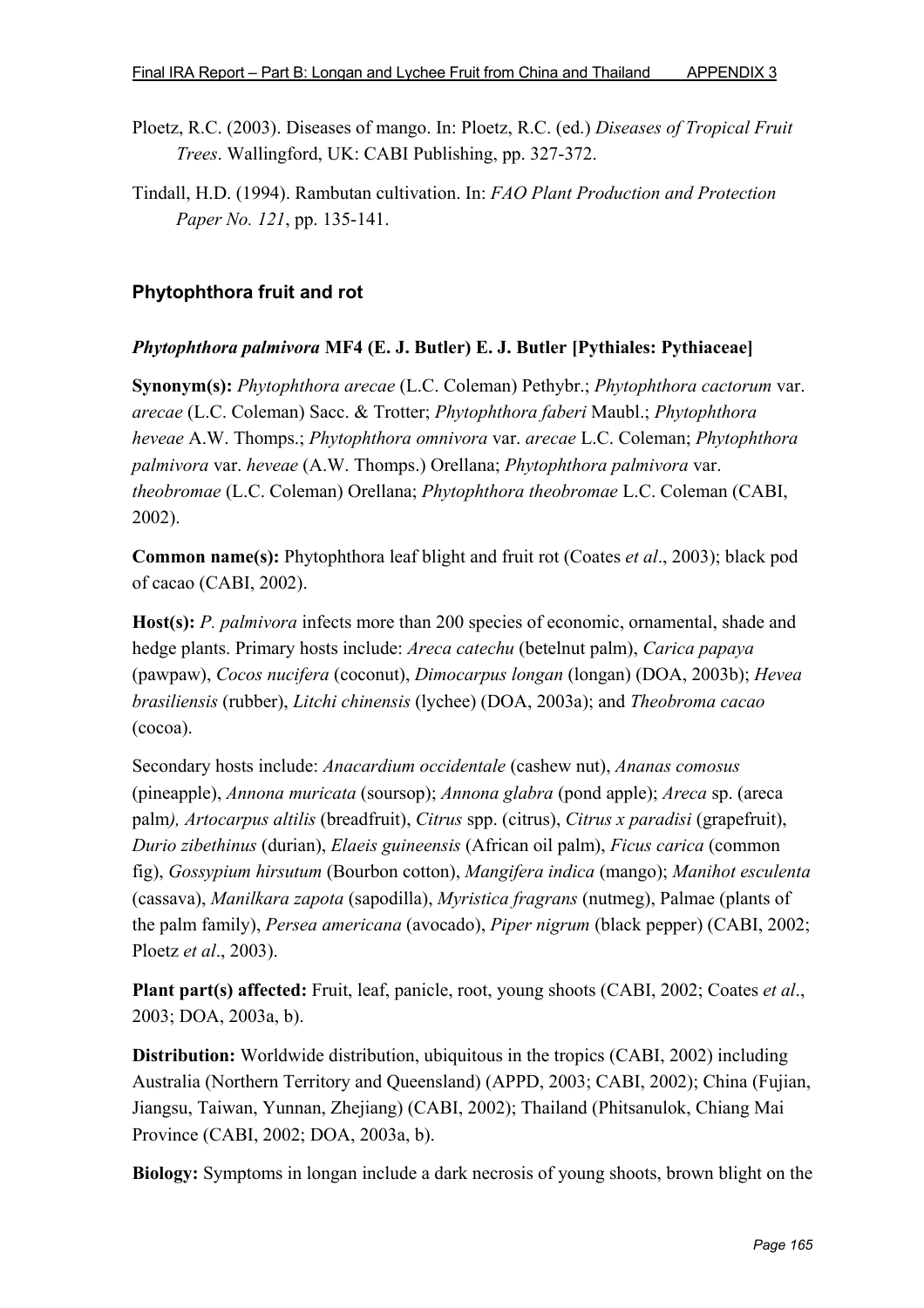panicles, flower drop, irregular brown lesions on fruit and premature fruit drop. During wet weather the fruit will crack and lesions will be covered by white sporangia and sporangiophores (Coates *et al*., 2003).

In longan and lychee, infection occurs by zoospores, released when there is free moisture. The disease then develops during extended periods of wet weather (DOA, 2003a, b).

In Thailand, it is considered a moderately important disease of longan causing fruit rot and lychee mostly causing root rot (DOA, 2003a, b). It is possible that low hanging longans or lychees or fallen fruit may be infected and rot. Phytophthora leaf blight and fruit rot are serious diseases of longan where fruit are induced to set during the off-season (Visitpanich *et al*., 2000). The symptoms develop during cool weather especially after 2-3 days of rainfall (Bhavakul *et al*., 1998).

*P. palmivora* can survive dry periods as dormant chlamydospores, oospores or dormant mycelium, and produce sporangia and zoospores when the rain returns. Chlamydospores are also found in fruit tissue and are most important survival structure (CABI, 2002).

*P. palmivora* infects more than 200 species of economic, ornamental, shade and hedge plants. All palms are potentially affected; *Cocos nucifera* and *Areca catechu* are most commonly infected (CABI, 2002). It causes fruit rot in atemoya, breadfruit, papaya, pond apple, soursop, fig, longan and durian (Ploetz *et al*., 2003).

In cocoa, the whole plant is attacked resulting in pod rot, bark and stem and cushion canker, wilt and blight. Circular brown lesions develop on pods eventually blackening and mummifying the pod sometimes covered in a white mass of sporangia (CABI, 2002). Low initial inoculum can build up rapidly by repeated cycles of sporangia and zoospores production due to a very short regeneration time. Above ground sources of infection such as mummified pods, infected flowers and cankers are important for primary infection with rain splash on the soil and diseased pods and leaves creating droplets which move upwards with convection and can also be moved by insect vectors such as ants. Cankers can also form in wounds after insect injury (CABI, 2002). Rain splash is also responsible for transmission of rubber leaf disease and papaya root rot liberating sporangia from infected leaves and fruit and from soil into the air. Wind dispersal of inoculum and windblown rain permits spread and developments of epidemics (CABI, 2002).

Recent estimates attribute 44% of the total global crop loss of cocao to black pod disease (Van der Vossen, 1997). *P. palmivora* is a serious pathogen in West Africa where over 60% of global cocoa is produced. Pod rot and stem canker caused cocoa pod losses of up to 63% and the death of up to 10% of trees annually on Kar Kar Island, Papua New Guinea (Guest *et al*., 1994). There were substantial losses due to papaya root rot in south-eastern Queensland in the 1950s and more than 20% of plants were destroyed in one papaya plantation in central Taiwan in 1975 (Ko, 1994). Pineapple heart rot is a problem in Australia, the Philippines, South Africa and Thailand, but worldwide losses are highly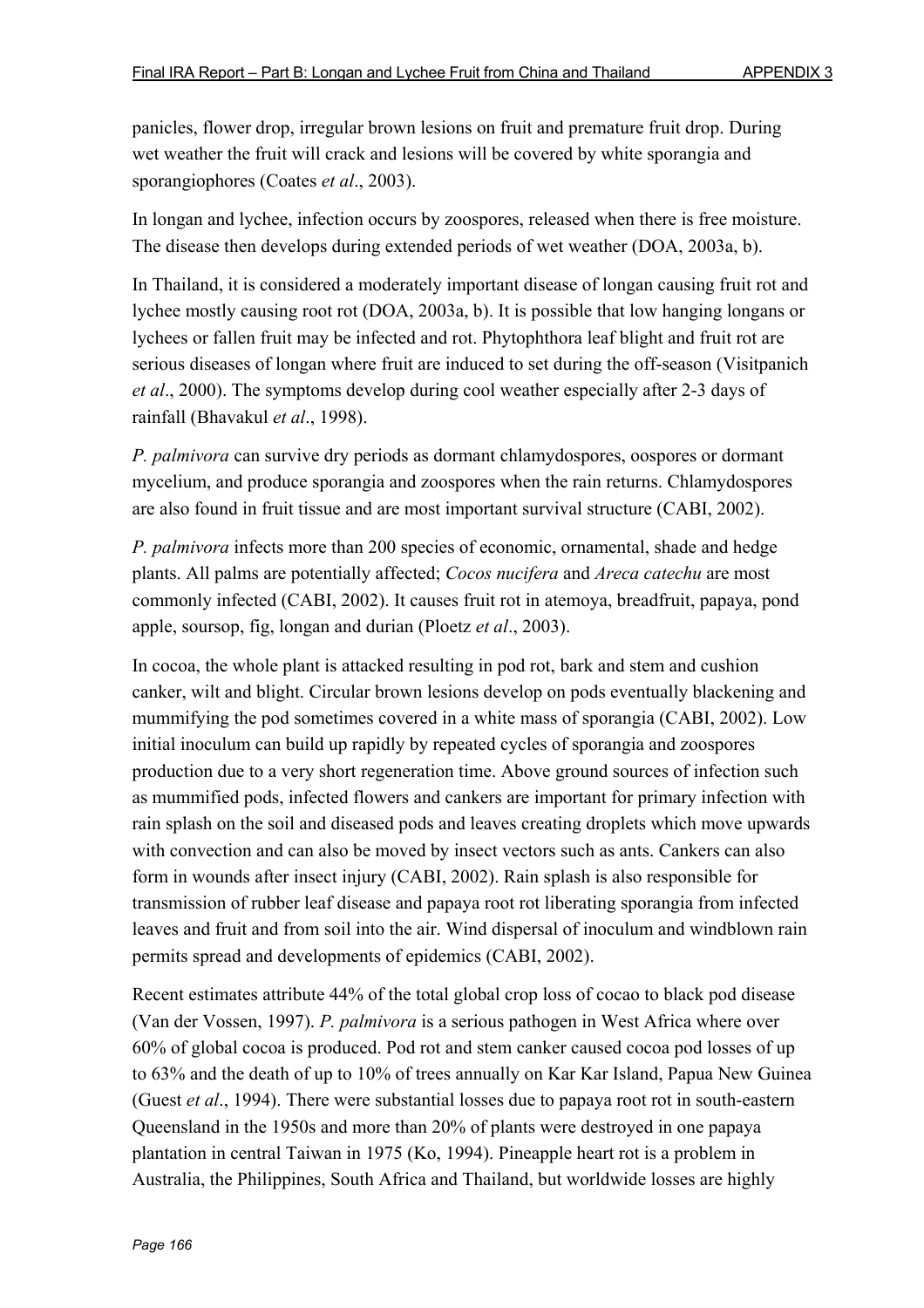variable (CABI, 2002).

**Control:** Control in longan and lychee orchards is achieved through good orchard sanitation, with destruction of diseased plant material to reduce the source of inoculum. Fungicide applications may be necessary during disease conducive periods. The soil at the base of the tree trunk can be drenched with metalaxyl as an effective chemical control of this disease (DOA, 2003a).

- APPD (2003). Australian Plant Pest Database. Plant Health Australia. http://www.planthealthaustralia.com.au/APPD/queryForm.asp
- Bhavakul, K., Topsol, M., Rakvitayasart, V. and Suwanketnikon, S. (1998). Studies on Phytophthora leaf blight of longan: symptoms, causal organism and chemical control. *Proceedings of a Seminar and Workshop on Longan Producing Technology, Chiang Mai Phucome Hotel, Chiang Mai, Thailand, 14-15 September, 1998*, pp. 62- 73.
- CABI (CAB International) (2002). *Crop Protection Compendium* (2003 edition). Wallingford, UK: CAB International.
- Coates, L.M., Sangchote, S., Johnson, G.I. and Sittigul, C. (2003). Diseases of lychee, longan and rambutan. In: Ploetz, R.C. (ed.) *Diseases of Tropical Fruit Crops*. Wallingford, UK: CABI Publishing, pp. 307-325.
- DOA (2003a). Application for Market Access of Longan From Thailand to Australia. Department of Agriculture, Ministry of Agriculture and Cooperatives, Bangkok, Thailand, May 2003.
- DOA (2003b). Application for Market Access of Lychee From Thailand to Australia. Department of Agriculture, Ministry of Agriculture and Cooperatives, Bangkok, Thailand, May 2003.
- Guest, D.I., Anderson, R.D., Foard, H.J., Phillips, D., Worboys, S. and Middleton, R.M. (1994). Long-term control of *Phytophthora* diseases of cocoa using trunk-injected phosphonate. *Plant Pathology* 43(3): 479-492.
- Ko, W.H. (1994). Phytophthora fruit and root rot. In: Ploetz, R.C., Zentmeyer, G.A., Nishijima, W.T, Rohrbach, K.G. and Ohr, H.D. (eds). *Compendium of Tropical Fruit Diseases*. St Paul, Minnesota, USA: American Phytopathological Society (APS) Press, pp. 61-62.
- Ploetz, R.C., Lim, T.K., Menge, J.A., Kenneth, G., Rohrbach, K.G. and Michaolides, T.J. (2003). Common pathogens of tropical fruit crops. In: Ploetz, R.C. (ed.) *Diseases of Tropical Fruit Crops*. Wallingford, UK: CABI Publishing, pp. 1-19.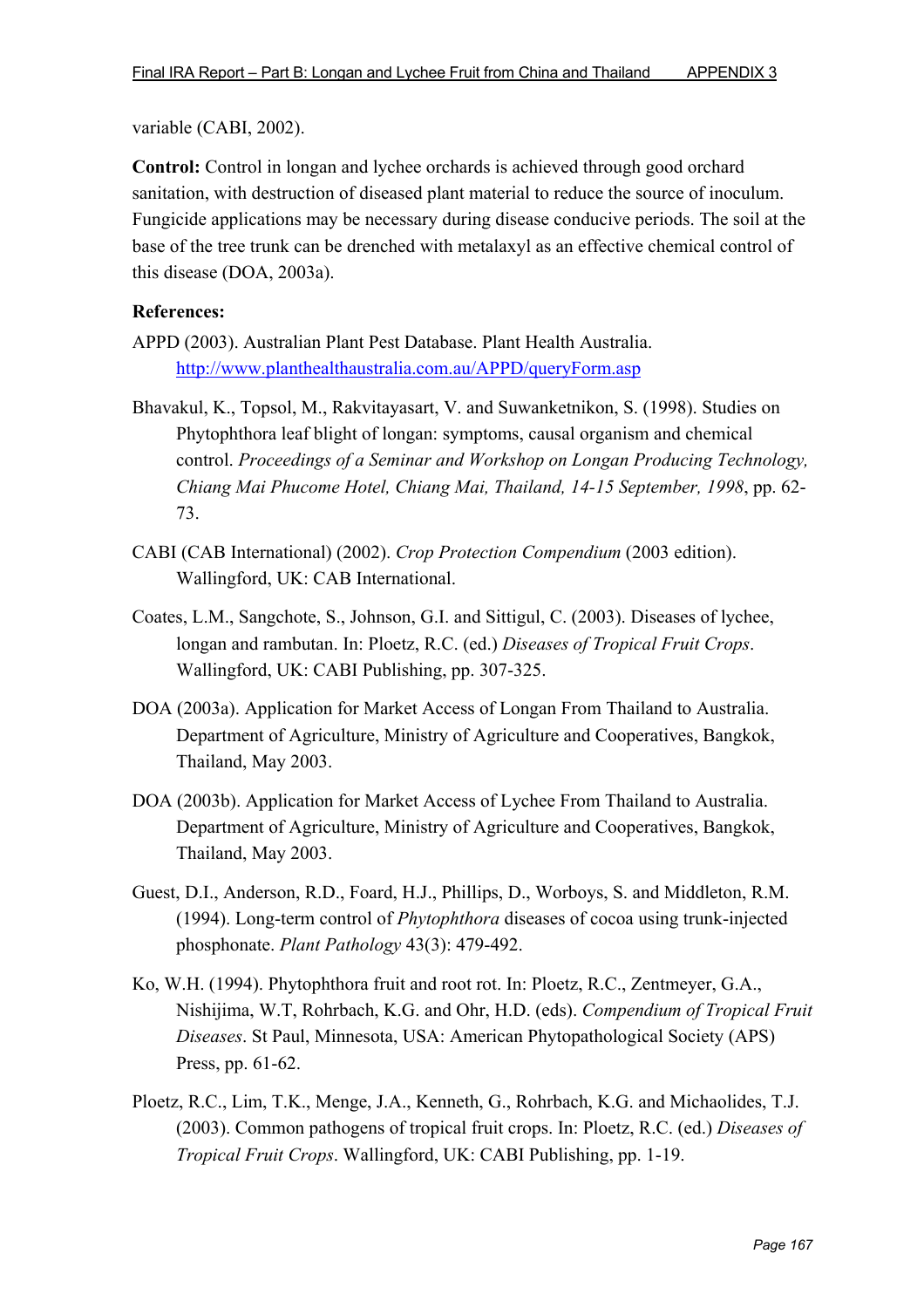- Van der Vossen, H.A.M. (1997). Strategies of variety improvement in cocoa with emphasis on durable disease resistance. *International Group for Genetic Improvement of Cocoa*, pp. 9-18.
- Visitpanich, J., Sittigul, C. and Chanbang, Y. (2000). Longan leaf blight and fruit drop. *House Agricultural Magazine* 24(1): 144-148.

### **Longan witches' broom disease**

#### **Longan witches' broom (aetiological agent unconfirmed)**

**Common name(s):** Longan witches' broom

**Host(s):** *Dimocarpus longana* (longan) (DOA, 2003b; Qui, 1941); *Litchi chinensis* (lychee) (Chen I., 1996) but questioned by AQSIQ (2003).

**Plant part(s) affected:** Flower, leaf, seed, shoot (Chen *et al*., 2001; Menzel *et al*., 1989).

**Distribution:** Brazil, China (Guangdong, Guangxi, Hainan, Hong Kong), Taiwan, Thailand (Kitijima *et al*., 1986; Koizumi *et al*., 1995; Menzel *et al*., 1989; So and Zee, 1972; Zhu *et al*., 1994).

#### **Biology:**

Longans: The earliest description of this disease on longans is by Qui (1941). Young leaves of infected shoots are small and light green in colour, with curved margins. They appear stunted and deformed, and tend to roll up rather than expand (Zhang and Zhang, 1999). Adult leaves are light yellow-green with marbled yellow spots and brown veins. Leaves form blisters and become distorted and dry before falling off (Menzel *et al*., 1989; Zhang and Zhang, 1999). Shoots on infected branches become compacted clusters and the inflorescences are unable to extend. The flower organs develop abnormally, and consequently, the flowers either fail to produce fruits or develop into small and empty fruits. A characteristic symptom of the disease is the loss of flowers from panicles, resulting in a 'broom-like' appearance of inflorescences (Menzel *et al*., 1989).

In Thailand there are reports of fine light green hairs forming an erinium on both sides of affected leaves. *Aceri dimocarpi* mites reside inside the erinium mass (Visitpanich *et al*., 1996).

Different cultivars of longan vary in their sensitivity to damage by this disease (So and Zee, 1972). Although the causal organism appears to be systemic, not all branches of an infected tree show symptoms of the disease (Vera and Zee, 1972). Symptoms of longan witches' broom resemble those described for lychee witches' broom (Chen *et al*., 1996; Koizumi, 1995). A study conducted in Hong Kong revealed that disease symptoms were more frequent on younger trees (10-25 years) than on older trees (30 years) (So and Zee,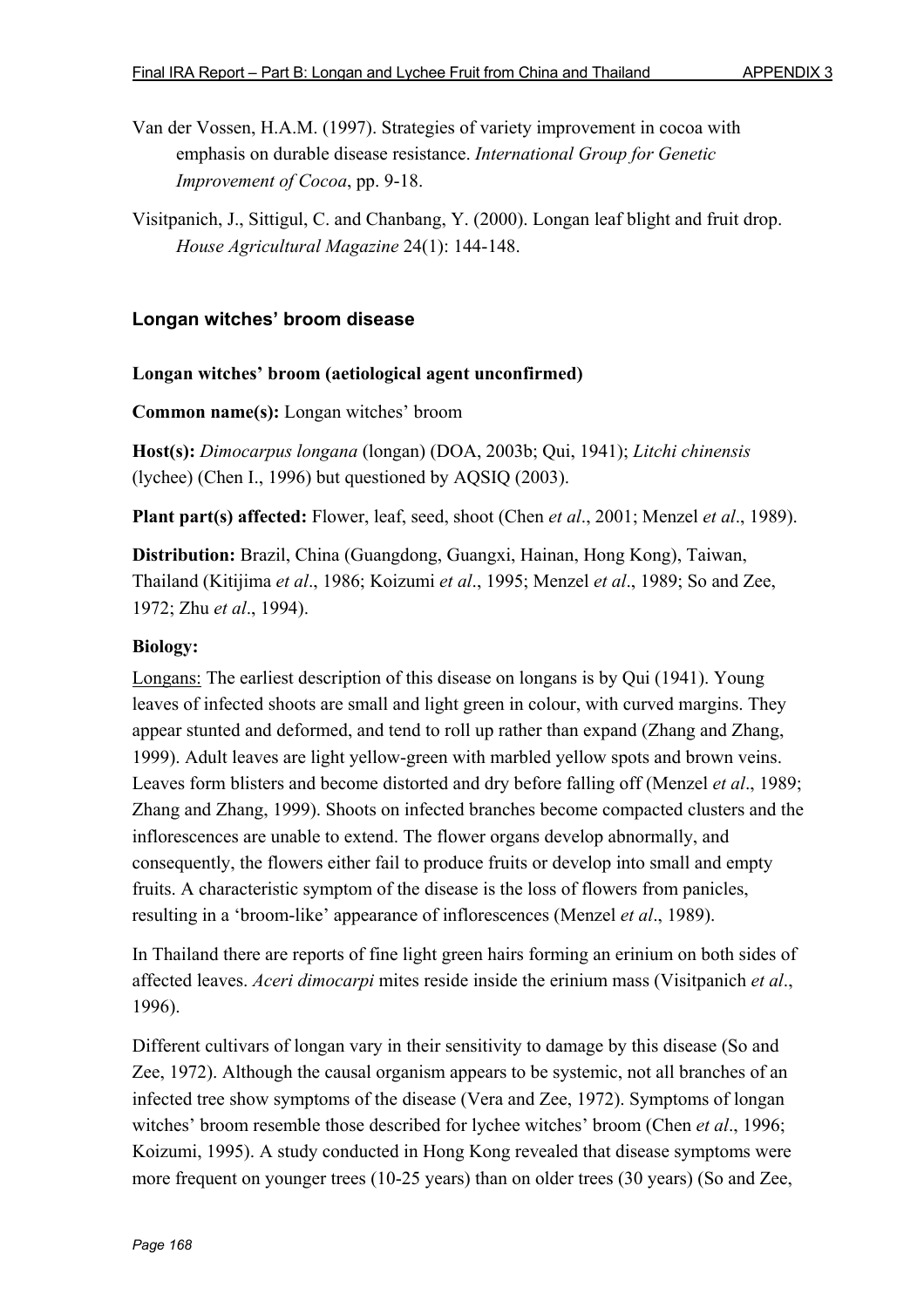1972). However, there is disagreement among the available literature as to whether longan witches' broom is caused by a virus (Chen *et al*., 1996; Chen *et al*., 2001; So and Zee, 1972; Ye *et al*., 1990), a mycoplasma (MLO) (Menzel *et al*., 1989), or a mite (He *et al*., 2001).

Several studies indicate that the causal agent of the disease is viral. So and Zee (1972) carried out electron microscopy of ultrathin sections from diseased leaves and found filamentous particles that measured about 12 nm in diameter and about 1000 nm in length. The virus particles seemed to be restricted to the sieve tubes, and in the mature sieve tubes appeared to be closely associated with the plasma lemma and the cell wall. They were rarely present in the lumen of the sieve tubes and have never been seen in the non-infected tissues. These virus particles seldom occurred singly, but usually in a cluster. Ye *et al*. (1990) partially purified a filamentous virus from the leaves and bark of infected longan trees and reported filamentous virions with a diameter of about 15 nm and a length of 300- 2,500 nm, with most 700-1300 nm in length.

Details of longan witches' broom virions from diseased trees were detected by means of an enzyme linked immuno sorbent assay (ELISA). Chen *et al*. (1996) also found filamentous virus particles in leaf phloem cells of infected plants. Using immuno sorbent electron microscopy (ISEM) technique, filamentous viral particles were trapped from the extract preparations of diseased plant materials and the salivary glands of *Corngenasylla sinica* (longan psylla) and *Tessaratoma papillosa* (litchi stink bug) (Chen *et al*., 1994). From these results, Chen *et al*. (2000) concluded that the disease is caused by a filamentous virus.

Since no photos of the virus were available and the experimental results were not replicated, the existence of a virus pathogen of the disease remained controversial. In order to clarify the cause, a series of research projects have been conducted since 1986 in the Fujian Academy of Agricultural Sciences. Other organisms such as a phytoplasm (= MLO) and twig borer insects were suspected of being the causal agent (Li, 1983), although administration of anti-biotic treatments to seedlings failed to suppress the disease, indicating that a phytoplasm was unlikely to be the cause (Chen *et al*., 1989).

He *et al*. (2001) carried out investigations in orchards in Guangdong Province between 1995 and 1998, and reported that longan witches' broom is caused by the mite *Eriophyes dimocarpi* Kuang, and not by a virus or a twig borer. They observed that witches' broom diseased shoots could occur both in the presence and absence of twig borer tunnel damage. However, when longan seedlings were inoculated with mites, 50% developed symptoms of witches' broom disease and hosted mites, whilst no mites were found on the leaves of the symptomless plants. The mite was always found to exist on diseased shoots and spikes, and the number of mites was positively correlated to the severity of the disease. Integrated management of pruning and spraying with a mitecide on diseased shoots restored blossoming and reduced the average incidence of diseased spikes from 80% to 9% in three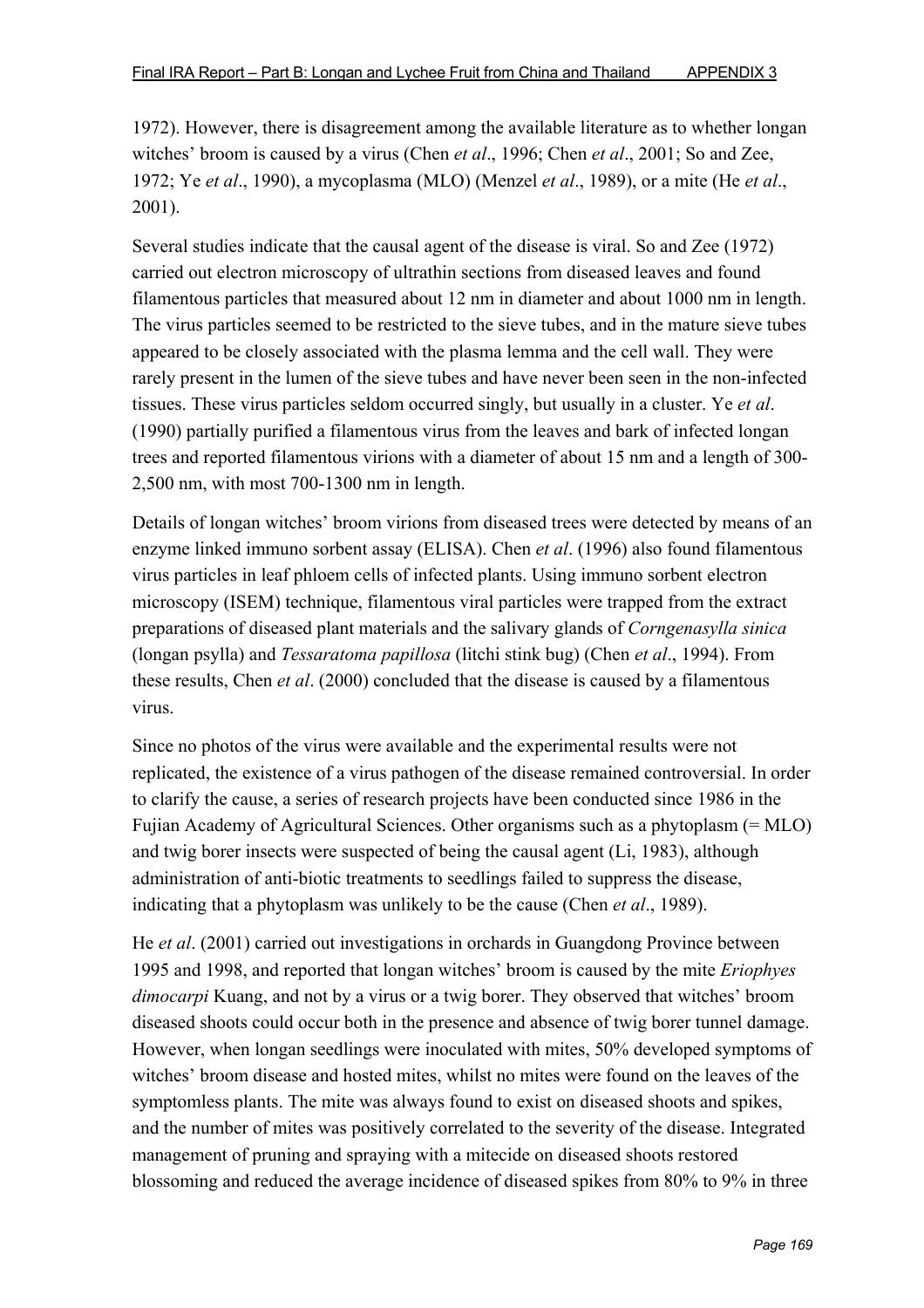orchard trials. Further evidence of a mite being implicated in the witches' broom disease has been reported in Chiang Mai and Lam Phun provinces of Thailand, where the aetiology is thought to be the mite *Aceria dimocarpi* (Kuang) and a transmitted phytoplasma (Chantrasri *et al*., 1999; Visitpanich *et al*., 1999). After one month, feeding by the mites caused witches'broom symptoms along the shoot of seedlings. Electron micrographs revealed phytoplasma cells in the cytoplasm of infected sieve tube elements and were confirmed by PCR techniques (Chantrasri *et al*., 1999). However, Sdoodee *et al*. (1999) were not able to confirm the presence of phytoplasmasa in infected longan tissue with PCR despite the DNA indicated the presence of a prokaryote.

Studies relating to the transmission of the 'virus' were undertaken from 1985-89 by Chen *et al*. (1992). It was found that longan witches' broom was transmitted from one longan tree to another and from longan to lychee trees by the vectors *Tessaratoma papillosa* Drury (litchi stinkbug) and a longan psyllid, *Cornegenasylla sinica* (Koizumi, 1995). The transmission rate by adults and nymphs of the litchi stink bug was 18.8-36.7% and 26.7- 45%, respectively, with the latent periods ranging from 53-72 days up to one year. The transmission success rate by the longan psylla was 23.3-36.7% with a latent period of the disease from 80-88 days up to one year.

Transmission has also been demonstrated by inarching or marcotting from diseased parent trees (Li L.R., 1955; Menzel *et al*., 1989).

Another possible vector of longan witches' broom is dodder weeds. A study of transmission by *Cuscuta campestris* (dodder) conducted in 1987 and 1988 in China, found that infectivity caused by the dodder weeds was 20-40% with a latent period of 130-136 days (Chen *et al*., 1990b). Dodder feeding on infected longan shoots was able to transfer the phytoplasma and produce symptoms in periwinkle plants (*Catharanthus rosea*) (Chantrasri *et al*., 1999).

A preliminary survey of the incidence of the disease in Hong Kong indicated that witches' broom of longan was most likely to have originated from Kwantung, China (Li L.R., 1955), where the proprietors of the local orchards obtained planting materials. A study that followed the discovery of the disease in Hong Kong, indicated transmission of the disease via seeds and grafting prompting Li L.R. (1955) to suggest that the cause of longan witches' broom may be viral. So and Zee (1972) grafted seriously infected longan trees onto two-year old disease-free trees. Seven months later, typical symptoms were evident on the young foliage of all test plants, with the exception of one that failed to graft. The controls did not show virus symptoms. These results agreed with preliminary findings by Li L.R. (1955) on the transmission of the disease in China.

Chen and Ke (1994) reported that the incidence of the disease on seedlings in Fujian Province was 5-30%, while the incidence after grafting onto three different longan varieties was 4.3, 14.0 and 19.4% respectively. Longan witches' broom has spread quickly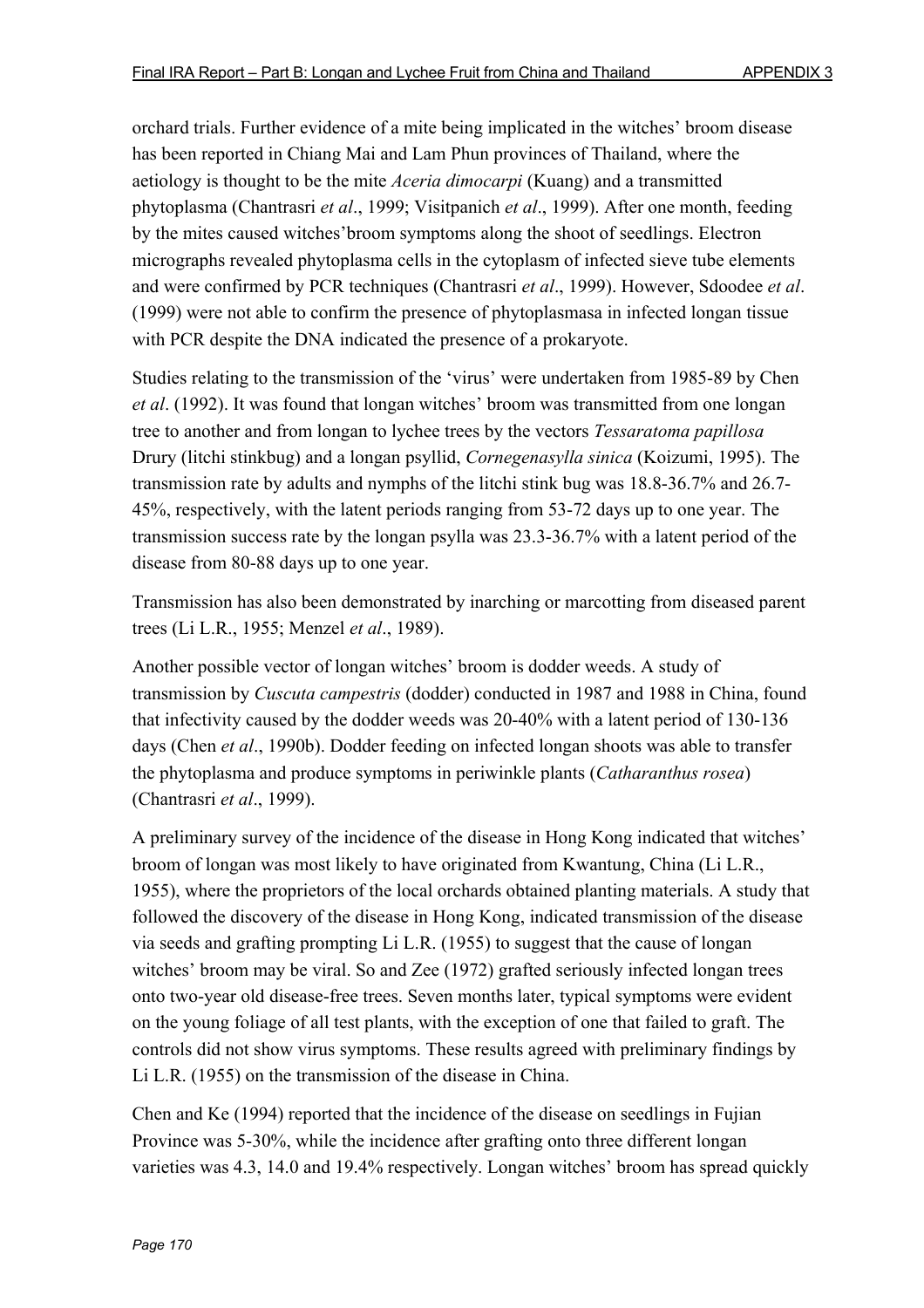in Guangdong Province in China with 11% of trees infected in 1995 rising to 50% by 1997.

Results obtained in a grafting test indicated that scions may have caused 4.26-19.44% morbidity of the graftlings, which showed symptoms of the disease within 3-10 months (Chen *et al*., 1990b). An investigation revealed that the morbidities of seedlings, aerial layerings and tongue graftings in the field were 0.1-45.2%, 21-32% and 5-20%, respectively (Chen and Ke, 1994). The extremely high morbidity of seedlings in the field was most likely to be caused by repeated infection by insect vectors.

Seedlings grown from the seeds of infected trees cultivars 'Youtanben' and 'Dongbi', showed an average morbidity of 2.17% (0.19-4.41%) (Chen *et al*., 1990b), suggesting that seed of the fruit was one of the factors spreading the virus (Chen *et al*., 1992) supporting the work of Li (1955). In another test, pollen from diseased flowers of longan were aseptically cultured and typical symptoms of longan witches' broom were present on some of the anther-derived plantlets, indicating that the pathogen may have been transmitted by pollen (Chen *et al*., 1990b). It remains uncertain whether pollen of the infected longan flowers carried the virus, however, the healthy leaves smeared with the juice of young leaves from diseased trees did not develop any symptoms of the disease (Chen *et al*., 1990b) excluding the possibility of virus transmission by sap smearing.

Chen *et al*. (2001) reported after conducting further transmission tests suggesting that the seeds and budwoods of longan; insects, litchi stink bug (*Tessaratoma papillosa*) and longan psylla (*Cornegenapsylla sinica*); and dodder plants (*Cuscuta campestris*) were positive in transmitting this virus.

Witches' broom has variously been described as 'the only significant disease affecting longan in Asia' (Menzel *et al*., 1989), as 'a widely spread and most important longan disease in China' and 'most serious disease to the crop' (Chen *et al*., 1992).

An early survey in China revealed that 80-100% of longan trees in an old orchard, and 5- 10% in newly established orchards were attacked by witches' broom disease (So and Zee, 1972). According to an investigation conducted into longan production areas in 17 counties or cities in Fujian Province of China, the percentage of diseased trees varied from 20-100% with higher infestation in mature groves. The disease causes crop losses of 10- 20% in average years, whilst crop losses of over 50% have been recorded in some severe cases (Chen *et al*., 1990a).

Lychee: Chen *et al.* (1992) report that witches' broom symptoms have been observed on lychee in Fujian Province for 10 years. The disease is transmitted by seedling, inarching and by the vector, *Tessaratoma papillosa*, and is also associated with the presence of filamentous virus particles in leaf phloem cells. This suggests that lychee and longan witches' disease are caused by the same virus (Chen *et al*., 1996). Lychee witches' broom is known to infect seedlings, juvenile and adult trees. Young leaves on the shoots of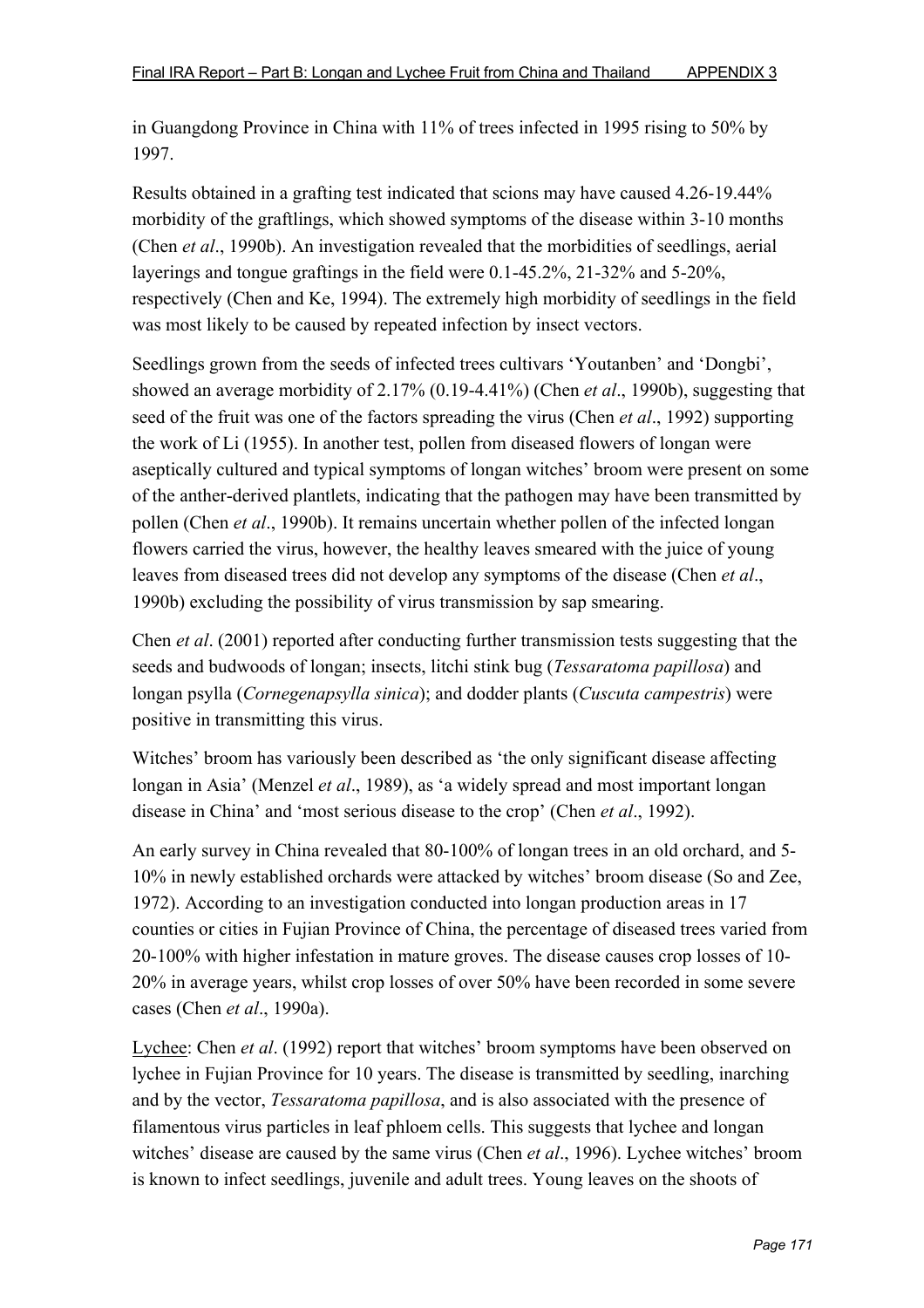infected plants become rolled and reduced in size, with excessive proliferation of shoots that become broom-like in appearance. The flowering panicles become considerably aggregated in clumps and resemble those described for longan witches' broom. Chen *et al*. (1992) reported that longan witches' broom disease is closely related to that of lychee, because *Tessaratoma papillosa* can successfully transmit the pathogen of longan witches' broom to lychee.

However, other Chinese technical experts reported a lack of adequate evidence to prove that witches' broom disease infects lychee fruit or that the disease exists in lychee (AQSIQ, 2003).

Witches' broom disease has never been recorded on lychee in Thailand (DOA, 2003).

**Control:** The pathogen may be controlled by integrated methods, including strict quarantine of longan material from infected areas; use of resistant varieties; careful selection of propagating material and virus-free seedlings; and chemical control of the vectors (Coates *et al*., 2003). The best strategy for disease management appears to be controlling the vectors (Chen *et al*., 2001; Zhang and Zhang, 1999). It was found that spraying with chlorophos (trichlorfon) or with Sumicidin gave good control of the vector (Chen *et al*., 1999b).

In Thailand, sucking insects were controlled with carbaryl and infected trees injected with the anti-biotic Pyrrodinimethyl tetracycline (PMT) near the affected tip. The tip was then cut and in 1-2 months the disease allegedly disappeared (Ungasit *et al*., 1999).

Experiments to eliminate the virus from planting material showed that alternative heat treatments at  $40^{\circ}$ C in daytime and  $30^{\circ}$ C at night for 40-90 days gave a disinfection rate of 10-20%. Shoot-tip culture gave a rate of 18.5%, and the combination of alternate heat treatment and shoot-tip culture, gave 47.3%. Virus-free plantlets were obtained by heat treatment and used as scions (Chen *et al*., 1999a). Biological and timely chemical control of insect vectors, and removal of the infected branches and inflorescences were also important measures for the management of the disease (Chen, 1990; Chen *et al*., 1990).

The close relationship between different varieties of longan and the incidence of disease was first observed in China in the mid-1980's (Chen *et al*., 1990a), but few further investigations have been made since. Chen *et al*. (1988) found great differences in susceptibility to the disease among longan varieties, and suggested careful selection and breeding as an important means of control. Varieties such as 'Lidongben' and 'Shuinan No. 1' were found to be highly resistant, whilst 'Pumingyan', 'Youtanben', 'Dongbi', and 'Honghezgi' were more susceptible. Top grafting with scions of resistant varieties effectively reduced the morbidity caused by the disease in severely infected orchards. However, none of the longan cultivars from China, Hong Kong or Thailand can be guaranteed to be free of the virus. Consequently, Menzel *et al*. (1989) advised that all longan [nursery] material introduced into Australia should be closely examined for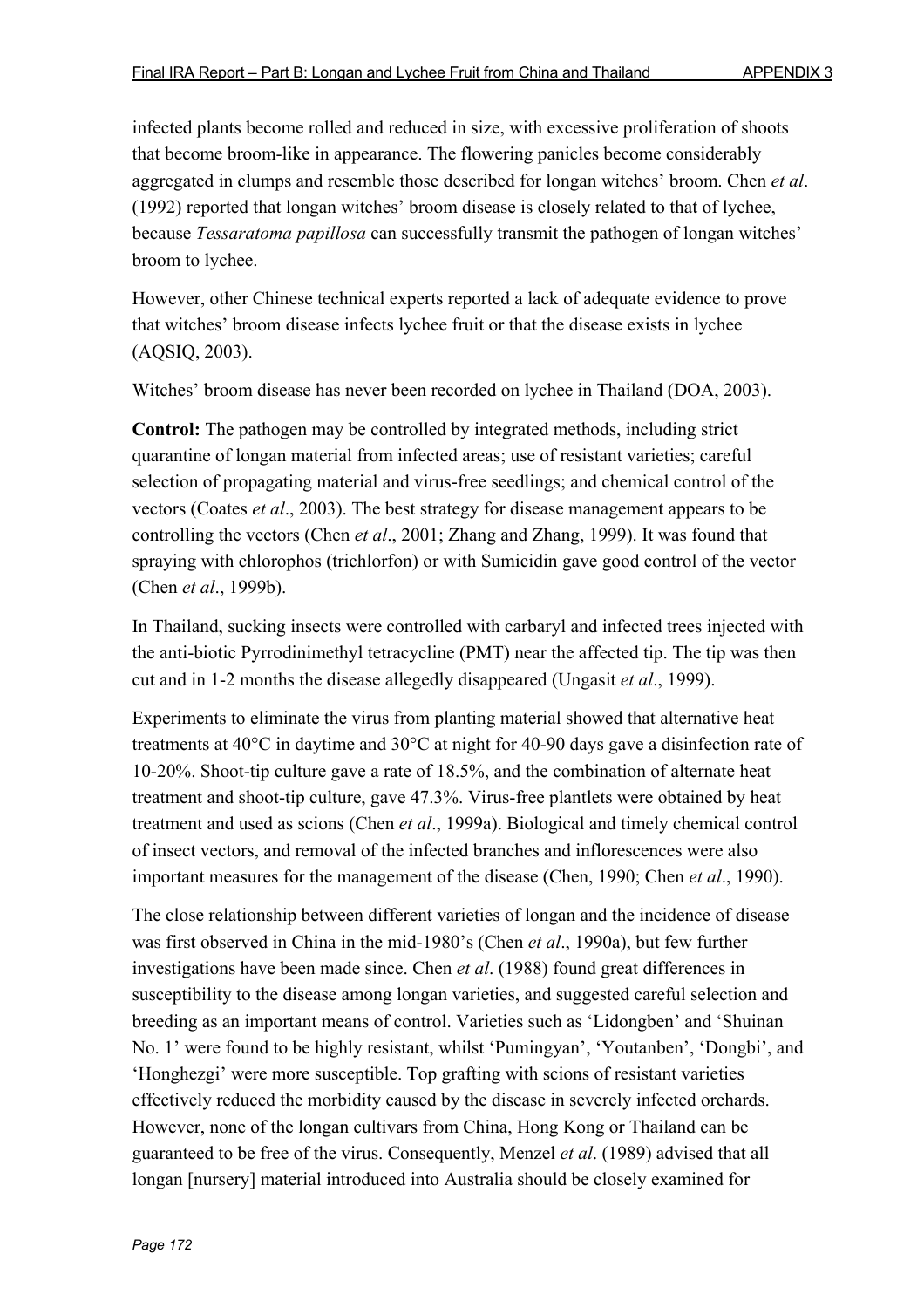symptoms of the mycoplasma.

In Thailand, the popular longan cultivar 'Biew Kiew' and 'Deang Klom' and 'Ma Teen Klong' are the most prone to witches broom and develop severe symptoms (Ungasit *et al*., 1999; Visitpanich *et al*., 1996); however, cultivars 'Daw' and Heaw' are only mildly affected (Visitpanich *et al*., 1996). The longan cultivar of choice for export is 'Daw' which is considered resistant (DOA, pers. comm., 2003).

Based on the knowledge of the pathogen, its transmission sources and vectors and the principles of pest control (Chen *et al*., 1999b), six measures have been proposed for an integrated pest management program: strict quarantine inspection; selection and use of disease-resistant varieties (e.g. 'Lidongben' and 'Shuinan No. 1'); establishment of virusfree nurseries; timely control of vectors; removal of infected branches, inflorescences and trees from nurseries and orchards; and judicious fertilisation, irrigation and soil management to promote tree vigour and enhance resistance to the disease (Chen *et al*., 2001).

- AQSIQ (2003). Comments provided on the Technical Issues Paper on the IRA on Longan and Lychee Fruit from China. State General Administration for Quality Supervision and Inspection and Quarantine of the People's Republic of China (AQSIQ), 18 June 2003.
- Chantrasri, P., Sardsud, V. and Srichart, W. (1999). Transmission studies of phytoplasma, the causal agent of witches' broom disease of longan. *Abstract, The 25th Congress on Science and Technology of Thailand, 20-22 October 1999, Pitsanulok, Thailand*. 202.28.24.118/info&research/cmuabstract/00/Istrd.pdf
- Chen, J.Y (1990). The spreading period of longan witches' broom disease by insect vectors and their timing control. *Fujian Agricultural Sciences and Technology* 1: 18.
- Chen, J.Y., Chen, J.Y., Fan, G.C. and Chen, Xi. (1999a). Preliminary study on the elimination of the virus of longan witches' broom disease. *Advances on Plant Pathology*. Yunnan Science and Technology Publishing House, pp. 163-166.
- Chen, J.Y., Chen, J.Y., Fan, G.C. and Chen, Xi. (1999b). The integrated control method for longan witches' broom disease. *South China Fruits* 28(3): 29.
- Chen, J.Y, Chen, J.Y. and Xu, X.D. (2001). Advances in research of longan witches' broom disease. In: Huang, H.B. and Menzel, C. (eds). *Proceedings of the First International Symposium on Litchi and Longan, Guangzhou, China June 2000. ISHS Acta Horticulturae* 558: 413-416.
- Chen, J.Y, Chen, J.Y., Xu, X.D., Fan, G.C. and Chen, X. (1998). An investigation into the susceptibility of varieties to longan witches' broom disease and some considerations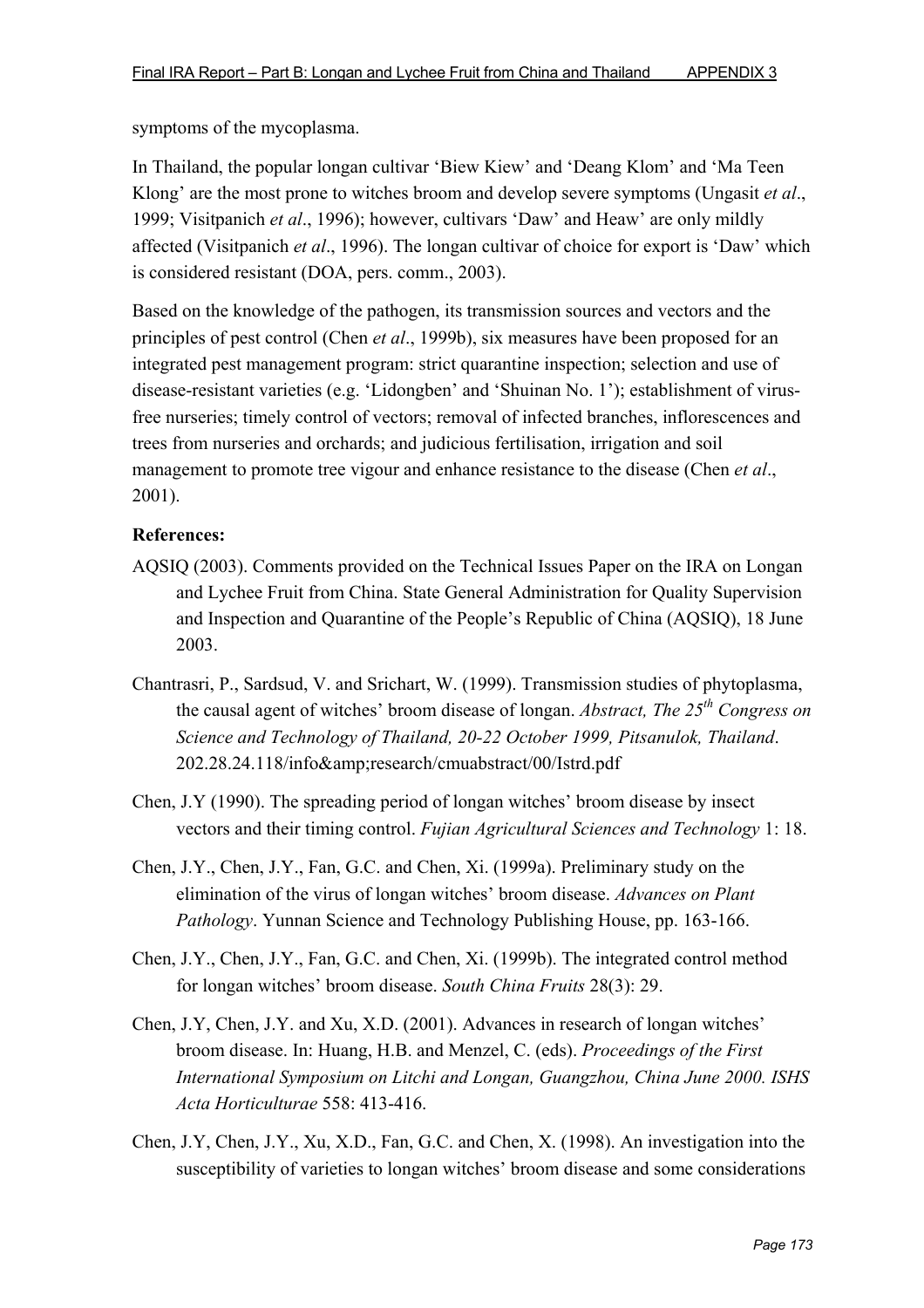about the breeding and utilisation of resistant varieties. *Prospects of Plant Protection in the 21st Century*. Beijing Press of Science and Technology of China, pp. 410-413.

- Chen, J.Y., Chung, K. and Ke, X. (1991). Studies on longan witches' broom disease. III Affirmation of viral pathogen. *Virologica Sinica* 9: 138-143.
- Chen, J.Y. and Ke, C. (1994). The preliminary study on the transmission of longan witches' broom disease by seedlings. *China Fruits* 1: 14-16.
- Chen, J.Y., Ke, C. and Lin, K.S. (1990a). Studies on longan witches' broom disease. History, and symptom, distribution and damage. *Journal of Fujian Academy of Agricultural Sciences* 5: 34-38.
- Chen, J.Y., Ke, C., Xu, C.F., Song, R.L. and Chen, J.Y. (1990b). Studies on longan witches' broom disease. Transmissive approaches. *Journal of Fujian Academy of Agricultural Sciences* 5(2): 1-6.
- Chen, J.Y., Ke, C. and Ye, X.D. (1989). A brief report on the pathogen of longan witches' broom disease. *Fujian Agricultural Sciences and Technology* 5: 42.
- Chen, J.Y., Ke, C. and Ye, X.D. (1994). Studies on longan witches' broom disease, confirmation of viral pathogen. *Virologica Sinica* 9: 138-142.
- Chen, J.Y, Li, K.B., Chen, J.Y. and Fan, G.C. (1996). A preliminary study on litchi witches' broom and its relation to longan witches' broom. *Acta Phytopathologica Sinica* 26: 331-335.
- Chen, J.Y., Xu, C.F., Li, K.B. and Xia, Y.H. (1992). On transmission of longan witches' broom disease by insect vectors. *Acta Phytopathologica Sinica* 22: 245-249.
- Chen, Y.H., Lin, L.Q. and Chen, J.Y. (1990). Study on control of litchi stink bug (*Tessartoma papillosa* Drury) by release of parasitic wasps. *Fujian Agricultural Sciences and Technology* 2: 15-16.
- Coates, L.M., Sangchote, S., Johnson, G.I. and Sittigul, C. (2003). Diseases of lychee, longan and rambutan. In: Ploetz, R.C. (ed.) *Diseases of Tropical Fruit Crops*. Wallingford, UK: CABI Publishing, pp. 307-325.
- DOA (2003). Personal communication, Department of Agriculture plant pathologist, Chatuchak, Bangkok, Thailan,d 21 May 2003.
- He, D.P., Zhou, B.P., Zeng, M.L., Lin, S.X, Peng, J.X., Li, J.Y. and Huang, W.M. (2001). Occurrence, cause and control of longan witches' broom in Guangdong Province. In: Huang, H.B. and Menzel, C. (eds). *Proceedings of the First International Symposium on Litchi and Longan, Guangzhou, China June 2000. ISHS Acta Horticulturae* 558: 407-412.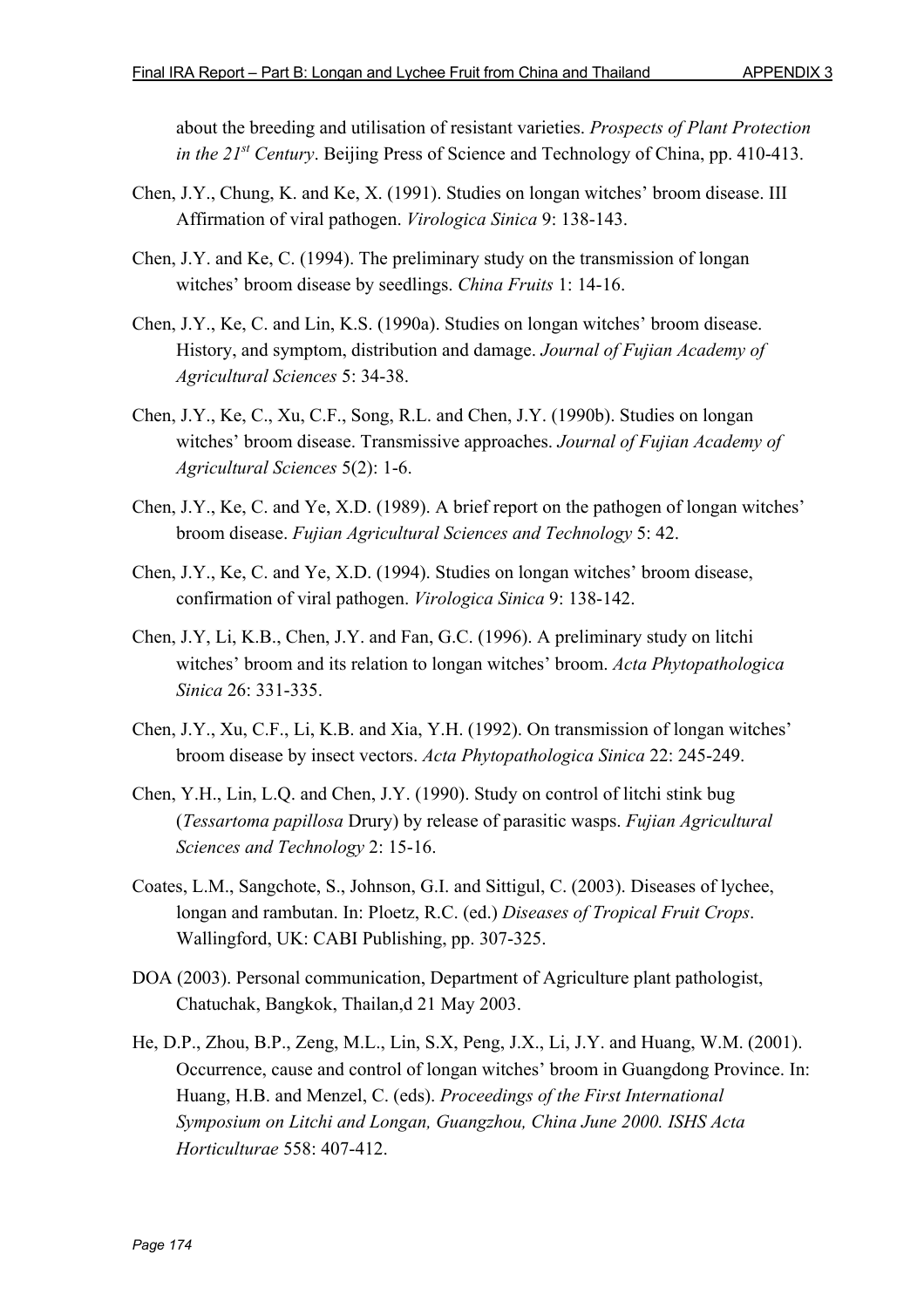- Kitajima, E.W., Chagas, C.M. and Crestani, O.A. (1986). Virus and mycoplasmaassociated diseases of passionfruit in Brazil. *Fitopatologia Brasileira* 11: 409-432.
- Koizumi, M. (1995). Problems of insect-borne virus diseases of fruit trees in Asia. Food & Fertiliser Technology Center Extension Bulletin. http://www.fftc.agnet.org/library/article/eb417b.html (accessed 21 July 2000).
- Li, L.R. (1955). Preliminary study on viral diseases of longan. *Acta Phytopathologica Sinica* 1: 211-217.
- Li, L.R. (1983). *Longan Cultivation*. Beijing, China: Agricultural Press, pp. 128-131.
- Li, L.Y. (1955). A virus disease of longan, *Euphoria longana*, in Southeast Asia. *Lingnan Science Journal* 1: 211-215.
- Menzel, C.M., Watson, B.J. and Simpson, D.R. (1989). Longans a place in Queensland's horticulture? *Queensland Agricultural Journal* September-October 1989: 251-264.
- Qui, W.F. (1941). Records on diseases of plants of economic importance in Fujian (1). *Quaterly Journal of New Agriculture* 1: 70-75.
- Sdoodee, R., Schneider, B., Padovan, A.C and Gibbs, K.S. (1999). Detection and genetic relatedness of phytoplasmas associated with plant diseases in Thailand. *Journal of Biochemistry, Molecular Biology and Biophysics* 3: 133-140.
- So, V. and Zee, S.Y. (1972). A new virus of longan (*Euphoria longana* Lam.) in Hong Kong. *Agriculture and Fisheries Department, Hong Kong* 18: 283-285.
- Ungasit, P., Lamphong, D.N. and Apichartiphongchai, R. (1999). *An Important Economic Fruit Tree for Industry Development*. Chiang Mai, Thailand: Faculty of Agriculture, Chiang Mai University, 137 pp. (Translation by Srisuda MacKinnon).
- Visitpanich, J., Sittigul, C. and Sardsud, V. (1996). Longan leaf curl symptoms in Chiang Mai and Lam Phun. *Journal of Agriculture* 12(3): 203-218.
- Visitpanich, J., Sittigul, C., Sardsud, V., Chanbang, Y., Chansri, P. and Aksorntong, P. (1999). Determination of the causal agents of decline, witches' broom and sudden death symptoms of longan and their control. Final report, Thailand Research Fund Project, Department of Plant Pathology, Chiang Mai University, Chiang Mai, Thailand. (English abstract).
- Ye, X., Chen, J. and Chong, K. (1990). Partial purification of a filamentous virus from longan (*Dimocarpus longana* Lam.) witches' broom disease trees. *Chinese Journal of Virology* 6: 284-286.
- Zhang, Q. and Zhang, Q. (1999). Investigation of the occurrence of longan witch-broom and its control. *South China Fruits* 28: 24.